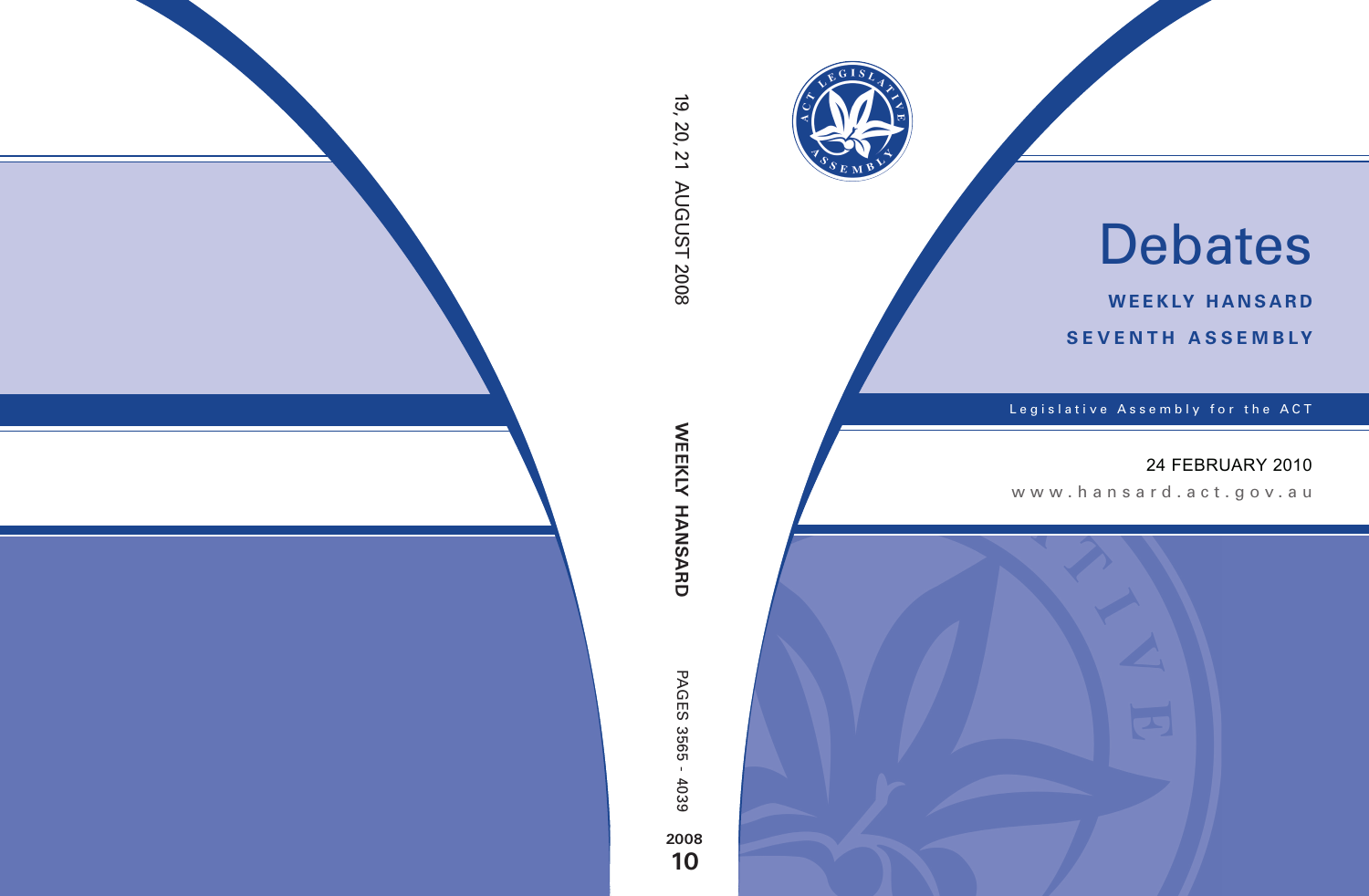# Wednesday, 24 February 2010

| Questions without notice: |  |
|---------------------------|--|
|                           |  |
|                           |  |
|                           |  |
|                           |  |
|                           |  |
|                           |  |
|                           |  |
|                           |  |
|                           |  |
|                           |  |
|                           |  |
|                           |  |
|                           |  |
|                           |  |
|                           |  |
|                           |  |
|                           |  |
|                           |  |
| Adjournment:              |  |
|                           |  |
|                           |  |
|                           |  |
|                           |  |
|                           |  |
|                           |  |
|                           |  |
|                           |  |
|                           |  |
|                           |  |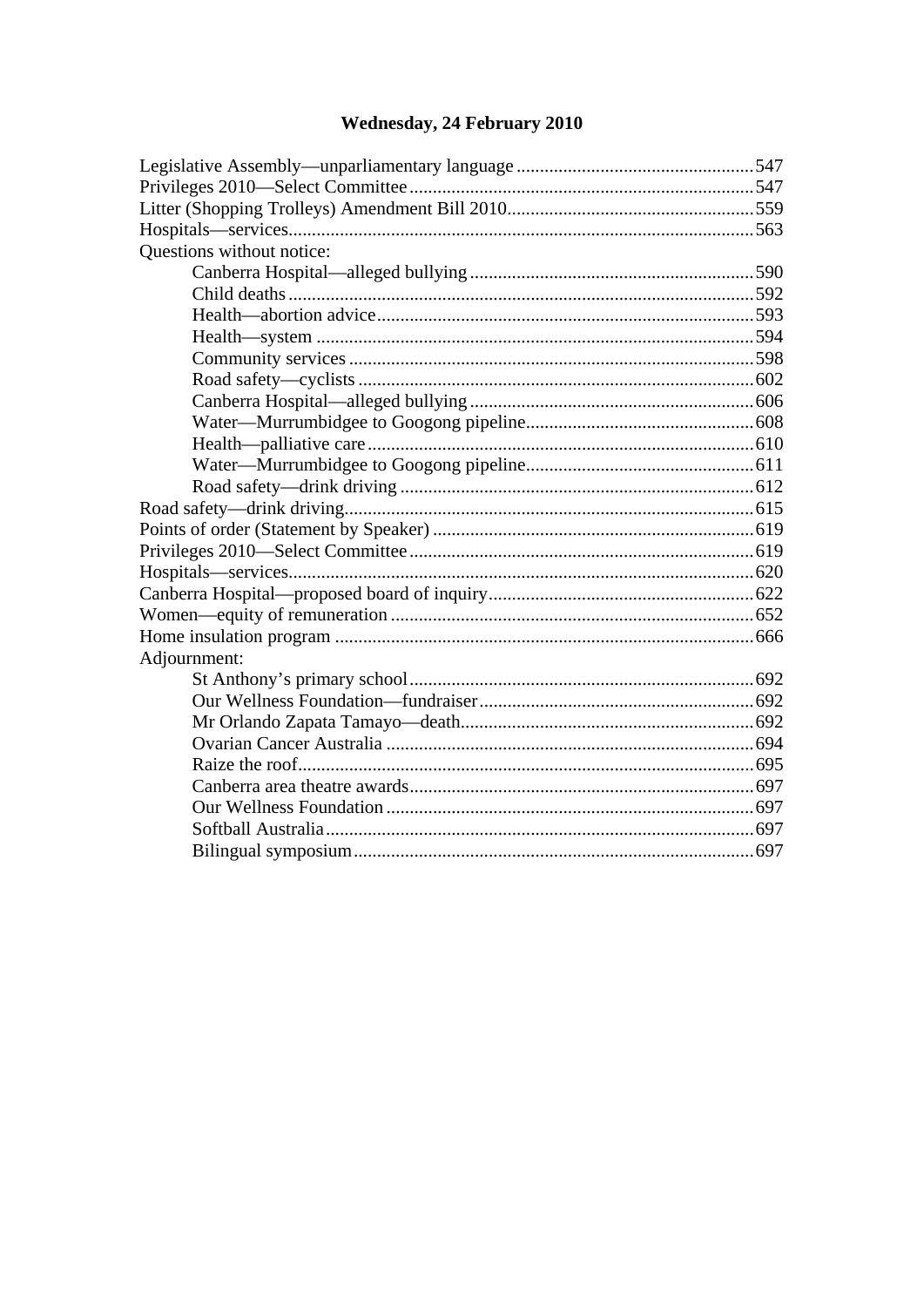## <span id="page-2-0"></span>**Wednesday, 24 February 2010**

**MR SPEAKER** (Mr Rattenbury) took the chair at 10 am and asked members to stand in silence and pray or reflect on their responsibilities to the people of the Australian Capital Territory.

## <span id="page-2-1"></span>**Legislative Assembly—unparliamentary language**

**MR SPEAKER**: Members, before we proceed with private members' business for the day, there are a couple of matters we need to return to from yesterday's business. The first is that during debate yesterday Mr Hargreaves drew my attention to what he believed was unparliamentary language. I undertook to review the transcript. I have reviewed the Hansard tapes and Mr Hanson did make a comment in relation to Mr Corbell: "You misled the Assembly." This is unparliamentary language and I invite you to withdraw it, Mr Hanson.

**MR HANSON** (Molonglo): Mr Speaker, I withdraw it.

### <span id="page-2-2"></span>**Privileges 2010—Select Committee Membership**

**MR SPEAKER**: I have been notified in writing of the following nominations for membership of a select committee on privileges. The nominees are Mr Barr, Ms Bresnan and Mrs Dunne.

I would like to make a brief statement with regard to the appointment of members to the privileges committee.

Standing order 222 requires that a minister is to move that members who have been nominated to a committee be appointed to that committee. I do not believe that a minister has any discretion on whether or not he or she can move the motion. However, it is for the Assembly to agree to the appointments.

The appointment of a member who raised an alleged breach of privilege to a committee to investigate that allegation is unprecedented in the Assembly's history. It also appears to be unprecedented in comparable legislatures.

The House of Representatives establishes a committee of privileges at the commencement of each parliament, with a permanent membership. It is the practice of that house to discharge any member of the privileges committee for the duration of an inquiry if that person raised the complaint.

In the Assembly, prior to 1995, the administration and procedure committee considered privilege matters. This proved unsatisfactory when members found themselves the subject of complaints. Procedures were changed so that on each subsequent occasion a select committee on privileges is appointed to "ensure that none of the members involved in the inquiry has any involvement in the matter under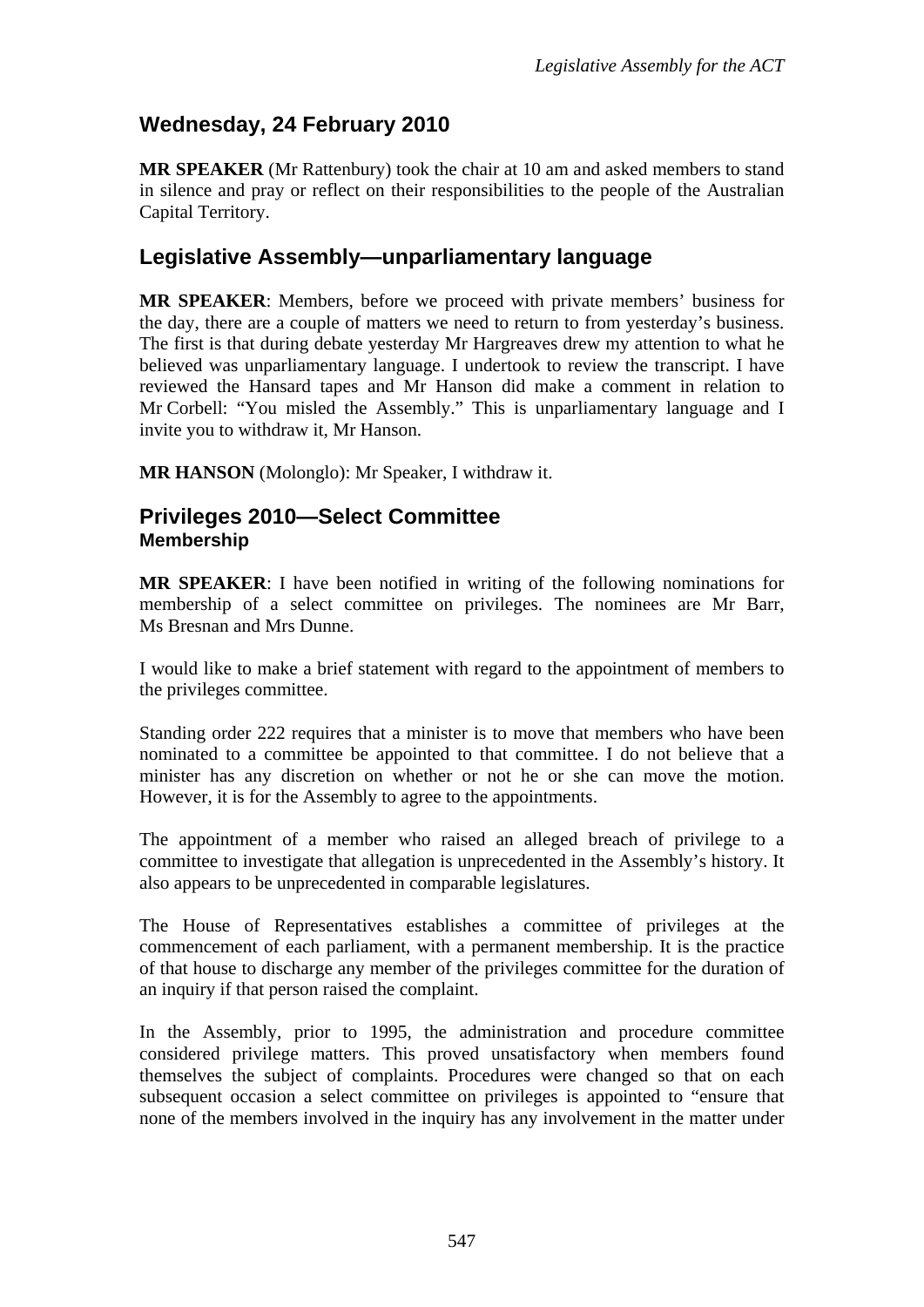discussion". That is from the *Companion to the Standing Orders of the Legislative Assembly*.

**MR CORBELL** (Molonglo—Attorney-General, Minister for the Environment, Climate Change and Water, Minister for Energy and Minister for Police and Emergency Services) (10.03): Mr Speaker, consistent with your statement, I move:

That the Members so nominated be appointed as members of the Select Committee on Privileges 2010.

Mr Speaker, today you have drawn to the Assembly's attention the fact that the nomination of Mrs Dunne is without precedent in the history of this Assembly given that she is the person who has raised the complaint that has led to the establishment of the privileges committee.

The government has been cognisant of the fact that a number of its members are close to or have a responsibility for areas relating to the areas that Mr Sullivan is responsible for. For that reason, I was not nominated on the privileges committee, as I am the portfolio minister for water and I have regular dealings with Mr Sullivan. Equally, other ministers, such as Ms Gallagher and the Chief Minister, have direct ministerial responsibilities that see them engaged with Mr Sullivan on a regular basis. For that reason, the government nominated Mr Barr, given that he does not have any direct ministerial or other engagement with Mr Sullivan.

Of course, the issue does not arise in relation to Ms Bresnan as the Greens member. But the issue clearly does arise in relation to Mrs Dunne. Mrs Dunne has made a series of statements, publicly and in this place, about what her view of the matter is; and she is also the instigator of the privileges process.

Given your advice, Mr Speaker, and given your statement today, I would suggest that, when the Assembly comes to vote on this matter, the question be divided and the Assembly vote on the membership of each member separately. I would invite the opposition to perhaps avoid the necessity for doing that by withdrawing Mrs Dunne's nomination and nominating another member who does not face this same conflict, which has been drawn to the Assembly's attention by the Speaker.

**MRS DUNNE** (Ginninderra) (10.06): I hear the statement that you have made, Mr Speaker. I draw members' attention to page 747 of the *House of Representatives Practice* in relation to membership of the Standing Committee on Privileges in the House of Representatives. It says:

A member may be discharged from the committee and another appointed in his or her place for the consideration of particular inquiries … This may occur if a member of the committee has raised the matter being inquired into in the House …

In *House of Representatives Practice*, there is no overriding injunction that a member who raises a matter should not be a member of the committee. That is the only reference in *House of Representatives Practice* that I can find on this issue. I cannot find an instance where it actually says that it is practice for a member who raises an issue to stand aside.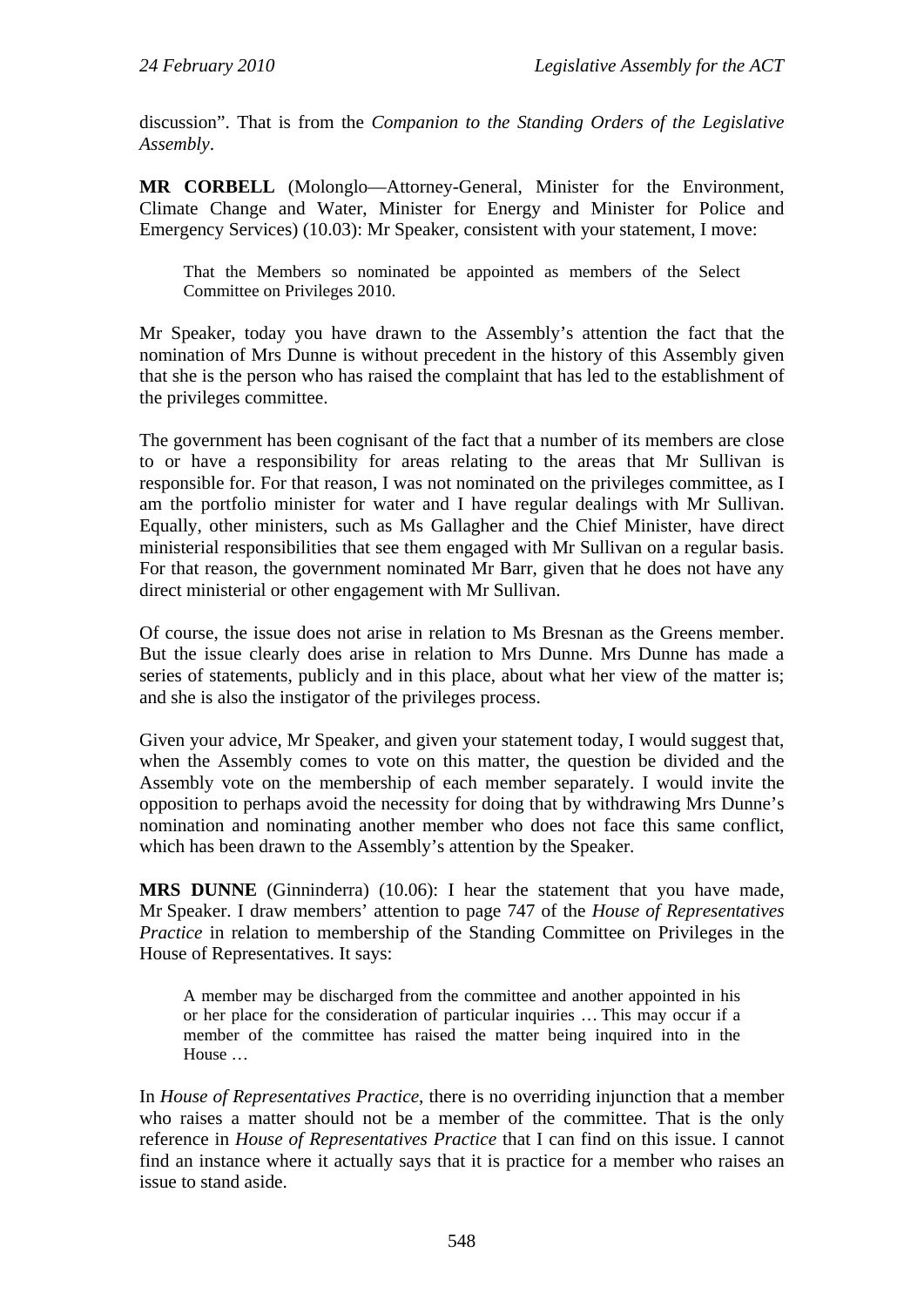This is a slightly different issue from what has happened in the past, when the person who raises the matter of privilege is often the person offended against. It just so happened that I was the person who did the investigation, who was able to bring to light this issue. I am not an offended party in this—any more than any other member of this place who has concerns about whether or not a witness speaks truthfully to a committee. In that sense, we are all offended parties in this matter.

I draw to members' attention the outbursts of Mr Corbell at about this time last year, or a little later, in the privileges matter in relation to Mr Cormack. It was not a pretty display; it was a pretty bad day. Mr Speaker, it was a bad day for Mr Corbell when he sought to move dissent from your ruling over precedence. When he realised that there was no ruling on this matter, he attempted to move dissent from the ruling that there was no ruling. He called it a sham process; he called it a kangaroo court. And by the end of the day he was a member of that committee. Mr Corbell, by any test of the practice, had made up his mind on the matter.

If I am elected as a member of the privileges committee, I will be one of three members on the committee. I think that I have been put forward by my colleagues on the basis that I have the experience and the parliamentary experience to sit on a privileges committee. And, in relation to privileges committees, in the *House of Representatives Practice* it also says that for the most part members of a privileges committee should have longstanding parliamentary experience. On the basis of that, of those people put forward I have without a doubt the longest parliamentary experience.

**MR HARGREAVES** (Brindabella) (10.09): I thank the Chief Minister for allowing me to be able to speak. Yesterday I was a little critical—in fact, I was more than a little critical—of your own position, Mr Speaker, in relation to this particular matter. But I did actually pay the point, and I would like to reiterate it here, that when you were faced with a perception of conflict you did the absolutely right thing: you deferred the matter to the Deputy Speaker.

Mr Speaker, what we have here is the perception of fairness at risk as well as the possible conflict of interest from Mrs Dunne. The issue at hand is really that Mrs Dunne has actually made judgemental comments in the public arena—which, to the casual observer in this place, would seem to mean that procedural fairness is not possible. The minister is seeking to allow the opposition to substitute so that there is the perception of procedural fairness here. I would suggest to them that they take a leaf from your book, Mr Speaker. I congratulate you on what you did.

I think Mrs Dunne's position that you have to be a member of long standing in this place is a little bit thin. Mr Smyth has senior service in this place compared with Mrs Dunne. There is, I would hope, no shortage of knowledge of parliamentary process with those opposite—although sometimes you would think there might be. But it is not appropriate that the perception of procedural fairness not be out there in the public arena. We are talking about senior officials here. We are talking about a complex issue. It is not a witch-hunt. If it is to be regarded as anything else then Mrs Dunne should do the honourable thing and not submit her name.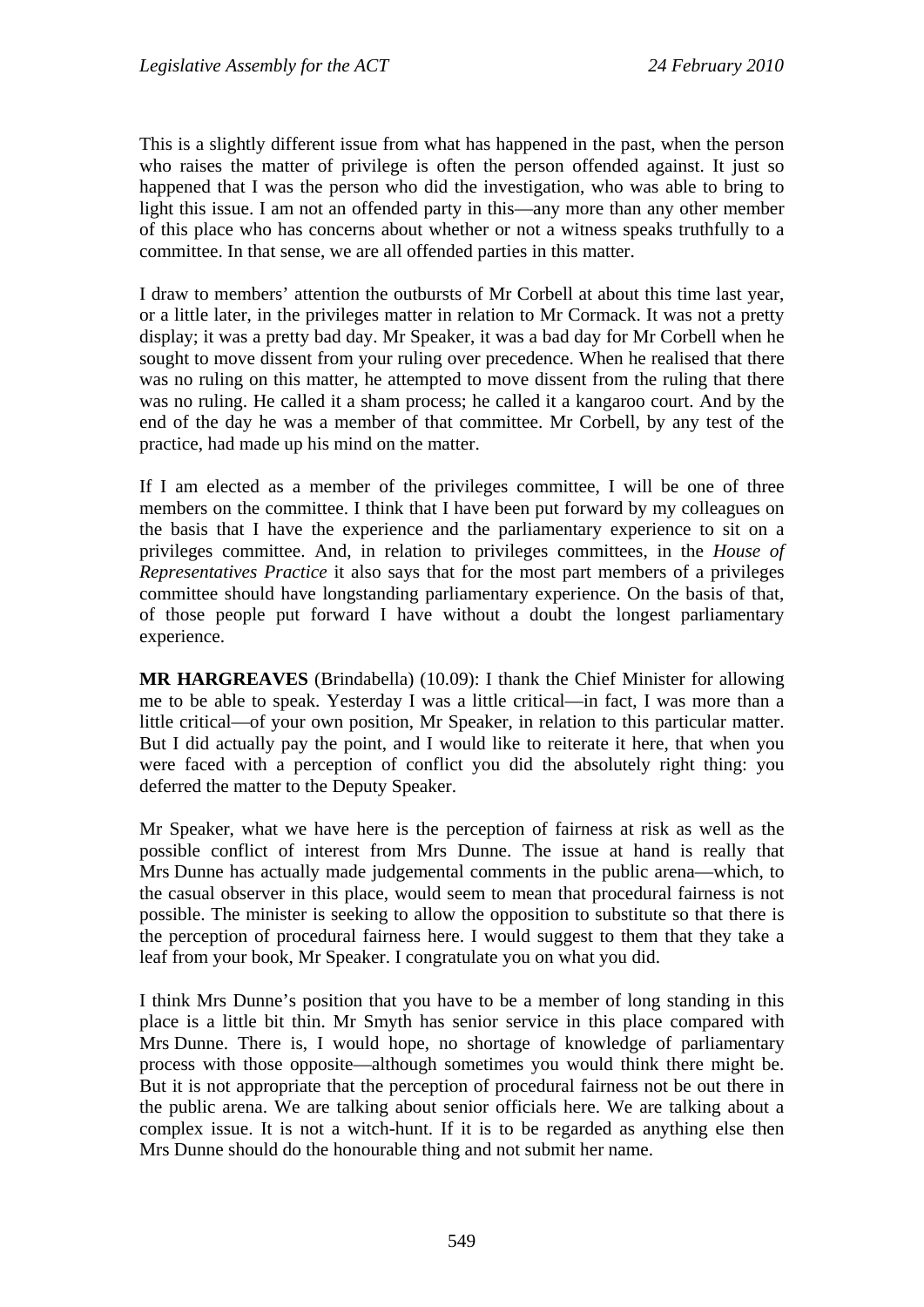I could easily have suggested to the manager of government business that I sat on it, but I was not there at that hearing, because I had some knowledge of the issue. I could easily have said that, because I was not there, I would be in a position to sit on such a committee. But I said to the manager of government business, "I should not be considered for that because of the perception of fairness."

I urge those opposite to consider the perception of fairness as much as the reality of fairness.

**MR STANHOPE** (Ginninderra—Chief Minister, Minister for Transport, Minister for Territory and Municipal Services, Minister for Business and Economic Development, Minister for Land and Property Services, Minister for Aboriginal and Torres Strait Islander Affairs and Minister for the Arts and Heritage) (10.12): I think there are some quite fundamental principles involved here, and it is as a result of the existence of those very fundamental principles around equity and justice that the *House of Representatives Practice* provides as it does, and that is a very clear signal to all parliaments in Australia.

Certainly, whilst we all accept and understand and know that there is a fundamental tenet in relation to justice—whether it be in the administration of justice or indeed in relation to the provision of procedural fairness—that every accused is entitled to face their accuser, it would be an intolerable and unheralded expansion of that fundamental right for an accused to have the right to face their accuser. What Mrs Dunne and the Liberal Party propose here is that the accused be judged by their accuser. That would be, as I say, unheralded and it would be intolerable. It is the case—and it is not over-egging but an attempt to simplify—that in this case, the accuser, Mrs Dunne, then becomes the judge, the jury and the executioner.

We have the person who raised the issue, who lodged the accusation, who has been very public in this place and in the public domain in airing her conviction that the case is already made, being the judge. There has been nothing measured in Mrs Dunne's articulation of her concerns in relation to this issue. She has at no stage said, "There is an issue here that requires investigation." Even after the privileges committee was established, she still talked in terms of the fact, not an allegation, of misleading. She has done it again today, describing all of us as victims. She again today repeats a concluded opinion before the investigation commences in terms of her view of the culpability of Mr Sullivan.

It would simply be unheralded in a privileges committee anywhere in Australia and intolerable that the member that lays the accusation then sits in judgement of the accused. That is simply intolerable, and it flies in the face of every tenet of justice or natural justice that a member with an issue moves the establishment of a privileges committee and then sits on the privileges committee in judgement of the issue and of the accused.

Just put yourself in Mr Sullivan's shoes as he walks in to present evidence to a privileges committee and sitting there on the privileges committee is the person who made the allegation—the accuser. It is absolutely unheralded that a person should be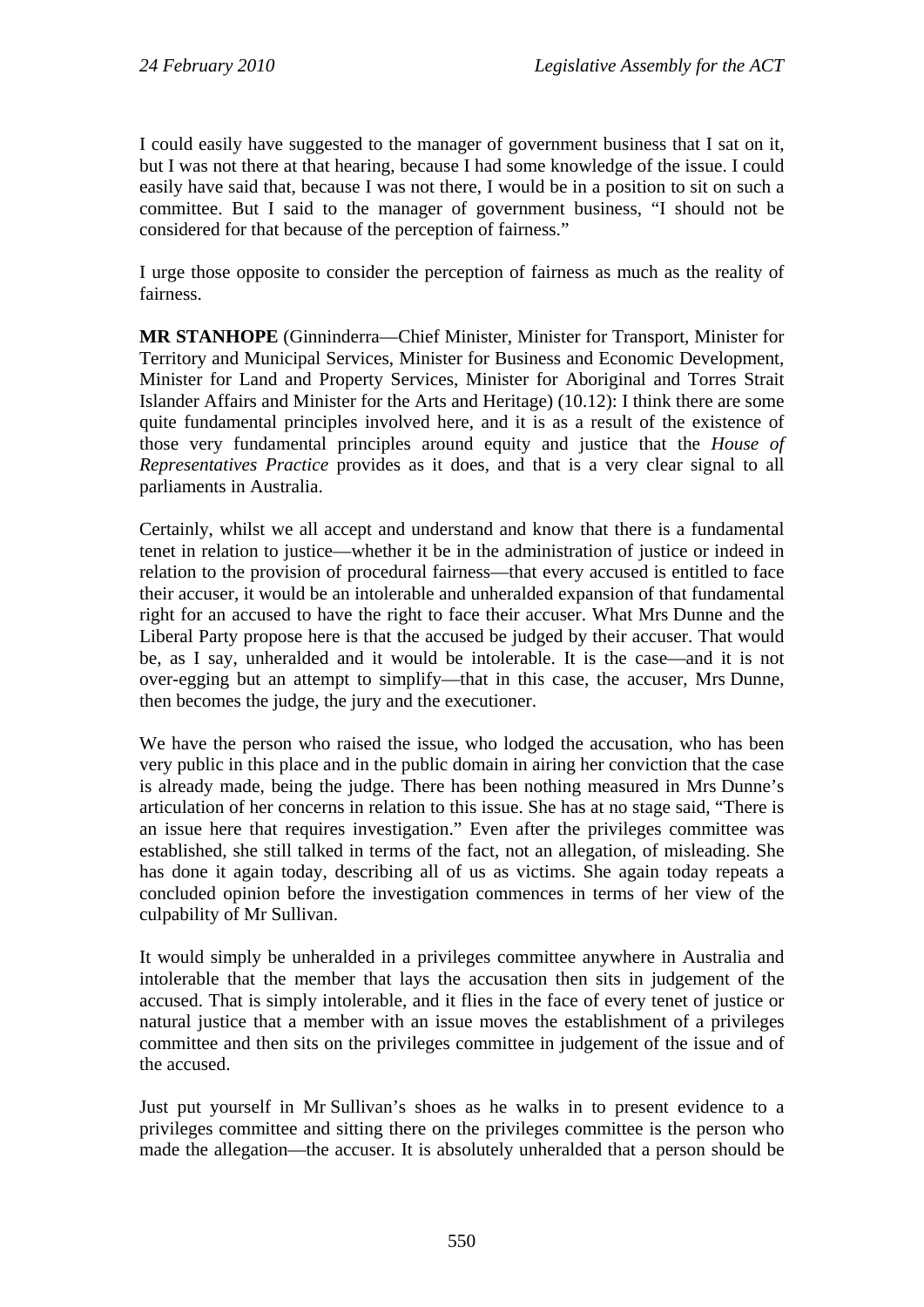expected to present themselves to a committee of inquiry, a privileges committee, to be subjected to cross-examination by their accuser. That is just unheralded, and it abandons and abrogates any sense of fairness or fair play or natural justice or procedural fairness that a person, Mrs Dunne, can stand up, make allegations, accuse a person of certain behaviours, move to the establishment of an inquiry into that behaviour and then adjudicate.

Mrs Dunne thinks that that is fair, that that is right, that that is appropriate. The Liberal Party support her in that view—that it is right and appropriate for her to adjudicate over an allegation that she laid. Could anybody have any confidence, let alone the accused, in the integrity of that process? Absolutely not. I find it remarkable that the Liberal Party believe that that is appropriate behaviour.

**MR SMYTH** (Brindabella) (10.17): It is interesting how things change when it does not suit the government because the man who called the last privileges committee that this Assembly faced called it a kangaroo court. He said it was a witch-hunt. He said, "This is just politics." But after that man, Minister Corbell, had said that, the government put Minister Corbell on that committee.

**Mr Stanhope**: A point of order, Mr Speaker: Mr Corbell did not lay the allegations or actually move for the establishment of that privileges committee.

**Mrs Dunne**: That is a debating point, Mr Speaker, it is not a point of order.

**Mr Seselja**: He can't debate it. He's had his go.

**Mr Stanhope**: No, the statement was false.

**Mr Seselja**: You've had your go. Sit down.

**MR SPEAKER**: Mr Stanhope, what is the point of order?

**Mr Stanhope**: The point of order is that Mr Smyth has just falsely alleged that Mr Corbell moved for the creation of the last privileges committee. That is simply false.

**MR SPEAKER**: Mr Smyth, I do not think I heard you say that Mr Corbell moved for the establishment —

**Mr Seselja**: No, he didn't.

**Mr Stanhope**: Yes, he did.

**Mr Seselja**: No, he didn't.

**Mr Stanhope**: Yes, he did, Mr Speaker.

**MR SPEAKER**: There is no point of order. Mr Smyth, you have the floor.

**MR SMYTH**: Look, I know—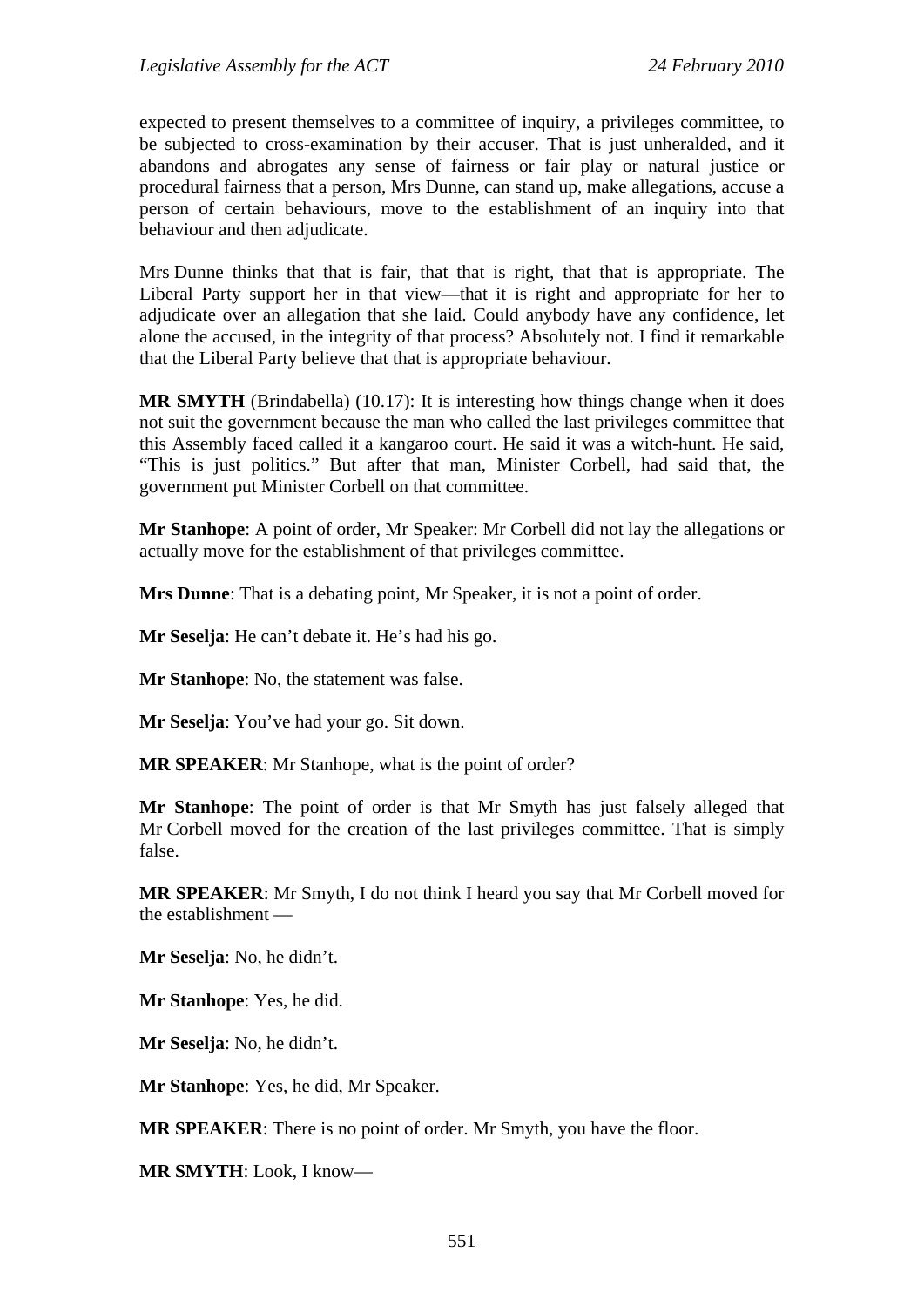**Mr Stanhope**: Well, will you review the *Hansard*, please, Mr Speaker, in relation to that matter in due course?

**MR SPEAKER**: I will. I am pretty sure I heard Mr Smyth correctly, but for your confidence, Mr Stanhope, I will check the *Hansard*.

**Mr Stanhope**: Thank you.

**MR SMYTH**: I know this hurts the Chief Minister. He talks about equity and justice and he talks about integrity of the process, but he is the man that allowed his party to nominate Mr Corbell for the last privileges committee when Mr Corbell had said it was basically going to be a kangaroo court. Now, if that is Jon Stanhope's notion of integrity of the process, if that is Jon Stanhope's notion of equity and justice, then he has got a very poor understanding of both the issues of equity and justice.

Indeed, it flew against the standard practice of this place to actually have a minister on that sort of committee, let alone any committee at all. If we are going to start quoting the companion to the standing orders then members might look at paragraph 16.59 where it says that it is not the normal practice to have a minister on a committee. Indeed, in the last sentence it says:

However, during the Fifth Assembly a Minister was appointed as a member of the Select Committee on Privileges.

You have to ask why one of the two members of the Labor Party backbench cannot be on this committee. Mr Hargreaves just made the case for it. He actually said: "I can't be on it because I sat in cabinet. I've seen these documents. I'm on the committee. I know about this stuff." On the same basis, Mr Barr should not be on this committee, because Mr Barr sat in the same cabinet where those decisions were made. Indeed, Mr Barr was the minister who called in the dam. He is an integral part of the process in dealing with the dam project.

So if you go to paragraph 16.59, it really does explain that the standard procedure is not to have a minister on committees at all. We all appreciate that the Assembly is small in numbers and it is often difficult for governments; it has been difficult over time. But there is a member who is quite free to be on this committee from the Labor Party, and that is, of course, Ms Porter, who has not been in cabinet and has not been part of this process.

**Mr Corbell**: I think you are arguing against your own nomination.

**MR SMYTH**: No, no, no, I am arguing against your nomination, Mr Corbell, and the hypocrisy of the Labor Party on this issue. It was hypocrisy in the last appointment when an individual who said it was going to be a kangaroo court then became part of the process. If that is Mr Stanhope's idea of equity and justice then it shows him up for not being committed to the principles which he espouses. But the point is this: there is to be a committee, and this Assembly often does things that are not the same as other jurisdictions. But if you want to lay the charge against the Liberal Party then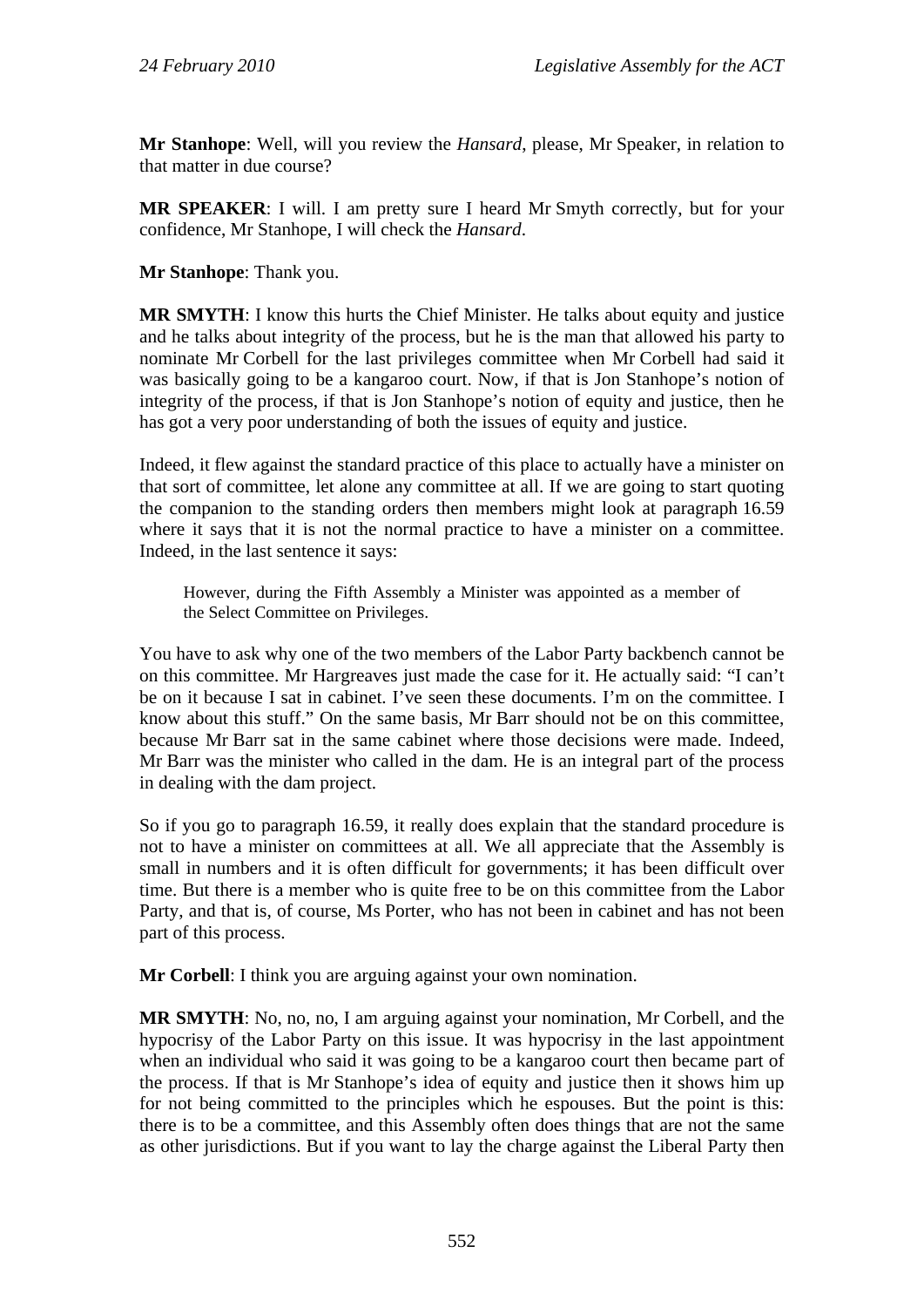you should look at your own house and get it in order first, because you are the ones that have broken the principles of committee appointments before this time—clearly, I suspect, you will do so again—even though there are members on the Labor Party backbench who are quite able to be appointed to the committee.

The question is: why would the government appoint Mr Barr against the *Companion to the Standing Orders of the Legislative Assembly of the Australian Capital Territory* and against what has occurred in this place for a long, long time? That is a question for them to answer, and perhaps they will do the right thing and withdraw the minister. It will be interesting to see. I suspect they will not. I suspect this is hypocrisy. This is about muddying the waters. This is exactly the same tactic Mr Corbell adopted last time when the issue of privilege came up in this place. Under what standing order—

**Mr Corbell**: On a point of order, Mr Speaker, I fear that Mr Smyth may be reflecting somewhat on the statement that you made. It is not the government that has raised this issue; it is you, Mr Speaker. Perhaps this is a somewhat vague area and perhaps this is not formally a ruling on your part; nevertheless, reflections on the chair are grossly disorderly. To suggest that this is driven by the government ignores the fact that you have made a statement drawing this problem to the Assembly's attention.

**Mr Hanson**: Mr Speaker, on the point of order, this is not a point of order; this is a debating point.

**Mr Hargreaves**: No, it's not; it's about reflections on the chair.

**MR SPEAKER**: I actually believe—

**Mr Seselja**: What's a reflection on the chair? What words?

**MR SPEAKER**: Order! In response to you, Mr Hanson, I think Mr Corbell actually has a standing order under which he is raising a point of order.

**Mr Smyth**: The member is meant to quote the number.

**MR SPEAKER**: Well, if you want to start applying that rule, Mr Smyth, we are going to have some very long days while members flip through the standing orders.

**Mr Seselja**: Perhaps, Mr Speaker, I could assist. Perhaps Mr Corbell could actually point to the words that are a reflection—

**MR SPEAKER**: I am in the middle of ruling, Mr Seselja. Whilst I think Mr Corbell has raised a point of order that comes under the standing orders, I do not think Mr Smyth was seeking to reflect on my statement. My impression was that he did not intend to, and I am sure he will make sure he does not from this point on. Mr Smyth.

**MR SMYTH**: Mr Speaker, thank you for the words. I am not sure what standing order that was raised under, and somebody like Mr Corbell, who has been here the longest of all of us, knows the rules. When a member is having a point of order taken against them, you are actually meant to quote the rules so that you know what standing order to make the judgement against.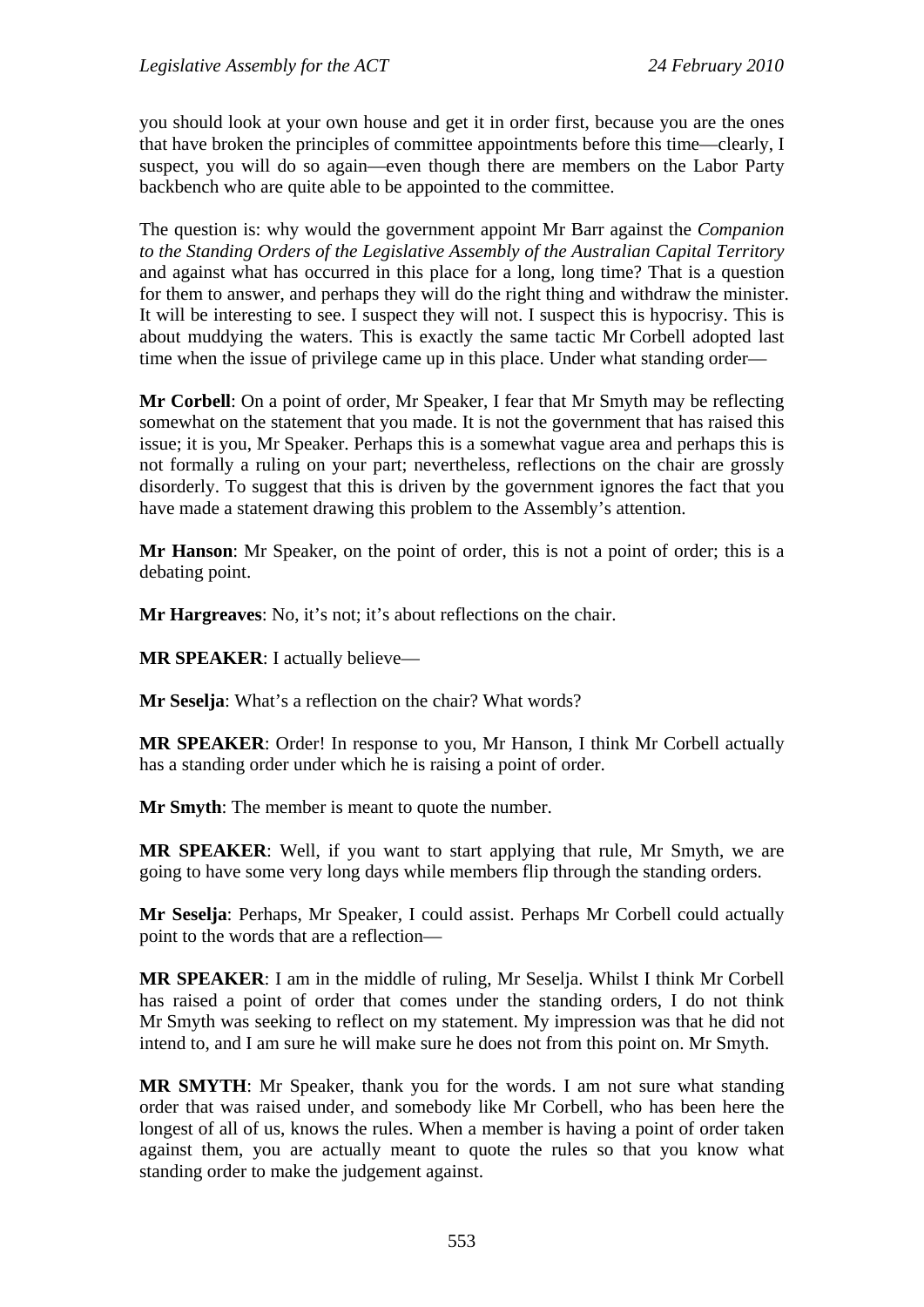#### **MR SPEAKER**: Mr Smyth!

**MR SMYTH**: But I go back to the point: again, Mr Corbell runs interference, and you know it is stinging when Mr Corbell starts jumping up with his strings of points of order and his counterclaims. But the point is this: this is the standard set by the government; this is the approach of the government when they are under pressure they start to obfuscate, they start to muddy, so that when the decision of the privileges committee, whatever that might be, comes down, they can say that it was a flawed process from the start, that it was a kangaroo court.

We saw it the last time there was a privilege matter in this place. Mr Corbell attacked the process and then deigned to sit on the committee that was going to make the inquiry. I do not know how people view that. The word "hypocrisy" does spring to mind, but it is standard operating procedure for this government to act in this way. They do not like a decision of the Assembly, and let us face it, they do not like the decision of the Assembly yesterday. Instead of going to the matter and correcting the record and having ministers come forward and make formal apologies—which is the normal practice if you want to avoid this—instead, they attack the messenger. That also is standard operating procedure for this government—when you have nothing of substance, you go after the people involved, and they do it all the time.

Privilege is a very serious matter. If we cannot believe people that have appeared before Assembly committees and trust that what they say is accurate then everything that we are told is under question and everything that comes as a consequence of that is undermined by what has occurred. There are serious concerns about this issue, and it is a very serious matter and the opposition take it very seriously indeed. But if the government want to, as Mr Stanhope said, look to equity and justice and the integrity of the process then they need to look at their own appointment. If they feel so strongly about this, they should immediately withdraw Mr Barr—a minister; a minister who called in the dam; a minister who, in the past, has not come back before the estimates committee. To give Ms Gallagher her due, at least she had the courage to come to a recall day for last year's estimates committee. She came back and explained her actions. But we have got Mr Barr who refuses to do that.

If you follow the logic of Mr Hargreaves as to why he wanted to volunteer but could not volunteer—that is, he had knowledge and he had been in cabinet and he had sat on the committee—then exactly the same logic applies to Mr Barr. Mr Barr should be removed from the committee. Mr Barr, in fact, has more knowledge about this than anybody else who would potentially sit on the committee. In that regard, if Mr Stanhope's statements about equity and justice and about the integrity of the process are to be even vaguely believed then perhaps he should stand up and withdraw Mr Barr at this time. That would be the appropriate thing to do.

The *House of Representatives Practice* and the companion to the standing orders make it clear—that is, the practice has been long held that ministers should not sit on committees that investigate information that ministers have seen or know of or have access to through their role as ministers in the cabinet. This is blurring the separation of powers to such a degree—it is now unfortunately an established practice courtesy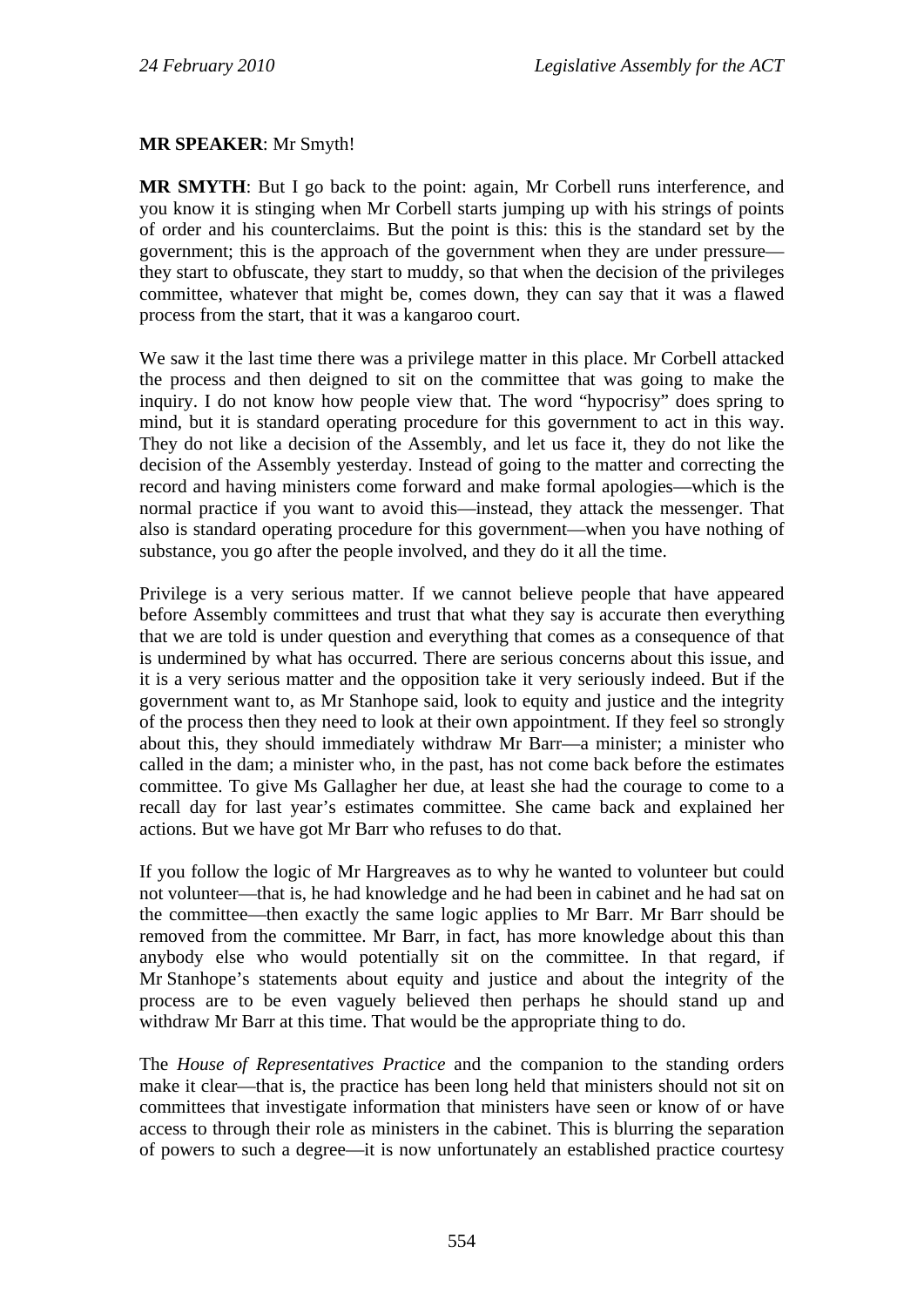of the low standards of the Stanhope Labor government—that it does cast doubts upon this process; it does cast doubts on how we operate things; it does cast doubts on the Chief Minister and the standards that he sets. If we go to the *House of Representatives Practice*, if we go to the companion to the standing orders, it is quite clear, Mr Speaker, that Mr Barr should not be on this committee.

**MS HUNTER** (Ginninderra—Parliamentary Convenor, ACT Greens) (10.28): It is not the practice of the Assembly for an MLA who has made a complaint to be a member of a privileges committee that is investigating that complaint. We have heard that clearly laid out here this morning.

I agree with Mr Smyth that privilege is a very serious matter. Therefore, I think it is important to follow what has been a practice in this place. In this Assembly the practice is based on *House of Representatives Practice.* It is the guide to which we must turn if there is a question relating to procedure or the conduct of business of the Assembly that is not provided for in our own standing orders.

While it is the case that the House of Representatives has a standing committee of privileges, we often use select committees. However, it is stated on page 747—the page that Mrs Dunne referred to:

A member may be discharged from the committee and another appointed in his or her place for the consideration of particular inquiries. This may occur if a member of the committee has raised the matter being inquired into ...

This is the practice of the House of Representatives and we should follow that guidance. This privileges inquiry was set up to ensure the integrity of Assembly committees and to ensure that respect for them is maintained. Therefore, it is vital that we ensure procedural fairness, that we ensure natural justice. That is incredibly important in the way that this committee is going to operate.

We have 20 years of practice in this place: people who raise a privileges matter do not sit on that committee. I do support the argument that you cannot be the prosecutor as well as being a member of the jury. It is incredibly important that if this is about ensuring the integrity of the committee process, we need to ensure that we follow all procedural fairness and natural justice. It is incredibly important in this matter. It is about the integrity of committees, it is about the integrity of this Assembly.

**MR SESELJA** (Molonglo—Leader of the Opposition) (10.30): It is worth reflecting on some of the conflicts that people have argued in this place. We only have to look to the estimates committee—

**MR SPEAKER**: Sorry, Mr Seselja, just one moment. Members, there is a very high level of background noise in the chamber. Can you keep the level of conversations down a little, please?

**MR SESELJA**: Thank you, Mr Speaker. We only have to look to the estimates committee which has just been set up. The chair of that committee will be the leader of a party who has to pass the budget. The chair of the committee that is going to be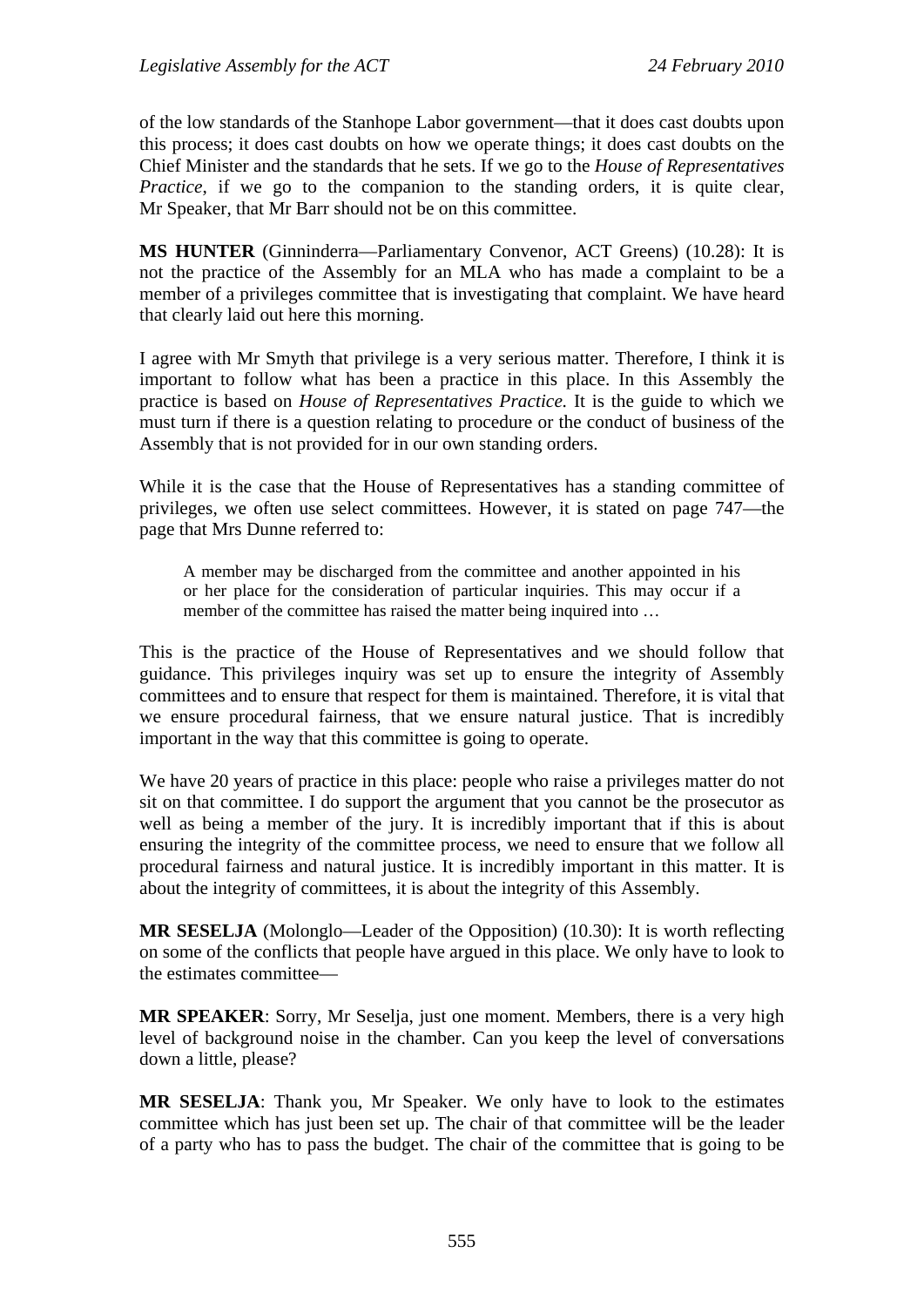examining the budget will have ticked off on the budget. It is in the parliamentary agreement. They will tick off on it. If it was a blank piece of paper and it said "please turn over" they would tick off on it.

We can go to all of the conflicts that are in a small parliament. We saw the position of Mr Corbell. Mr Corbell was on the last privileges committee after having slammed the process. He said that it was a political witch-hunt. He said it had no merit. He argued it had no merit. Yet he was on the committee that made determinations as to whether there was a breach of privilege.

We have got Mr Barr being nominated by the Labor Party despite being part of the cabinet that would have been briefed throughout the process. Mr Hargreaves said that he had a conflict in asking questions of ACTEW on this process. But Mr Barr, who is a member of the same cabinet, apparently can be part of this committee.

The argument that has been put forward and accepted by the Labor Party and the Greens is that there is a conflict for Mrs Dunne because, in Mr Hargreaves words, she raised allegations and because she made public statements. We have had public statements right across the board.

In the last privileges committee we had Mr Corbell making public statements. In fact, Ms Bresnan is part of the party whose spokesman has made comments about this. Is there a conflict there? These apparent conflicts that are being argued by the Labor Party in this place today, and being accepted by the Greens, would essentially conflict virtually anyone out.

Mr Smyth and I were on the estimates committee where the information was given. Mr Smyth and I were on that estimates committee. Would we be conflicted? We have got members of the cabinet who are going to be part of the process and have been part of the process. As Mr Smyth has pointed out, if we are going to go to practice, the practice is not for ministers to be on committees. That is not the practice. That has not been the practice in this place until recently and it has not been the practice in most other parliaments for ministers to be on committees.

The conflicts and the hypocrisy of the argument that has been put forward by the government on this matter are breathtaking. It is breathtaking hypocrisy to claim that Mrs Dunne has a conflict that Mr Corbell did not have or Mr Barr did not have—or, indeed, a number of other members potentially would not have.

Mr Speaker, we will not be supporting the splitting out of these nominations. If these nominations are split I would say to the Greens and to the Labor Party that if they are going to vote against Mrs Dunne being on the committee, as it appears they are, they should also be voting against Mr Barr being on the committee. Mr Barr should not be on this committee as he has a conflict. Mr Hargreaves has highlighted that he believes there is a conflict. Mr Hargreaves has put it on the record that members of the cabinet have a conflict on this issue.

So the Labor Party and the Greens, if they vote to accept the Labor Party nomination and not the Liberal Party nomination, will be showing their bias and will be showing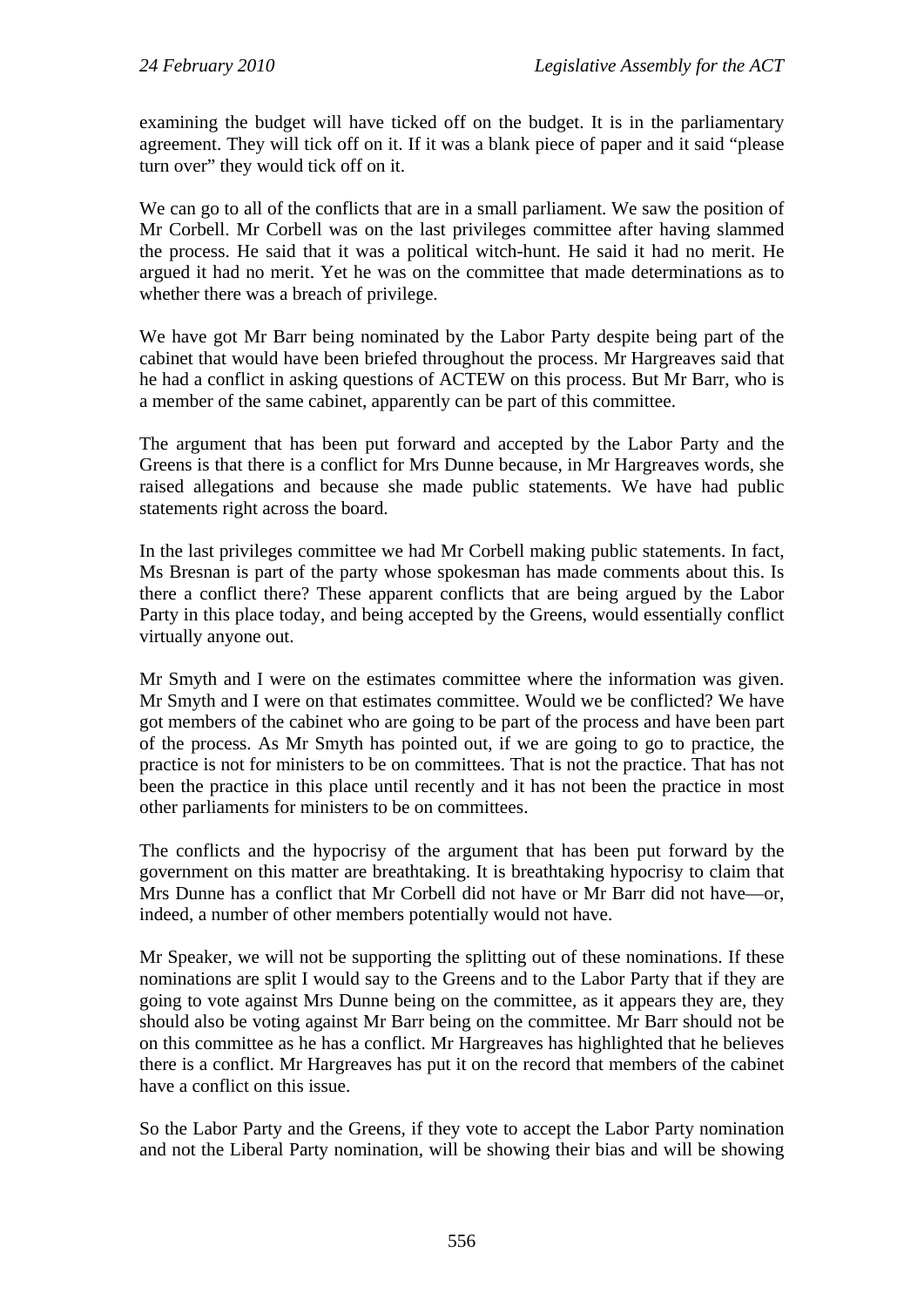their rank hypocrisy when we know that they will soon be chairing a committee to examine the budget which they have already ticked off on. They will be apparently inquiring into that budget with an open mind but they are committed at the end of that process to passing it no matter how bad it is, no matter what is in the budget, no matter how ridiculous this budget is. It could send us into deficit; it could cut services; it could do any number of things, but they will pass it.

They have committed to pass it. They have committed to passing it but, no, we can trust Ms Hunter, apparently, to bring an open mind to it and to ask the hard questions because she is different. Ms Hunter is different from Mrs Dunne. She can put aside her apparent conflicts. It is breathtaking. It is absolutely breathtaking, the hypocrisy that we are seeing from the Labor Party and the Greens.

This is a stitch-up because they do not want Mrs Dunne on the committee. That is what this comes down to. They do not want Mrs Dunne on the committee for whatever reason. It will be seen for what it is. They are taking out an experienced parliamentary performer who will have subject matter knowledge and be able to ask key questions. They are saying that they do not want her on that committee. Yet Ms Hunter can chair the estimates committee, having signed off on the budget.

Mr Barr, who was part of the cabinet, can sit on the committee. Mr Corbell, who calls it a kangaroo court, can sit on the committee. But, no, apparently there is only a conflict when it is a Liberal member. It is an outrageous argument. It has not passed the first hurdle, particularly when Mr Hargreaves got up and highlighted the hypocrisy of Mr Barr being on the committee.

Mr Speaker, we will not be supporting the splitting. If the motion is split we will vote in favour of Mrs Dunne. If the Greens have any integrity on this, if they are going to vote against Mrs Dunne, they should also vote against Mr Barr being on the committee because he is a member of the cabinet.

**MS PORTER** (Ginninderra) (10.36): I would just like to put on the record that to ensure procedural fairness is seen to be done as well as actually done, I believe it is inappropriate that I sit on the privileges committee. I heard my name being thrown around by those opposite. I made the decision, as you well know, to give the matter precedence.

**MR CORBELL** (Molonglo—Attorney-General, Minister for the Environment, Climate Change and Water, Minister for Energy and Minister for Police and Emergency Services) (10.37): Despite all the bluster we have heard from the Liberal Party this morning, they cannot escape the fact that there is precedence in *House of Representatives Practice* when it comes to whether or not a member making an accusation in relation to privilege should then hear the matter. That is the question before us today.

There is precedence. There is precedence in *House of Representatives Practice. House of Representatives Practice* is one of our guiding documents where our standing orders are otherwise silent. That is the fact of the matter and that is what the Liberals have failed to grasp.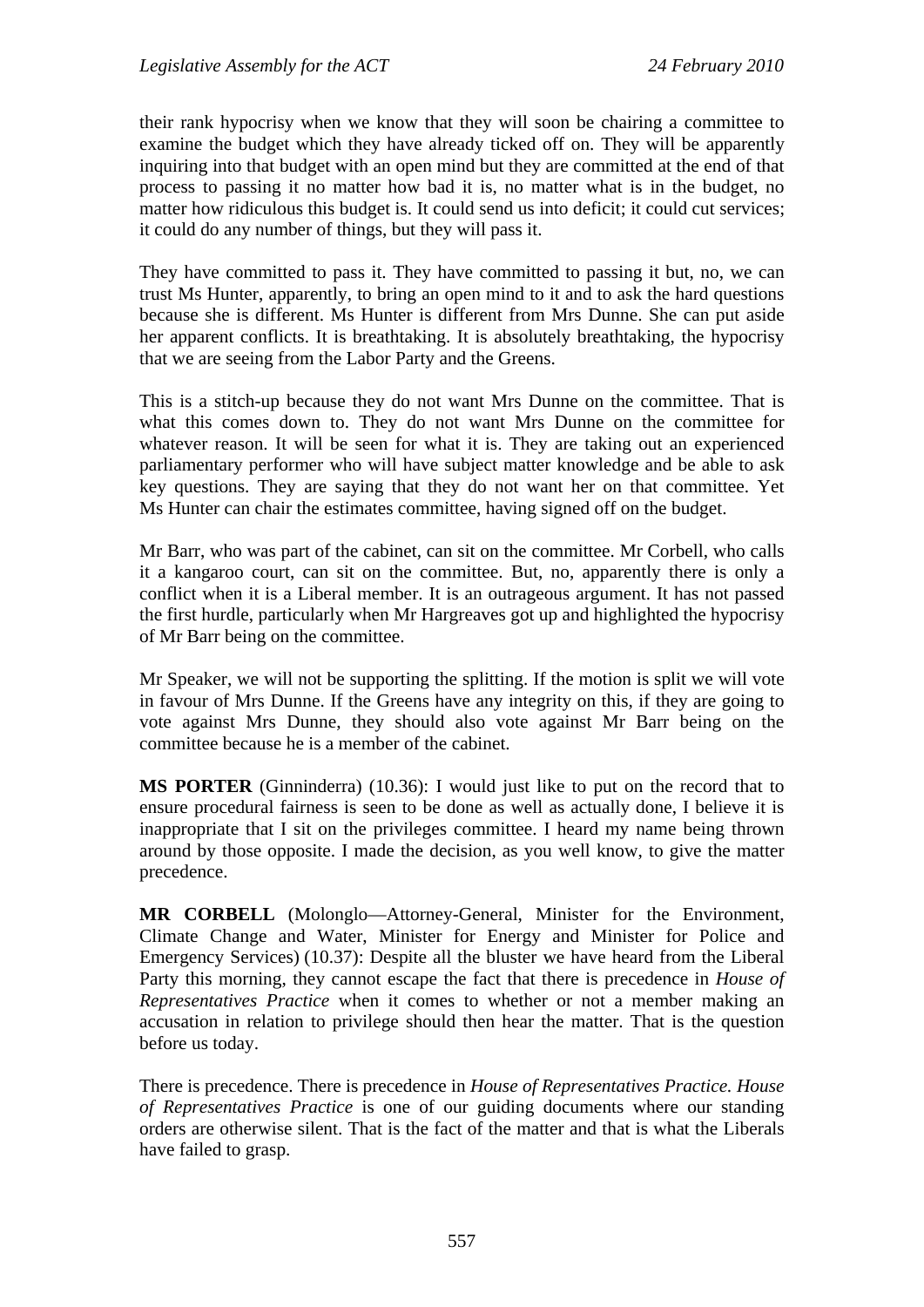**Mr Seselja**: What a hypocrite!

**MR CORBELL**: Mr Speaker, I would ask that Mr Seselja withdraw that.

**Mr Seselja**: I withdraw, Mr Speaker.

**MR CORBELL**: Thank you, Mr Speaker. That is what they have failed to grasp. There is precedence. The member making the allegation should not be a member of the privileges committee. It is that simple.

Of course, the Liberal Party has also failed to recognise that in the House of Representatives there is effectively a standing committee of privileges. There is a standing membership. Therefore, there needs to be a mechanism for members to be excused should they, themselves, bring an allegation around an issue of privilege or contempt. That is what *House of Representatives Practice* quite clearly sets out.

The Liberal Party has had the opportunity to show some good grace this morning, to recognise that they made a mistake, to recognise that the nomination of Mrs Dunne was grossly improper. They have failed in that test this morning and the government will be asking that the question be divided. We will not be supporting Mrs Dunne's nomination for this committee. At the closure of that, should the Assembly agree with our position, I will be moving a motion inviting the opposition to nominate a member other than Mrs Dunne to sit on this committee. Mr Speaker, I ask that the question be divided by each member.

Ordered that the question be divided.

Question put:

That Mr Barr be appointed as a member of the Select Committee on Privileges 2010.

The Assembly voted—

Ayes 11 Noes 6

|               | Mr Coe     |
|---------------|------------|
| Ms Le Couteur | Mr Doszpot |
| Ms Porter     | Mrs Dunne  |
| Mr Rattenbury | Mr Hanson  |
| Mr Stanhope   | Mr Seselja |
|               | Mr Smyth   |
|               | Ms Hunter  |

Question so resolved in the affirmative.

**MR SPEAKER**: The question now is that Ms Bresnan be appointed as a member of the Select Committee on Privileges 2010.

Question resolved in the affirmative.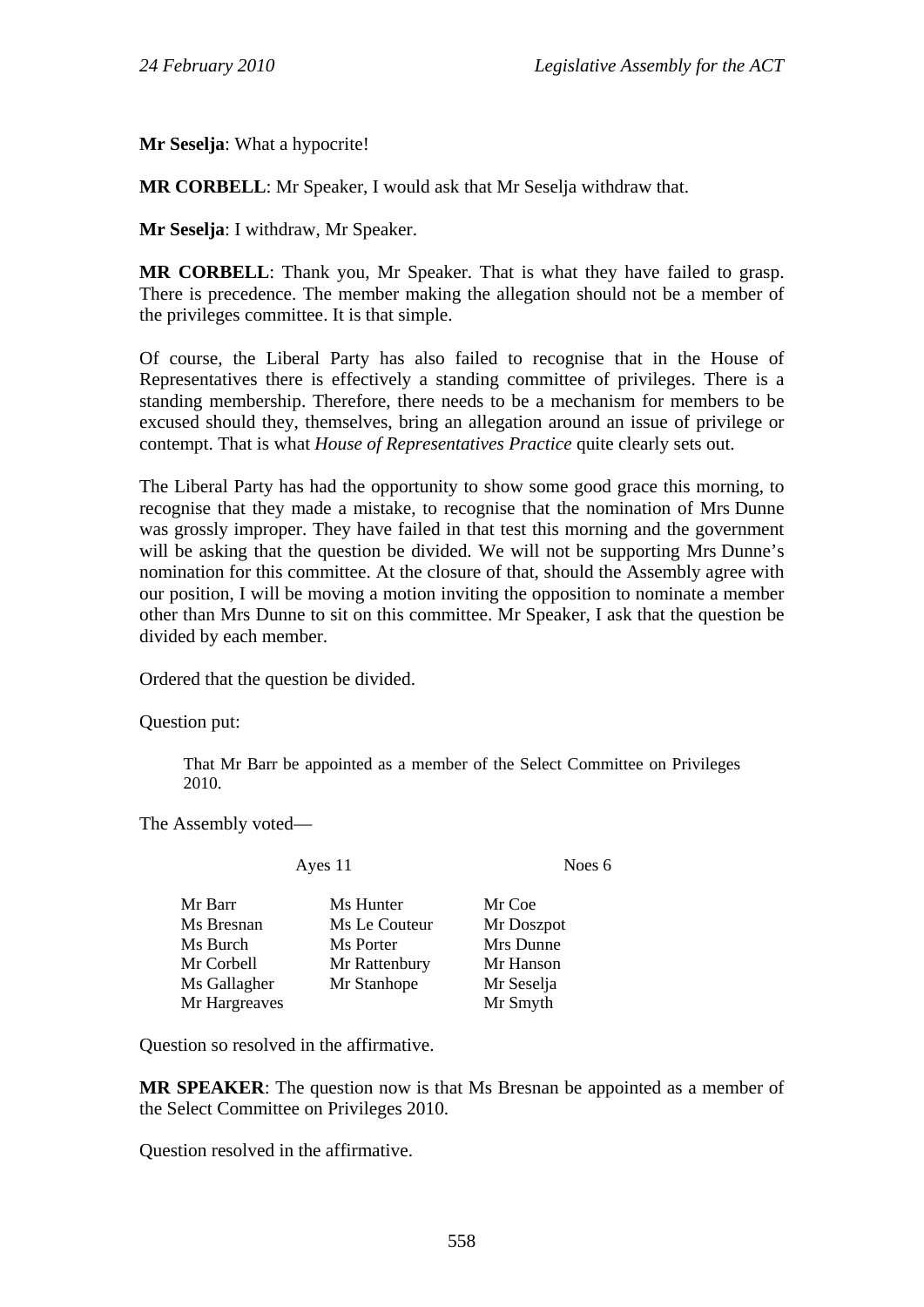Question put:

That Mrs Dunne be appointed as a member of the Select Committee on Privileges 2010.

The Assembly voted—

| ves |  |
|-----|--|
|-----|--|

Noes 11

| Mr Coe     | Mr Barr       | Ms Hunter     |
|------------|---------------|---------------|
| Mr Doszpot | Ms Bresnan    | Ms Le Couteur |
| Mrs Dunne  | Ms Burch      | Ms Porter     |
| Mr Hanson  | Mr Corbell    | Mr Rattenbury |
| Mr Seselja | Ms Gallagher  | Mr Stanhope   |
| Mr Smyth   | Mr Hargreaves |               |
|            |               |               |

Question so resolved in the negative.

**MR CORBELL** (Molonglo—Attorney-General, Minister for the Environment, Climate Change and Water, Minister for Energy and Minister for Police and Emergency Services) (10.45), by leave: I move:

That the Opposition nominate a Member, other than Mrs Dunne, to be a member of the Select Committee on Privileges 2010, the Member so nominated be advised in writing to the Speaker by 12 noon today.

Mr Speaker, the motion that is being circulated in my name at this time simply requires that the opposition nominate a member other than Mrs Dunne to be a member of the Select Committee on Privileges and that that member be advised in writing to you, Mr Speaker, by midday today.

Question resolved in the affirmative.

# <span id="page-14-0"></span>**Litter (Shopping Trolleys) Amendment Bill 2010**

**Ms Le Couteur**, pursuant to notice, presented the bill and its explanatory statement.

Title read by Clerk.

**MS LE COUTEUR** (Molonglo) (10.46): I move:

That this bill be agreed to in principle.

I present the Assembly with the Litter (Shopping Trolleys) Amendment Bill 2010. This bill amends the existing Litter Act to create a regime for managing trolleys which are left on public land in the ACT. Trolleys are a problem in our city. They are a form of litter which is unsafe, unattractive and sometimes damaging to the environment and human beings. Managing trolleys is costly to the territory and therefore to territory ratepayers.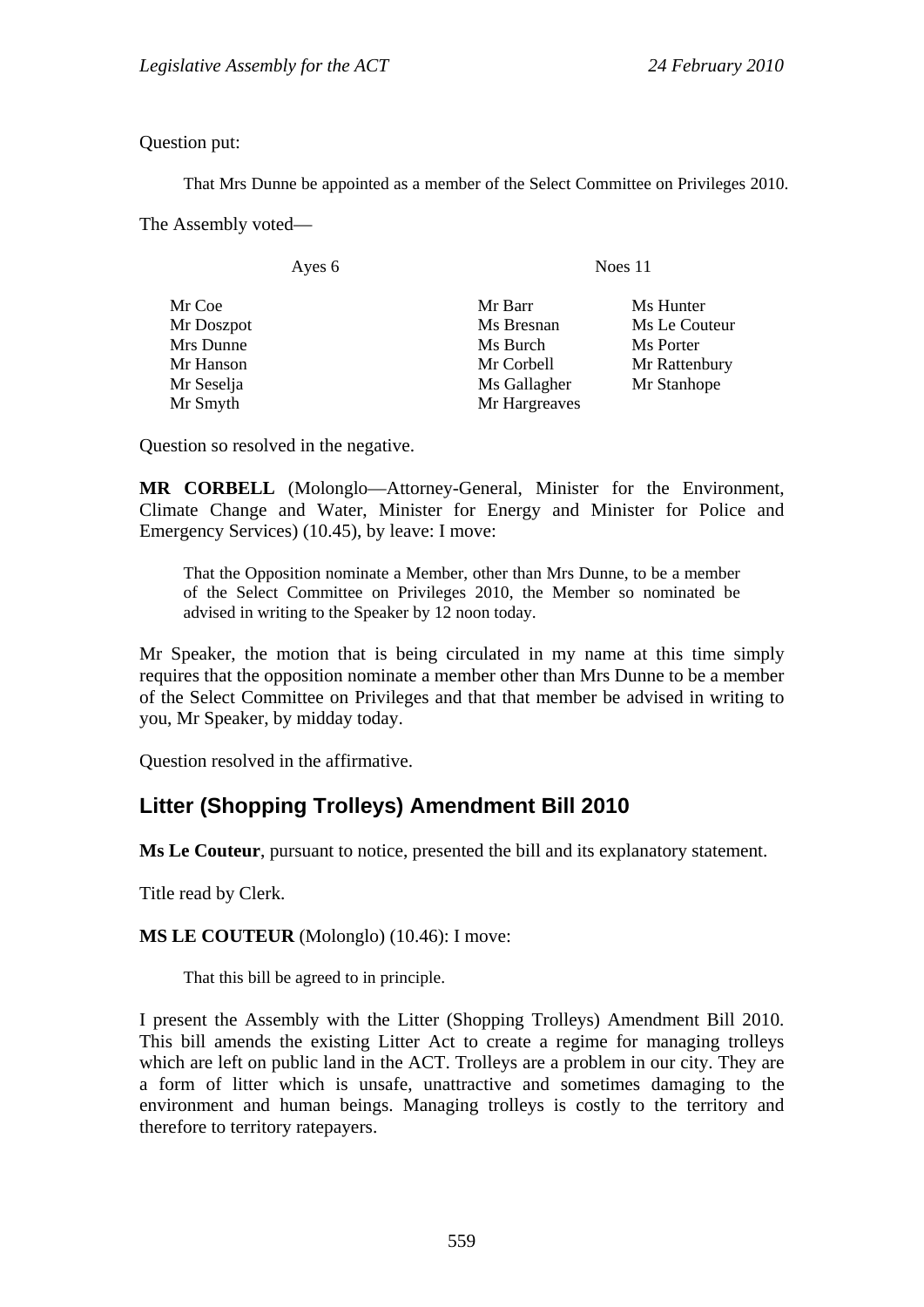Many public areas in our cities accumulate trolleys. This is particularly true in areas away from roads—in parks, on walking and bike paths, in the bush and under bridges, for example. They are a hazard to residents and commuters. For example, some Canberrans have been seriously injured while riding their bikes on bicycle paths and crashing into abandoned trolleys.

The problems become worse the longer a trolley is left in a public place. Trolleys in public places are, unfortunately, a catalyst for vandalism or for general dumping of rubbish. It is quite common to see abandoned trolleys surrounded by other litter. This is bad for the local environment, for local amenity, and it decreases the liveability of our city.

Trolleys themselves are frequently vandalised or used as a tool for vandalism. One constituent has complained to me, for example, that abandoned trolleys are often rammed into his fence, leading to expensive repairs being needed. Unfortunately, trolleys often end their life in Canberra's waterways. This can cause damage or erosion, block water flow and also leach pollutants into the water. Occasionally trolleys end up lodged in trees. I have seen some rather wonderful photos of them. This presents a danger to people walking nearby as well as, unfortunately, damaging the trees and disrupting the wildlife that may be living in the trees.

The existing regime we have for regulating trolleys is clearly inadequate. Residents tell me that trolleys remain in public places for weeks or even months. This is so, even after repeated calls to the retail managers. A number of years ago, TAMS surveyed trolleys in Belconnen and observed that one-fifth of them remained uncollected after two days. I have observed this myself. I have also personally informed Trolley Tracker, which is a third party contractor that passes on information to retailers, of the location of trolleys. Weeks later, the trolleys still had not been collected.

I look forward to support from the government for this bill. I am aware that the government has listed abandoned trolleys as an issue on its autumn sitting program. I am happy to hear this but, unfortunately, I have heard it a number of times before. At the beginning of 2009, the government also said abandoned trolleys were an issue that it would address during the 2009 autumn sitting program. But nothing happened. Back in 2008, the government promised to amend the law to combat trolley dumping. Nothing has happened since then either. It is now over two years since the government first announced that it intended to do something about this problem.

As the Greens spokesperson for territory and municipal services, I thought it was important to do something about this problem and that the appropriate thing to do was to introduce the legislation that I am introducing today. I began this process with consultation with retailers on this issue in September last year. I wrote to retailers, as well as meeting with a number of them, requesting comments and advice on this issue. MLAs may also remember that I announced to the media last year that I was considering legislation essentially the same as the bill I am introducing now. I have also sent, yesterday, a copy of the bill to the retailers I was discussing this with.

The bill takes a fairly straightforward approach to the problem. I expect support for this approach, especially given that Mr Stanhope has, in effect, already endorsed it. In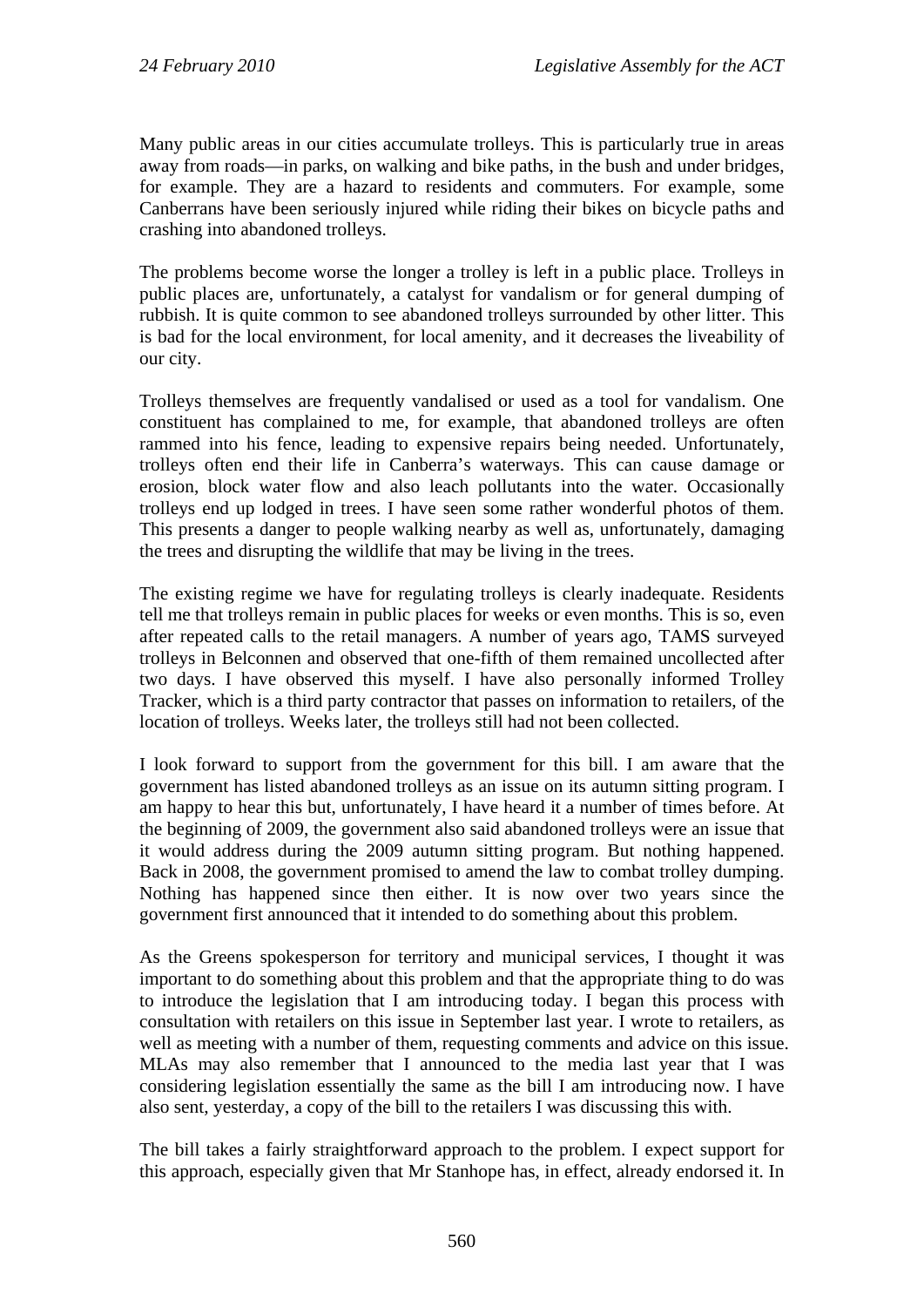January 2008, Mr Stanhope declared that he wanted to introduce a regime that required retailers to clearly mark their shopping trolleys. He said that owners who did not collect dumped trolleys within a time limit would face a retrieval fee. As I will explain in a moment, this is very similar to the approach that the bill takes.

In recognition of the problems caused by trolleys, the bill sets up a regime to encourage retailers to take more responsibility for their trolleys. First, retailers will need to mark their trolleys with a unique identification number as well as their contact details. They will also need to mark the trolley with a telephone number for a trolley contact service operated by the territory. I expect that this number could simply be Canberra Connect or possibly a relevant part of TAMS.

Marking trolleys with this information will make it easy for the public and authorities to identify the owner of trolleys and to make contact. Members of the public can then contact the retailer, or the territory, to alert them to the abandoned trolley. When an authorised territory officer, or a police officer, identifies a trolley abandoned in a public place, they can attach a removal notice to it. The removal notice will contain details about the trolley, the location, the requirements for removal and the penalties for failure to comply. The notice also lets the public know that the trolley is, in fact, being dealt with by the authorities.

The officer must then give notice to the retailer, via telephone, alerting them of their obligation to remove the trolley. The retailer has 24 hours from the time of this notification to collect the trolley. The unique identifying information marked on the trolley allows authorities to be certain of which trolleys have been left in public places in breach of this requirement. A retailer who still fails to collect the trolley can then be issued an infringement notice. The maximum for an offence is 10 penalty units. However, the bill sets out a scheme for infringement notices, to avoid prosecution. The initial infringement penalty would be \$100 or \$500 for a corporation. The officers may then impound the trolley.

Once a trolley is impounded, the Uncollected Goods Act applies. Retailers are again notified that their trolley is impounded and that they can collect it. They will then be responsible for the reasonable costs the territory incurred in removing the trolley. An additional amendment under the bill also requires that any trolleys eventually disposed of under the Uncollected Goods Act must be recycled. This ensures they do not simply go to landfill. The bill recognises that in certain circumstances safety concerns mean that a trolley should be removed from a public area straightaway. In these cases officers do not have to leave the trolley for 24 hours. These are situations, for example, where a trolley may be up in a tree or near a busy road.

Importantly, under the scheme, retailers who operate a trolley containment system at their store are exempt from fines. Trolley containment systems are devices or actions taken to prevent trolleys leaving the retailer's premises in the first place. An example is the refundable coin system, where trolleys are locked until a \$2 coin or token is deposited. Evidence suggests that these systems can make a significant difference to wandering trolleys. I received feedback from Supabarn about the coin lock mechanism, for example. They said: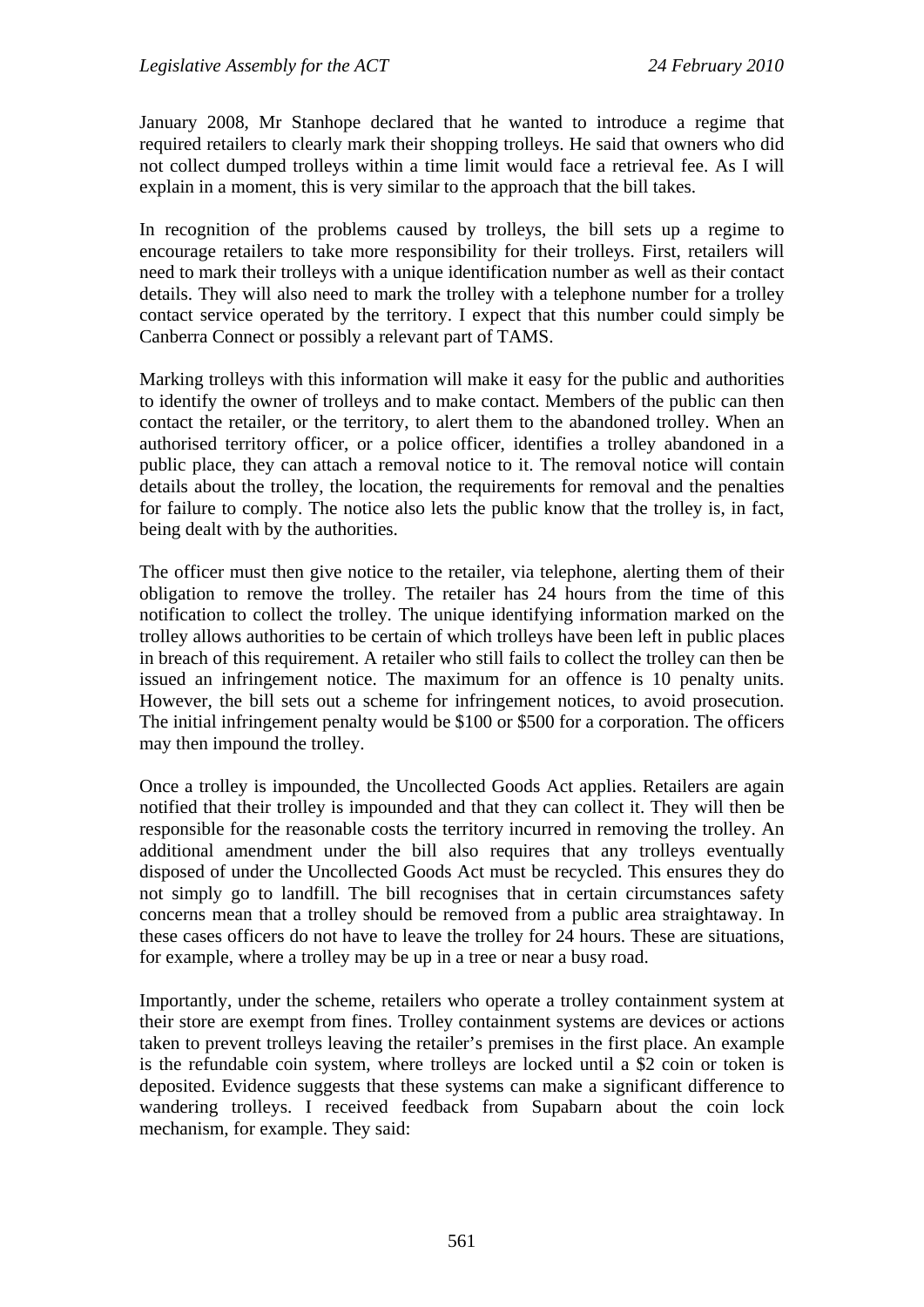The coin mechanism is simple, cost effective to implement and has a huge impact … there is no doubt the positive effect it has had not only in our city store but in our Five Dock store in Sydney. Apply these results across all stores in the ACT and I have no doubt the results would be outstanding.

The containment system exemption is intended to encourage retailers to take private measures to prevent wandering trolleys. But it does not take the approach of mandating any particular system, as some other local councils have done. In fact, if stores have a responsive collection system in place, they do not need any containment system at all, as they clearly would not receive any fines because the trolleys were collected. In this way, the bill affords flexibility to retailers and allows tailored measures for different situations.

The bill also recognises that retailers with few trolleys could face a disproportionate burden. It therefore allows for regulations to exempt small retailers from the fine. I expect this regulation would prescribe that retailers with, say, 25 trolleys or less would not be subject to fines. The bill also recognises that part of the problem is, of course, individuals taking trolleys and leaving them in public places. The bill therefore clarifies that abandoning a trolley in a public place is an offence. Under the existing law, a person dumping a trolley would have to be charged under the general littering offences.

The bill allows police and rangers to stop a person who is leaving a trolley in a public area, or who they reasonably suspect will leave a trolley, and direct them to return the trolley to its owner. Only if that person fails to comply with this official direction will they be issued with a fine. This approach recognises that it is commonly people who are at a socioeconomic disadvantage who take trolleys from retailers and dump them. The bill seeks to make people aware of the laws, and to require them to return trolleys, rather than apply punitive measures. This is good for individuals and good for retailers.

The bill sets the penalty for this offence at \$60. This is comparable to a minor littering offence. Currently, under the existing Litter Act, a person leaving a trolley would be fined \$200 and there is no provision for a warning or an order to return the trolley. The tailored offence set out in this bill is more appropriate and I believe will be more effective. A maximum penalty of \$1,100 remains available for special situations when the offence is prosecuted.

On this note, I also wish to encourage the government to consider further steps to help keep rogue trolleys out of public places, especially since this is a hard offence to enforce. It is hard to spot people who are leaving trolleys. The provision of trolley bays in key areas, such as taxi ranks, high frequency bus stops, car parks or multi-unit apartments, would assist trolley collection and help keep trolleys from roaming into dangerous and inappropriate areas. This is something for the government to work on. It is not really something that can be addressed in this bill.

Before concluding, I wish to point out that a number of councils around Australia have taken efforts to address the problems with shopping trolleys. Some councils have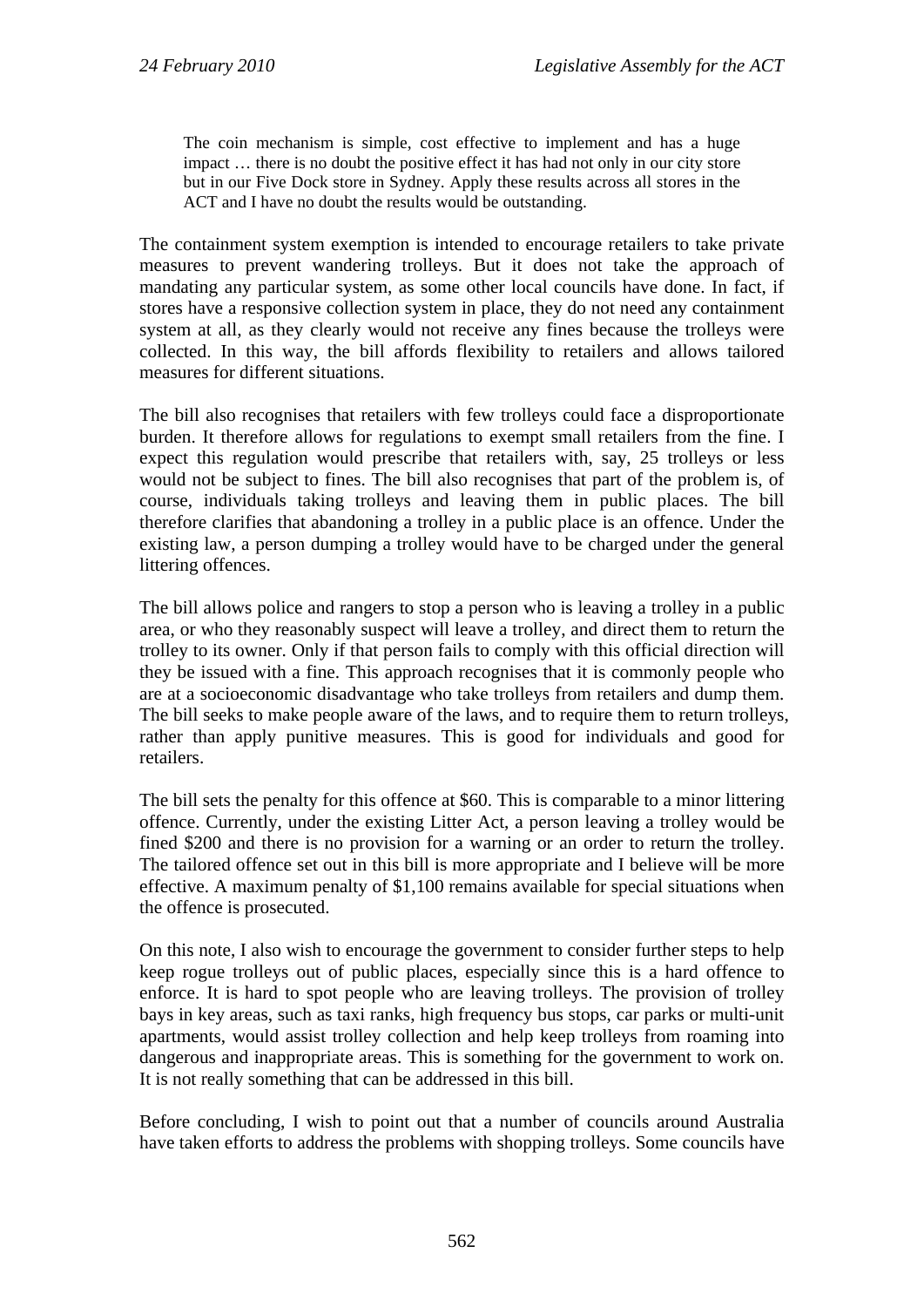introduced mandatory coin lock requirements. Ashfield Council took the approach of fining people observed dumping trolleys in a public place. At the same time, Ashfield Council rangers were given new powers to notify retailers of abandoned trolleys. If a retailer does not collect the trolley within 24 hours, the retailer is fined and the trolley impounded. After a couple of months of operating this system, Ashfield Council said that it had noted a vast improvement in the number of abandoned shopping trolleys. It also said the council was very happy with the public response to the campaign and the increased level of compliance.

The ACT should also take action on this issue. I am confident we can achieve an improvement if we take action with this legislation and have other action from TAMS. I commend the bill to the Assembly.

Debate (on motion by **Ms Gallagher**) adjourned to the next sitting.

## <span id="page-18-0"></span>**Hospitals—services**

**MS PORTER** (Ginninderra) (10.59): I move:

That this Assembly:

(1) notes:

- (a) the decision of the Little Company of Mary Health Care (LCMHC) Board to withdraw from negotiations over the proposed sale of Calvary Public Hospital to the ACT Government;
- (b) the need to invest \$200 million over the next six years to build up capacity for hospital services on the north side of Canberra; and
- (c) that the budget implications of maintaining the current arrangements pose significant challenges to the Territory's overall budget position;
- (2) calls upon the Minister for Health to continue to work with LCMHC to examine all options available to the parties to deliver the investments required on the Calvary site that protects the investments made by the Territory and ensures that the investments are able to be made in a financially sustainable way; and
- (3) thanks the Sisters and the Board of the LCMHC for their preparedness to work with the Territory to prepare for the future health care needs of our community.

I am happy to stand in this place today to acknowledge the efforts of the sisters and the board of the Little Company of Mary Health Care in their negotiations with the ACT government in relation to health care in the north of Canberra. As a member for Ginninderra, I understand that maintaining health facilities in the north of Canberra is of the utmost importance and I cannot fathom, for the life of me, how my fellow members for Ginninderra did not support the Minister for Health and indeed have actually played a role in scuttling these negotiations, as we have seen.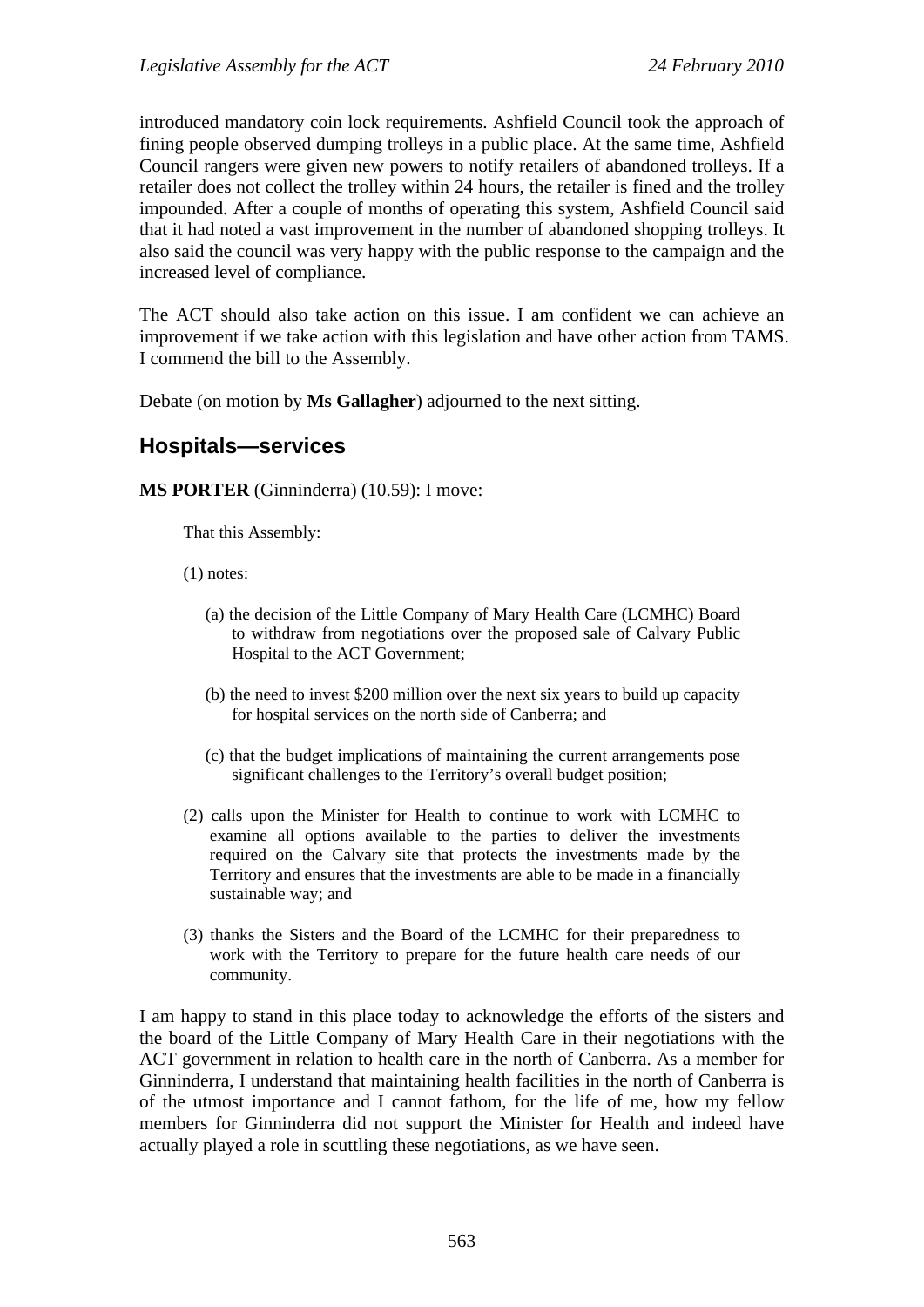Only yesterday in this place, Mr Doszpot stood and spoke to the report of the health committee's inquiry regarding general practitioners. Anyone who was listening would have thought that effective healthcare provision would be uppermost in the minds of those opposite. However, it is not long ago that certain members of this Assembly, I am sure, went to bed delighted that the negotiations had been foiled. The government's desire to see a significant capital investment in health care in the north of Canberra was stymied. No doubt the success of their oppositional tactics would have been foremost in their minds—opposition for opposition's sake.

The best interests of Canberrans—all Canberrans—would have been nothing more than an after-thought, I suspect—business as usual for those opposite. Some seem decidedly happy that the government has been prevented from delivering real health benefits to Canberra, gloating about the collapse of the negotiations, not concerned about the difficulties that will face the ACT budget as a result of this decision.

This is not about us; this is about the people of Canberra. It is about the future of our health care in the north of Canberra and I imagine this debacle that we have recently seen over this matter is why our profession is often viewed with a degree of suspicion. And I find this situation deeply regretful. This is why the opposition are patently unfit to govern and why they will remain firmly entrenched in their seats opposite. To be in government, you need the courage to take the hard decisions and to work for the welfare of all Canberrans, not to pander to one section of the community or to put one's political ambitions above the interests of that community. The best efforts of Ms Gallagher, and indeed this government, were stymied by the continual negativity of the debate by those opposite and their constant undermining behaviour.

I understand how those opposite have claimed to have at heart the best interests of the community who would be directly affected by the proposed changes. And I know from my work in the community that the people in my electorate were looking forward to the government's plans for health care. However, I see no evidence of that concern for the community from those opposite.

Yesterday health was indeed the subject of many questions during question time. However, it did not seem to be because the opposition care about the effective provision of health care. No, they only care about how many political points they believe they can score on any given day rather than their constituents. In this instance, the interests of 350,000 Canberrans have been neglected.

What we, as a responsible government, have been trying to achieve in these negotiations is an arrangement that would literally lay the foundations for a significant government capital investment on the Calvary campus and an integrated health service that is sustainable in the face of increasing budget and workforce pressures and never-before-seen changes in our demographics over the next 20 years, requiring significant boost to the capacity of our health services. We all know what is facing us with the ageing of our population in the ACT.

This investment of substantial funds in the hospital site would have been implemented in a sustainable way that would have had the least impact on the ACT's budget. This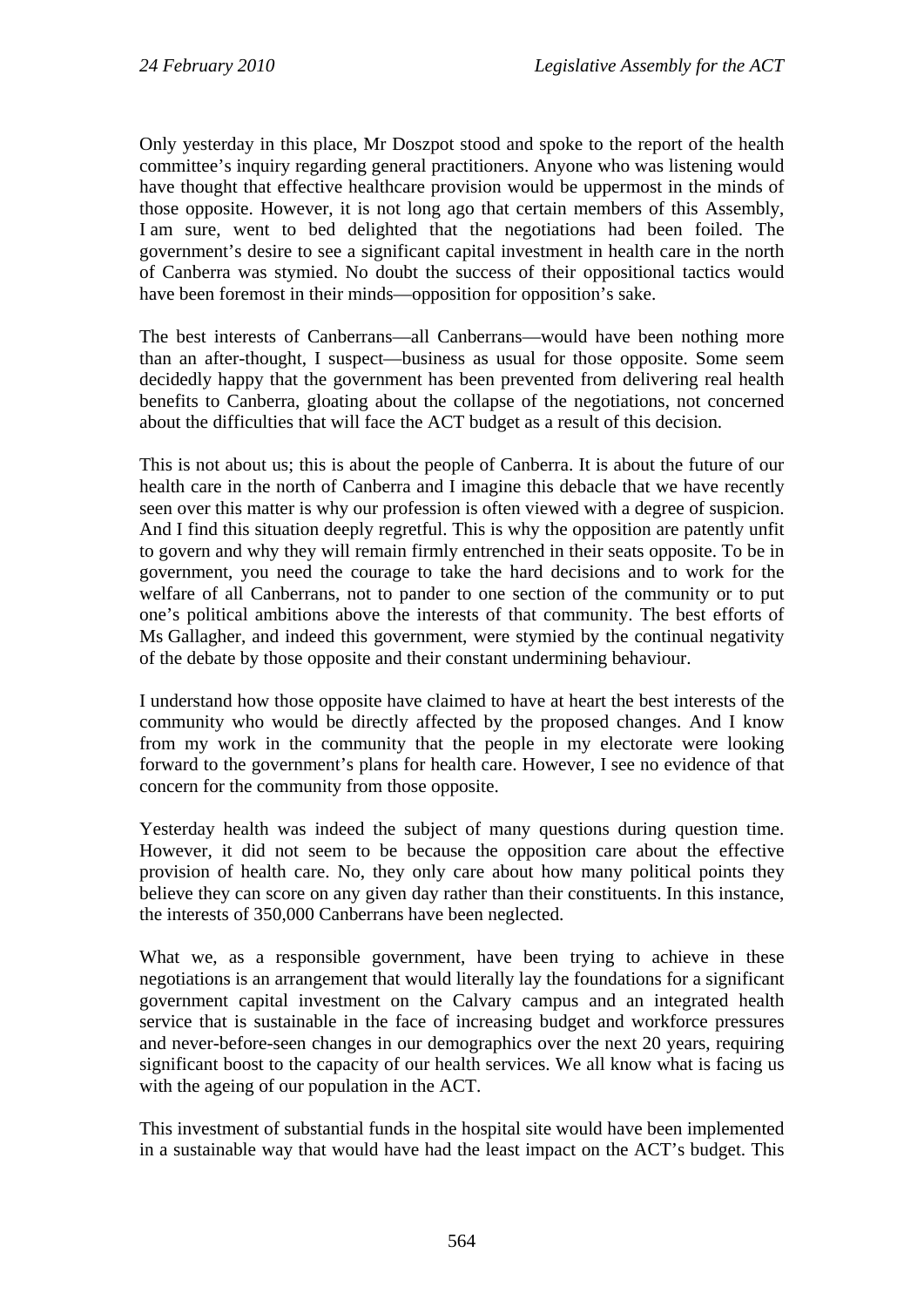government is committed to creating a public health system that is the envy of the rest of Australia, if not the world. Of course, as a member of this government, indeed a member for Ginninderra, were such a significant investment to be made in the hospital in my electorate, I would be extremely happy.

In 2008, the government announced an ambitious program to provide the ACT with the health facilities needed to meet the challenge of health care in our future. The health minister has stood in this place a number of times and outlined this program to us. And I congratulate her on her foresight in developing that program. Known as your health—our priority, the program is the first stage of an estimated \$1 billion-plus health system infrastructure program to revitalise and ready the ACT health system to be able to respond to the growing demand for services expected up to 2022 and beyond. As I said, one of the factors that we must face in this challenge is the factor of the ageing of our population and all that will bring.

In the 2008-09 budget the government committed \$300 million as the first tranche of its investment into your health—our priority. Projects included in this first tranche range from the new women's and children's hospital, additional beds—of course replacing some of those beds removed by the Liberal Party—a suite of new mental health facilities and new and refurbished community health centres. New announcements in the 2009-10 budget totalling \$148 million related to e-health, the Belconnen enhanced community health centre, the walk-in centre at the Canberra Hospital and the PET/CT scanner, and represent the government's ongoing commitment to your health—our priority.

Included in this vision for future health services is a public hospital on the north side of Canberra, the subject of this debate. I hope that Ms Gallagher will continue to work with the Little Company of Mary Health Care to deliver on this vision, notwithstanding the difficulties that we have experienced to this point and notwithstanding the opposition that has been continually happening from those opposite—as I said, opposition for opposition's sake.

#### **Mr Hanson**: Bingo!

**Mr Smyth**: But you haven't made your case, Mary; make your case.

**MS PORTER:** To date, the government has committed \$11.4 million for a new 16-bed critical care unit—not that those opposite want to listen to that. This unit will replace the current outdated facility and is on budget and on time for completion later this year.

**Mr Hanson**: That would be a first.

**MS PORTER**: But of course all they want to do is interject, and they do not really care about health facilities on either side of Canberra, whether it is north or south.

The planning undertaken by ACT Health indicates that further expansion of Calvary hospital is required to provide additional emergency department treatment rooms, more ambulatory care space, increased theatres, hospital beds and car parking, and the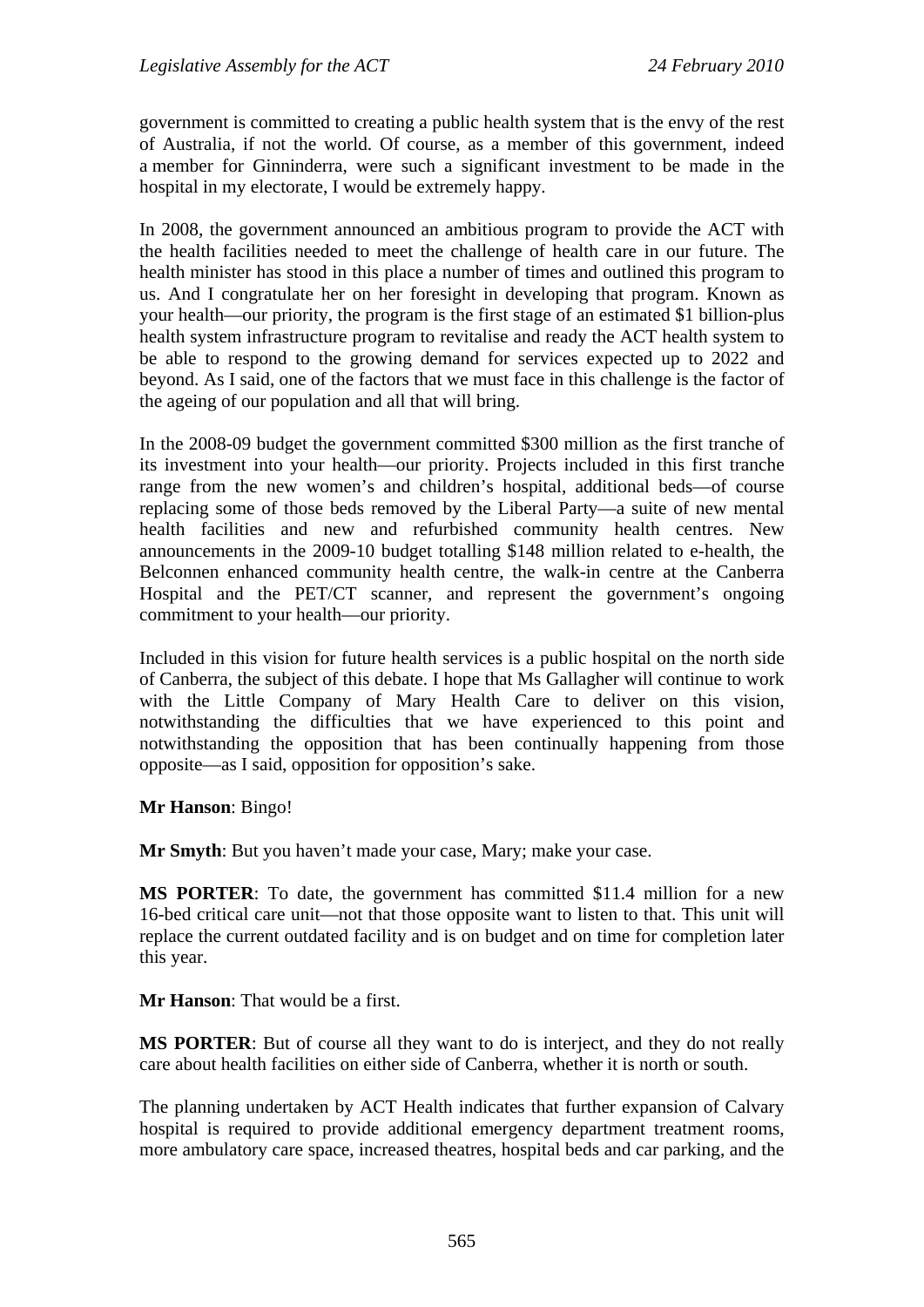estimates suggest that this will equate to the investment of over \$200 million. I cannot actually see, for the life of me, why those opposite would not want to see this investment take place. They are always standing up in this place and speaking about the way that they believe that our health service should be delivered and how they believe that our emergency service departments should respond and our operating theatres should have more throughput. And yet when this government puts forward a plan to actually enable that to happen and for it to be improved—because, as the health minister said, we can always improve even though we have an excellent health service here—the opposition decide that they want to stymie that plan. And they have successfully done so so far.

The status quo is not sustainable, and it is not the supported option of this government. Indeed much of the feedback we have received during the public consultations on this matter indicated that this is a view shared by a range of stakeholders. As the minister has said on a number of occasions, she believes there may be a number of options that the government can consider as we work with the Little Company of Mary Health Care over the months ahead to continue to provide high-quality healthcare services to the community. I know Ms Gallagher will take advice from across government and update the Assembly at the appropriate time. And I will play my role in representing my constituents in this process.

A particular disappointment in this is that the opportunity to integrate the management of service delivery and the management of the ACT's two public hospitals has now been lost. While acknowledging the excellent work of the Little Company of Mary Health Care in running Calvary hospital, the separation of responsibilities will continue to reduce the capacity for coordinated public hospital service delivery across the ACT.

Further work is now needed on the funding agreement that reflects the operating arrangements in place between the Little Company of Mary Health Care and the ACT government. This needs to take place in order to minimise these problems and to update the contractual arrangements that date back to the 1970s.

Finally, as the motion suggests, I would like to express my thanks to the sisters for their preparedness and their determination to work with the ACT government, despite what has happened in the recent past, and to prepare for the future healthcare needs of our community, which I am sure is their aim and which, of course, is the government's aim.

**MR HANSON** (Molonglo) (11.10): Firstly, let me say something in response to a couple of points that Ms Porter made. First, she said, "This is not about us." Well, it is; it is all about Labor Party ideology. She tries to say that there is some broader aim in terms of delivering health to the residents of the north of Canberra. We all want that to occur, but this was a narrow, ideological agenda that has been driven by this party since at least 2005.

The second point is that she has pointed her finger very squarely at the opposition—I assume that she is pointing it at me—for stymieing this deal. As much as I would probably like to take credit, I think that it would be a little bit ambitious to say so. I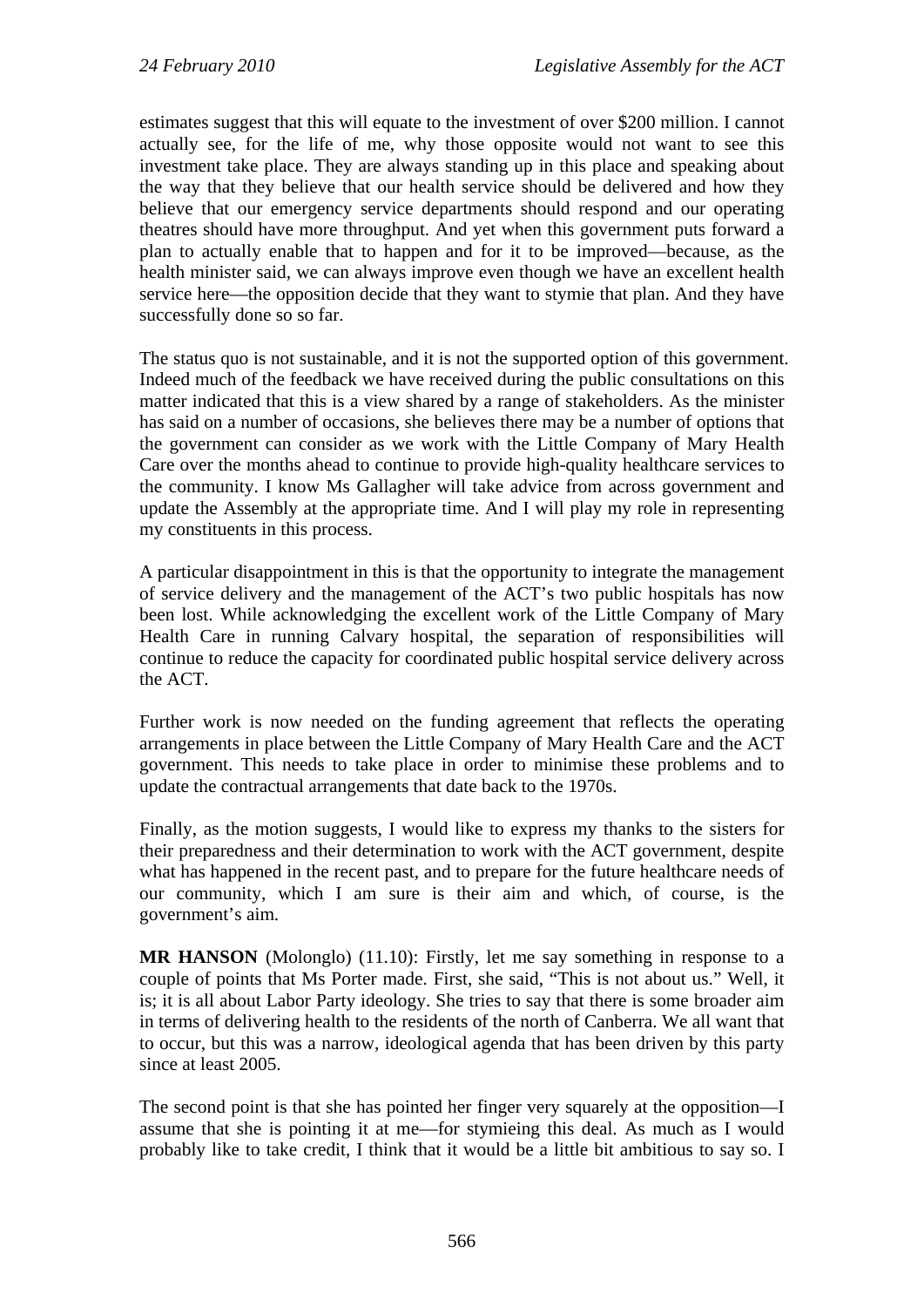just point to a letter from Mr Tom Brennan, the chairman of the Little Company of Mary, to me, dated 7 February. I will read from that. It says:

I attach a statement released by us today.

This announcement is a matter of regret for us and the LCM Sisters. It has nothing to do with political processes and everything to do with Church deliberation.

So, Ms Porter, you seem to be at odds with the main protagonist in this, the person that understands the reasons why it fell over better than you do, I would assume. I suggest you give Mr Brennan a call to correct the *Hansard* and the record which you have just spoken about.

The sad reality is that the government's proposal to purchase Calvary and sell Clare Holland House has been an ideologically driven farce that has distracted the minister and, sadly, many ACT Health officials, the staff of the Little Company of Mary and the community from their core jobs. Katy Gallagher is the architect of this fiasco. She needs to stop blaming others, or getting Ms Porter to blame others, and making veiled threats, and she needs to accept responsibility.

The deal has failed because the minister mishandled the process from start to finish. Let me outline why. Prior to the last election, the government and the Little Company of Mary were engaged in secret discussions. This led Katy Gallagher to write to the chairman of the Little Company of Mary in August, outlining a deal in some detail, and requesting that a heads of agreement be signed before the caretaker period. So when Katy Gallagher said, on the eve of the ACT election, "All our plans are on the table", this was, to put it simply, not true.

Katy Gallagher failed to get a mandate for this proposal from the electorate and is now living with the consequences of that. The deal came to light only in April last year, six months after the election, when details were leaked to the *Canberra Times*. Many people in the community have asked me why the proposal was not taken to the election. I agree with them that it should have been.

If you do your business in secret and hide your plans from the electorate, you should not expect the support of the community or the Assembly. The consultation the government did conduct was an exercise in advocacy and public relations rather than a genuine attempt at consultation. Ms Gallagher admitted this at a public forum—that no amount of public opposition to the proposal would prevent the government pursuing its agenda.

The Canberra Liberals attempted to establish a proper process of consultation through the Assembly in June 2009, but this was blocked by Labor and the Greens. In October last year, we attempted to refer the proposal to the Auditor-General for an independent review; however, again this was again blocked by Labor and the Greens.

The substance of the deal was also flawed. The proposed deal would not have resulted in improved health services to the ACT. It is vitally important to remember that Calvary is already a public hospital that currently delivers health services to the ACT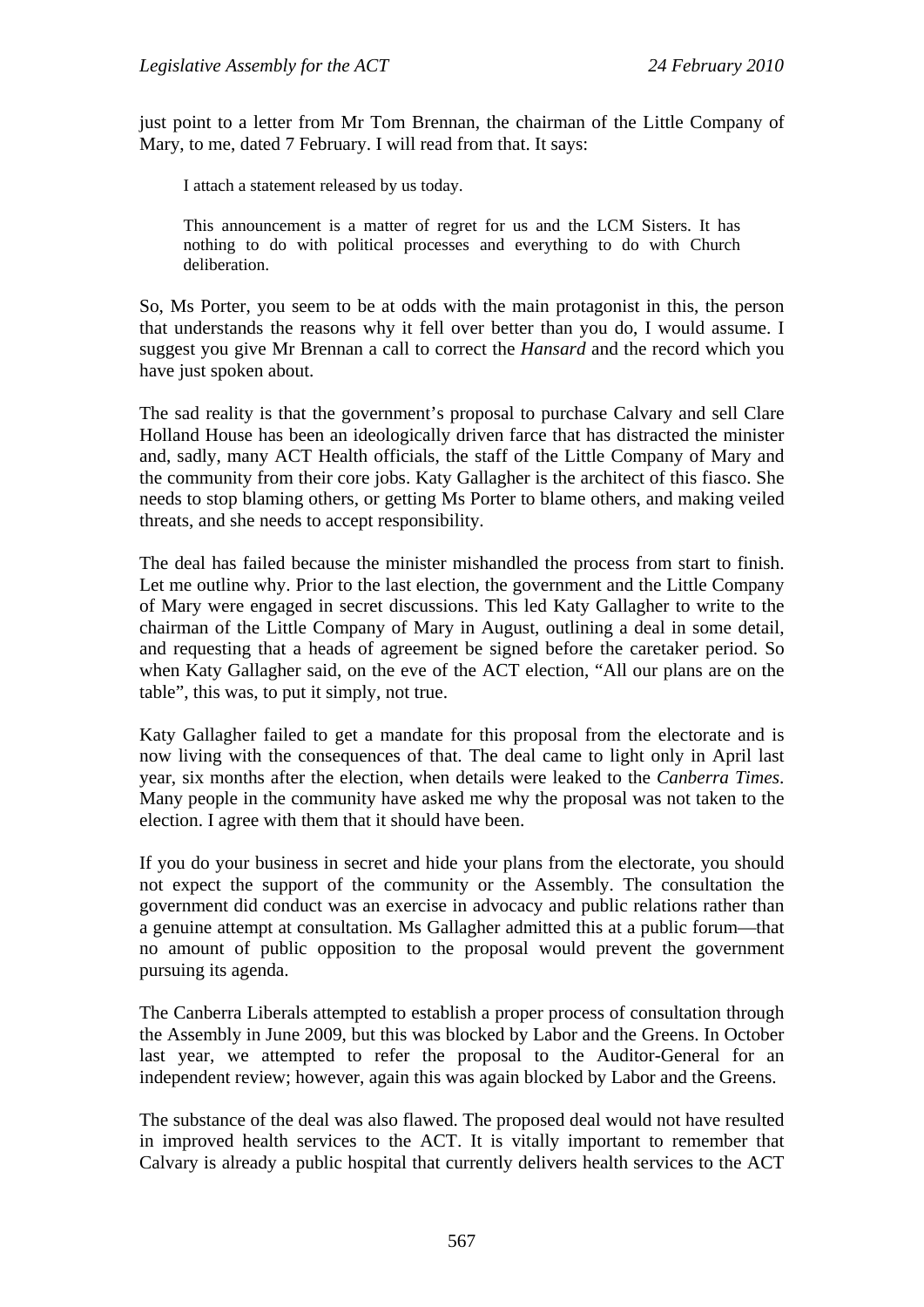and will continue to do so regardless of the ownership arrangements. Changing the ownership of the hospital will not improve that health service one iota.

To illustrate my point, I refer to the following exchange in the chamber between myself and Ms Gallagher on 17 June 2009 during debate on Calvary and Clare Holland House. I said:

… we are struggling to find any record of the decisions that have led to a point where it looks as though a deal is going to be signed on something that is going to have such a huge impact on the future of Canberra and on our budget.

Ms Gallagher said:

It is going to have no impact on the future of Canberra, you fool.

I replied:

It is going to have no impact?

Ms Gallagher responded:

No impact. Nothing will change for the people of Canberra.

If, in Ms Gallagher's own view, nothing will change for the people of Canberra, why was she so keen to push the proposal through and spend \$77 million dollars for no impact? If there was any evidence that health outcomes would be improved or that our hospital would be any more efficient or effective as a result of the proposal, why was that evidence not presented? The Treasury analysis and the government's consultation papers failed to provide any evidence that that would be the case.

The simplistic argument that our hospital system would be less complicated and more effective if Calvary was owned by ACT Health was not made out. This point was made in the *Canberra Times* editorial of 5 October. I quote:

… if there are public benefits to having Calvary brought under a public roof, it must be said that it is highly doubtful that there will be many benefits, or any savings, by bringing it under one management with Canberra Hospital … More likely than not, however, Calvary will continue best if managed separately … All too often amalgamation leads to more, not less bureaucracy, stifles rather than allows innovation, and restricts rather than increases opportunity. If that is a consequence of the takeover, it will have been a bad thing.

The next motion before us today, dealing with current concerns of the Canberra Hospital, illustrates that point clearly.

Given that the minister admitted that there would be no health improvements, the next question is: were there financial benefits to the deal? The answer is no. The fact is that \$77 million worth of cash would need to be borrowed or taken from government savings in order to own an asset that is already providing a public health service. This would have resulted in an opportunity cost of the same amount.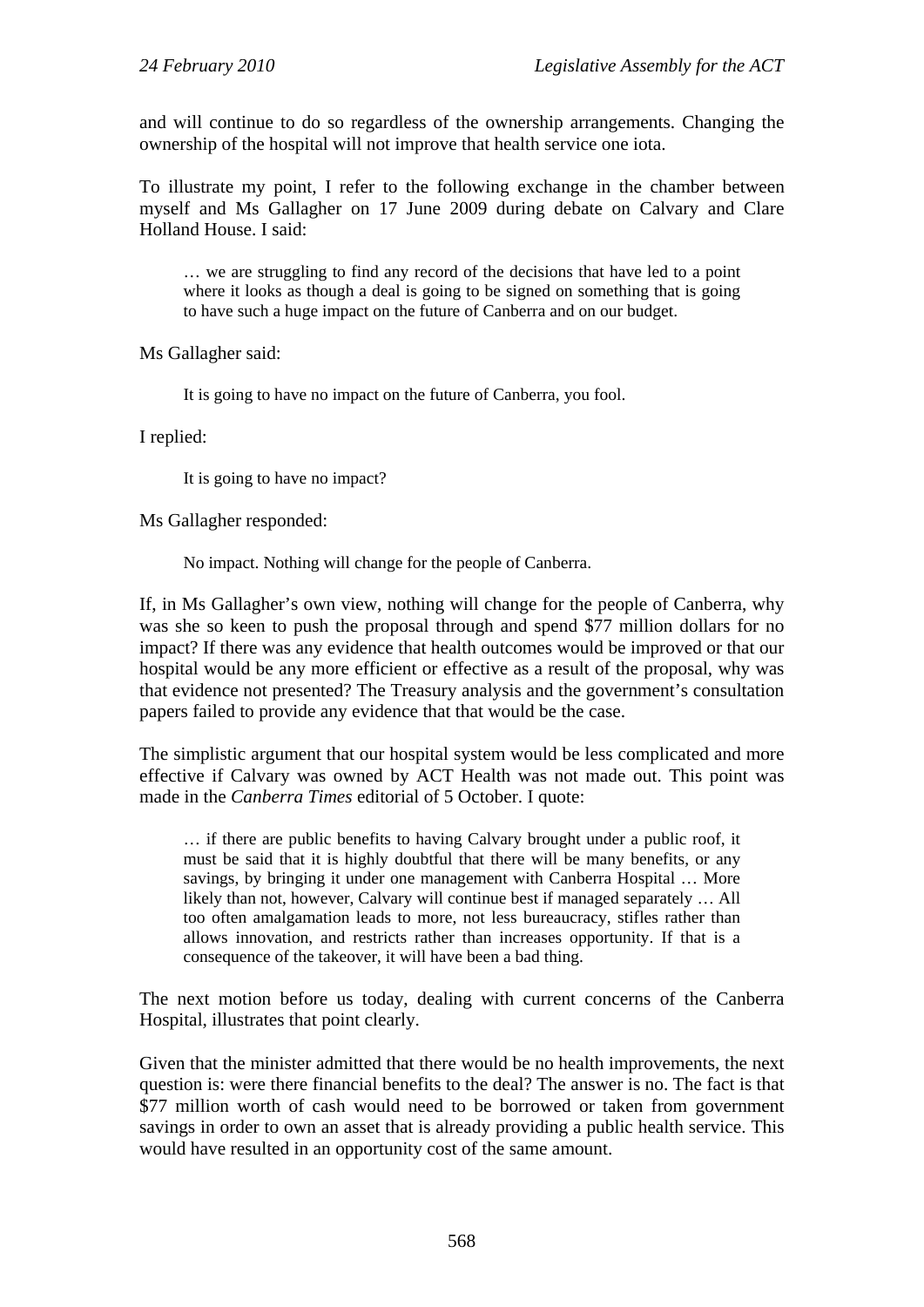The cash versus asset bookkeeping argument has been used as a major part of the government's rationale for the whole deal. The argument is that if the government owns the asset, being the hospital, then it appears on the government's books and therefore the \$77 million required to purchase it would be neutral in terms of accounting.

The argument goes that any additional money invested in the site would appear on the government's books rather than the Little Company of Mary's and would make the books look better in about 20 years and that they must move those assets to the balance sheet before making any additional investment in the hospital. This is the point where Ms Porter is saying, "We do not want the additional money spent on Calvary. We would not invest in Calvary." That is simply not true.

The minister's argument has not received support from anyone. She commissioned a review by Ernst & Young, but the terms of reference were extremely limited and the report was not an endorsement of her policy position. I will quote. Ernst & Young have said there is:

… no assurance over the independent transfer value attributed to Calvary public hospital or the associated accounting treatment.

They further state:

… key elements of the data and assumptions are based on information received from ACT Health and not validated by Treasury. We have not checked the validity of this source data with ACT Health, nor have we undertaken an audit or validation of the data.

That is all they got with the money that they paid for. It is damning. That was the best the minister could come up with after 18 months, and she had to pay for it.

The respected RMIT economist Professor Sinclair Davidson described the government's budgetary arguments as "simply nonsense". And he described the Treasury analysis as "the snow-job the ACT government is pulling over the numbers". His assessment is that, rather than supporting the government's case, "the ACT Treasury analysis shows that cost-effective manner to be the maintenance of the status quo".

Terry Dwyer, an economist with a PhD from Harvard, has made damning analysis of the government's financial arguments in his Calvary consultation submission. He makes the case that:

The accounting "analysis" has nothing to do with the real economic cost to the community—which is the cash cost.

He says:

It does not matter who owns the assets so long as they are used for health care in the ACT …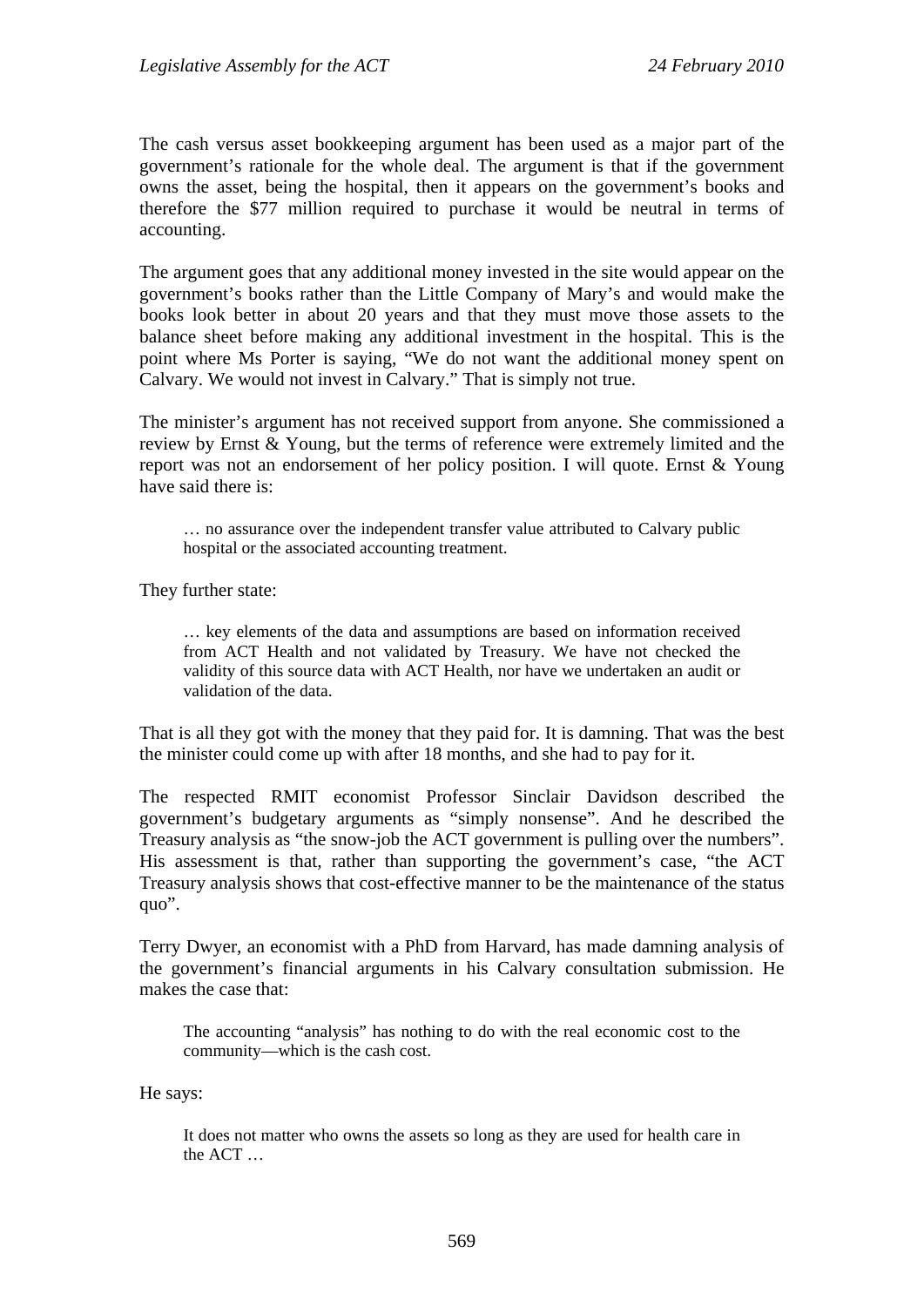That is the point to remember: that the hospital will remain a hospital providing public health services to the ACT. Terry Dwyer's assessment of the government's Treasury analysis is that:

… the Treasury analysis shows that, far from saving money, the proposed Government takeover of Calvary Hospital means the people of the ACT are to be made to pay extra tax to the tune of \$160 million extra in cold hard cash …

Tony Harris, in his advice provided to the minister, advice that would never have come to light if we had not asked for it, has described Katy Gallagher's accounting arguments—

**Ms Gallagher**: It was not advice to the minister; it was advice to the archbishop.

**MR HANSON:** It was advice that was provided to you by the archbishop—

**Ms Gallagher**: But it was not my advice.

**MR HANSON**: It was advice that was provided to the minister. Anyway, it is specifically—

**Mrs Dunne**: You did not pay for it and you did not like it so it was inconvenient.

**MR ASSISTANT SPEAKER** (Mr Hargreaves): Order, members! Mr Hanson has so far been heard in silence. I would like it to continue that way, please. Everybody will have an opportunity to debate.

**MR HANSON**: His description is that aspects of the argument are, as he describes it, a contrivance. We all know what Katy Gallagher said about Tony Harris and how everybody should listen to him, particularly those on the estimates committee. I will not go into that in detail; unfortunately I do not have time.

Tony Harris also makes the point that the budgetary effect of owning Calvary would be in essence eliminated by the need to spend \$77 million and the flow-on reduction in the government's cash position. Mr Harris has offered some suggestions for a way forward; they are worth looking at in detail. Others have made suggestions also.

I think that a better service agreement and funding agreement with the Little Company of Mary can be achieved. I think there are ways that it could be negotiated so that we could get a better outcome that would see government investment in Calvary but not necessarily mean that our balance sheet is affected. Tony Harris has outlined those options, as I have said. But that should not be allowed to dictate the level of investment in Calvary Hospital. It should be driven by the need for health outcomes, not bookkeeping arguments.

Ms Gallagher has admitted that she will have to negotiate a new funding arrangement with the owners of Calvary Public Hospital now that the deal to buy it has collapsed. She is quoted in the media as saying that she will work with the Little Company of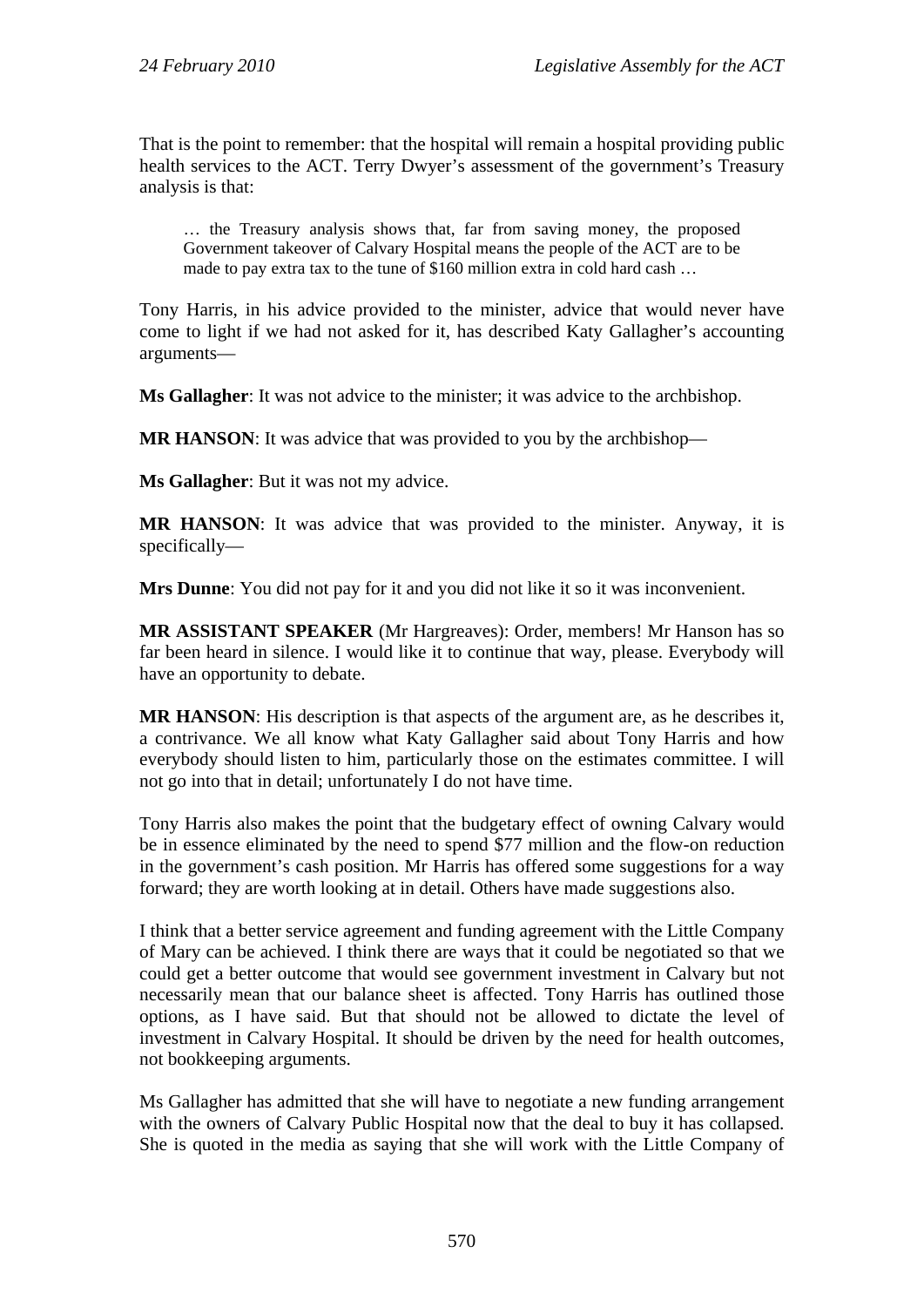Mary to find a compromise. "I'm just not sure what the answer is at this time," she said. What a waste of 18 months. Why was she not having these discussions back in August 2008? Why was she not developing contingency plans in the event that her proposal to buy the hospital fell over? She clearly lacks an understanding of how to manage negotiations of this scale and how to plan properly.

The minister and her colleagues have been driven and blinded by ideology. She has denied all the time that there are any other viable options, but now what we see is that that is not true. There are other options, and she knows it. She is currently working with the Little Company of Mary to formulate those. It is a matter of sitting down with the Little Company of Mary and doing the hard work to develop a funding model and a service agreement that will support the north of Canberra into the future. The Little Company of Mary have said that they are open to a constructive discussion.

In my view, we will eventually see a satisfactory agreement reached between the government and the LCM. I am sure of it: there is too much at stake not to. When we do, all of Canberra will see that this exercise in the attempt to buy Calvary was an unnecessary political indulgence. The minister must now find a satisfactory outcome for all parties and accept that she has led the Canberra community up a garden path for the last 18 months.

At least we are now in a position where the threats of compulsory acquisition or building a third hospital seem to have been toned down. When this was first revealed, the minister spoke on *ABC News*. She said:

We have to go back to the drawing board and look at all the other options if there are any from compulsorily acquiring it to the status quo.

The next morning she backed this up, put it on the table again. She said, "We're going to have to look at it seriously, from compulsory acquisition to the status quo." Bizarrely, hours later, when the Greens brought this issue up—Ms Bresnan brought this issue up—the minister turned on the Greens and said:

I think it's a crazy option … It would tie up 30 per cent of our public health system …

Literally in the space of two hours she went from saying "it's on the table" to "it's a crazy option". It was bizarre, to say the least, and it illustrates just how incoherent this whole process has been. If I were Amanda Bresnan, I would be somewhat dismayed by what occurred that day and the government's response. My position is quite clear: we do not support compulsory acquisition. But I think Ms Bresnan's response would quite rightly be one of amazement.

I turn now to the government's desire to purchase Clare Holland House. That, again, has highlighted the flawed nature of this proposal. It upset many in the community and was simply being used as a sweetener or a bargaining chip by the government to get the Little Company of Mary over the line. I will quote Peter O'Keeffe. In his article, "ACT Government is stepping away from palliative care", he argued that Clare Holland House should not simply be sold off as a sweetener to the Calvary Hospital deal. I could not agree more.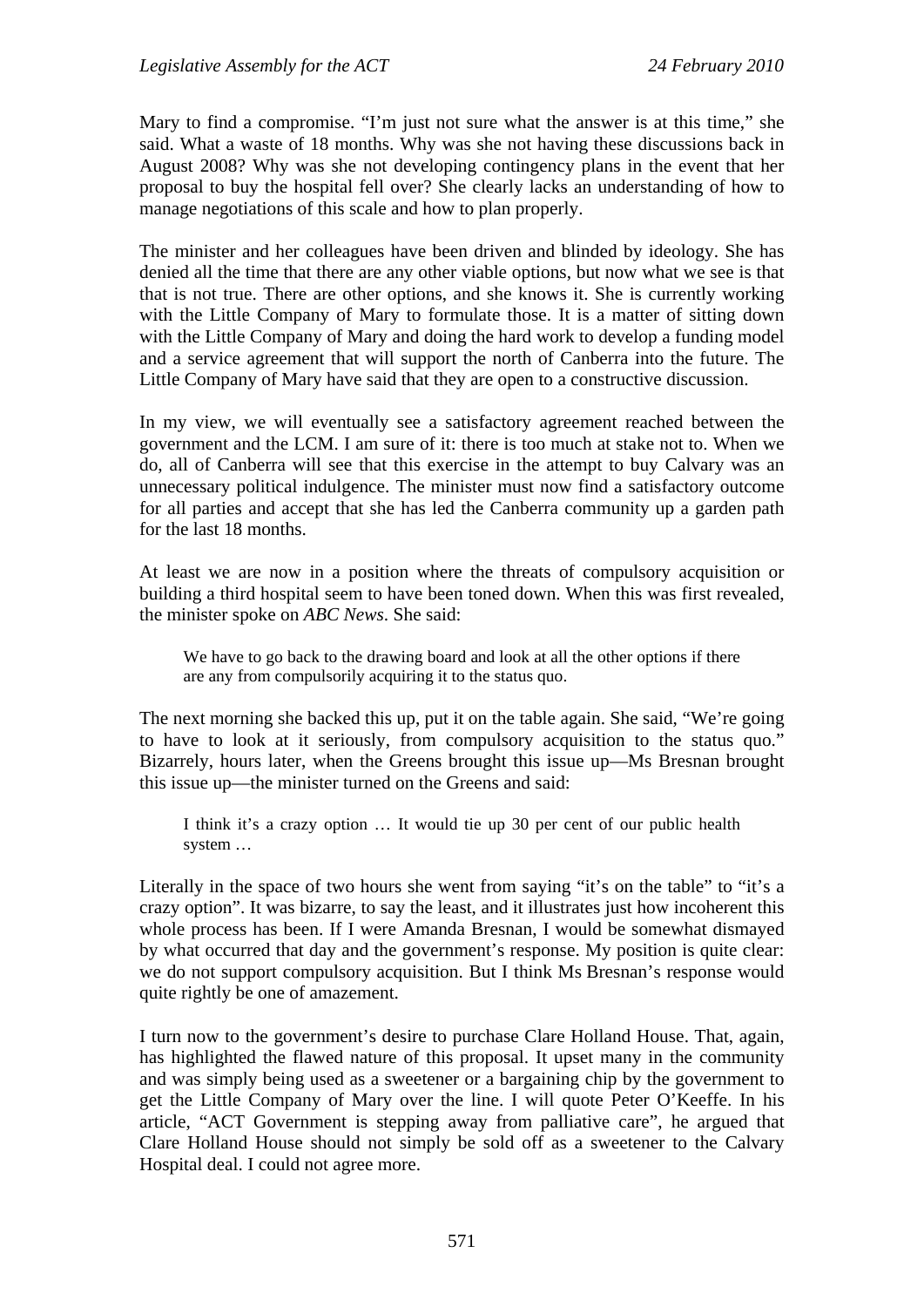The reality is that the minister's plan would have delivered no better health outcomes to the people of Canberra and it would have cost us \$77 million. The actions of the government, from secret negotiations before the last election through to the threats to choke funds from the hospital and build another hospital and the use of Clare Holland House as a sweetener really speaks of very poor public process.

Our priority should be to deliver the best possible public health services to the people in the north of Canberra. This can be done without threatening to withhold funds to Calvary in the future, without threatening compulsory acquisition, without spending \$77 million on a public hospital that is already there and without selling Clare Holland House. The minister failed to develop a plan B. She now has a lot of work to do to restore the confidence of the community.

I have proposed a number of amendments, which I have circulated. I move:

Omit all words after "That this Assembly", substitute:

" $(1)$  notes:

- (a) the Government's plan to purchase Calvary Hospital and sell Clare Holland House has collapsed;
- (b) that the plan would have delivered no health benefit to the ACT and would have cost ACT taxpayers \$77 million; and
- (c) the ACT Labor Government has not developed any alternative proposals despite the high risk of their plan failing;
- (2) calls upon the Minister for Health to work with Little Company of Mary Health Care (LCMHC) to deliver the necessary investments at Calvary Hospital that will provide enhancements to health services required to meet the demands of an aging and growing population in the north of Canberra;
- (3) calls on the Minister for Health to rule out compulsory acquisition of Calvary Hospital;
- (4) calls on the Minister to examine funding options in partnership with LCMHC that would mitigate the Government's concerns in relation to budgetary implications of future capital investments; and
- (5) thanks the Sisters and the Board of the LCMHC for their preparedness to work with the Territory to prepare for the future health needs of our community.".

**MS BRESNAN** (Brindabella) (11.26): The Greens recognise and support efforts by the ACT government to expand public health care on the north side of Canberra. It is unfortunate that a solution could not be found via earlier discussions.

The Greens have never expected a perfect outcome, and each party to this sale has expressed different ideas about what is the perfect outcome. We were working to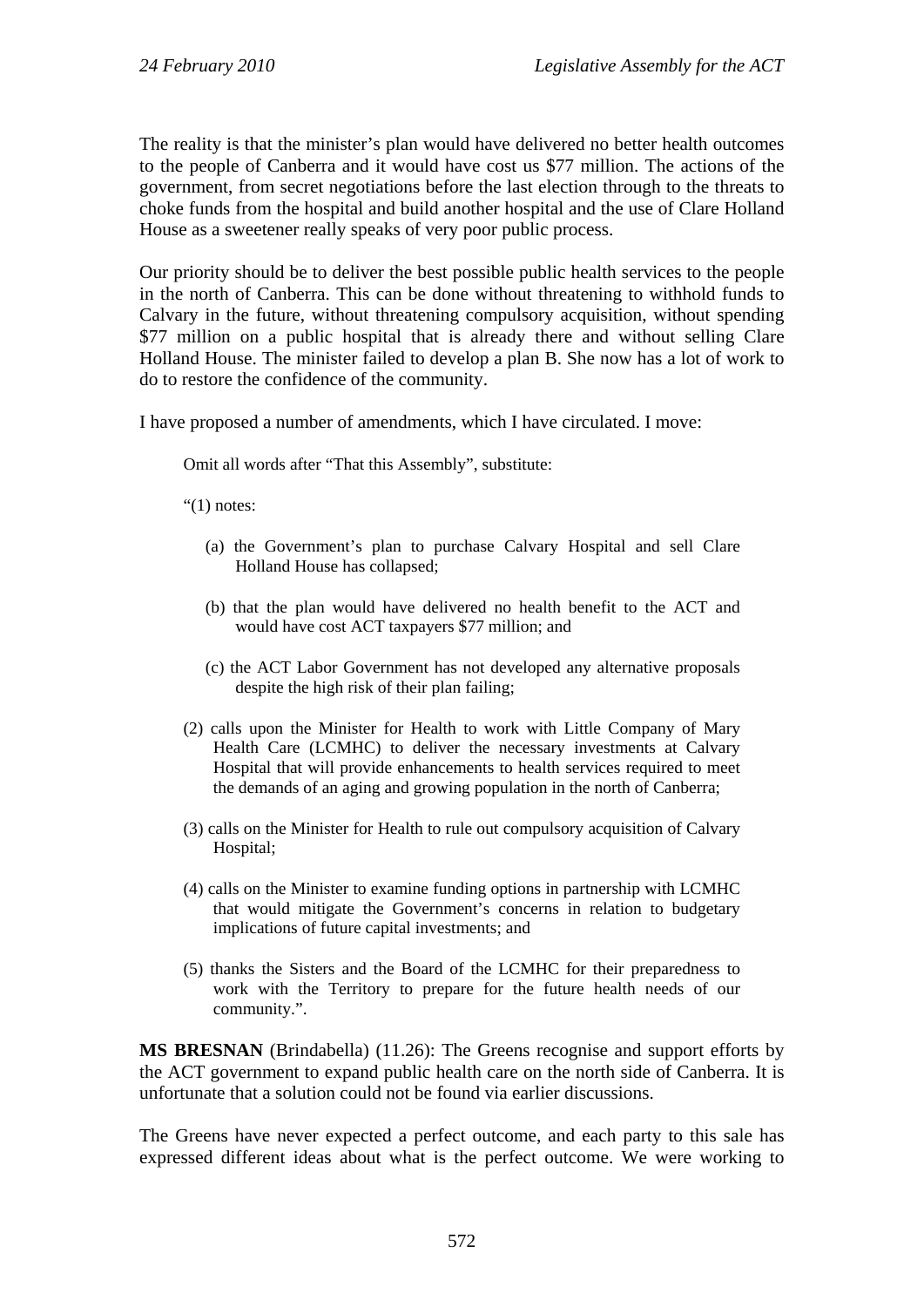broker an outcome that addressed the concerns raised by the community and we entered into negotiations with the ACT government in good faith. We were still working in good faith when Little Company of Mary Health Care decided to pull out of the sale.

The Greens did support the ACT government's proposed purchase of Calvary Public Hospital as we do believe that public health should be in public hands. Linking the purchase of Calvary to the sale of another public health asset understandably raised significant concerns from a number of community organisations and the public in general. The Greens do not believe that you solve one problem by creating another.

A significant proportion of the community had to be considered in regard to the Calvary and hospice debate. At any given time, around 220 people in the ACT receive palliative care at the hospice or in the community. We treated the concerns raised about the sale of Clare Holland House on their merits. The Greens still believe an independent review of palliative care in the ACT is relevant, given our ageing population, the concerns expressed by the community around one service provider being responsible for the delivery of over 200 palliative care places and as it is something that peak health groups in the ACT had been calling for prior to the Calvary sale.

The Greens are hopeful but cautious about the government's ability to negotiate an outcome with LCM. As such, we retain the position that compulsory acquisition is an option that should be considered. The Greens think it is in the best interests of ACT taxpayers and health consumers if the north side public hospital is under public ownership. The health minister has already indicated that the ACT government is likely to invest \$200 million in Calvary, despite not being able to purchase the hospital. I acknowledge that compulsory acquisition has risks involved. It is high risk; but it is also high gain, and upon initial inspection legal precedence is in the territory's favour.

At the heart of Ms Porter's motion is a call on the Minister for Health to work with LCM to develop a solution whereby the ACT government can invest money at the Calvary site and have that investment protected. While the Greens do hope that this can be achieved, we wonder if that is possible.

The Auditor-General found through the 2008 investigation into the Calvary agreement that LCM and the ACT government were unable to achieve consensus about what a new and improved operating agreement would look like. I do not envy the ACT government's position in these ongoing negotiations, as LCM does very much hold the cards in this situation.

Suggestions that a third hospital be built present a great challenge. It would potentially require withdrawing of resources from the current Calvary hospital, cause greater uncertainty for staff and possibly require a rethink of the capital asset development program. We already have a functioning hospital site in Bruce and it makes sense to concentrate efforts for future hospital plans on the existing site. Of course, no option should be ruled out.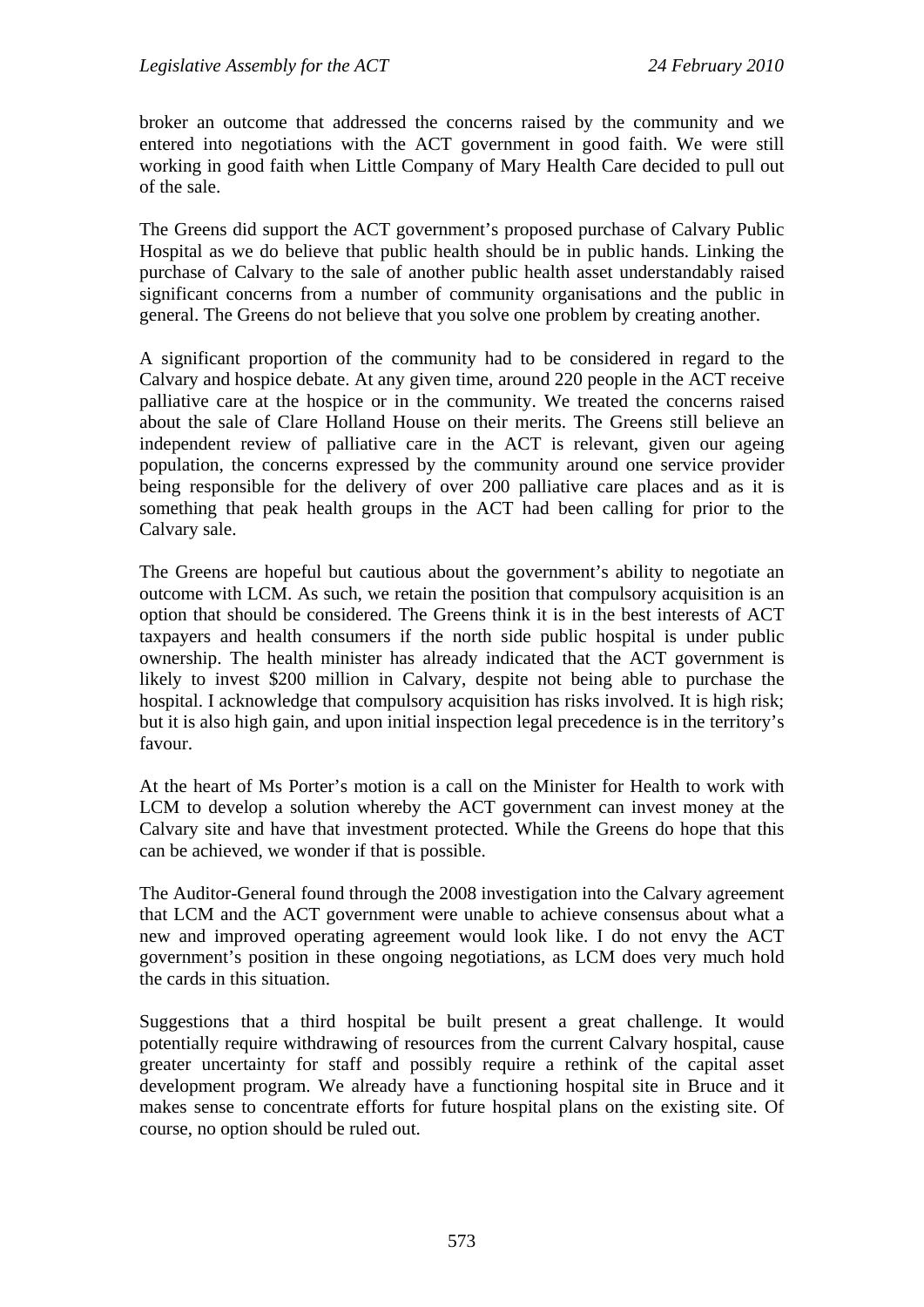If the government believes that it is in a position where it can reach an agreement with LCM that does not compromise the government's financial investments, we support those negotiations. I note, however, that the ACT government may still have ongoing difficulties with LCM with regard to the delivery of public health services and I urge the government not to completely discount options such as compulsory acquisition if an agreement cannot be achieved in the next round of negotiations.

I think we do need to acknowledge that in this situation we are dealing with powerful individuals and organisations that may hinder the ACT government's advancements towards public hospital expansion. Take, for instance, back in 2004, when there were struggles between the then Minister for Health, Mr Corbell, and LCM. I would like to reflect on statements made by the chair of LCM in a letter to the *Canberra Times* printed on 23 November 2009:

… I met with Ms Bresnan MLA on Friday last week …

I advised Ms Bresnan that Little Company of Mary Health Care would respect and work with whatever decision is made by the ACT community expressed through the elected members of the Legislative Assembly.

I assume that the meaning of this statement is that, if the Assembly had voted on my motion to decouple the sales of Calvary hospital and Clare Holland House, LCM would have respected that vote and gone ahead with hospital discussions without including Clare Holland House. The LCM chair never made any such statements in his meeting with me or said anything that even alluded to such a statement. I do not seek to denigrate the LCM sisters by raising any of the concerns or issues I have today or at any other stage during this debate. The nature of their order is quite distinct from the board of LCM. I do wish to share these concerns with my fellow MLAs to encourage acknowledgement of the difficulty we, as members representing the ACT community, and the government, face in representing and protecting our constituents and seeking improved health services for them.

The government appears to have a very difficult case on hand when it comes to negotiating an outcome on the Calvary site with LCM. Given the situation the ACT government is in and given that the current and past attempts to purchase Calvary hospital have been unsuccessful, the ACT government should seriously be considering a range of options in this case.

The Greens will be supporting Ms Porter's motion today and I would urge both LCM and the government to consider a range of options. To not do so in the current situation would seem to be the wrong path to take.

I will finally add that I do not resile at all from the stance that the Greens took on this issue. There were significant concerns with the proposal as it stood and it was incumbent on us to respond to those concerns. It was not a small number of people or a narrow representation of groups expressing those concerns. I do not think anyone in this place or any of the other parties involved took any satisfaction from the way the recent situation unfolded.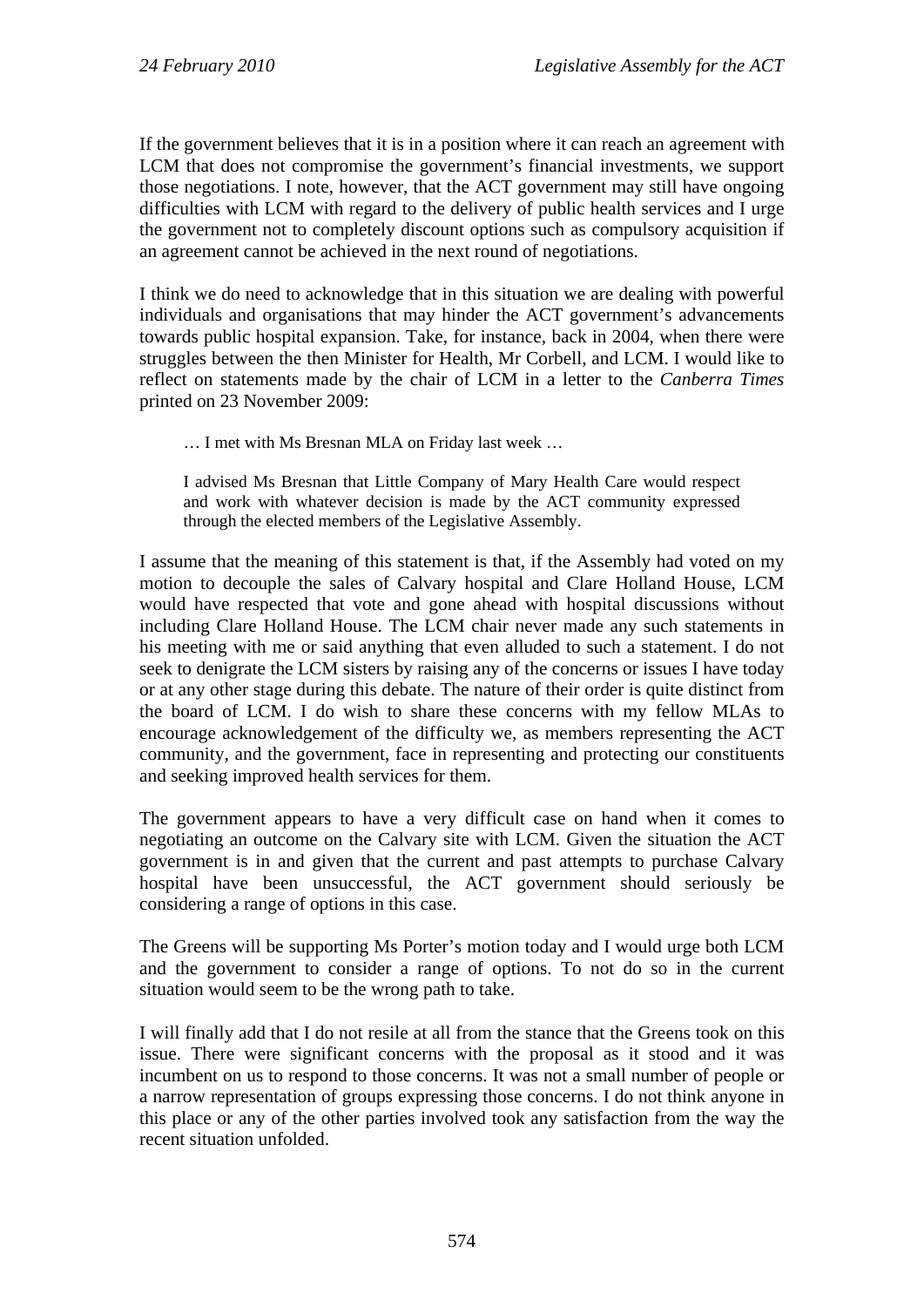I would also like to note that I received the same letter from Mr Brennan that Mr Hanson referred to earlier and it was clearly stated in this letter that the decision of LCM was not due to politics.

**MS GALLAGHER** (Molonglo—Deputy Chief Minister, Treasurer, Minister for Health and Minister for Industrial Relations) (11.33): I welcome the opportunity to talk about this very important issue and I thank Ms Porter for bringing this motion to the Assembly today.

I must say, having listened to Mr Hanson's contribution, I did reflect on how easy it must be to be in opposition and to never, ever have to consider difficult issues or issues where 100 per cent of the community may not be in total agreement. I think it is an indication of just what sort of minister he would be—if he ever got the opportunity—given the hypocritical, embarrassing position that he has found himself in over this. The fact that he is not prepared to let LCM relinquish their role at the hospital because they are so fantastic and it is the best way to operate everything, but then he is not prepared to let them have the same role at the hospice because they are not as fantastic down that side of the lake as they are on the north side, is completely hypocritical and embarrassing—

**Mr Hanson**: Then your argument is hypocritical, isn't it?

**MR ASSISTANT SPEAKER** (Mr Hargreaves): Order, Mr Hanson, please! I gave you protection.

**MS GALLAGHER**: and it is not an issue that he was able to respond to in the course of the consultations.

Mr Hanson draws my attention to the fact that he is alleging my position is hypocritical. The main difference is that we had no problem with LCM operating the hospital, and we have no problem with them operating the hospice. The difference is that the hospice does not require \$200 million worth of investment and the hospice does not require a doubling of activity on that site within the next six to 10 years. That is the main difference that Mr Hanson avoids in all of his analysis.

Mr Hanson's continuing to allege that there is an ideological pursuit on the part of the Labor Party ignores the very clear evidence from the chair of LCM Health Care, who agreed with the position that the ACT government had. They are a larger health provider than the ACT government—they are a much larger health provider than the ACT government—and they see the benefit of a networked system of services, as they provide around the country. Indeed, in their letter to me of 6 February, Mr Brennan again goes to those issues:

There are three ... issues affecting our work in Canberra:—

and really he is going to the point of what he wanted to see come out of these discussions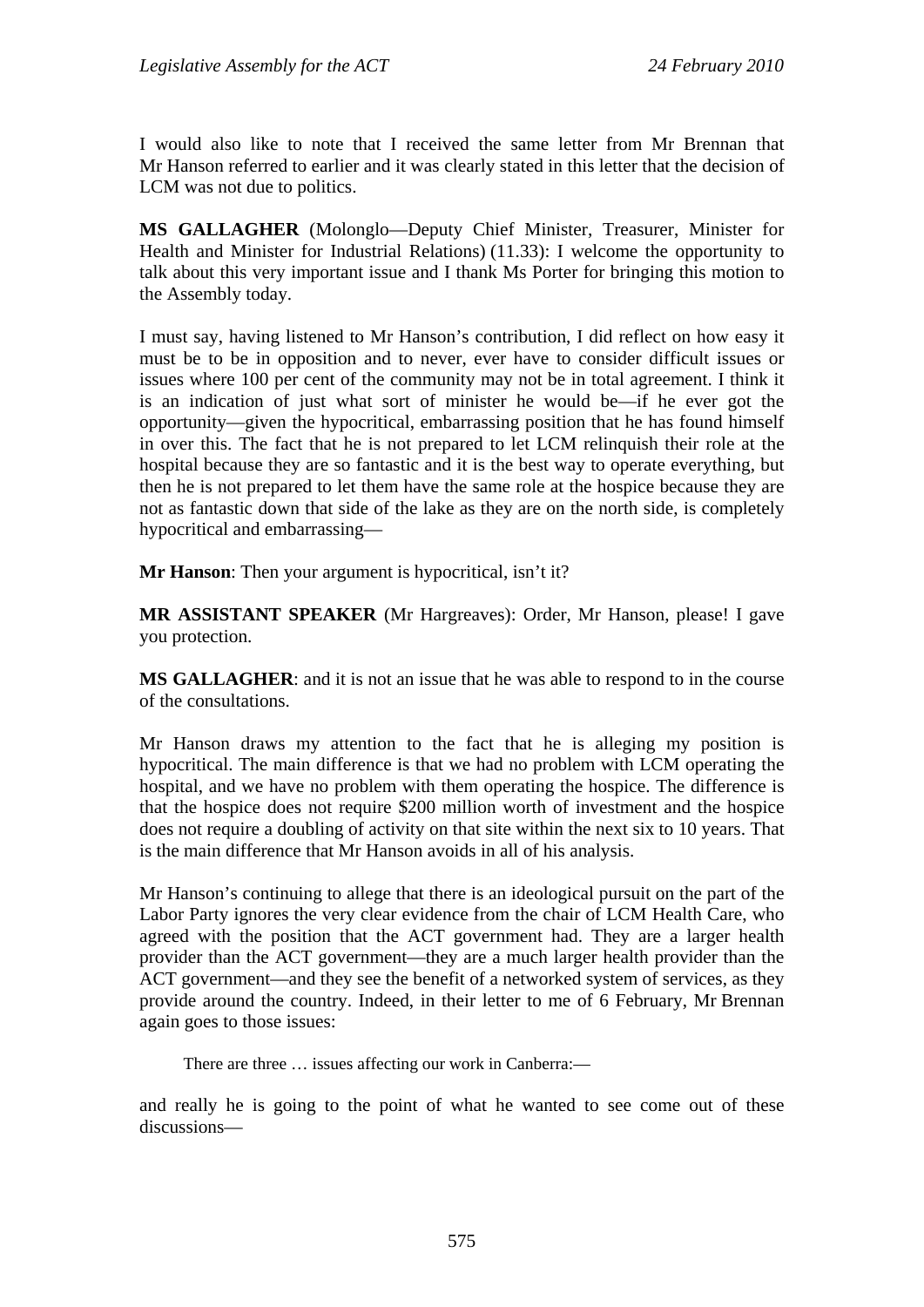the need for very substantial capital investment in the public hospital so that it might become the public hospital that the residents of the north side of Canberra deserve;

sustaining a viable and vibrant private hospital …

That is very important. Let us remember that the private hospital that operates with the good will of the ACT government, and probably this Assembly, within that public hospital will have to go because we will have to resume that site. So let us just think about that problem. We will not have a private hospital on that site. Their third point was providing a solid basis for them in the future in Canberra in their area of specialty in palliative care.

The government, of course, had some major financial issues to consider in terms of: how do we make this investment in an asset we do not own? Mr Hanson has gone to that in terms of his rigorous analysis of the financial advice and has, again, attempted to ridicule Treasury and, I believe, Ernst & Young, who provided the peer review—

**Mr Hanson**: No. I was ridiculing you, minister.

**MS GALLAGHER**: which Mr Hanson sought and now is criticising me for commissioning.

I think Mr Hanson uses the economist Sinclair Davidson and the other economist, Terry Dwyer. And, if you go to Terry Dwyer's analysis, Terry Dwyer's analysis looks at one consideration: cash. That is all he looks at. He does not look at the operating budget. He does not look at the balance sheet. And the government cannot ignore that. A government looking at making the investments that are required has to look at a whole range of indicators across the financial statements.

The position the opposition have put themselves in now is saying: "Don't worry about any of those. Just fund this from the operating budget. Just fund \$200 million from the operating budget."

**Mr Smyth**: Who said that?

**MS GALLAGHER**: That is what is being put forward by Davidson and Dwyer. They are saying: "You don't need to own the asset. You just fund it. It's yours anyway. It's a public hospital." Okay, that \$200 million will hit our bottom line. So on the one hand you want us to return the budget to surplus earlier than seven years. And where is that \$200 million going to come from? Are we going to raise it in taxes or are we going to cut services? That is the question for the opposition, because that is the reality of the situation we face if we do not change the status quo. And I think there is general agreement across pretty much the entire community, apart from the Liberals, that the status quo cannot continue. Indeed, the archbishop himself accepts that the status quo cannot continue.

The government will pursue a whole range of options in discussing with LCM Health Care how we move forward on this. Obviously the proposal as it stood is not going to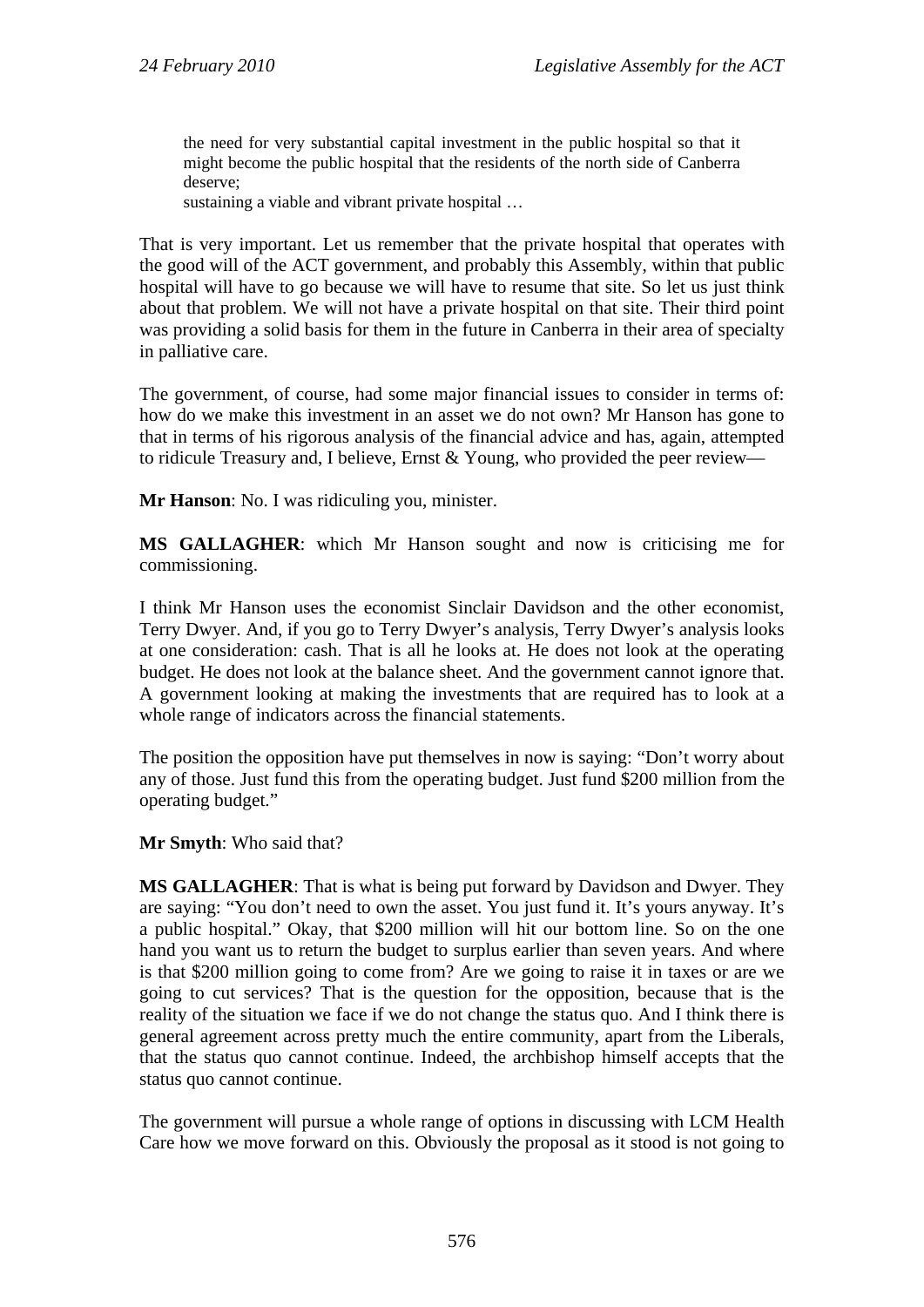go ahead. I still believe that—and indeed LCM in their letter to me, and I imagine their letter to other members, indicated—their preferred option would still be the one that we put to the community. However, we acknowledge the reality of the situation the fact that the archbishop did not support that and was not ever going to support that. In not prolonging that process, I completely understand the decision of the sisters themselves, who I believe have always put the interests of the ACT community at the front of their minds when they are making decisions about how to proceed with it. I think they did that when they agreed with the government to pursue the proposal and I think they did it when it became clear to them that the archbishop would not support any proposal on its way to the Vatican or indeed through the Vatican processes.

I think it is a huge loss for the people of the ACT—that we have been unable to determine the future of our public hospital services; that that choice has been taken away from us—and the fact that the opposition have supported it is an indictment on them and a guilt that they will have to carry for some time.

But we need to move on and we need to work through what the other options available are. As I have said, a third hospital is not the preferred option. Compulsory acquisition is not the preferred option. I did say that in my media comments right from the beginning—

**Mrs Dunne**: That you were going to look at it anyhow even though you don't propose to do it.

**MS GALLAGHER**: I said that options across the spectrum needed to be considered but that it was not the preferred option of the government to pursue that—and it will not. The government have always sought to take the responsible decisions here. We are faced with the need to invest over \$200 million on the north side of Canberra. We would like a brand-new public hospital. We would like a brand-new private hospital. Unless we are able to buy the hospital, a private hospital will be unable to be built on that site because LCM Health Care will not have the funds to do it. If we do not buy the hospital, we will need to resume large parts of the hospital which are currently used for private hospital services and we will reduce the capacity of the private health system in the ACT to deliver services—yet again, another bad outcome for the people of north Canberra.

So the status quo cannot remain. LCM Health Care agree that it cannot remain. The government agree that it cannot remain. It is only the Liberals that stand in the way of the significant change that needs to occur. And I must say, in all of the meetings I have been to, I have not heard one idea come out of Mr Hanson's mouth about what he would do. I do not even think the Liberals have considered it. I do not think those ideas have appeared in the *Canberra Times* and therefore they are without an idea, because we all know from the way they conduct themselves that the only ideas they have are the ones that they read about in the *Canberra Times.* Then they think: "Oh, good. There we go." A lazy opposition: "There's our story for the day."

**Mr Smyth**: Easy lines.

**MS GALLAGHER**: Well, come up with an idea. Come up with an alternative.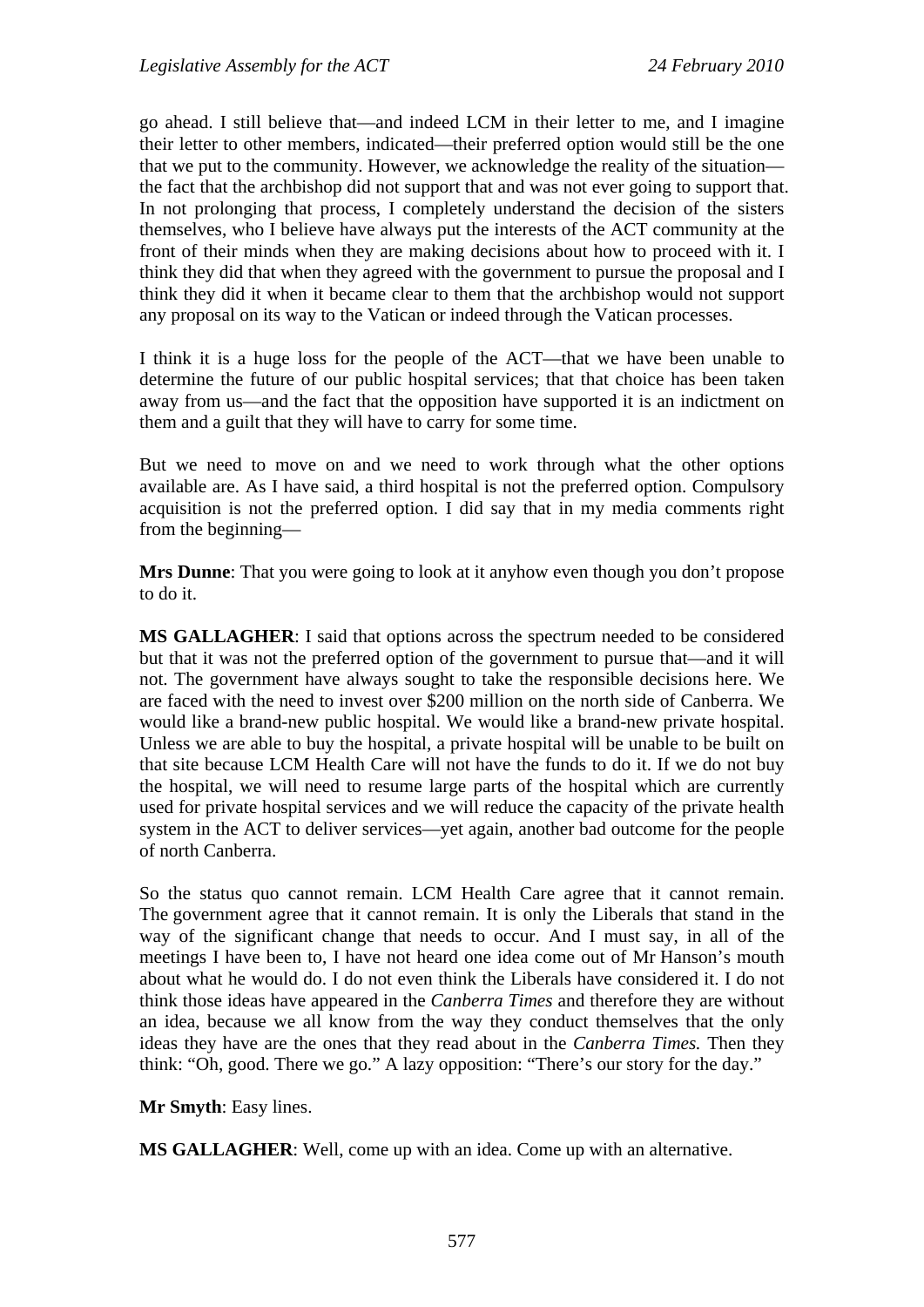**Mr Smyth**: You're the minister.

**MS GALLAGHER**: You have had the briefings. You have had—

**Mr Hanson**: What happened to my random drug testing legislation this morning?

**MR ASSISTANT SPEAKER**: Mr Hanson, come to order!

**MS GALLAGHER**: I am talking about Calvary here, Mr Hanson. You do have another portfolio. You have been to all the meetings. You have had all the briefings. You have met with all the players. And what do we see? Absolutely no idea.

**MR SMYTH** (Brindabella) (11.43): I thank Ms Porter for bringing this motion on today, because I think what it does is highlight that there are concerns inside the Labor Party about this proposal and this process. It is interesting that in paragraph (2) Ms Porter calls on the Minister for Health to continue to work with the Little Company of Mary to examine all options available. That is something the minister did not do at the start. There was a fixation by the minister.

It is interesting that the Treasurer has been handling this issue, not the Minister for Health. We know that there are no extra health outcomes out of this. This was a deal done in secret. It was a bad idea from the start, it was bad process from the start, and we all should remember that this process started before the last election at a time when the minister said all her plans were on the table.

Now we know from 2004 that the minister did not have all her plans for school closures on the table, even though it was said that the government would not close schools. We now know that the minister, true to form, in the run-up to the last election, did not take this idea to the people. Why did she not take the idea to the people when she obviously had the opportunity to? Because she knew then that it would not fly unless it was done in secret.

Now the minister says, and she continues to say, that the information supplied is unassailable. But it is interesting that the only people who have supported the minister are those who have been paid by the minister. That is not to cast an aspersion on Ernst & Young. Ernst & Young gave answers against the questions that they were set, but they were questions set by the minister. Yet there are at least four individuals, and others, who have put forward ideas, but they are people that do not agree with the minister, so she says, "Well, they're just wrong." People like Sinclair Davidson, Dr Dwyer, Andrew Podger—well respected round this neck of the woods—and Tony Harris are all saying there are other ways to do this, but the minister still says that the numbers she put forward are unassailable.

Obviously the minister has not read it, but it would be nice to have it on record, so I would like to table Sinclair Davidson's analysis of the proposed purchase of a public hospital, Mr Assistant Speaker, and I seek leave to do so.

Leave granted.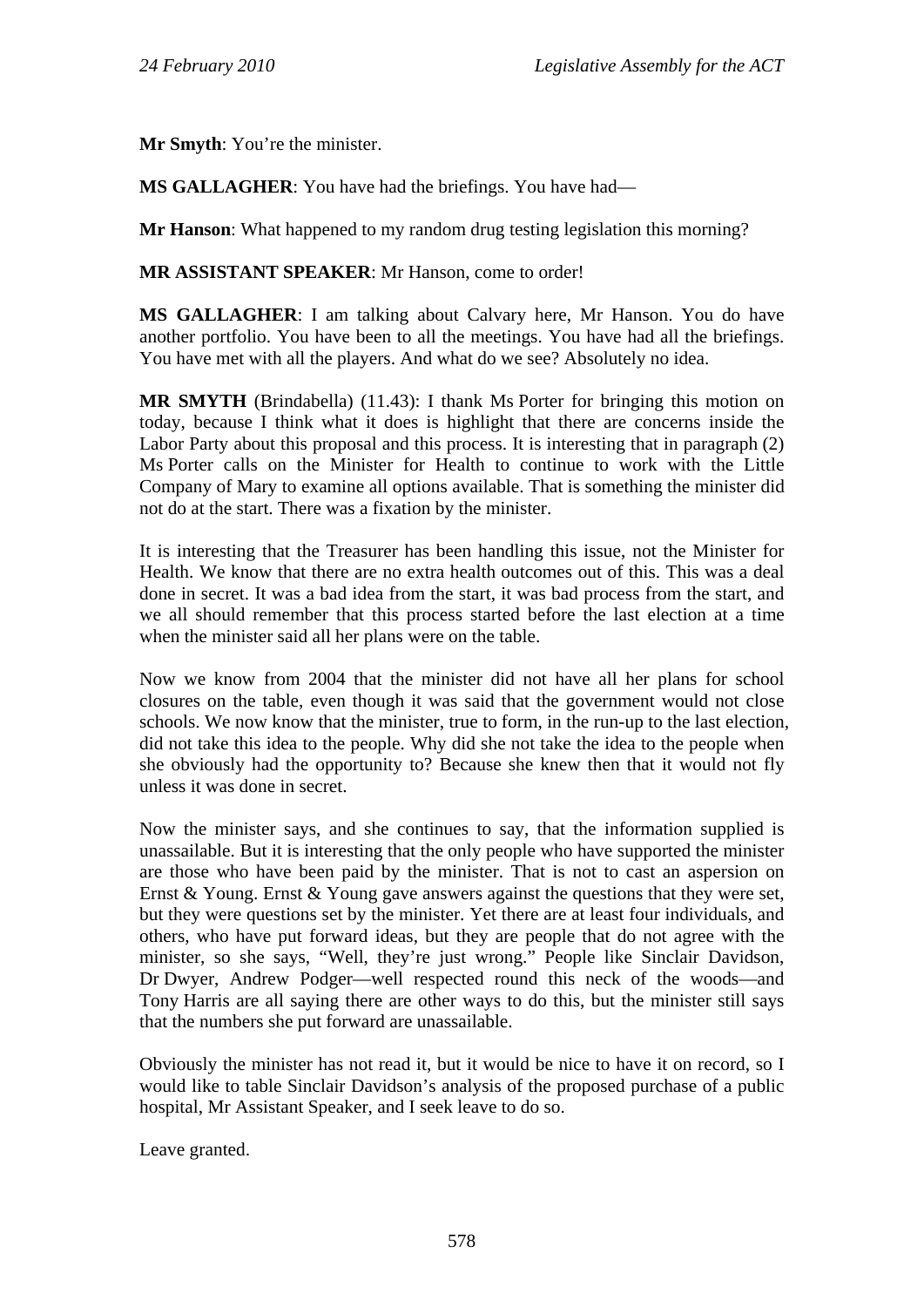#### **MR SMYTH**: I table the following paper:

Calvary Public Hospital—Analysis of proposed purchase of Calvary Public Hospital, prepared by Sinclair Davidson, dated 28 October 2009

Even though I have only got seven minutes remaining, I might read as much of Sinclair Davidson's appraisal of the proposal as I can into the record. He goes:

On 28 October I posted on the ACT government's purchase of the Calvary Hospital.

The ACT government are buying the **Calvary** Public **Hospital** in Canberra. The **Calvary Hospital** is owned and operated by the Little Company of Mary Health Care Limited who subcontract health services to the ACT government.

The motivation behind all of this is a bit suspect. The ACT government claim that this is all about making a greater investment in public health *and* about building up the value of their own balance sheet. But it is not clear that governments are in the business of maximising their own balance sheet values government is about providing services to citizens. So what is really going on here?

What makes this case all the more interesting is the snow-job the ACT government is pulling over the numbers. The ACT Treasury has produced an analysis of the costs of three alternatives. The status quo is that the ACT government continue to subcontract with the **Calvary Hospital**. The second option is to buy the **Calvary Hospital** and the third option is to build a new **hospital**.

Contrary to what they imply *the ACT Treasury calculations do not support the purchase of the Calvary Hospital*—rather they support the status quo or base case. The argument that the ACT government should maximise the value of assets on its own balance sheet is quite simply nonsense. It is the function of government to provide services to its citizens and to do so in the most cost-effective manner. The ACT Treasury analysis shows that cost-effective manner to be the maintenance of the status quo.

The ACT Treasury have provided four charts in their analysis (at page 3).

Three of these charts are entirely meaningless. It is not clear what 'Operating Impact' is, nor is it clear what 'Balance Sheet Impact' is measuring. The change in Net Assets is also unclear. After all we might expect that the difference between the two options 'Buy' and 'Build' would be the current purchase price of the buildings under the 'Buy' option. Looking at the graph, Chart 3, this appears to be (approximately) the case. The only graph that makes any sense is the Chart 4. That graph shows something called a 'DCF' and 'Cashflow' without explaining the difference between the two. However, it is clear that the Base Case (the current situation) has the better spending outcome for the ACT government. In other words, for a given level of health outcomes, the cost to the ACT government is lower with the Base Case than with either of the alternatives. Of course, it could be argued that the Base Case might not offer the same 'given level' of health outcomes—but if that is the case, then the entire analysis is fatally flawed because it does not compare like with like.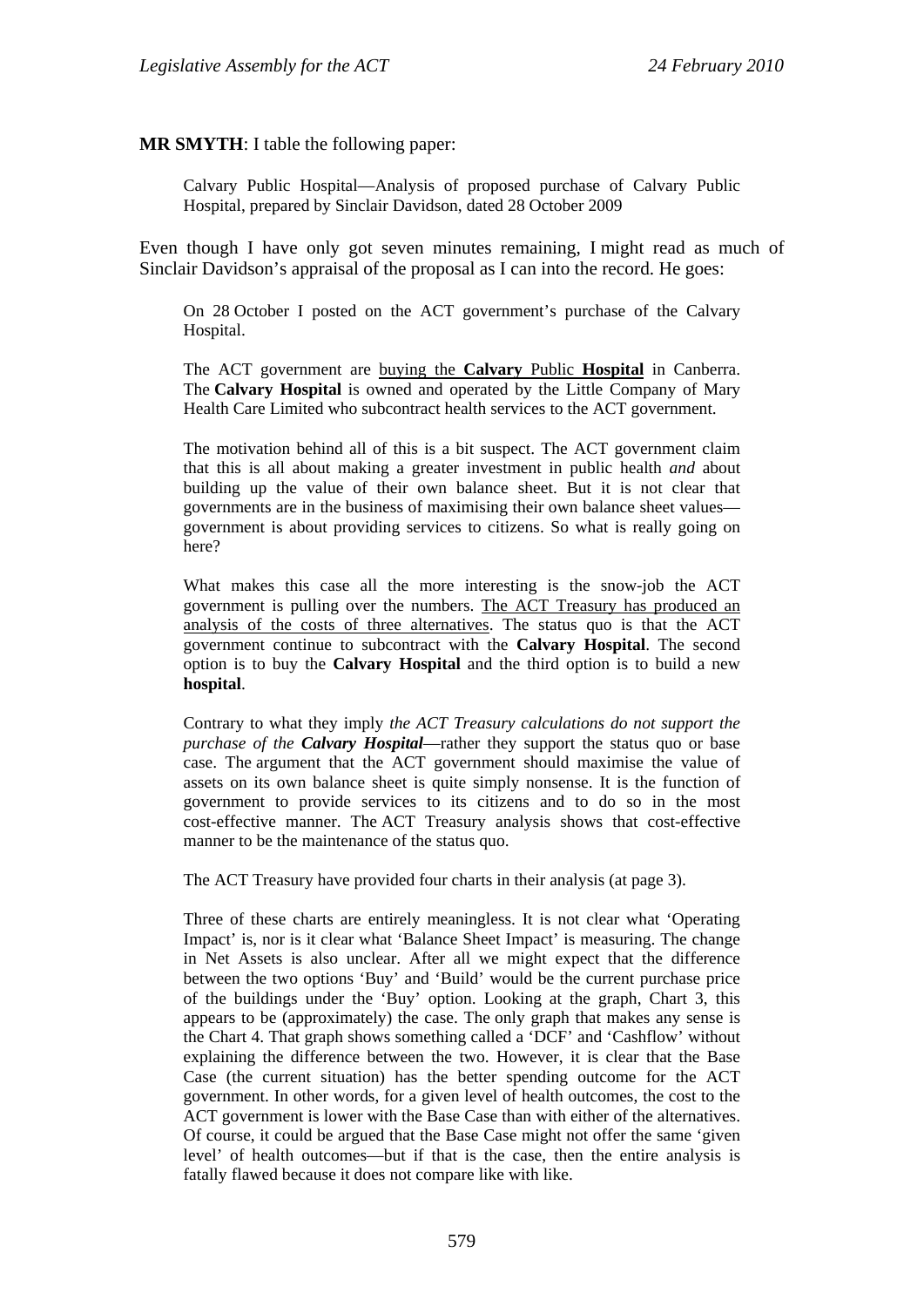Now that sounds like a reasonable analysis of what the Treasurer is proposing, but, of course, we have had the minister saying that no-one has done any analysis. Let us read further. What does Sinclair Davidson say? He goes on to quote some text:

In their classic finance text Richard Brealey and Stewart Myers indicate that only cashflow is relevant for discounted cashflow analysis. Furthermore they indicate that cashflows must be included on an incremental basis. This, in turn, breaks out into six rules that guide the inclusion of items into a cashflow analysis.

Again, a fairly detailed understanding of the situation:

- Do not confuse average with incremental cashflow
- Include all incidental effects
- Do not forget working capital requirements
- Forget sunk costs
- Include opportunity costs
- Beware of allocated overhead costs.

It is my opinion that the ACT Treasury have not followed these criteria when undertaking the analysis that supports the purchase of the **Calvary Hospital**. This is almost certainly true for the analysis that looks at 'Operating Impact'. The ACT Treasury say

The favourable operating impacts associated with the Territory owning the assets under "Buy" and "Build" are primarily due to capital investment expenses being recognised over a long period through the depreciation of the assets.

But depreciation is not a cashflow item and should not be included in the cashflow analysis. It should only be included to the extent that it contributes to the creation of a tax-shield. The ACT government, however, is not a taxpayer and so should not include depreciation in any cashflow analysis.

It simply goes on and on, and it is worth reading just the last couple of paragraphs:

It seems that the ACT government are concerned that the public **hospital** may be cross-subsidising the private **hospital**. Yet it is not clear why they have this concern or why they would care if that did in fact occur. The ACT government does not own the **Calvary Hospital** and contracts on a fee for service basis. At best, the ACT Government has a view that they are paying too much for the service that they receive. But if they wish to reduce ACT health expenditure they should state that desire clearly. The ACT government needs to demonstrate that they are not getting value for money from the current arrangements at the **Calvary Hospital** and as best I can see they have not made that argument nor have they produced any evidence to support that view. Indeed anecdotal evidence suggests that ACT residents prefer the **Calvary** to the Canberra **Hospital**.

He concludes by saying:

Today the ACT government put out a press release saying, in part, "But no one has been able to dispute the Treasury analysis or provide any alternative, any solution, to the dilemma facing the Government." Of course, that is simply not true. The Treasury analysis is not just in dispute; it is just disreputable.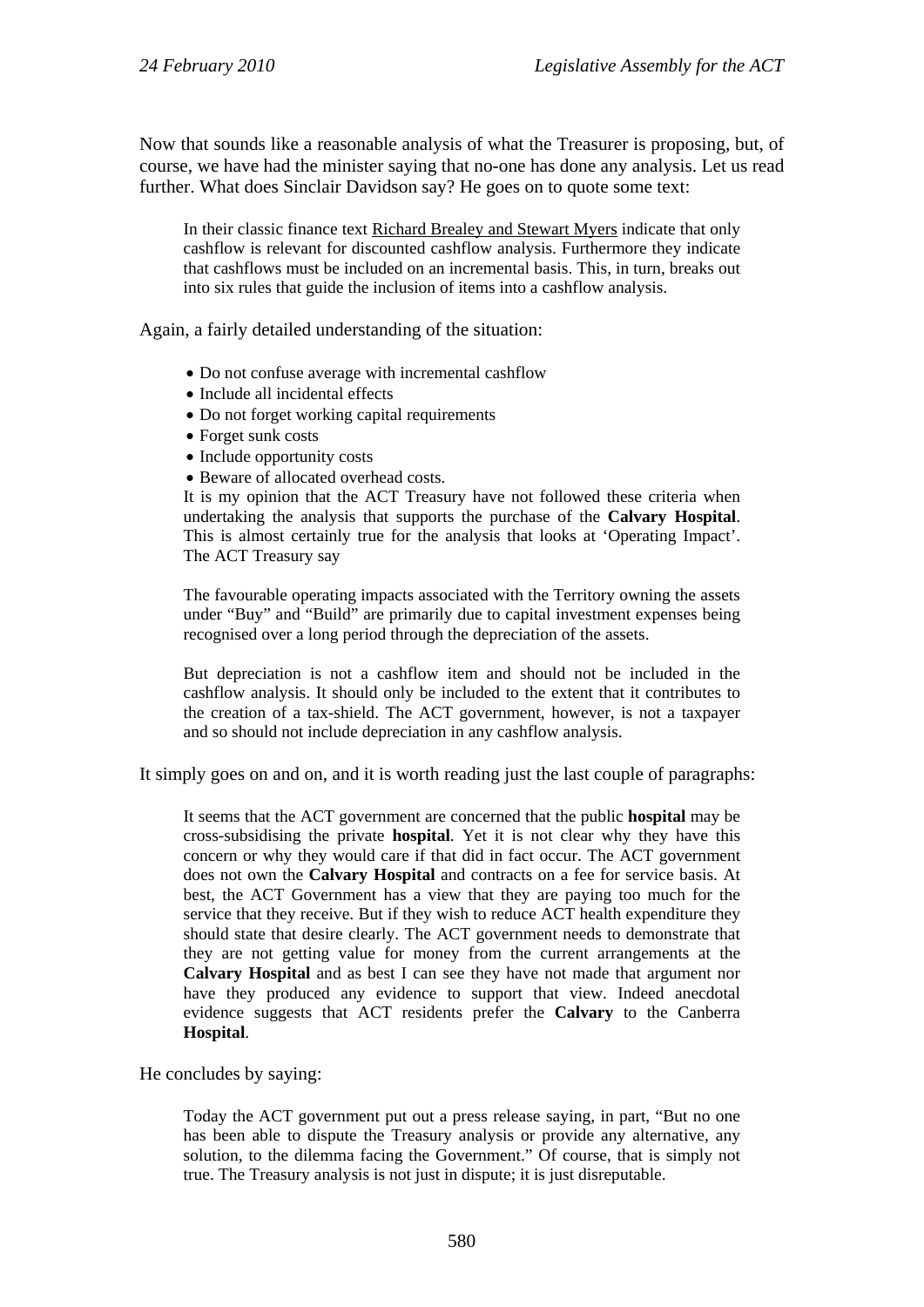Now, I know that the minister does not—

**Ms Gallagher**: Is that what you think, Brendan? That the Treasury analysis is disreputable?

**MR SMYTH**: No, you have simply said that nobody disputed your analysis, nobody has touched it. Well, I think that is a pretty damming indictment of it. If you want, I can read Tony Harris. If you extend my time to speak, I will read Tony Harris. Tony Harris, the man the Treasurer praised after estimates last year, outlines a number of ways, and it goes to the nub of what Ms Porter says—that is, that the minister examine all options available. There are a number of options put forward by Tony Harris. Now, these are the sorts of options that the minister must now look at having discarded them before. But the important thing in the conclusion of the Tony Harris advice is:

If some of these options seem to be a contrivance, although defensible and valid under Australian accounting standards, it is only because the fundamental premise that the government's direct funding of needed improvements to Calvary's capital assets weakens the government's credit rating is itself a contrivance.

Mr Harris, the man the Treasurer thought the estimates committee last year should have quoted more, the man the Treasurer last year said offered good advice, the man the Treasurer last year quoted herself because she thought it supported her case, says that what the Treasurer has delivered is a contrivance, and that is all it was. Go back to what Sinclair Davidson was saying. What is the government really trying to do here? They have picked the wrong option if it is to improve health in the ACT. What is Tony Harris saying? He is saying that it is a contrivance.

I think we need to look back at the agreement and the way health operates around this country where various governments fund capital works, some on a major scale, on properties they do not own. At the heart of it is that we have got a Treasurer who had no ideas. We have got a health minister who had no options but one, and we have got a motion from a member that says that the minister should look at other options. *(Time expired.)*

**MS PORTER** (Ginninderra) (11.53): The government will be opposing the amendment proposed by Mr Hanson. Changes to paragraphs 1(a) to 1(c) appear to just change the tenor of the language from one of acknowledgement of this situation today and its budgetary implications that we have been discussing to one of negativity, which is their style of course and this is what we have seen continue today. This amendment does nothing to aid the debate, to add to the debate, to inform the debate, nor does it accurately describe the situation as it stands today.

The second part of the amendment suggests that the minister work with Little Company of Mary Health Care to enhance the health services of Calvary, yet it removes the words "to protect the investments made by the territory". This would suggest those opposite are happy for the government to continue to contribute to the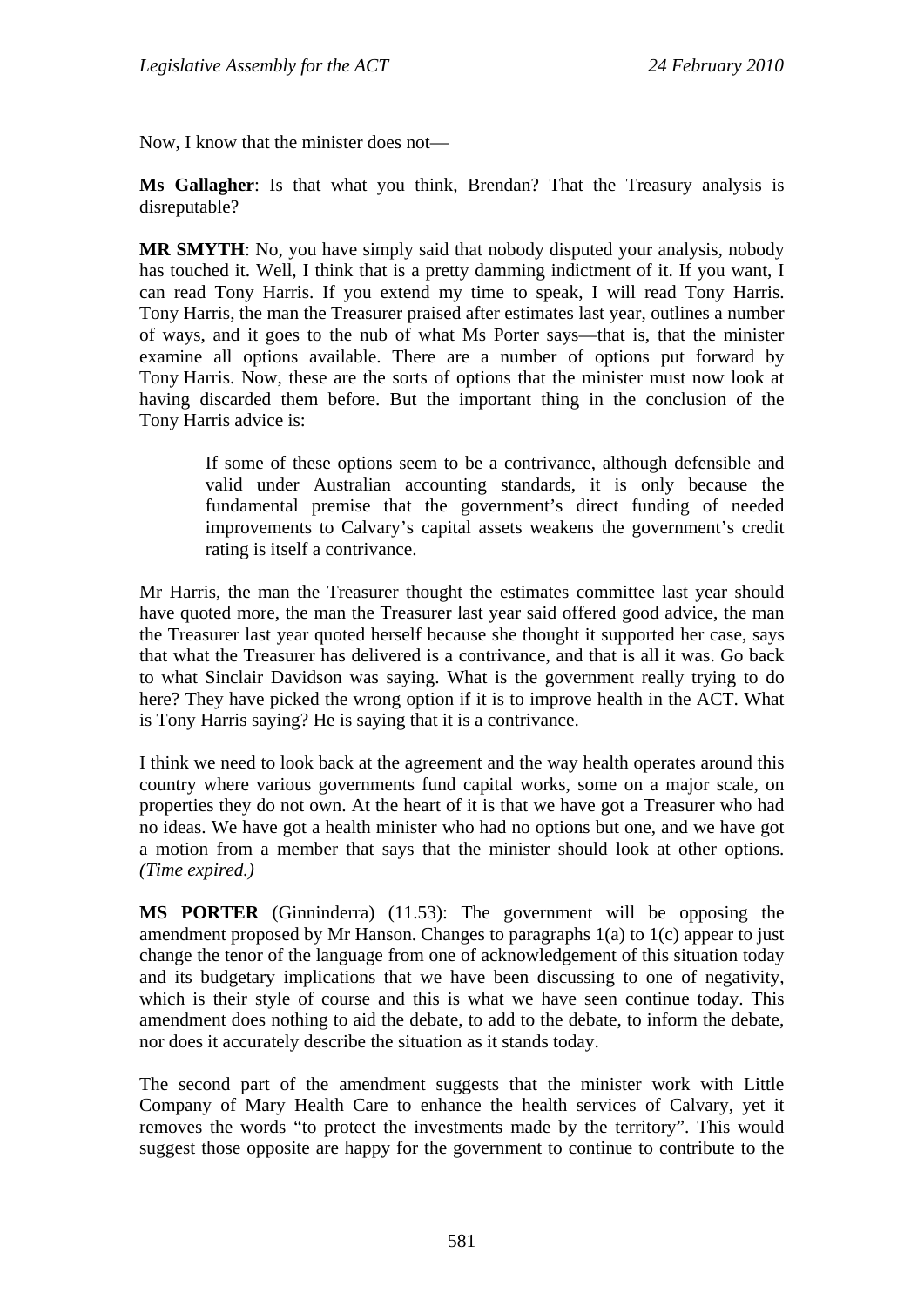asset holding of Little Company of Mary Health Care with no guarantee that such assets will be owned by the territory. They refuse also to acknowledge the continued negative effect on the territory's bottom line.

The third amendment requires the ruling out of compulsory acquisition. This possibility does exist in the self-government act and is a valid position for any government. However, as we have said in this case, it is not our preferred option.

**Mr Seselja**: So it is on the table?

**Mrs Dunne**: So it is on the table. It's crazy, but it's on the table.

**MR ASSISTANT SPEAKER** (Mr Hargreaves): Order! Members of the opposition, Mrs Dunne, please.

**Mr Seselja**: Are you considering it, Katy, or not?

**Ms Gallagher**: We're considering all the options, Zed, as any—

**Mr Seselja**: You didn't do that before, though, did you?

**MR ASSISTANT SPEAKER**: Members will come to order. Ms Porter heard everyone in silence. Ms Porter.

**MS PORTER**: Thank you, Mr Assistant Speaker. The fourth part of the amendment calls on the government to examine funding options in conjunction with Little Company of Mary Health Care to mitigate the government's concern over the implications of future capital investments. This is really absurd. Does this mean that the government would need the agreement of Little Company of Mary Health Care before entering into capital investments? I think not. Anyway. The fifth part is almost identical to my motion, and I am not sure why we need to amend it when it is clearly there. Again, the government will be opposing Mr Hanson's amendment.

**MRS DUNNE** (Ginninderra) (11.56): I am not going to thank Ms Porter for bringing forward this matter today. If you look at the tenor of this motion, Ms Porter should have brought this matter to her caucus long before this became a public issue. This is the sort of motion or the sort of issue that Ms Porter, as a member for Ginninderra, someone who says that she is interested in the hospital system in her electorate, should have taken to her caucus. This is because what it actually does is ask the Minister for Health to do the job now which she should have done long before this became a public issue—long before Ms Gallagher went out and said that the only way forward for our relationship with Calvary is to buy the hospital.

Ms Porter should have been there putting the brakes on in caucus saying: "Listen here, minister. Are you sure this is the only way forward? Are you checking? Are you checking to see if this is the only way forward? Are there other ways to deal with this? Is this just an accounting contrivance?" Mr Harris says that it is just an accounting contrivance. Mr Podger has said that it is just an accounting contrivance. Did she ever challenge anyone in the caucus to check the facts, go through the issues, before this became such a divisive issue in the community?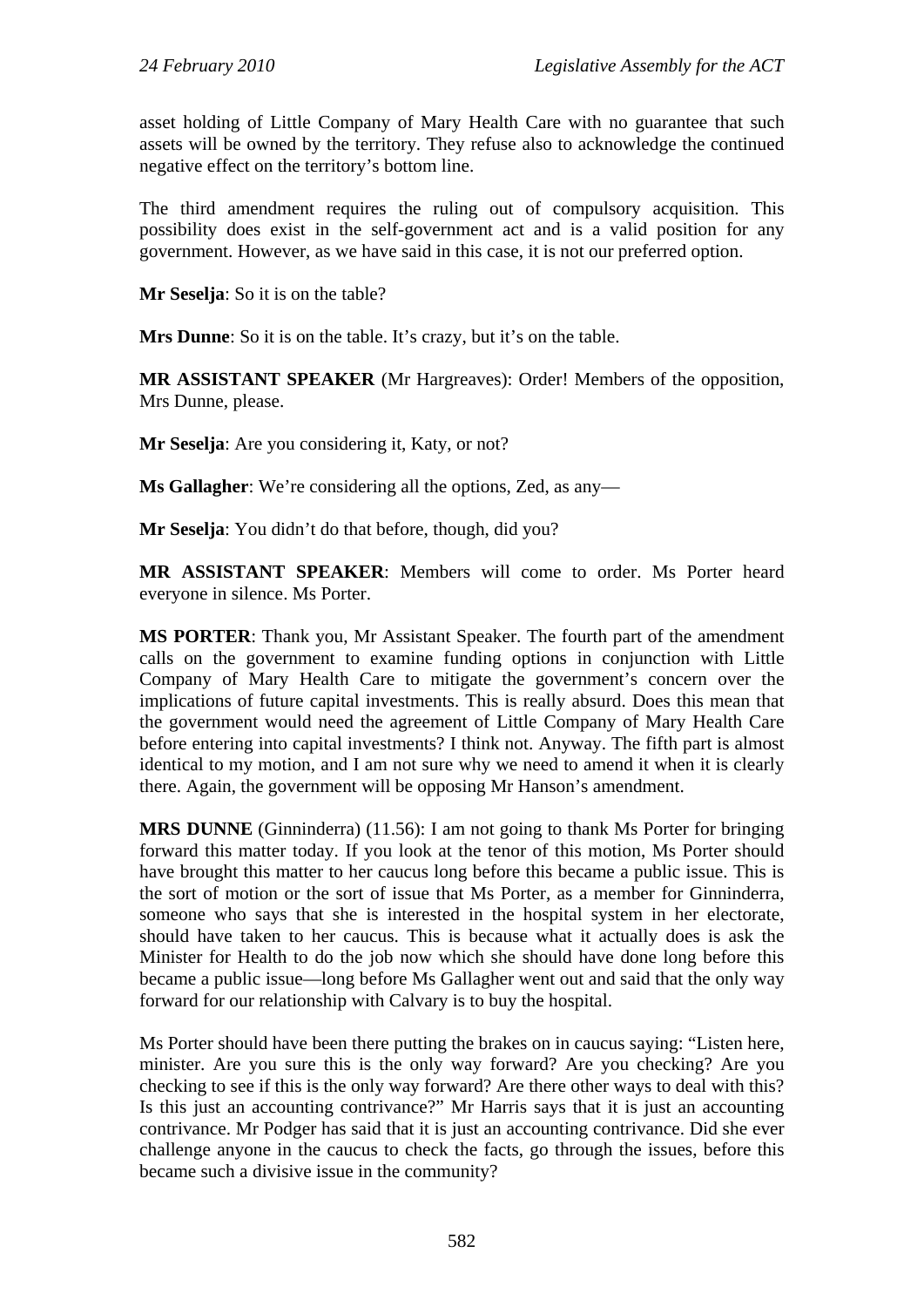I think it is ironic that we actually have a member here today claiming her interest in her electorate in this way. It is just the standard performance from Ms Porter. She will be able to put out a press release saying, "I stood up for Calvary hospital and health services; look at the motion I moved." The question the people of the ACT and the people of Ginninderra should be asking Ms Porter is this: why did she wait until this proposal fell over before she did anything? If she was really interested in the subject, she should have been questioning the minister in caucus long before this became a public issue.

She should have been insisting that the minister put this on record before the last election. She should have been going out and saying to the people in her electorate: "Look, we have got real concerns about this. We want to discuss this issue. What do you think? When you go to the ballot box in October 2008 think about the future of Calvary hospital." Did Ms Porter do that? No, she did not, because it was a secret deal. She has been complicit with her minister. When she said, "All our plans are on the table," we now know that they were not. Ms Porter has to answer to her constituency as to why she did nothing to bring this to light before the last election.

She is acting now in the interests of the people of Ginninderra, so she says in her opening remarks. This is just another sham display from Ms Porter. But it is also ironic to consider that in this motion that Ms Porter is bringing forward we are talking about the future of Calvary Public Hospital. The next order of business is Mr Hanson proposing an inquiry into the operation of the public hospital that the ACT government owns and operates.

It is quite ironic that we have a minister who has to come in here when the next motion is debated and justify the complaints of a toxic work culture at the hospital that she manages at the same time as she is proposing to take over another hospital. Does she want to infect Calvary hospital with that same apparent toxic work culture?

**Ms Gallagher**: Oh, right.

**MRS DUNNE**: If that is what Ms Porter wants for the people of Ginninderra, she needs to justify that.

**Ms Gallagher**: Keep going, Mrs Dunne. Keep going. Staff at TCH will be very keen to hear that.

**MRS DUNNE**: The complaints that have been aired in the public arena over the last 10 days or so and the complaints that have come to the opposition, the problems that we have with long waiting lists and delayed surgery at the Canberra Hospital—

**Ms Gallagher**: It doesn't happen at Calvary? No complaints at Calvary?

**MRS DUNNE**: will be replicated if this government takes over Calvary hospital.

**Ms Gallagher**: You are a disgrace. You are outrageous. You should be ashamed of yourself.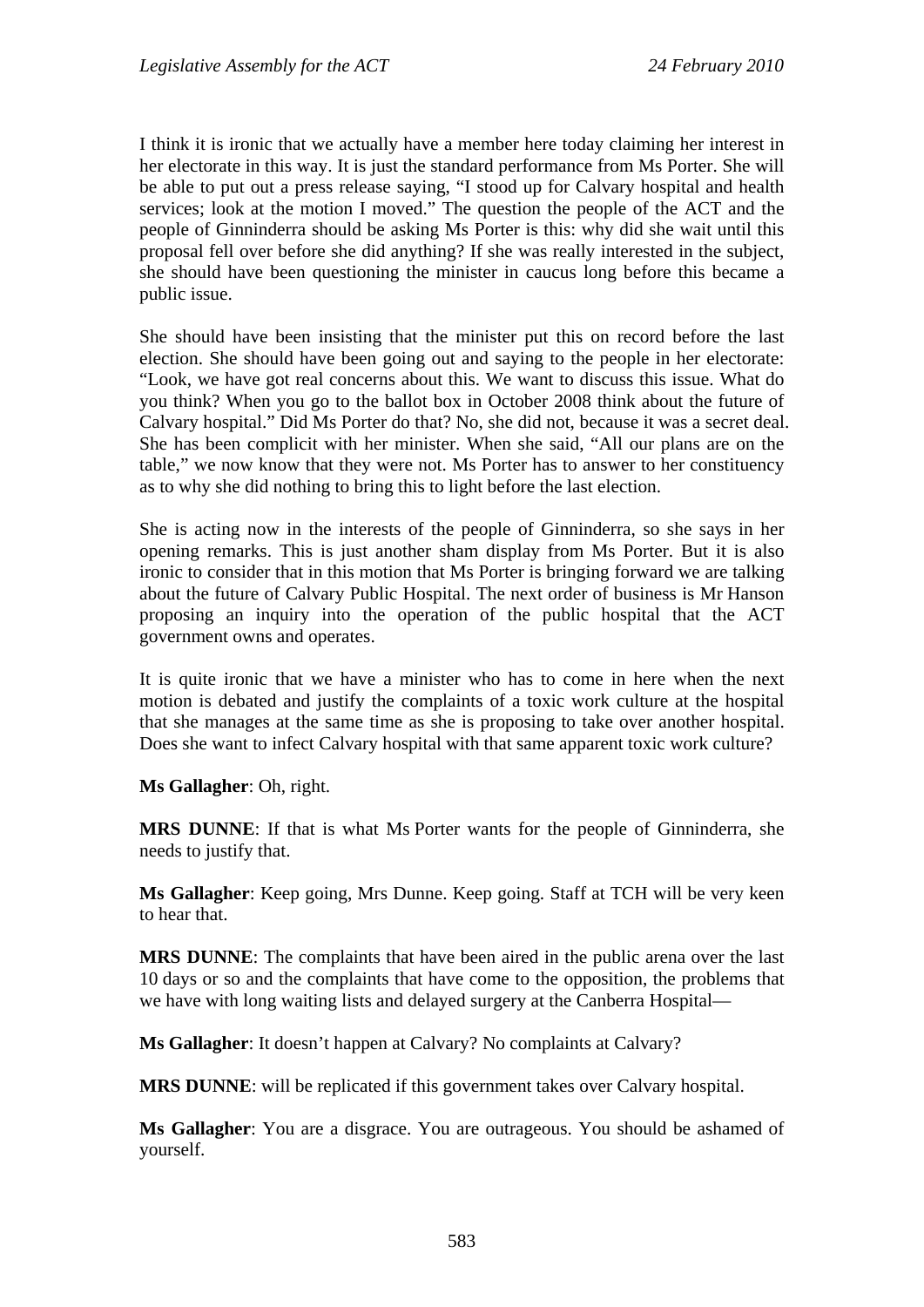**MRS DUNNE**: Ms Porter needs to justify this to her electorate

**Mr Hanson**: On a point of order, Mr Speaker, throughout the previous speeches, including the minister's, the Assistant Speaker was demanding that members of the opposition remain silent.

**Ms Gallagher**: No-one did, though, did they, Jeremy?

**Mr Hanson**: Could you ask the minister to remain silent while Mrs Dunne speaks, please?

**MR SPEAKER**: I invite all members to listen to Mrs Dunne in silence. I call Mrs Dunne.

**MRS DUNNE**: Thank you, Mr Speaker. Ms Porter needs to justify to her electors why the proposed takeover of Calvary hospital, which she seems to think is such a good move for her constituents, would be a good move in light of the poor performance that has been alleged in relation to the Canberra Hospital over the past few days. I refer to the fact that the minister has herself agreed to a somewhat limited inquiry into the toxic work culture in parts of the Canberra Hospital. Do we want the toxic work culture in the obstetrics unit at Canberra Hospital also translated to the obstetrics unit at Calvary hospital?

We need to address some of the issues that Ms Porter has raised. Of course, her opening comments were that the whole deal over the sale of Calvary hospital fell over because of the intervention of members in this place. Ms Porter has been challenged, and I challenge her again, to set the record straight. It has been made perfectly clear by both the opposition and the crossbenches that Mr Brennan himself has made it perfectly clear that the announcement, while being of regret to the Little Company of Mary, had nothing to do with political processes and everything to do with church deliberations.

This is the thing: Ms Gallagher went into this like a bull at a gate. There has been a culture in the Stanhope Labor government to take over Calvary at any cost. It has been obvious to the people of the ACT since as early as 2005 when Mr Corbell made attempts to take over the hospital. It is obvious in the rate at which Calvary expresses concerns about the level of funding. It has been obvious year after year.

Since Mr Corbell's stint as Minister for Health, Calvary officials are not permitted to attend estimates hearings, not permitted to give evidence. It is increasingly difficult for members to inquire into what is going on at Calvary hospital because of the interference from ministers. When Ms Gallagher decided that she would have her attempt at taking over the hospital, she went at it like a bull at a gate. She showed a complete lack of understanding of what was required.

This was not a simple purchase of real estate. She did not understand the processes involved. Ever since she failed in her attempt, she spent a lot of time attempting to blackguard those members of the church who she thinks, or she would like to contend, have stood in her way and stopped her getting her way in relation to Calvary hospital.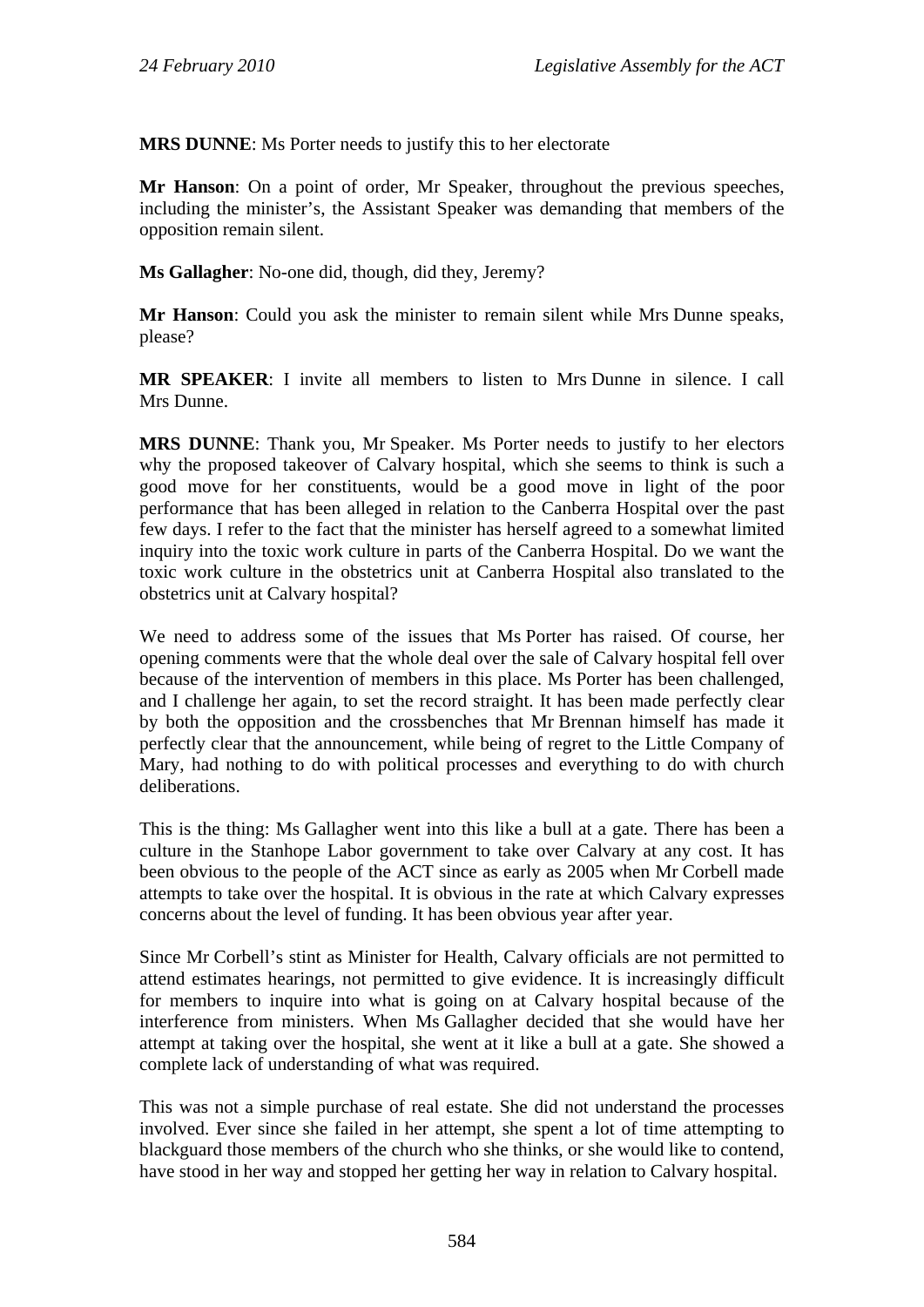She did not understand the processes; she did not understand that this was not a simple sign-off by the LCM Health Care board or LCM Australia. She did not understand the processes. If she cared to take advice from anyone who had a little more understanding than her, she would have understood that this was a difficult process and it was bound to be protracted.

She actually received that advice, I understand, from the archbishop, but she did not like to hear it. Since this process has fallen over she has spent a lot of time attempting—well, not attempting; she has been playing the sectarian card here and trying to blame the church authorities for putting the kibosh on her plans for our hospital. We have to remember, Mr Speaker, that the Calvary Public Hospital is simply that: it is a public hospital. It provides services to the people of essentially Belconnen and north Canberra and it is well loved. The work done by the Little Company of Mary at Calvary hospital is appreciated by the people of the ACT.

The people of the ACT, generally speaking, have been scratching their heads wondering why this minister wanted to spend \$77 million of cold, hard cash to take ownership of something which, by her own admission, would change nothing. He admits that it would change nothing. People are scratching their heads asking why we are spending this money. *(Time expired.)*

**MR SESELJA** (Molonglo—Leader of the Opposition) (12.06): I take up the matter from where Mrs Dunne left off. I would just like to add a few words. This is essentially a lead-with-your-chin sort of motion from Ms Porter. It is taking the monumental failure that has been Katy Gallagher's handling of this issue and putting it in the spotlight. It is putting it back up in the spotlight and highlighting again, for everyone to see, the failure that this process has been. It has been a significant policy failure by Katy Gallagher.

She has presided over a debacle which has set back by many, many months any real progress on this issue by pursuing something that apparently was never going to fly. Apparently, she had no plan to actually get it done, no ability to actually make this deal happen. Having failed to do that, we will go to the process. I think the process that Katy Gallagher went through on this is worth reflecting on. But having failed, she blamed everyone else. Everyone else is to blame; not her. It has got nothing to do with this government or this minister; it is everyone else's fault. Who is on the list to blame? Well, there is any number.

**Mr Hanson**: Me first.

**MR SESELJA**: I will get to you, Mr Hanson. In no particular order, there is the church, the archbishop in particular, no doubt the Pope. There is the Palliative Care Society. There are pesky people like Tony Harris and Sinclair Davidson and others who opposed it in one form or another. To a degree, I think the Greens are to blame; there is no doubt about it in the minister's opinion. Of course, the Liberals; there is no doubt that we are to blame for everything, if you were to listen to this minister.

Of course, this is despite the fact that we have had Tom Brennan writing that it was not because of concerns in opposition raised in this place. It was because they could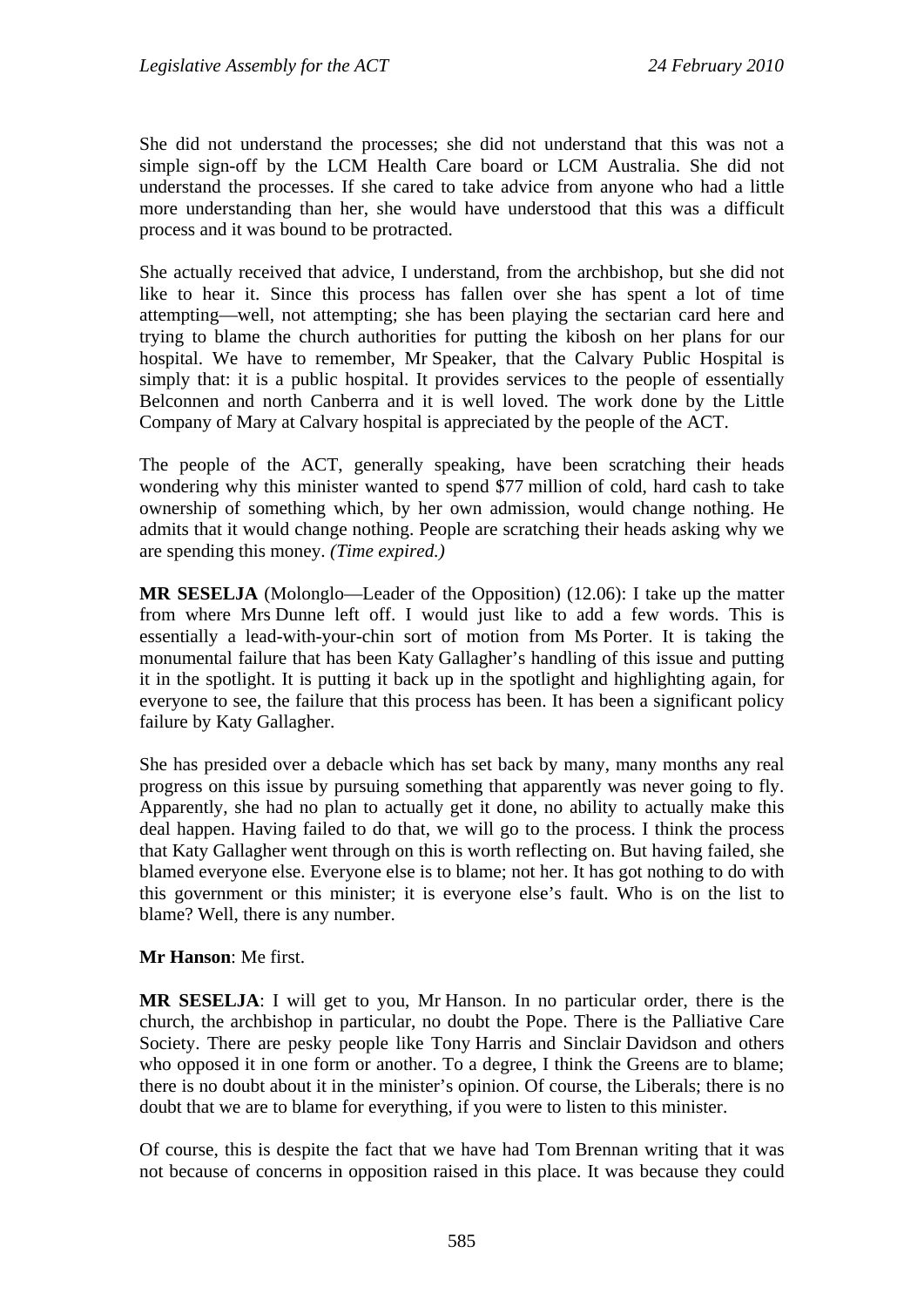not get it done. They could not get it through the process. The failure to take responsibility for what has been a monumental stuff-up, I think, is breathtaking. We see, over and over and over again from this minister, that she will not take responsibility. Who else do you blame? I am sure there are others that she could blame. What about Mr Berry and Mr Hargreaves? They had a few things to say about it. They raised concerns about the deal. Are they to blame? Is, indeed, Mr Hargreaves to blame for daring to speak out in his opposition to this deal?

There is any number of culprits, but the minister never looks at her role and whether or not this was something that she was ever going to be able to achieve. Did she look at other options or did she just blindly pursue something without any thought for what might happen if she could not get the deal done? That is where we are at the moment, Mr Speaker. Ms Gallagher says no-one disputed the analysis. Mr Smyth has laid out a whole list of people who disputed the analysis. There is any number of individuals. We have talked about Sinclair Davidson, Tony Harris, Terry Dwyer and Andrew Podger.

If someone like Tony Harris, a former New South Wales Auditor-General, is raising concerns, I think that is something we take seriously. Ms Gallagher obviously does not. When the opportunity was given for the Auditor-General to scrutinise this, the Labor Party and the Greens did not support that. The Labor Party and the Greens would not support that. The minister had the opportunity for some independent scrutiny of the deal and she was not prepared to go through the process.

That suggests that it is not something she thought would stand up to scrutiny. If she thought it would actually stand up to scrutiny, to serious scrutiny, what would be the problem with the Auditor-General looking at it? There would be nothing. The only reason you would not want the Auditor-General to look at it is because the Auditor-General might not agree with your conclusion. The Auditor-General may not agree with your analysis.

We will never know. We will never know because the Labor Party and the Greens did not want that scrutiny. They were not prepared to allow that scrutiny. We were just meant to take this minister's word for it. We see how she has handled so many areas of her portfolio and she says to us, "No, take my word for it." Frankly, we do not.

Mr Speaker, we do need to go back to the process. The secretive nature of the way this was handled was one of the major flaws. Before the election Ms Gallagher said that all the plans were on the table. That was not true. This was, I would think, a pretty significant plan in relation to health in the ACT. Agree with it or not agree with it, it is significant; it is noteworthy. It is something that people have a right to know about before an election, but it was kept secret. It was only made public through a leak. It was not made public because even after the election the government went out and made an announcement. It was kept secret and it was only made public through a leak. It was made public, despite what the government wanted.

We have seen a pattern of this from Ms Gallagher, because it was Ms Gallagher before the 2004 election who said, "No school closures." So before 2004, no school closures; before 2008, secret plan for Calvary, but never being up-front with the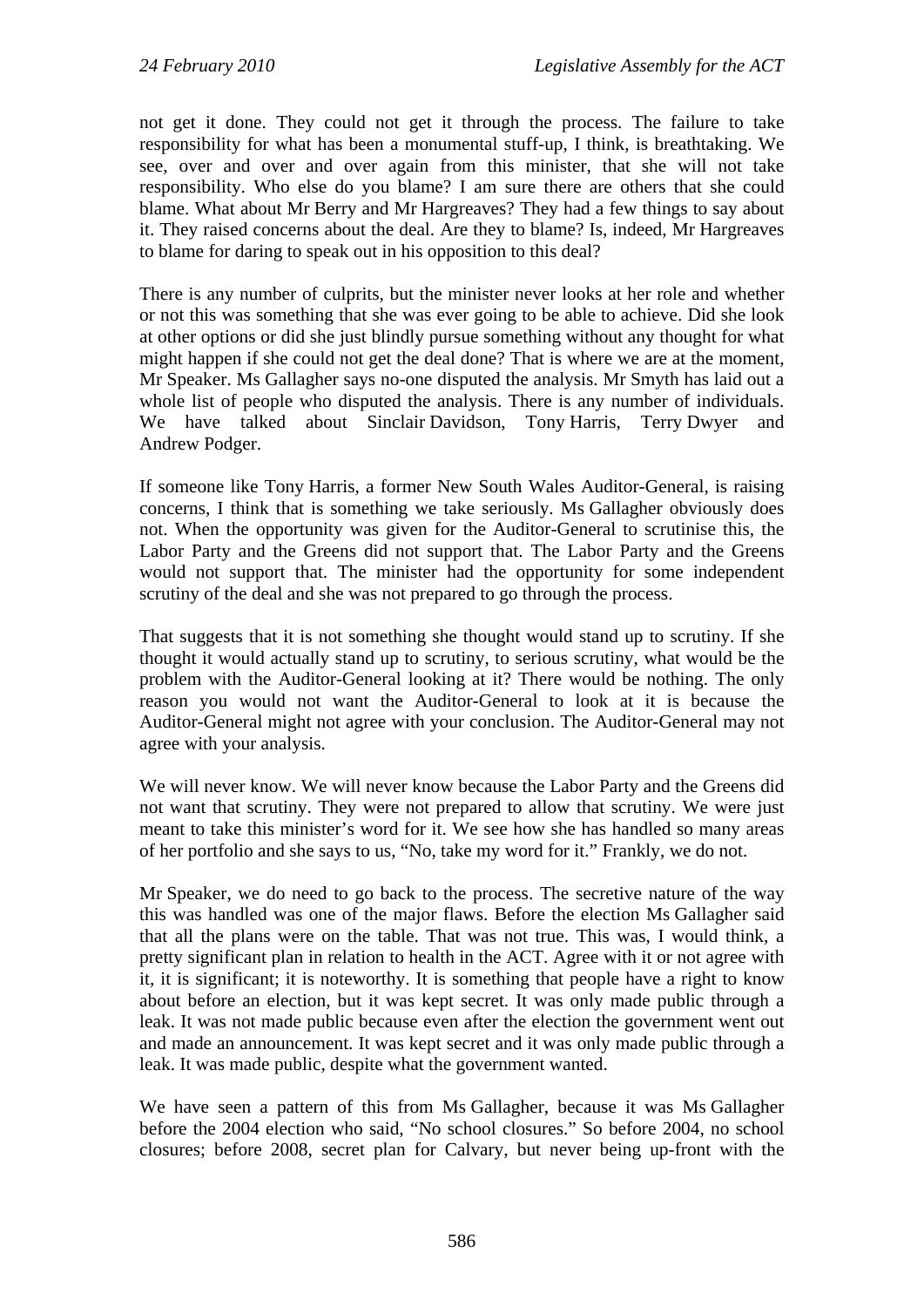community. The honest answer would have been that maybe there will be school closures or maybe there will need to be school closures. That would have been being up-front, but we did not get it. In 2008 we were told that all plans were on the table, except this major plan, which has now blown up in the minister's face.

This is the minister who wants to be the next Chief Minister. She wants to take over when Jon calls it quits. She wants to get the handover. We see the outcomes and we will no doubt debate some of the outcomes in health again in later motions. But we see the struggling health system. We see the problems in our health system under her leadership, but it is never her fault. We see it again with Calvary hospital.

Katy Gallagher is seeking to blame everyone else but herself. It could be the church, it could be the Liberals, it could be the Greens, the Palliative Care Society or those pesky economists who do not agree with the analysis. It could be members of her own party who speak out publicly against the deal. It is everyone else's fault except hers.

It is time, I think, that we actually saw some acknowledgement and heard some acknowledgement that this has been a monumental failure, because what we are left with is a government that has no plan B. It has no plan B. It now has to go back to the drawing board as to what it is going to do in health on the north side of Canberra. It has to go back to the drawing board because it never really seriously considered any of the other options. It talks about some other options, but they were never seriously considered.

They had one option. They had their preferred option and they were going to get it. Maybe some prudent analysis would have said: "Well, can we actually get it? We have tried it before and failed." They tried it under a previous health minister and they could not get it done.

With that knowledge, you would have expected that the minister would have been prudent and said, "Even if this is a preferred option, let us seriously look at all the other options. Let us look at how we can pursue them," instead of now having to, essentially and effectively, go back to the drawing board.

They are going back to the drawing board because they put all of their eggs in this basket. They had put all of their plans for the hospital in north Canberra into the plan to buy Calvary. We have seen some erratic comments since then. We saw it encapsulated when the minister went on television on Sunday night and said: "Look, we are looking at all options. Compulsory acquisition, that is something we will consider."

Then the next morning we heard: "That is a crazy option. Are you serious?" I think that was when the Greens raised it. That is a crazy option. So it went within the space of 12 hours from being an option that they would seriously consider to being a crazy option.

**Mrs Dunne**: But it is still on the table.

**MR SESELJA**: Now we are getting the flip-flop and we are being told, "Well, no, it still is on the table." If this crazy option is on the table, what are the other crazy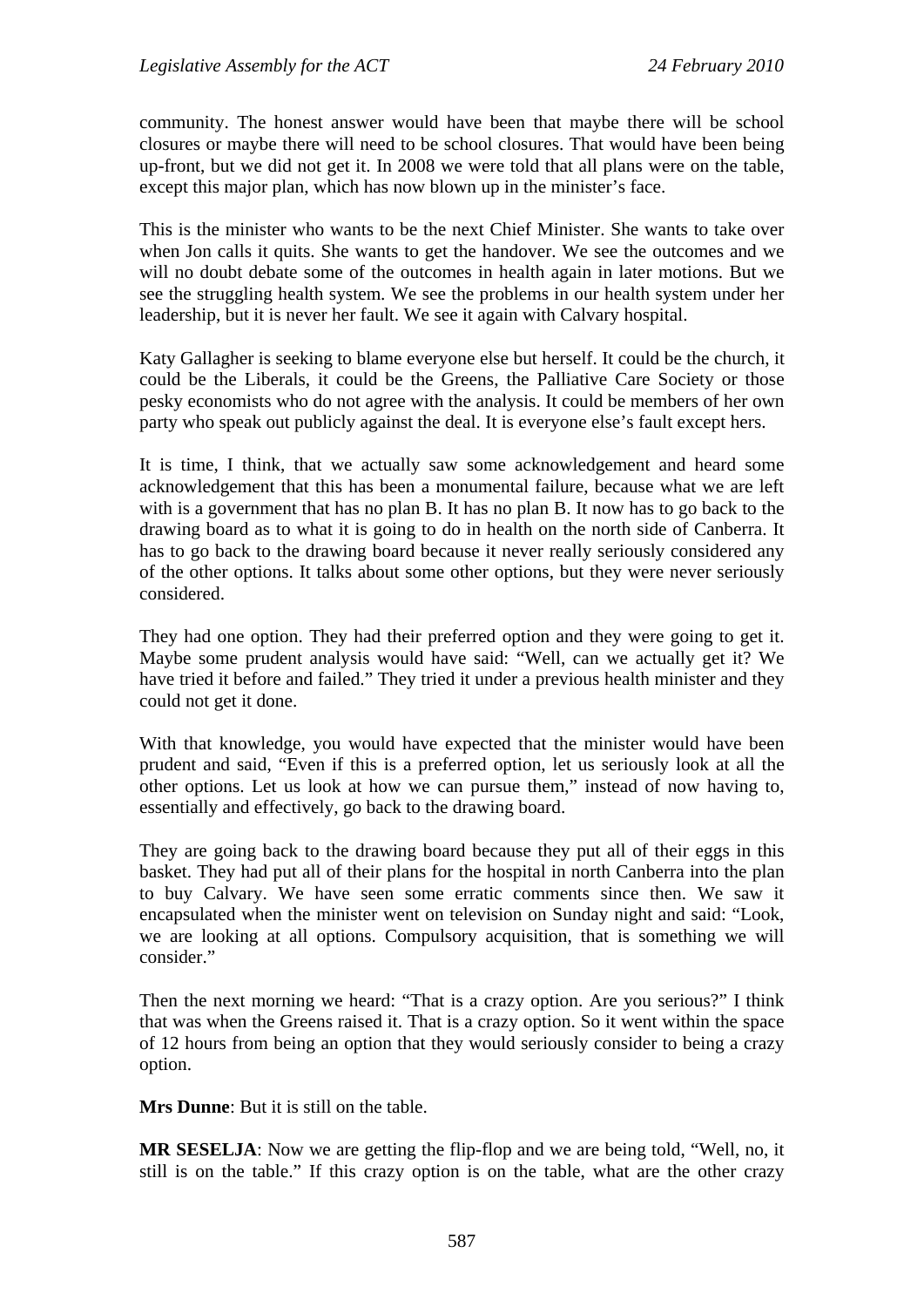options that are on the table? Is this how we are doing policy now? It looks erratic; it looks disjointed; it looks like the minister is now struggling to get it done, and this has been a monumental failure of public policy. *(Time expired.)*

**MR SPEAKER**: The question is that Mr Hanson's amendment be agreed to. Ms Porter, I think you have spoken on Mr Hanson's amendment.

**Ms Porter**: I was going to close the debate.

**MR SPEAKER**: I think we have to deal with Mr Hanson's amendment first.

**Ms Porter**: All right. Yes, we do.

**Mr Seselja**: She can speak.

**MR SPEAKER**: Sorry, my mistake, Ms Porter. If you would like to speak now, we can just deal with all the motions—

**Ms Porter**: Together?

**MR SPEAKER**: Yes. I will have to deal with them sequentially, but you can speak now if you wish. Sorry, that was my mistake.

**Ms Porter**: Go through the right process and I will stand up to close the debate in a minute.

**MR SPEAKER**: I will come back to you then.

Question put:

That **Mr Hanson's** amendment be agreed to.

The Assembly voted—

Ayes 6 Noes 11

Mr Smyth Mr Hargreaves

Mr Coe Mr Barr Ms Hunter Mrs Dunne Ms Burch Ms Burch Ms Porter

Mr Doszpot Ms Bresnan Ms Le Couteur Mr Hanson Mr Corbell Mr Rattenbury Mr Seselja Ms Gallagher Mr Stanhope

Question so resolved in the negative.

Amendment negatived.

**MR STANHOPE** (Ginninderra—Chief Minister, Minister for Transport, Minister for Territory and Municipal Services, Minister for Business and Economic Development, Minister for Land and Property Services, Minister for Aboriginal and Torres Strait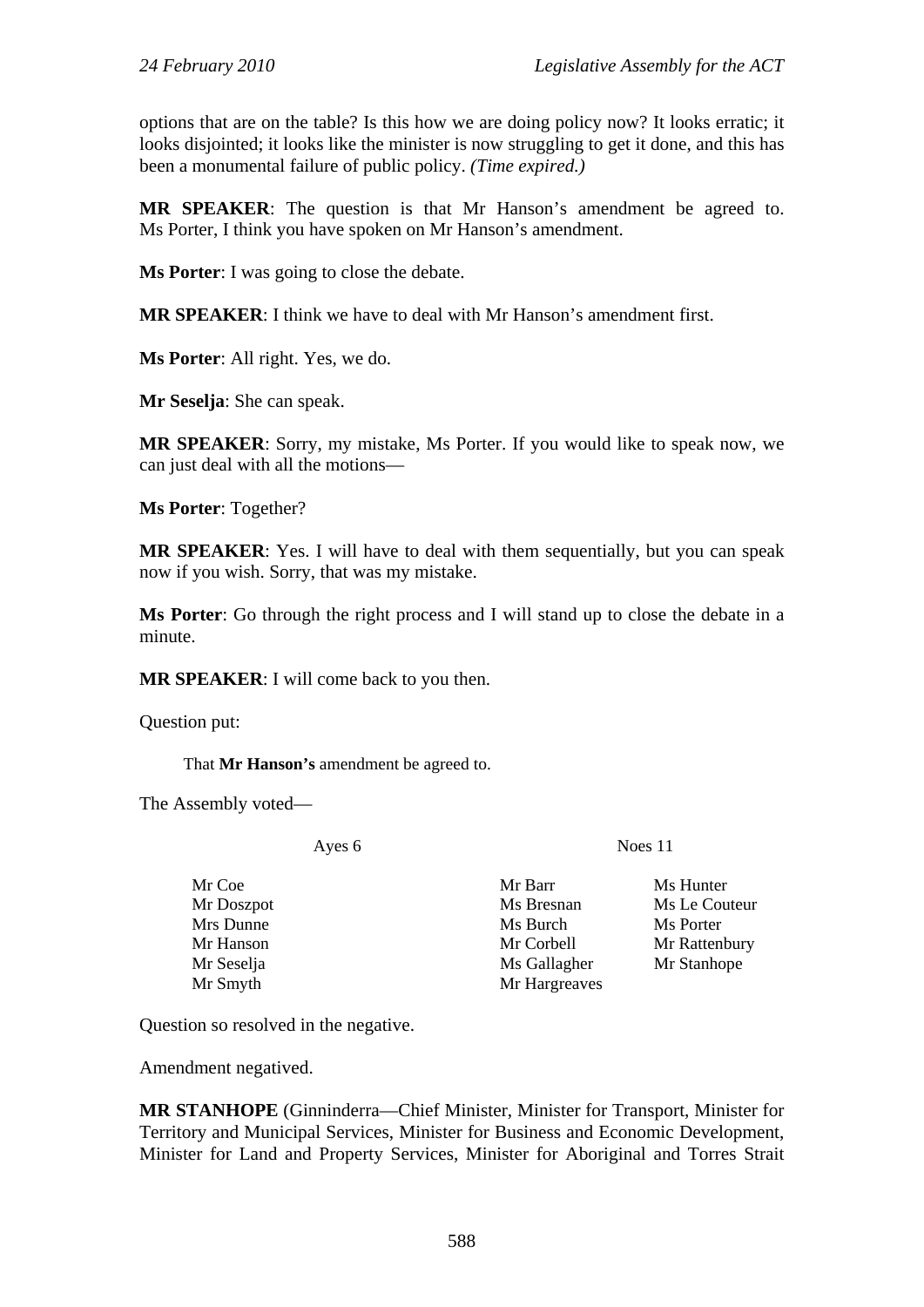Islander Affairs and Minister for the Arts and Heritage) (12.21): I have listened with some dismay most particularly to the absolutely outrageous attack which Mrs Dunne has just made on the staff of Canberra Hospital and on the quality of care. Describing Canberra Hospital—perhaps the leading public hospital in the nation—as a hospital infected with a toxic work environment, a hospital that is toxic in its operations, cannot be described as anything other than an attack on the staff of Canberra Hospital. This is an unsubstantiated, vicious attack on Canberra Hospital, on all of the staff of Canberra Hospital. There is no way now of diluting or diminishing what it is that the Liberal Party, and most particularly Mrs Dunne on behalf of the Liberal Party, have just done.

**Mr Hanson**: Is anybody listening to you, Jon?

**MR STANHOPE**: They are listening. I can tell you now that all of the staff in ACT Health, all of the staff at the Canberra Hospital, have listened. They will now be responding individually to the description of them and the service that they provide to the people of Canberra as toxic. And then, of course, to extrapolate that it is the government's determination to transplant this toxic community from the Canberra Hospital to Calvary hospital—there is no diminishing it and there is no walking away from it. There is no pretending that you, the Liberal Party, through Mrs Dunne, have not just made the most remarkable and offensive attack possible or imaginable on an exemplary hospital that provides outstanding service to the people of Canberra. It always has and hopefully will in the future as it responds on an individual and collective level to these unsubstantiated and vicious attacks on the quality of service provided to the people of Canberra. I believe the Canberra Hospital to be the best hospital in Australia. I do not believe there is anybody that can seriously or objectively dispute that. To have this self-serving—

**Mr Hanson**: The nine doctors who left might.

**MR STANHOPE**: Mr Hanson disagrees with that. The shadow spokesperson for health disagrees with me publicly. He does not believe it is a good hospital. He does not believe that it is staffed by good, professional, hardworking, dedicated people. We need to ensure that the record shows that there is no ambiguity in the interpretation of the remarks which Mrs Dunne and the Liberals have made today. They believe it appropriate to describe the atmosphere and the people who create that atmosphere the people who work and give their all through the Canberra Hospital to the people of Canberra—as a toxic workforce that has produced a toxic environment and that it is a hospital that does not deserve the respect or the support of the Liberal Party.

It is perhaps the most unfortunate, unforgivable, vicious and vitriolic attack imaginable on an outstanding organisation and an outstanding group of people that a political party, in my experience, has ever made. The Liberal Party will now live with their description that the Canberra Hospital, the services that it delivers and the people who deliver them, is toxic—a toxic organisation, staffed by toxic people, delivering in the view of Vicki Dunne—a toxic, substandard, dangerous service.

You need to understand the damage that you do through these sorts of attacks. You need to understand the extent to which you are being manipulated by forces in the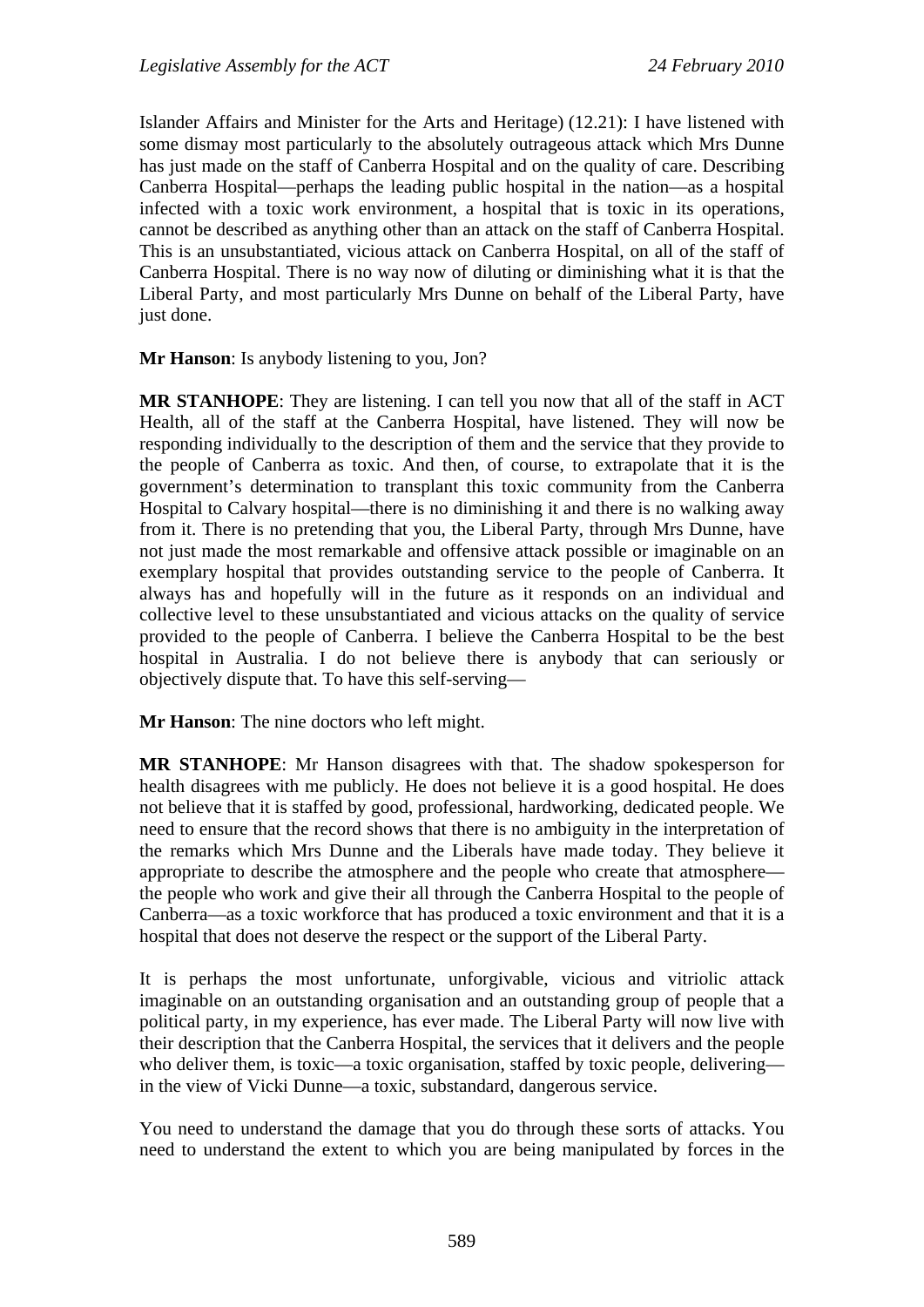community who have an axe to grind. You are being used; you are being manipulated. You know it and do not care about it because you believe there is a political point to be made. But in doing it, you need to have to regard to the enormous damage you are doing to morale and to the reputation of the Canberra Hospital. Do not delude yourselves that you are not having an effect on the staff and morale within the hospital. Do not delude yourselves into thinking that you are not talking down the quality of service delivered by the Canberra Hospital. Do not believe or delude yourselves that you are not damaging the Canberra Hospital and people's confidence in the Canberra Hospital, because you are.

The sad part of all of this is that you do not care. You believe the opportunity of scoring a puerile, shallow political point is more important than working with the government to maintain this community's confidence in that place. You need to understand the extent to which you are being used and manipulated by people within this community seeking to settle personal scores and to make a point about the Canberra Hospital.

**Mr Seselia**: Once again, that's all it is—just personal scores. What a joke.

**MR STANHOPE**: No, it is more than that. The minister has described in detail her proposed responses to that. You are being derelict in your responsibilities, as members of this legislature, by your constant attacks and your constant talking down of the quality of service and the confidence that people can and should have in the Canberra Hospital.

*Debate interrupted in accordance with standing order 74 and the resumption of the debate made an order of the day for a later hour.* 

### **Sitting suspended from 12.28 to 2 pm.**

# **Questions without notice Canberra Hospital—alleged bullying**

**MR SESELJA**: Mr Speaker, my question is to the Minister for Health and relates to recently raised allegations of bullying, harassment and intimidation at Canberra Hospital. Last week on ABC 666, the acting chief executive of ACT Health said that there are a range of ways in which bullying can be reported. Minister, what complaints were received by Canberra Hospital management in the last two years prior to 16 February 2010 in relation to bullying, harassment or intimidation?

**MS GALLAGHER**: I will have to take that question on notice; I do not have a figure in front of me. The interim chief executive's comments were quite right: there is a range of ways staff can pursue concerns within the hospital. Those are well documented through the harassment, bullying and discrimination policies, guidelines and procedures that are widely available on the ACT Health intranet and indeed are promoted very widely across ACT Health.

**MR SPEAKER**: Mr Seselja, a supplementary question?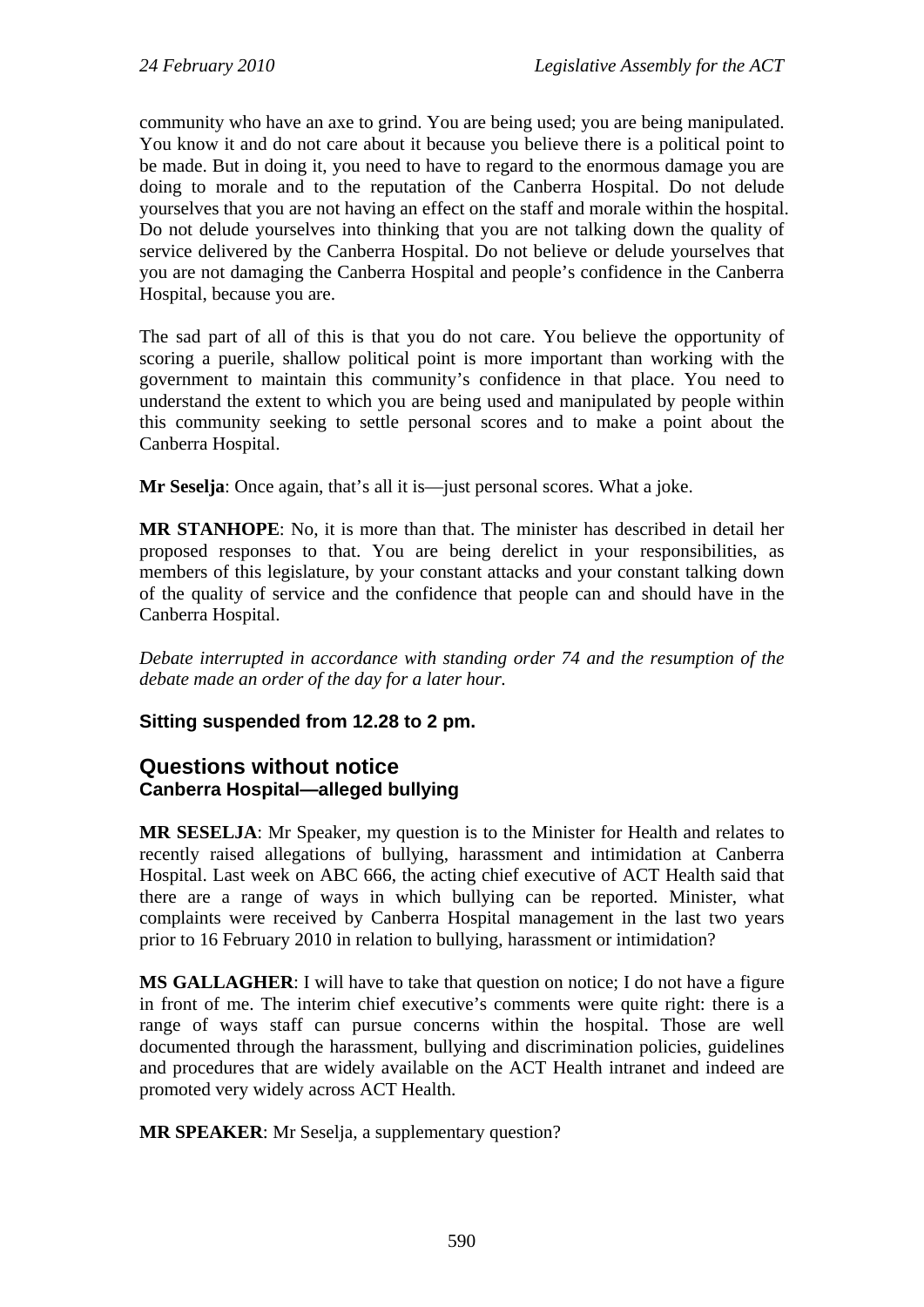**MR SESELJA**: Minister, do you have confidence in the hospital complaints system, given comments made by doctors in the past two weeks?

**MS GALLAGHER**: From my experience, yes, I do. I have faith in the complaints procedures as they are set out, and I think any reading of them—I presume the opposition will have done their homework on that—will see that they are very clear. They have recently been reviewed and they are widely promoted across the hospital.

I think the concerns that have been raised have been about complaints that have not been brought through the established processes for one reason or another, and that is what we need to examine. We want to ensure that there is a culture at the hospital. Certainly in the frank discussions that I have with hospital staff, it is not a workforce that is full of shrinking violets, that is for sure. But I want to make sure that there is not any issue or concern that staff have about legitimately pursuing concerns. Some of that has come out over the past few days, and that is exactly what we need to have a look at, and we will.

**MR SPEAKER**: A supplementary, Mr Hargreaves?

**MR HARGREAVES**: Thank you very much, Mr Speaker. Minister, given that the subject of the question was about bullying, do you not find it a bit strange that those opposite would be talking about bullying when two of their staff who left this Assembly got compensation because they were the victims of bullying?

**Mrs Dunne**: On a point of order, Mr Speaker: that question was entirely out of order. It does not relate to a current member of the Assembly and it does not relate to the subject matter of the question, which was the Canberra Hospital.

**Mr Hargreaves**: On the point of order, Mr Speaker—

**MR SPEAKER**: Yes, Mr Hargreaves.

**Mr Hargreaves**: I thank Mrs Dunne for the answer.

**Mr Hanson**: On the point of order, Mr Speaker: if Mr Hargreaves is going to continually ask questions that he knows are out of order simply to suck up the opposition's question time then I would ask that you note what Mr Hargreaves is doing, which is asking erroneous questions deliberately out of order just to simply waste questions.

**MR SPEAKER**: The question is out of order, Mr Hargreaves. I am sure you are surprised to hear that!

**Mr Hargreaves**: I accept your ruling with alacrity, Mr Speaker.

**MR SPEAKER**: Further supplementary questions. Mr Hanson?

**MR HANSON**: Minister, why did you assert that no complaints had been made by doctors, despite the fact that Dr Gallagher stated in the media on Monday that she had made complaints to the general manager of the Canberra Hospital?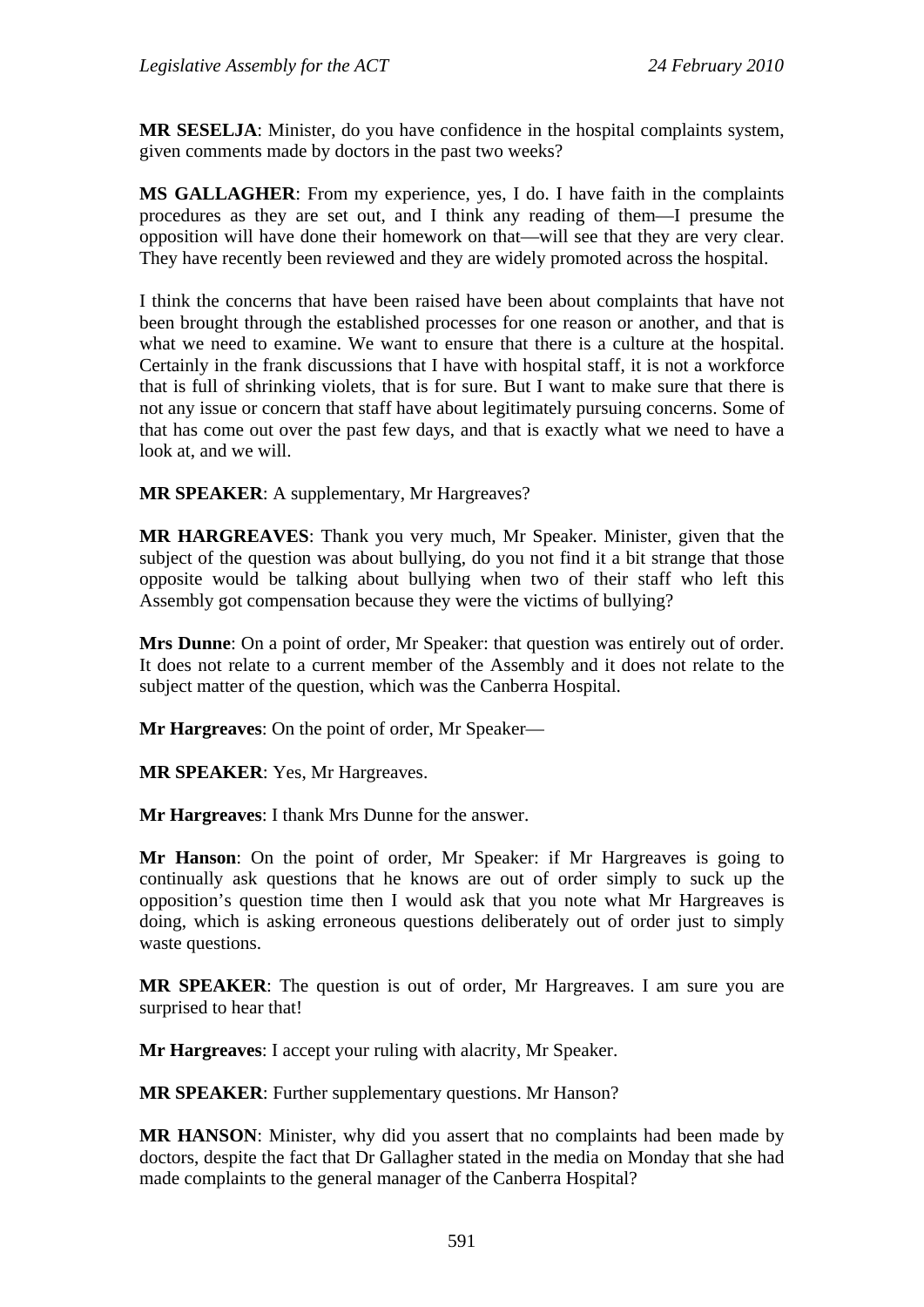**MS GALLAGHER**: The advice provided to me by my department a number of times, between probably early December and last Wednesday, was that there had been no complaints. I was acting on that advice. People have brought forward, and indeed Dr Gallagher brought to my attention on Monday, when I met with her, that she felt she had brought complaints to management's attention, and those issues will be thoroughly examined.

# **Child deaths**

**MS HUNTER**: My question is to the Minister for Children and Young People. Minister, it is my understanding that in 2008 the ACT government committed to the exploration of child death review processes to be established in the ACT. Can you advise where this process is up to?

**MS BURCH**: I thank Ms Hunter for her question. I am aware that there was a child death review team. It is something that my department has looked at and on which it has had early discussions with me. I understand that, in January last year, there was a memorandum of understanding signed between ACT Health and the ACT Department of Disability, Housing and Community Services to look at a joint approach to the investigation of adverse events that involved both agencies. This will relate to where a child or a young person has been involved in a significant incident.

I understand it will be conducted under auspices of the health clinical audit committee, a quality committee approved by the ACT health minister, which operates under protective qualified privilege. There have been reports providing recommendations relating to a system improvement from a joint and individual agency perspective. To date, one joint review has been completed. That followed a formal endorsement by a clinical audit council executive and chief executives. Recommendations will be actioned, again through a joint process across agencies, as well as at an individual agency level.

I understand that a second joint review process is currently underway and a third review is planned to commence in 2010. We also conduct individual internal reviews. Our department engages with external experts, as appropriate, to do a case-by-case practice. At the moment we are continuing to explore a joint process and engage experts on a case-by-case basis, as we need to.

**MR SPEAKER**: Ms Hunter, a supplementary question?

**MS HUNTER**: Minister, do you continue to be committed to the establishment of a child death review team?

**MS BURCH**: I am committed to ensuring that any review, any incidence of injury, harm or death of a child needs to be explored and investigated to determine what are the system learnings that we need to gain from that. At the moment ACT Health and DHCS are working through joint review processes, and I support that until I am advised that that is not satisfactory.

**MR SPEAKER**: Ms Le Couteur, a supplementary question?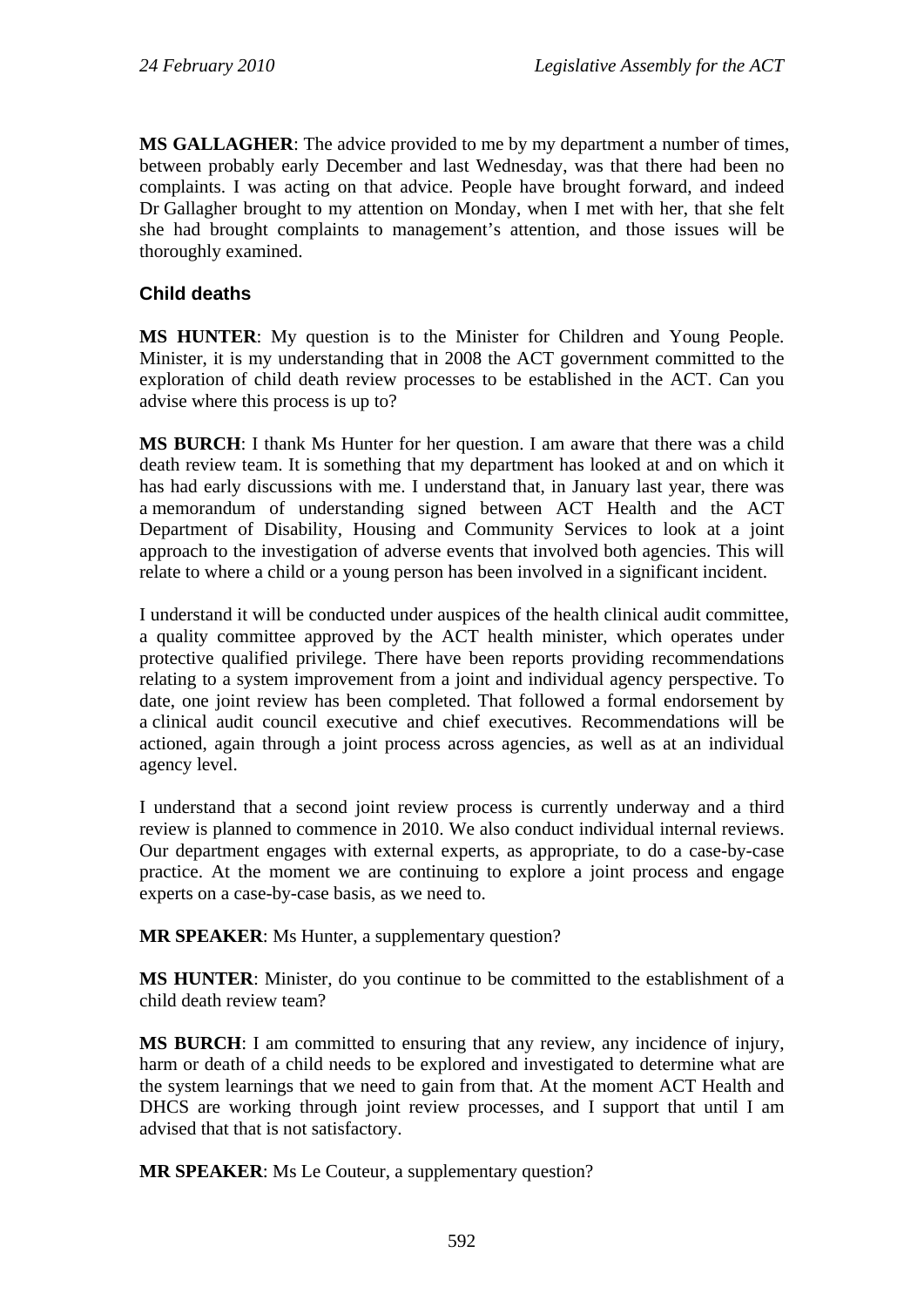**MS LE COUTEUR**: Minister, do you acknowledge that there is an urgent need for a child death review mechanism in the ACT?

**MS BURCH**: I think we have a system in place. We engage with experts on a case-by-case basis. We will do that until advice comes out of the joint review that, indeed, we need to reconsider our current position.

### **Health—abortion advice**

**MR HANSON**: My question is to the Minister for Health. Minister, yesterday, in answering a question relating to the Canberra mother who was allegedly pressured to have an abortion by the Canberra Hospital, you said that you were unable to answer questions on the issue due to it being pursued through legal avenues. However, according to reports in today's *Canberra Times*, the lawyer representing the patient has advised that there have been no legal proceedings issued. What exactly is the legal avenue being pursued that is stopping you from answering questions? Who advised you not to answer questions?

**MS GALLAGHER**: I thank Mr Hanson for the question. This question is not unexpected from a lazy opposition that only manage to identify their campaigns through the pages of the *Canberra Times*. I would encourage members to try and reflect and recall one single campaign the Liberals have run that has not appeared in the *Canberra Times* prior to them being interested in it. It is no surprise—I know Mr Smyth will enjoy this answer—that I was advised by my department—

**Mr Smyth**: I will enjoy it.

**MS GALLAGHER**: Aside from the issues about the Health Records (Privacy and Access) Act, which restrain me anyway from discussing individual clinical matters about any patient, I was advised by my department and in a discussion I had with the Government Solicitor. I have checked that, because I was surprised—although maybe I wasn't surprised that someone, a barrister, pursuing a case against the government, or intending to, was encouraging me to be rather open and frank in this forum. That was not that much of a surprise. But I have been advised again that notices have been served by the claimants under the Civil Law (Wrongs) Act, which enlivens a process for the claimants and the territory to exchange information about the claim as a necessary preliminary to commencing legal proceedings if the matter is not otherwise resolved. It was on that advice that I made those comments yesterday.

**MR SPEAKER**: Mr Hanson, a supplementary question?

**MR HANSON**: Minister, why is information regarding when you knew of the incident legally sensitive?

**MS GALLAGHER**: As I said yesterday, I am not going to talk about information relating to this case, for the reasons I have outlined. I am unable to do so under the Health Records (Privacy and Access) Act.

**Mr Seselja**: When you knew is not covered by that. You know that's not true.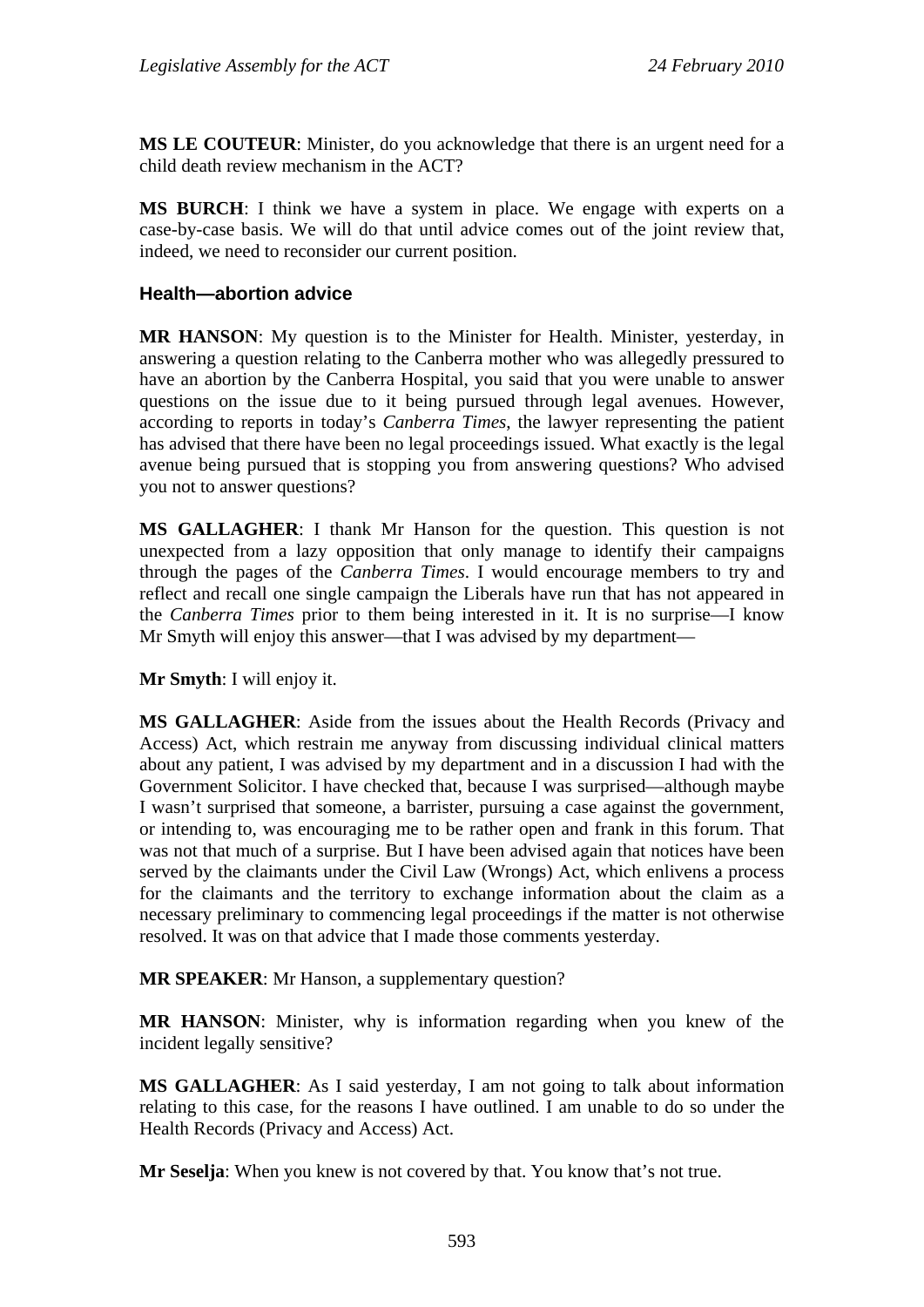**MS GALLAGHER**: Legal proceedings, certainly in the government's view, have commenced.

**Mr Smyth**: Which section covers that?

**Mr Seselja**: It's a simple question.

**MR SPEAKER**: You will have a chance to ask questions in a minute.

**MS GALLAGHER**: At the right time, the other side of the story will be put.

**Mr Seselja**: Why won't you say when you knew?

**MR SPEAKER**: Mr Seselja.

**MS GALLAGHER**: I think members will be very interested to hear that side of the story when it emerges.

**Mr Smyth**: We will.

**MRS DUNNE**: A supplementary question, Mr Speaker.

**MR SPEAKER**: Before you continue, Mrs Dunne: members of the opposition, if you want to ask further questions, you have a chance to ask supplementaries. I do not expect to hear them being shot across the chamber constantly while the minister is answering the question.

**MRS DUNNE**: Thank you, Mr Speaker. Minister, have you reviewed the alternative advice that the patient claims to have received from six other specialists that was counter to the advice you received from the Canberra Hospital?

**MS GALLAGHER**: No, I have not. To my best knowledge, the patient has not provided me with any of that information and I have not sought to inquire into that patient's individual health record. I have seen a case presented to me on ABC news and I have sought advice from my department about the facts as they see them. Those facts are different and I think it is appropriate that the established processes to deal with differences of opinion about facts are followed.

**MR SPEAKER**: A supplementary question, Mrs Dunne?

**MRS DUNNE**: Yes, Mr Speaker. Minister, given that you have cited the health records act here today, have you initiated inquiries or investigations into whether or not items were deleted from that patient's file? And, if not, why not?

**MS GALLAGHER**: I have taken a detailed briefing on this case, Mr Speaker.

### **Health—system**

**MR SMYTH**: My question is to the Minister for Health. Minister, yesterday you said: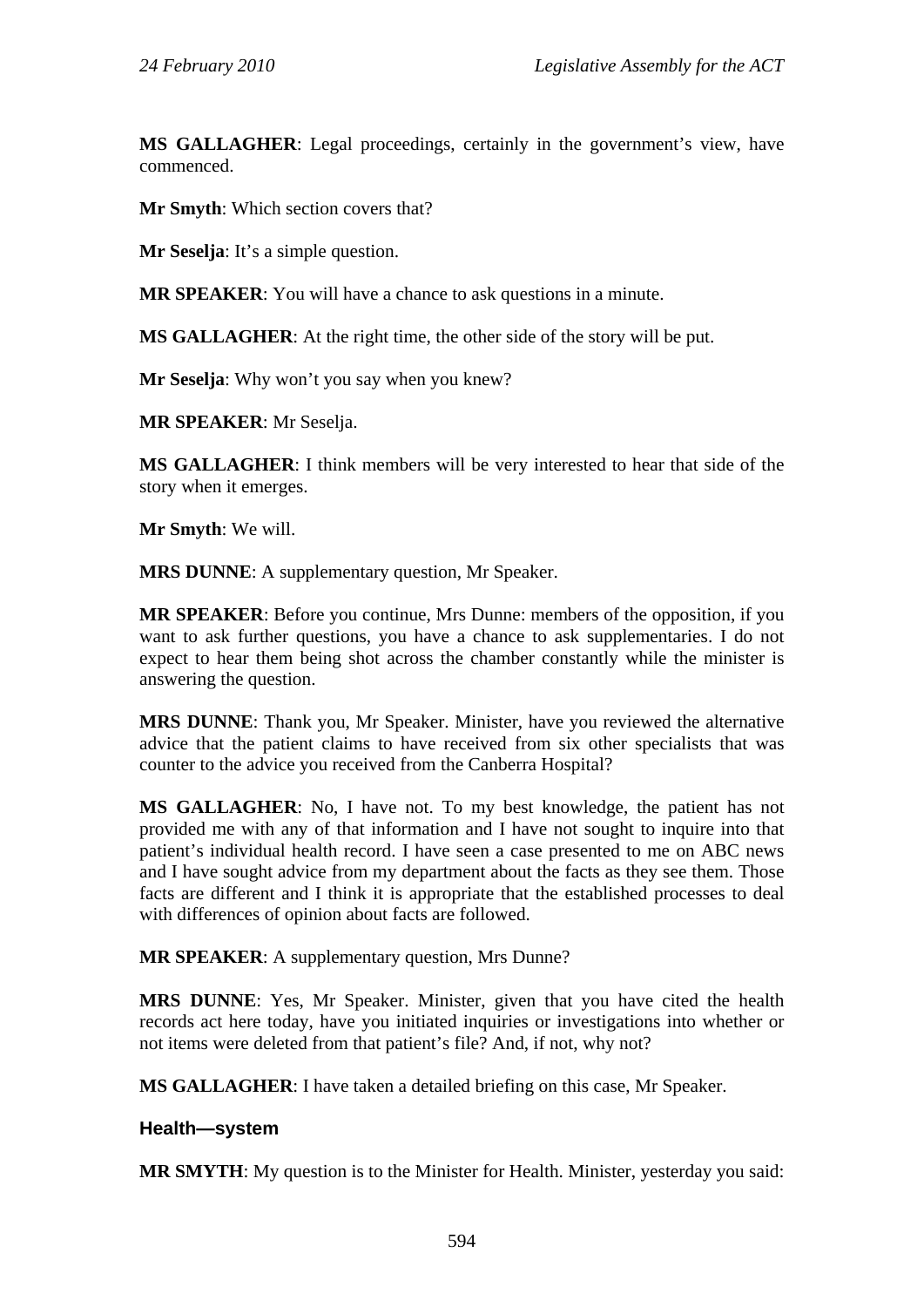… the ACT health system performs very well against a whole range of measures.

Minister, is having the worst elective surgery rate in the country, the longest wait times in the emergency department and the worst bulk-billing rate in the country performing well? If not, which measures were you referring to?

**MS GALLAGHER**: Mr Smyth's question is wrong. We do not have the worst elective surgery rate in the country. The median waiting time, if that is what you are referring to, in the latest ROGS data is 73 days. But that is measuring the time that a person has been removed from the list. That is not the worst elective surgery rate.

**Mr Seselja**: It is the longest wait.

**MS GALLAGHER**: The question is wrong. We do not have the worst elective surgery rate.

**Mr Smyth**: Oh, the question is wrong!

**MS GALLAGHER**: We do not, Mr Smyth. Whoever is drafting your questions just needs to lift their game a bit. If they would like to say—

**Mr Stanhope**: Stop being so lazy. Do your homework.

**MS GALLAGHER**: We have a long and established program of removing long waits from our elective surgery list, Mr Speaker. I could improve the elective surgery median waiting time tomorrow if I decided not to remove anyone who had been waiting for longer than a year for surgery. If I put out a direction that said the only elective surgery that is to be performed in the territory is on patients who have recently joined the list, that measure would improve out of sight.

But is that good public policy? No, it is not; so it is not a decision I take. We are improving our scores against that indicator. If Mr Smyth is looking for areas where the government does well in reports on government services—the ROGS data—I think you will know that the ACT is the healthiest community in the country, and for that we should be extremely proud.

If you look at our expenditure, that has come down 24 per cent while running an efficient health system. It has improved by 24 per cent since you were in government, Mr Smyth. We have finally reached the national average for beds for our population after 114 of them were ripped out under the previous government.

Yes, it takes time to improve a health system, but our health system is improving against all the indicators. Our health system is improving and will continue to improve because of the investments that we have made and the work that has been done by the staff across the Canberra Hospital and Calvary.

In relation to bulk-billing rates, this is really just a silly, petty campaign by the Liberals to try to imply that the ACT government can improve bulk-billing rates. To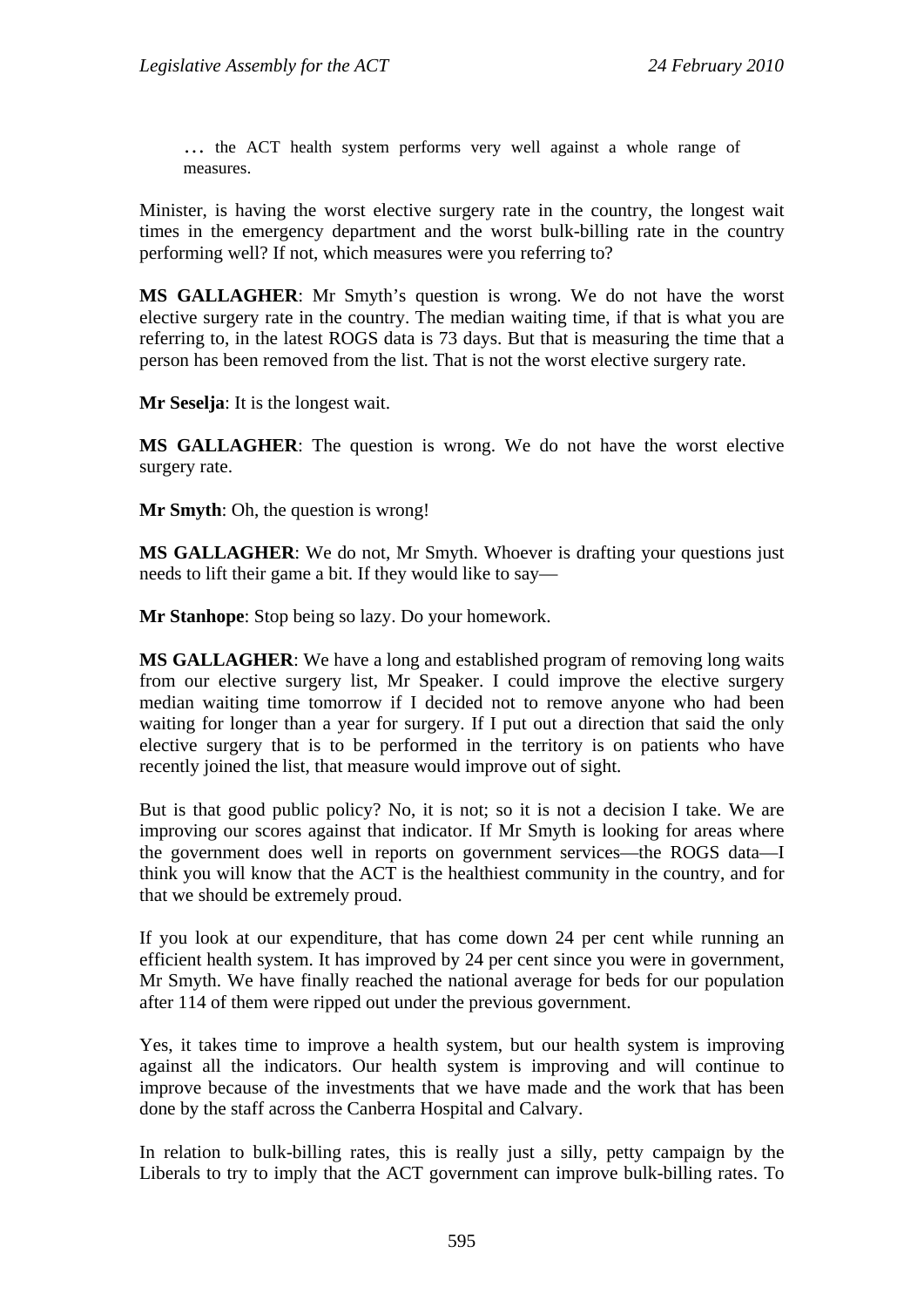actually mislead the community by implying that it is within the ACT government's powers to improve the bulk-billing rate is a mislead of the community.

**MR SPEAKER**: Supplementary question, Mr Smyth?

**MR SMYTH**: Yes, thank you, Mr Speaker, given that she could not answer that question. Minister, why do you consider that the system is performing very well when we have people waiting years for elective surgery?

**MS GALLAGHER**: Our elective surgery program is running to full capacity. I think there are always ways we can improve and look at ways to improve the service. We are providing 10,000 elective surgery procedures this financial year and, whilst we are delivering 10,000, around 11,000 people will join the list. Our theatres are running to full capacity, with our staff running to full capacity—

**Mr Smyth**: Are they all open?

**MS GALLAGHER**: You cannot run all the theatres all the time—unlike the Liberal Party, who pretend that they could run all the elective theatres all the time. It is simply incorrect. Our theatres, our theatre lists, are running to full capacity. Our emergency work is busier than ever before. The people who need urgent access to elective surgery get it. Our emergency access to elective surgery is, I think, the best in the country, and we should be proud of that.

That is not to say that you cannot improve or that you cannot do more or that you cannot change the way you do things. But, as our community ages and the demand for elective surgery grows, this is going to be a challenge for governments to manage. I do not stand here and pretend that it is not a challenge. But what you continue to do is increase your throughput, increase your capacity, increase your staff, and that will deliver the improvements in elective surgery—and that is what we are doing. You do not measure the performance of your elective surgery on the median waiting time. It is one way of looking at it. It is one way of measuring the elective surgery program; but it is not the only way.

**MR HARGREAVES**: A supplementary, Mr Speaker?

**MR SPEAKER**: Yes, Mr Hargreaves.

**MR HARGREAVES**: With respect to the elective surgery rates, could the minister please tell us whether or not the closure of 114 beds by the Carnell government, of which Mr Smyth was a minister, had a detrimental effect on that waiting list and what effect it did have on the cost?

**MS GALLAGHER**: It has taken this government, I think, eight years to get back to a national average bed number. I think you will see in all the latest data those numbers have been increasing all the time. I know those opposite cannot bear to hear that the outcome of their handling of the health system, which was to reduce bed numbers across the city, is something that this community has paid for ever since.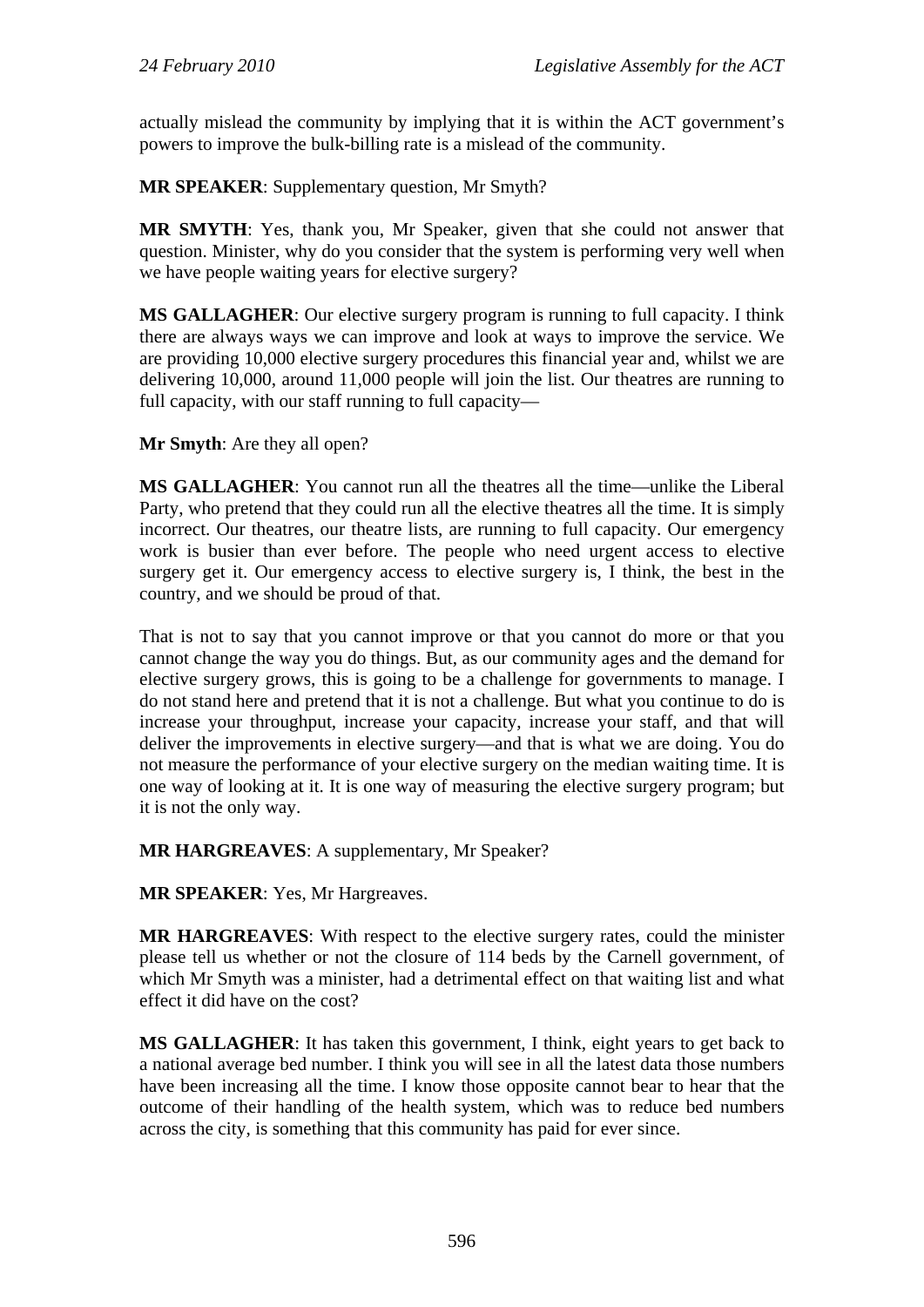Every year we have invested in beds, because you cannot increase your elective surgery program unless you are increasing your bed capacity in the hospital, unless you are increasing your workforce, unless you are increasing your intensive care capacity. We are building an intensive care unit at Calvary hospital just so that we can provide that level of support.

It is so simple for those opposite just to present one set of data and not see it in the complete picture of the health system. The elective surgery program is interrelated with a whole range of other factors at the Canberra Hospital and at Calvary hospital, and it does take time. It has taken, I think from the last data that I saw, eight years to replace the beds that you took out.

**MR SPEAKER**: Mr Hanson, a supplementary?

**MR HANSON**: Yes, Mr Speaker. Minister, if our health system is so efficient, why is it that our health costs are the second highest per capita in the country and are increasing at 11.1 per cent, which is the highest rate in the country?

**MS GALLAGHER**: It does give us the opportunity to reflect on the costs that were being run at the time that we took over. I can see from comparing the ROGS data that in 2002-03 it was 30 per cent higher than the national average. Thirty per cent is what this community was paying for the same level of cost that it is now. Our hospitals are busier than ever before; we have got more people working in our public health system delivering more services. We could not afford to do it at 130 per cent of the national cost. It is incredibly important for the sustainability of the health system that we bring our costs down. We have been doing that whilst we have been increasing services at the same time.

**Mr Hanson**: Point of order, Mr Speaker: I did ask the minister to address why our current health costs are increasing at 11.1 per cent, which is the highest rate in the country right now. I ask her to turn to that point of relevance.

**MR SPEAKER**: Minister, the question.

**MS GALLAGHER**: Because we are investing in the health system. I do not think anyone in the community is sad about that. We are investing in the health system. We are building new buildings; we are building a new hospital. We are delivering more services; we have opened more units. We have got services being offered across our hospitals that have never been offered in this town before. People had to go interstate and leave their families for treatment; we are changing that. We are reforming and revolutionising the health system, and it costs money.

There are areas we could improve. We could improve emergency department waiting times. They have improved every quarter for the last two quarters, and I imagine that we are going to see continued improvement in that area. We are doing new models of care, changing the way we are doing things: employing nurse practitioners, employing more doctors in new fields and new specialties, working with research institutions partnerships with the ANU. This health system is undergoing immense change. On reflection—*(Time expired.)*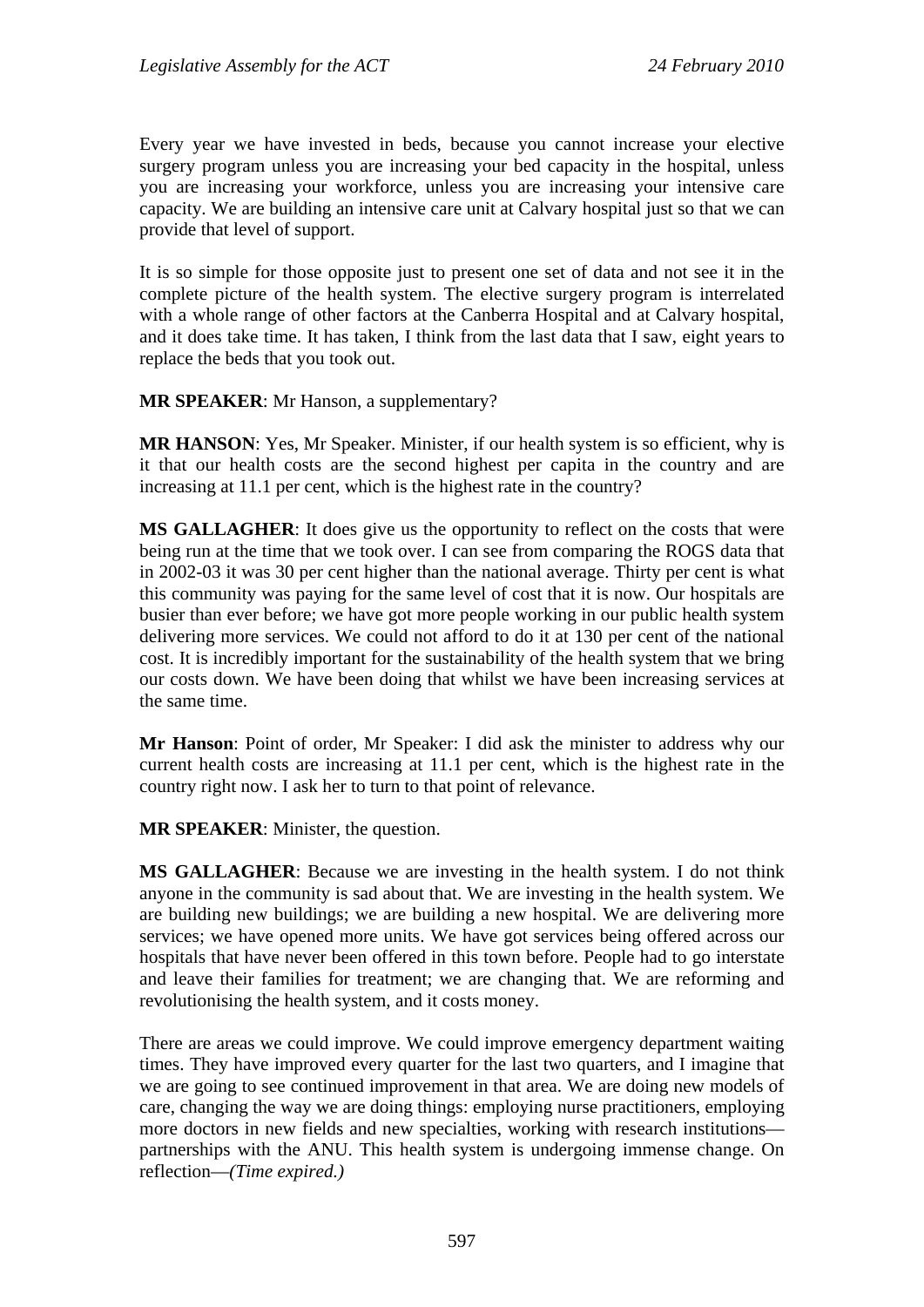# **Community services**

**MR HARGREAVES**: My question is to the minister for community services. Can the minister please outline what the government is doing to support the community sector?

**MS BURCH**: I thank Mr Hargreaves for his interest in the community sector, which is, indeed, an important sector for services in the ACT. The ACT has implemented a range of measures to strengthen the sustainability of the community sector. We have focused on staff retention, industrial relations support and other capacity-building measures.

Each year the ACT government provides approximately \$119 million in funding to the community sector. Through our partnerships with community organisations, we are building more sustainable community services. We have already invested funds to support the community sector to attract and retain a skilled workforce through the development of a portable long service leave scheme for the ACT community sector. We aim to implement this scheme during 2010.

The ACT government has amended the indexation level for community organisations to an 80 per cent wage price index and a 20 per cent consumer price index amount. The community service indexation amount was adjusted to better reflect the cost pressures facing community organisations.

The ACT government has continued to find ways to support community organisations, and we have committed to supporting improved industrial relations advice to these organisations across the ACT. This commitment will reduce the administrative burden of navigating the federal industrial relations system and will support community organisations and their employees to access specialist industrial relations advice. As part of this commitment, the ACT government will also review community service wages and conditions and explore new funding approaches to support a more sustainable sector.

We also understand that opportunities exist with other industries to support the delivery of services to vulnerable clients. The private sector also contributes valuable resources and support to community organisations. The ACT government explores opportunities to promote philanthropic giving in the ACT by individuals and businesses.

We know that access to information and resources can be time consuming and deter groups from seeking new partnerships, which is why we have established a site to support improved access to philanthropic information and resources in the ACT. The ACT government has established a community support and infrastructure grant program, and this program offers one-off funding for projects that build community sector viability, update office equipment and enhance our community infrastructure. The ACT government has a forward agenda that has a strong focus on sustainable infrastructure.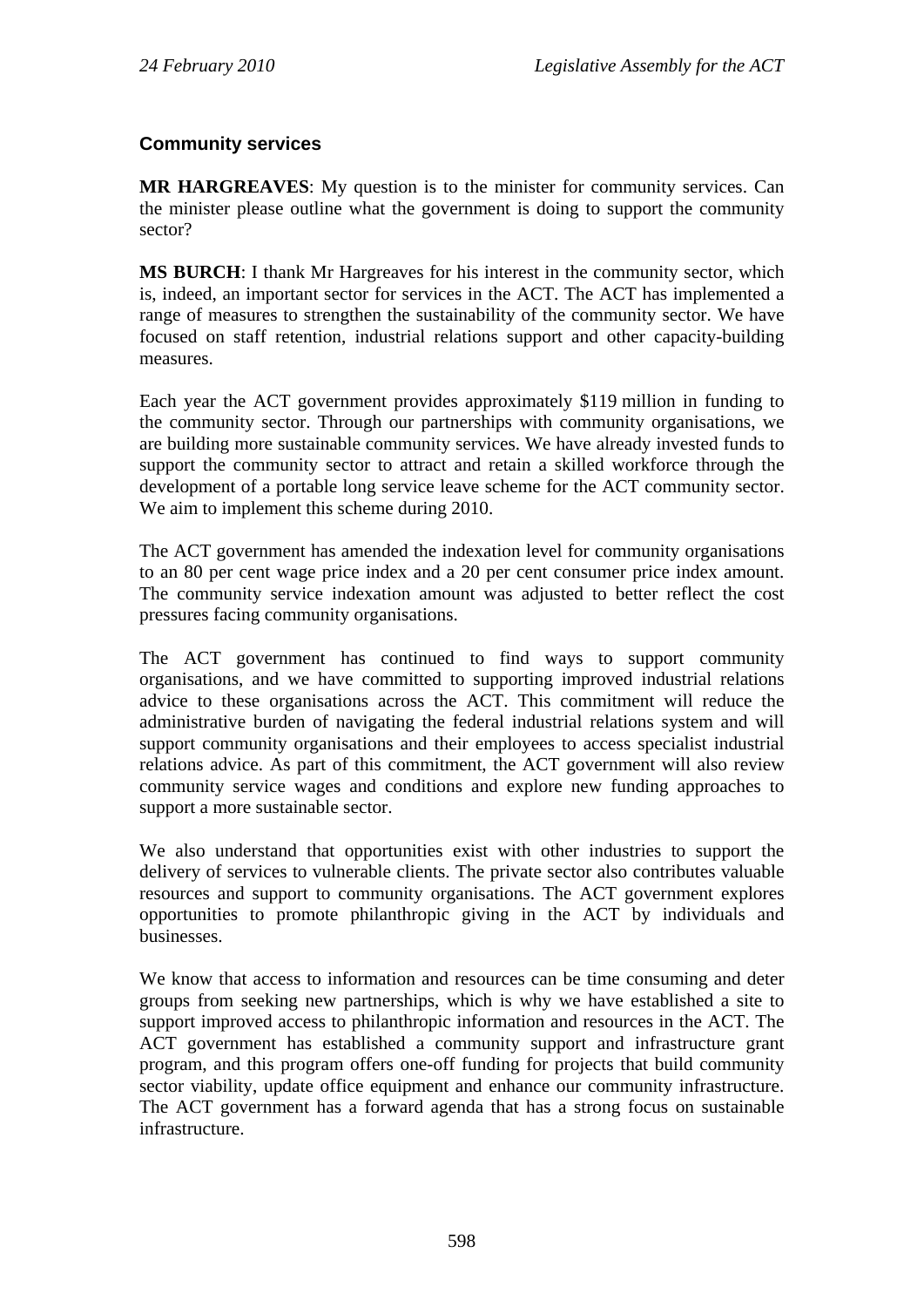This government has revitalised former schools sites into regional community hubs and will create up to eight neighbourhood halls. The revitalised community facilities will sustain our valuable community arts programs, community services and health and wellbeing programs.

The ACT government value the important role of the community sector. We will continue to work collaboratively to deliver services to vulnerable members of our community.

**MR SPEAKER**: Mr Hargreaves, a supplementary question?

**MR HARGREAVES**: Thank you, Mr Speaker. Can the minister please inform the Assembly how the government is supporting the community sector with infrastructure, including for playgroups and play schools?

**MS BURCH**: Thank you, Mr Hargreaves, for your interest in playgroups and play schools. This government provides the community sector with a variety of infrastructure support, including community tenancies and grants through a number of agencies. These include the Department of Disability, Housing and Community Services, the Department of Land and Property Services, the Department of Education and Training and the Chief Minister's Department.

In the past two years the government has focused infrastructure works for the community sector on the \$29.8 million regional community facilities project, undertaking work at nine former school sites and two greenfield sites. The centrepiece of this work has been the transformation of sites at Holt, Cook, Chifley and Weston into community hubs for the community sector and the use of the local community.

Thirty-seven organisations will take occupancy of space as community tenants in these hubs. Some moved in recently. Other occupants will be moving in from now until the end of this financial year. These community sector organisations include peak bodies, community housing organisations, disability support organisations, arts organisations, health and wellbeing organisations and organisations providing support and services for women, youth and children. Some of these new community tenants will experience significant cost savings as a result in rental payments to government, as they will no longer be paying commercial rental rates.

Organisations are meeting together in their hub groups to decide how they will work together and create better collaborations across the community sector. A list of the organisations is available for those interested on the DHCS website.

I am quite proud of the work that the department is doing to support services for children provided by the community sector, and particularly playgroups and play schools. A number of these are within the regional hubs. The refurbishment of the Noah's Ark Children's Resource Centre at the former Rivett primary school was completed last October.

**MR SPEAKER:** A supplementary, Mrs Dunne?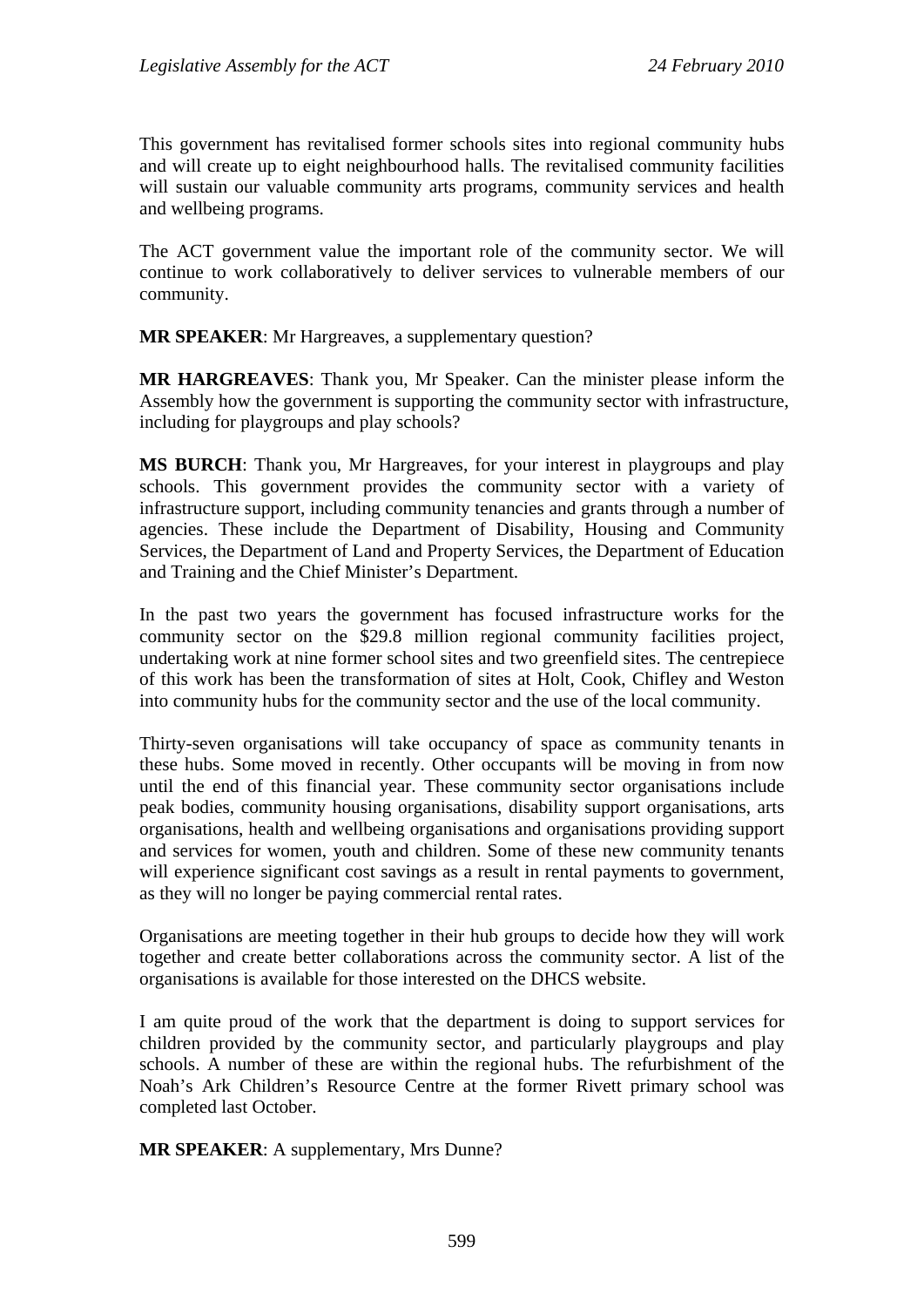**MRS DUNNE**: Thank you, Mr Speaker. Minister, how many community sector organisations wrote to the government to voice their concerns about the portable long service leave scheme before it was implemented?

**Mr Hargreaves**: On a point of order, Mr Speaker: my original question and my supplementary talked about the community sector with infrastructure, not about portable long service leave, which is not infrastructure.

**MRS DUNNE**: Mr Speaker, on the point of order: Minister Burch referred to portable long service leave in her answer.

**MR SPEAKER**: Yes, the question is in order. Ms Burch.

**MS BURCH**: I think we may have touched on portable long service leave in this place once or twice before. I do not quite understand what Mrs Dunne—

*Mr Barr interjecting—* 

**MS BURCH**: Thank you. You took the words right out of my mouth, Mr Barr: what problem Mrs Dunne has with portable long service leave across the community sector if she has a particular interest in portable long service for people that work within the child services. This is an obligation that community sectors and childcare services have to their workers. They have an obligation to put aside—

**Mrs Dunne**: Mr Speaker, I rise on a point of order. My point of order goes to relevance. It was a simple question. I asked how many organisations wrote. The minister can either give that number or take it on notice.

**MR SPEAKER**: Minister Burch, the question, thank you.

**MS BURCH:** No, I am not going to waste the opportunity to go back and—

**MR SPEAKER**: No, Ms Burch, you will pass the opportunity.

*Mr Smyth interjecting*—

**MS BURCH**: focus on Mrs Dunne's obsession with portable long service leave. She feels that it disadvantages—I am not quite sure—

*Mr Smyth interjecting*—

**MS BURCH**: It certainly advantages the worker in the community sector in the childcare services. I am unclear on her aim to undervalue workers in the community sector.

**Mr Hanson**: Mr Speaker, on the point of order raised by Mrs Dunne, which you gave a ruling on.

**MR SPEAKER**: Stop the clock, please.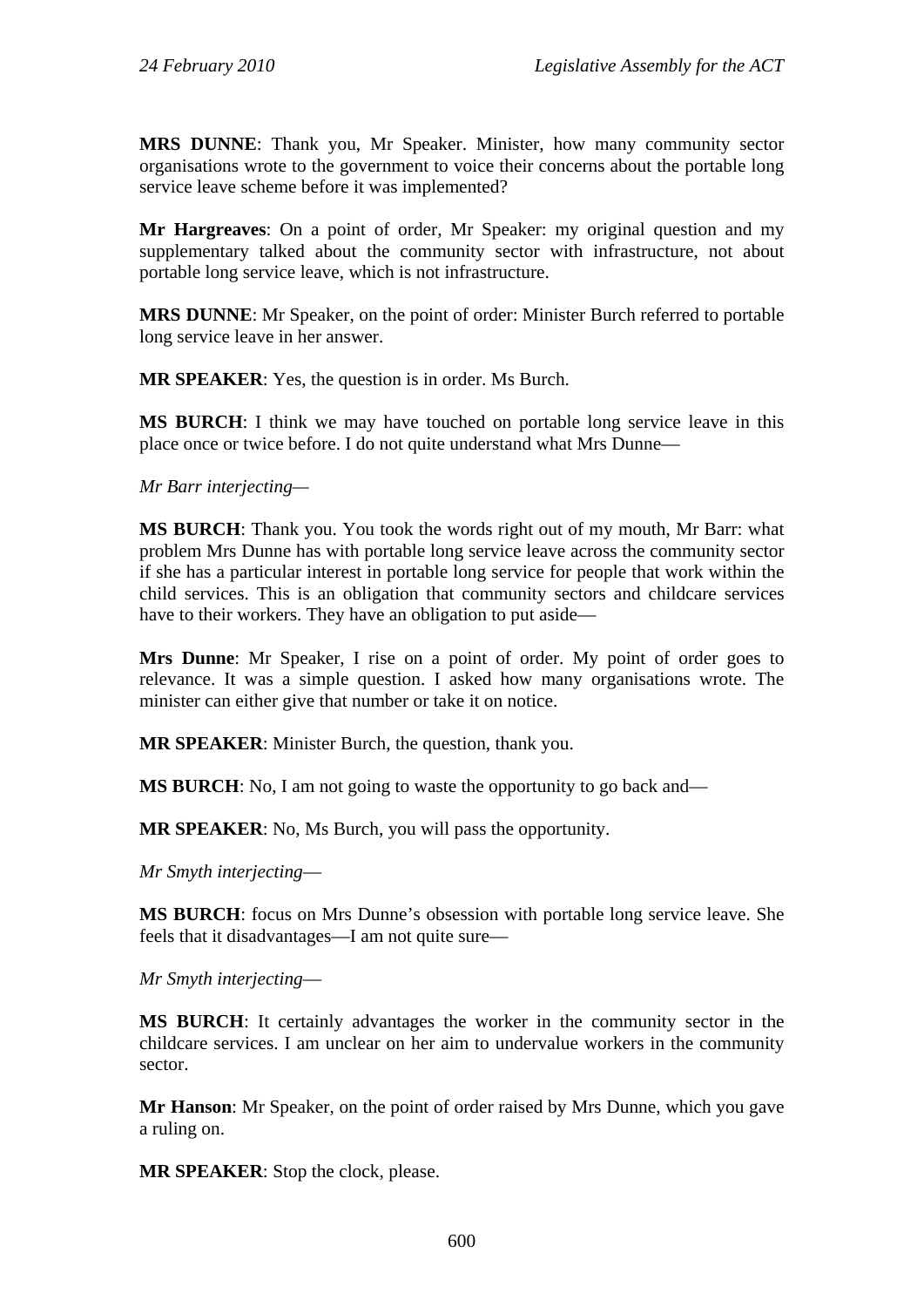**Mr Hanson**: If the minister is going to defy your ruling then she should move a motion of dissent rather than continue to make some points that are not relevant to the question.

*Members interjecting—* 

**MR SPEAKER**: Minister Burch, the standing orders require an answer to be directly relevant. Obviously ministers are entitled to set a context. I certainly did not appreciate, on my suggestion that you return to the question, the rather dismissive tone in which you continued on your previous line of context. I might invite you in the remaining 45 seconds to endeavour to answer the question.

**MS BURCH**: I will get to the answer. The community services that I have spoken to welcome the portable long service leave. The question was: who had made contact with me? I am saying that those that have made contact with me are supportive of the portable long service leave. If Mrs Dunne wants me to go back through my diary and list name by name every community organisation that I have spoken with that supported the portable long service leave, I am willing to do that. But one thing I can say is that not one has approached me and said it is a bad deal for workers.

**MS PORTER**: A supplementary, Mr Speaker?

**MR SPEAKER**: Yes, Ms Porter.

**Mrs Dunne**: You had better go back and review your documents, and then come back and correct the record.

#### *Ms Burch interjecting—*

**MR SPEAKER**: Order! Ms Porter has the call!

**MS PORTER**: Thank you, Mr Speaker. Could the minister please outline how the government is supporting the community sector workforce?

**MS BURCH**: Thank you. We do support the community sector workforce, as opposed to those over there. The ACT government is working towards creating a sustainable community sector workforce. In November of 2009 our government introduced portable long service leave.

**Ms Hunter**: I raise a point of order, Mr Speaker.

**MR SPEAKER**: Stop the clock. Ms Hunter.

**Ms Hunter**: I am sure that Ms Porter's question was pretty much exactly the same as Mr Hargreaves's original question, if you could just review that.

**Mr Hargreaves**: No, it wasn't.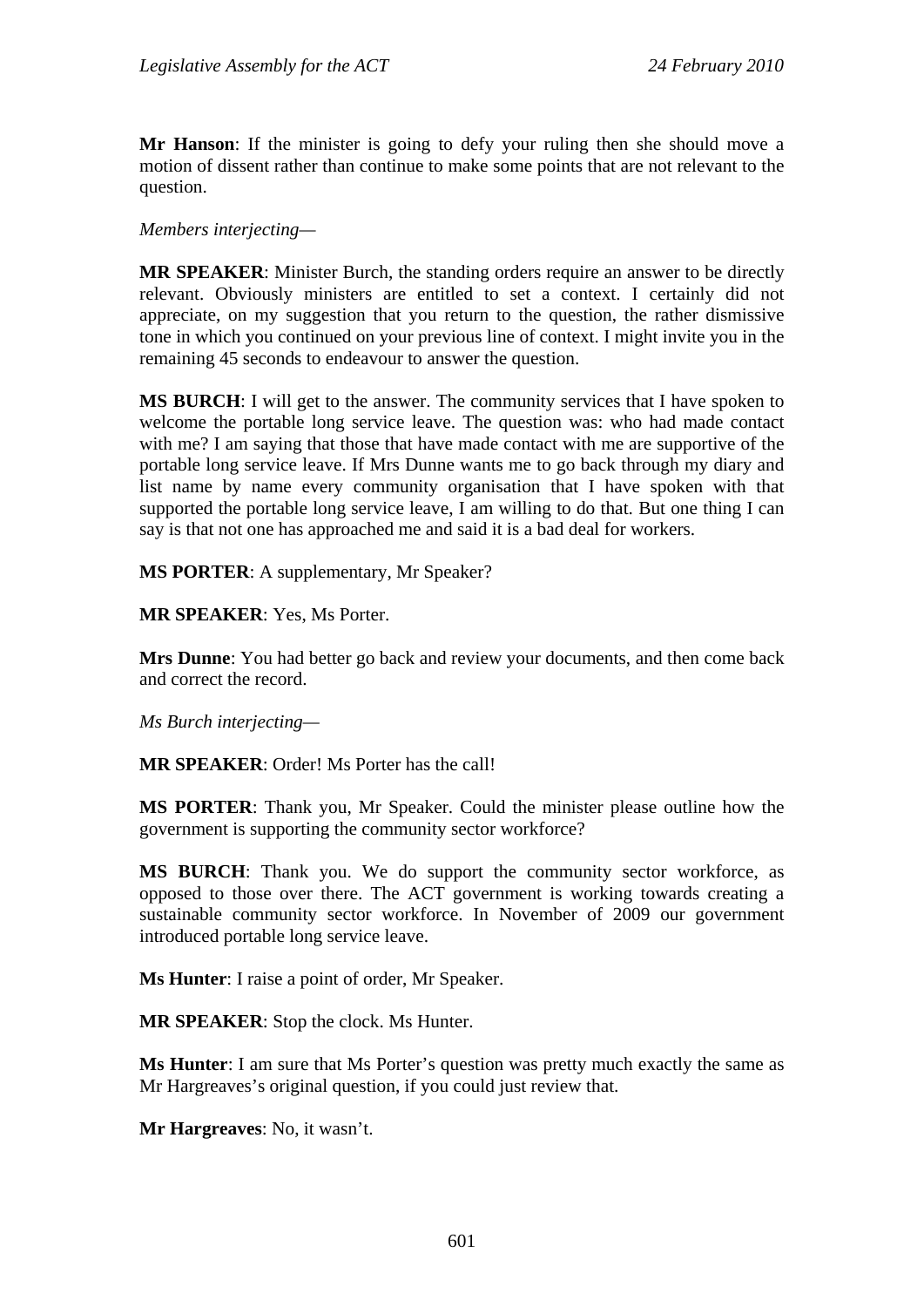**MR SPEAKER**: Order! Ms Hunter, I thought the same thing, but Ms Porter's last word was somewhat inaudible and she actually said "community sector workforce", so, Ms Burch, please continue.

*Opposition members interjecting*—

## **MR SPEAKER**: Order, members!

**MS BURCH**: I will just go to the interjection, where they are dismissive of the community sector workforce. In 2009 this government introduced portable long service leave for the ACT community sector, which will take effect from 1 July this year. Access to a portable long service leave will be an incentive to encourage employees to either remain with individual organisations or stay within the community sector generally. It is anticipated that employees will be able to transfer within the sector, having a stronger career path within the sector, and this will assist in retaining a professional workforce in the sector. This incentive has been recognised by other industries, including construction workers and cleaners, and we believe it is appropriate for the community sector workers.

We have introduced the scheme to develop the community sector workforce, improve quality of services, reduce training costs and encourage retention of staff in the sector. The scheme will protect the basic entitlement to long service leave for all community sector and childcare employees. This is one part of the ACT strategy to improve the sustainability of the community sector.

In 2006-07 a new community sector indexation rate was introduced to better reflect the cost pressures. To better understand the community sector workforce issues, this government has engaged HBA Consulting to complete an industrial relations review of the community sector that considers wages and conditions in the ACT. We understand that this initial—*(Time expired.)*

# **Road safety—cyclists**

**MS LE COUTEUR**: My question is to the minister for TAMS and it is about cycling safety. Are you aware of the ANU report that revealed the hidden statistic of cycling injuries and showed that, unfortunately, almost one-quarter of hospital episodes due to road trauma in Canberra are cyclists? And what are you doing to make our roads safer for cyclists?

**MR STANHOPE**: I thank Ms Le Couteur for her question. Yes, I was aware of that particular report. It is a report on which I do require some additional analysis. There is the raw figure by the ANU in relation to the number of hospital presentations by cyclists. I think it was a national report for here and other places around Australia. One of the pieces of information or analysis that I am not sure was done as part and parcel of that work was how many of those presentations were as a result of accidents involving other road users, most particularly cars.

Certainly I am a quite keen cyclist. I acknowledge that I have come off my bike a number of times and have injured myself, but every accident I have had on a bike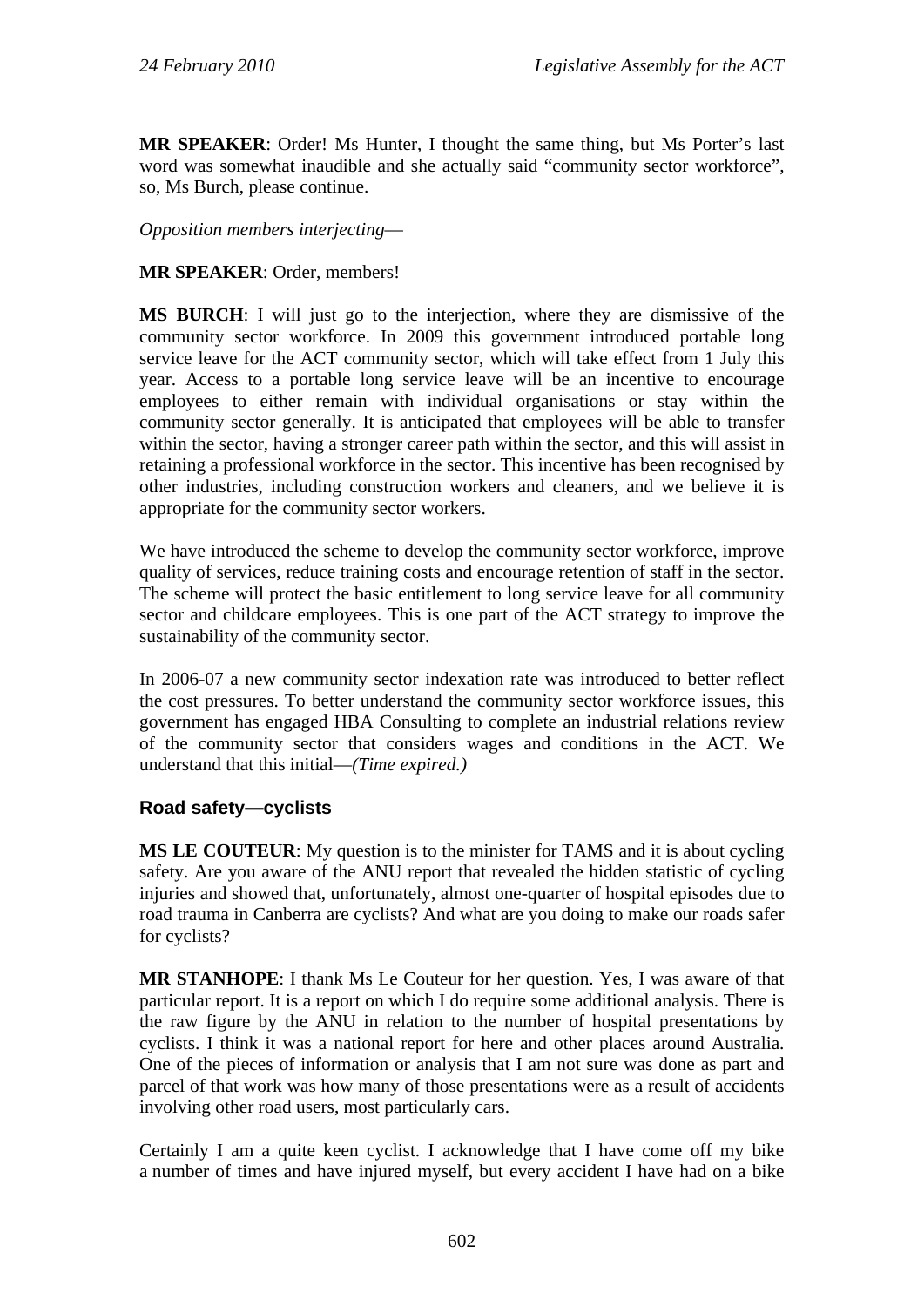was a result of rider error and did not involve any other road user. None of the accidents I have had, on all occasions I have fallen of my bike, was attributable to the quality of the road or the cyclepath. I think, in any analysis of the sort of data provided by ANU, we need perhaps to refine it to better understand the cause of accidents, whether the surface, whether it was a road or a cyclepath, was a contributing factor to the accident or the injury.

Certainly in the context of this government's support for cyclists, I think it is fair to say that the ACT can now boast perhaps the best network of pathways and cyclepaths of any significant-sized city in Australia. Indeed, we are expanding that network and upgrading it at levels and to an extent that has never been assisted, supported or upgraded certainly since self-government.

I take the opportunity to acknowledge that some of the very significant funds currently being dedicated to pathways, cycleways and on-road cycleways certainly were a result of decisions that we took on coming to government when we first began, in the face of enormous opposition from the Liberal Party, to provide on-road cycling within the ACT. We have progressively increased our funding.

Much of that funding was funding as a direct result of our parliamentary agreement with the Greens. I acknowledge that. We have, in this particular parliamentary cycle, I believe, committed \$16 million for pathway and cycleway upgrades. You will see, after this first year, the enormous fruits of that.

I believe, and I am going somewhat on memory here, that we have expanded—I am not quite sure of the time frame now—the cycleway and pathway network by 700 kilometres. I believe that is since coming to government. We are upgrading and increasing the network and seeking to make it safer for cyclists continually. It does not just extend, of course, to the cycleways, their location, the quality of the upgraded service that you will have noticed. I again acknowledge an enhanced program of signage, an enhanced program that was also born out of discussions with your party, Ms Le Couteur. You see the fruits of that all over Canberra. Canberra cycleways are now better posted than they have ever been.

**MR SPEAKER**: Ms Le Couteur, a supplementary question?

**MS LE COUTEUR**: Given the dangers to cyclists revealed in the report, will the government commit to building off-road cyclepaths on any new major collector roads?

**MR STANHOPE**: Thank you, Ms Le Couteur. I would probably have to take some advice on what the government's current plans are in relation to cycleways and the mix of investment that we propose in relation to both on-road and off-road cycleways and an enhancement of the overall off-road network as opposed to investment in the on-road network. There is now, almost as a matter of course, provision made on all new major roadways in the ACT for a cycleway. Indeed, that is the case with John Gorton Drive, the contract for which was just announced in this last week.

I would have to take some advice, Ms Le Couteur, in relation to the mix of investment decisions that have been taken in relation to on road versus off road. I discuss these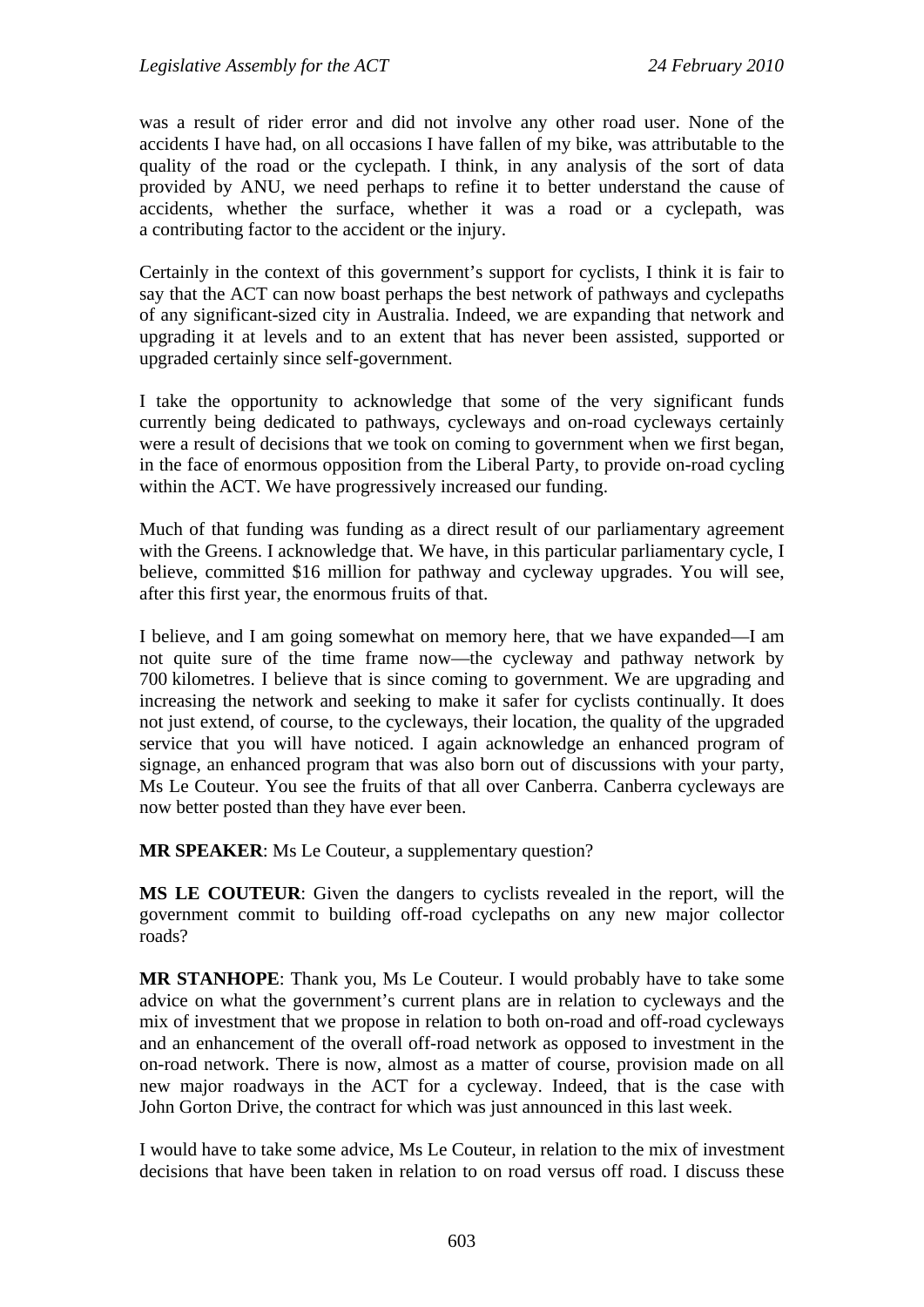issues with Roads ACT, and we do seek wherever we can to consider this issue, particularly in relation to pavement upgrades. I do not know whether you have recently ridden, Ms Le Couteur, down to the Cotter, but the Cotter Road from Weston to Camp Cottermouth has recently had a significant pavement upgrade. We did not go to the extent of providing an on-road cyclepath all the way to the Cotter in a traditional sense, but I did, in discussions at the outset with Roads ACT, ensure that we not just enhanced the pavement but widened the verges.

I think you will find at your next meeting with Pedal Power that the attention that has been given just on that roadway to the needs of cyclists is something that is significantly appreciated. It is not a formal bike way, but those cyclists who ride regularly to the Cotter are responding to me in relation to the enormous improvement in road quality and cyclist amenity on roads such as the Cotter.

**MR HARGREAVES**: A supplementary, Mr Speaker.

**MR SPEAKER**: Yes, Mr Hargreaves.

**MR HARGREAVES**: Thank you, Mr Speaker. Does the Chief Minister recall, in the lead-up to the 2001 election, that in fact the Greens' position was to support a cyclepath between Dickson and Woden, as articulated by the current Speaker, Mr Rattenbury, at the Hellenic Club? It was also supported by the Labor Party but it was opposed, in fact, by the then Minister for Urban Services, Mr Brendan Smyth.

**MR STANHOPE**: Thank you for the short history lesson. These things are relevant; this context is relevant in relation to support for this community.

**MR SPEAKER**: Mr Stanhope, I have been advised that the question is out of order.

**MR STANHOPE**: Well, that is a party-pooper sort of response.

**MR SPEAKER**: You cannot be asked about the Greens' policy. That is the advice I am given, and, as you might imagine, I sought advice on it.

**MR STANHOPE**: I was asked whether I recalled it; I was not asked to respond to it.

**Mr Hargreaves**: On a point of order, Mr Speaker, the question did not go to whether the Greens' policy was correct or incorrect; it was merely about whether a certain event in history actually took place.

**MR SPEAKER**: Yes, a fair point, Mr Hargreaves. Mr Stanhope.

**Mr Coe**: On the point of order, I think it is a very long bow to go from the original question to what Mr Hargreaves just asked. I ask that you review the original question and what correlation there is to the question that Mr Hargreaves asked.

**MR SPEAKER**: Before you continue, Mr Stanhope, I am thinking about that one.

**MR STANHOPE:** I could probably answer the question while you are mulling it over. in the interest of time.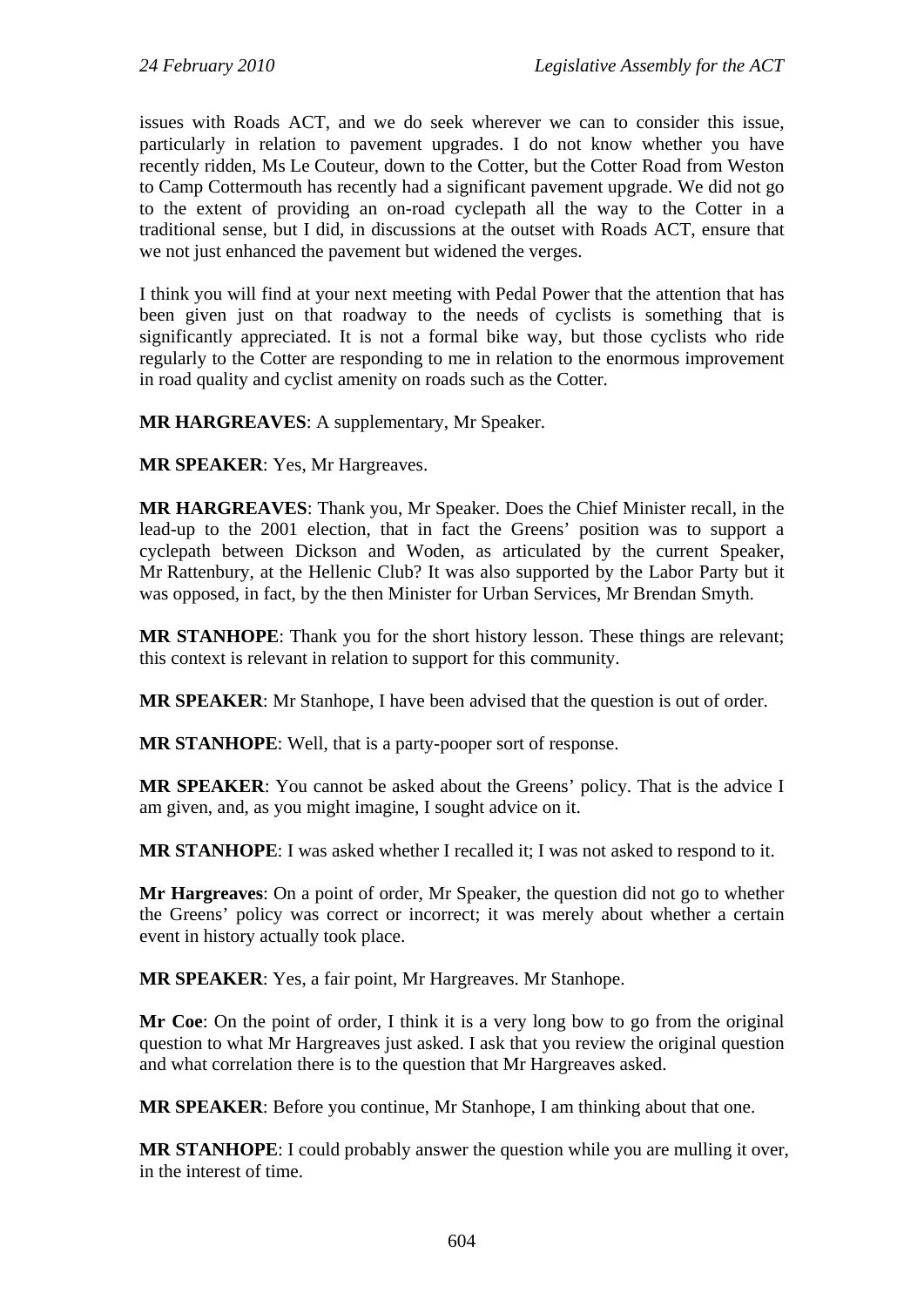**MR SPEAKER**: Thanks for the offer but it is fine; just have your seat. Ms Le Couteur's original question was about the incidence of injuries to cyclists. I think Mr Hargreaves has picked up on a particular measure that was designed to improve safety for cyclists, so I will allow the question to remain. Mr Stanhope.

**MR STANHOPE**: Thank you, Mr Speaker. I will not labour the point. In any discussion in a political context in relation to cyclist safety and cyclepaths, it does need to be recorded that this has always been this government's policy. It was a policy that we pursued before being elected in 2001, a policy that was opposed, root and branch, by the Liberal Party, the then government, and most specifically by the then minister for territory and municipal services, Mr Brendan Smyth—an ardent, vocal, virulent opponent of onroad cycleways, an opponent then and probably secretly still an opponent now. And never forget it: with respect to the then government, the network that we inherited was a network that did not support onroad cyclepaths in any shape or form, and we introduced the first onroad cyclepaths, particularly from that very important Dickson to Woden tranche, with the support of the Greens, and in the face of virulent opposition from the Liberal Party.

**Mr Hargreaves**: Virulent.

**MR STANHOPE**: Virulent opposition from the Liberal Party, and never forget it.

**MR SPEAKER**: Ms Hunter, a supplementary question?

**MS HUNTER**: The AAMI report showed that, compared to the national average, ACT drivers were more critical and less supportive of bike riders than drivers in other states. What action are you taking to reduce this tension between cyclists and motorists?

**MR STANHOPE**: I note and acknowledge the level of antipathy. Interestingly, Ms Hunter, and I am sure you are aware of this in relation to the consultation that the government has recently undertaken in relation to the introduction of the 40 kilometre per hour speed limit in a number of places around Canberra, one of the unsettling aspects of the community consultation was the real level of antipathy between motor vehicle drivers and other road users—not just cyclists, but pedestrians.

The issue you raise is an issue that has been identified, as you say, Ms Hunter, through AAMI but also identified more recently, just in this last month or two, in relation to associated or similar consultation in relation to road issues. It is quite clearly an issue which, as a community, we need to address. There is an us-and-them mentality between some car users and other road users.

Through the work that we are doing, most particularly in relation to the adoption of a new philosophy or approach to road safety through vision zero, we are seeking to address—as we develop a new five-year road safety campaign and strategy to deal with the need for each of us as members of this community to accept our personal and individual responsibility for making our roads safe, adopting individually and as members of this community a commitment that we will seek to achieve a sense of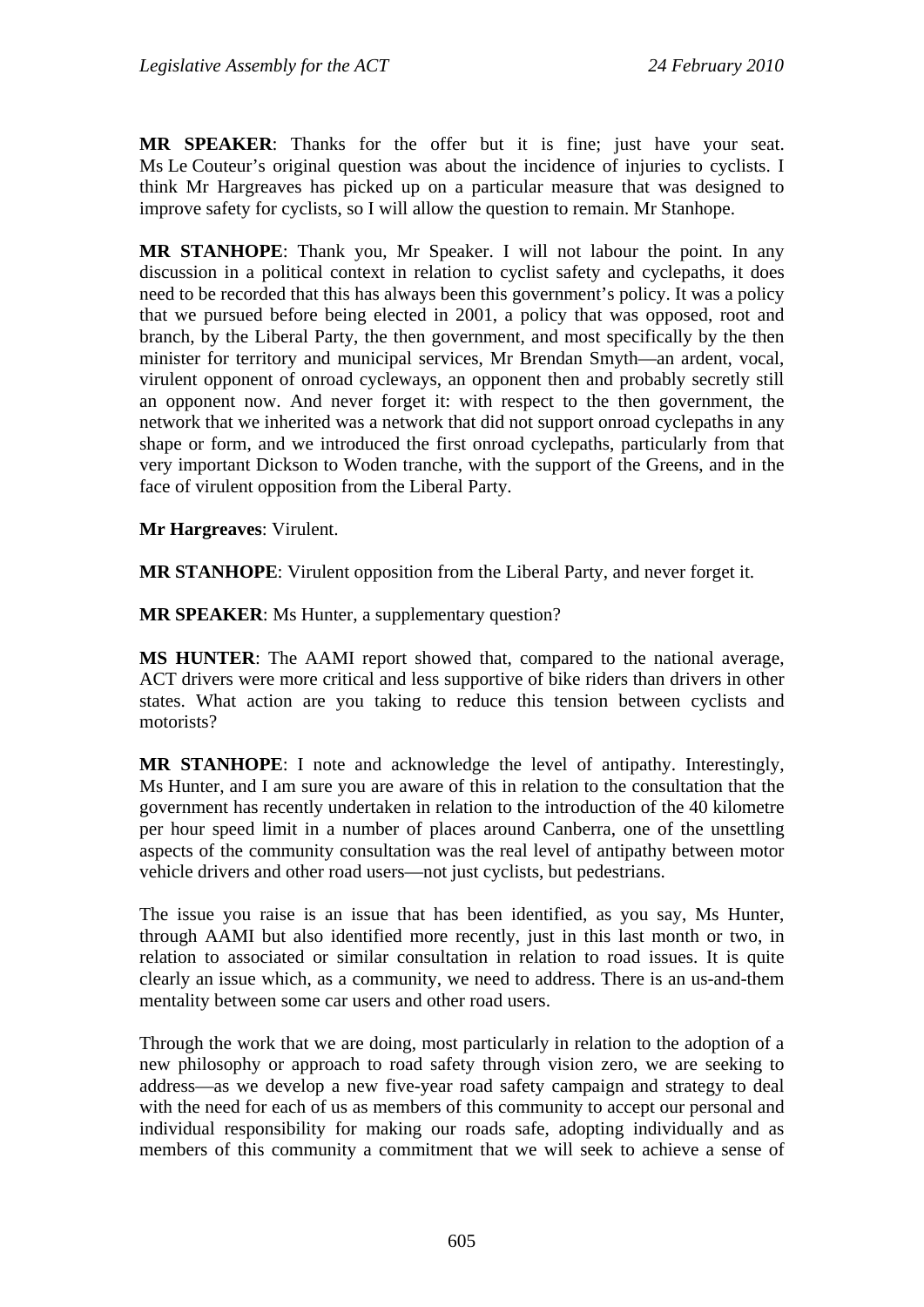road use that would lead to nobody suffering death or injury on our roads. It is about accepting personal responsibility and accepting a new view around road safety.

It is a serious issue. The issue you raise is obviously a serious issue for us as members of this community.

## **Canberra Hospital—alleged bullying**

**MR COE**: My question is to the Minister for Health. Minister, last week when serious allegations were raised in the media about workplace bullying, intimidation and a toxic environment at the obstetrics unit of the Canberra Hospital, you dismissed them as "doctor politics" and "mud-slinging". However, this week you announced that the government would commission two external reviews to look into these allegations. Minister, why are you conducting two external reviews when you previously stated that the allegations are simply "mud-slinging" and "doctor politics"?

**MS GALLAGHER**: I think there is a fair bit of doctor politics and mud-slinging in how it has unfolded in the media over the past week. The comments I made and, indeed, all the interviews I gave also included a caveat. The words I expressly used were that I am not saying there are not issues. I think if you watched the media you would have seen that grab replayed. However, there has been a long and troubled history in obstetrics in the ACT. It has gone on for far too long. The obstetrics community have not dealt with it across private and public well. My hope out of all of this, out of the damage that has been done, particularly to the Canberra Hospital, is that the war that has existed in obstetrics for in excess of 10 years—

**Mr Seselja**: A war?

**Mr Smyth**: A war? It is now a war.

**MS GALLAGHER**: Yes, I believe it is. I think when you talk to obstetricians they will agree as well. It is over.

**Mr Hanson**: Oh, the war is over; thank God!

**MS GALLAGHER**: No, I have expressly asked that all the players that are involved put aside their differences—

**Mr Seselja**: It is fixed.

**Mr Hanson**: So the 10-year war—you said put it aside; the war is over now.

**MS GALLAGHER**: Mr Speaker, could I please answer the question I was asked? I believe that something good can come out of the way that this mud-slinging has occurred, and I do believe it is mud-slinging. It is an approach that I have not seen the nature of the attacks on the credibility of hardworking individuals within the Canberra Hospital—before in my time in this place. I think it is immensely regrettable and has done extraordinary damage to a number of individuals. I regret that.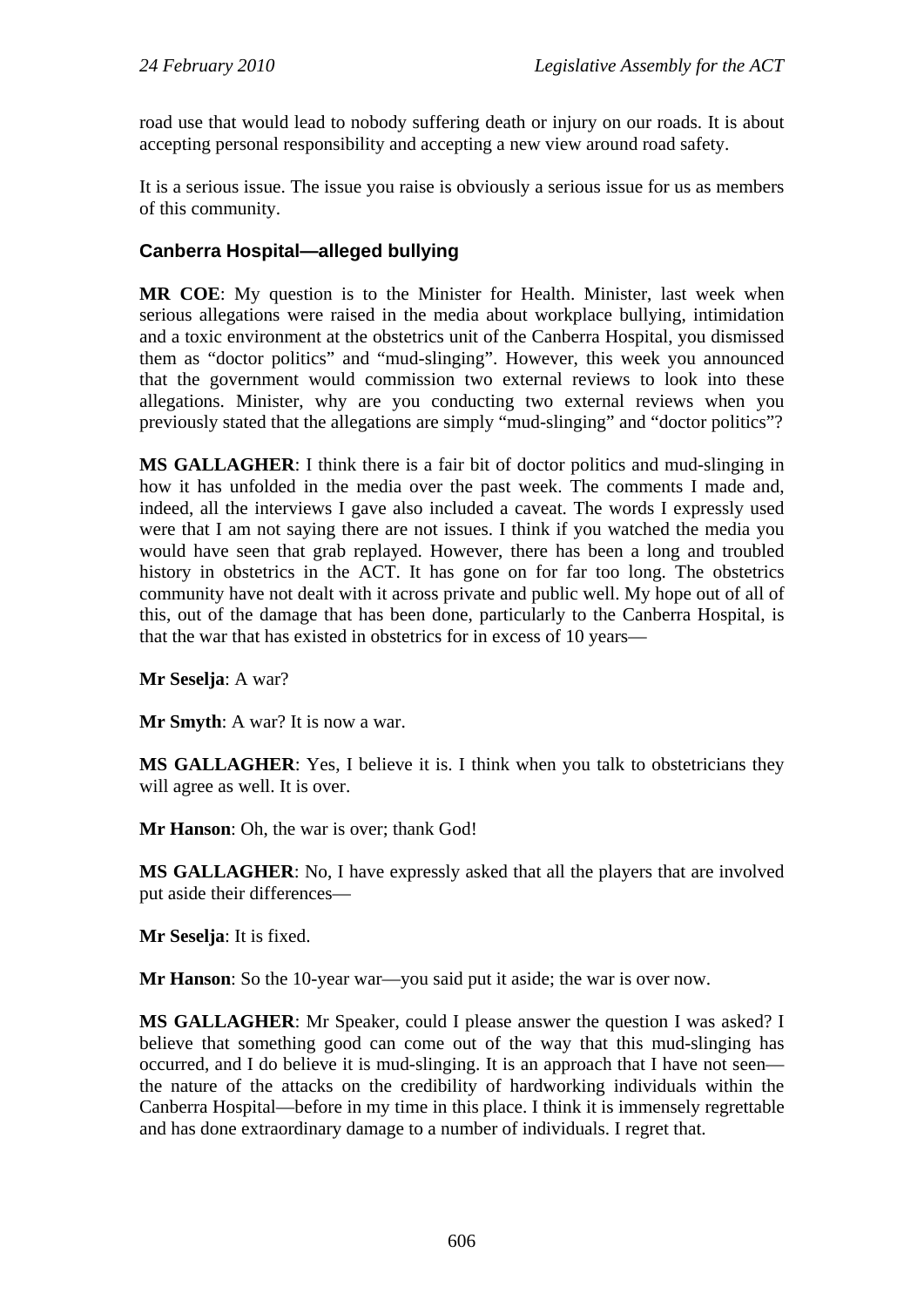However, if there is something good to come out of it, I hope that the issues that have existed between visiting medical officers and staff specialists will end. I think we are mature enough and our city is growing to the point where we actually need that to occur. I have certainly been given commitments from doctors to agree to work to that goal.

I do not think anyone who works in the industry or who has a deep understanding of the long and complex issues that are involved in some of the issues that will be dealt with will discount that there are doctor politics in this, and there are doctor politics in a number of different areas. The focus at the moment has been on obstetrics.

**MR SPEAKER**: Mr Coe, a supplementary question?

**MR COE**: Minister, given your prejudgements, what confidence can the community have that you will act on any recommendations made by the reviews?

**MS GALLAGHER**: My frustration last week was a situation where I had been written to by four doctors expressing concern with "the work environment"—the words they used. Those letters I received on 21 and 22 December. I responded to those letters and asked that they expand and provide whatever concerns they had to ACT Health. None of them chose to do that. The next time this was raised was in an expose on ABC TV. That was my frustration—the way the process was being handled and the way reputations were being slurred without any procedural fairness or natural justice or any ability for those that had been slurred to defend themselves. I was frustrated with that.

**Mr Seselja**: You didn't know about it, and it was going on for 10 years.

**MS GALLAGHER**: If the opposition find it a surprise that there have been disagreements in the obstetrics community in excess of 10 years, then none of them are doing their jobs properly. If you have got your heads so far in the sand that you pretend that there were no issues between visiting medical officers and staff specialists then you have been ignoring the facts.

My frustration, as I expressed in those interviews, was real. Indeed—I do not think I am breaching any confidences here—when I met with doctors on Monday morning, when I raised issues of clinical standards, safety, the training program and relationships between midwives and doctors as being issues that need to be investigated, I was told that those matters were not urgent and were not really the substance of the issues. Well, too late. They have to be interviewed, because reputations have already been damaged.

**MR HANSON**: A supplementary, Mr Speaker?

**MR SPEAKER**: Mr Hanson has the call. Before you continue, Mr Hanson: members of the opposition, I have already spoken today about interjections and continual questioning. We have twice as many supplementary questions as we used to have. I would invite you to use that opportunity and not constantly call across the chamber.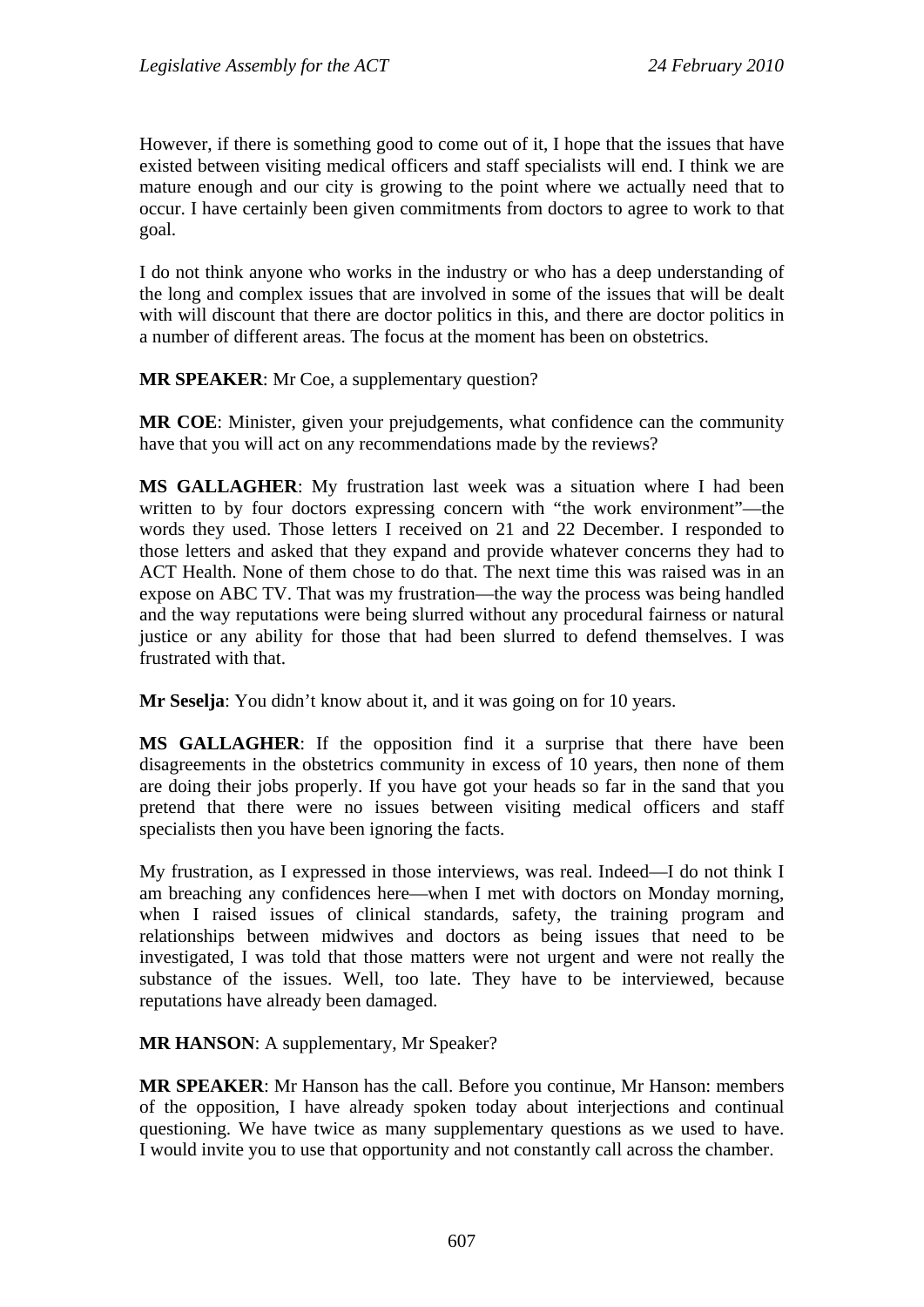**Mr Smyth**: On that basis, we—

**MR SPEAKER**: I am sorry, Mr Smyth, is there an issue?

**Mr Smyth**: I was talking to my leader.

**MR HANSON**: Minister, why did you wait for doctors to go to the media if you were aware that there was a long and troubled history in obstetrics and a 10-year war?

**MS GALLAGHER**: I did not wait to go to the media. I think the long and troubled history in obstetrics, as would be well known to anybody who spent any time looking at them, always appears to rise when vacancies are advertised at the Canberra Hospital. That seems to have been what has angered the doctors who went to the media last week. It seems to have inflamed those concerns.

But it appears, as far as I can see, they wrote to me on 21 and 22 December. I responded. I asked them to expand on their concerns. They chose not to do so. I do not know why they did not. I was in the process of arranging a meeting, to meet with them, when they had not responded on my return from leave. The story hit the media and the rest is history.

**MR HANSON**: A supplementary.

**MR SPEAKER**: Yes, Mr Hanson.

**MR HANSON**: Minister, when did you first become aware of this 10-year war and this long and troubled history in obstetrics?

**MS GALLAGHER**: My first real understanding of it was probably in 2005, when exactly these same issues were raised. I was not the Minister for Health at that time but there was an own-initiative investigation by the Health Complaints Commissioner, who looked into them and reported.

### **Water—Murrumbidgee to Googong pipeline**

**MR DOSZPOT**: My question is to the Treasurer. You were present at an estimates committee on 18 May 2009 when Mr Sullivan, the Managing Director of Actew, provided incorrect information to the estimates committee on the cost of the Murrumbidgee-Googong pipeline. Mr Sullivan provided the correct advice to shareholders, including yourself, a few days later. The estimates committee was still active. Why did you take no action to correct the record when you had the correct information while the estimates committee was still sitting?

**MR SPEAKER**: Mr Doszpot, under standing order 117(e), questions shall not refer to proceedings in a committee not yet published or anticipate the outcome of a committee inquiry. As we have just established a privileges committee into the exact matter to which you are referring, I will have to rule the question out of order.

**Mrs Dunne**: Mr Speaker, on your ruling, I seek your indulgence.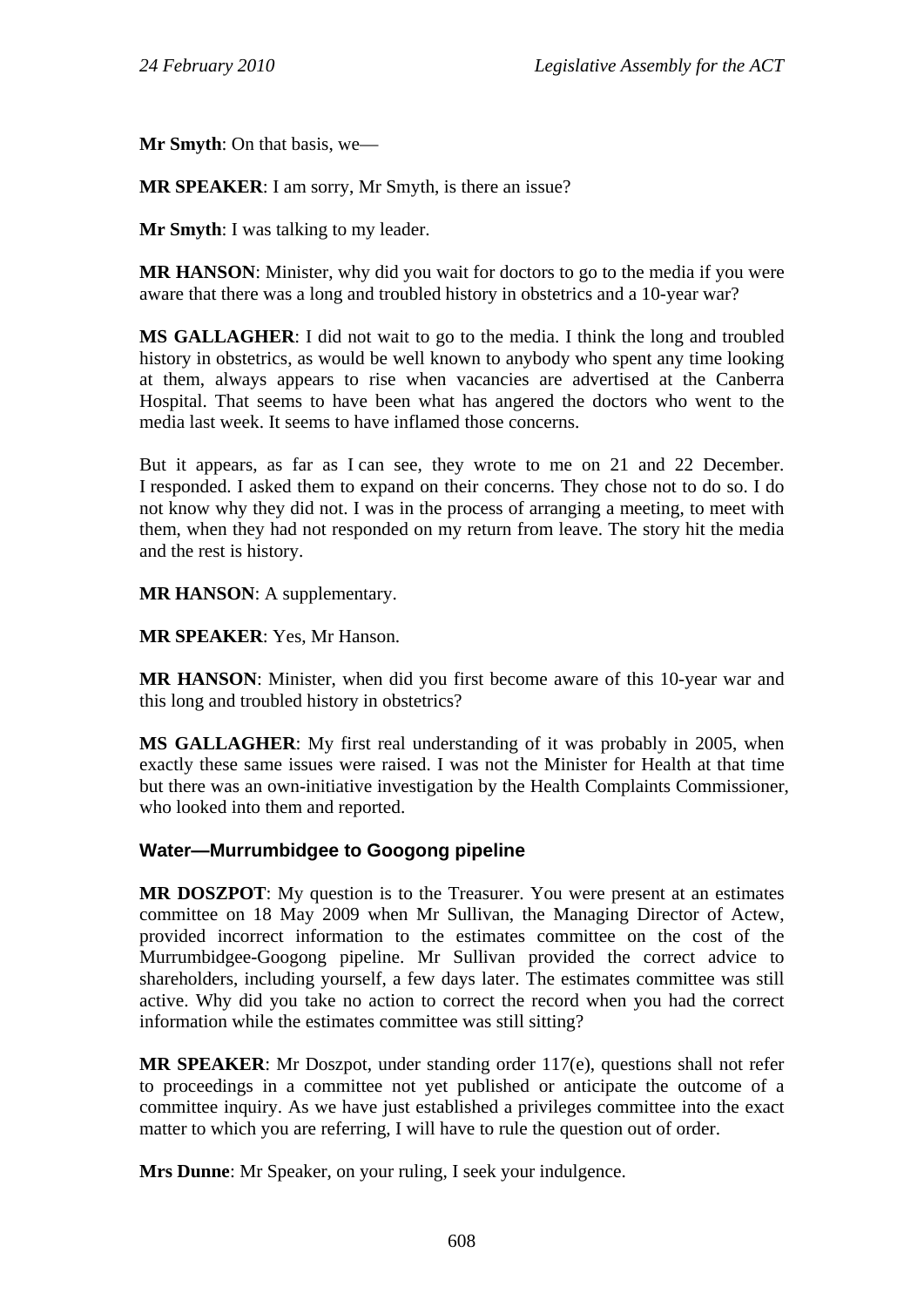#### **MR SPEAKER**: Yes.

**Mrs Dunne**: The Assembly specifically voted yesterday to not include Ms Gallagher in the inquiry. There was a specific vote on that subject. Therefore I think that there is no inquiry in train in relation to Ms Gallagher's role. I think therefore that it would be reasonable to reconsider your—

**Mr Stanhope**: On the point of order, Mr Speaker.

#### **MR SPEAKER**: Yes, Mr Stanhope.

**Mr Stanhope**: The question made an assertion around what Mr Doszpot purports to be facts. They are facts that have not been established. They are facts that, if they are to be established, will be established by the privileges committee. The entire preamble of the question was around an interpretation of evidence given by Mr Sullivan to a committee. The privileges committee actually will determine whether or not it was Mr Sullivan, or indeed Mrs Dunne, that misled the committee. Those are claims that are yet to be tested before the privileges committee. The entire basis of the question involves an assertion of facts that we simply do not accept. So your ruling is entirely appropriate and correct, Mr Speaker.

**MR SPEAKER**: Mrs Dunne, the reason for my pause was to think about exactly the point you were making. Having reflected on it for the time I had available, my view is that the committee will have to look at the entire circumstances, including Mr Sullivan's role, as well as Ms Gallagher having the potential to be called as a witness. On that basis, I have formed the view that Mr Doszpot's question is out of order.

**Mr Smyth**: So when would it be appropriate to ask Ms Gallagher questions about her activities as the Treasurer? The Assembly decided yesterday that she would not be the subject of the inquiry. Could you rule or at least tell us when it is appropriate to ask such a question?

**MR SPEAKER**: I will give that some further consideration, but my initial response would be that, whilst we have a privileges committee on this matter, it does preclude questions.

**Mr Smyth**: I thank you for what you say, but the privileges committee is not looking at Ms Gallagher's activity. Privileges committees are quite accurate in what they do. I seek your guidance. On the basis of that, if the planning minister is to appear before the planning committee for any matter, does that exclude us from asking the planning minister questions? I would like an interpretation or an explanation of your application of that ruling.

**MR SPEAKER**: As I said, Mr Smyth, in my answer to Mrs Dunne I gave some indication. I have given you some further indication. I will come back with further advice. But I think the distinction you draw with the example from Mr Barr is more general. In this case, we have a very specific matter before the privileges committee and I think it is quite possible to draw that distinction.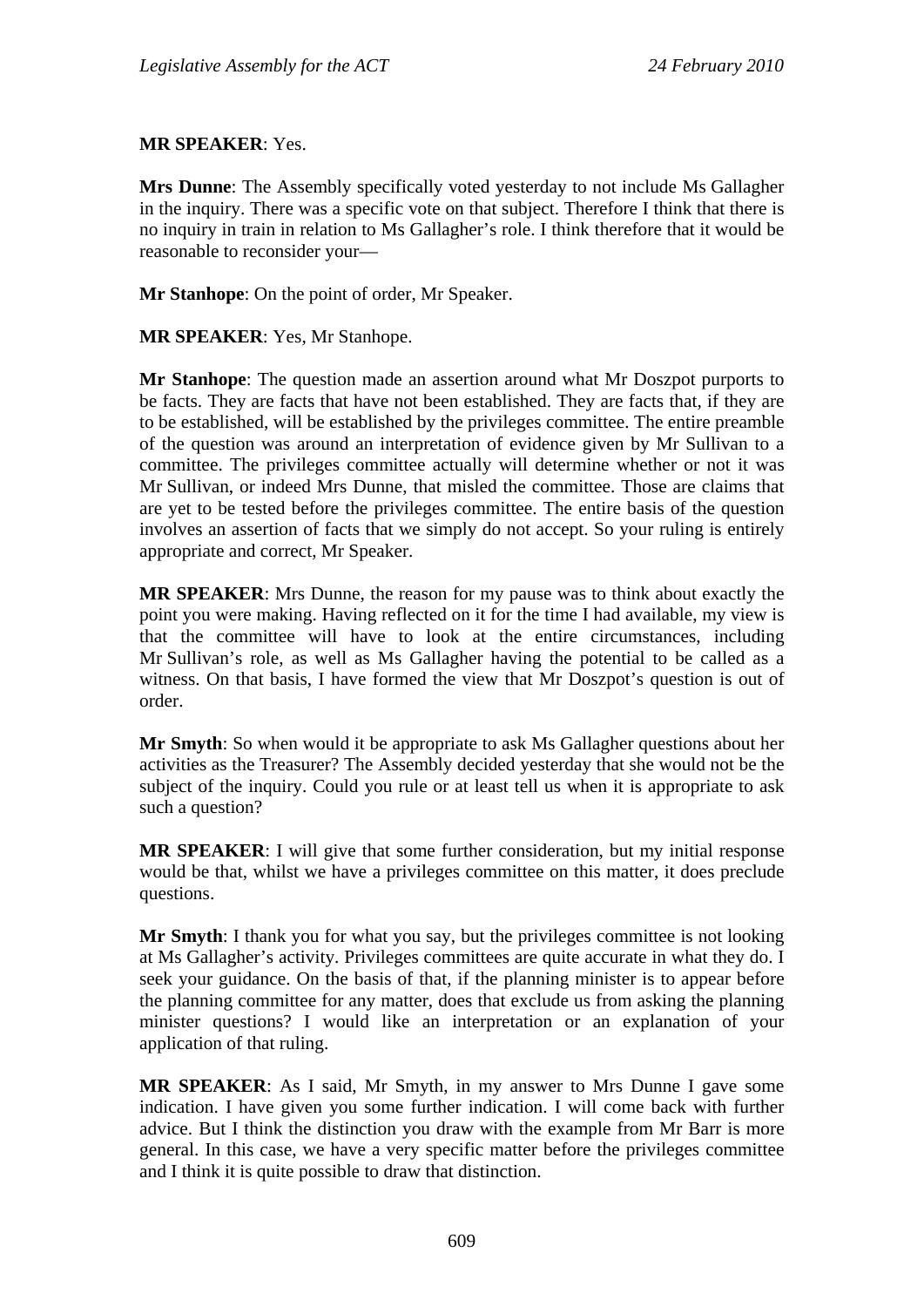**Mr Smyth**: But the specific matter is about Mr Sullivan, not about the Treasurer.

**MR SPEAKER**: I have made my ruling, thank you, Mr Smyth.

## **Health—palliative care**

**MS BRESNAN**: My question is to the Minister for Health and concerns palliative care. During the government's consultations with the community about the possible sale of Clare Holland House, a number of concerns were raised about palliative care more generally, and you indicated that the government will commission an independent review of palliative care. Minister, is the government still committed to that independent review? If so, what steps are being taken towards commencing that review?

**MS GALLAGHER**: I think I have signed off a letter to you today on this subject. I think you have written to me. At this point in time, and having regard to the proposal that had led to those concerns being raised, I do not think it is an urgent priority for the government to pursue an independent review of palliative care. I think we can look at something smaller than what was being asked for. It was quite a broad ranging inquiry that was being looked at. We are not looking to change any of the arrangements with palliative care in the near future. Indeed, at this point in time, they have not been subject to any of the ongoing discussions that I have been having with Little Company of Mary.

The calls for the independent review came around concerns regarding a potential change to the way palliative care services were run in the ACT, and now that we are, certainly at this point in time, not looking to change those arrangements, I think some of the urgency about that review has dissipated. I am happy to look at it again. I have not received any correspondence from anyone wanting to pursue this review. I think my office is meeting with Health Care Consumers in the next few days, or maybe a week. At my last meeting with them, they were very keen on it, but I am interested in inquiring further with them about what they would now be after, considering the changed proposal.

**MR SPEAKER**: Ms Bresnan, a supplementary question?

**MS BRESNAN**: Given that the concerns which were raised during the consultation process were around one service provider providing palliative care and given that that situation still stands, what processes have been used to determine whether or not this is an urgent matter, and has it involved any community input?

**MS GALLAGHER**: As I said, I am meeting with the healthcare consumers in the next week or so, or my office is—I am not sure if I am personally. I will discuss it further with them. The arrangements for palliative care provision now that the proposal has changed really are that, for the foreseeable future, the Little Company of Mary will be remaining as the sole provider, other than the Palliative Care Society, of course, which receive about \$300,000 a year to provide palliative care services in addition to services provided by the community health centres and by GPs. The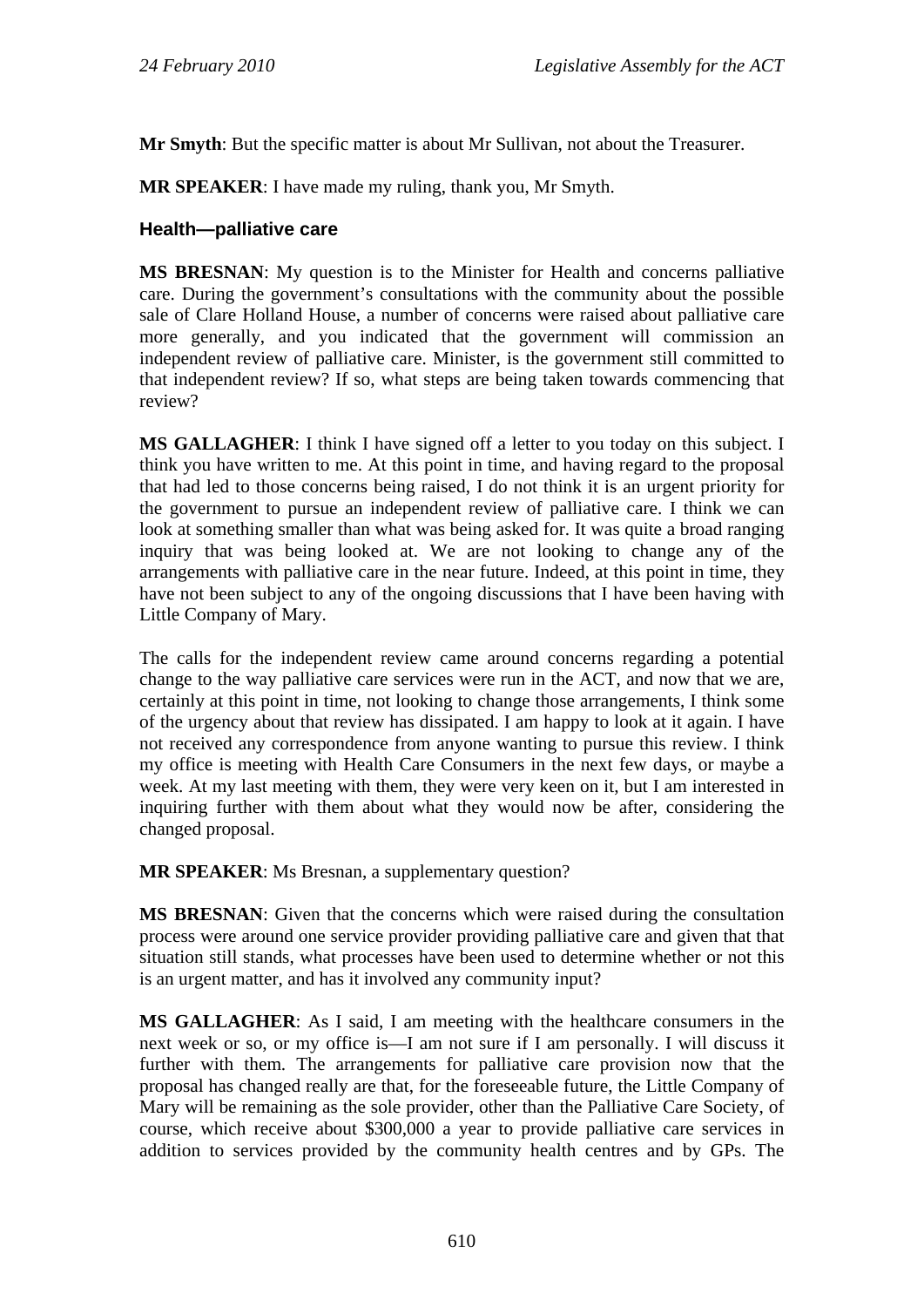contract that exists for palliative care services, on my understanding and from some of the advice I have, is going to continue for the next 61 years.

**MR HANSON**: A supplementary, Mr Speaker?

**MR SPEAKER**: Yes, Mr Hanson.

**MR HANSON**: Minister, will you now rule out selling Clare Holland House to the Little Company of Mary?

**MS GALLAGHER**: No, I will not. That is really because LCM Health Care and the government are in continuing discussions about the best way forward, just like I will not rule out compulsory acquisition. I think it is crazy to rule things out just for the sake of political convenience.

I understand that, if Mr Hanson was health minister, he would never take a decision that upset anybody for fear that he might have to stand up at a meeting and stand for something. Hopefully, I think, the community will ensure he is never in a position where he has to make a tough decision. You cannot ask governments to rule this in and rule this out. It is not the way good public policy decisions are taken, to exclude something just because someone in the community does not want you to do something.

I am afraid that at times tough decisions have to be made. All options have to be on the table. Hard discussions have to be had. That is the reality of being in government—something that Mr Hanson will never be.

**MR SPEAKER**: A supplementary question, Mr Hanson?

**MR HANSON**: Thank you, Mr Speaker. Minister, will you continue to consider options that you have already described as crazy?

**MS GALLAGHER**: I have said a number of times, and indeed in this place, that all options remain on the table in our discussions with Little Company of Mary Health Care. Ultimately it will be a decision for the cabinet about the best way to go forward. I will provide my own views within that forum, but this is a collective decision-making process at the end. Those processes have not been taken so I am not going to pre-empt them.

### **Water—Murrumbidgee to Googong pipeline**

**MRS DUNNE**: My question is to the Minister for Environment, Climate Change and Water. Minister, will you table in the Assembly by the close of business today the initial plans for the route of the Murrumbidgee-to-Googong pipeline, any variations that have been considered to that initial plan and the current final proposed route? If not today, when would you table them?

**MR CORBELL**: I will take the question on notice.

**MR SPEAKER**: Mrs Dunne, a supplementary?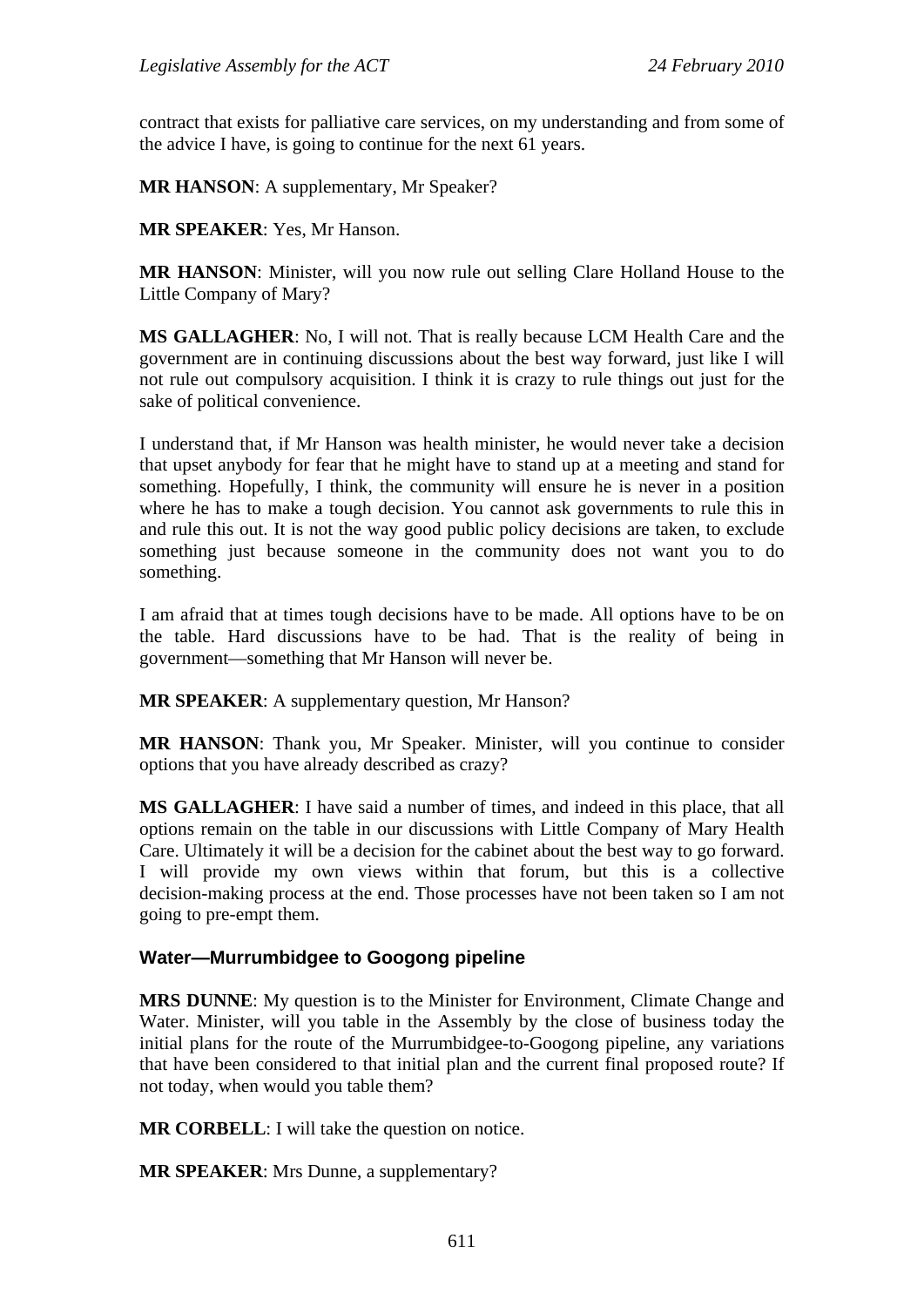**MRS DUNNE**: Thank you, Mr Speaker. Minister, has Actew Corporation prepared and submitted for approval the environmental impact statements as required by all relevant commonwealth, New South Wales and ACT government authorities? If no, why, and when will those statements be prepared and submitted?

**MR CORBELL**: Actew are preparing those documents. There are detailed requirements they will need to meet for assessment by relevant ACT and New South Wales authorities. The exact position in relation to the finalisation of those documents I will take on notice and I will provide further advice to the member.

**MR SPEAKER**: A supplementary question, Mr Seselja?

**MR SESELJA**: Minister, were those statements prepared and submitted based on the final proposed route? If no, why, and on what route or routes were the statements prepared?

**MR CORBELL**: I will take those questions on notice, Mr Speaker.

**MR SPEAKER**: A supplementary question, Mr Smyth?

**MR SMYTH**: Thank you, Mr Speaker. Minister, have all relevant commonwealth, New South Wales and ACT authorities approved the environmental impact statements? If no, why, and what work remains to be done to satisfy the requirements of those relevant authorities?

**MR CORBELL**: I am fairly certain that EIS approval has not been given yet either by the ACT or the NSW authorities. Actew, as I indicated to Mrs Dunne earlier, are in the process of preparing, documenting and providing that information. As I indicated in my previous answer to Mrs Dunne, on the exact sequence I will come back to the member and provide further information.

### **Road safety—drink driving**

**MS PORTER**: My question is to the Minister for Transport. Minister, this morning you announced a package of initiatives to tackle the high levels of drink driving in the territory. What are these reforms?

**MR STANHOPE**: I thank Ms Porter for the question. I have announced today a number of very significant reforms that the government proposes to have drafted for introduction into the Assembly in relation most particularly to drink driving and the need for us to respond to the very high levels of Canberrans being detected driving with above the prescribed levels of alcohol.

Indeed, in the last year 1,800 Canberrans were caught drink driving. It is interesting to put that in some context: that is 50 per cent higher than just three years ago. A very worrying aspect of the analysis of those figures of 1,800 people charged is that almost one-third of the 1,800 charged with drink driving in the last year were repeat offenders. I think that is a stunningly high number of people charged in the first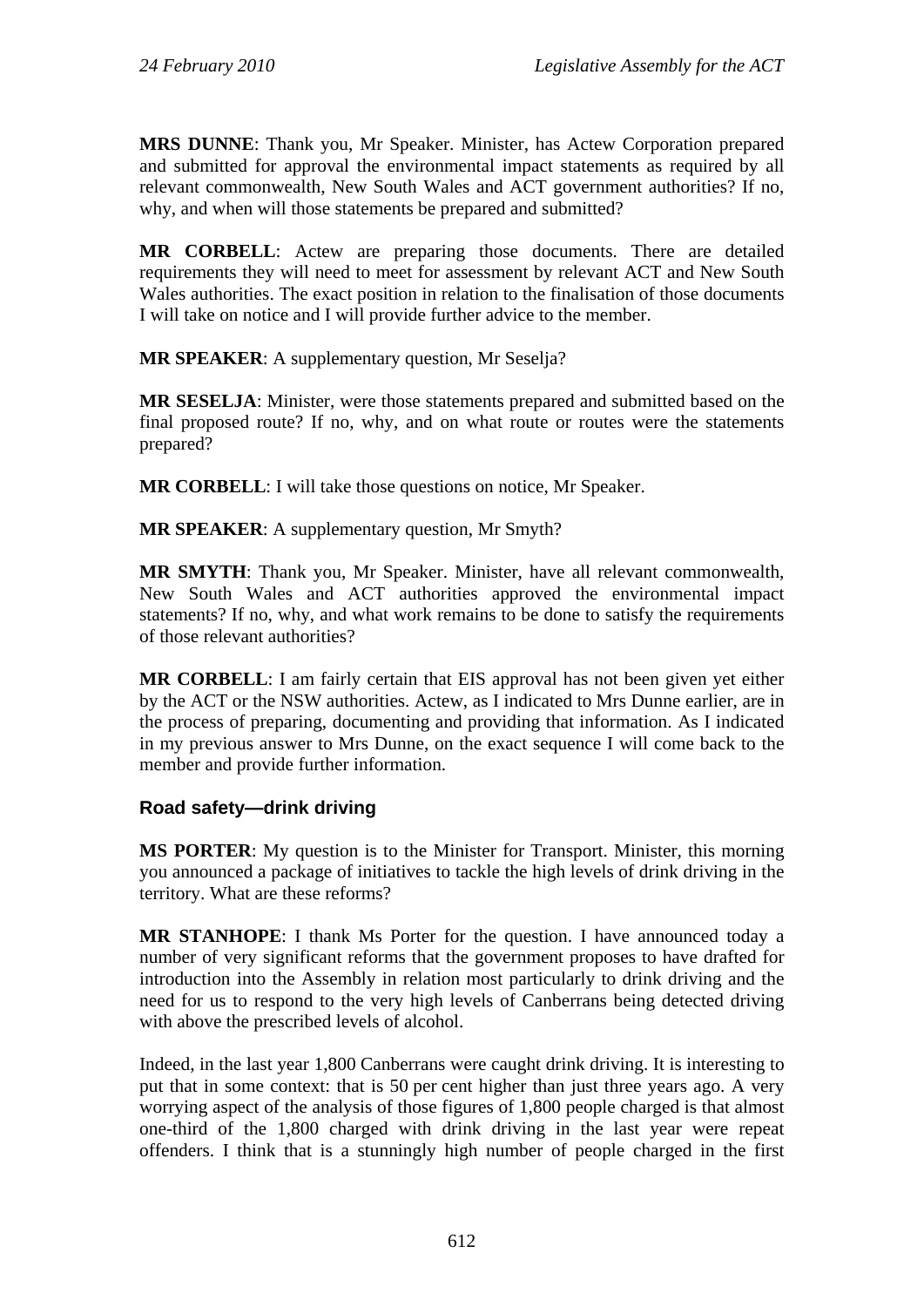instance, but it is most alarming that, of the 1,800, one-third or nearly one-third were repeat drink-drive offenders.

It is in that context and as a result of growing concern within the government and indeed within agencies such as ACT Policing and the courts that our attempts at deterrence, most particularly, are simply not being successful, and advice to the government through an extensive consultative program in relation to this proposed raft of law reform, particularly involving the police, the DPP, the courts and a range of other stakeholders reflected most particularly in the roundtables on road safety that the government has now convened, we have determined that we should now develop legislation that seeks to change the culture, the culture of complacency as I have previously described it, around, most particularly, drink driving.

The government, therefore, does propose to remove some of the access rights to a restricted licence. We do propose for first-time offenders that a first-time offender who exceeds the applicable blood alcohol limit by more than double, by more than 0.05, should not be eligible for a restricted licence, and that all repeat drink-driver offenders should not be eligible for a restricted licence. We propose to amend the definition of "repeat offender". There have been loopholes, we believe, where a person previously charged and convicted of drink driving for five years subsequent to a repeat offence is not categorised as a repeat offender, and indeed that people that are charged with drink driving where guilt is established but no conviction recorded are also not included within our understanding of repeat offender. It is proposed that the allowable blood alcohol limit for special drivers, including learner drivers, heavy vehicle and public passenger vehicle drivers, and people giving driver instruction or assessment, whether professionally or otherwise, should be subject to a zero alcohol limit, and we propose to proceed with that.

It has also been decided, actually in the face of that very high level of recidivism or repeat offender behaviour in relation to drink driving, that all people that are convicted of drink driving will be required to undergo an alcohol awareness course before they can apply for a new licence; and for repeat offenders it is proposed that they undertake a formal alcohol and drug program assessment before they are eligible to apply to be relicensed. The government has also determined that police should be given the power to suspend on the spot the licence of a person who exceeds the applicable blood alcohol limit by more than double, so that they are removed from the roads immediately the offence is detected.

**MR SPEAKER**: Ms Porter, a supplementary question?

**MS PORTER**: Minister, what consultation did the government undertake when developing these anti drink driving and drug-driving initiatives?

**MR STANHOPE**: I thank Ms Porter for her question. The government, as I have just indicated, undertook quite extensive consultation in relation to all the initiatives it proposes. I have just outlined a number of proposed changes explicitly related to drink driving. The consultation, as I say, did include the courts, the police, the DPP, health authorities, JACS, the NRMA, the Road Safety Trust and a significant number of other very important stakeholders in relation to road safety.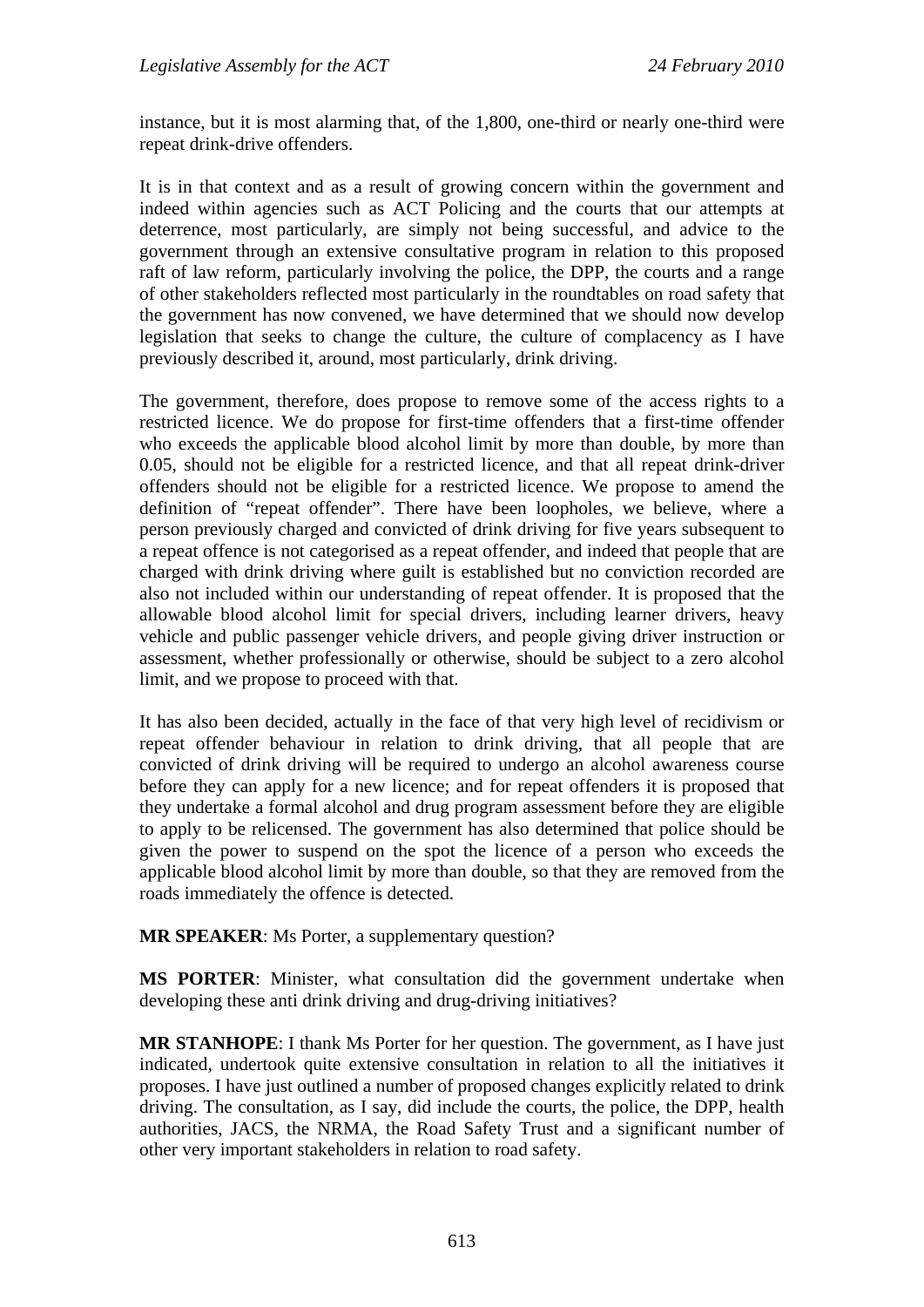Through that consultation, we have determined to proceed with the amendments that I have just outlined. We have also, through that consultation, identified a number of other areas where we believe there should be reform in relation to roads and road safety which should be pursued. We are taking further advice on some of those other proposals before formalising our position, and we will consult further.

It has been proposed to the government, and we are taking the proposal seriously, that police should, in relation to a range of high-level offences, particularly repeat drink driving, excessive or recidivist speeding, driving unlicensed—and there are very high levels of recidivism in relation to unlicensed drivers—have the power to impound and confiscate vehicles. This is a potential reform that the government is taking seriously but we do acknowledge there are some significant human rights issues in relation to the confiscation that need to be further consulted on and further considered.

The government have previously floated the prospect of naming and shaming provisions. Similarly, we are conscious of some significant privacy issues or implications. *(Time expired.)* 

**MR SPEAKER**: Ms Bresnan, a supplementary question?

**MS BRESNAN**: Thank you, Mr Speaker. Minister, you have said the proposed drug-driving legislation will contain a presence/non-presence test for drugs. What technology has your department investigated that can conduct such tests?

**MR STANHOPE**: I thank Ms Bresnan for the question. The issue of drug testing is a very complex and fraught issue. We are all aware of proposals that have been advanced before the Assembly previously, proposals that have been advanced by the Liberal Party, proposals that are based on a safe concentration, or a prescribed level, which presumably equates to a safe level—a prescribed concentration of drug approach to drug-driving random testing.

The approach that the government are currently exploring, which we are attracted to but which we wish to explore further—we have actually reduced it to an exposure draft of drug-driving legislation, which I will table in our next sitting for the information of members and the broader community—proposes the adoption of the Victorian methodology in relation to drug testing and the Victorian scheme. There is a significant difference.

One of the issues that we have with the proposals in relation to a drug testing regime that goes to a prescribed concentration relates to very serious concerns that have been advanced to us by technical experts that the technology is simply not good enough or will have the capacity to produce in a timely fashion drug concentration levels in drivers. It would be difficult, uncertain, and I think most importantly in the context of deterrents and law enforcement, extremely time consuming. It has been suggested to me that under a prescribed concentrated level approach it could be, for instance, that a random roadside drug testing facility would test perhaps no more than five or six drivers an hour. In that context it would have absolutely no utility as a deterrent or law enforcement policy.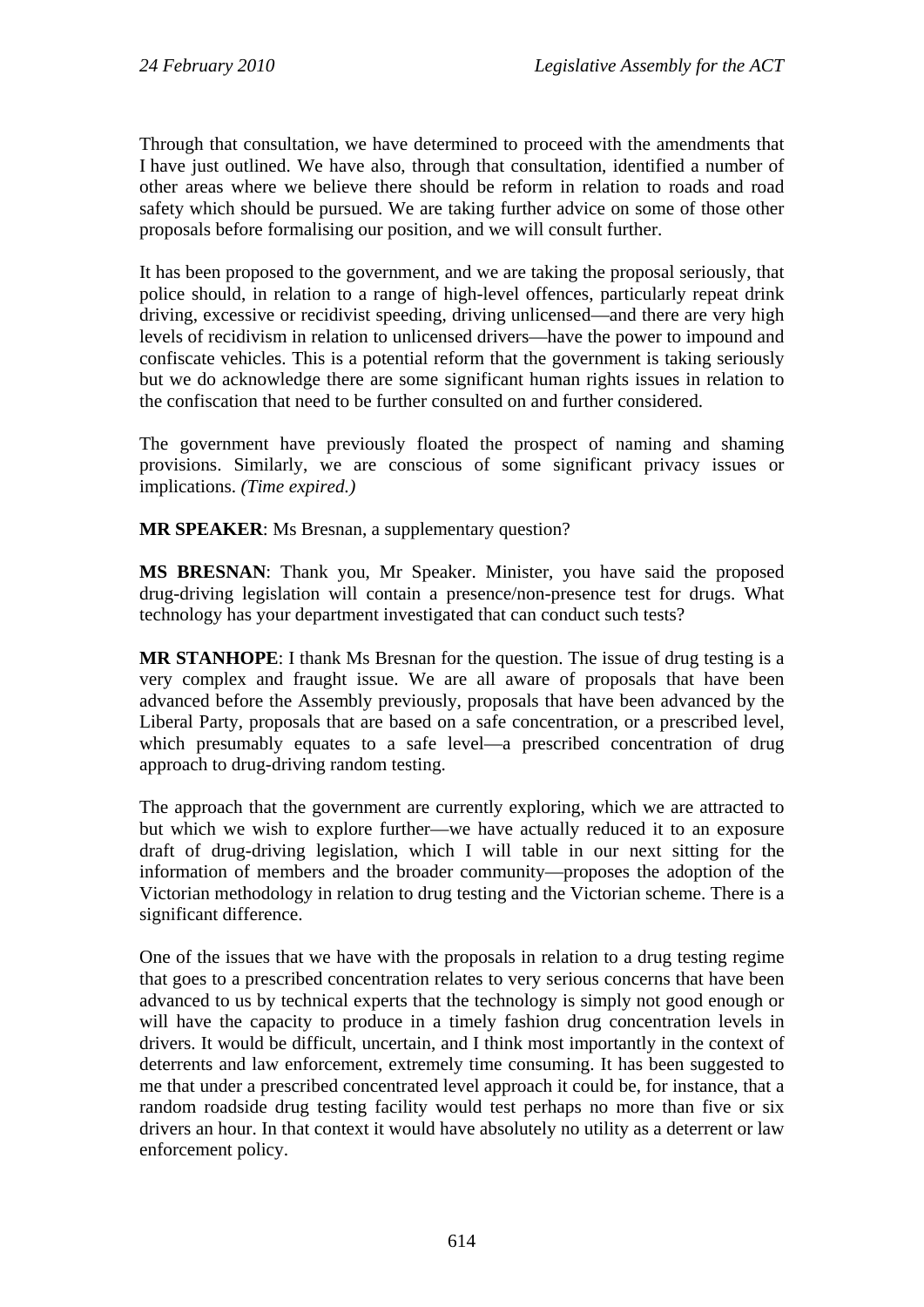**MR SPEAKER**: A supplementary question, Mr Hanson?

**MR HANSON**: Chief Minister, are you aware that the legislation you just referred to actually says that for the purpose of illicit drugs, the prescribed concentration of the drug is for any concentration present in the blood and that, therefore, the statements that you have made in the chamber just now and in the media today are false and misleading?

**MR STANHOPE**: I was aware of the tortuous approach that the Liberal Party's bill proposes in relation to roadside drug testing. It is a fact. Nothing that I have said is not factual. What I said, and it is the fact, is that Mr Hanson's bill—which is a straight take from Steve Pratt's bill, which was previously not supported in this place—is a model that actually prescribes a safe concentration of illicit drugs as the basis on which decisions will be taken.

The major difficulty, the technical difficulty, is that we cannot, with the available technology in a roadside testing environment, test for a proscribed concentration. You can test for the existence of the presence of drugs, and then, under the Liberal Party model, you then have to drag the person in whom a proscribed drug has been detected off, presumably, to a police station. The Liberal Party scheme is a two-part scheme it is based on a prescribed concentration model. We do not have the technology available to actually determine a prescribed quantity in a roadside test.

It would be necessary for the test to be undertaken through an oral swab to detect the presence of a proscribed substance. That test takes, I believe, a significant period of time. The person would then be transported on, presumably, to a police station, where it would be possible then to pursue the prescribed concentration test, which might take some hours. So the person is stopped, tested, drugs detected, taken to the police station and subjected to tests to determine the prescribed concentration, which I am told could take hours. It is enormously resource intensive. Subject to the outcome of the test, the person is then driven back to the car and allowed to leave.

What deterrent effect does a scheme like that have? How does that assist in enhancing road safety? It does note. The scheme is totally flawed.

I ask that all further questions be placed on the notice paper.

# **Road safety—drink driving Answer to question without notice**

**MR HANSON** (Molonglo): Standing order 118 states:

A Member who believes a response given to a question was in the form of a ministerial statement may seek leave of the Speaker to respond to the statement at the conclusion of Question Time for a period not exceeding five minutes.

That is under temporary order 9. I believe that the initial answer given to the question asked of Mr Stanhope and the supplementary clearly took the form of a ministerial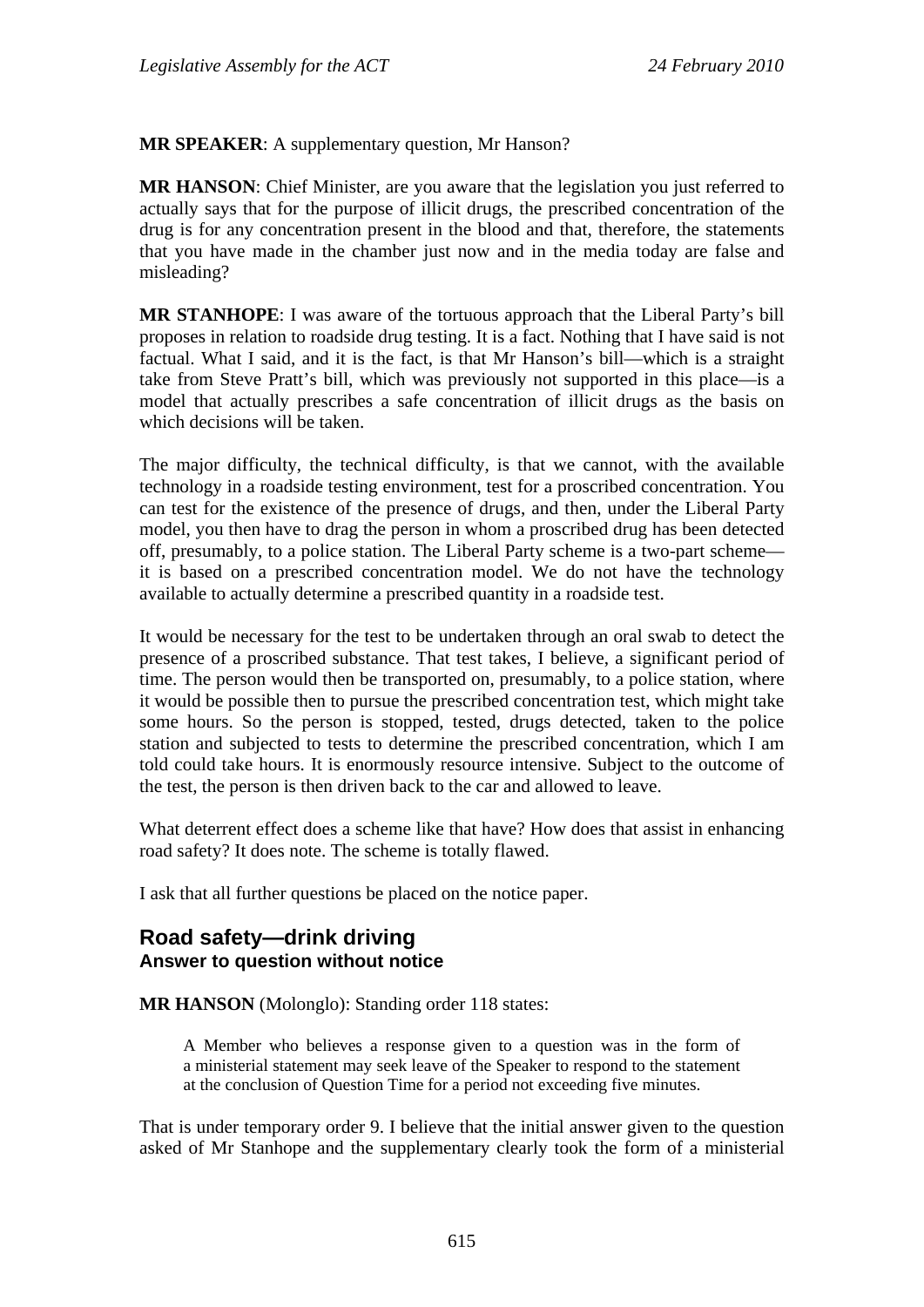statement. Mr Speaker, I seek leave of you to respond for a period of not more than five minutes to the Chief Minister's ministerial statement.

Leave granted.

**MR HANSON**: Turning first to the points about random breath testing that were made in the form of a ministerial statement with respect to the question, I will just make the point that this government has presided over the worst drink driving statistics in the history of the ACT. What we are seeing now are rates of positive random breath tests which are increasing year by year. We, the community—and everybody—have been calling for action to occur. There have been numerous discussion papers, including, actually, a very good one released by the Chief Minister's Department in 2008. There has been broad discussion.

Every time results come out that are so damning for this government, what we see is: "Here are some ideas. Let's discuss them and let's send them to a roundtable." And that is all we have seen today. We have seen no action; we have seen no decision; we have simply seen some ideas that have already been mooted before and passed to a roundtable.

With regard to random drug testing, the Chief Minister's statement and his garbage that he spoke before are untrue. The legislation—

**Mr Stanhope**: A point of order, Mr Speaker.

**MR HANSON**: Stop the clock, please.

**MR SPEAKER**: Yes, stop the clock.

**Mr Stanhope**: That was actually an allegation, an aspersion, that was unparliamentary, the suggestion that I was not telling the truth, and I ask that Mr Hanson withdraw the allegation.

**MR SPEAKER**: Mr Hanson, I invite you to withdraw the unparliamentary language and make your point nonetheless.

**MR HANSON**: Mr Speaker, on the point of order, the fact is that the things that Mr Stanhope said were not true and I am about to outline, in black and white, in legislation that has been tabled in this Assembly, that what he said was not true.

**Mr Seselja:** It becomes ridiculous if we can't. How do you disagree with someone?

**MR SPEAKER**: Do you want to have a say, Mr Seselja, or do you just want to backchat?

**Mr Seselja**: Sorry?

**MR SPEAKER**: Do you want to actually speak—

**Mr Seselja**: I am happy to add to the point of order, Mr Speaker.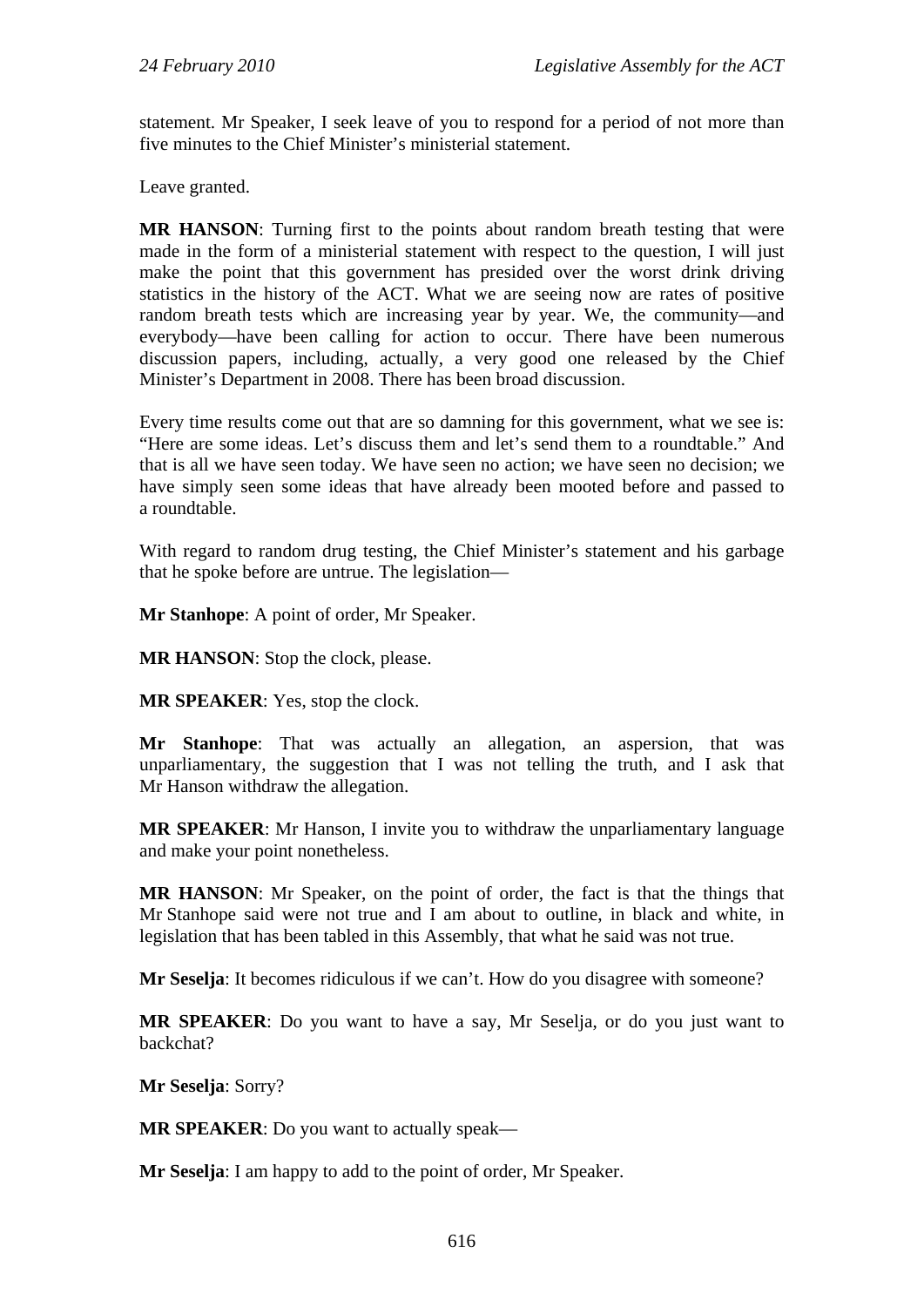**MR SPEAKER**: Do not do it from your chair. If you want to speak to the point of order then rise and speak.

**Mr Seselja**: On the point of order—

**MR SPEAKER**: Did you hear me?

**Mr Seselja**: Am I able to speak to the point of order, Mr Speaker?

**MR SPEAKER**: Yes, but if you want to comment on it, seek the call. Do not backchat from your seat.

**Mr Seselja**: I am doing that.

**MR SPEAKER**: Okay.

**Mr Seselja**: Mr Speaker, I put this to you: if Mr Hanson is not able to question what another member in this place is saying then what is the purpose of debates? If Mr Hanson believes something to be untrue and he is going to set out why he believes it to be untrue, how can that possibly be unparliamentary? And if it is, many debates in this place will be stifled.

**MR SPEAKER**: Mr Hanson?

**MR HANSON:** Yes. I am just getting a copy of the legislation so that I can show you—

**MR SPEAKER**: That is fine. Mr Hanson, I have sought some clarification. I think that you are free to proceed.

**MR HANSON**: Thank you, Mr Speaker. The point of the matter is that my legislation does talk about prescribed limits. That is true. I agree, actually, with what Mr Stanhope is saying, that to try to say, for illicit drugs—and you have been at the briefing that I have given, Mr Speaker, as have other members—that this amount of marijuana is okay and that amount of marijuana is not, that one joint is fine and two joints are not, or the same for methamphetamines, would be patently ridiculous. They are the two drugs that are prescribed in the legislation. We do not attempt to do that in the legislation.

What the legislation says, and I can quote, with regard to illicit drugs, is that any concentration of the drug present in the blood would be an offence. That is the point. So when Mr Stanhope stands here in this Assembly and says in the media today that the Canberra Liberals' legislation would require a prescribed level that would be determined then that is patently false.

In this legislation, what I have prescribed are two drugs. One is cannabis; one is methamphetamines.

**Mr Stanhope**: Only two. What about the other drugs?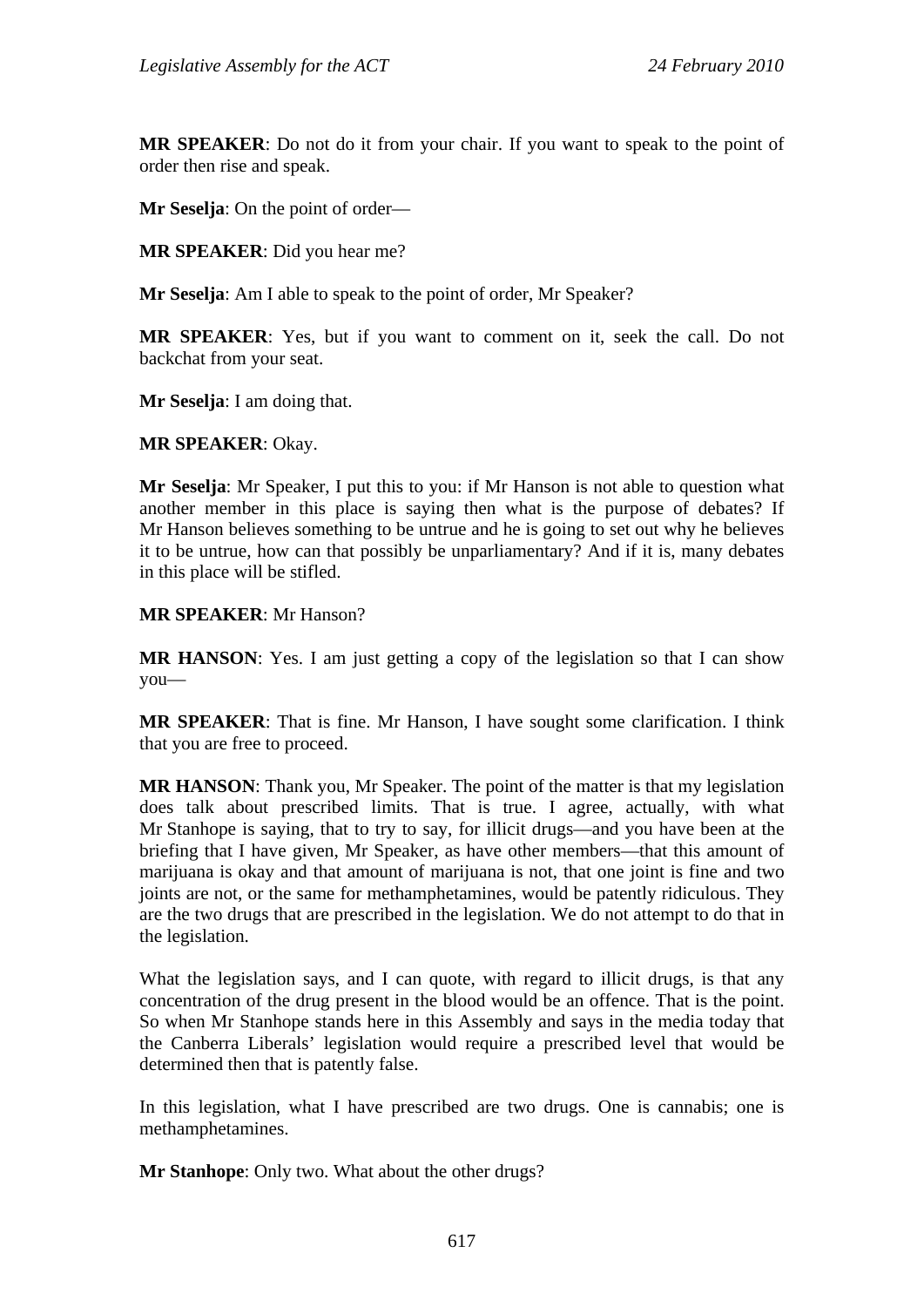**MR HANSON**: That is a debating point.

**Mr Stanhope**: On a point of order, Mr Speaker.

**MR SPEAKER**: Stop the clock.

**Mr Stanhope**: On the point of order then, on the claim that it was untrue, what I said, clearly he has just admitted that it was not untrue. He has only got two prescribed drugs. He believes that only two—

**MR SPEAKER**: Mr Stanhope, you cannot argue the point during a point of order.

**Mr Stanhope**: I just draw your attention to the fact that what Mr—

**MR SPEAKER**: You are debating the substance, Mr Stanhope.

**Mr Stanhope**: What he just said is untrue, Mr Speaker, and I just think the record should show that what he is saying is untrue.

**MR SPEAKER**: What standing order is that, Mr Stanhope? Mr Stanhope, we have had this a couple of times in the last couple of days. You cannot use points of order to debate the substance. You need a point of order about procedure. There is no standing order that enables you to stand up and dispute the facts.

**Mr Stanhope:** I was just testing whether there was.

**MR SPEAKER**: Mr Stanhope, I am sure you know well enough that it is not open to members to frivolously use points of order to interrupt debate and the Speaker will be forced to act if that sort of behaviour continues.

**MR HANSON**: If Mr Stanhope were to refer further to the legislation, he would see that I prescribe the drugs for which this applies, and that is methamphetamines and cannabis. Certainly, if other drugs were to be included in the testing regime, it is simply an amendment to include those drugs as part of the legislation.

This is a Chief Minister who has previously described—

**Mr Stanhope**: There are only two.

**MR HANSON**: There is certainly scope to prescribe more but the reason that I have limited it to two drugs is that they are well-known drugs; they are well-known drugs that are prevalent in our society; and they are well-known drugs which we know cause impairment to users of our—

**Mr Stanhope**: So you are happy for people to drive—

**Mr Coe**: Do you like dangerous roads too?

**Mr Stanhope**: Do you think people should be able to drive after taking ice, Alistair?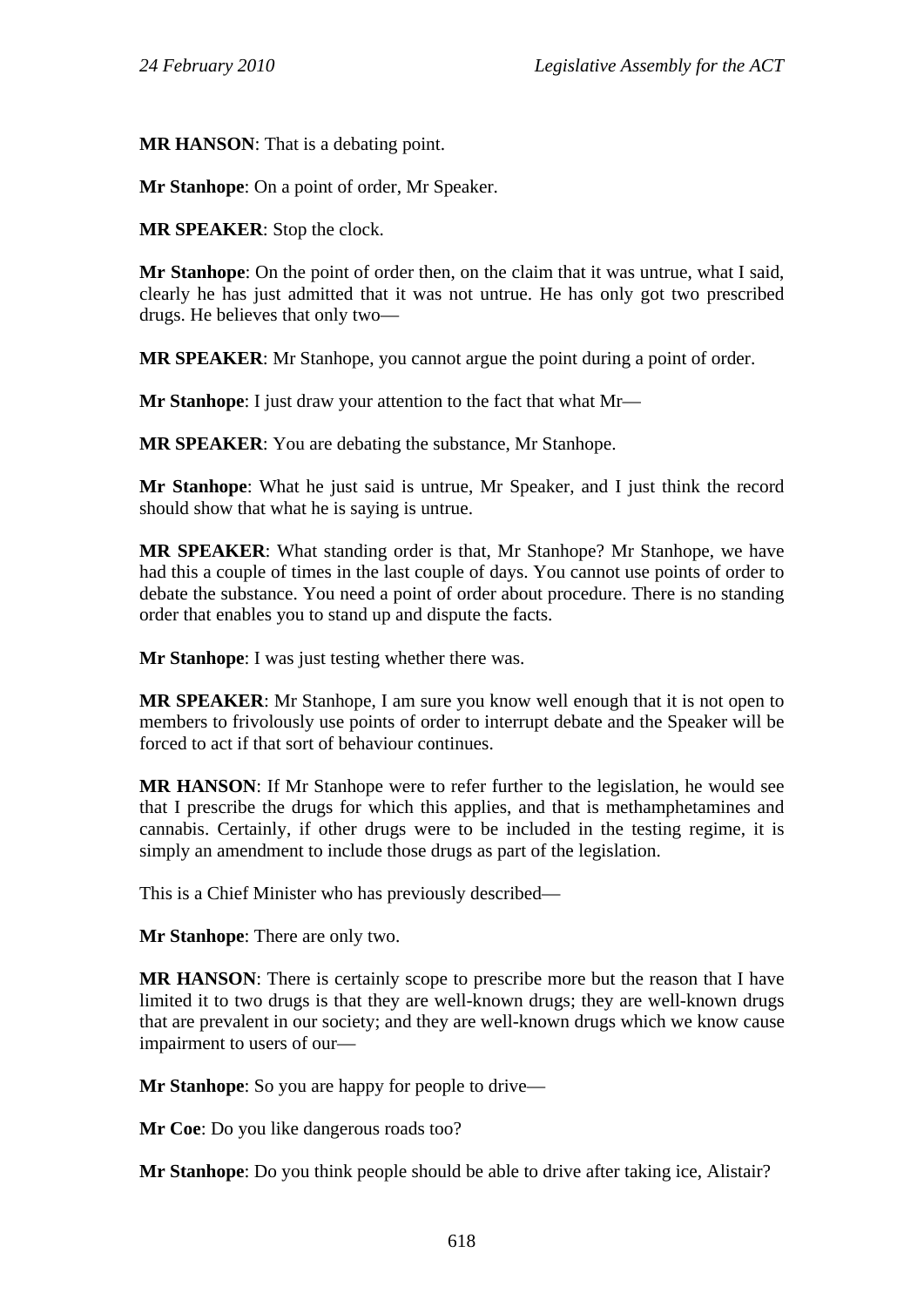**MR HANSON**: Will you stop the clock, please?

**Mr Coe**: What do you think? What are you going to do about it?

**MR SPEAKER**: Order, Mr Coe, Mr Stanhope! Mr Hanson has the floor. I expect to be able to hear him.

**MR HANSON**: The point is that they are two well-known drugs. I could have gone through and exhausted the list. But to do so would, I think, cause problems through the system and cause technical arguments about "not this drug but we should have that drug". I would be willing to accept any amendment from Mr Stanhope if he says, "No, we should have ecstasy. No, we should have a range of other drugs in there." That is a very simple amendment to add those to the list of the drugs in this document. And by doing so, that would achieve everything that Mr Stanhope is doing. It already does it for cannabis and methamphetamines and it would do it for any other drug of his choosing.

Why doesn't he do that? Why doesn't he actually say that in the media and in this Assembly, rather than trying to ridicule and rather than trying to dismiss this legislation as something other than it is? This is a Chief Minister who has previously described the random drug-testing regime that was proposed as redneck. He has dismissed it. And, when we brought this in in December, he described it as a low priority. It was not a priority for this government. And Mr Stanhope, rather than working, as the Greens have, with the Canberra Liberals to bring in effective legislation, to make sure our roads are safe, rather than inquiring of me how he could work with me by putting amendments to make this better legislation, decided to attack the legislation, to dismiss it, when he has no legislation of his own on the table and in fact has got nothing to offer other than rhetoric and political spin and attack.

### **Points of order Statement by Speaker**

**MR SPEAKER**: Members, I would like to turn to a couple of matters outstanding from this morning, now that we have finished question time. The first is that I undertook, on Mr Stanhope's request earlier, to review the *Hansard* regarding a comment Mr Smyth had made. I did do that. I also, as I have just alluded to, checked the standing orders. There is no point of order on the basis that—as I have just outlined, Mr Stanhope, in the previous matter—you cannot actually make a point of order on whether somebody said something factual or not. You cannot dispute the substance of that as a point of order; it has to be done as a matter of debate.

### **Privileges 2010—Select Committee Membership**

**MR SPEAKER**: I have been notified in writing of the nomination of Mr Coe as a member of the Select Committee on Privileges 2010.

Motion (by **Mr Corbell**) agreed to: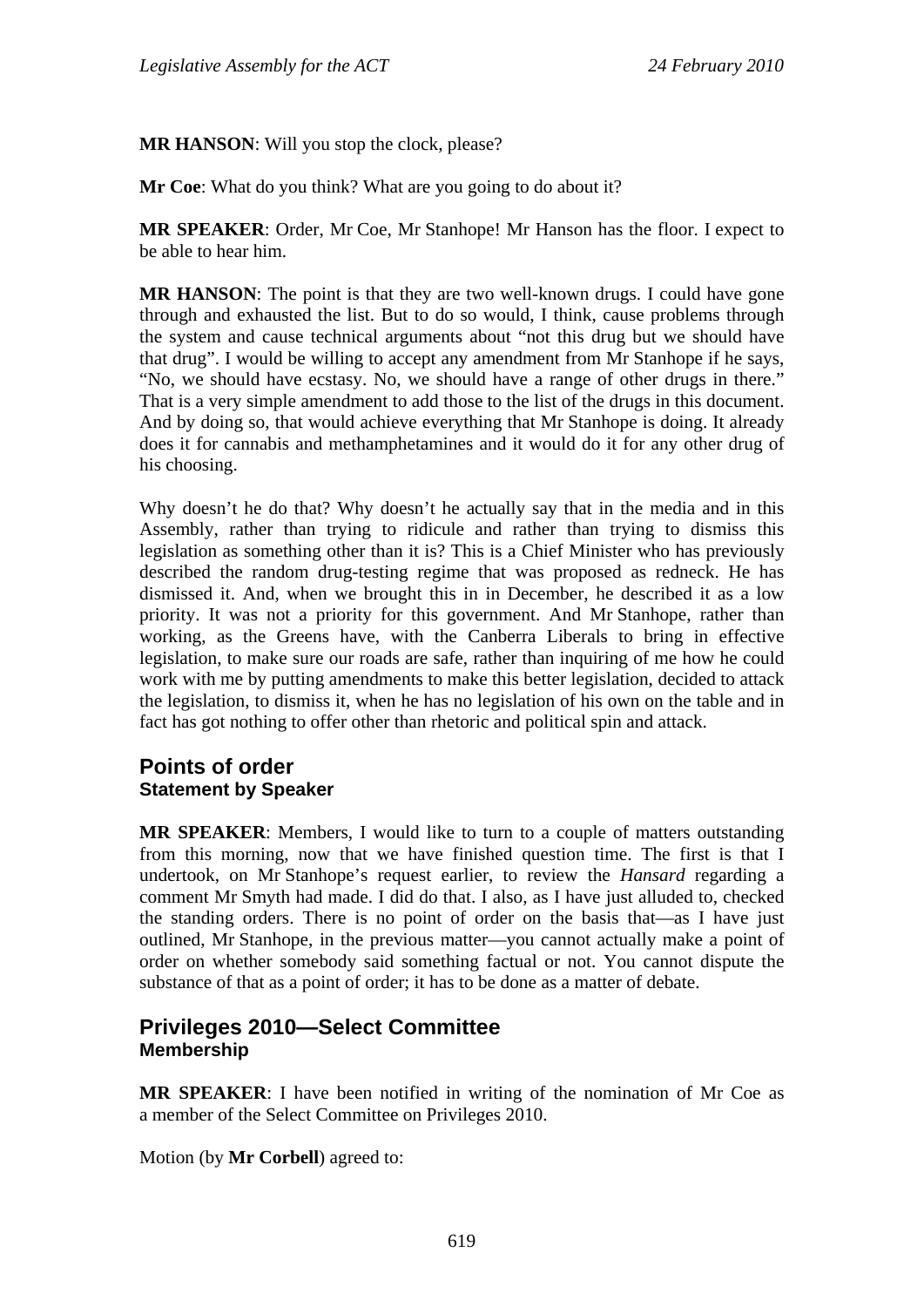That the Member so nominated be appointed as a member of the Select Committee on Privileges 2010.

# **Hospitals—services**

Debate resumed.

**MR HANSON** (Molonglo) (3.29), by leave: Mr Speaker, I will be brief. The comments that were made by Mr Stanhope in speaking to Ms Porter's motion demand a response. It was an attack, a vilification, directed towards Mrs Dunne. The point is that there have been significant allegations of a toxic workplace culture. These are not Mrs Dunne's words; these are words from others connected to the allegations about what has occurred at Canberra Hospital.

Today, in this Assembly, Ms Gallagher said that there had been a 10-year war at obstetrics at Canberra Hospital and that there has been—and I will find the quote— "a long and troubled history in obstetrics". We also have a situation where nine doctors, that is, four registrars and five obstetricians, have left the Canberra Hospital.

I think there are legitimate concerns that Mrs Dunne raised in debate and for the Chief Minister to try to draw the bow that any criticism or concern raised by Mrs Dunne about a government service—in this case, an area in Canberra Hospital—is somehow a broad attack on health staff is patently ridiculous. And I want it put on the record that it is a wild assertion and it is characteristic of Mr Stanhope. Rather than listen to the points of fact and present reasoned debate, his normal tactic is to attack the person, to play the man and not the ball. He is hiding behind the public service.

He is blaming the doctors by saying in his speech that the Canberra Liberals are being used. We are not being used. We have listened to a broad range of complaints at Canberra Hospital, arising from nurses, from doctors, from other staff and from people representing those doctors. We are not being used. We are representing the concerns of a section of the community.

There will be more debate on this on my motion that follows and more will be discussed then. But this is a point that needed to be expressed specifically in relation to this motion that has been brought forward and the response by Mr Stanhope.

**MS PORTER** (Ginninderra) (3.32), in reply: In closing the debate, I do thank members for their contributions. It is an important issue and the community is much more informed today about what the opposition, in particular, think about our hospitals in the ACT. If people did not know before, they do now. Maybe people thought I was being a bit OTT, as the could-have-beens would say—that is, over the top. We have heard it all again today—pure negativity and pure opposition, of course, from the opposition.

Mr Seselja is continually running down this government's plan for health care in the ACT, with no suggestion of an alternative plan from him. He is asleep on the job again. Do some work, Mr Seselja. What is your plan? Of course, we have seen here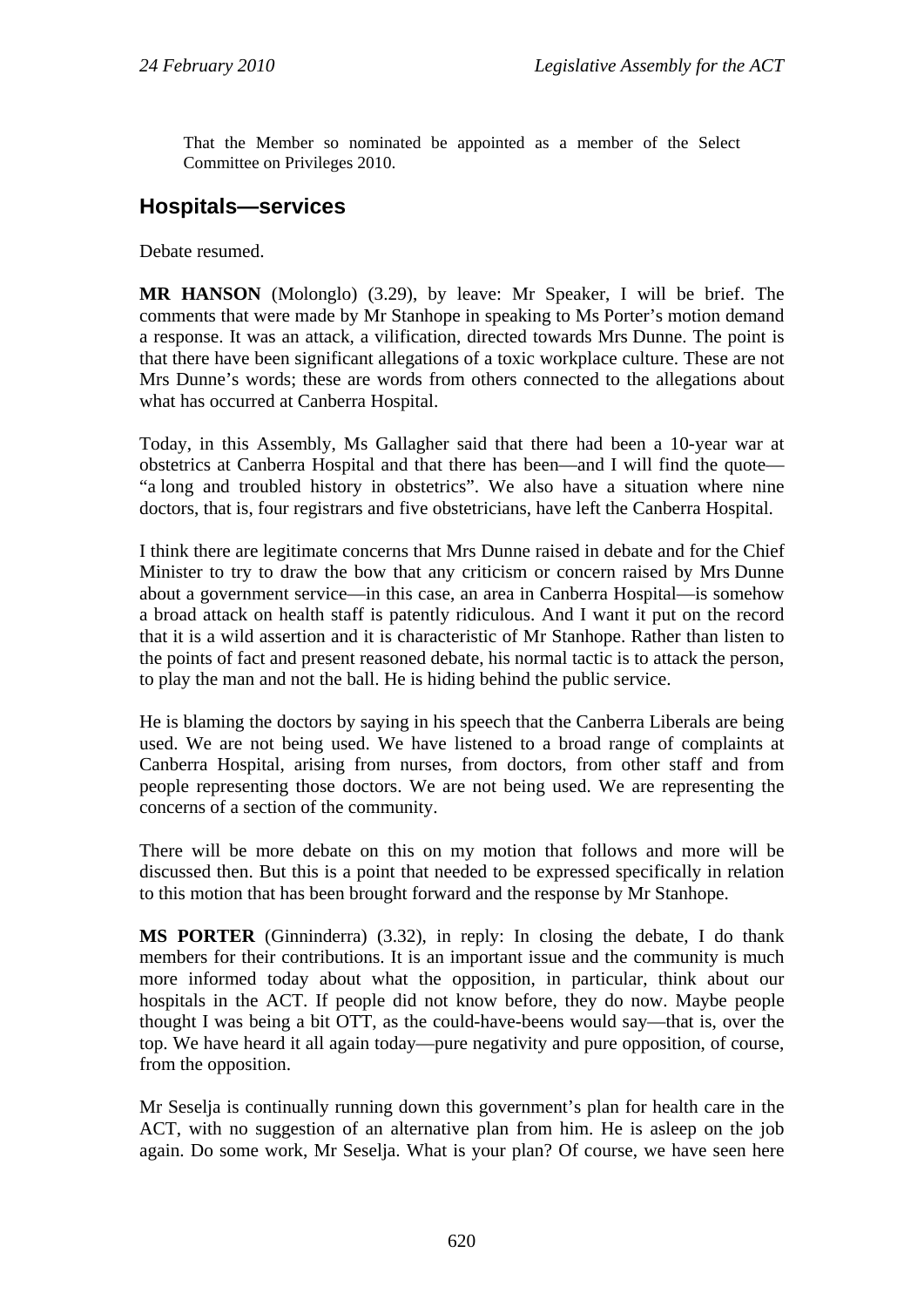again today an opposition that run totally negative campaigns and claim to be a group of little innocents, hand on heart, "We're not guilty, your honour," knowing full well what damage this negative debate would eventually cause. They claim they are blameless.

Mr Hanson says that he is not to blame. Yet strangely, following that statement, he came up with a comment that he would have worn such a responsibility like a medal of honour. I need to check the *Hansard* but it certainly left me with that impression.

**Mr Hanson**: No, that was the impression.

**MS PORTER**: Well, there you go. So he would like to be blamed for the negotiations falling over. The fact remains that people are quite often affected by, or influenced by, the political debate that goes on inside or outside this place. The sisters are—I am sure they have been—very conscious of the negative oppositional campaign run by Mr Hanson. So for those opposite to say they are blameless is laughable. I am not sure what ideological pursuit Mr Hanson thinks we are on about. This is not about ideology; this is about the delivery of health care—the delivery of health care in the north of Canberra, in this instance.

I found Mr Smyth's remarks about the advice the minister has received offensive. What are you saying, Mr Smyth, about the people who have provided this advice? However, what is most offensive—and the Chief Minister addressed this matter before lunch—is Mrs Dunne's shocking accusation about the Canberra Hospital and its staff. Mrs Dunne's particular use of the word "toxic" is offensive and unfortunate in describing the staff of the hospital. That description of staff of any hospital, let alone that one, the one that the Chief Minister and the Minister for Health have often said delivers one of the best health services in Australia, is outrageous. Mr Hanson was at pains to point out that he thought Mrs Dunne's comments were not offensive. I think they were offensive, Mr Hanson.

Those sitting opposite have obviously lost all hope of being in government. If they held even the remotest hope of governing the ACT, they would be more prudent in their comments about public servants. This week, it feels as though they have declared open season on bureaucrats of high standing and those who work in our hospitals. As a person who was once a registered nurse and midwife, I take great exception that someone can come into this place and use their privileged position to undermine each and every staff member of the Canberra Hospital. This is stomach-turning. Who will be next?

Of course, Mrs Dunne has got to preach to me about how to represent the people of Ginninderra. That is a bit rich. That is all I can say about that. Mrs Dunne, if the best you can do in this place for the people of the ACT is undermine the staff at Canberra Hospital and indicate that you consider one public hospital is better than another, and to deride my efforts on behalf of the people of Ginninderra, you deserve to be pitied. Maybe you are trying to prove yourself in the rabble of the boys club opposite.

I thank Ms Bresnan for her remarks and note her willingness to work with the government to find a resolution. I would reiterate that the Little Company of Mary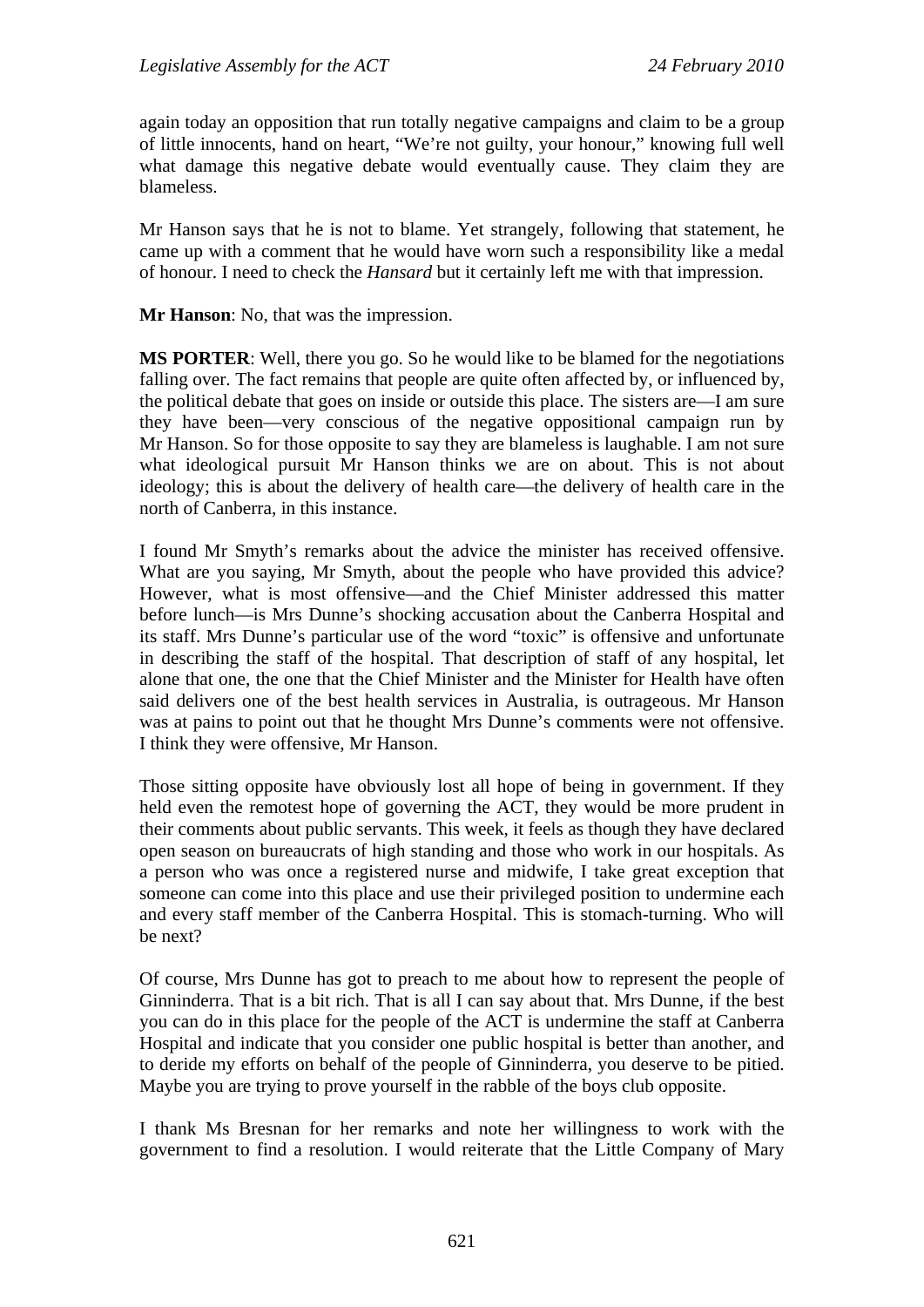have always had, and continue to have, the interest of health care and the welfare of the people of Canberra as a priority. Again, I would express my thanks to them for their preparedness to work with the ACT government to prepare for the future healthcare needs of our community. We do know on this side, of course, that these healthcare needs will be considerable.

Motion agreed to.

## **Canberra Hospital—proposed board of inquiry**

#### **MR HANSON** (Molonglo) (3.37): I move:

That this Assembly:

- (1) notes:
	- (a) the grave concerns raised by current and former staff within the Obstetrics Department at The Canberra Hospital (TCH) of a culture of bullying and intimidation, of poor communication, of poor relationships between clinical staff and management and of a toxic workplace environment;
	- (b) that allegations have been made regarding poor clinical outcomes and allegations that patient safety has been compromised or could be compromised in the future if systemic issues are not addressed;
	- (c) that as a result of these concerns, nine doctors have recently left the Obstetrics Department and other doctors have stated that they are unwilling to work at TCH;
	- (d) that although the allegations have centred on the Obstetrics Department at TCH, a number of allegations of a similar nature have been made by staff and ex-staff across other areas of TCH;
	- (e) that a number of staff at TCH have expressed an unwillingness to make formal written complaints due to a fear of retribution and hostility that is directed against complainants by some senior staff at TCH; and
	- (f) that a number of staff at TCH have indicated that although they are prepared to make anonymous complaints, they would not appear before any review conducted by the Government through fear of the consequences;

(2) calls on the government to:

- (a) appoint a Board of Inquiry pursuant to the Inquiries Act 1991 into the serious concerns that have been raised at TCH;
- (b) ensure that the persons appointed to the Board are independent of TCH and of ACT Health and are acknowledged independent by all parties connected to the allegations that have been made;
- (c) appoint at least three persons to the Board, including a clinician, a health administrator and a legally qualified member;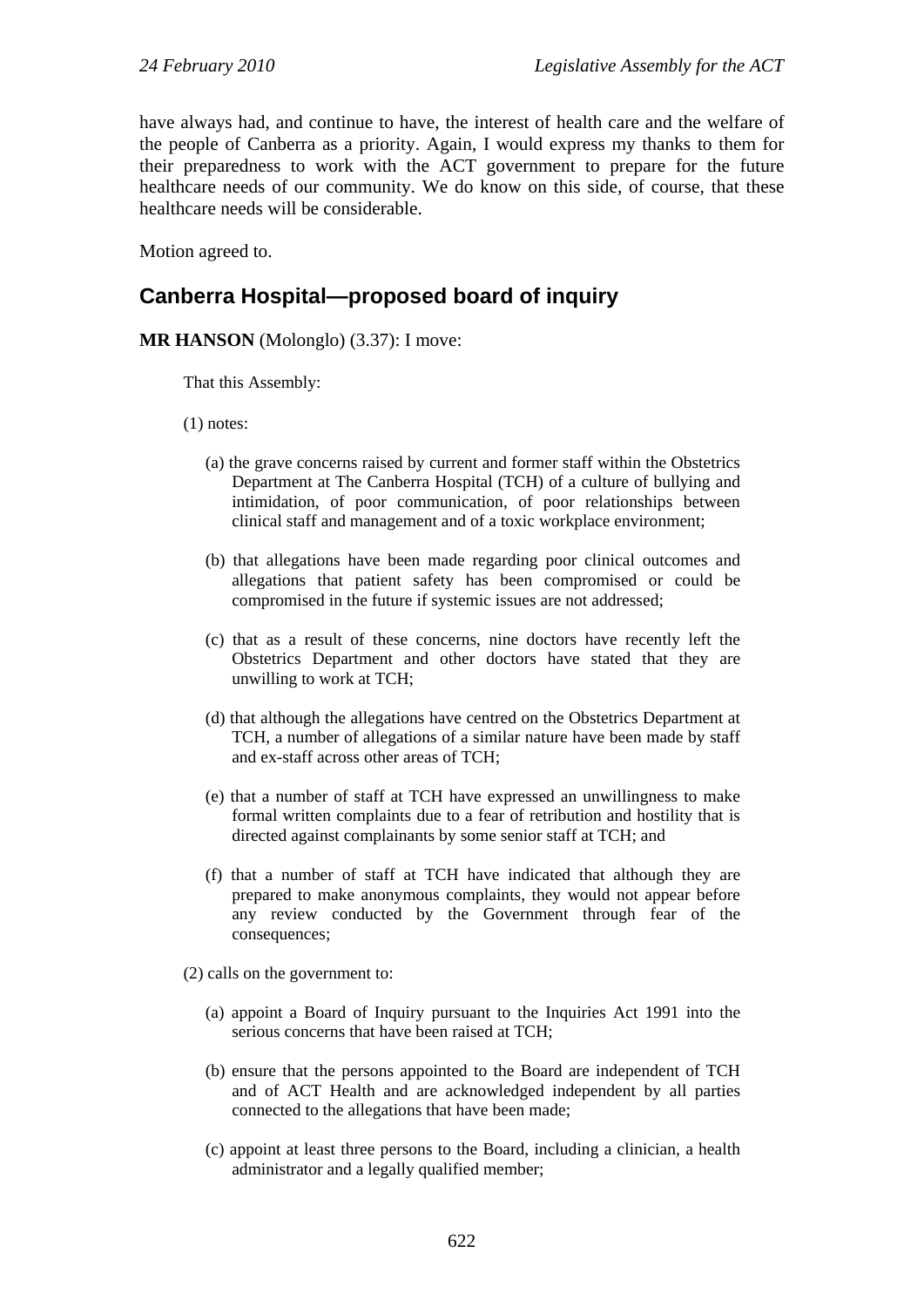- (d) ensure that the Board of Inquiry's scope include allegations of poor clinical outcomes, bullying and intimidation, poor communication, poor relationships between clinical staff and management, and of a toxic workplace environment across all departments of TCH; and
- (e) appoint the Board of Inquiry by 15 March 2010 and to provide a copy of the Board's report to the Assembly on completion of its inquiry; and
- (3) calls on the government to issue the Board of Inquiry with the following terms of reference:
	- (a) to investigate, report and make recommendations on allegations made by current and former staff of TCH in relation to:
		- (i) workplace misconduct including bullying and intimidation;
		- (ii) dysfunctional communication and relationships between clinical staff and management;
		- (iii) hostility and retribution directed towards staff who make complaints; and
		- (iv) poor clinical outcomes, or the potential for such outcomes, arising from an alleged dysfunctional workplace environment;
	- (b) to review the existing staff complaints handling procedures within TCH and make recommendations for improvements as necessary.

This is a very serious issue that has arisen of late at the Canberra Hospital. Serious allegations have been made and obviously a lot of concerns have been expressed. The first and key concern that I have is that of patient safety. Specifically, it is for the safety of women and children and it is a concern not in the quality of the clinicians but a concern that a dysfunctional workplace, a "toxic workplace environment", which is the way it has been described, will lead to death, or possibly could lead to death, or serious injury, if it has not done so already.

We need to make sure that the workplace culture is such that it provides a safe environment. Allow me to quote from Andrew Foote. Dr Foote is the Chairman of the ACT branch of the Royal College of Obstetricians and Gynaecologists and in that role he represents the clinical expertise of obstetricians and gynaecologists here in the ACT. In the *Canberra Times* on 23 February, he is quoted as saying:

We were concerned that the minister was trivialising this issue and writing it off as doctor politics, but it's really about patient safety and the safety for women and babies.

That is the issue, and it is a serious issue. The second concern I have, and I am putting them right up front, is that about sustainability of staff at the Canberra Hospital. We know that we have had doctors who have left; at this stage, to my understanding, it is nine doctors, of whom four were registrars and five were qualified obstetricians. The long-term implications of that are dire. We are seeing that other doctors are writing to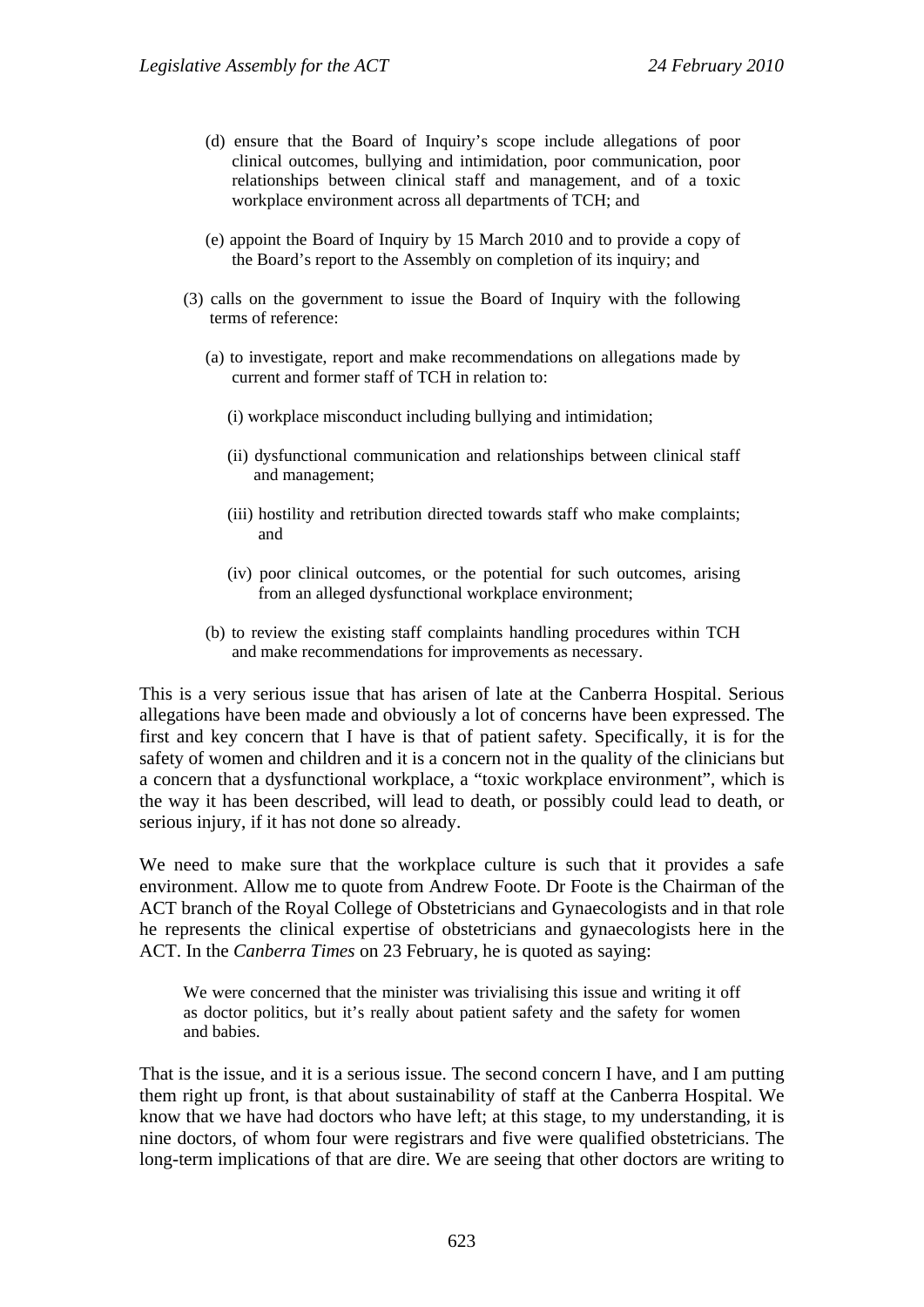the minister, as I understand it and she can clarify, to say that they are not going to work at the Canberra Hospital because of the environment there.

If we are to build a women's and children's hospital, if we are to have a sustainable healthcare workforce, we need to address the issues, or the perception of issues, at the Canberra hospitals to make sure that staff do not leave and that staff are able to be recruited to be employed at the Canberra Hospital.

In relation to the staff that left, Dr Foote said:

It's unheard of … Basically, when you've only half finished your training—

and this is in reference to the registrars—

you don't have a qualification ticket and you are clearly at risk of never getting your qualification certificate if you walk away from the training program.

So things must be pretty difficult for a registrar to do that.

And I concur: these are not people that could go anywhere else. These are people that left halfway through their training. So what we know is that five obstetricians and four registrars have left. We know that we have received and seen in the media allegations of poor medical outcomes. The two that were aired on the ABC—and I commend the ABC for its long and detailed investigation into this matter—were of a patient at the Canberra Hospital who was advised to have a late-term abortion despite six separate specialists' opinions that stated that the baby would be born healthy, and a Canberra woman who almost died three years ago when she was treated for a molar pregnancy in which foetal cells turned cancerous. The procedure was carried out by an unsupervised registrar and it went wrong. I quote from her mother:

"Perforated my uterus multiple times and then in doing that they pulled my bowel down and nicked that six times … They had to pull my complete insides out and empty them and cut out 30 centimetres of my small bowel."

In the rush to repair the damage, pregnancy tissue was left inside …

I will not name her—

Despite two more procedures to remove it, she developed a life threatening bacterial infection five months later.

These are most grievous, serious issues and they are not to be dismissed as the minister has spent so much of her time, even today, dismissing them. I think it is fair to say that expectant mothers in the ACT would be concerned and they would be demanding the most rigorous investigation into these complaints.

We know that letters were written to the minister last year by doctors outlining their concerns. We know —

**Ms Gallagher**: No—wrong, wrong.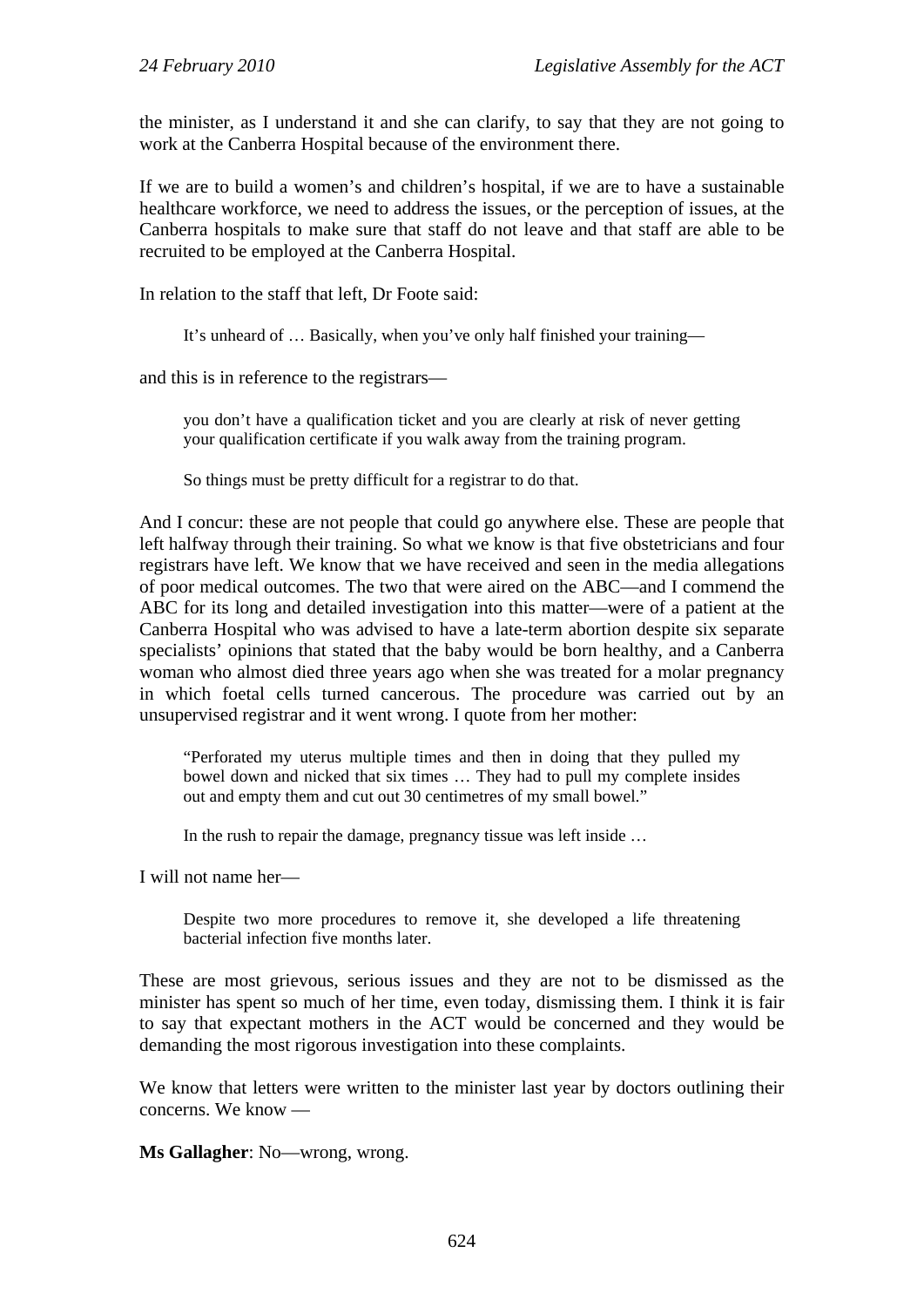**MR HANSON**: Well, you can have the time to correct the record if you did not receive letters from doctors—or registrars, as I understand. The minister can correct the record, but I believe four registrars lodged formal complaints with the Royal College of Obstetricians, and they have been forwarded on as well. There have been allegations of a toxic work culture. I will quote from an obstetrician in the *Canberra Times* of 18 February:

"There is constructive criticism and there is destructive criticism. I think every registrar had been in tears … there were snide remarks and constant putting down.

Although the allegations have centred on obstetrics at TCH, a number of allegations of a similar nature have been made by staff and ex-staff across other areas of TCH to my office, and I am aware that several media outlets have received numerous similar complaints, not just from obstetrics but broadly from across the Canberra hospitals. Rather than accept these complaints at face value, the minister attacked the doctors and denied that there was any problem. I will quote again from her statements in the media on 18 February:

"If there is an issue let's deal with it. But if there aren't any issues that can be substantiated, stop throwing stones and damaging the unit," Ms Gallagher said.

"Obstetrics in the ACT has a long and troubled history over a number of years, the politics go back 15 years. I don't want to discount anyone raising issues … at this point all I've seen is a lot of mud being slung around and no substantiation."

So basically she said there were no complaints. She said this was mud-slinging and internal doctor politics and that the allegations were without substance. She cast aspersions also on the letters that had been written to her, claiming that because they contained similar words some form of conspiracy must have been in play.

Let me quote from Dr Elizabeth Gallagher, who said in the *Canberra Times* of 23 February that she had actually raised verbal complaints and concerns about harassment with the General Manager of the Canberra Hospital in 2007:

"I resigned in 2008. I felt that I could no longer work at the hospital to the best of my ability because I was very concerned about what was going on around me. I started to lose sleep, I was not wanting to go in and not being as enthusiastic about my input over there, and I felt that it was not in my best interest to keep working there," …

She said she was not told that a verbal complaint was not a formal complaint.

"My hope for that outcome would be that people can tell their stories so that their grievances can be heard and listened to, which I think has been a problem in the past. And also that a new process is put in place—

I will say that again: that a new process is put in place—

within ACT Health and the structure of the hospital to actually deal with people's grievances in a much better way than has been done over the last few years."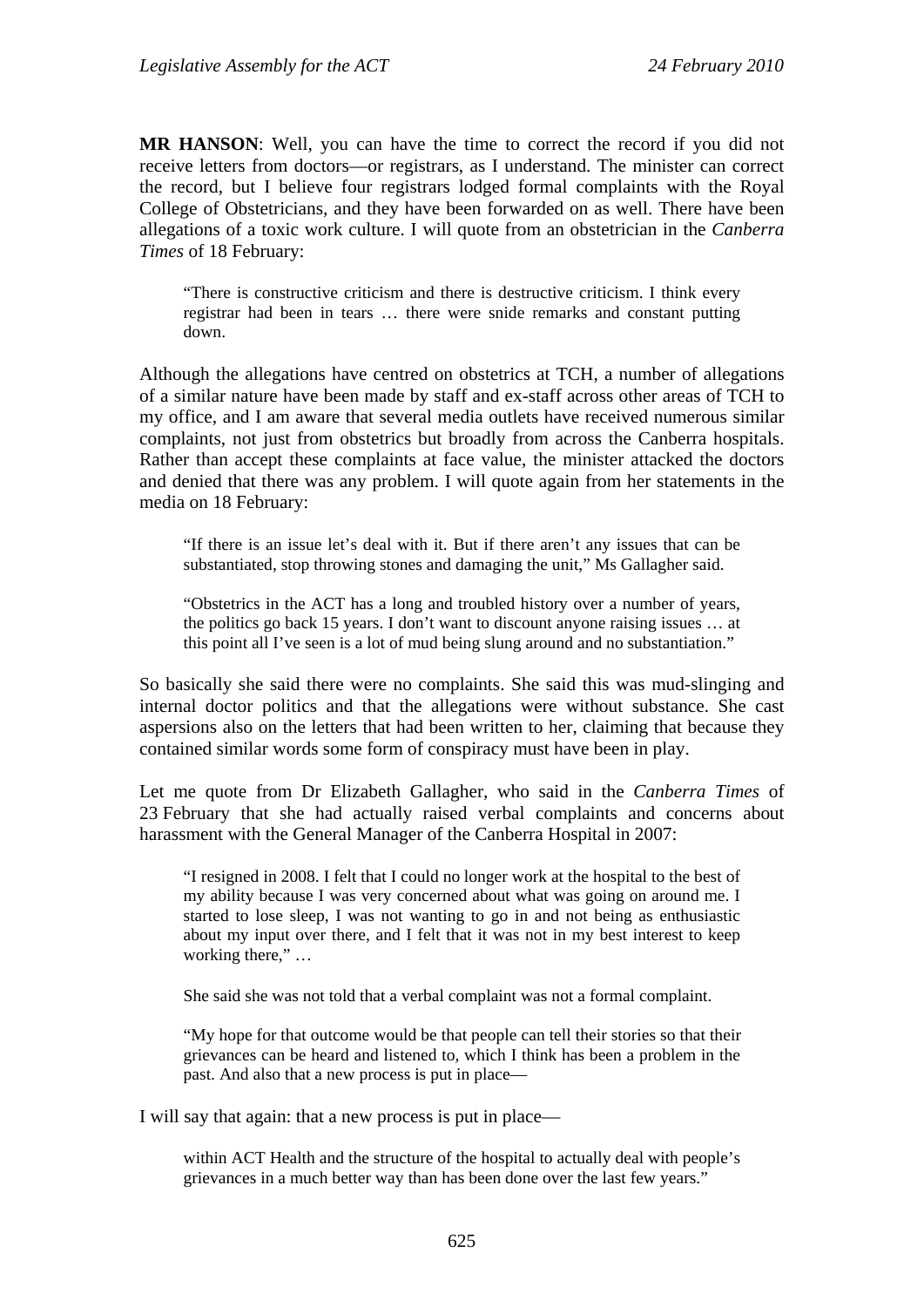So quite clearly Dr Gallagher raised serious concerns and made complaints to the General Manager of the Canberra Hospital in 2007—so serious that she resigned. But what have we seen? There is denial that there have been any complaints. Was what Dr Gallagher said and raised a complaint? Peggy Brown, who is the Acting Chief Executive of ACT Health, said on Triple 6 radio: "There are a number of ways that they can raise their concerns. They can raise them through the management of Canberra Hospital." So quite clearly the chief executive is saying that if you raise concerns with the management of Canberra Hospital that is a complaint; that is a way to raise it. And that is exactly what Dr Gallagher and others did. They raised their concerns directly with management at the Canberra Hospital. But as late as 17 February the acting chief executive denied that any complaints had been made. This is from ABC Online:

ACT Health acting chief executive Peggy Brown also says the department has not received any formal complaints.

Dr Brown says she would be happy to investigate any concerns.

"We have an open approach and if there are concerns we clearly want to address them but we can't address them," …

"But we can't address in the absence of information about what the concerns are."

Dr Brown says they have spoken to staff currently working in the unit and no issues were raised.

"I don't believe all the people who've left in the last 15-18 months are disgruntled with the system," she said.

I do not understand what is happening here. We have Dr Gallagher saying that she raised these issues with the General Manager of Canberra Hospital—serious issues; so serious that she then resigned. Then we have the chief executive saying that those concerns raised with the general manager would constitute a formal complaint. And then we have the acting chief executive and the minister saying that no complaints had been made. So I do not know what is going on. Either somebody is not telling the truth or the system has broken down. I am willing to believe the former. But, when you have numerous obstetricians making complaints to management and the Acting Chief Executive of ACT Health is denying that any complaints have actually been made, you have some serious problems. Something has gone very seriously wrong with the management and the procedures of making complaints at the Canberra Hospital. That is beyond question.

The denial by the minister that there were any complaints was also wrong. Maybe she had not been informed of the complaints that were made to the General Manager of the Canberra Hospital. Maybe Peggy Brown was unaware of those complaints. But somewhere in the chain of command, in the line of communication between the management of the Canberra Hospital and the minister, there has been a breakdown in communication that has meant that the minister and the chief executive have misled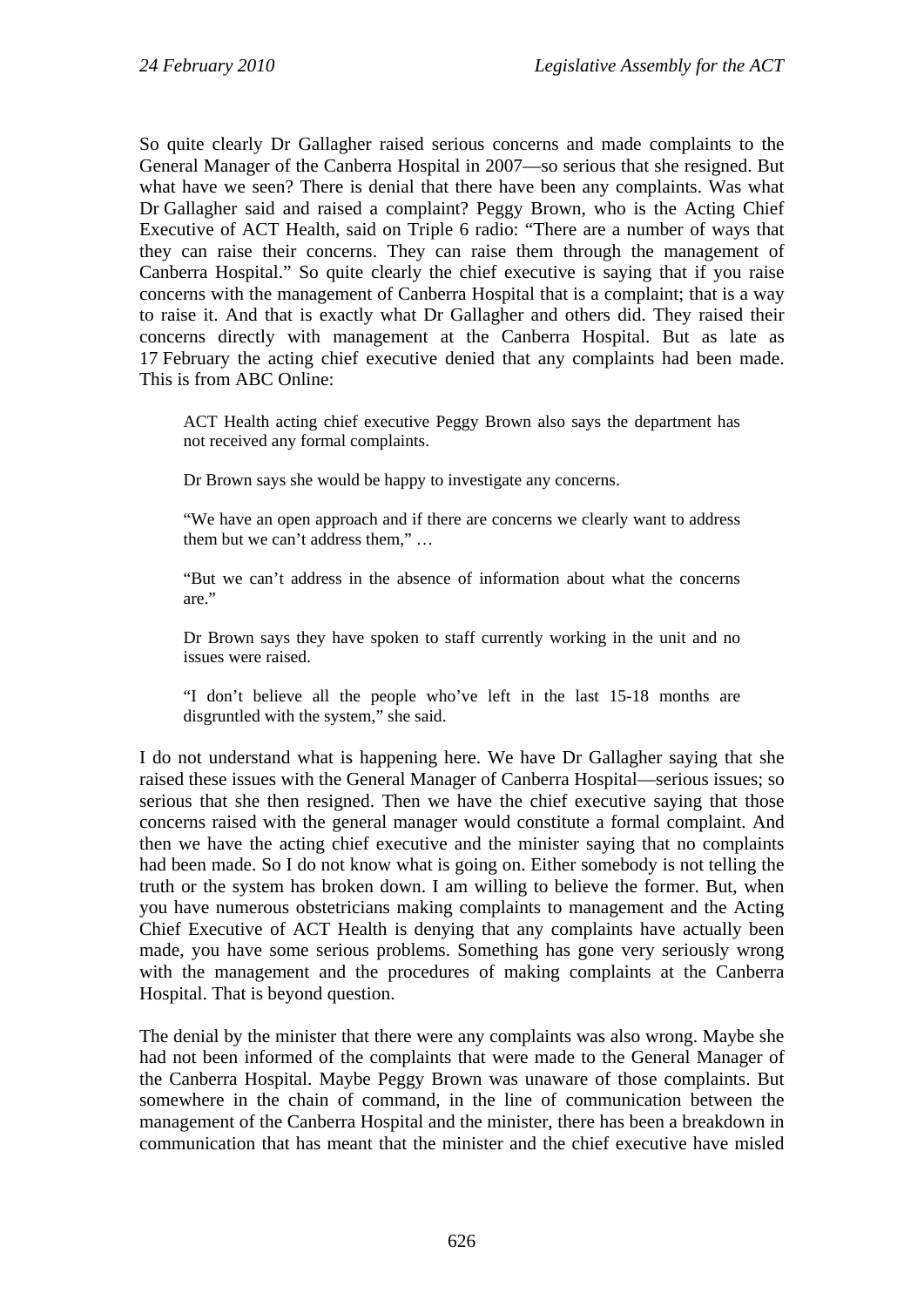the community about whether complaints were actually made. And that is a most serious thing to have occurred.

I am not here saying that it has occurred intentionally. But, if you draw the lines together, if you look at the dates and the times and you see what has happened, there has been a most serious breakdown in what has occurred at the obstetrics department in the Canberra Hospital.

We know that there have been problems there before, because the minister has told us. She said that there has been a war going on for 10 years and that this has been a most serious problem. So any sort of issue that was raised in that area should have put the red flag up and the minister should have known that there was a likelihood that these complaints should be taken seriously.

It is no wonder that people are scared to make complaints—if they are so easily discounted or covered up. I spoke with someone who is a victim of the complaints system and their words were that you have to have rocks in your heads to complain, because you get crucified. Funnily enough, that person does not want to go on the record, because of what they have been through, which was a most appalling set of circumstances.

Ms Gallagher is saying that people are prepared to throw stones and raise allegations but no-one is prepared to go on camera and nobody is prepared to outline their concerns. But they did outline their concerns. They did so in the proper manner to the management of the Canberra Hospital, and they were either ignored or they were covered up. And when they were forced to go to the media, through the chairman of the royal college of obstetricians, what was the response? The response was to be vilified, to be attacked and to have their claims discounted and ignored.

There is a real problem here. The college has done the right thing in representing the obstetricians. I know that there has been some flak towards Dr Foote, but if he was a union representative I think the minister would be less critical. But what he is doing in effect is providing a voice, providing representation for his constituents, for his members, the obstetricians.

**Ms Gallagher**: Well, for some of those members, Jeremy, against other members of his constituency.

**MR HANSON:** As you would find in a union.

**Ms Gallagher**: You don't usually find unions fighting each other.

*Opposition members interjecting*—

**MR HANSON:** The obstetricians who have spoken to me directly—

**Ms Gallagher**: You don't—representing a member against another member.

*Opposition members interjecting*—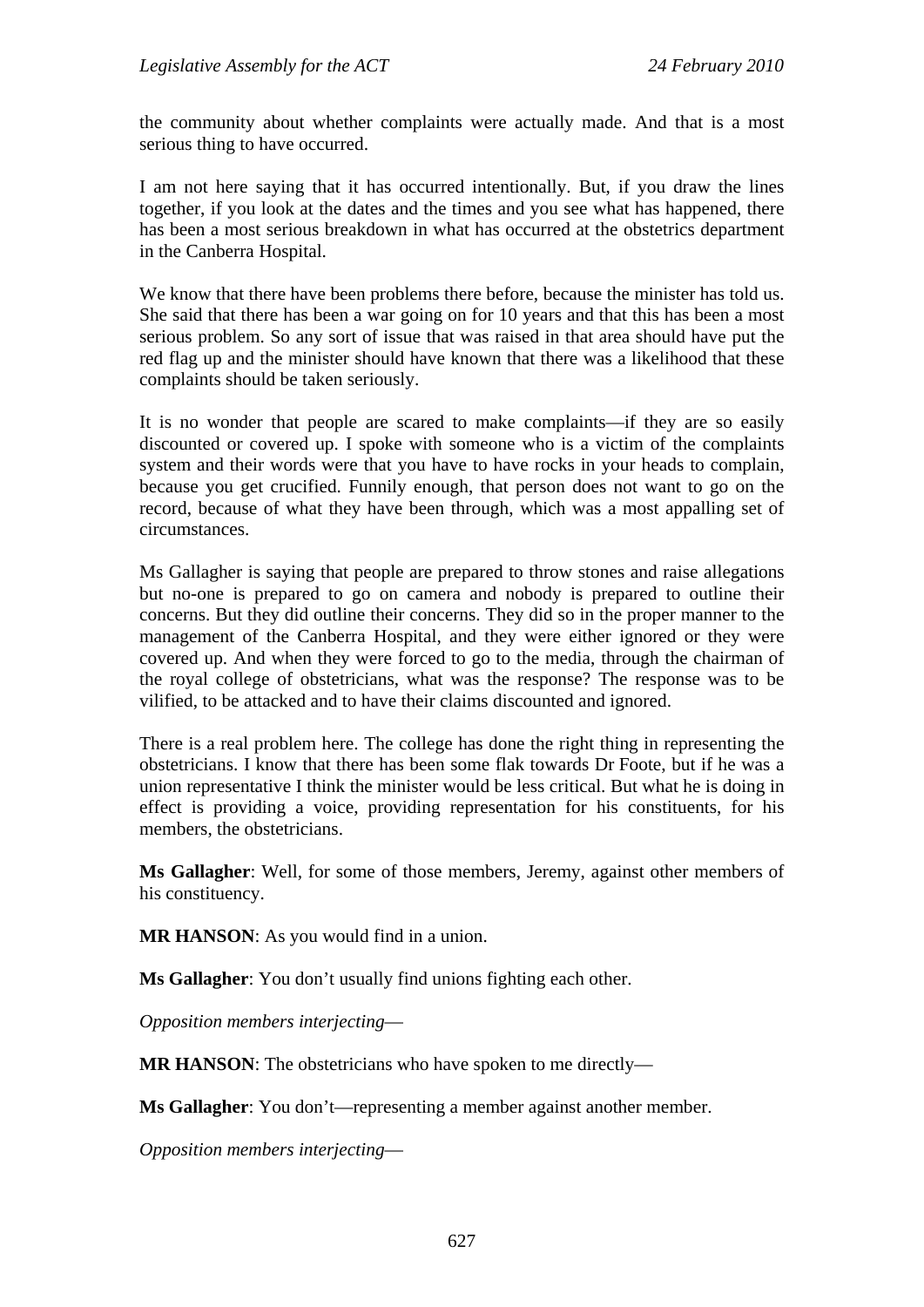**MR SPEAKER**: Order!

**MR HANSON:** If I can summarise the conversations I have had—

*Members interjecting—* 

**MR HANSON**: Mr Speaker, would you stop the clock again?

The concerns are that nepotism has put patients' safety at risk, that clinical mistakes are being covered up, that there is a culture of abuse and bullying and a deliberate strategy not to put anything on paper, that there are problems between bureaucracy and clinical staff.

The question of whether there are problems at the Canberra Hospital at this juncture I think would be difficult to maintain an argument around. I am very concerned that more broadly the problems at obstetrics are playing out in other departments. Since this issue has arisen, I have had numerous complaints at my office, as have media outlets I am aware of, of a similar culture, of similar concerns with the complaints process in other departments and of staff who are facing a toxic workplace environment, and staff who have been threatened, who have been bullied, who have tried to make complaints and have been treated very shabbily and have got to the point where they have resigned.

This is a small jurisdiction, though, and people are not willing to come forward publicly necessarily—because they do want to keep their jobs and they know it is difficult to get their jobs elsewhere.

**MS GALLAGHER** (Molonglo—Deputy Chief Minister, Treasurer, Minister for Health and Minister for Industrial Relations) (3.52): The government will not be supporting this motion. I can think of two occasions when an inquiry has been established under the Inquiries Act. The first one was to deal with VITAB and the second one was to deal with disability services. The allegations that are on the table here are largely around bullying and harassment. I cannot think of any other area where bullying and harassment—unsubstantiated at this point in time, may I remind people—in the workplace would be sought to be examined through an inquiry established under the Inquiries Act.

I guess some of my disappointment with this is how the opposition have hoped for some political gain through this process. They have seen an opportunity and seized it. They do not care about the issue at all. They do not care about all of the different parties involved and the different perspectives. If you listen to Mr Hanson, there is actually no need for an inquiry under the Inquiries Act because he has got all the established facts, he has made his decision and the findings are in. I do not even know why we are spending time debating this motion when all of those facts and findings are so clear to Mr Hanson.

I need to correct a few things. I think Mr Hanson led in by saying his concern is for women and children; he is concerned that death or serious injury may occur, if it has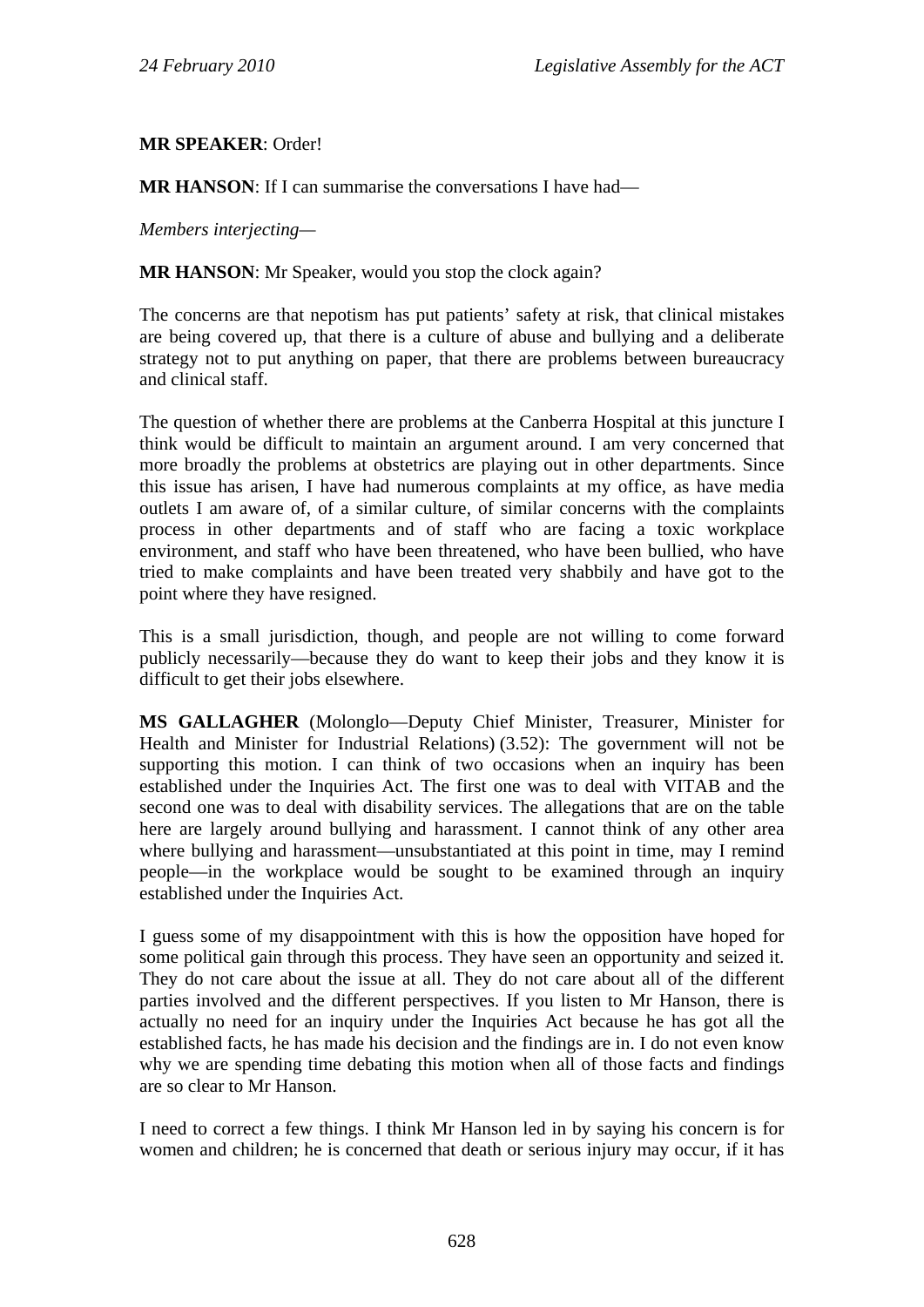not already done so. Again, it is a pretty serious allegation to make, Mr Hanson, that death or serious injury has occurred in the obstetric unit.

**Mr Hanson**: May have.

**MS GALLAGHER**: You said, "If it hasn't already done so." When I met the doctors on Monday I put down these issues. I said: "In relation to clinical standards at the unit, on all of the data available to me, it is probably the highest performing unit in obstetric care in the territory. On the data available to me, the training program is operating very well. On the data available to me, relationships between midwives and doctors are harmonious, and that information is coming from various sources. In relation to safety for women and babies, the information to me is it is a very safe unit, and that is on benchmarked data from across the country."

The response from the doctors I met with was: "Well, yes, they're not really issues. They're not the issues we're worried about. We're worried about the bullying and harassment." I said: "Well, too late. Those issues have been raised. I was approached by a woman on the weekend who was very distressed. She felt she could not go to the Canberra Hospital to have her baby because she was worried." I said to the doctors that, by raising these allegations without any evidence, that is the damage that is being done to this unit, and that is my frustration. Indeed, the doctors in that meeting confirmed to me that if anyone went around amongst their patient load it would be quite easy to establish two patients who were unhappy with the level of care they received from each one of them. All of the doctors in that meeting accepted that.

That is why the review needs to occur. It is a validation of the quality of the service because we know from all the data available to us, from a clinical standards point of view, what an excellent service is provided at Canberra Hospital. To have Mr Hanson say that he believes that the lives of mothers and babies could be at risk and that death or serious injury could occur, based on the information available to date, is extremely disappointing. It perpetuates something that nobody else is trying to perpetuate or seeking to perpetuate any longer—nobody. The doctors I spoke to, who have raised the concerns headed by Dr Foote, told me that all of those other issues were not urgent and in their view did not need to be examined. Bullying and harassment did, but they regretted that all of these other issues had even been raised. I do not want to breach anyone's confidence in this meeting, but that was the content of the meeting.

In terms of sustainability of the workforce, I can tell you that the biggest thing that would deter any doctor from working anywhere across the health system is an inquiry under the Inquiries Act. I can tell you that right now. Yes, we are trying to recruit and we have two very highly skilled doctors who, as I understand it, have agreed to come and join the unit. They are on their way to joining the unit. The politics that Mr Hanson is playing around with for his own convenience, as opposed to dealing with the substantive issues, is the fastest way that we will have people not wanting to work at that unit. Yes, the sustainability of the workforce is important.

In relation to the letters that I have received, Mr Hanson has said that those letters outlined the complaints. They did not outline the complaints; they did not outline concerns. They simply said, "We have concerns around the workplace environment."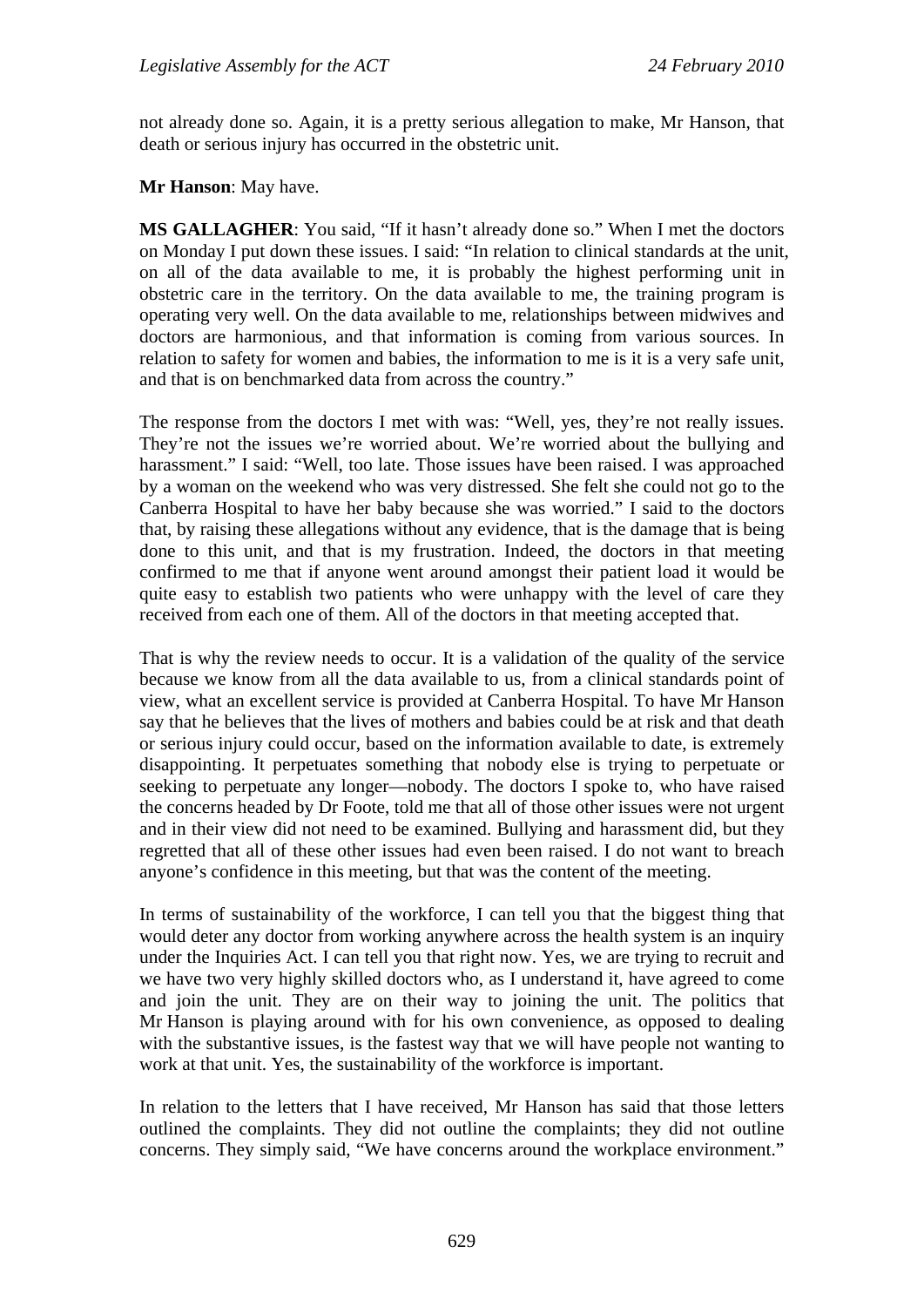I wrote back and said, "Please elaborate." That did not occur. So do not say that they wrote to me outlining their concerns. They did not. I responded and asked them to.

In relation to Dr Gallagher's situation, I would ask Mr Hanson to go back and ask her what was the reason she gave for leaving. You might be interested in her answer. I do not want to breach her confidence on that issue, but go and check. Mr Hanson has decided that Dr Gallagher resigned after her complaint was not dealt with or insinuated that because her complaint was not dealt with she resigned. I became aware of Dr Gallagher's concerns on Monday morning. That was the first time and that is why we need a review into the processes around this, which is what I have already agreed to.

I agreed in correspondence to the interim chief executive on these two reviews on the weekend, prior to meeting with the doctors, based on information that I had received and meetings I had held with a number of people between Wednesday and Sunday, when I signed off a letter to the interim chief executive. When I met with the doctors on Monday morning they agreed that that was a suitable process to follow. They asked me for time frames for commencement. I gave them a commitment around ensuring, hopefully, that we will have terms of reference determined by the end of this week and that both processes will be well underway within four weeks, which is the time that they gave me.

In relation to my comments about difficult relations in obstetrics, I think Mr Hanson did not understand what I was saying. The difficulty in the relationship, dating back a number of years, is across the sector; it is across the private and public sector. I was not saying there is a war in obstetrics at TCH. I never said that. There are difficulties that date back a number of years that all parties agree exist. My belief, when we finalise these terms of reference, is that we need to look at obstetric services in the public and private sector as well. We need to examine what is happening at Calvary public, Calvary private, John James and the Canberra Hospital. If we are going to bring the obstetric community together, I do not believe this can just be a finger-pointing exercise at TCH.

In relation to Dr Foote representing the college, he is certainly the chair of the local branch. I have not received confirmation from the college nationally that he represents their interests. He also represents a number of the doctors who are having the finger pointed at through this process. So when you say, "He is representing the obstetric community," he is not representing the entire obstetric community here. In fact, there are a number of members of the college who have concerns—let us leave it at that—at the way things are being handled here by the college. I do not know that you can say that a member of the national college, which is the representative body of obstetricians, is putting forward this view as strongly as Dr Foote is.

I have had a long and very positive working relationship with Dr Foote. From my time as minister he was the president of the AMA. I have always found him very reasonable to deal with. But I have to say that I think some of the ways in which this issue has been handled have been unfair to other parties. I do not care about me. I can stand up for myself. I have got a public forum. I can defend the words I have used, the language I have used, the comments I have made. But there are people who are not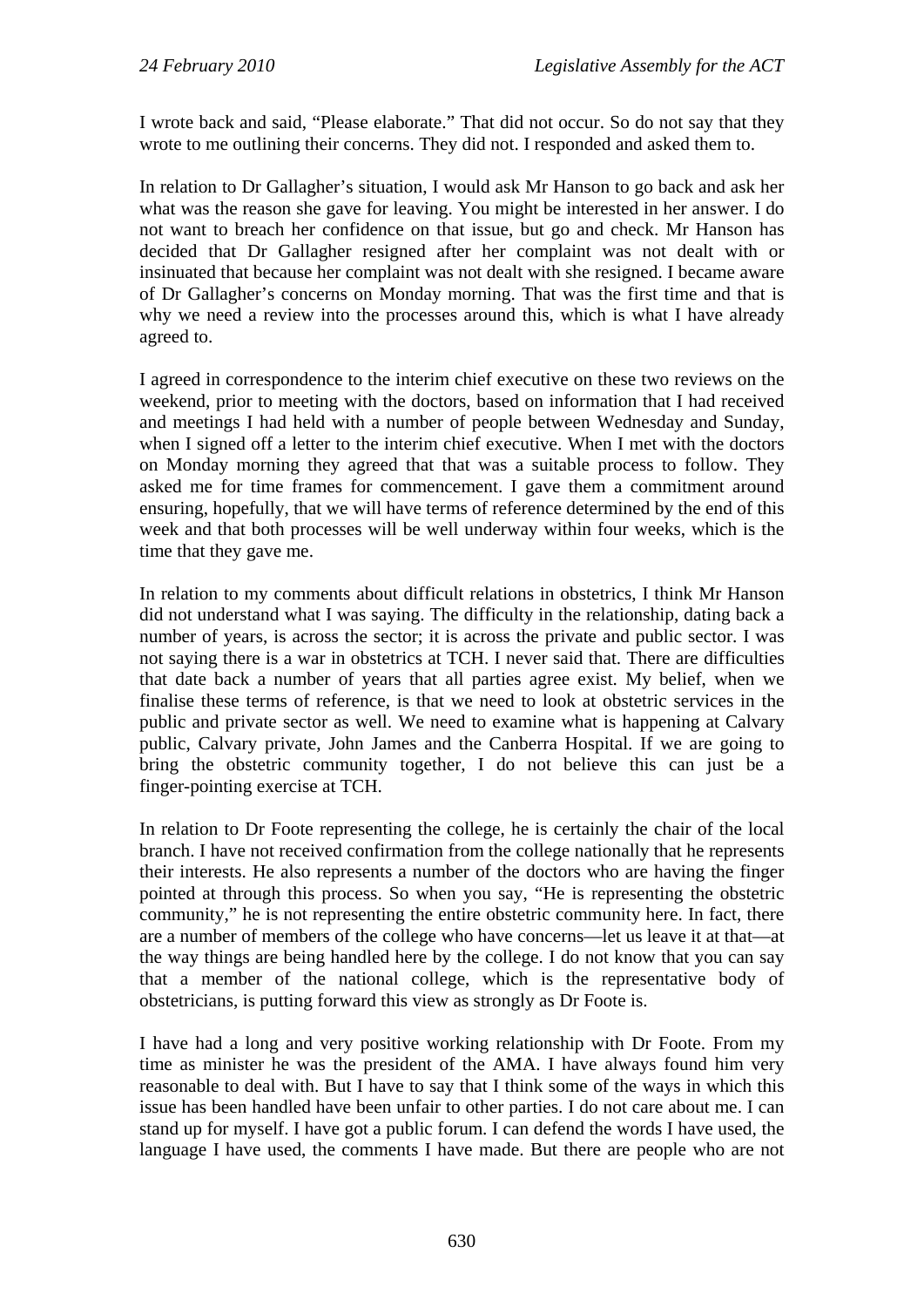able to do that, who are unable to put their side of the story forward and who are unable to challenge the allegations. I think that is extremely unfortunate.

What Mr Hanson has picked up is one side of a much more complex picture that deserves the full attention of external processes. I have agreed to that. The first process is to validate the service, because I think that is important. We do not need anyone wandering around saying that women and children are going to die or have serious injury if they attend the Canberra Hospital, which is what Mr Hanson thinks.

We need that service validated, we need the benchmarking data to be made public and we need to have a look at what is happening in the private system. I think maybe we should go as far as looking at whether there have been complaints to the medical board across the community. Let us examine that. Let us get everything out on the table and explore these issues and perhaps some of the different perspectives that exist.

In relation to the concerns around workplace culture, including allegations of bullying and harassment, that will be a separate process which will start immediately. We are still finalising the terms of reference for that and the expert that we will use. I know that that is well underway. I will be speaking with Health probably tomorrow with details of that. I now move an amendment to Mr Hanson's motion:

Omit all words after "That this Assembly", substitute:

" $(1)$  notes:

- (a) that allegations have been raised in the media about the Obstetrics and Gynaecology Unit at The Canberra Hospital (TCH) covering clinical standards, safety, the relationships between midwives and doctors, and the sustainability of the registrar training program;
- (b) that allegations have also been raised about the workplace culture, including bullying and harassment within the Obstetrics and Gynaecology Unit at TCH;
- (c) that the ACT Government has responded to these allegations by announcing two external processes to investigate all of the allegations that have been raised to date, including whether there are broader systemic issues which should be considered;
- (d) that the Minister for Health is considering the terms of reference and scope for review of these two processes prior to finalising the details and will report back to the Assembly on the detail once finalised; and
- (e) that the Government commits to establishing processes which are inclusive, supportive and protective of everyone who participates in them;
- (2) acknowledges the importance of establishing processes which allow for procedural fairness and natural justice principles to be followed for all parties involved;
- (3) calls on all of those working in Obstetrics and Gynaecology across the ACT to commit to work co-operatively and collaboratively across the public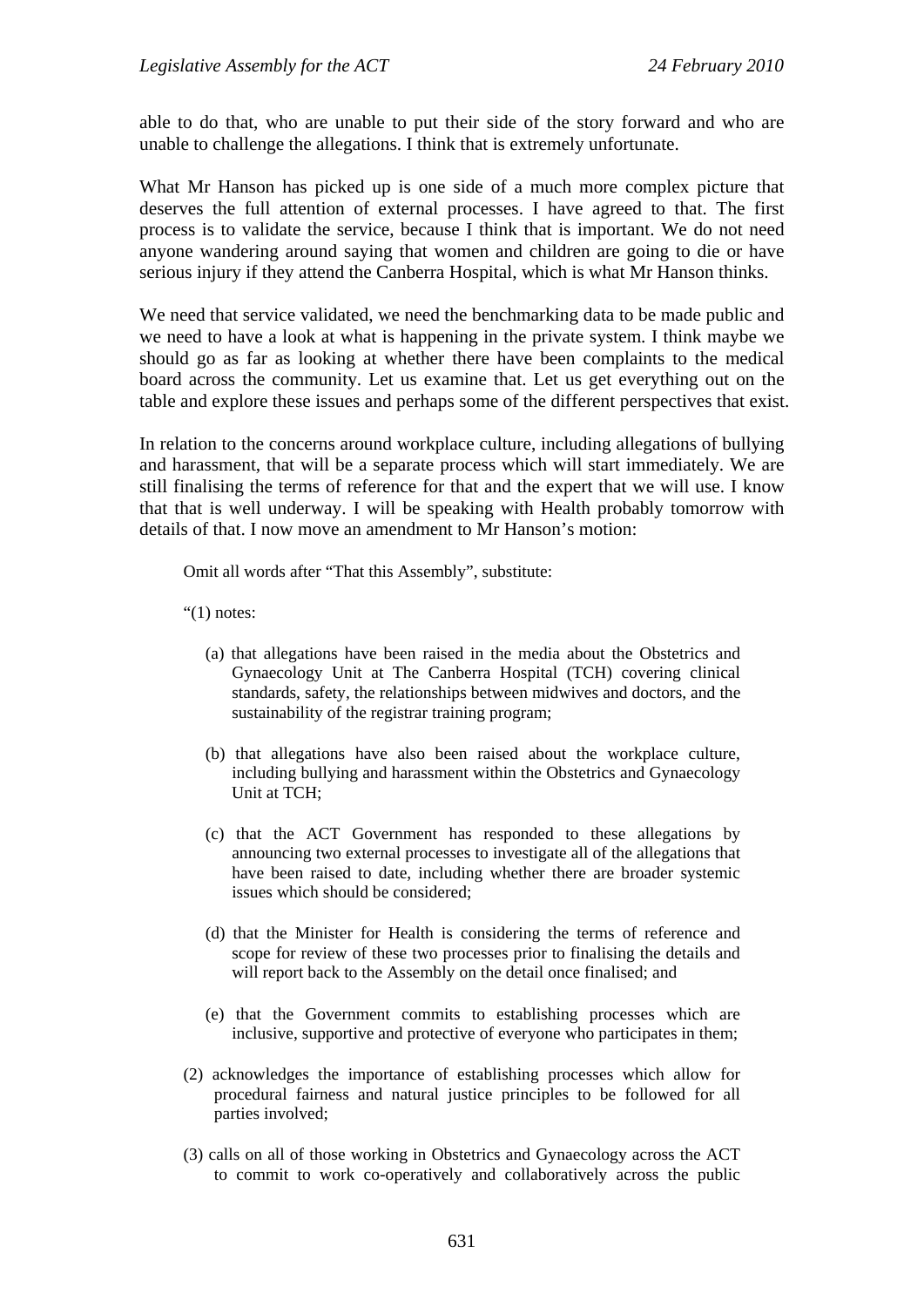and private systems to ensure that women in the ACT have access to the highest quality obstetrics services; and

(4) notes that findings of the external opinion on clinical standards, safety, relationship between midwives and doctors, and sustainability of the registrar training program will be made publicly available.".

The amendment goes to the issues that have been raised. It acknowledges the importance of establishing processes which allow for procedural fairness and natural justice. I strongly believe that an inquiry under the Inquiries Act would be a witch-hunt. I think that is what would happen. I am not certain that people would feel more comfortable about participating in a public inquiry before judicial officers. If that is your concern, there are more protections available to witnesses raising concerns through public interest disclosure.

The Inquiries Act protects people while the inquiry is underway and, I think, protects the judicial officers involved. But it does not have the longer lasting powers of protection that the Public Interest Disclosure Act has, for instance. If your real issue is providing protection and support for employees who may want to come forward, I would suggest that the Public Interest Disclosure Act is there for that reason and offers much greater protection and longer lasting protection for staff.

The issues for the individuals involved need to be very clear in terms of procedural fairness and natural justice, which I believe have not been followed at all in the prosecution of the arguments that have been put to date. I am concerned, as well, that if an inquiry was established under the Inquiries Act it would seriously jeopardise the public obstetric service because I think some people would resign. I cannot say that for sure, but that would have ramifications for how we provide a public service to the community. Part of what we have to do whilst we go through these processes is ensure that the public service, which I hope—and I think it is—is the premier choice for women in the territory, remains so.

In relation to my amendment, I also ask the Assembly to note that the findings of the external opinion on clinical standards, safety, relationship issues between midwives and doctors and sustainability of the registrar training program will be made publicly available when it is completed. I have committed to an external process, which is what people have asked for. I note that at the meeting the doctors indicated they were happy with that process. Their requirements were that it should be external, independent, protect witnesses and ensure fairness. My process does exactly that.

**MS BRESNAN** (Brindabella) (4.07): We have come to this motion today largely due to allegations of bullying and harassment within the maternity unit of the Canberra Hospital. In order to examine the best means for resolving these problems, we need to examine the nature of bullying and harassment itself. Bullying and harassment, at its core, is a health and safety issue, but due to the complex nature of the human interactions involved it is much more difficult to deal with than traditional safety issues.

Bullying and harassment cannot be dealt with in the same manner as other workplace accidents or incidents. Addressing bullying and harassment at an individual level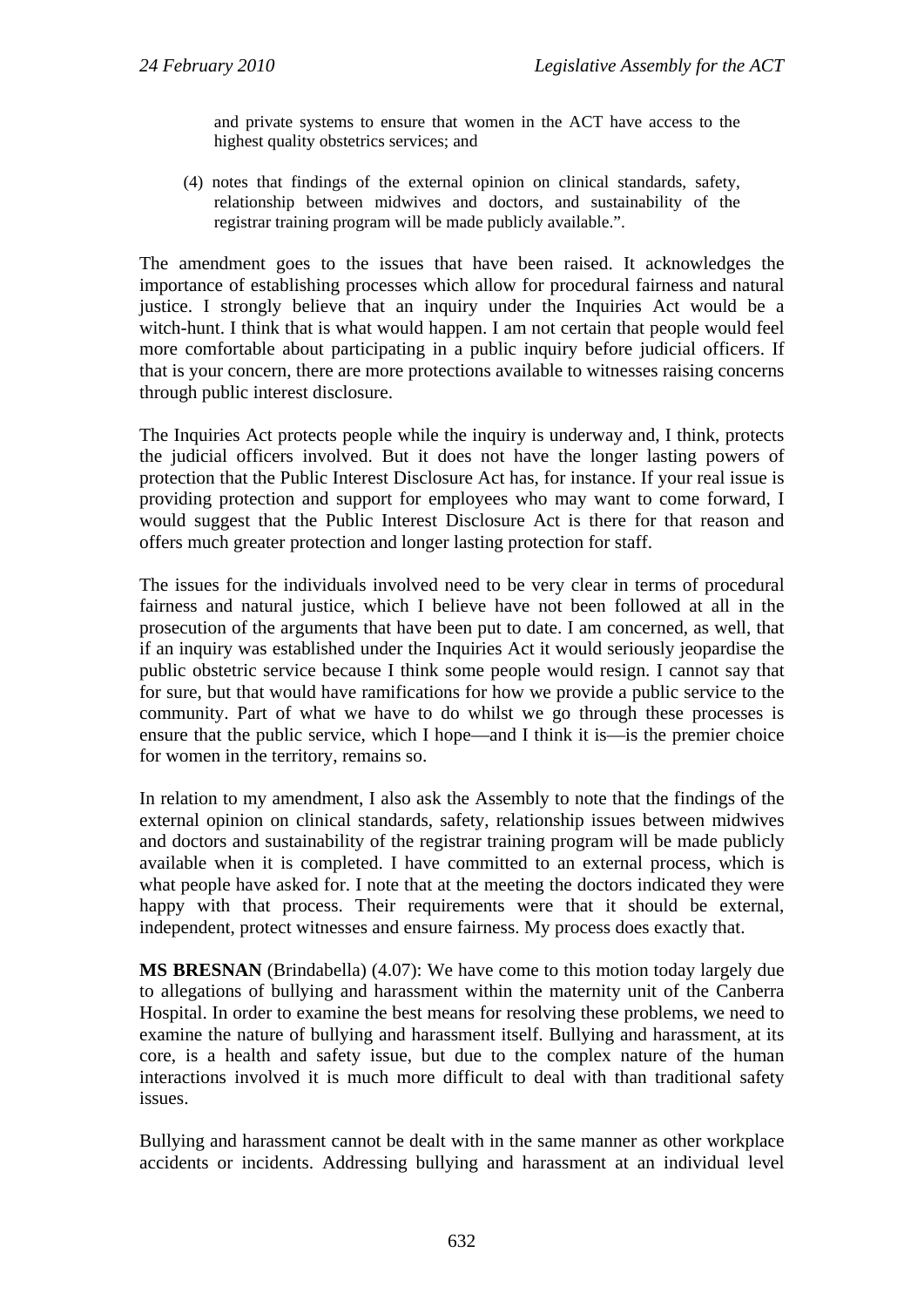requires tact and discretion. It needs to recognise that bullying takes place in an environment of power relationships between the victim and the perpetrator, or perpetrators.

It is, sadly, easy to dismiss bullying as harmless fun or tough management. It is even sadder that many organisations and people do not recognise that the harms caused are very real and impact upon the workplace and home lives of all those affected. Occupational health and safety legislation, by its current nature, is not very suited in its application to cases of bullying in the workplace. The procedures in legislation often concentrate more on hazards that can be fixed through changes in operating procedures and physical environments. However, unlike an exposed wire or a set of slippery stairs, the hazard in a case of bullying is a person, with all the rights that are then conferred.

As such, unlike traditional safety concerns, bullying cases cannot be solved with a health and safety representative issuing an improvement notice and notifying management. There is a need for natural justice, a transparent system and a right of response. The nature of the claim means that bullying and harassment cases more resemble workplace disputes than traditional safety claims.

Furthermore, it must be acknowledged that bullying takes place in a broader environment than the people directly involved. Workplace culture plays an important role. Since the allegations of bullying, harassment and malpractice at the maternity ward have come to our attention, my office and I have received a number of briefings from the department and the minister's office and spoken to Dr Foote and other medical representatives, including the AMA.

In developing a response to this situation and Mr Hanson's motion, I have approached the issue from both a health perspective and an industrial relations perspective, which brings us to the crux of our objection to the motion before the Assembly today and the reasons why the Greens will be supporting the health minister's amendment. The Greens appreciate what Mr Hanson is attempting to achieve through his proposed board of inquiry. We acknowledge that it will be more difficult to obtain evidence without a board of inquiry's power to compel.

However, the ACT Greens feel that it is highly inappropriate to drag victims, potential victims or accused bullies under the power of subpoena. Whilst it is a regrettable fact that bullying frequently goes unreported, we should not exacerbate what people are going through by forcing them to talk about their situation against their will. Pulling people out of the maternity unit and compelling them to testify on the record will do more substantial harm to the workplace environment of that unit than any that currently exists.

You need to create an environment where people feel comfortable in coming forward. Making people come forward and forcing them to do so will not encourage people to disclose. As to conducting a public forum, people will just not come forward in that case. Mr Hanson has referred to using the Inquiries Act 1991 and said that his proposal will offer legal protection. People can get legal protection currently, as has already been discussed, with the public interest disclosure, not just under the Inquiries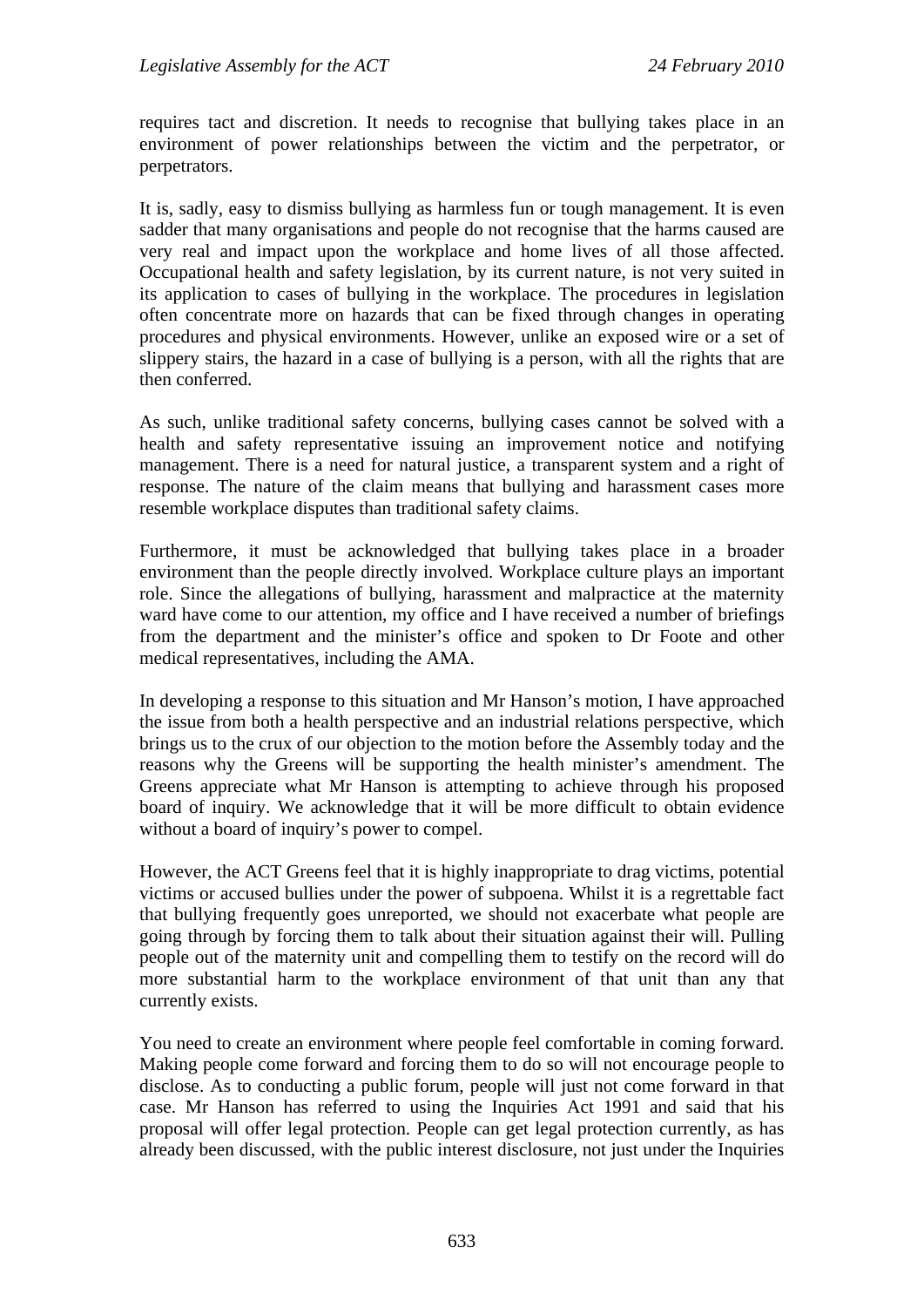Act. Therefore, the process we should be pursuing should be one that offers the best path of natural justice for all parties involved. People may get direct protection under the Inquiries Act but they will also be forced to give evidence, which will not encourage disclosure, as I have already stated.

The Greens will support the government's proposal for two external reviews to be conducted, the first into matters mostly regarding clinical standards and the second into workplace culture. The AMA have this morning confirmed to all three parties in this place that they wanted the reviews to be external, independent, able to protect any witnesses and able to ensure fairness to those accused of various matters. We think these points are best addressed through the government's proposal. I would note that Dr Foote said on Monday that he was happy with the government's proposal for two external reviews.

As I have already noted, the Greens will support the minister's amendment. I appreciate that the amendment ensures, in paragraph  $(1)(b)$ , that the key words "bullying and harassment" are included and also, in (1)(c), that broader systemic issues be considered if they are determined to be a contributing factor to any problems that have occurred. The minister will report back to the Assembly on the terms of reference and scope once they are finalised. We believe that it is important to consider if there are broader systemic issues at TCH and that the terms of reference for the review and the scope be made available to members in the Assembly.

Paragraph (3) of the minister's amendment is an important one because we must remember that, while conflict occurs between staff and the maternity unit, their patients are being affected. We have heard recently of women, as the minister said, asking whether they should use the maternity unit. It is vitally important that women going through the birthing process are able to trust in those people who are providing the services to them. I hope that, as a result of these reviews, trust and confidence in the maternity unit and amongst the staff can be restored to high levels. Providing a public service of a high standard to the community should be of utmost importance in anything that we are considering.

**MR HANSON** (Molonglo) (4.14): We will not be supporting the government's amendment. We have made a case for the need for an inquiry, and I and my colleagues will speak further on it. We have not as yet seen the terms of reference, but the outline of the nature of the inquiry indicates, in my view, that they will not be sufficient, and that is because of the gravity of the concerns that have been raised and the response that we have seen from the minister. I do not think people will take her intent as seriously as perhaps they would have if she had treated this more seriously when it first arose. I think there will be some degree of scepticism about how thorough she wants this review to be. I think that the way she has dismissed so many of the claims, the way she has been dismissive of any concern about clinical outcomes, would lead one to suspect that she is not going to be pursuing this with the sort of rigour that would be the case if it were conducted under the Inquiries Act.

I do have real concerns about safety. Ms Bresnan just outlined the real effect of bullying and intimidation in the workplace, the consequences of it, the effects it has on people, the effects it has on people's lives and, without question, the effect it has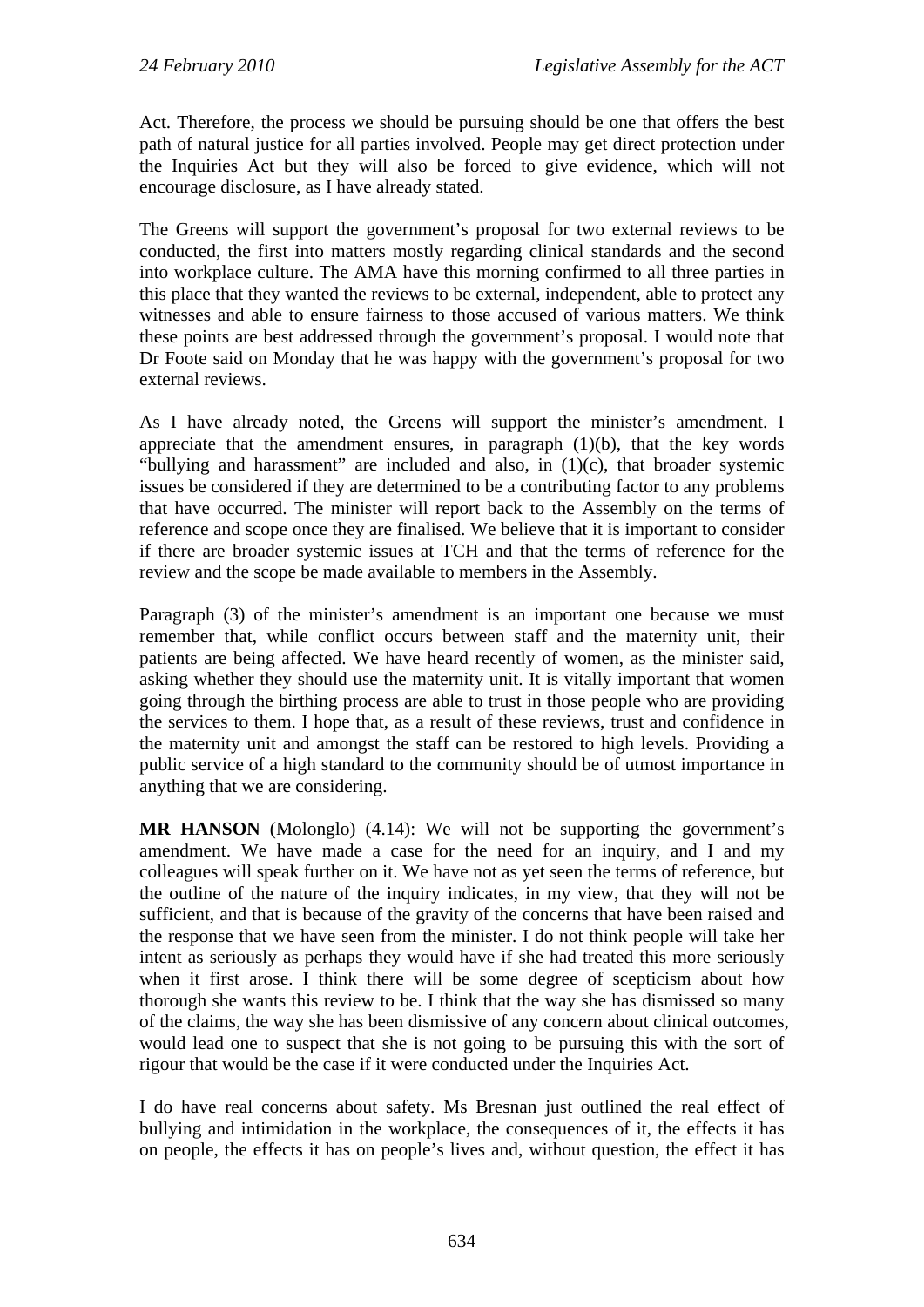on people's work performance. Now, if bullying is occurring—and it certainly seems that the allegations point to that situation—and if, as Ms Gallagher asserts, there has been a 10-year war occurring in various obstetrics units within the territory and between obstetricians, it is difficult for me to envisage how such a culture, how such systemic problems and how such cultural bullying could then, in turn, not lead to a significantly increased risk of negative medical outcomes. I think that that is a very reasonable—

**Ms Gallagher**: Well, check the data, Jeremy, and you'll see that you're wrong.

**MR HANSON**: The problem with data is that it is statistical analysis that will show you statistical outcomes. It is very difficult to interpret from statistical outcomes whether, as a result of the bullying and as a result of the culture in the workplace, there have been incidents of negative clinical outcomes. I cannot simply look at a set of outcomes, a set of statistics, to determine whether that is the case or not.

What are the reasons for any negative events that have occurred? Without question, there will have been negative outcomes. I accept that in any practice of medicine, in any practice of surgery, there will be negative outcomes that occur, and often for very legitimate, unexpected, unforeseeable and unpreventable reasons. But what we are concerned about here are negative outcomes that have occurred that could have otherwise been prevented if you did not have that workplace problem and making sure that that is not the case going into the future.

I am concerned about the clinical outcomes not because I question the ability of the doctors or midwives or their levels of training and standards; it is about that negative culture. I think Ms Bresnan made the point well with regard to the effect that it has on people's ability to do their jobs.

An inquiry under the act would be more broad. I have said in my motion that it would not simply be legal staff, as Ms Gallagher asserted. I have set down that it would contain a clinician, a health administrator and someone with legal standing. But a board could comprise people with skills complementary to that also.

With reference to the specific amendment, which we will not be supporting, we argue to see the terms of reference. That is of concern to me. I would ask that the minister consult with the opposition and with the Greens on this sensitive matter—as I understand it, the Greens will be supporting it—to make sure that those terms of reference are not cause for further dispute and allegations and denials that there is a problem or that it has been responded to effectively. It would be a very useful process, minister, if you were to consult with us on that process, and that the report, when it is finally completed, were to be provided to members of the Assembly. I am sure we would all grant the minister leave to respond to those issues.

The amendment proposed by Ms Gallagher at paragraph 1(c) notes that it will include whether there are broader systemic issues which should be considered. That is something that does have appeal to me. But my concern then again is what that actually means in terms of the terms of reference. Is she talking about investigating obstetrics more broadly or is she saying no? If there are management cultures in the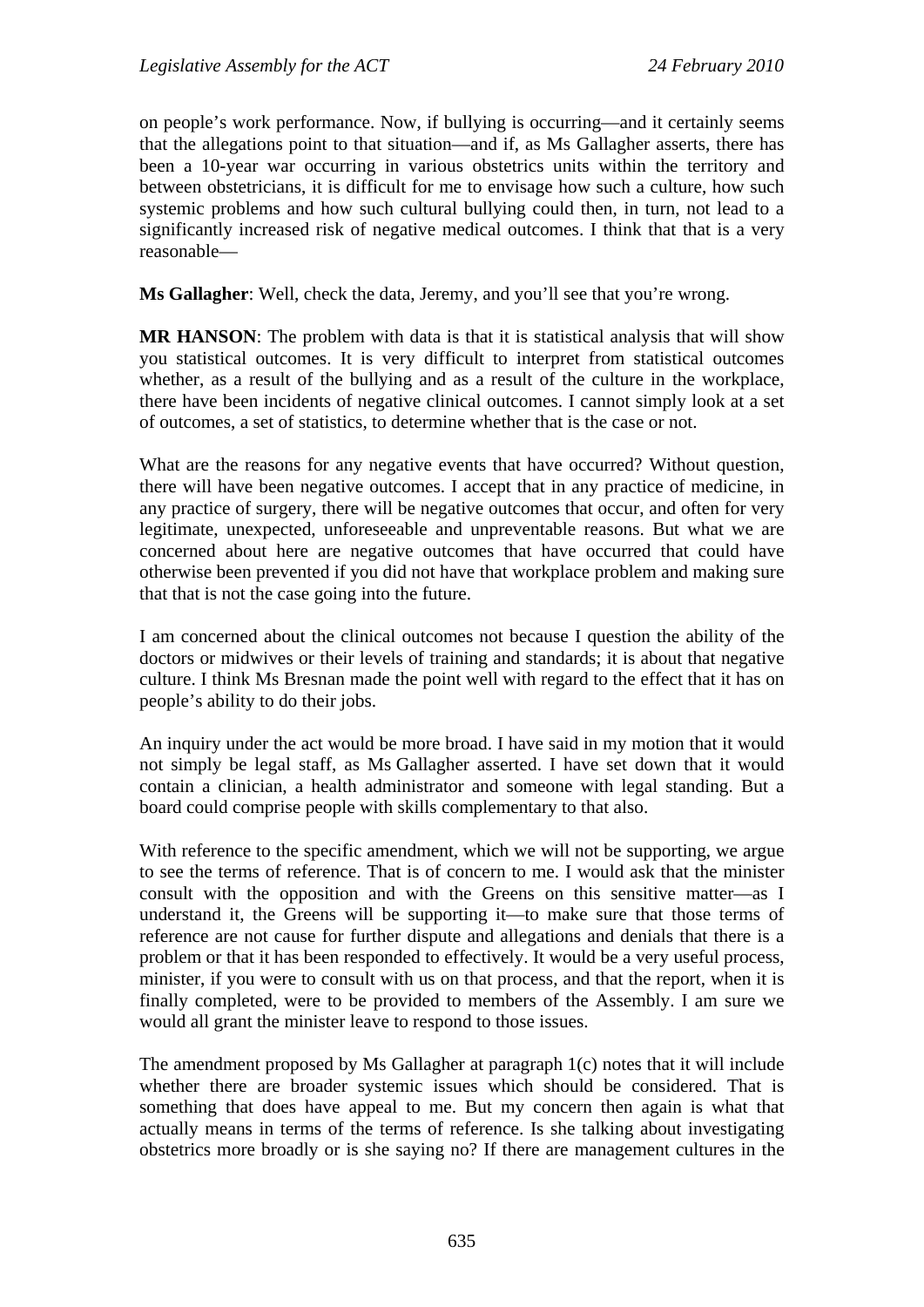Canberra Hospital that arise, problems in other departments, are they the broader issues that will need to be addressed? That is unclear, and that is why, in part, we will not be supporting the amendment. If it does get up then I would ask that the inquiry that is conducted under the minister's terms of reference be done so that it is able to look at broader systemic issues across the Canberra Hospital and not just be limited to obstetrics in the ACT. If a culture of bullying and harassment and intimidation and failure in the complaints procedure can occur in one department then, without question, it can occur in others.

The opposition will not be supporting the amendment. As much as I understand it, I think the Greens will be, and that is disappointing, because I think the proper way forward is an inquiry under the Inquiries Act. That would give the confidence to the community that the minister has alluded to and also to the doctors in question. I would counsel the minister then to make sure that, as quickly as possible, we can see the terms of reference. I would like, as I am sure Ms Bresnan would, to be involved in or consulted on the formulation of those.

**MR SESELJA** (Molonglo—Leader of the Opposition) (4.21): I thank Mr Hanson for bringing this forward. I think that there is no doubt that there was a lot lacking in the initial response from the minister on this issue when it was first raised recently. We had, unfortunately I think, the knee-jerk reaction, which is to criticise the complainants and to say that there is nothing to see here. That, unfortunately, has been a bit of a consistent pattern from this government. They hide behind the public service. If you criticise what is going on, you must be attacking the public servants or you must be attacking this person. We will get to some of those problems that have been aired, some of those allegations that have been raised and some of those concerns that have been drawn to the attention of the media, some of those concerns that have been drawn to the attention of the opposition and, no doubt, some of those concerns that have been drawn to the attention of the government.

It must be said that Katy Gallagher today said that there has been a 10-year war going on. She acknowledged that there have been deep-seated problems for many years yet seemed surprised when these allegations first started airing. It is a bit rich to pretend that there is nothing wrong and that any claims of a toxic culture must be wrong when the minister today in question time said that this has been going on for 10 years, that there have been problems for 10 years, there has been a war going on for 10 years. We can only imagine what kind of cultural problems that leads to when we have, according to the minister, different warring parties in our health system. If we have different warring parties and the minister has been aware of these and has been aware that the war has been going on for 10 years, it is exceptionally rich to be claiming some sort of surprise that these allegations have been raised.

It is worth going through some of what has been said. I think Dr Foote actually picked up on the minister's initial response. We are seeing Katy Gallagher back away somewhat from this to at least move to some form of external review. We believe that should be comprehensive; we believe that that should be under the Inquiries Act; we believe that it should have the full powers that go with that to get to the bottom of this. If you are talking about longstanding problems or feuds or wars, to use the words of the minister, then getting to the bottom of that is critically important going forward. It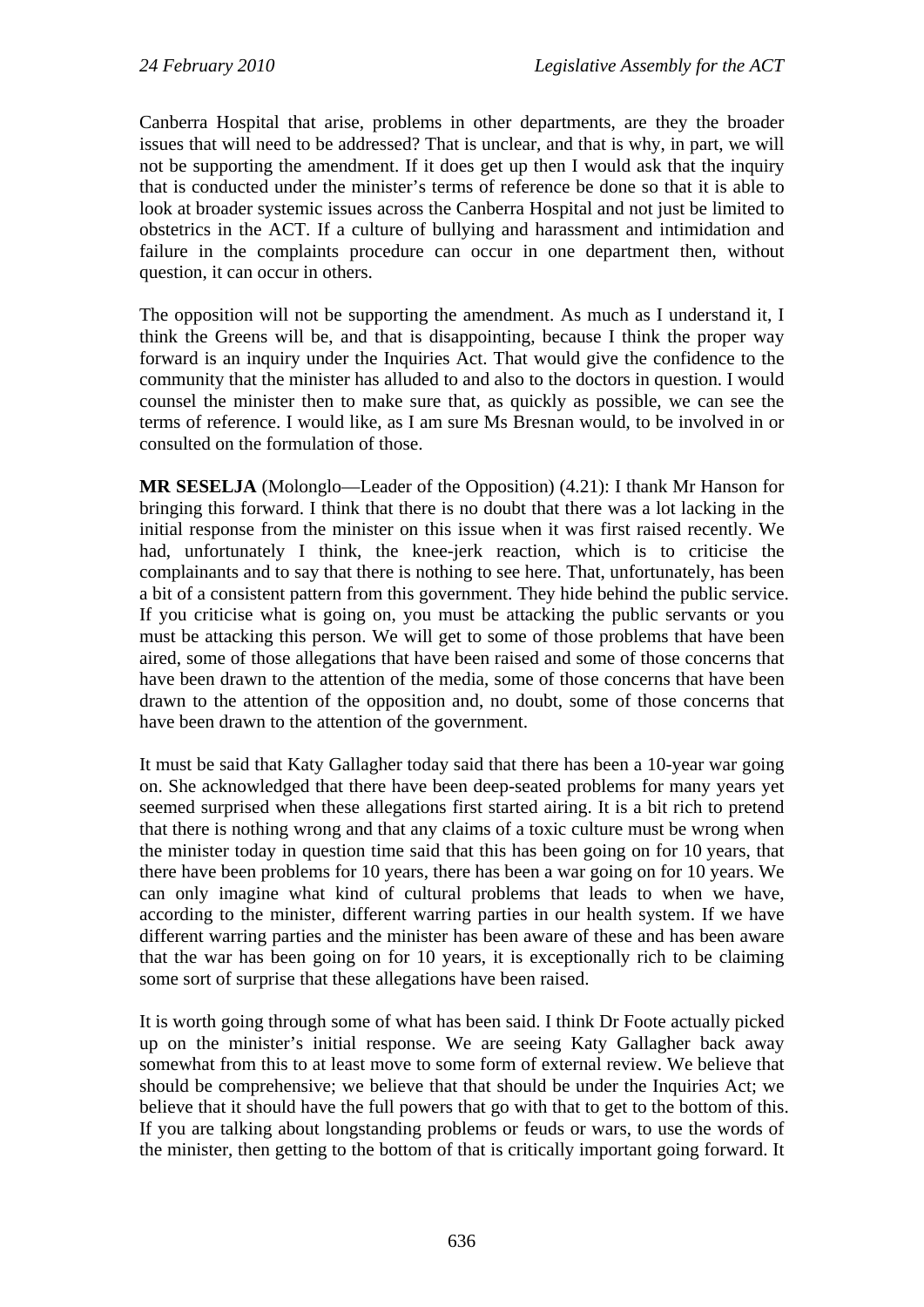is critically important not just for the confidence in our health system but, indeed, for the ability of the health system to properly function.

It is worth first quoting Dr Liz Gallagher, who worked at the hospital until 2008 when she resigned. She says:

I was starting to lose sleep, I was starting to not want to go in and I just felt it was not in my best interest to continue working there.

Dr Gallagher says she previously raised concerns about bullying with the hospital's general manager, and she is relieved workplace issues will be investigated. She says:

My hope for that outcome would be that people can tell their stories so that their grievances can be heard and listened to which I think that has been a problem in the past.

It is worth reflecting on that. Why has that been a problem? We have had people coming to us and saying, for whatever reason, that they are concerned about speaking out but that they have issues. The minister acknowledges that there has been a war going on for a number of years, and Dr Gallagher says that they want to be listened to but they have not felt that they could speak out. Well, why not?

One of the things we need to get to the bottom of is why a culture has been allowed to exist under the leadership of this government, this minister, for the past several years which has caused a significant number of people within this system to feel they cannot speak out, to feel they cannot raise their grievances, to feel they cannot raise their concerns. For senior doctors to be saying that should be a concern to all of us.

Dr Gallagher goes on to say about what she hopes will come:

And also that there is new process put in place within ACT Health and the structure of the hospital to actually deal with the people's grievances in a much better way than has been done over the last few years.

Dr Andrew Foote from the Royal College of Obstetricians and Gynaecologists says that the reviews will give doctors the chance to tell their harrowing stories of going on antidepressants and crying. Dr Foote says he hopes the maternity unit can now move forward:

I would hope that the workplace is turned around and that it becomes a supportive environment where people want to work.

I have got no doubt about the goodwill of a number of players within this, and I am sure that that is true of people who, in some cases, will find themselves on opposite sides of the fight. But simply because there are two sides to every story is not a good enough reason to simply dismiss the claims. That was, unfortunately, I think, what we saw earlier on in the piece from the minister. We heard the harrowing personal stories in terms of some bad outcomes and the allegations that were raised there. They are serious allegations and they need to be very carefully considered. We do not know, because we have not been told, exactly what processes have been followed there and what legal processes are going on, but they need to be very carefully looked at.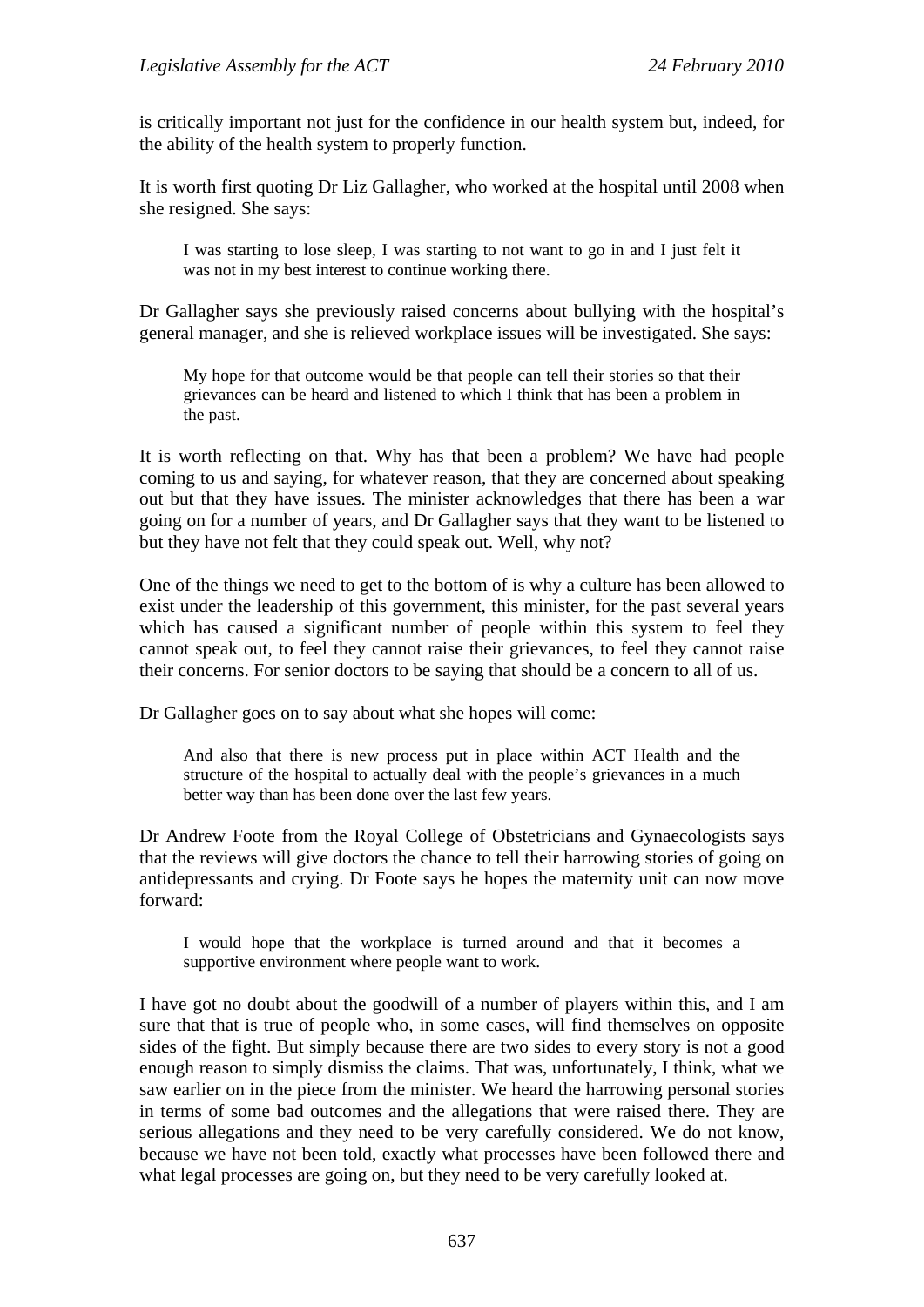They were harrowing stories that we were hearing, but then we also had the stories about systemic cultural issues. I think Dr Foote summed it up very well in terms of the minister's response to this and perhaps the attitude that pervades from the minister in her office, because this is about leadership. Dr Foote says:

But I am concerned that there seems to be this ongoing view from the minister that there is nothing wrong and that you guys are all exaggerating. My concern is that if nothing is done there will continue to be an exodus of senior staff from there and that the safety of the place and particular training of the next generation of doctors will significantly deteriorate.

For all the talk about it being Jeremy Hanson who is raising these concerns and how terrible it is that he is raising them, these concerns did not originate from Jeremy Hanson. The concerns that went to air on the ABC were not made up by the opposition. When doctors and doctor representatives come forward, when staff members go on radio—and we will get to that—and raise these concerns, there is a lot that goes before that for people to get to the position where they are prepared to raise some of those concerns publicly. We have had a number of emails since then, and I hope the government is receiving them as well. We have some where they say, "Well, we simply can't be identified because we're concerned about the repercussions."

Dr Foote went on to say that some of Ms Gallagher's comments were uncalled for. He said Ms Gallagher challenged the doctors to back up their claims by saying:

If there is an issue let's deal with it. But if there aren't any issues that can be substantiated, stop throwing stones and stop damaging the unit.

So the first instinct was to attack. No wonder there are concerns about coming forward if the first thing the minister does and her first instinct is to attack those people who are raising the concerns.

Dr Foote is also concerned that the resignations at Canberra Hospital have lessened the ability to cope in an emergency. There is less expertise and fewer senior doctors than 12 months ago. He said that if things are corrected it will not affect mothers and babies, but that if they continue, they have a potential to lead to problems. The heart of this matter is not about doctor politics; it is not about whether you are in favour of one group or another within the health system; it is about what poor workplace culture can lead to in a hospital environment. That is what Dr Foote is raising.

We heard it from Michael on radio station Triple 6. Michael says he works with obstetricians across Canberra and considers himself a friend of the registrars who have recently left. He said:

Probably every single one of the registrars has been approached by people from large metropolitan hospitals elsewhere and been offered work because they're aware the situation down in Canberra had become so toxic.

So we get these concerns from staff, concerns from patients, concerns from senior doctors—it is not the opposition making up these concerns. The concerns are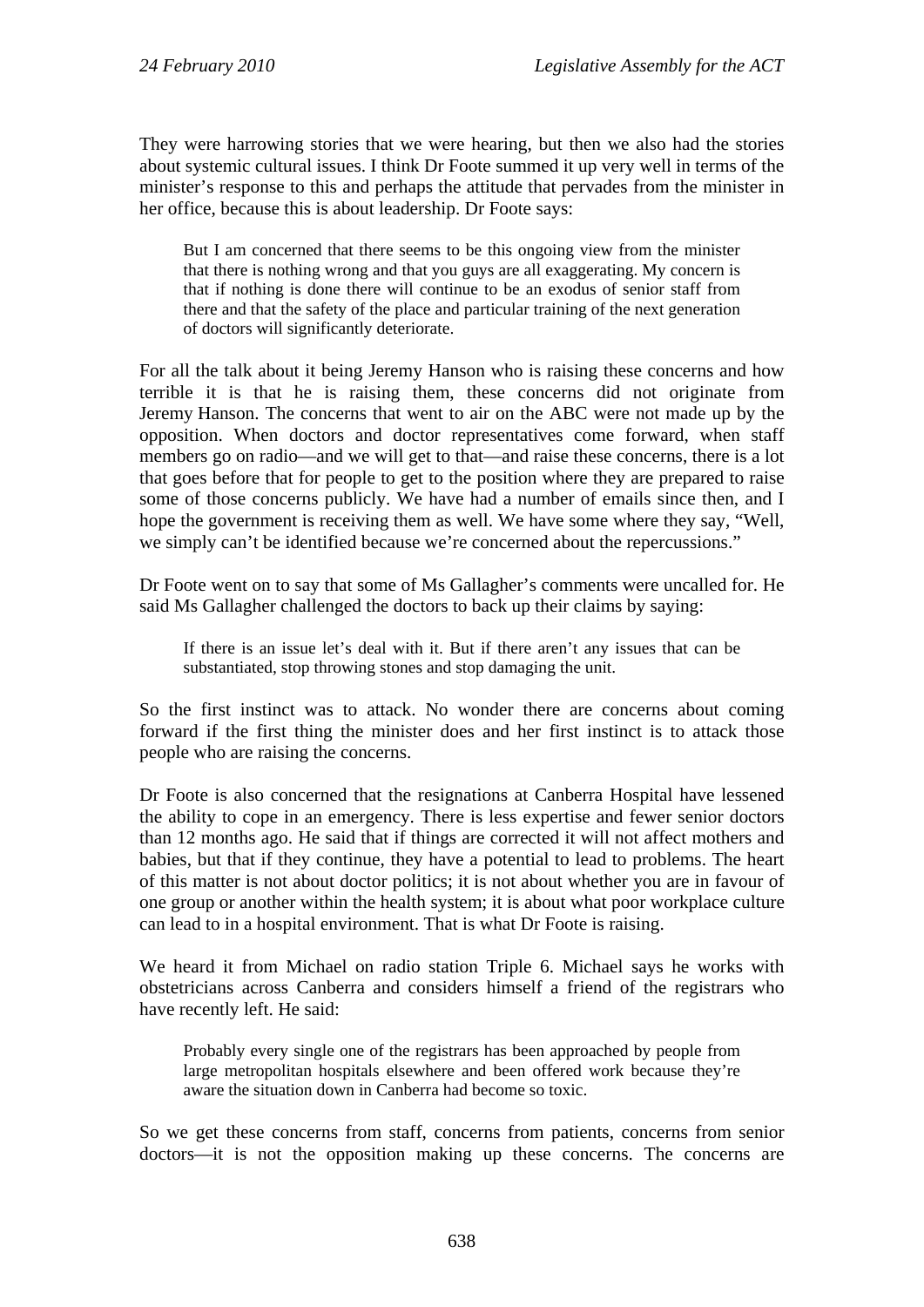legitimate, and to date we have not had a minister who is prepared to take them seriously. We hope that this external review will lead to people being able to tell their stories and get to the bottom of these issues. *(Time expired.)*

**MR SMYTH** (Brindabella) (4.31): Some years ago when there was a crisis in GP numbers, we had a health minister who threw her hands in the air and said, "Don't you know there's nothing I can do about this." As a result of the actions of the then shadow health minister, we actually got lots of action. We got action because it was brought to the attention of the public that there were plenty of things that could be done, including this place setting up a committee, which came up with a number of recommendations. It was only when others acted that this minister suddenly realised she had some responsibility and she had something to do, so she set up a GP task force, immediately giving the lie to the statement that there was nothing that she could do. This is the problem that we face now.

This problem is about leadership and the problem is about confidence in the system. Today in question time the minister said that there has been a 10-year war in obstetrics and that there was a long and troubled history in obstetrics. The Minister for Health admits that she became aware of this long and troubled history, this war in obstetrics, in 2005. She became the Minister for Health in April 2006, and yet she apparently has done nothing to rectify this situation, this war, this long and troubled history, for almost four years.

It goes to ministerial responsibility and it goes to what actions ministers undertake when they know there is something in their portfolio that needs action. The simple answer is that this minister, who freely admitted in this place that she was aware of the problems in obstetrics, has done nothing for four years. We are now at a stage of frustration on behalf of some doctors and we now, I suspect, have a sense of absolute and total dismay on behalf of some patients who have had adverse outcomes.

**Ms Gallagher**: Alleged.

**MR SMYTH**: Alleged adverse outcomes. Alleged. There we go.

**Ms Gallagher**: Well, just be careful. Don't say that outside the chamber.

**Mr Seselja**: I think the adverse outcomes are either there or they're not. It is about what caused them.

**MR SMYTH**: Well, you know, I would have thought a perforated uterus and a perforated bowel was a little bit more than alleged. I would have thought it was a little more than alleged, and I think the minister should be a little bit more careful in what she says.

Again, her initial response was to attack those who sought to hold her accountable: "There's no problem here. There's nothing wrong here. This is the best it can be." Yet, by her own action in admitting that there has to be a number of external reviews, we now know that there is something wrong. The minister likes to attack Mr Hanson. Well, Mr Hanson did not put this story on ABC; people who were affected went to the ABC.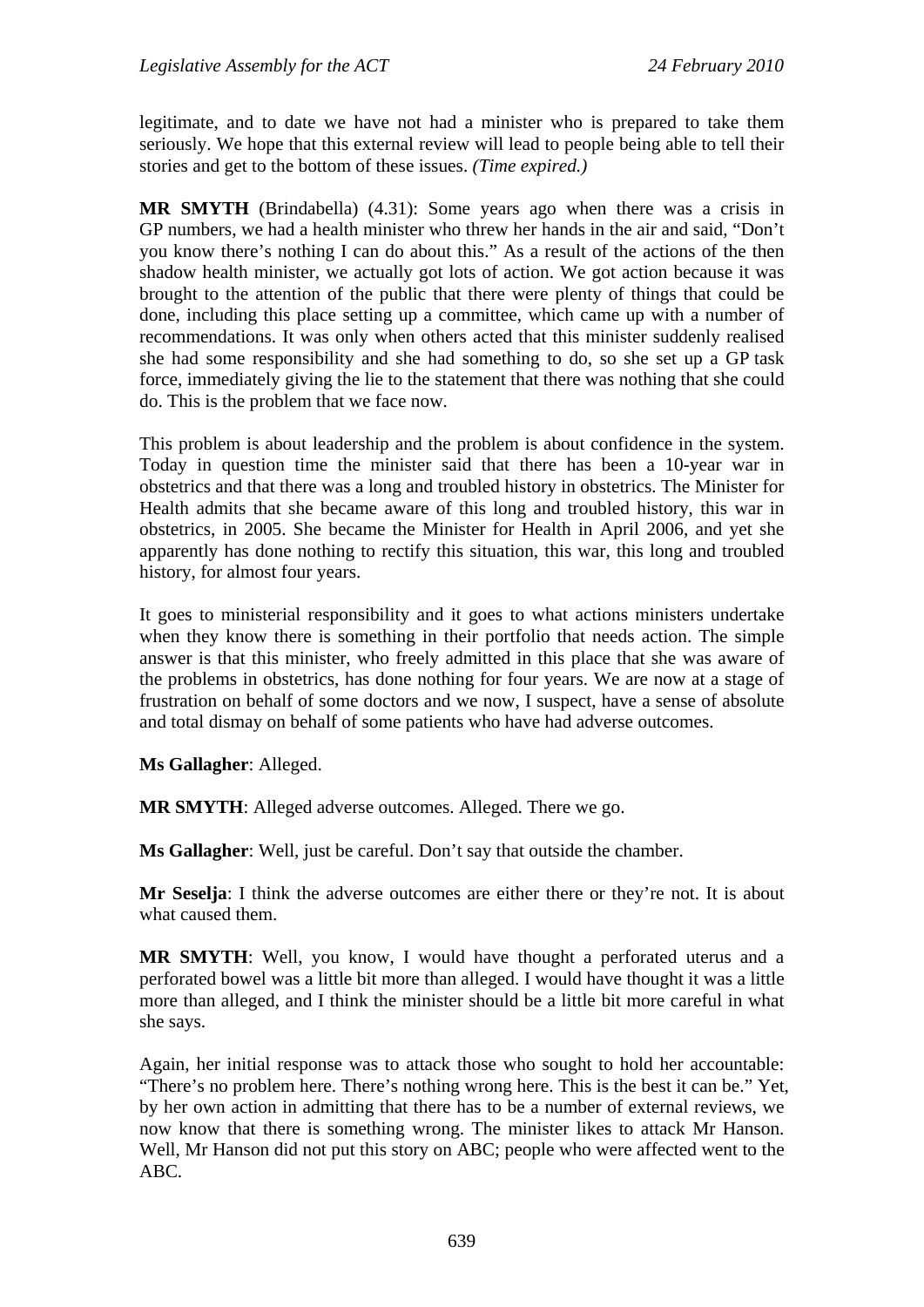**Ms Gallagher**: No, you guys over there don't do anything. What a surprise.

**Mr Stanhope**: That would require work.

**Ms Gallagher**: Yes, you actually have to get out and do some work.

**Mr Hanson**: We put some random drug testing legislation on the table. You liked that, didn't you?

**Mr Stanhope**: Why did you exempt LSD and cocaine?

**MADAM DEPUTY SPEAKER**: Mr Stanhope!

**Mr Hanson**: Put them in there as an amendment.

**MADAM DEPUTY SPEAKER**: Mr Hanson!

**Mr Stanhope**: Why do you think it is safe to drive with LSD?

**Mr Hanson**: Put them in there. Go on.

**MADAM DEPUTY SPEAKER**: Resume your seat, please, Mr Smyth. Stop the clock.

**Mr Stanhope**: Just explain why you left LSD off your list.

**MADAM DEPUTY SPEAKER**: Mr Hanson, Mr Stanhope, Mr Smyth has—

**Mr Stanhope**: I am just intrigued. And cocaine and ice.

**MADAM DEPUTY SPEAKER**: Mr Stanhope!

**MR SMYTH**: He can't ignore you, Madam Deputy Speaker.

**MADAM DEPUTY SPEAKER**: Mr Smyth has the floor. Would you please stand?

**Mr Stanhope**: Remarkable, that LSD is safe to drive with.

**MADAM DEPUTY SPEAKER**: Mr Stanhope, please.

**Mr Stanhope**: Remarkable.

**MADAM DEPUTY SPEAKER**: Thank you, Mr Smyth.

**MR SMYTH**: Thank you, Madam Deputy Speaker. This is the problem with believing anything this minister says, and this is why Mr Hanson's motion for an inquiry under the Inquiries Act should be supported. The Greens have said that there potentially is not enough protection. I refer them to division 3.2 of the act dealing with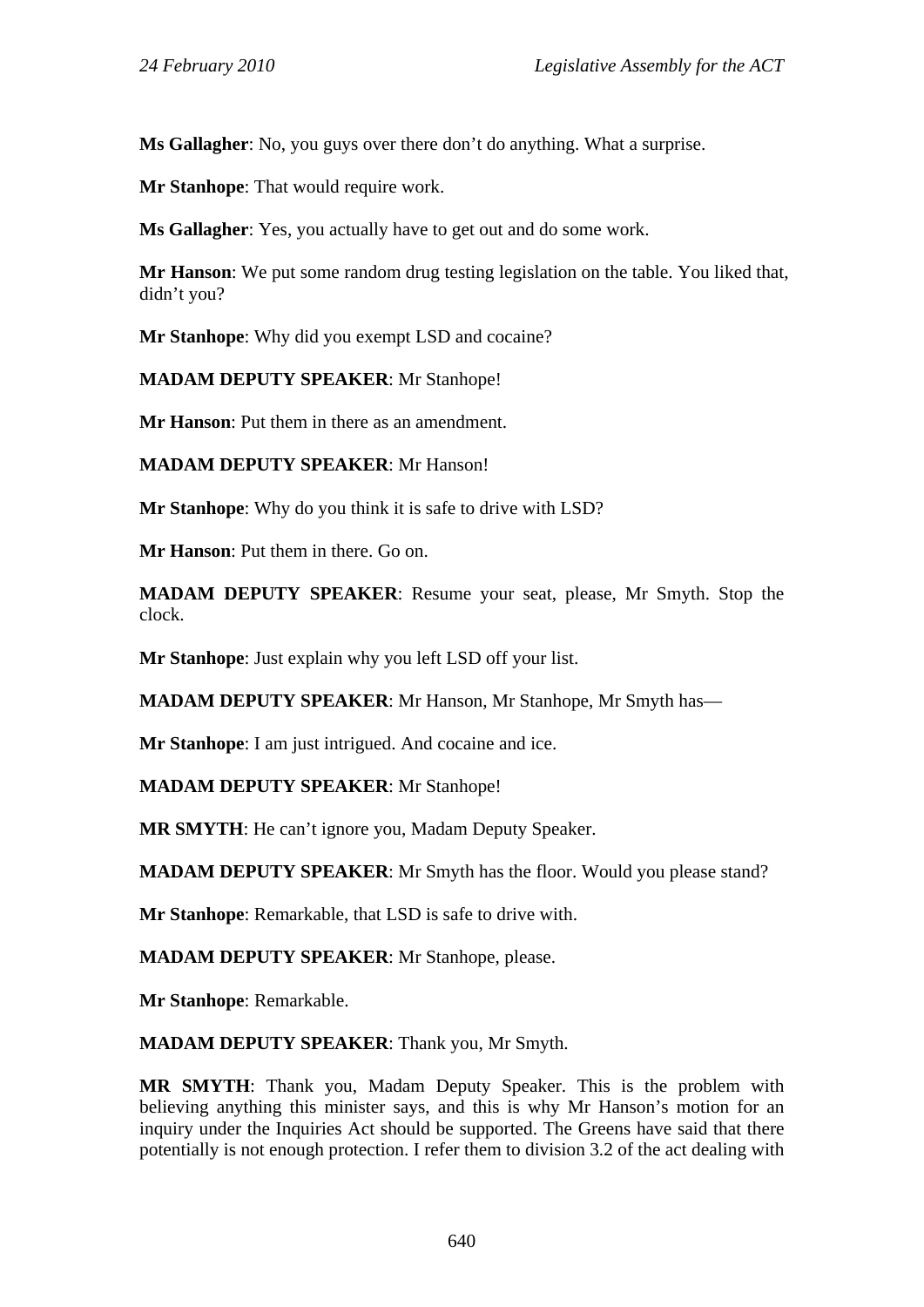the powers to hold hearings. They can be done in camera, and the release of information can be restricted. There are plenty of protections under the Inquiries Act.

**Ms Gallagher**: Not as strong as public interest disclosure.

**MR SMYTH**: Well, you might like to address that. But the problem is that people are afraid to go through public interest disclosure because of the kind of bullying and fear, the toxic workplace. "Toxic" was not our word. "Toxic" was from somebody that knows this field. "Toxic" was used by somebody in this field on public radio. He knows people who were affected by this who do not like it.

It is good of the minister to try and restrict this by saying, "It's just a bullying issue; it's just a bullying issue that doesn't affect outcomes," when you have got doctors who are saying they are nervous, who do not sleep at night, who do not go to work, who are unhappy. I would like not to be operated on by a nervous, sleepy doctor, because these are issues of life and death in the end.

The minister says that she will cover all of this in her inquiries. But if you look at this minister's history, firstly, of denial and then the blame game and the fact that she is dragged to this position of having her own inquiries—because she knows, at the end of the day, that they are worthy—and her admission that she has known about this since 2005, I am not sure that we can actually have any confidence in the minister and her ability to set up and conduct these inquiries and deliver outcomes. If you want to bring parties together, if you want to start with a clean slate, the best way to do it is to take it outside the system and give it to an independent person or people to conduct the inquiry.

We have got a minister who, until she has no other options, in effect, does nothing. If you look at the way that she reacted to this, instead of examining the allegations, instead of following up—sometimes you have to follow up people once or twice then you do not get to the heart of this.

**Ms Gallagher**: Yes, well I did.

**MR SMYTH**: Well, I am sure you have got the ability—the same as I have got the ability—to go and meet these people. But until this was publicly aired and until the minister was more or less forced to meet these people because she had no other options, nothing happened. That is the problem with this minister, and that is the problem with this government.

What she says is that we do not want to jeopardise obstetrics and that an inquiry under the Inquiries Act would be seen as a witch-hunt. If you listen to the reports on the radio from people in the industry—and often they know far better than any of us ever will the nature of this—they are saying the potential is already there for people to be poached because people around Australia and further afield in countries like New Zealand know there is generally unhappiness in the whole area here in the ACT. Again, you have got a minister who said she knew about it in 2005. Upon becoming the minister, you would have thought that in her four-year term there she might have attempted to do something about it, but she has not.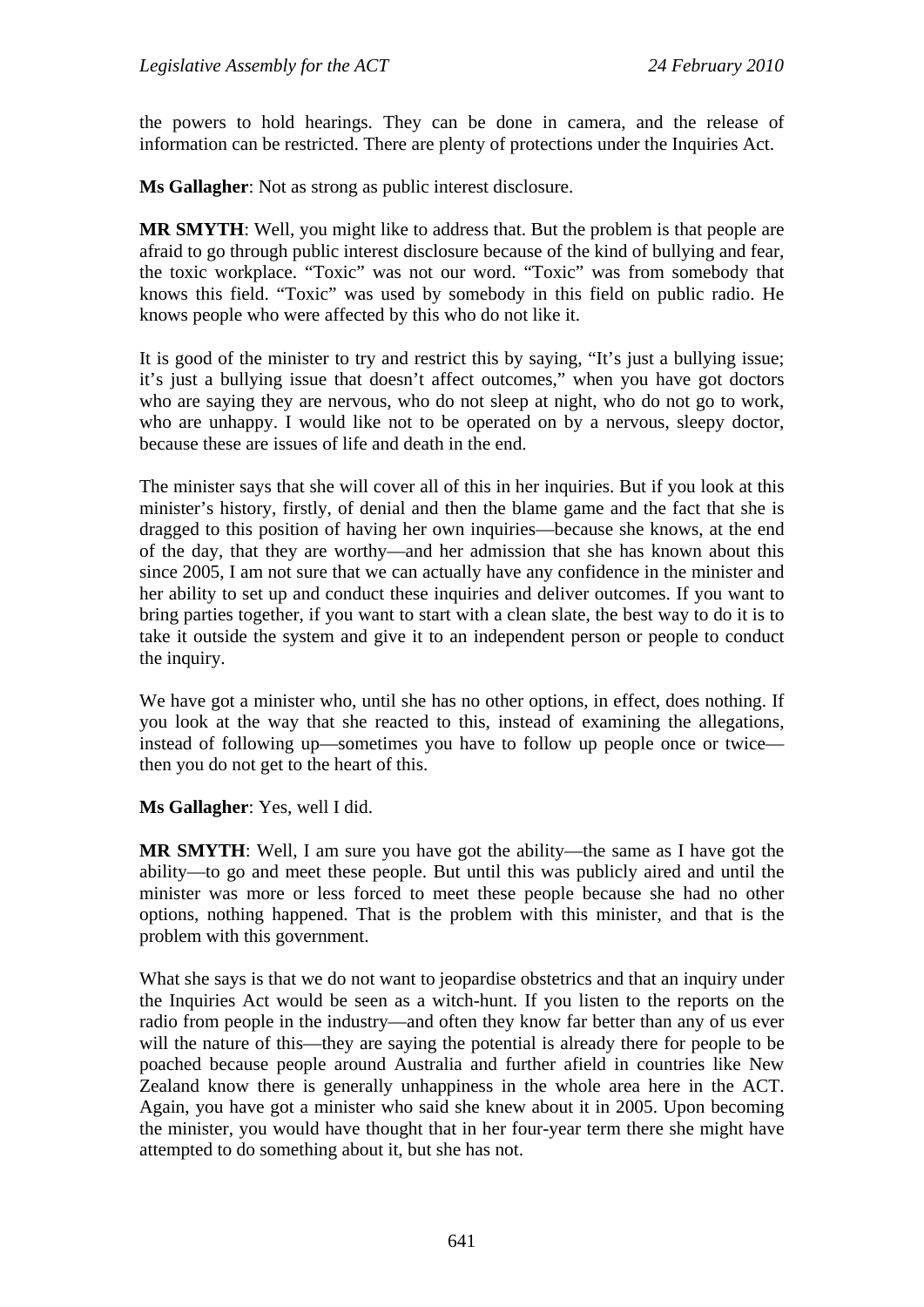That is the problem with accepting what it is that the minister wants to do. The minister has had her chance. She has had four years to fix this problem, this ongoing 10-year war in obstetrics, this long and troubled history in obstetrics. But she has done nothing about it. Therefore, she should not have our trust and, in many ways, we should not believe what she puts forward until she can prove that she is quite capable of enjoying our trust and she can prove that she actually can make a change, effect real change, and show leadership.

If you do not think that bullying and harassment in the workplace has an effect on the workplace then you are fooling yourself. In terms of eroding the way that people work—as you said earlier, Madam Deputy Speaker, you were a nurse and a midwife and you know—if the team does not work as a team then there are serious implications for patients and there are serious implications for the hospital in which those operations and procedures are carried out.

There is a good case to put in place an inquiry under the Inquiries Act, simply because it is impossible to trust a minister who has neglected her portfolio in this area for four years. She is not worthy of belief that she will conduct the inquiry properly. When you look at the simple terms of reference that Mr Hanson has put in place, they do offer the way forward. Without a full inquiry, independent of the government, a government in which obviously so many have so little faith, we will not get to the bottom of this matter, there will not be trust, we will not be able to rebuild and we will not be able to move forward. Until we have the full clearing of the air and until we truly reset where it is, the best way to bring all the parties together—if the minister is genuine in that desire—is to do it through an inquiry under the Inquiries Act.

Such an inquiry would be beyond the control of this minister, it would be something that comes from this place. It would be the Assembly saying, "We are concerned and we want to help by putting in place this inquiry," so that people can say, "Well, this isn't coming from the minister; this isn't coming from the government; it is coming from the people we voted for. It is coming from the people we put in place to make sure that these things happen—our Assembly members." If the Assembly members vote for this today, I think the message it sends out to all those who have been affected by this is that there is a process in place that they can have faith in and that they can have trust in. However, it would appear the Greens are going to say to those people that all they can do is trust the government. Yet again I go to the Greens' line that they were going to be third party insurance, and yet again it seems the Greens will squib that. *(Time expired.)*

**MRS DUNNE** (Ginninderra) (4.42): After listening to the debate today and listening to Ms Gallagher—both in question time, when she used extraordinarily loose language, and also today in the debate and in her interjections—I think that what we have is a minister under siege, a minister who is underperforming, a minister who, by her own admission, has known of problems. She has known of problems in the obstetrics unit, by her own admission.

### **Ms Gallagher**: Wrong.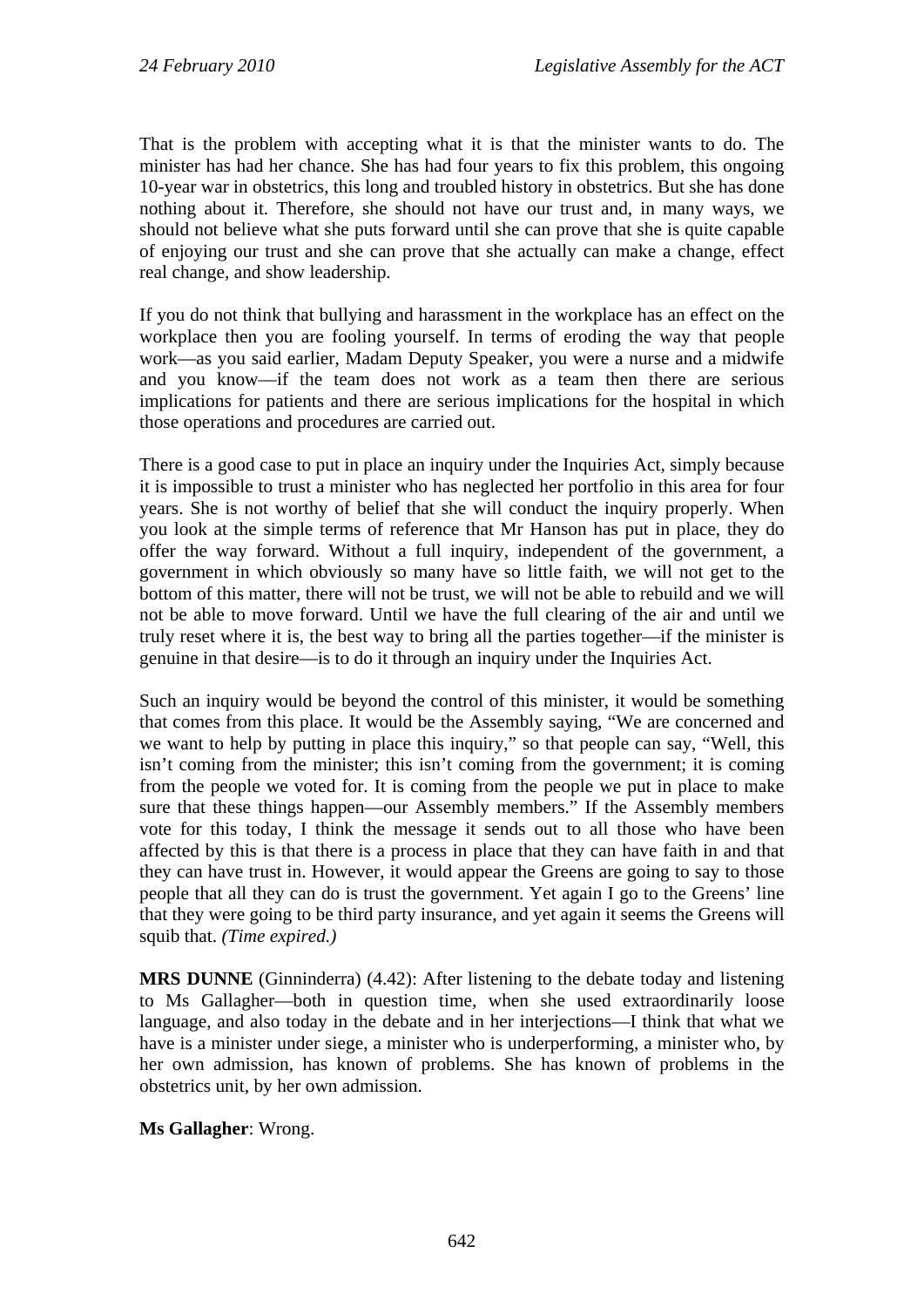**MRS DUNNE**: I am reading from the proof *Hansard* here. I am reading from the proof *Hansard* of question time today. It says:

… particularly to the Canberra Hospital, is that the war that has existed in obstetrics for in excess of 10 years …

She says that there is a war in obstetrics, particularly in the Canberra Hospital, that has existed for 10 years.

When she was asked about this, she said that she became aware of it in 2005 on an own inquiry by the health complaints tribunal at the time. At the same time, although she has known about this war in obstetrics for 10 years and she has been the minister for four or five of those years, it seems that, once it became a public issue—some time on Monday, I think it must have been—the war is now over. She says the war is over. She said, "I have expressly asked that all the players that are involved set aside their differences." I do not know whether this minister—under stress, under threat, who is struggling—suddenly sees herself as a new Woodrow Wilson or perhaps a Neville Chamberlain.

**Mr Hanson**: "Peace in our time."

**MRS DUNNE**: Peace in our time. I do not know what it is. We have had the declaration of war and an outbreak of peace and love all in the course of one question.

This shows the loose language that this minister is capable of. That loose language has been thrown around since this issue reared its head again last week. We have had the minister trying to pooh-pooh people's complaints, saying that it is doctor politics and mud-slinging. Just by the uttering of those words, it becomes a self-fulfilling prophecy. The minister got into the gutter straightaway. She got out there with the mud straightaway.

When you listen to the things that she said today, you realise that she spent a lot of time saying, "That is one side of the story." And that is correct; there is another side of the story. That is one side of the story. It is perfectly clear, from the words that the minister uses, that she has no truck with that side of the story and she is siding with the other people, the people who have had nothing to say about this for a long time.

It is quite clear what has happened with the VMOs, after years of this war, enduring what has been described as this toxic culture. The minister admits that there are problems. After years of attempting to address this issue, they finally go public, and this is when the minister does something about it. She has no sympathy for the VMOs, the senior medical practitioners. She has no sympathy at all for the registrars, the junior people who are at the bottom of this and who are having their training and their ongoing futures jeopardised by this war, this toxic culture. She has no sympathy for that.

She said, in an interjection just recently, I think when Mr Seselja was speaking, that she was about defending the public service, that that was her job: "I am here to defend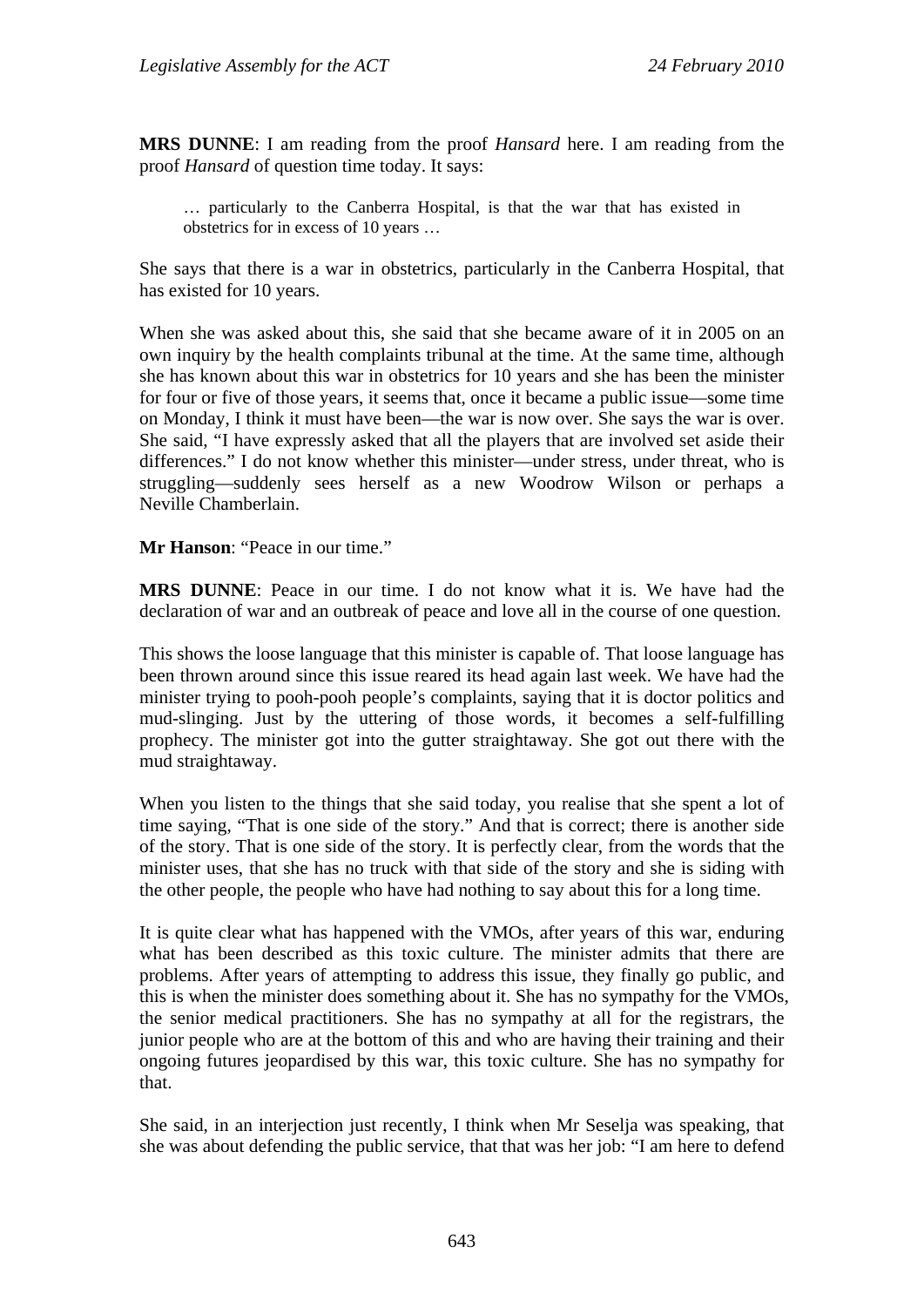the public service; that is my job." That is a new doctrine, another Gallagher doctrine, a new doctrine for the Minister for Health. I would have thought that the Minister for Health's job was to ensure quality service—high-quality health care for all people in the ACT, high-quality health care for people irrespective of what sector they are—and, on top of that, a high-quality working environment.

Whether they are salaried doctors, registrars, visiting medical officers, nurses, wardsmen or ancillary staff, she has to provide a high-quality working environment. Without that high-quality working environment, the amount of money you spend on a new women's and children's hospital will be for nought. Bricks and mortar are important, but if you do not have a system that ensures that doctors are working in a happy environment, there will be problems. If people are, by their own admission, taking antidepressants and failing to sleep, and then they come in and have to make critical medical judgements, this is where you will get problems.

If people, on top of that, are not getting training or if their training is being jeopardised by the departure of senior doctors, what hope do we have for our future generations of trained doctors? We are trying to encourage doctors to come, train and stay in the ACT, but when issues are raised, the response of this minister is to get in the gutter, accuse people of mud-slinging and try and pooh-pooh it by saying, "It's just doctor politics." Then, when put under pressure, she said: "It's a war that I've known about for at least five years, but it has been going on for 10 years. It has been going on for 10 years, and while I have been the Minister for Health, knowing about the existence of this war, I have done nothing about it. I have done nothing about it until the issue becomes a public issue."

What we have had is, by the minister's own admission, an eleventh-hour agreement. On Sunday afternoon she signed off on some terms, on a way forward.

**Mr Hanson**: She hasn't even given them terms of reference.

**MRS DUNNE**: There are no terms of reference. She signed off on a way forward. She said, "Look, I had some discussions over the weekend with the interim head of ACT Health, and on Sunday afternoon I signed off on a way forward." It is typical of this government that she would sign off on a way forward and then go to a meeting the next day with the principal protagonists and tell them what she is going to do.

**Ms Gallagher**: Which they were happy about.

**Mr Hanson**: Really?

**MRS DUNNE**: We only have the minister's report of the meeting to tell us whether they are happy about that or not. We have had the minister's report of the meeting that they are happy about the thing. It is like all the issues that the government deals with: it is their spin on it.

You have four or five doctors, who have other things to do, who have to come and negotiate for the future of their profession and the future of high-quality training in their speciality when they perhaps should be out delivering babies or performing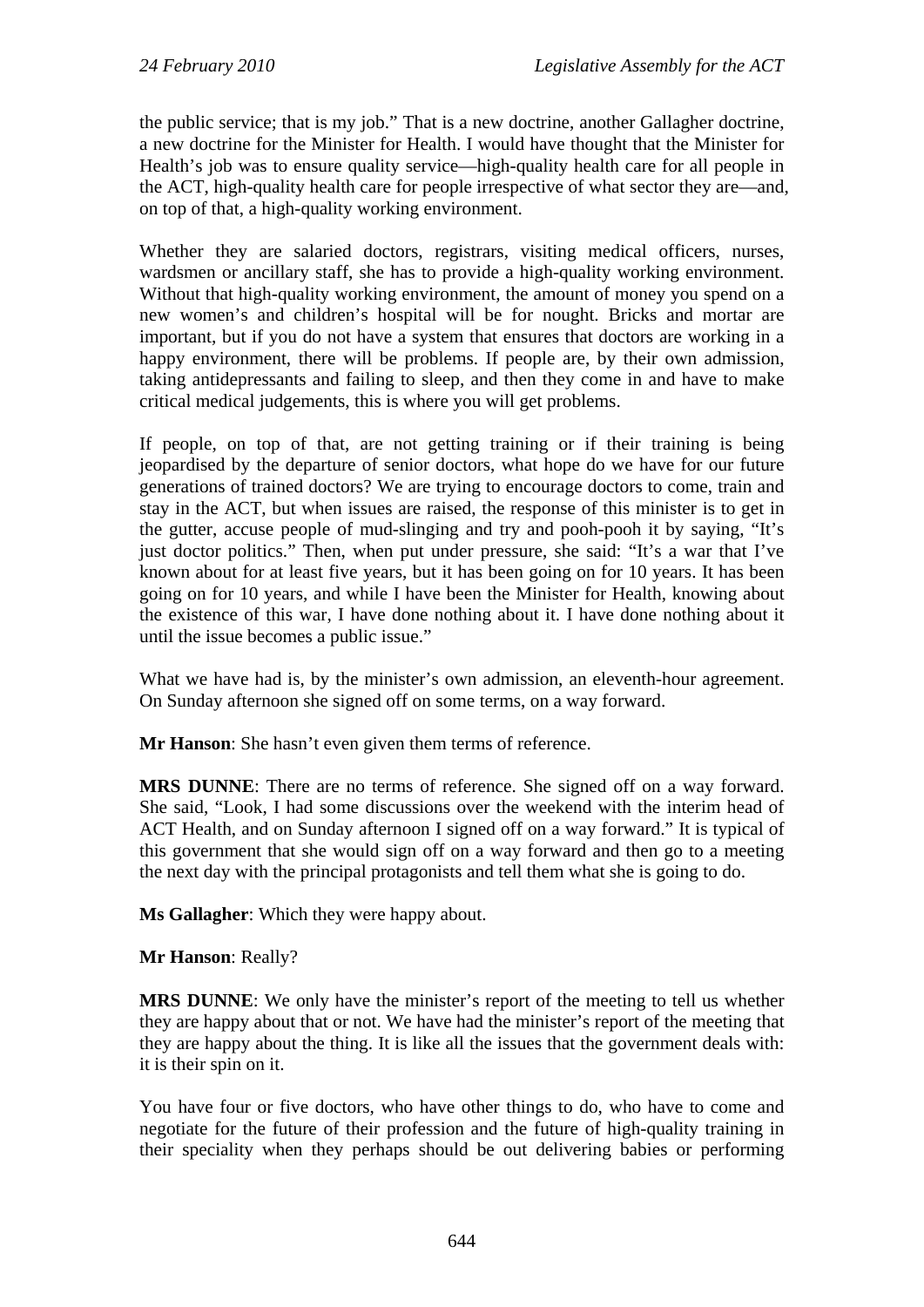surgery on people who need it. They take time out of their schedule to come and meet with the minister, because things have got to such a pretty pass. She presents them with a fait accompli. What else is there going to be? How much give and take was there in that meeting? Did they walk out saying, "We had to take it or leave it"? We do not know; we only have the minister's word for it.

With Mr Hanson's proposal, what we have is a way forward which is publicly open and accountable and which provides protections in a way that an ad hoc review does not. The minister herself admits that there must be some problems with the ad hoc review, because she is now suggesting that there might be some role for a public interest disclosure here. It is quite clear that the minister recognises that there are not sufficient protections for witnesses or people who may wish to come forward under her proposal.

I congratulate Mr Hanson for being thoughtful about the process and coming up with an alternative solution which may actually find us a way forward that will highlight those problems. And it is not just problems there. The minister is trying to quarantine the problems with obstetrics and gynaecology and failing to look to see where those problems might exist elsewhere.

We know, because the opposition has received complaints, that there are problems elsewhere. I hope that the minister is receiving those same complaints and I hope that the minister is going to act on them sooner rather than later—rather than have this become yet another media debacle like the one that she oversaw last week.

**MS GALLAGHER** (Molonglo—Deputy Chief Minister, Treasurer, Minister for Health and Minister for Industrial Relations) (4.51), by leave: I would just like to respond to the twist and spin that the opposition are putting on this. I think they are seeking to build a case here, and I need to respond now as I am getting a feeling coming across the chamber. The comments I made in question time—I would be surprised if Mrs Dunne was not aware of this too—were about the long and troubled history and the warring relationships that have existed in the obstetric community. I did not say that there was a war in obstetrics at TCH. There have been difficult relationships—

**Mrs Dunne**: I think you had better check what you said.

**MS GALLAGHER**: Well, this is what I meant, and I think if you follow other—

**Mrs Dunne**: This is what I said about your loose words.

**MS GALLAGHER**: I will reflect on the *Hansard* myself, but the point I was making was that there have been difficulties in the obstetric community dating back a number of years. Indeed, I got a letter yesterday confirming that my comments around the decade-long war were correct. But they are amongst doctors—relationships amongst doctors.

I can confirm, for the interest of the Assembly, that I meet regularly with the salaried medical officers association, the ANF, the AMA and the Division of General Practice,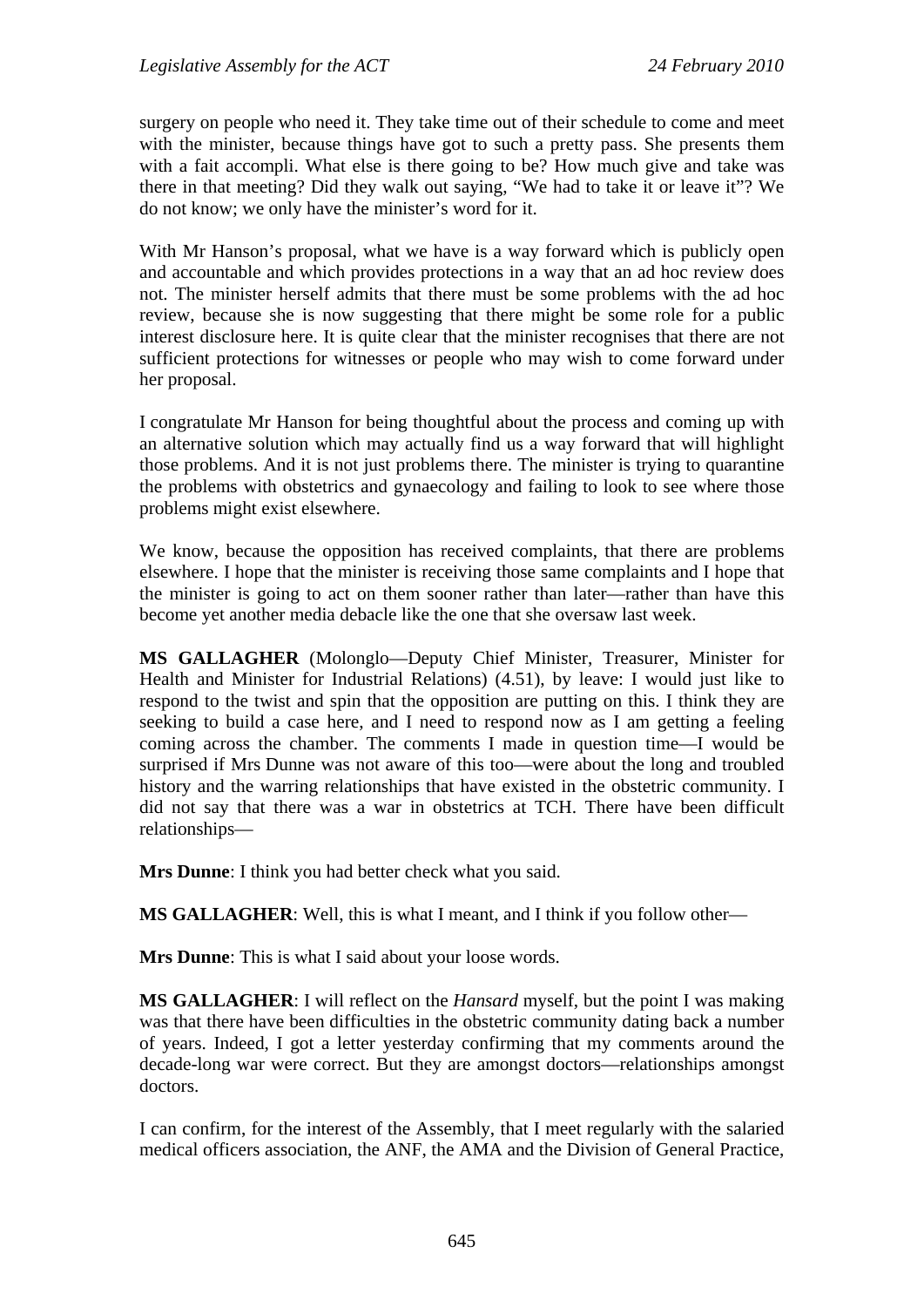none of whom, during the four years of my time as minister, have raised any concerns around the obstetric service at Canberra Hospital. The AMA first raised this issue with me in early January this year. I have not received any information from the college of obstetricians about any concerns they have about TCH as the national body representing obstetricians in the ACT.

I can stand here and say that prior to last Wednesday I have not received any complaints at all about concerns of bullying and harassment at the Canberra Hospital. The review will examine whether those allegations are substantiated. The review will look at matters—I do not know whether Mrs Dunne just could not read the line there—including whether there are broader systemic issues which would be considered. So it is a broader examination of issues there. I do not think that anyone who understands the obstetric community, and the politics that exist between doctors, would deny that there are difficult relationships amongst doctors. That is what I was referring to. If I created any uncertainty in question time about that, I apologise, but that is the issue that I was referring to.

**MR COE** (Ginninderra) (4.54): I rise to speak in full support of Mr Hanson's timely and important motion about making sure we are able to deliver the highest possible standard of health care to Canberrans and those from our region that use the territory's medical resources.

It does not matter if you are talking about a hospital, a school, an accounting firm, government offices, a retail store, a service sector or labouring; the culture of a workplace is a key determinant when evaluating outcomes. In this instance, it is health outcomes.

Today's motion is not about us attributing blame or trying to be human resource experts; it is about the Assembly acknowledging that there is a problem within the obstetrics department at the Canberra Hospital and that we must seek to have it addressed.

We read in the *Canberra Times* on Monday, 22 February 2009 that:

Several former Canberra Hospital obstetrics registrars have filed formal complaints to the Royal College of … Gynaecologists about endemic bullying.

Endemic bullying, in any and all circumstances, must be taken seriously. When there are concerns that such behaviour could affect the quality of health care provided to Canberrans, we are compelled to take action.

Dr Foote from the ACT Regional Committee of the Royal Australian and New Zealand College of Obstetricians and Gynaecologists has outlined his concerns in a number of media outlets of late. Professionals from such respected bodies do not go public lightly. In my relatively brief time in this place, I have witnessed professionalism and caution from peak bodies, so when concerns are raised we must take them very seriously.

Part (1)(c) of Mr Hanson's motion highlights the severity of the situation. It says: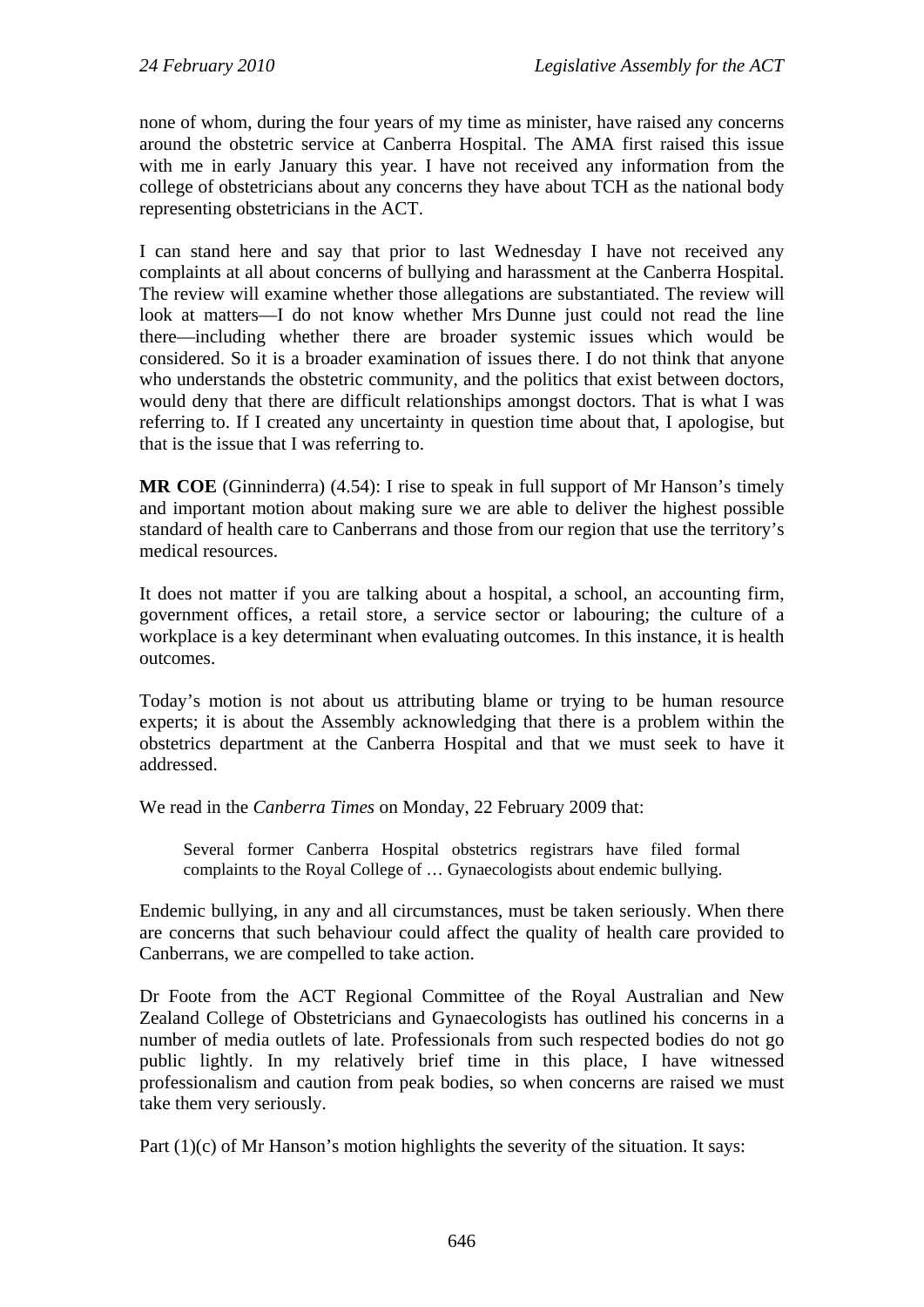that as a result of these concerns, nine doctors have recently left the Obstetrics Department and other doctors have stated that they are unwilling to work at TCH …

This is a worrying situation and warrants thorough investigation.

In a letter to the editor of the *Canberra Times* on 23 February, yesterday, Sally Allen of Garran said:

The doctors who have resigned from Canberra Hospital over the past year in response to the alleged "hostile environment" within the obstetrics and gynaecology unit are likely to have agonised over their decisions for a long time …

If you don't want to jeopardise your career progress, you learn to keep your mouth shut and not complain too loudly.

Doctors who have spoken out and acted on this issue could find themselves blacklisted, and skilled obstetricians are unlikely to even consider Canberra Hospital as a place to work.

Ms Allen has hit the nail on the head. These professionals have invested huge amounts of time and energy into their careers, they take pride in their work, they have a sense of duty, and they have families that depend on them. If there is a threat or a perceived threat that speaking out will cause problems in their career, they may not do so. And who can blame them? Nobody wants to be in that situation.

Dr Ian Trethewey of Yarralumla added to the debate, through the *Canberra Times* on 18 February. He said:

For reasons that are probably political, the hospital has denied skilled and experienced local practitioners access to the clinical scene.

There are at least six or seven obstetricians in the ACT who are good at it. They are well-trained and are in private practice. They have been excluded from the public sphere by the policies of the ACT Government and the internal dynamics of the obstetric unit at the Canberra Hospital.

It is for these reasons, amongst others, that we must make sure we travel down the right avenue to determine the extent of the problems.

I find it absolutely amazing that the Chief Minister's first defence in any situation is to hide behind public servants. In this very perverse way that Mr Stanhope addresses issues like this, he accuses us of having a go at public servants when in actual fact that is the very thing that Mr Stanhope is doing when he makes outrageous allegations like that. He is the one that is using public servants to shield himself from any issue. He is the one that hides behind public servants and says, "You cannot dare question the policies or our ability as a government to govern, because if you do so you will be attacking public servants." That is always what he resorts to. You resort to it over and over again. This is what we get from the Chief Minister.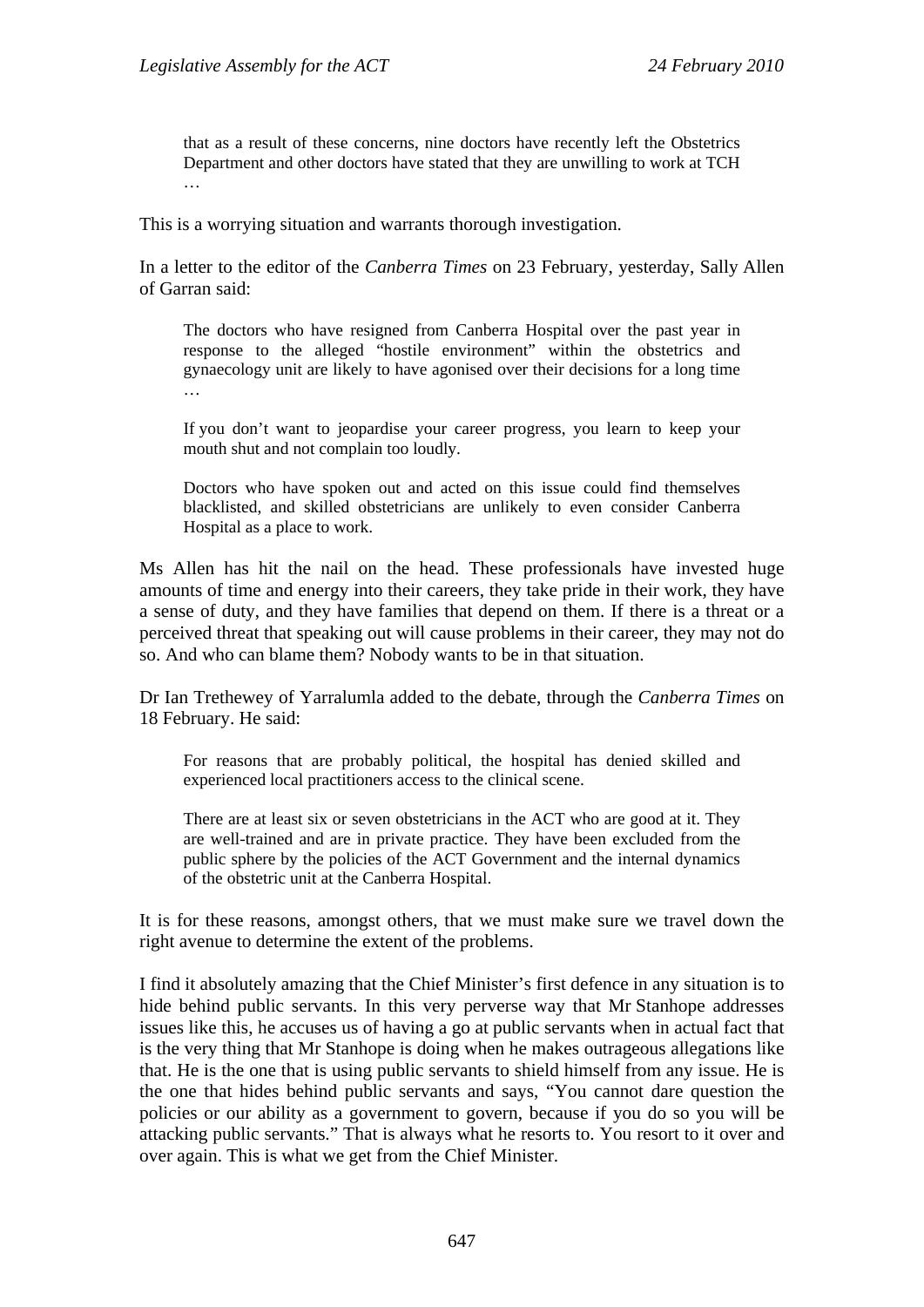**Mr Stanhope**: Stick to your speech.

**MR COE**: It is funny that they should have been quiet for the start of my speech, but it is very interesting that as soon as I start talking about Mr Stanhope's credibility, his integrity and the fact that he hides behind public servants to shield himself from criticism he should be interjecting at that point. It is very disappointing. I think it is cowardly. You would think that a Chief Minister who has been in the job for almost nine years would have a little bit more faith in his own government, a little bit more faith in the institutions and the culture he has created over the last nine years in the public service departments that he operates. It is simply not good enough for him to say that the opposition cannot criticise government policies and government failures because, if we do so, we will be criticising public servants. We are not criticising public servants. Mr Stanhope is wrong.

The course of action the opposition has proposed in paragraph (2) of the motion is the one we think is most likely to provide the best outcomes for all Canberrans through a process which is fair and approachable and offers protection to witnesses. It is important to note that a board of inquiry pursuant to the Inquiries Act 1991 would have many benefits. For example, the board will have the power to summon witnesses and take evidence; at the hearings the evidence will be under oath or affirmation; and there will be penalties for people not appearing if summoned. There are many other benefits—too many to mention here.

What we need is to get to the bottom of the problems and find out the best way forward. The opposition's plan is the best way for this to come about. Our plan will make it easier for people to give evidence in the knowledge that they will be protected in doing so. Our plan is far more likely to deliver the truth and give information leading to a resolution than any other option presented in this place or elsewhere in the public domain.

In paragraph (2)(d), Mr Hanson has outlined some of the issues we are dealing with:

… allegations of poor clinical outcomes, bullying and intimidation, poor communication, poor relationships between clinical staff and management, and of a toxic workplace environment across all departments of TCH …

Whilst it would be a great shame if it turns out that the problems extend beyond the obstetrics department of the Canberra Hospital, it is better to know about it so that we can take action than to be left in the dark. We must not be afraid of finding out the truth of these matters. We as elected members have a duty to seek the truth. By passing this motion today we will be fulfilling that responsibility. I urge all members to support Mr Hanson's motion.

Question put:

That **Ms Gallagher's** amendment be agreed to.

The Assembly voted—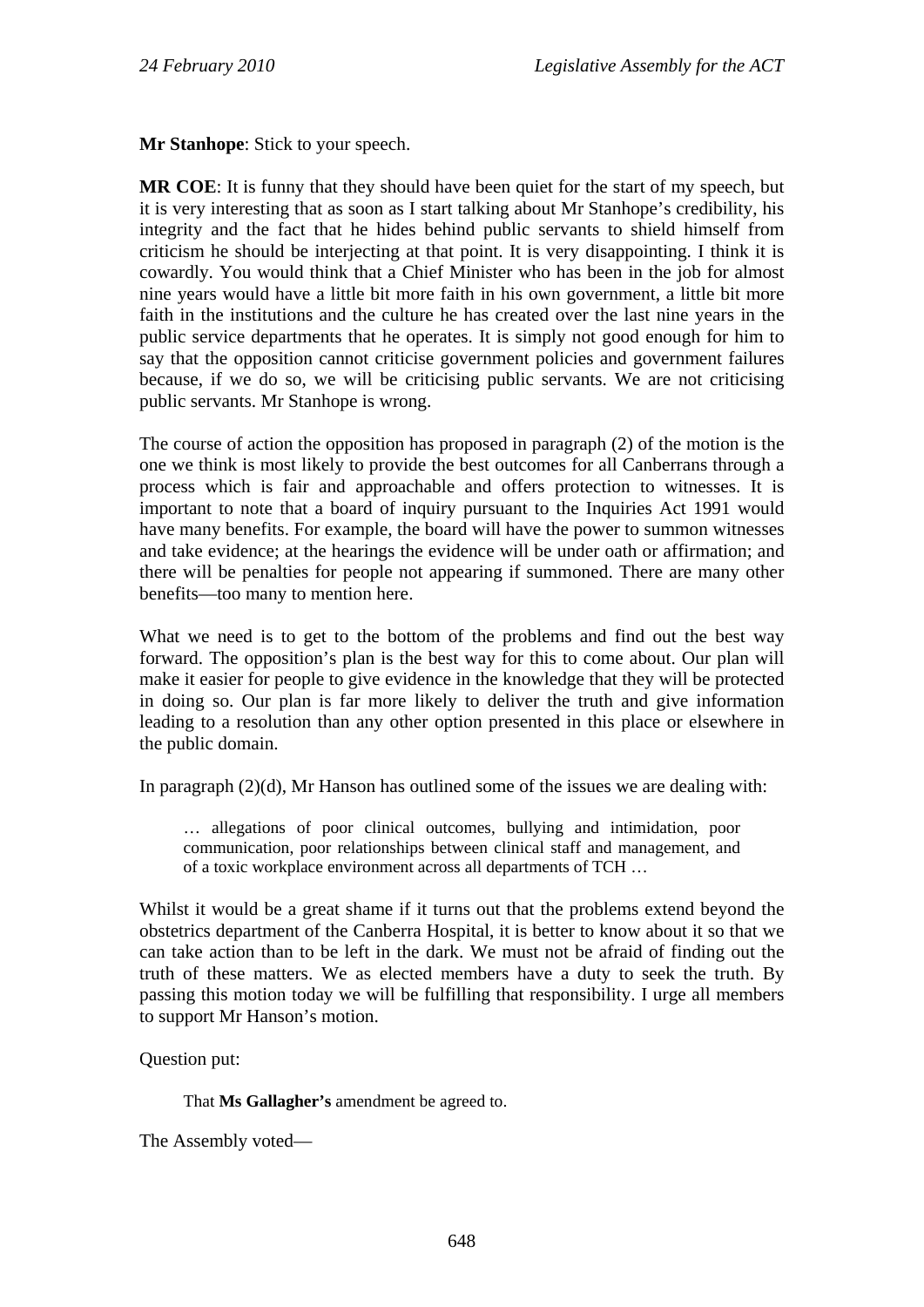Ayes 11 Noes 6

| Mr Barr       | Ms Hunter     | Mr Coe     |
|---------------|---------------|------------|
| Ms Bresnan    | Ms Le Couteur | Mr Doszpot |
| Ms Burch      | Ms Porter     | Mrs Dunne  |
| Mr Corbell    | Mr Rattenbury | Mr Hanson  |
| Ms Gallagher  | Mr Stanhope   | Mr Seselja |
| Mr Hargreaves |               | Mr Smyth   |

Question so resolved in the affirmative.

Amendment agreed to.

**MADAM DEPUTY SPEAKER**: The question is that the motion, as amended, be agreed to.

**MR HANSON** (Molonglo) (5.05): Firstly, let me thank members for their input, in particular my colleagues in the opposition. I think there have been some excellent speeches today that have outlined the compelling need for an inquiry under the Inquiries Act and I thank them all for their words.

Ms Gallagher's claim that it would be a witch-hunt to have such an inquiry is not the case. In fact, it would be the very opposite. Having such an inquiry under the Inquiries Act would make sure there was no witch-hunt or indeed there were no allegations or perceptions of cover-up or of whitewash or of this being anything other than a full and frank inquiry that gets to the very heart of the systemic issues that have been raised as concerns by a significant body of people now.

The issues of concern that have been raised by me and others in the Assembly today are of health and safety—the concerns for the health and safety of patients that would, or could, arise directly from the broader systemic issues of workplace bullying, of intimidation, of threats and of a failure in the complaints process and procedures in place to make sure that any complaints that are put forward by clinical staff are actually listened to and then acted on without fear or favour. The allegations coming forward are certainly that people that have made complaints, both within obstetrics and more broadly across the hospital, are either ignored or are treated very poorly.

The minister has chosen, essentially, to deny that there are any problems at the Canberra Hospital or that any problems could arise out of this workplace culture. And I think that is a shame, because what she has done is essentially prejudge the outcome of any inquiry that will occur.

So whoever is doing the inquiry into the clinical aspects now has a minister, in this culture of intimidation and bullying, who said: "There are no problems. There are no problems that could have arisen out of any problems with the workplace." Whoever is doing that inquiry has significant pressure on them now to actually say: "No. The minister was wrong. There either have been clinical outcomes that were negative or there is a potential." She has put herself forward and prejudged this case already. Again, that adds to the compelling requirement for this to have legal standing so that it mitigates those sorts of things.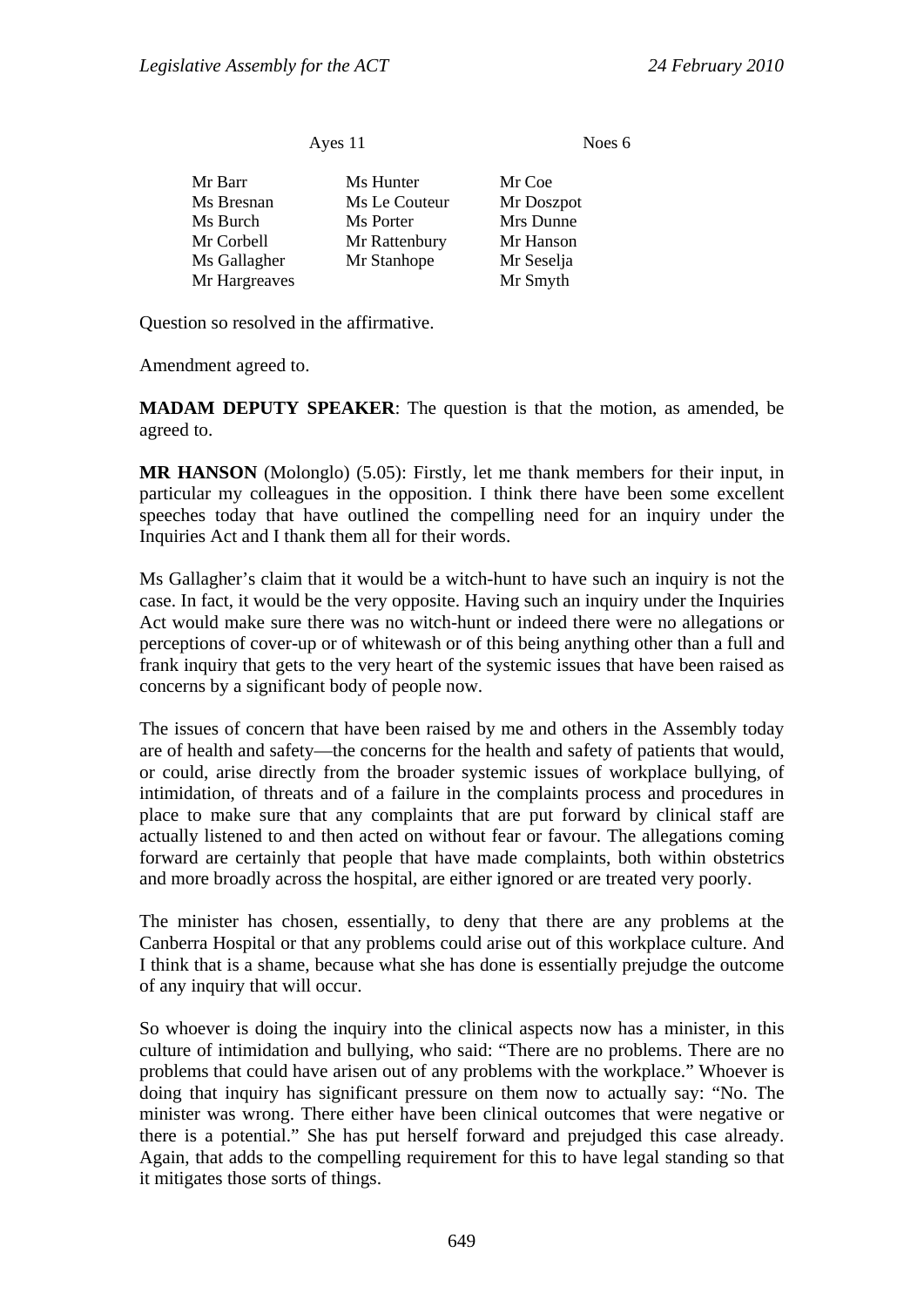There is, without question, a breakdown in the complaints process. What we know is that obstetricians made complaints, raised their concerns, to the Canberra Hospital management. We know specifically that Dr Gallagher spoke with the general manager of the Canberra Hospital, raising these complaints. We know that she subsequently resigned, that she has outlined some of the concerns that she had in terms of the workplace culture and bullying. But what we heard from both the Acting Chief Executive of ACT Health and the minister was a denial that there were any complaints that had been made to ACT Health.

What is apparent is that the complaints were made but the complaints did not make it where they should have made it. There is a breakdown in the systems. What it means is that people with legitimate complaints are not being heard and the minister and, it appears, the chief executive does not know what is going on within the department. And they are most serious concerns. How can the minister responsible control what is going on in her department if she is simply unaware of the serious incidents where complaints are being made?

There is a desperate need for this inquiry under the Inquiries Act. I thank Mr Coe for outlining in his speech some compelling reasons and some very good rationale for an inquiry under the Inquiries Act and that the powers that it would have would be far superior to the review that is apparently now going to be conducted by the government.

The obstetricians that I have spoken with—and I have summarised those concerns and I will summarise them again—have put forward some very serious complaints. They are that nepotism has put patient safety at risk, that clinical mistakes are being covered up, that there is a culture of abuse and bullying, that there is a deliberate strategy not to put anything on paper and that there are problems in the relationship between the bureaucracy and the clinical staff. These are most serious allegations and they are worthy enough to warrant an inquiry under the Inquiries Act.

Let me read now from an email that was sent to both the minister and me yesterday by Dr Foote. Before I do so, the minister was casting aspersions on Dr Foote's authority, whether he is really respected—I do not know; it might not be quite the word—but whether he really speaks—

**Ms Gallagher**: On behalf of the college nationally.

**MR HANSON**: My apologies, whether he speaks on behalf of the royal college nationally. He is the ACT representative; he chairs the committee. There are five members, as I understand, on the local committee. If you go to the website, you will see who those members are. He speaks for the regional committee in the ACT and he is the representative, more broadly, of the royal college in the ACT. So to cast the aspersion: does Dr Foote even speak for the college nationally—

### **Ms Gallagher**: I did not.

**MR HANSON**: We can review the *Hansard* to see what your form of words was. But this is what you were intimating, clearly.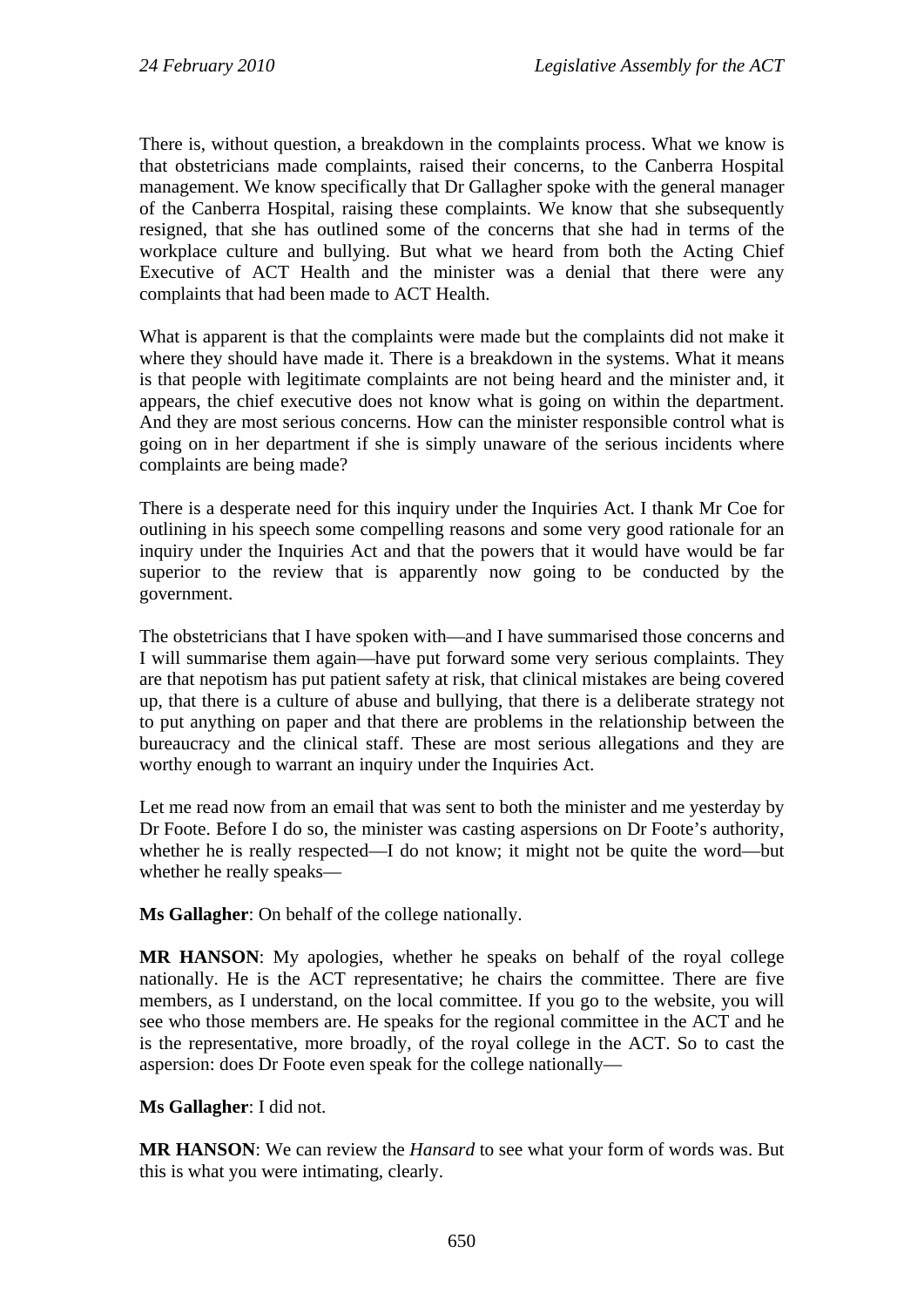**Ms Gallagher**: I said, "It is not clear that the national college supports the actions here."

**MR HANSON**: I am sure that the royal college would have addressed this pretty quickly if they did not support what Dr Foote is saying. He, I would imagine, has the support of his committee. We know he has the support of a significant number of his members. But let me tell you what he said yesterday in an email to the minister that was cc'd to me and to Dr Peggy Brown:

Thank you for meeting yesterday. I have subsequently been approached by a number of staff who are concerned about coming forward to state their bullying concerns as they feel intimidated and concerned about their ongoing job security or opportunities for promotion. Others may refuse to attend any review hearing. I am concerned that an external workplace review without powers to subpoena may be futile.

#### **Ms Gallagher**: Read on.

**MR HANSON**: I am not going to read the specific allegations about someone because I do not think I need to. I am looking at the systemic issues. And that is what I am concerned about. But what Dr Foote has raised in an email to you, that he cc'd to me, is that doctors are already coming forward to him and saying: "The review that is going to be set up by the government, we have got real concerns about. We need someone that has got the powers to subpoena." And what have we called for? What is the government offering? And here it is, from the chair of the royal college.

**Ms Gallagher**: And what does the AMA want, Jeremy?

**MR HANSON**: I have spoken with the AMA and I have had some detailed conversations with them. I am sure that more will come out in terms of that. But I know that they have expressed a number of concerns about what is occurring.

**Ms Gallagher**: They sent you an email.

**MR HANSON**: I spoke with Dr Jones this morning. The broader problems that need to be investigated at the TCH in regard to the breakdown of systemic cultures in the management and complaints processes, I am concerned will not be looked at. And I will wait to see what the terms of reference are that are put forward by the minister. I again ask her—and she did not do so when she sought leave to speak a second time to agree to consult the crossbench and the opposition on the formation of those terms of reference. I am very happy to do so in good faith.

I accept that I have lost this fight in the Assembly today but, going forward, I am sure that we all want to make sure that the review that is conducted is as full and as complete as it could possibly be. So I would ask the minister to involve me in that process. I assure her that I will do so in good faith if she gives me that opportunity. I also would ask that the minister make sure that the report, when it is finally presented, is tabled in the Assembly so that there is a full and frank explanation of what has occurred in the recommendations going forward and that there is no keeping that behind closed doors.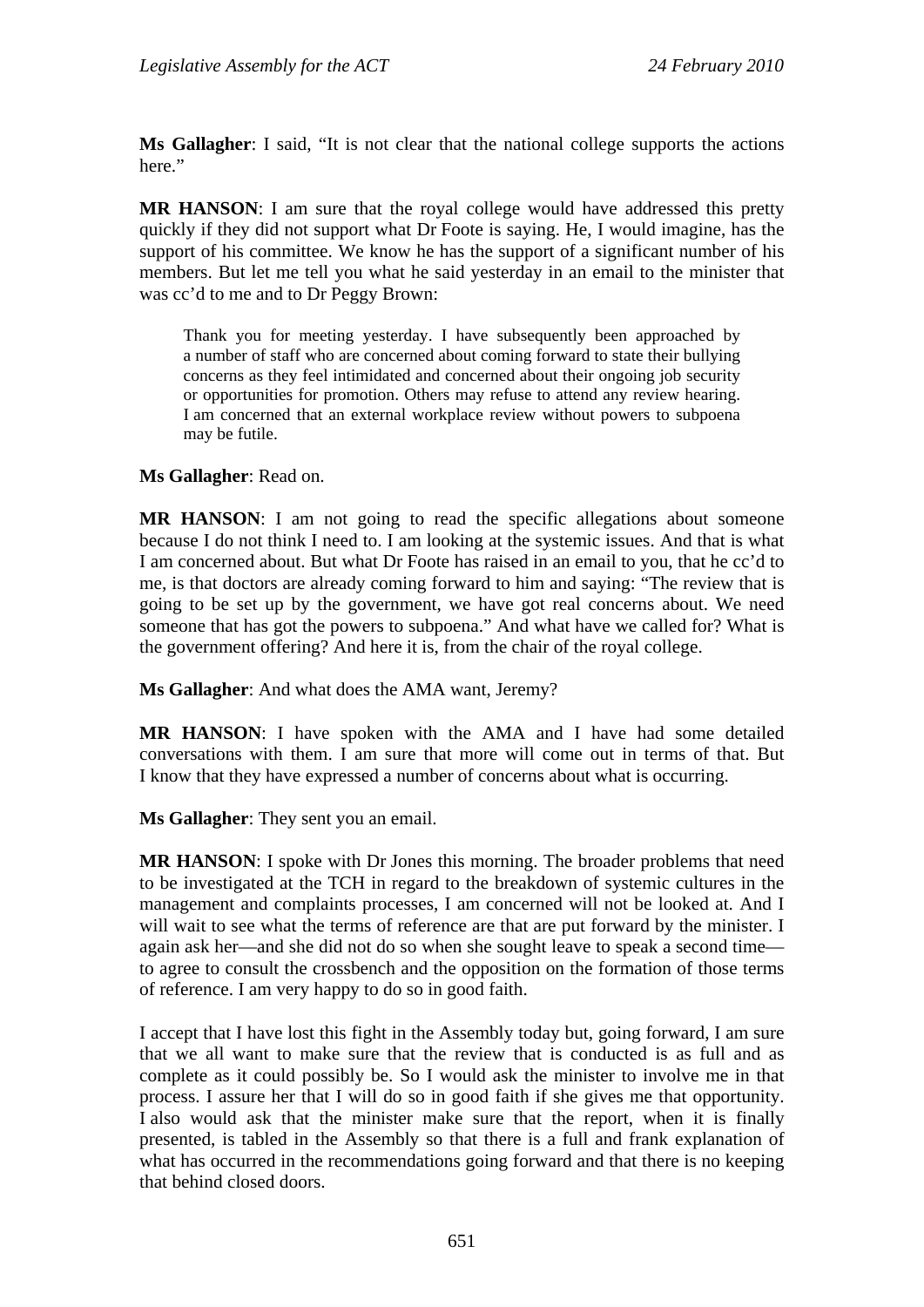I will make a quick note of the Greens' position on this. I am disappointed. The Greens in their position have talked about scrutiny, have talked about accountability, have talked about third party insurance. This, again, was an opportunity to make sure that scrutiny of such an important area in our health system was adequate. They have failed the test again. And rather than embrace a process of scrutiny, of accountability, at the most rigorous levels, they have again squibbed it.

Again, I find this matter a bit like the refusal to send the Calvary matter to the A-G or to have consultation on it; the refusal to support Mrs Dunne's privilege motion or to have on the committee someone who has not already signed off on the estimates review; to support my further review of the TB fiasco that occurred; or to support my full review of prison costs. These are the sorts of accountability measures that our community expect. Again, it is very disappointing that the Greens today have not supported my call for a full inquiry.

Members, I thank you for your contributions. I am disappointed that we do not have the full result but I look forward to working with the minister to make sure any review that is conducted is full and proper. *(Time expired.)* 

Motion, as amended, agreed to.

# **Women—equity of remuneration**

**MS HUNTER** (Ginninderra—Parliamentary Convenor, ACT Greens) (5.15): I move:

That this Assembly:

(1) notes:

- (a) that 8 March 2010 is International Women's Day;
- (b) the continuing gender inequality in our community;
- (c) that ensuring pay equality is essential in achieving economic independence for women and reducing inequality;
- (d) that women constitute more than 80% of workers in the community services sector; and
- (e) that the Federal Labor Government will be an active participant in a pay equity test case for workers in the social and community services sector to be presented to Fair Work Australia by the Australian Services Union; and
- (2) calls on the ACT Government to:
	- (a) support the community sector by committing to a funding pay increase, should a pay increase result from the Australian Services Union's Equal Remuneration Case to Fair Work Australia;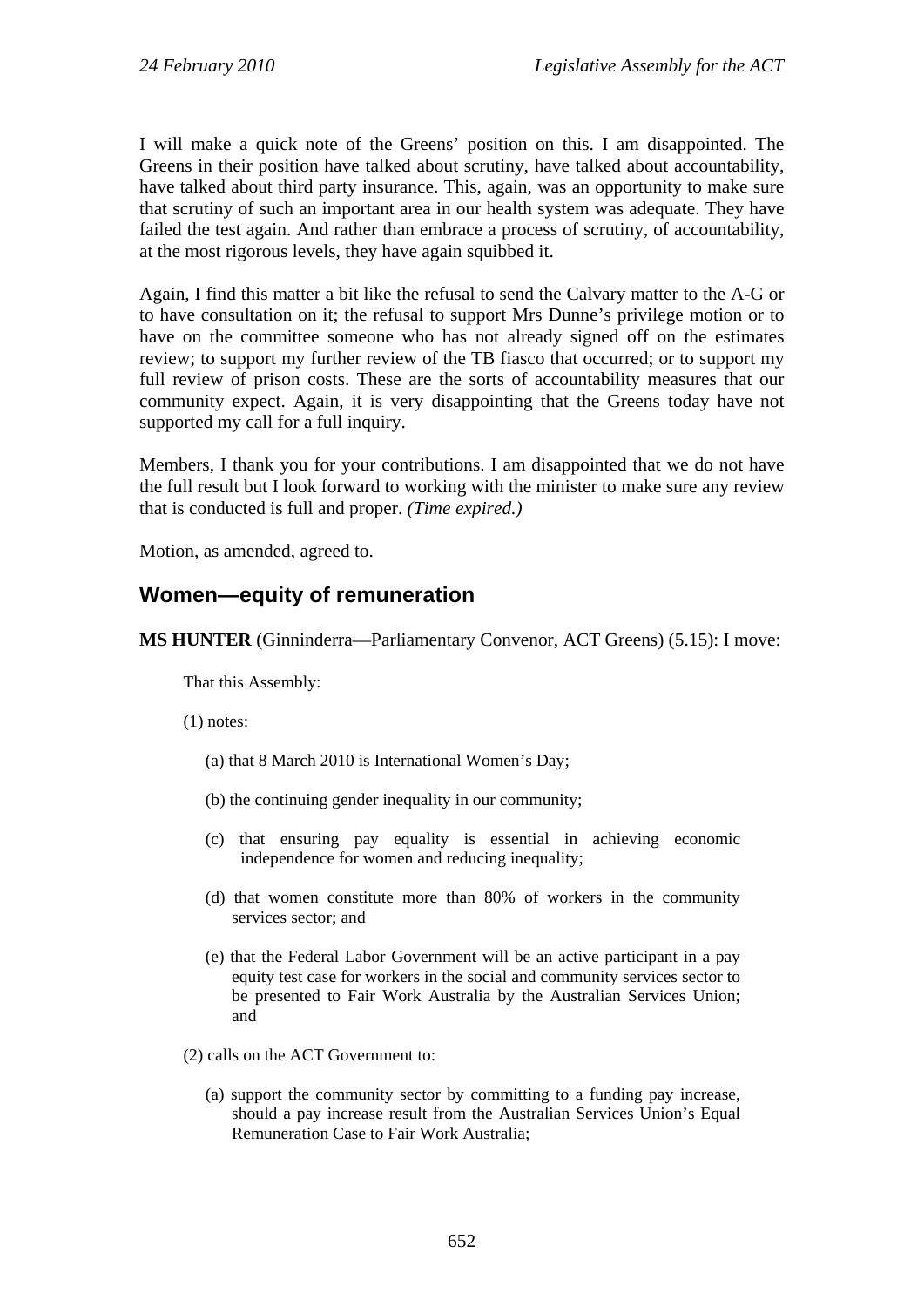- (b) undertake a pay equity audit of the public service and table the audit report in the Assembly within 12 months; and
- (c) provide an annual statement to the Assembly on the Australian Capital Territory's progress in improving women's economic and financial independence which includes an analysis of improvements in the pay equity status of women within the ACT Public Service.

I bring this motion to the Assembly today as International Women's Day will be celebrated in approximately 10 days, on 8 March. In fact, in some countries such as China, Russia, Vietnam and Bulgaria, International Women's Day is a national holiday. International Women's Day is a global day celebrating economic, political and social achievements of women past, present and future. This year's theme is "equal rights, equal opportunities: progress for all". This theme highlights the continued gender inequality experienced by women within many aspects of society, particularly regarding pay equity.

Women in Australia, as in other countries, have had to battle institutional and social barriers as they struggled for equality of opportunity. Australian women faced setbacks as well as tremendous victories along the road to equality. Fortunately, Australia was one of the first countries in the world to give women the right to vote and to sit in parliament. That was, of course, in 1895 in South Australia and 1902 federally. Yet the nation's first female federal cabinet-level minister was not appointed until 1949. Until 1966, women working in the federal public service had to resign when they married.

The 1970s and 1980s were decades of immense social change, particularly for women. This period saw the emergence of politically focused women campaigning in an organised way for equal pay, equal opportunity and education in the workplace, safe contraception, planned parenthood and adequate childcare facilities.

Since then, much has been achieved and women have won greater equality, freedom and choice. Women were awarded "equal pay for work of equal value" in 1969, and federal legislation to ban discrimination on the basis of sex was introduced in 1984. Australia has also, for more than 26 years, been a party to the Convention on the Elimination of All Forms of Discrimination Against Women, and much work has been done to reform the federal Sex Discrimination Act and the ACT Discrimination Act. Much has changed in the Australian community over that time.

However, Madam Deputy Speaker, if you scratch the surface you will see that many of the same problems that women experienced 40 years ago still remain today. Women in our community still face many difficulties and prejudices because of their gender. Gender stereotyping and discrimination are a pervasive problem which is entrenched in our society, and we still tolerate the ridiculous situation of pay inequity between males and females.

I draw the Assembly's attention to a recent article written by journalist Virginia Haussegger in the *Canberra Times* last Saturday. She reported on what she observed while attending an ANU Student's Association and Women's Department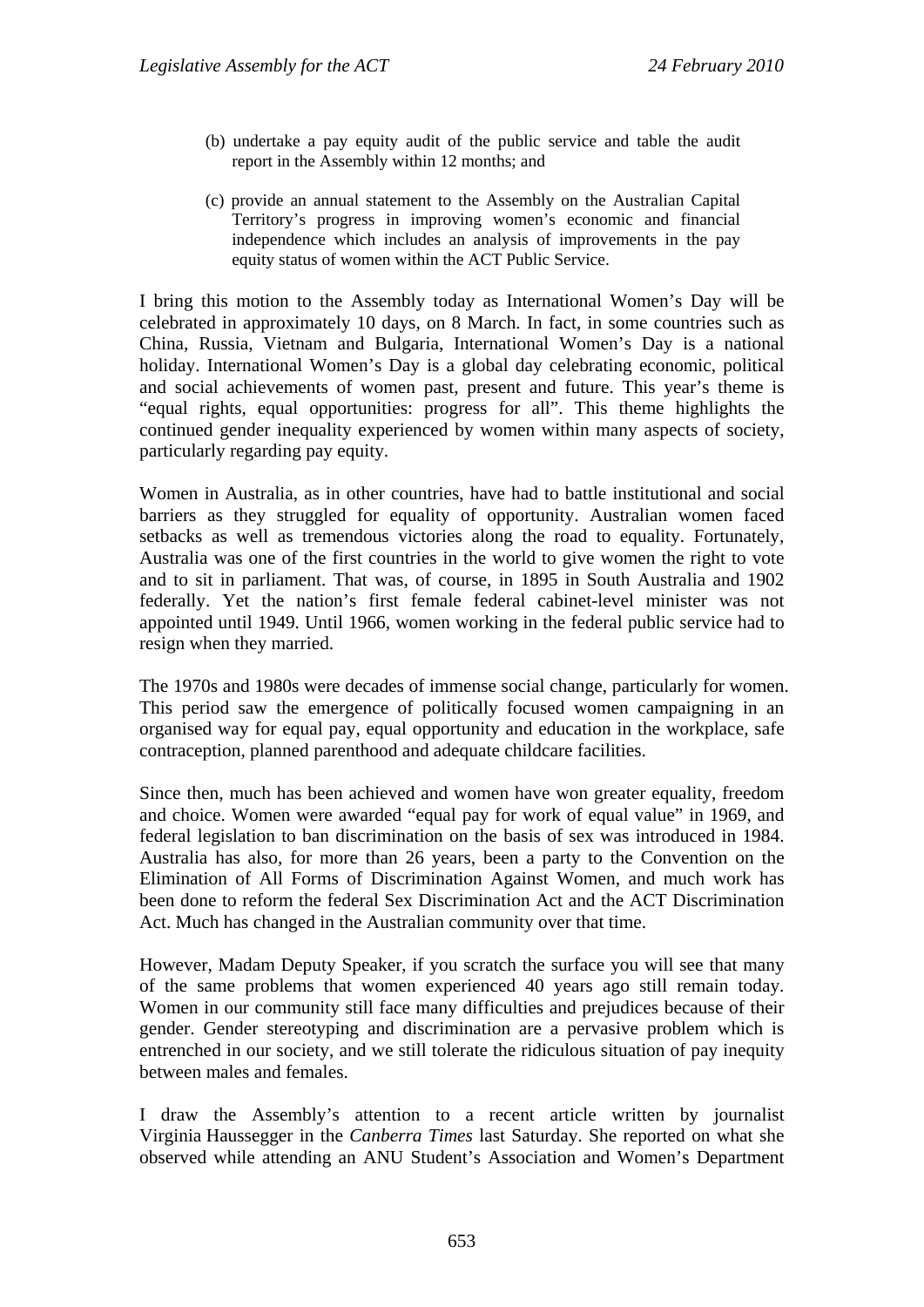event. She reported that young women in the audience were not focused on when the pay inequity might end; rather, they wanted to know why it existed at all. She commented that the female students looked at her in disbelief when she explained that women have always earned less than men, even when they have equal qualifications and do exactly the same job. She went on to explain that, what is more, blatant discrimination was once enshrined in law.

Disbelief gave way to wide-eyed incredulity when she told the students that women once got sacked the moment they told their boss they were pregnant. Ms Haussegger went on to remind us that the representation of women in politics, at all levels, has failed to budge past one in three and is currently in decline. This is despite women representing 50.3 per cent of the Australian population and that Australia is one of a group of countries ranked No 1 for women's educational attainment, producing more degree-qualified women than men.

I am pleased to report that 41 per cent of members of this Assembly are women. However, following the most recent federal election in 2007, women represent only 29.6 per cent of elected positions in the Australian commonwealth parliament, accounting for only 35.5 per cent of Australian senators and 26.7 per cent of the members of the House of Representatives. Australia is only ranked 28 in the world for women's representation in parliament. There has never been a female Governor of the Reserve Bank and a large number of commonwealth departments have never appointed female secretaries.

The situation in the private sector is equally troubling. In the senior business ranks, women chair only two per cent of ASX 200 companies, hold only 8.3 per cent of board directorships, two per cent of CEO roles and 10.1 per cent of senior executive roles, and nearly 50 per cent of these companies have no female executives. This is actually worse than in 2006, when it was closer to 40 per cent.

One encouraging change that was implemented last year was the Australian Stock Exchange Corporate Governance Council reporting requirements for listed companies to disclose to the stock market the proportion of women employees in their organisation, in senior management and on the board. The corporate governance principles also recommend that each listed entity establish and disclose a diversity policy with measurable objectives relating to gender, and disclose in the annual report achievements against the gender objectives set out in the policy on an "if not, why not" basis. The Greens are pleased to see this change and I hope we will be able to see tangible benefits in the near future.

These disturbing statistics translate directly into remuneration inequality or inequity. When factoring in the pay of full-time and part-time women workers, overall women earn only 66 per cent of what men earn. The gap in ordinary full-time earnings between men and women is 17.2 per cent as at February 2009. The data shows that the gender pay gap begins as soon as women enter the workforce. Graduate Careers Australia's annual Australian graduate survey details the average starting salaries of both male and female graduates.

In 2008, new male graduates earned a median starting salaries of \$47,000 compared to \$45,000 for women. This inequity follows women into retirement, as half of all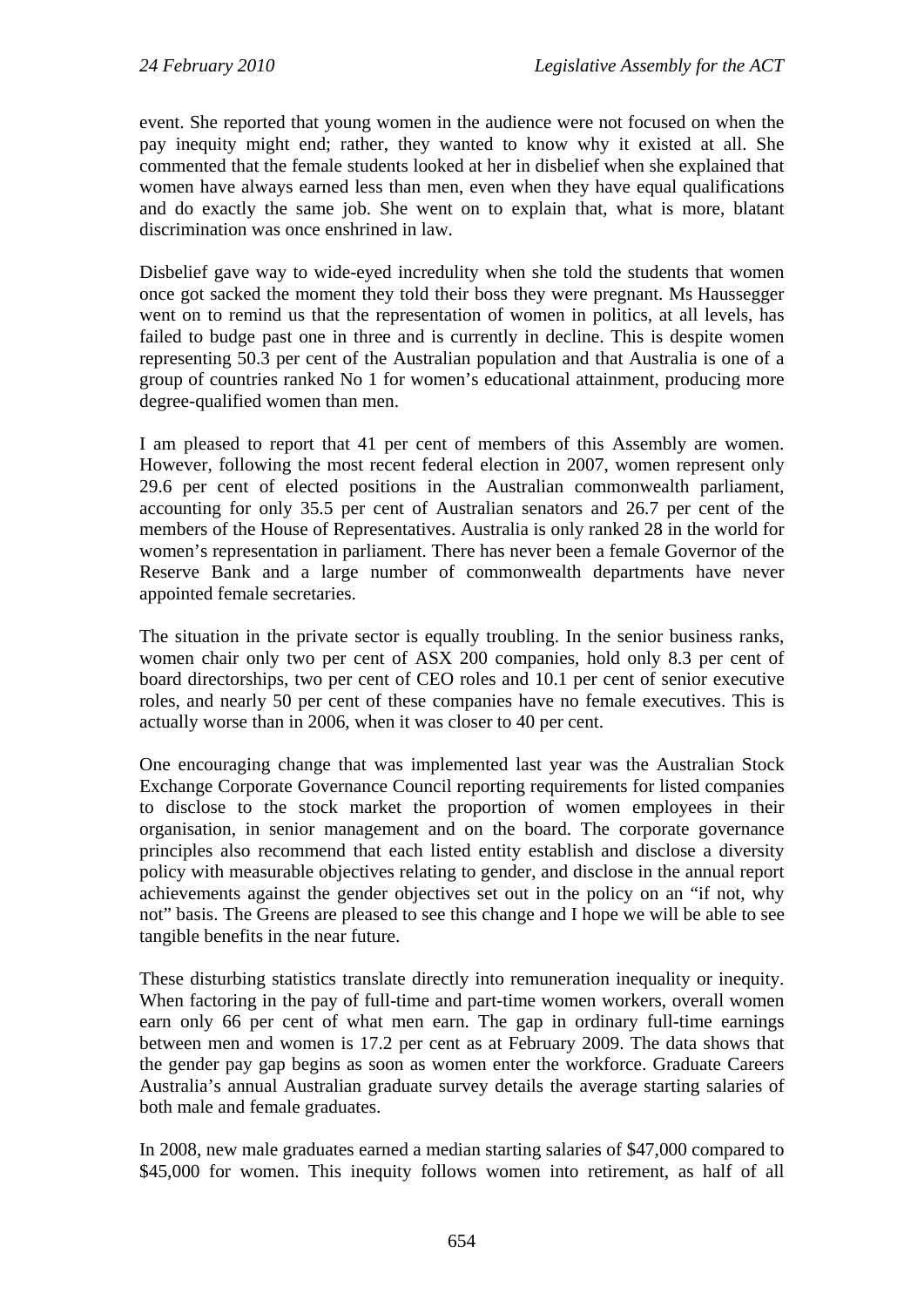women aged between 45 and 59 have \$8,000 or less in superannuation, with 2.8 million women aged 15 years and over reportedly not covered by superannuation. Current superannuation payouts for women are one-third of men's, being \$37,000 compared to \$110,000.

The Australian Human Rights Commission's submission to the Australian government Office for Women inquiring into the Equal Opportunity for Women in the Workplace Act 1999 and Equal Opportunity for Women in the Workplace Agency tells us that entering the paid workforce for the first time is a key point in the life cycle for determining future earnings and workforce participation patterns. Consequently, the point of entry into the paid workforce also influences women's capacity to accumulate retirement savings. Despite equal educational outcomes, a significant gap between the superannuation balances of women and men aged 25 to 34 still persists. This highlights the early years in the paid workforce as a point of great significance in the life cycle in terms of impact on future retirement savings.

The commission acknowledges that the reasons for the gender pay gap are complex and interconnected. It reports that the Australian paid workforce is highly gender segregated and female-dominated industries have been historically undervalued. For example, industries such as aged care, childcare, health and community services are all female dominated and generally lower paid compared to male dominated industries such as engineering, banking and finance. Consequently, women working in lower paid female-dominated industries will inevitably accumulate lower retirement savings.

The report from the commission goes on to explain that entering the paid workforce for the first time is a key point in the life cycle for determining future earnings. Experiences of inequity at this point, such as an inability to secure permanent fulltime employment and the gender pay gap, have lifelong consequences for the capacity of women to accumulate those retirement savings, and this leaves women more vulnerable to poverty in their later years.

Sex Discrimination Commissioner, Elizabeth Broderick, has issued a "call to action" to reform the retirement income system to make it better and to reflect the reality of a women's life cycle—to reward unpaid caring work perhaps through a national social insurance scheme and an expanded co-contribution scheme.

Madam Deputy Speaker, the reporting of all of these alarming statistics brings me to the content of my motion that calls upon the ACT government to conduct a pay equity audit of the ACT public service. A pay equity audit is an important first step in addressing workplace gender issues, as after undertaking a pay equity audit organisations are better able to identify where gender pay inequities exist within their workplace and can then adopt strategies to remove barriers to workforce participation and career progression for female employees.

A pay equity audit tool is an automated spreadsheet that aids in the data analysis process by creating tables and charts based on payroll data, showing gender pay gaps and other indicators such as the prevalence of flexible working arrangements. Using the tool streamlines the technical process of data analysis so that the organisation can instead focus on other aspects of a pay equity audit. The broader review process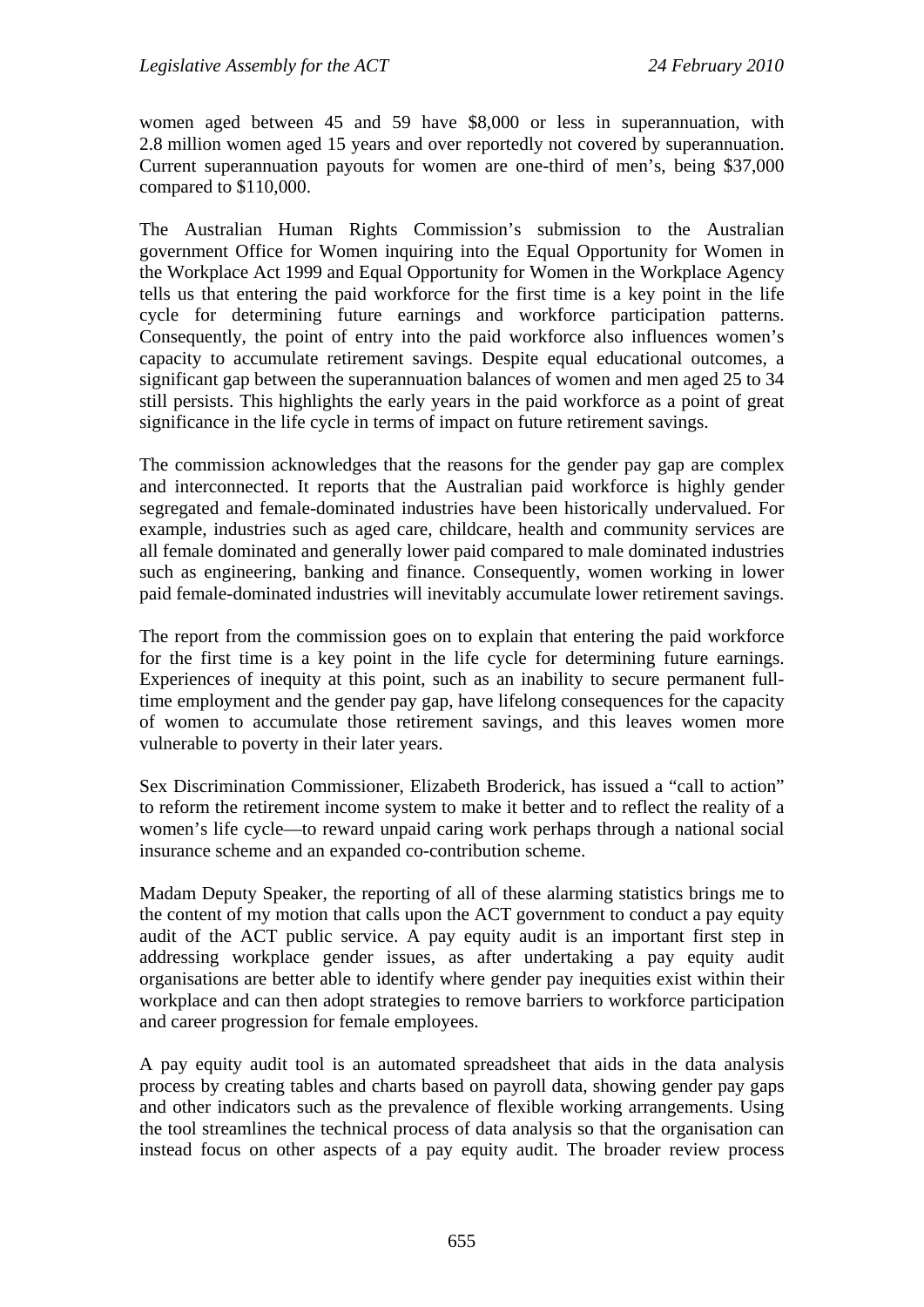includes analysing the results of the data analysis, attempting to assess whether gender-based discrepancies that are found are justifiable or explainable, and identifying areas for further investigation. The audit will also help the government to develop recommendations for corrective action and targeted pay equity strategies.

Other jurisdictions have engaged in the pay equity audit process. The pay equity team in the Western Australian Department of Commerce, the labour relations division, has developed an audit tool that is available on its website. The Victorian Department of Innovation, Industry and Regional Development has also conducted an audit in conjunction with the National Australia Bank and the Finance Sector Union. That report is also available on the web.

Additionally, the federal government, through the Equal Opportunity for Women in the Workplace Agency, provides a web-based audit tool with clear instructions for the user. The tool steps the user through the procedure, even showing sample payroll data and how it should be applied, combined with an example of an audit report. The tool also sets out suggestions for the development of strategies to correct pay inequity.

A pay equity audit is essential if we are to seriously address pay inequity within the ACT public service and set an example to private employers. Gender-related employment data for the ACT public service is currently published by the Commissioner for Public Administration. However, this data set is quite simplistic and does not provide the extra level of data analysis needed to address continuing inequity. For example, on page 11 of the commissioner's report it is stated that at June 2009 the total average remuneration for male statutory office holders was \$188,697 and for female statutory office holders it was \$174,410.

Without a detailed audit of all levels of public service remuneration, government cannot truly understand where the root of this problem lies. Is it that females might appear to be represented at all levels, however they are on a lower band, or is it for some other reason? We need to be able to understand what it is. The Greens believe that government should lead by example and that is why this should be carried out.

The other component of the motion refers to the community services sector where 80 per cent of the workforce comprises women workers. They have long suffered under poor pay. We know of the historic decision by the Queensland Industrial Relations Commission which ruled last year that the work of social and community services has been undervalued. They have actually addressed this with significant wages increases.

The decision has implications for the community sector across the country. Following this, the Australian Services Union made a groundbreaking agreement with the federal government for a national equal wage case for all Australian workers under the SACS award. This case will be taken up quite shortly. The Australian government will participate. They will support legal principles in the case to be argued; they will assist in presenting evidence about the workforce issues. The hearings for the equal pay case will be heard by Fair Work Australia. Once Fair Work Australia has made a decision, that order will override all awards and agreements. This motion simply asks the ACT government to acknowledge that it will be required to support and abide by the decision of Fair Work Australia.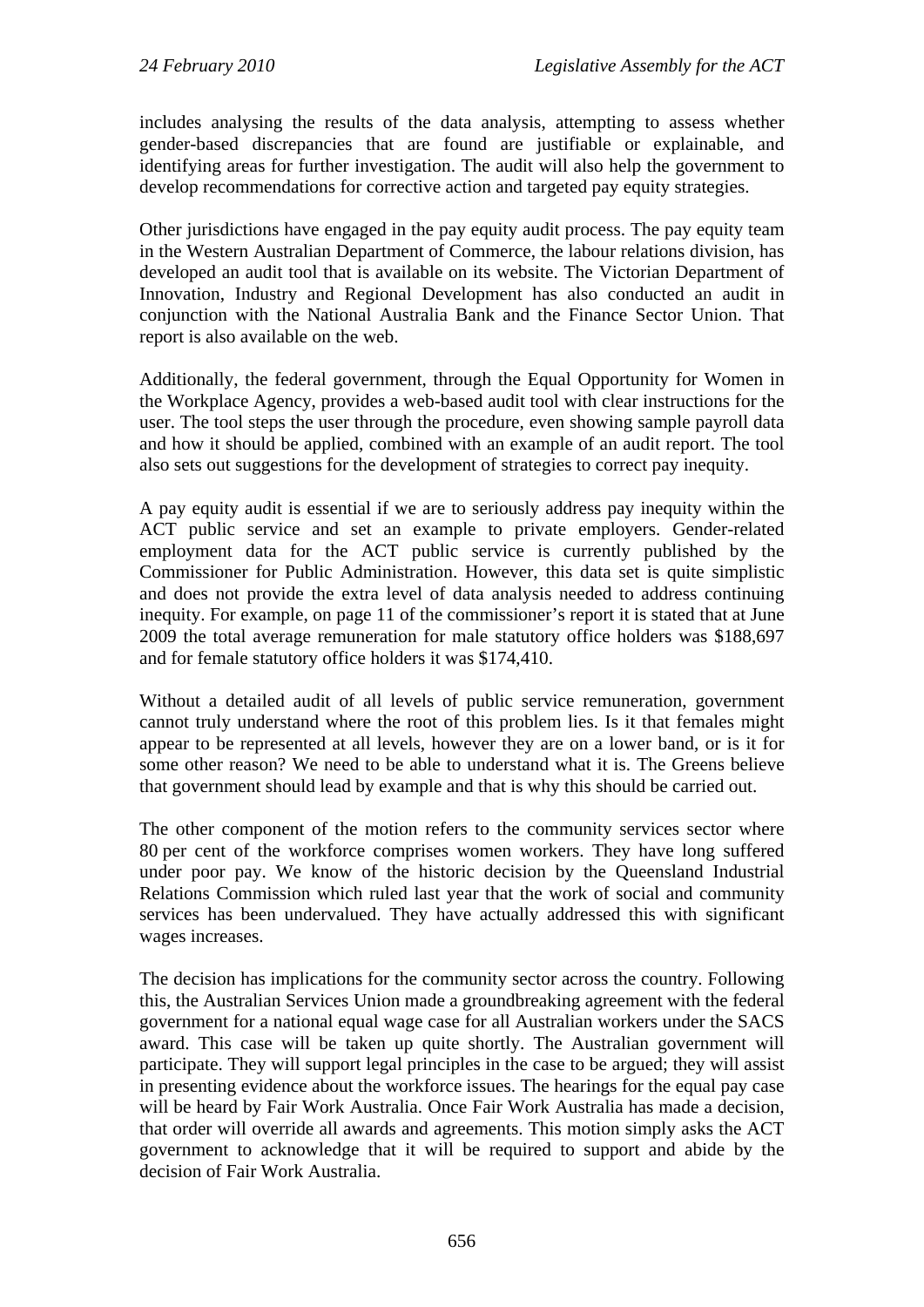In closing, I would like to point out that this issue of pay and equity is most worrying. We need to get some answers around it. I am really calling on members of the Assembly today to help with that matter. We have to close this 17 per cent pay gap so we have women and men paid at the same rate for the same work they do with equal qualifications. We have to find a solution. That is what I am calling on the house to do today.

**MS BURCH** (Brindabella—Minister for Disability, Housing and Community Services, Minister for Ageing, Minister for Multicultural Affairs and Minister for Women) (5.31): I thank Ms Hunter for bringing this motion to the Assembly under private members' business. I move the amendment circulated in my name:

Omit all words after "That this Assembly", substitute:

" $(1)$  notes:

- (a) that 8 March 2010 is International Women's Day;
- (b) the need to address gender inequity in our community;
- (c) that gender pay equity is essential in achieving economic independence for women and reducing inequality;
- (d) that women constitute more than 80% of workers in the community services sector;
- (e) that the Federal Labor Government will be an active participant in a pay equity test case for workers in the social and community services sector to be presented to Fair Work Australia by the Australian Services Union;
- (f) that, as a requirement of the Labor/Greens Parliamentary Agreement to review community sector contracts, the Department of Disability, Housing and Community Services engaged HBA Consulting to review industrial relations arrangements in the ACT for the community sector and that the final report on the review is expected to be submitted to Government by April 2010; and
- (g) that the Department of Disability, Housing and Community Services will work with HBA Consulting to identify the potential wage gap between the ACT Public Service and the community sector for ACT Government's future consideration; and
- (2) calls on the ACT Government to:
	- (a) assist the community sector by supporting the findings of:
		- (i) Fair Work Australia in the Australian Services Union's equal remuneration case; and
		- (ii) the Department of Disability, Housing and Community Services' HBA Consulting review of industrial relations arrangements in the ACT for the community sector;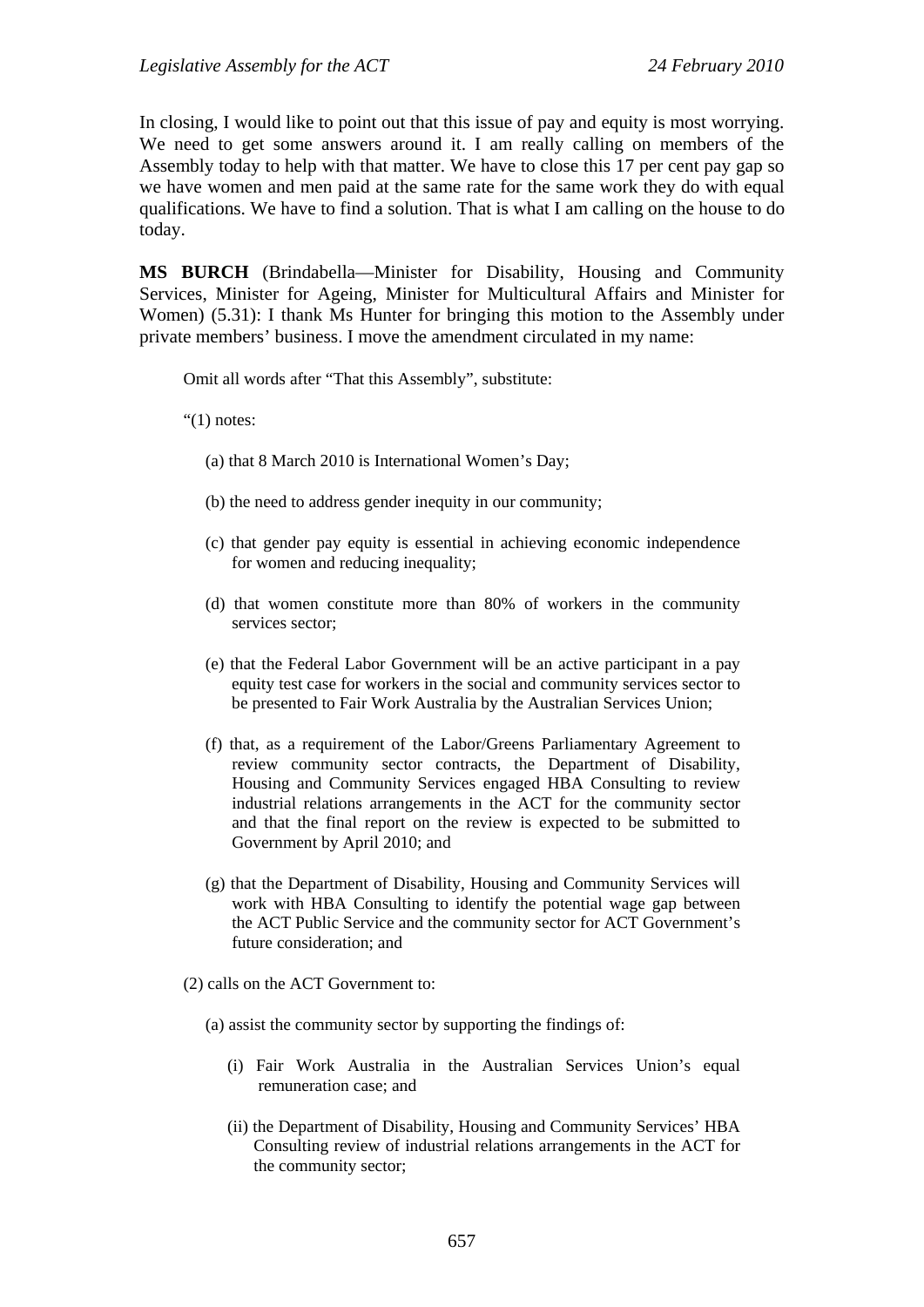- (b) investigate what measures are required to conduct a pay equity audit of the ACT Public Service and report back to the Assembly in the May sitting period of 2010; and
- (c) have the Minister for Women provide an annual statement to the Assembly that outlines its efforts in improving the economic and financial independence for women.".

As I said, I thank Ms Hunter for her motion and the opportunity to recognise International Women's Day in the Assembly. Each year on 8 March women all over the world celebrate International Women's Day, as they have done for the past 99 years. What started as women factory workers protesting at their working conditions has become an important way of marking how far we have come in our struggle for equity, safety and representation, and how far we have to go.

The ACT, compared to the rest of Australia, and indeed the world, is a community where women have made significant gains in achieving gender equity. Overall, women in the ACT are well educated, well paid and have opportunities to participate in decision making that many of our sisters across Australia do not have. This is reflected in our high women's workforce participation rate and in the relatively low gender pay gap, compared to the rest of Australia.

However, Australian Bureau of Statistics reports indicate that ACT women earned 10.5 per cent less than men in January 2010. The pay gap in the ACT narrowed by 2.5 per cent compared to May 2009 and remains significantly lower than the national level of around 17 per cent, according to the Equal Opportunity for Women in the Workplace Agency. The ABS also reports that the workforce participation rate for women in the ACT is 68 per cent compared to a national average of 58.5 per cent.

These statistics do not mean that our government can rest on its laurels. We will reinforce our commitment to women and to gender equity next month when I plan to table the second ACT women's plan in this Assembly. We know that women are overrepresented in low income households, in low pay sectors and in workforces where there is a high level of casual employment. As Ms Hunter points out, women have a strong role in the community sector and we take a significant proportion of the caring responsibilities in both paid and unpaid roles.

It is a contradiction that women's workforce participation has increased steadily in the years since World War II but the gender division of labour remains stubbornly static. There is limited evidence that women and men share the responsibilities of home and family in the same way that we now share the responsibilities of breadwinning. We know that as a community we must continue to seek ways to ensure that women and girls can reach their full potential.

The issues of gender pay equity are very much at the forefront of work being undertaken by ministers for women across Australia. In September this year I will chair the Ministerial Conference on the Status of Women. At that meeting ministers from across Australia and New Zealand will reflect on the outcomes of a series of gender pay equity roundtables, as well as the recommendations of a number of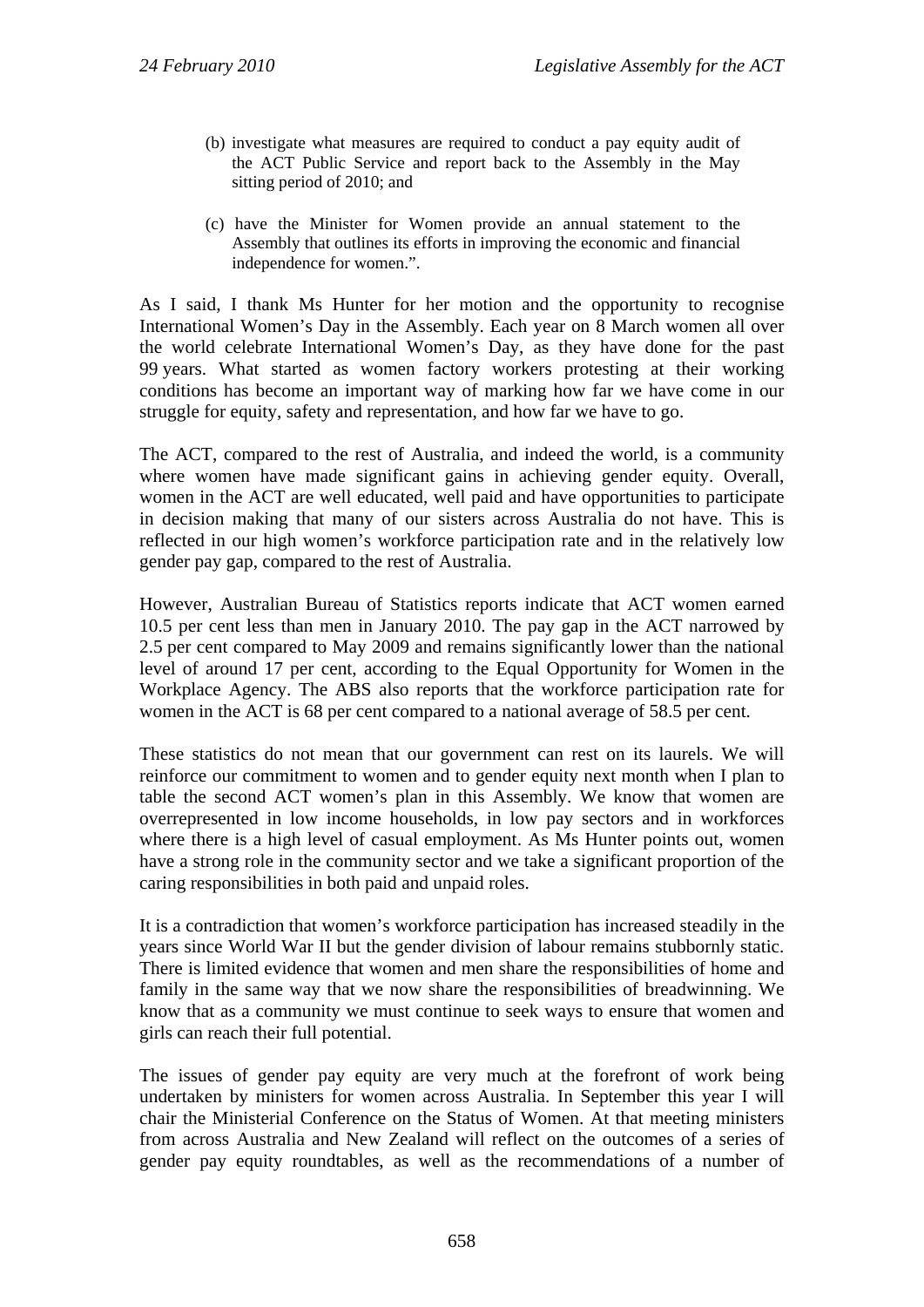reviews and inquiries undertaken at a national level. Officials have been working hard to unpack the issues behind the gender pay gap. The next gender pay gap equity roundtable will be held on 25 February and the ACT Office for Women and the Office of Industrial Relations will participate.

Ms Hunter has proposed some actions in relation to pay equity. Ms Hunter calls for an equity pay audit of the public service. My amendment goes to the notion that this is no simple task—that is the advice I have—and it has not been undertaken across other public services in Australia. I note that the New Zealand government has, in recent years, undertaken a pay equity review in the public sector at a cost of around \$8 million. Victoria and Western Australia have also committed significant resources to undertaking voluntary audits in a small number of public and private sector organisations, but these have not been across government. I respect the notion that we do have to look at gender pay equities. My amendment goes to just investigating the burden and how we could do it in the ACT.

We understand that the resources have been developed. They include the development of analysis tools, which require information down to the individual employee level of detail, including an individual's qualification and ongoing training and development, comparisons of the value of positions, analysis of factors such as the availability of flexi hours and work arrangements.

The Commissioner for Public Administration advises that, according to the 2008-09 *ACT Public Service Workforce Profile*, there were 20,111 employees in the ACT public service, with women comprising over two-thirds. Amongst the primary occupations within the public service, women outnumbered men in all areas, except ambulance officers, medical officers, correctional officers, IT officers, firefighters, bus operators and general service officers. These ratios are reversed for executives and statutory office holders, where over one-third are women. The relative number of female executives has steadily increased from 34 per cent in 2000-01 to 40 per cent in 2008-09. But I recognise that we can do better on that as well.

In 2006-07, the average salary package for female executives was slightly higher at \$146,218 than their male counterparts at \$145,962. In 2007-08 and 2008-09, male executives earned a higher average package than female executives. The *ACT Public Service Workforce Profile* is published annually by the Commissioner for Public Administration and provides detailed remuneration data for women and men in the ACT public service.

Mr Speaker, in the last two years this government has announced a number of key initiatives to seek to assist women reach their full economic potential. In 2008, Minister Gallagher launched the women's return to work grants. This initiative, delivered through the Women's Information and Referral Centre, is particularly designed to assist women on low incomes and with young children to overcome the barriers that many women face when returning to work after an extended period of being out of the paid workforce. This program is about providing practical support to assist women to increase their potential as employees, by funding skills development and other employment-related expenses.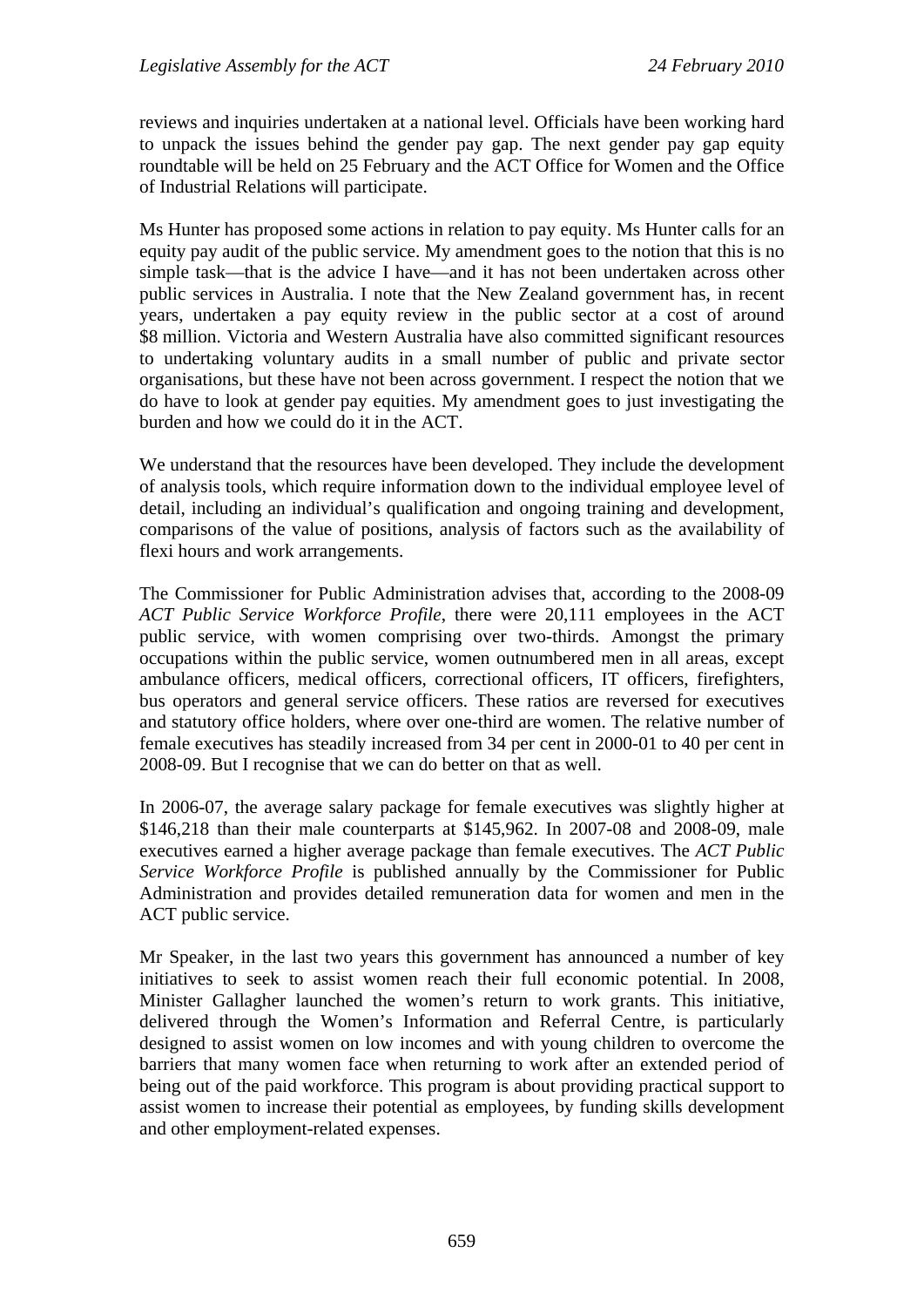In the next few weeks I will also be launching the women's microcredit program, designed to give women on low incomes that all-important assistance in establishing a small business. I look forward to that launch and how that program rolls out over the next 12 months. In many ways, these programs may be seen as small endeavours against entrenched inequity. Their value cannot be underestimated, because they provide women with limited income and therefore limited options with the support they need to make the most of opportunities a community like Canberra can offer.

I go to another comment in the amendment which asks me, as Minister for Women, to provide an annual statement to the Assembly that outlines our efforts in improving the economic and financial independence of women. I will look forward to an opportunity to bring a statement outlining what we are doing to support women in our community.

Just briefly before I close, the Australian Industrial Relations Commission determined that the modern award for the community sector in relation to pay-related matters will be delayed until June 2011. This will allow a pay equity case for the community sector to be considered by Fair Work Australia. The Australian Services Union will take a case to Fair Work Australia that seeks pay rises of between 18 and 37 per cent for workers in the community sector. The ASU's application to Fair Work Australia for equal remuneration will seek to apply the May 2009 equity decision awarded in Queensland. I understand that the Queensland government did provide increased funds to services that supported highly dependent clients. Funds were not, though, made to organisations that did not provide direct services to clients or early intervention and prevention services.

To better understand the community sector workforce issues, this government engaged HBA Consulting to complete an industrial relations review of the community sector that considered wages and conditions in the ACT. That report is expected to be completed and made available to government by April this year. The Office of Industrial Relations advises, though, that community sector employees will be bound by the decision of Fair Work Australia. I hope that through Fair Work Australia's decision and the work we are doing with HBA we can look at those findings and, indeed, work out how we can support the community sector to have fair remuneration for the work that they do for us.

The ACT government is mindful that some ACT community organisations may find these changes challenging. Given that I have just mentioned that Queensland made an amendment but it only went to some parts of the sector, it will be a challenging time. The community sector are a key partner for this government in service delivery. I commit to working with them on an ongoing basis so they can be a sustainable and vibrant sector of our community.

As I have mentioned, work is being undertaken at a national level by ministers for women. At this stage we need to work through the national implications of gender pay equity and focus on gaining a greater understanding of the issues before we determine how to proceed. I hope that members support the amendment that I have put forward to Ms Hunter's motion. I think it captures that we recognise that there is gender inequity and that there is work to do, both at an IR level and internally, on how to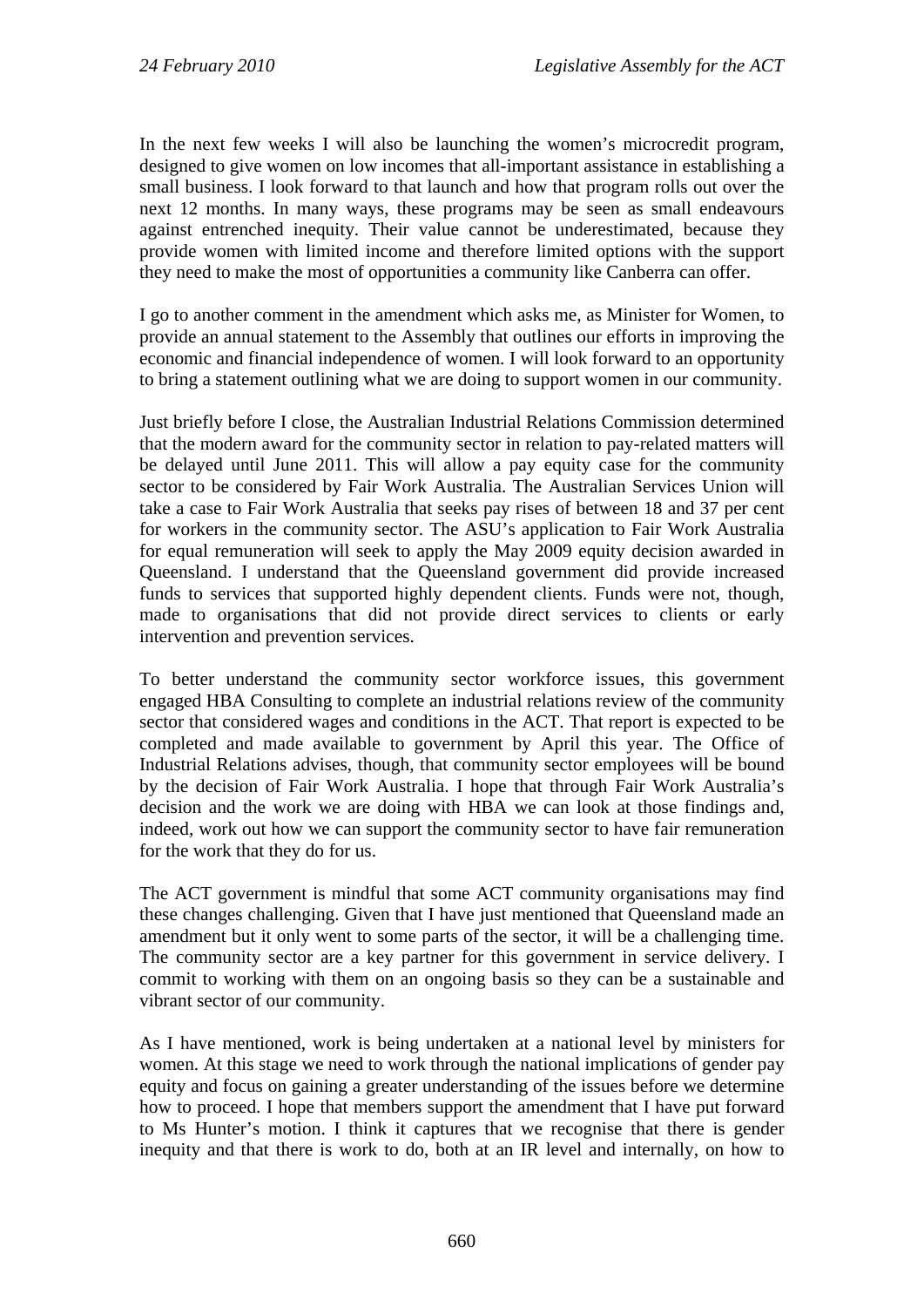identify that pay equity. I want to do that work and then come back with a bit of a plan about how we proceed from here.

**MRS DUNNE** (Ginninderra) (5.42): Ms Hunter has brought forward a motion because of the impending arrival of International Women's Day. It seems that every year when we come up to International Women's Day there is, usually from the crossbench, the feeling of obligation that "we must put forward a motion in relation to the day".

The Women for Women website, which is based in Washington DC, describes International Women's Day as a day when:

… women around the world join together in celebration of the intelligence, strength, courage and beauty of women. Since 1908 this has been a day to celebrate the achievements of women around the world without regard to their national, ethnic, linguistic, cultural, economic or political differences.

But Joyce Stevens, on the other hand, in the cyber edition of her book *A history of International Women's Day in words and images*, says:

The day has been variously seen as a time of asserting women's political and social rights, for reviewing the progress that women have made, or as a day for celebration. In keeping with its early, radical traditions, Lena Lewis, US socialist, declared in 1910 that it was not a time for celebrating anything, but rather a day for anticipating all the struggles to come when 'we may eventually and forever stamp out the last vestige of male egotism and his desire to dominate over women'.

So to a degree I am not sure what approach Ms Hunter was proposing when she put forward this motion today. Is she entirely discounting the extraordinary progress that has been made in recent decades to advance the rights of women, especially in this country? Or is she stuck in 1910, intent on stamping out male egotism and the desire for men to dominate over women?

In actual fact, Ms Hunter's motion today is neither of these things. In many ways, it seems to me to be somewhat of a series of motherhood statements that either state the bleeding obvious, restate activities in which the government is already involved and has been for some time or call on the government to commit to doing things, sight unseen, based on process outcomes that are not even known. Even worse, Ms Hunter's motion is a mishmash of different subject materials.

When I listen to Ms Hunter it seems that she really wants to talk about pay equity. Pay equity is a very difficult concept, a very difficult nut to crack. It certainly goes without saying that in many cases women earn less than men. But there are a lot of reasons for that which do not actually reflect on any sort of discrimination; it is actually about the choices that women and their families make about whether or not they will be in the workforce. And it is also that often women have somewhat of a luxury about whether they are in the workforce or not—a luxury that often does not accrue in the same way to men.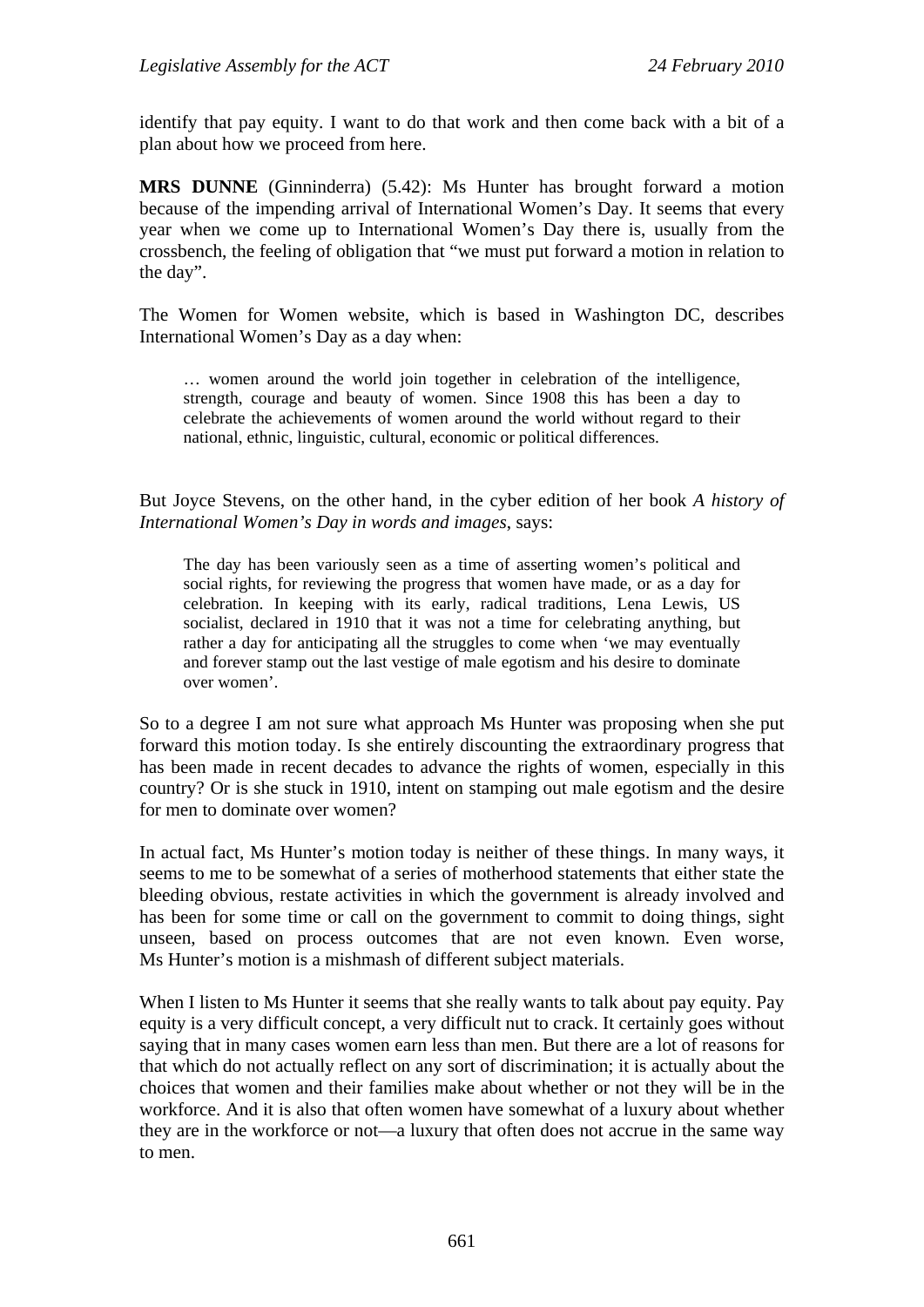Many women have times in their life when they are not in the full-time workforce and often because of decisions to raise a family and have substantial periods out of the workforce. Even with their qualifications, their intelligence and their skills, they at various times do not have the capacity to achieve wage equity with their male colleagues simply because they do not have the same exposure to the workforce as men do. And it is often the case, especially in a town like Canberra where perhaps people are not quite so dependent upon a second income, that women, especially in their middle years and later years, are more inclined to move in and out of the workforce as it suits them because they are not the principal breadwinner.

That is not a complete summary of the situation and it is certainly the case that in other communities in Australia those same issues would not hold true. But it is an extremely difficult issue for governments to grapple with and to come to policy solutions about. The minister has touched on this in her speech.

Ms Hunter says in her comments that this is about pay equity. But when I start to read the motion it becomes clear that it is actually about pay equity in the community sector, or that is what I thought. But, in talking about pay equity in the community sector, Ms Hunter seems to disregard the 20 per cent of people who work in the community sector who are in fact males. And then, when the horse is almost at the finish line, at the bottom of the motion, I find a new subject being raised, the issue of pay equity in the public service.

To all legal intents and purposes, there is pay equity in the public service. If you are an ASO whatever, irrespective of your gender you get paid the same money, and you have for a very long time. It may have been the case in the past that there were marriage bans and all of those sorts of things and there was not necessarily pay equity in the public service. But in the public service here in the ACT and across the country there is pay equity. There may be representational issues and I think that is something that Ms Hunter needs to get her head across. There is no mention in the preamble of the issue of pay equity in the public service. It just seems to me that overall this is a pretty lazy sort of motion.

One of the things I was thinking about when putting together my comments in relation to this motion was that Ms Hunter is very interested in pay equity. She has raised it here today. But she also raised it back in January when it became public that Ms Hunter, within three months of having been in this place, had written off a submission to the Remuneration Tribunal seeking a pay rise, according to the *Canberra Times*, somewhere between that of the position of the Deputy Leader of the Opposition and that of the Leader of the Opposition. She says that she asked for this pay rise, in excess of \$50,000, as an attempt to address the inequity of the two-party system in the ACT. One of the headlines that reported this says, "Pay rise bid about equity, MLA says," and the MLA is Ms Hunter.

I think that it is most interesting and a little sad that Ms Hunter's first foray into pay equity issues in the ACT should be about improving her own pay equity. Perhaps she wants to catch up with you, Mr Speaker, and ensure that her pay is comparable with yours. Perhaps she should have thought about that earlier, because, after all, the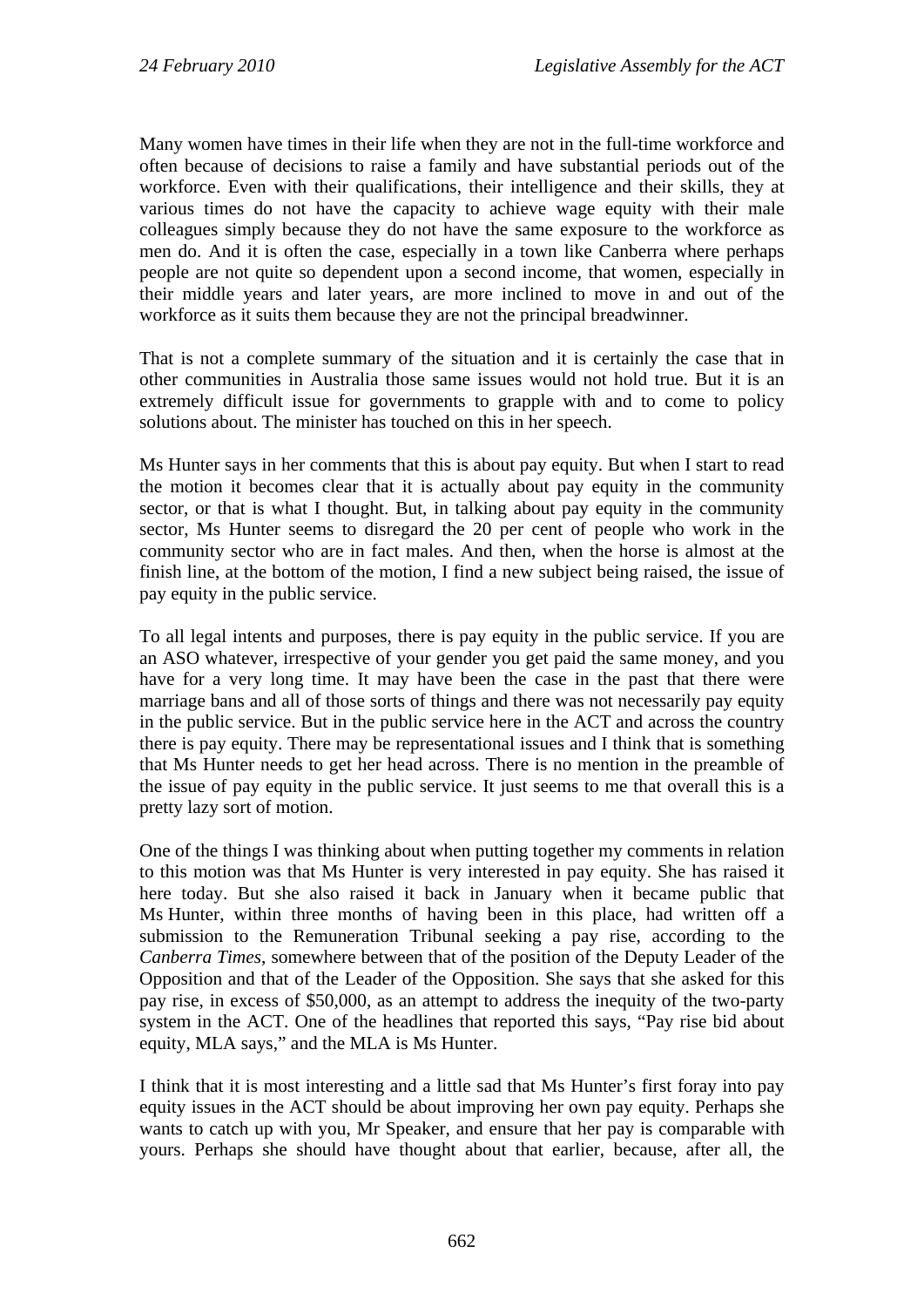Greens were the only people in this place who did not put forward a woman candidate for your position.

I had in mind to move amendments which have been circulated but, given that the minister has also circulated a number of amendments, which indicate that she is broadly in sympathy with some of the proposals in paragraph (2) which I found most troublesome, I think that I will not take up the time of the Assembly. But I will address, by addressing the way this matter could be amended, the problems that I have with this motion.

Ms Hunter's motion, in essence, is about inequality of pay scales for people employed in the social and community sector when compared to those employed in the public service. I would have proposed that in doing this we also acknowledge, as I have said before, that men, as well as women, are employed in the social and community sectors in the ACT and that we acknowledge that, in that context, more than 80 per cent of that workforce comprises women. I would seek to acknowledge that all workers in the social and community sector, men and women equally, suffer from pay inequity when compared to their counterparts in the public service.

I also contemplated moving an amendment to paragraph (2) of Ms Hunter's motion because I do not think it is appropriate that we should put an obligation on the ACT government to respond to the pay equity case that is outlined there. I think that it is unreasonable for the government to commit, sight unseen, to a new policy without knowing the outcome of that test case. I would have proposed that the government look at the test case and report back to the Assembly rather than what is currently being proposed.

I notice that Minister Burch's approach is somewhat different but she does still seem to be committing, sight unseen, to what comes out of the test case, and I think that is quite problematic. I note that Ms Burch's amendment is no better than the original and it does no more than put the original paragraph into different words to achieve the same outcome. And I am concerned that a minister in the government is prepared to commit the government to certain things, probably with a financial price tag, sight unseen, with no analysis or review. I will be most surprised if the Chief Minister, and particularly the Treasurer, could agree to a policy commitment based on completely unknown facts.

But I suppose the other thing is that the Stanhope government has a record of committing to things sight unseen and then not delivering on them, as we saw with the review of the bushfire task force, the McLeod report, when the Chief Minister said, "We will adopt all the recommendations of the McLeod report," before the McLeod report came out, and over the years we saw him casting off more and more of the recommendations of the McLeod report. So, even if the minister here today agrees to do these things sight unseen, I think Ms Hunter had better not hold her breath, because it may not happen.

The problem is that there are also a lot things already being done in relation to Ms Hunter's demands in here. We have to note that the government already does quite a lot of analysis of the engagement of women in the public service, and the minister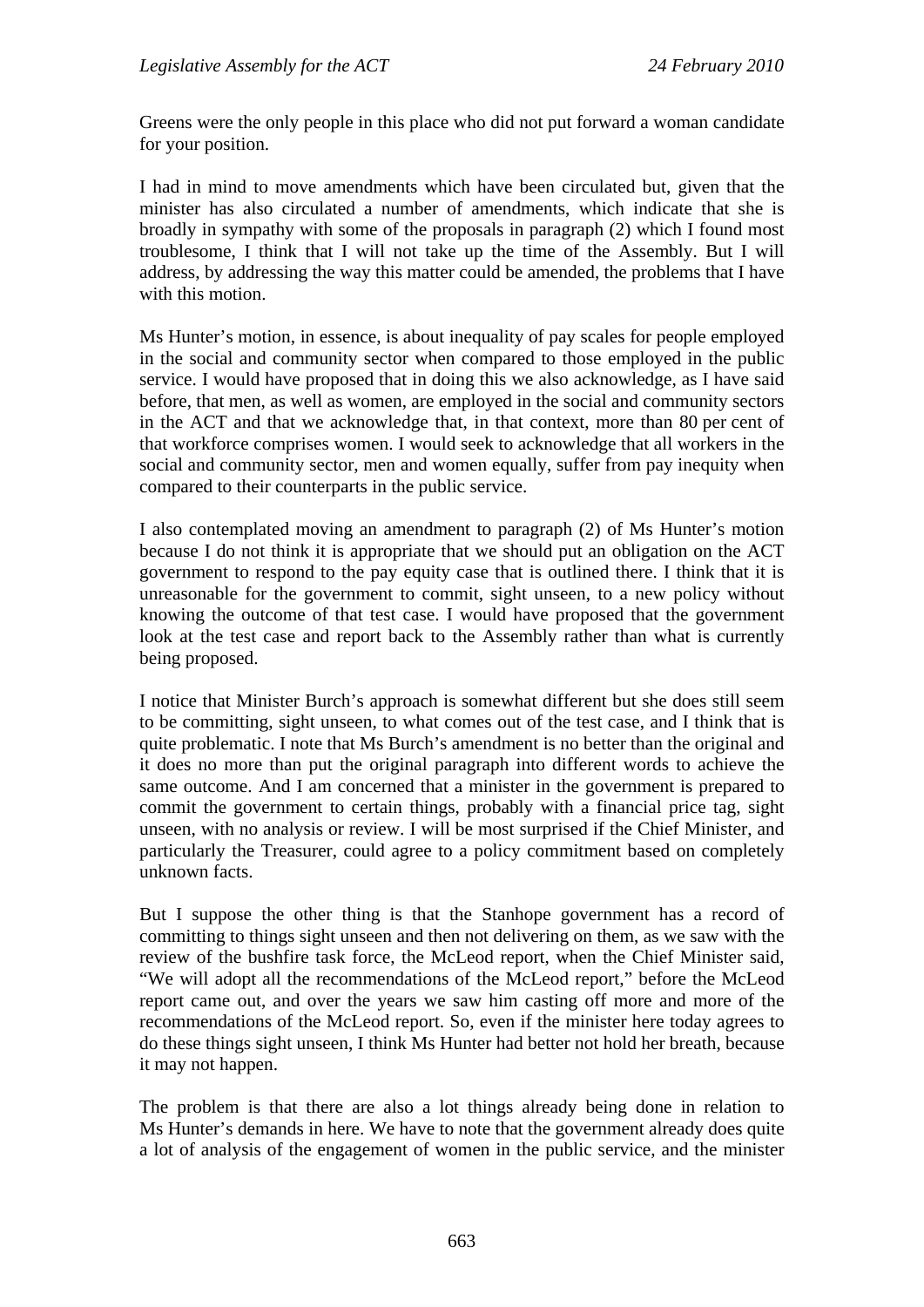has dwelt on that. There is a long-established Office for Women, there are policies to advance the rights and roles of women in our society, and a range of programs to assist women across a broad spectrum of activities and situations. There are a number of policies that the minister touched on, some of them more successful than others. She touched on the return to work loans scheme, which has always been, very sadly, undersubscribed in the ACT. And I am not sure that the microcredit approach will be any more successful. I hope that I am wrong about that.

For similar reasons, I propose that we take out subparagraphs (b) and (c), because we actually already do these things. I am surprised by Ms Burch's complete disregard for and perhaps lack of knowledge of the work of her own department; that she would agree to do these things, apparently sight unseen.

As I have said, every year we have a motion because we are approaching International Women's Day. And it is usually, but not always, a crossbench member who brings this matter forward. Unfortunately, I think that this year's effort is perhaps the poorest that I have seen. Ms Hunter's motion could have been visionary for the role of women in our community. It could have identified where there are unaddressed policy gaps for women in our community. It could have celebrated the many achievements of women in our community. Here I acknowledge one extraordinary woman: Australia's senior of the year for 2010, Maggie Beer. Ms Beer is a prime example of the intelligence, strength, courage and beauty of women, which I referred to earlier when I quoted from the Women for Women website.

But Ms Hunter's motion today does none of those things. It is neither celebratory nor assertive. Some might regard it as a bit of an insult—or at least a damp squib.

*At 6 pm, in accordance with standing order 34, the debate was interrupted. The motion for the adjournment of the Assembly having been put and negatived, the debate was resumed.* 

## **Sitting suspended from 5.57 to 7.30 pm.**

**MS HUNTER** (Ginninderra—Parliamentary Convenor, ACT Greens) (7.30): I am absolutely gobsmacked by the words that came out of Mrs Dunne's mouth on this motion that I put here today. What was Mrs Dunne thinking? There were opinions that came out of Mrs Dunne's mouth this evening that my grandmother was challenging in the 1940s and 1950s, and she was a woman who was a president, founding member and long-serving member of many women's organisations here in the territory. She also happened to be a Liberal Party member and candidate. She would be appalled at the assertions Mrs Dunne has made this evening.

Mrs Dunne should be ashamed to show her face at any of the events that will be held on International Women's Day. To illustrate why, I would like to mention a few of those events. A number of the events are actually to do with this pay equity issue. There are a couple of breakfasts. There is certainly one where we are going to have Liz Broderick, who heads up the discrimination commission. We also have Tanya Plibersek speaking at that, along with the MP who chaired the House of Representatives committee inquiry into the issue of pay equity. There are a number of events—as I said, several—that are focused on this issue.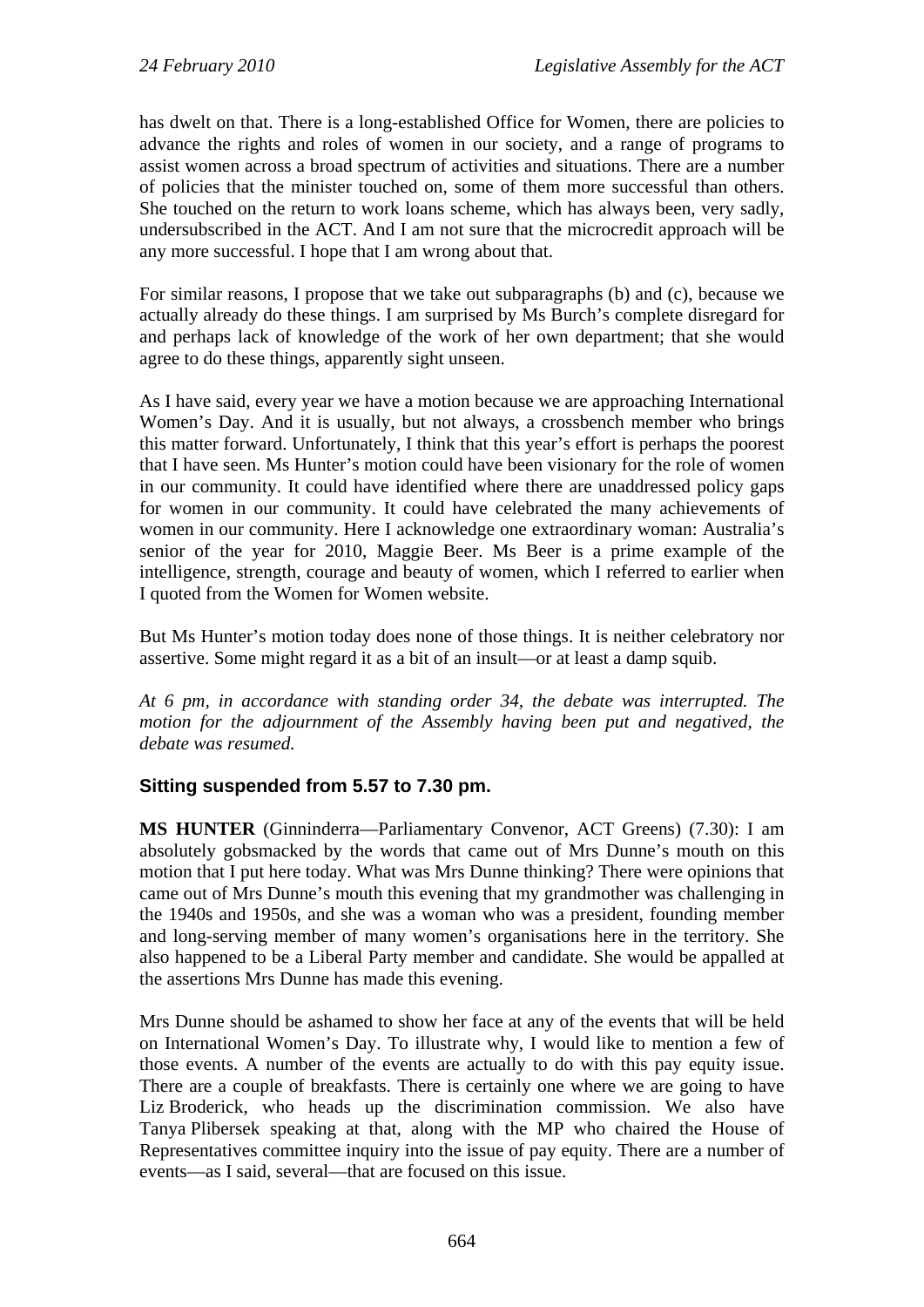I am also embarrassed for Mrs Dunne as she has clearly not done an ounce of work on finding out what a pay equity audit is or in fact what pay equity is. I am surprised that she would display such ignorance by saying that the public service already has established pay equity, so an analysis should not be conducted. An audit is not about establishing pay equity. I ask Mrs Dunne to have a good look at the Australian government Equal Opportunity for Women in the Workplace Agency website to educate herself on what a pay equity audit actually is.

Another thing that I was a bit gobsmacked over was this issue where she talked about this motion being a mishmash and a lazy motion. It was the amendments that Mrs Dunne put in that were a mishmash. My office could not figure out what she was attempting to do. I spoke to Ms Burch, and she and her office could not figure it out either. Obviously there was a mishmash in the amendments that Mrs Dunne, in the end, did not put forward. I am not surprised that she has not.

There is also the fact that several documents, links on the internet and so forth, were sent. A package of information, in a sense, was sent to Mrs Dunne's office so that she did have that background information. Unfortunately, no one has looked at it at all. If she understood what a pay equity audit was, she should or would have grasped the concept and followed my line of reasoning. The minister and the government have quite clearly understood that this motion is about International Women's Day. It is linked to the celebrations that happen across the world every year. I was therefore addressing pay inequity for women. After hearing Mrs Dunne's comments, I now understand why she has trouble with this.

I then go on to state what is happening across this nation regarding reform to an employment sector—that is, the community sector—that just happens to be a huge employer of women: 80 per cent of the workforce are women. The next section of the motion really confused Mrs Dunne. That was regarding national reform. I clearly heard that she has no idea what is going on federally or what the rest of the nation is doing regarding pay equity reform. She clearly has a misunderstanding of the process that is happening under Fair Work Australia. As informed members may be aware, once Fair Work Australia makes a decision on the ASU equal pay case it will issue an equal pay order, and this order will override all awards and agreements. Therefore it will be absolutely necessary for the minister to address the effect that the decision will have on the local community sector.

We already know that Mrs Dunne is not particularly worried about the community sector workforce. She did not want them to have portable long service leave either. The ACT government will not be choosing to commit or not, Mrs Dunne; they will be abiding by federal law, as they are required to do.

I am glad that Mrs Dunne chose not to move her amendments, as I said earlier. We just could not figure out what her amendments were attempting to do. That is why it was quite clear that she never understood this issue.

I do not know what century Mrs Dunne is living in. I have to ask: where has Mrs Dunne been? Has Mrs Dunne not been aware of what has been occurring on the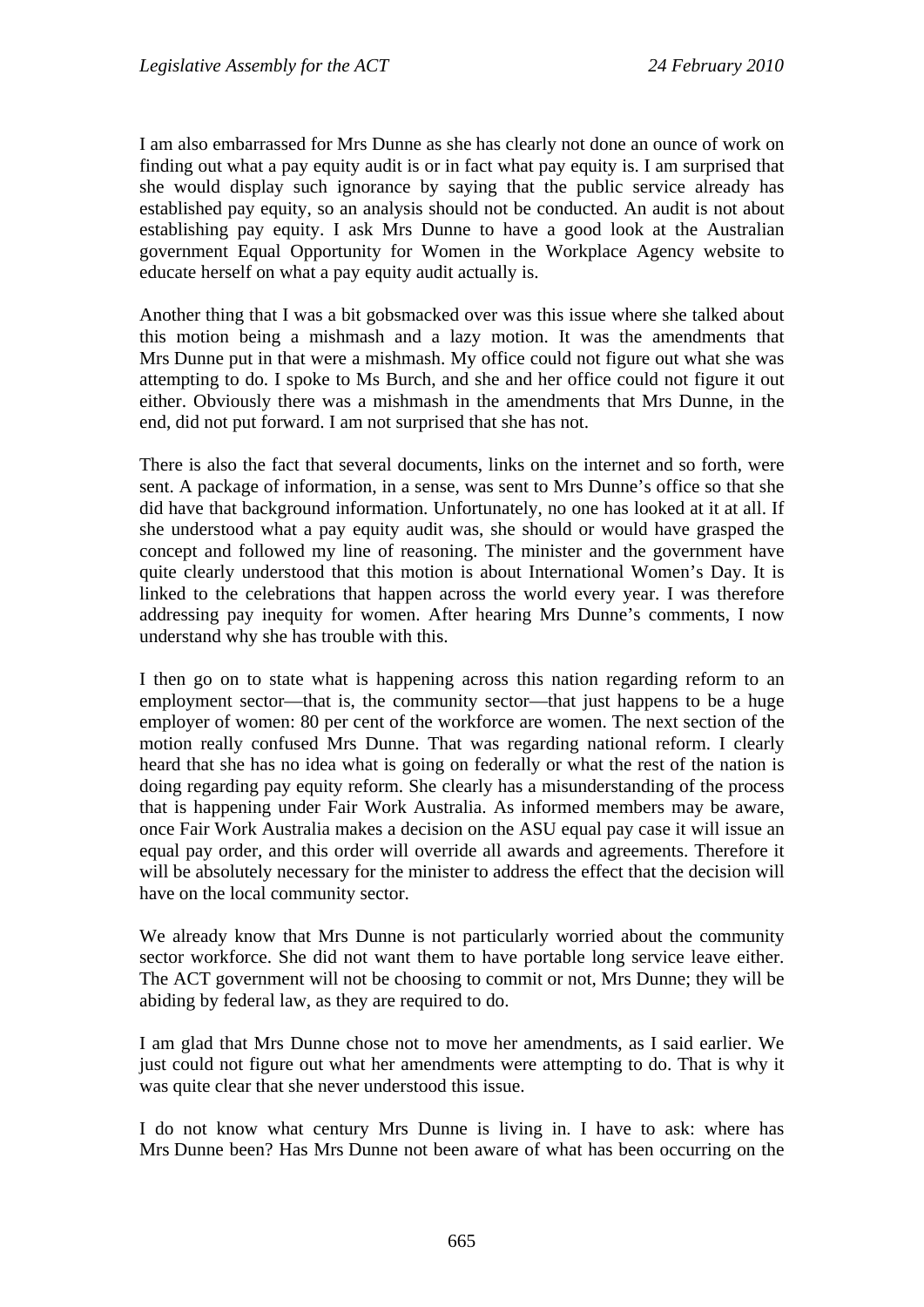national agenda? She is the spokesperson for women. There was a House of Representatives Standing Committee on Employment and Workplace Relations inquiry in 2009 which produced a report entitled *Making it fair: pay equity and associated issues related to increasing female participation in the workforce*. This inquiry reported only three months ago. There has been a federal government review of the Equal Opportunity for Women in the Workplace Act 1999 conducted by KPMG, which reported late last year. There was the formation of the Equal Pay Alliance in August last year. It includes a diverse range of 135 organisations. They include community, business and welfare peak bodies who are pledging to promote equal pay and employment opportunity for all Australians.

The motion follows a clear line of reasoning and addresses several major issues faced by women today, but Mrs Dunne seems to be stuck with an ideology from the dark ages. I now understand why she does not comprehend my motion.

Going to Ms Burch's amendments, let me say that the Greens will be supporting Minister Burch's amendments, as I believe that the minister has negotiated with the Greens in good faith and with every intention of working towards closing the gap of pay inequity between males and females within the ACT. The Greens look forward to the minister reporting on what measures are required to conduct a pay equity audit, and we are pleased to have the government's commitment to this motion.

Thank you for the contributions. It has been quite a revelation about who sees that there are many women in our community that are still struggling and who just does not see that issue at all or does not give it any sort of prominence.

I will be out there in the next week or so attending a number of International Women's Day events. I am looking forward to several events, some of them based around this issue of gender pay equity. Others will be looking at other issues where women are still struggling for their rights, for equality, for opportunities. I do not expect to see Mrs Dunne at any of those International Women's Day events—I would find it strange if she was at those events—but I am sure there are many other women who will be attending them. I encourage women right across the territory to attend one of the many diverse events that are being held. I look forward to celebrating, with my sisters here in the ACT, and hope that women across Australia and across the world also have that opportunity to celebrate International Women's Day.

Amendment agreed to.

Motion, as amended, agreed to.

# **Home insulation program**

**MR SESELJA** (Molonglo—Leader of the Opposition) (7.39): I move:

That this Assembly:

(1) notes: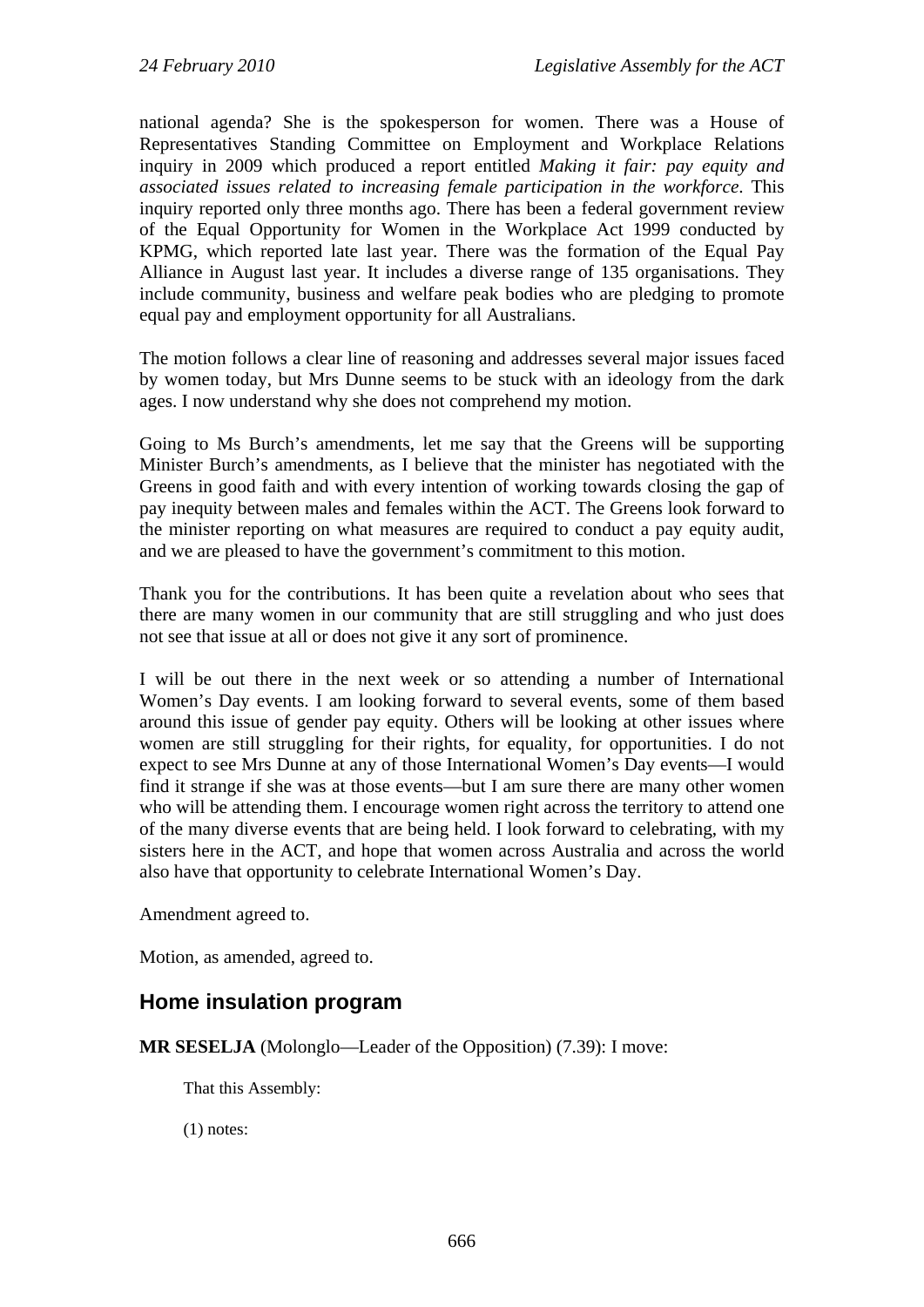- (a) the importance of home insulation to reduce the emission of greenhouse gases, especially the retro-fitting of insulation to existing housing stock;
- (b) homeowners who installed insulation from February 2009 were eligible to participate in the Commonwealth's Home Insulation Program;
- (c) the complete and catastrophic failure of the Federal Labor Government to properly implement its Home Insulation Program;
- (d) the complete failure by the Federal Minister for the Environment, Heritage and the Arts to implement safely the Commonwealth's Home Insulation Program;
- (e) the complete failure of the Federal Minister for the Environment, Heritage and the Arts to heed the very clear warnings about the dangers of the Commonwealth's Home Insulation Program;
- (f) the coronial inquiries currently being undertaken in the ACT into house fires which may relate to the poor installation of insulation;
- (g) the failure of the Attorney-General to protect adequately from, and warn Canberrans about, the dangers of poorly installed insulation; and
- (h) the misleading information provided to the Assembly by the Attorney-General in relation to documents held by the ACT Government in relation to the insulation program; and
- (2) calls on the Attorney-General to:
	- (a) table all documents held by the ACT Government pertaining to the Commonwealth's Home Insulation Program by close of business today;
	- (b) immediately implement a public awareness campaign on the dangers of poorly installed insulation and provide a facility for affected homeowners to have their insulation inspected for safety; and
	- (c) outline to the Assembly, in detail, by close of business 25 February 2010 what steps the Government has taken, and is taking, to protect life and property in the ACT in relation to the Commonwealth's Home Insulation Program.

I am moving this motion today for a number of reasons. Firstly, I think it is worth debating in this Assembly and it is worth this Assembly expressing its concern at and noting what a monumental policy failure the Rudd federal Labor government has delivered in relation to its home insulation scheme. I think it is not overstating it to say that this is one of the biggest policy failures of a federal government in a generation. And I do not think that is overstating it.

We have a situation where a government went out with a program that was rushed and so ill-thought through that, on the back of it, we have seen linked to it four deaths. We have seen up to 100 house fires potentially linked to it. We see about 1,000 electrified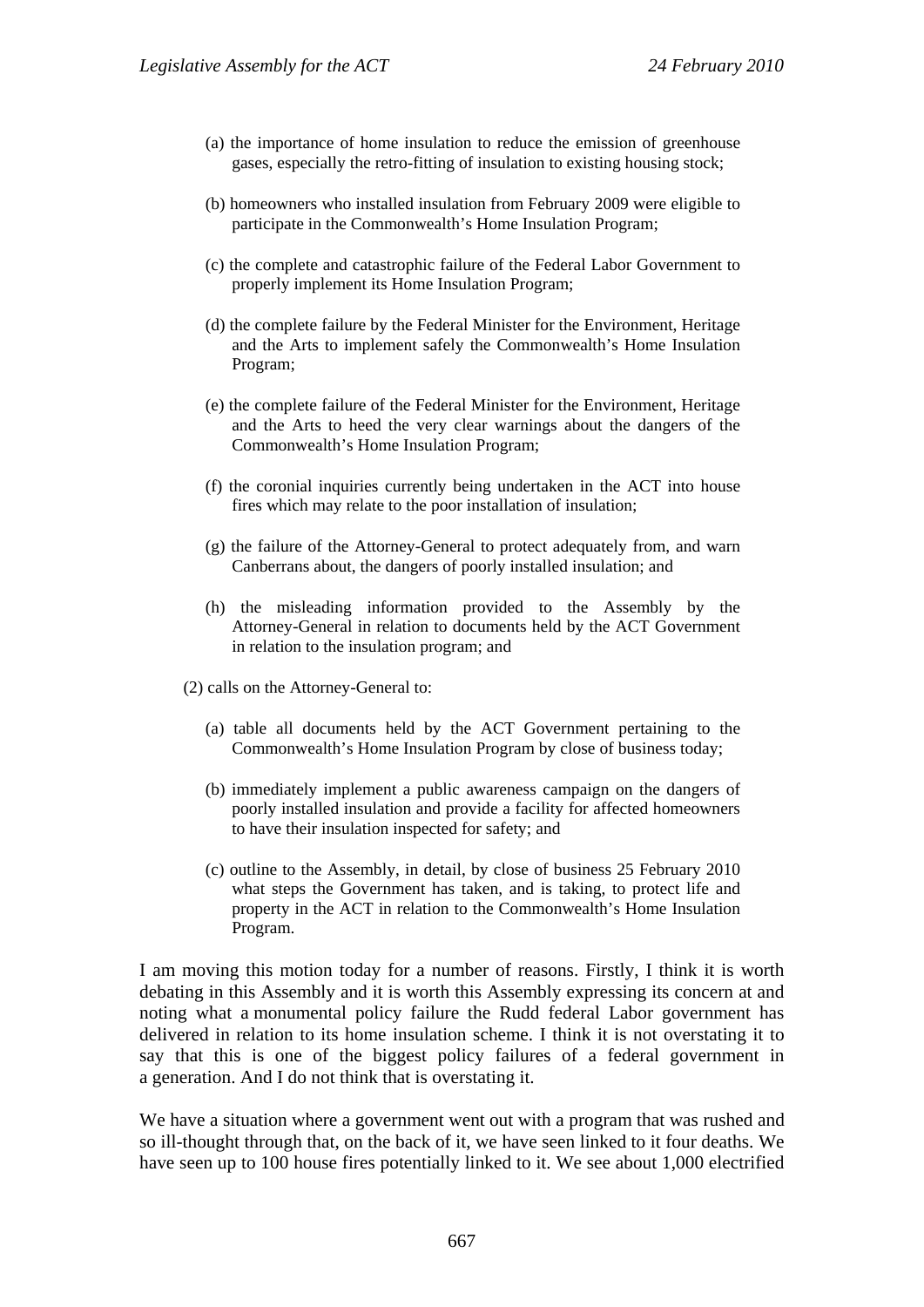roofs. We see potentially hundreds of thousands of homes which have ended up with either shoddy insulation or unsafe insulation. At the end of it we see an industry thrown into turmoil because the government has had to abruptly cancel this program that was so monumentally mismanaged by the federal Labor government.

We need to, I think, reflect for a moment on just how badly this has been handled and the impacts of it, because there are many of us in this place who believe that a well-managed home insulation scheme could have a lot of benefits. If it was well managed, it could have had benefits for the environment; it could have had benefits for householders; it could have had benefits for the economy. But in the end what it has done is undermine confidence in the insulation industry.

It has undermined confidence, I think it is fair to say, clearly in Minister Garrett and the federal Labor government. I think it will cause future policy makers to pause or, hopefully, to pause before rushing out programs. But I think where it has had a negative impact is that it will undermine community confidence in many of these programs which may be well intentioned and which, if they are managed well, could have a lot of benefit. But alas, that has not been the case.

We note the federal Senate passed a censure motion of the entire federal government yesterday in relation to this and other programs. I think that is a rare event. I think that is a relatively rare event when the Greens, the Liberal Party and others get together in the federal Senate to censure an entire government for a program. I do not think we should in any way skate over that fact.

We know that there are house fires being investigated in the ACT which may be linked to this program. So we need, first and foremost, to put that on the agenda. I will go into some more detail on that.

Secondly, this motion is about what the ACT Labor government, particularly the Attorney-General, has had to do with it. Most importantly, I think, when we first had the opportunity to ask questions on this in the Assembly, what we got was misleading answers. What we got was incorrect answers from the Attorney-General. What we had even, I think, yesterday was more evasion on this program.

There is no doubt that this is, first and foremost, the commonwealth Labor government's failure. There is no doubt about that. Minister Garrett and others within the federal Labor government have monumentally stuffed this up, with all of the consequences, the serious consequences, for life and property and confidence that have flowed. Indeed, now we are seeing the turmoil in the industry as a result of how badly this has been mismanaged. There is no doubt that the blame, first and foremost, lies with them.

But we also know that there is a role for state and territory governments in relation to this program, in relation to regulation, in relation to safety and in relation to protecting citizens within their jurisdictions. And that is where we get to the second part, I think, of the motion. We asked, I think, very legitimate questions of the Attorney-General. He did not actually do the work; he did not actually ask his department, perhaps: "Do we have any documents? Do we have any documents about this scheme? Have we had correspondence?"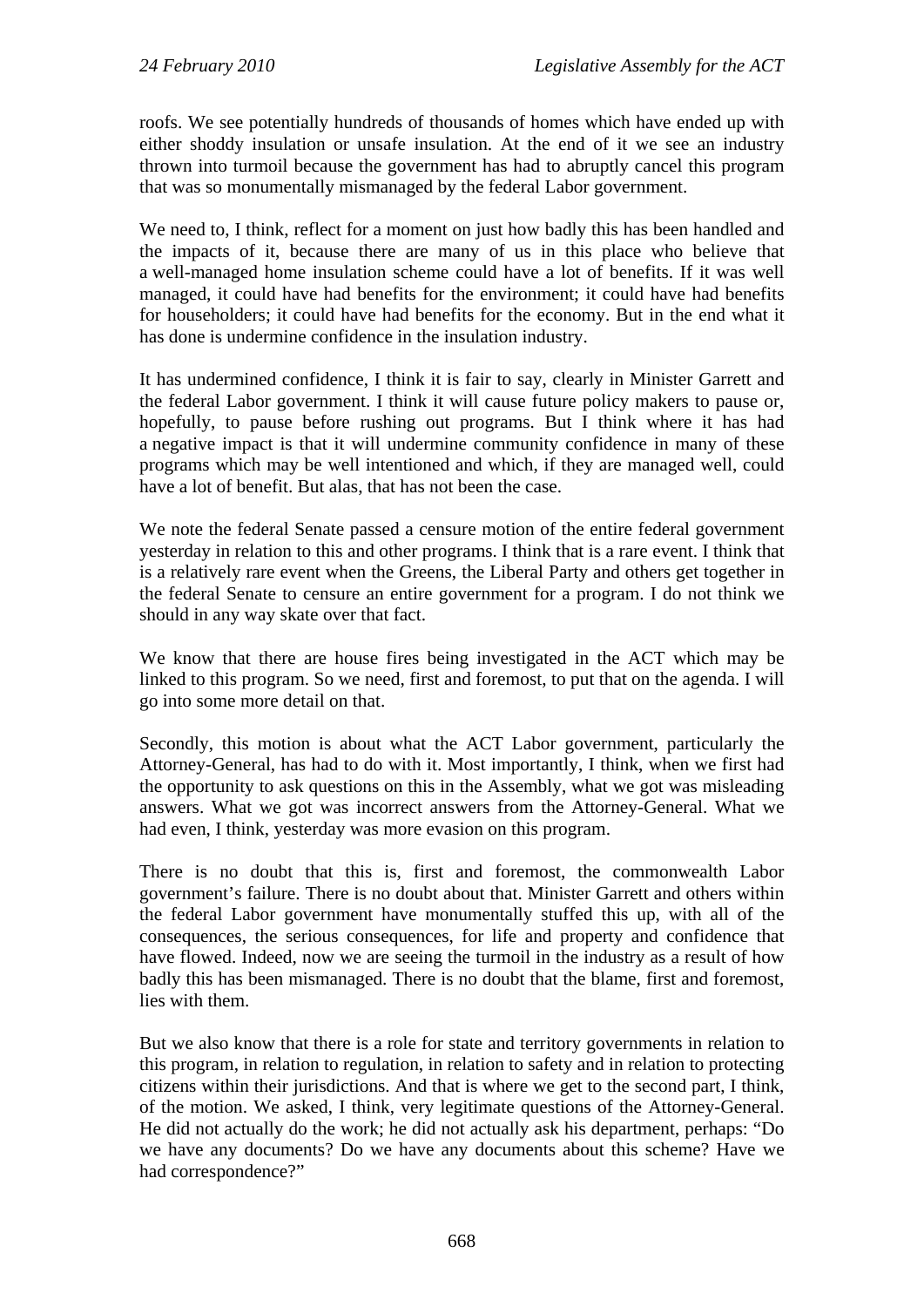We know a number of things in relation to the ACT government. We know that ACT government representatives were at the infamous meeting in April last year when warnings, serious warnings, were given to the commonwealth about the potential dangers that would flow from this scheme. It would be interesting if the minister could enlighten us, because we have not had much information from the minister on this or any other issue in relation to it, about whether or not the way it has been reported is accurate.

Apparently, as reported, the commonwealth were told that not just were there potential problems, which clearly they were being advised of in a number of forums, but that the way it was being rolled out, the speed with which it was being rolled out, would make it virtually impossible to regulate, which essentially was saying to the commonwealth, "If you do it like this, there are almost inevitable negative consequences"—not just a "maybe". It is not just "there might be some issues on the side"; it is "if you do it as you are proposing to do it, it will be virtually impossible to regulate".

That meeting has great significance, not just for the federal environment minister but for what he was warned. But if there was a view within the ACT government and other state and territory governments that that was indeed the case, that, because of the nature, the speed and the way in which this program was being rolled out, it would be virtually impossible to regulate and that therefore all of the issues flow on from that, if that is indeed the case, the question does arise, the serious question for us as an Assembly to ask and have answered, is: "If it was good enough for the ACT government and other governments to warn the federal minister, to warn the federal environment department, why wasn't it good enough for the people of the ACT to also receive those warnings?"

This is a critical question that we will be seeking to get to the bottom of through this debate, through seeking documents from the minister, through asking questions of the minister. Were those warnings given? Are those reports accurate? I have not heard them disputed at this point by anyone in authority. It has been reported and has been repeated in a number of forums about what when on at that April meeting. But if that is true, if that is indeed the case, where were the warnings?

Mr Corbell a couple of weeks ago in this place talked about some warnings. He said that ACTPLA gave some advice, I think, to the industry and that there was notice of a complaint. I think some time down the track, in about November, we had indeed a more serious warning. But I think in November we had already seen deaths. In November things were already starting to get out of control.

So there is a fundamental question for the ACT government and the minister to answer on this. What happened at that April meeting? Are those reports accurate? And if indeed those kinds of warnings were being given to the federal government then why were they not given to the community? That was one of the most serious warnings. It was being told: "It is unsafe. There is no way you can actually make it safe."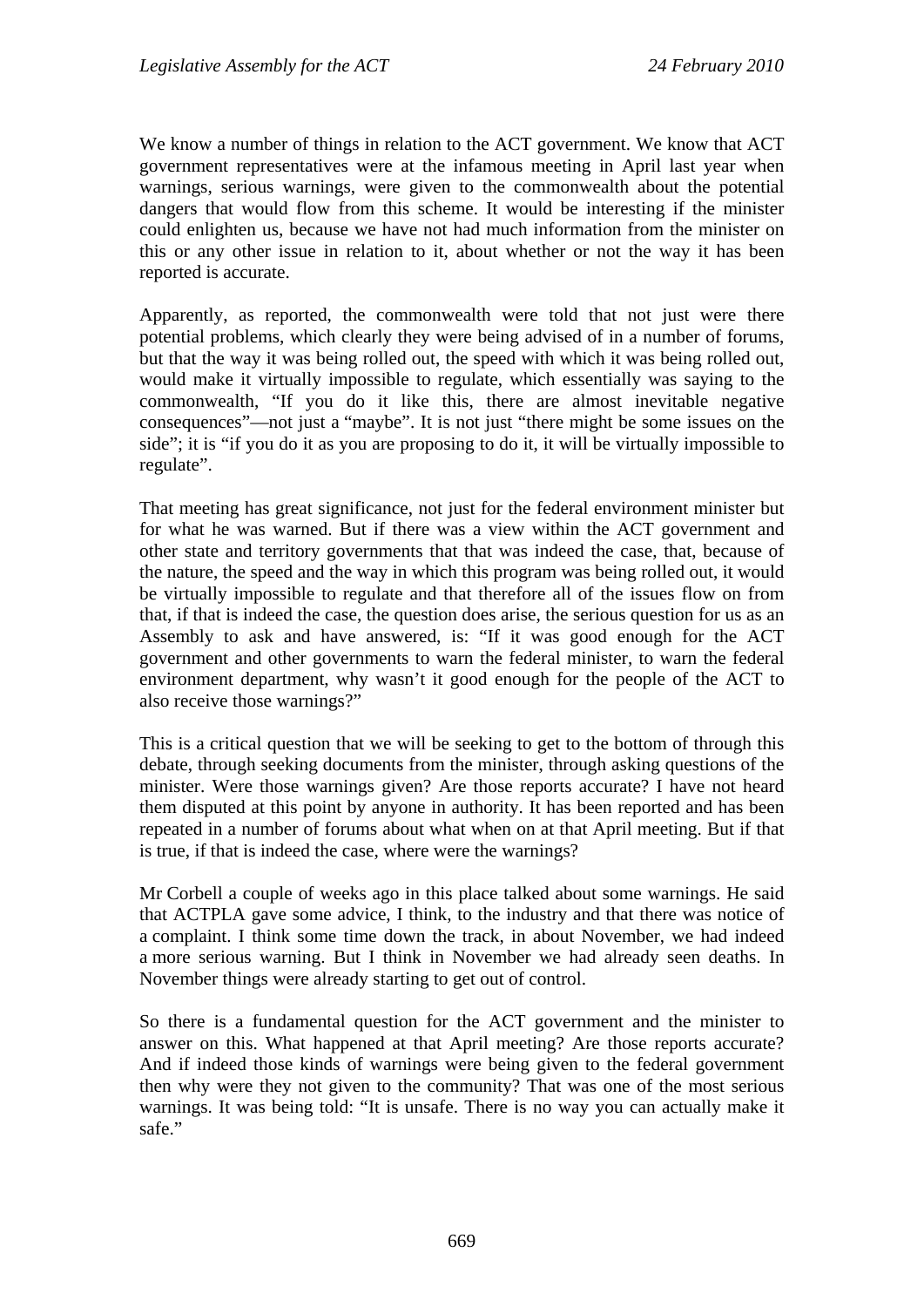If those warnings are correct, regardless of whether you say they have to comply with the Australian standard and they have to do this and they have to do that and there will be this level of regulation, what is fundamental about the reports of that meeting is that they were told that it does not matter if you do those things, the very nature of how you are doing it will make it impossible; you will not be able to regulate it. These are some of the fundamental questions the minister has to answer.

It is worth going through the warnings that were there. Mr Garrett received over 20 warnings—warning after warning after warning. We had it from the National Electrical and Communications Association. We had it from a letter to the department from EE-Oz. Then we had a media release from the South Australian Labor minister for state and local government relations warning of a fire risk.

Interestingly, after the April meeting and teleconference, we had the WA government putting out a very strongly worded warning about the fire risk. We did not see any such warning after that April meeting for the people of the ACT. Where was the information to householders accessing the scheme? "In the opinion of the ACT government, this is fundamentally flawed. In the opinion of the ACT government this scheme is fundamentally unsafe. It will lead to bad outcomes. We can't actually guarantee it. We don't have the resources to be able to properly regulate it because, by the nature of it, through the speed of it, we are going to attract so many shonky operators that we simply will not be able to guarantee in any way that they will meet the Australian standards, that they will meet safety standards, that the standards for their employees will be up to scratch."

That was what was discussed; that was what was reported. We need to know why that warning was not then passed on because, if that was the view within the ACT government, if that was indeed the view, the people of the ACT should have been told that. They should have been told: "Before you access this scheme, there are some things you should know. We will try to regulate it but we will find it difficult. We will find it difficult because of the very nature of the scheme." There does not appear to be any evidence that the ACT government, after that meeting, gave any such warnings. We had a general warning or a general advisory to the industry. We had some discussions about some complaints that had been raised and we had later stronger warnings towards the end of the year. That is broadly the picture of what we have got.

This motion seeks also for the ACT government, firstly, to release all of the documents that they have. Mr Corbell said there are no documents. Then we learnt that there is an MOU. Is that the only document? I do not know. Only the department—and the department having searched two weeks after this was first raised in the Assembly, we would assume that that work would have been done—should know. Is it a couple of documents? Is it a lot of documents? I do not know. The minister can answer that. But whatever it is, whether it is a couple of documents or many documents, they should be released so that we can get the full picture.

There does not seem any reason not to do that. And given the minister believed there to be none just a couple of weeks ago, we cannot imagine that there are thousands. We cannot imagine that there is a monumental task for the ACT government to get the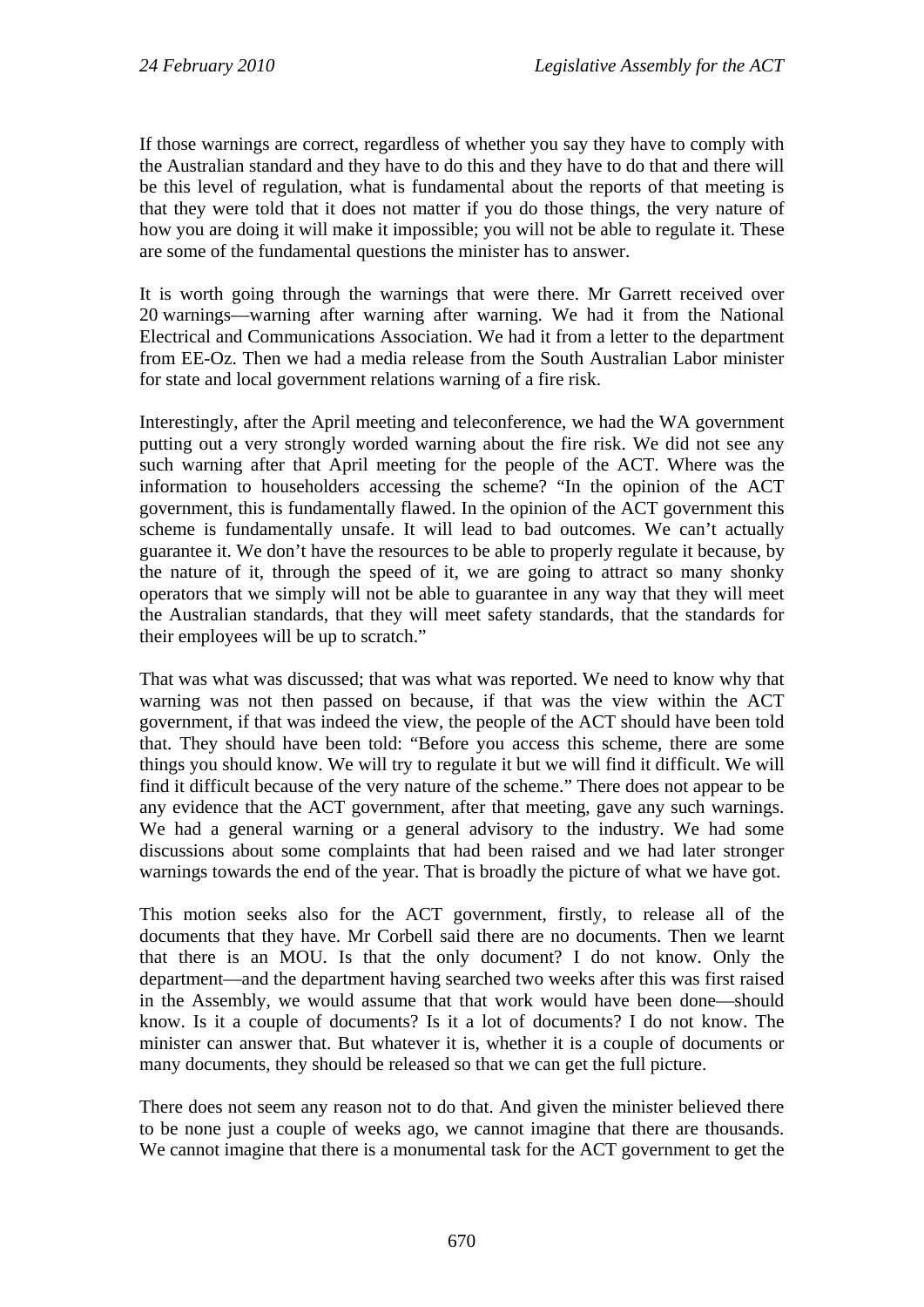documents together so that we can see what did the ACT government departments know, what did the ministers know, what kinds of warnings were given, what was the internal discussion, what were the warnings given to the federal government, what consideration was given to broader warnings for the community. That is what we are seeking.

We are also seeking a public information program on behalf of the ACT government. They might turn around and say the federal government is doing certain things. I would say a couple of things on that. We are very happy for them to work with the federal government—and the federal government has a moral responsibility to be funding these issues—but there will be a role, a very important role, for territory authorities, on behalf of their constituents, on behalf of the community in Canberra, to be making them aware of what is available, to be making them aware, if they need an inspection, of how they go about getting that. That is something that we believe to be reasonable.

The second point I would make on that is: given how monumentally Peter Garrett and his department and the federal government have stuffed this up, I would not have a lot of confidence in their ability to actually deal with the aftermath, to deal with the checks and other things. We would want to see some oversight of that at a local level. Clearly, the communication at some point between state and territory and federal governments was not good enough on this. There were warnings back and forth but no-one, in the end, said: "Don't go ahead with this. If you go ahead with this, we will tell the public the dangers of it." No-one, it seems, did that. Certainly, the warnings here were not strong enough.

I have almost run out of time. These are serious issues. We look forward to the minister responding to them. We look forward to him receiving them in good faith, releasing these documents and giving a full account of everything that he knows on this issue and everything the department knows on this issue and what the government is going to do from here.

**MRS DUNNE** (Ginninderra) (7.55): I would like to congratulate and thank Mr Seselja for bringing forward this important motion. I think he has touched on all of the important issues here. I would like to give some insight into the development of this policy from the Canberra Liberals' perspective and the disappointment that we feel because what has been good policy has been trashed by the maladministration of the Rudd government. As members would know, before the last election the Canberra Liberals brought forward a policy which was called home insulation for those who need it.

### **Mr Corbell**: Catchy.

**MRS DUNNE**: Yes, it was. It actually had previous name. It did originally—and I think it is no secret now—have a different name and was a much less-targeted program. We originally had a working title of "house warming", which I thought was pretty catchy. I congratulate the staff member who came up with that. We actually looked at and costed a program that would be a street-by-street, suburb-by-suburb rollout of insulation in un-insulated Canberra houses. But we actually realised that it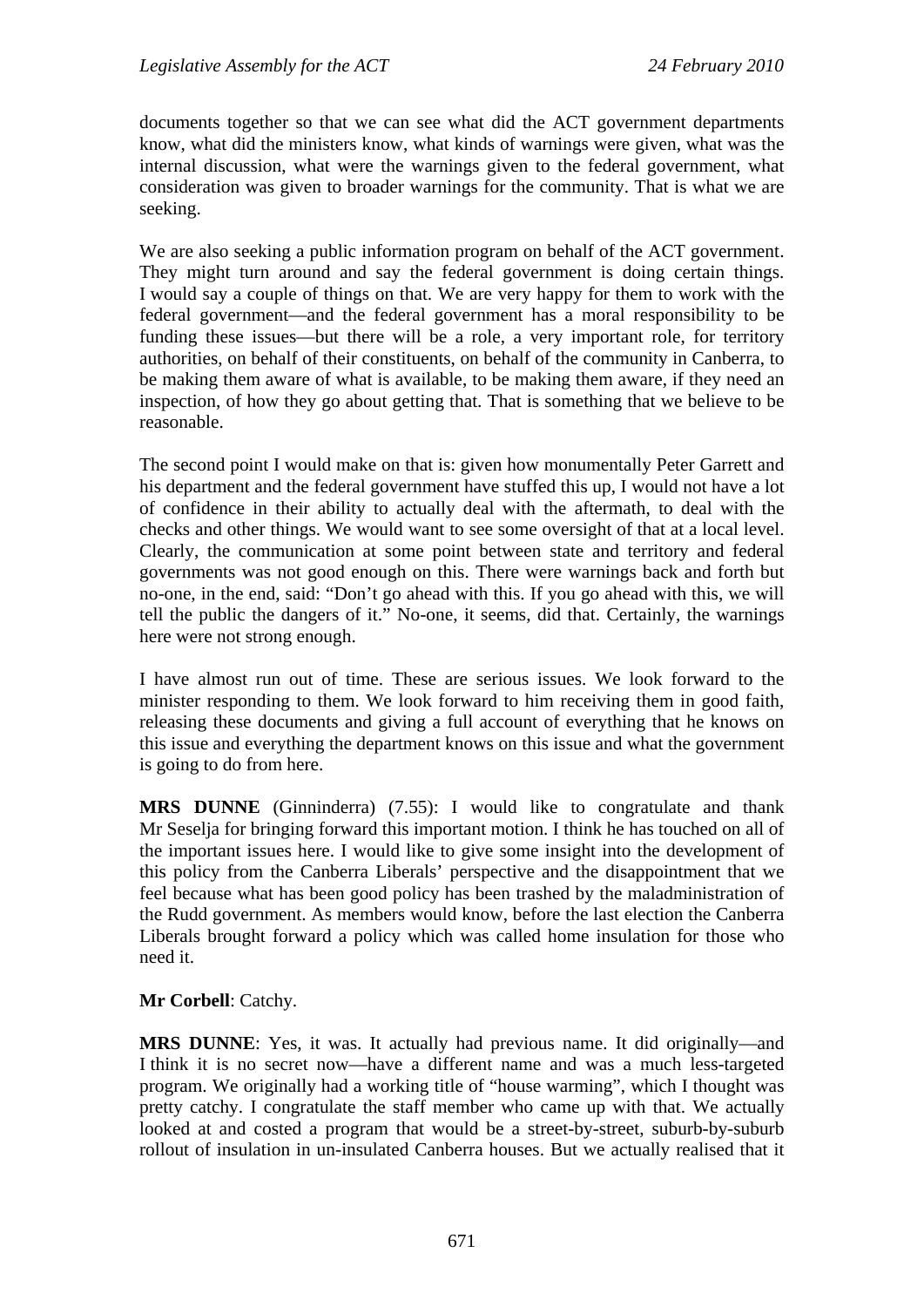was extraordinarily expensive and, in times of fiscal constraint, we were not prepared to make a commitment to that amount of money. So we decided that we would target that program at households that were in need. We targeted low income households and we targeted Housing properties. We put together the money we could, with the aim or the expectation that at some time when finances got better we may expand this program.

But my office and I did a lot of work on this. The very first thing we were told when we went to talk to the insulation installers about it was: "If you introduce a mass rollout like this, you have to be very careful because, first of all, there is not the workforce there to do it. There is not the quality stock of insulation to do it. And you would have to do it in a very careful and considered way so as not to affect the market and the industry in a way that would bring in unreliable contractors." That is what reliable, reputable contractors in this town and other advisers told us.

What we actually proposed was very simple. Actually, some of my colleagues and some of my advisers criticised me for being a bit too in command and control about this because what we decided to do was to directly contract reputable people to go to a particular suburb and address the issues in that suburb and then move to the next suburb. The government would have some control, and some quality control about this, because it was innovative, it was out there and there were very high risks. And everything that my office and I and my advisers were told that could go wrong has gone wrong with the commonwealth program. Everything that we were told to anticipate—and, in anticipating it, we actually took steps to avoid it—has gone wrong.

Little old opposition spokesman on environment in the smallest parliament in the country could work this out after half a dozen conversations with people with a few brains and few experiences. But Peter Garrett and the Rudd government, who received—and it is quite clear—similar but more urgent information and advice on this matter either did not hear or ignored what they were told because the political imperative was there; they wanted to roll it out at any cost.

It is a strange, schizophrenic approach that you see with the Rudd government. They spend all their time—and you have seen Mr Rudd out there criticising public servants for not working hard enough and "don't you complain about the pace of the work because it will just get worse and worse"—doing this and what you actually hear coming back to you from public servants is this frenzy of activity: "Quick, get a briefing to the minister," and the minister sits on it for six months. We have to have ridiculous time lines with briefings to the minister, information to the minister, and then the minister does nothing about it. This is across portfolios. Every portfolio you want to talk about, you have this strange, schizophrenic paralysis followed by bursts of activity.

Unfortunately for the people of Australia, unfortunately for the implementation of good policy, we actually have had a burst of activity from Minister Garrett and his department and it has been a complete and unmitigated disaster—such a complete and unmitigated disaster that you have seen the diversity of groups represented in the Senate as recently as yesterday censuring the entire government, on the motion of Senator Brown, not just for their monumental failures in relation to the home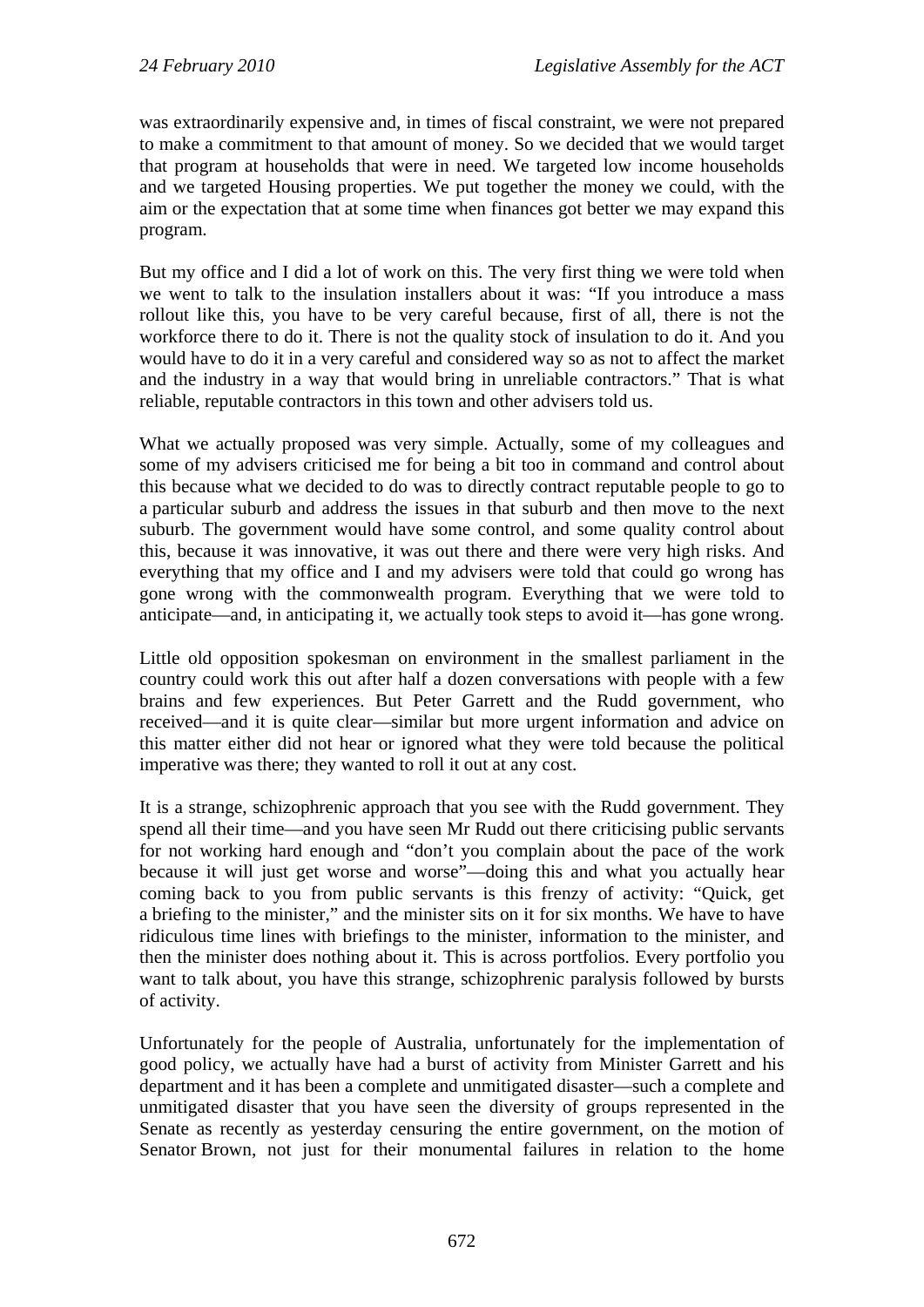insulation policy but also in relation to the green loans policy. Again, this is another sound policy which has been brought to its knees by maladministration.

The remote renewable energy project, for the most part, was re-announcements of things that had previously been promised by the Howard government. The only thing that they have really managed to do in that place is re-announce things. The process of rolling out renewable energy in remote areas has ground to a halt. It never got off the ground, I suppose is more accurate to say.

But the important thing is that not only has there been a policy failure, which is interesting to observe from a public policy point of view at the commonwealth level, but that policy failure affects people in the ACT. We do not know the extent to which high-quality insulation has been rolled out in the ACT and there are a number of houses—we do not actually yet know the number of houses—that have been insulated under this program in the ACT. There are real issues.

I was speaking to a couple of young tradesmen last night. One of them was my son. He was listening to the news about this. He said, "How can it be that a tradesman who has installed insulation now gets to certify that it is okay?" Young people who do not have all that much experience in the world can see the folly of Peter Garrett's policy and the Rudd government's policy here.

It is important that this minister, who is also the minister for emergency services, the minister responsible for ensuring that fires do not break out in people's roofs, who also has a whole range of responsibilities for fair trading, take some initiative and actually do something to protect the lives and property of Canberrans and to protect the investments of Canberrans. And we actually have to see, first of all, the minister fessing up to what his agencies knew, what the planning minister's agencies knew in relation to this, what are they going to do to learn from this and to make sure that the policies being implemented at the federal level will actually ensure the quality, the safety and security of ACT taxpayers.

This has been a monumental failure. But it is not just some academic monumental failure. Houses have burnt down and young lives have been lost. Families have been dislocated. Families have been dislocated by the loss of their property and the disruption to their families. But more than that, four families in this country have been thrown into complete disarray by the deaths of their sons. And now we see, in addition, for lots of people who are unskilled and semiskilled and who had jobs in this area, where we were going to have green jobs for the future, their green jobs for the future ran out last Friday.

There was a young lady on television last night, a single mother, saying, "I'm going to lose my job. I have not done anything wrong but Peter Garrett does not seem to be going to lose his job." I think that that will be repeated over and over again by people who have been suckered into this industry and they have been suckered in in such a way that the industry and the whole area of development will be somewhat discredited by the poor management of the Rudd Labor government and Peter Garrett in particular.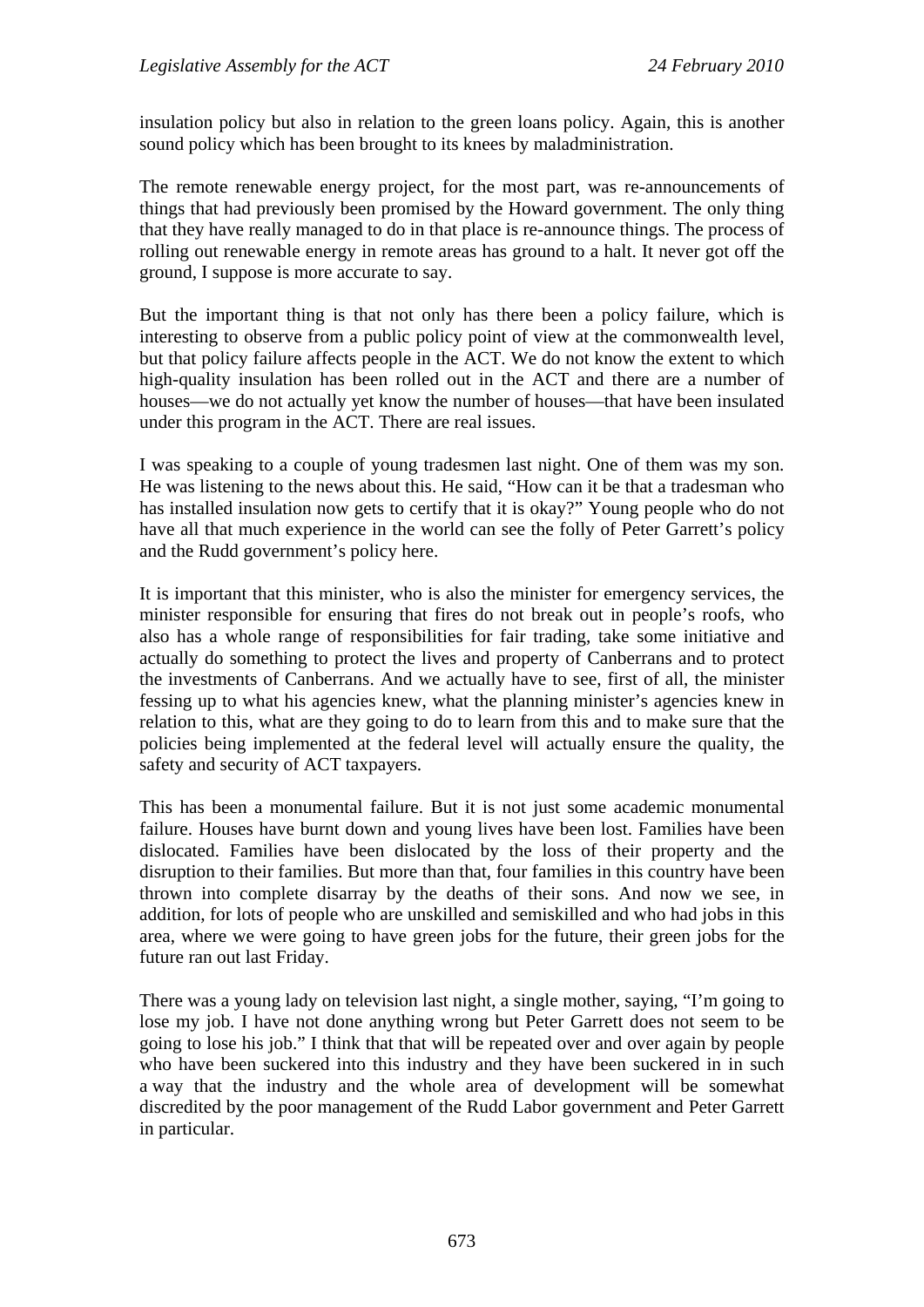I think that, for all of those who want to see the expansion of green jobs and the expansion of policy initiatives like this, it is a sad day and it is a sorry event that we have seen unfolding over the last few weeks up on the hill. And there are many questions to be answered. But also this minister, the minister responsible, has some questions to answer here and it is time that the information became available to us.

**MR RATTENBURY** (Molonglo) (8.05): I think that for the Liberal Party what is at the heart of this motion is scandal, controversy and the opportunity to take the government to task over the spillover effects of the failure of the federal government's insulation program. And the ACT government does have an element of responsibility in this debate, which I will come back to, but for now I would like to focus on what I believe to be the most crucial issue at the heart of this motion.

The issue central to this motion is part of a much larger story about how the federal government has failed, in spite of its stated intention, to effectively roll out a green energy program across Australia over the past two years. While there is no doubt that there has been great human tragedy at the core of the debate occurring in the federal parliament, there has also been a great policy tragedy, because the failure of the insulation program is just the most obvious example of the string of policy failures that the Rudd government has to its name on green energy.

Not only has the largest rollout of energy efficiency measures at the national level gone belly up, its reputation in tatters, but the federal government has, in one way or another, messed with a range of other green energy programs and, sadly, rather than moving the cause forward, has set the cause back.

Why is this such a tragedy? It is because right now, more than ever, we need to advance the cause of all policies that reduce our energy consumption and drive our greenhouse emissions down, that drive up the generation of clean, renewable energy. Failure at this early hurdle does nothing for the cause of energy efficiency and clean energy. But there are useful lessons for all of us to learn from the failures of the federal government.

Let us start with the federal government's green loans program. It was designed to provide Australian households with a free energy and water efficiency assessment and the government undertook to train assessors who would be accredited under the scheme. Assessors would visit homes and give information to the householders about what improvements they could make to reduce their energy consumption and their water usage. Householders were then eligible to apply for a loan of up to \$10,000, which would be interest free for four years, to buy items such as energy efficient appliances, new curtains, solar panels or perhaps a household water tank.

Unfortunately, the green loans scheme has come unstuck. Thousands of assessors who paid \$3,000 to do the training are now without work. These are people who left other work to take up this opportunity, and they are now being told they can only do five assessments a week. Now the green loans program offers assessments, but no loans! That is the latest incarnation announced by Minister Garrett. And even in the case of the assessments it has been found that the federal department has been fiddling with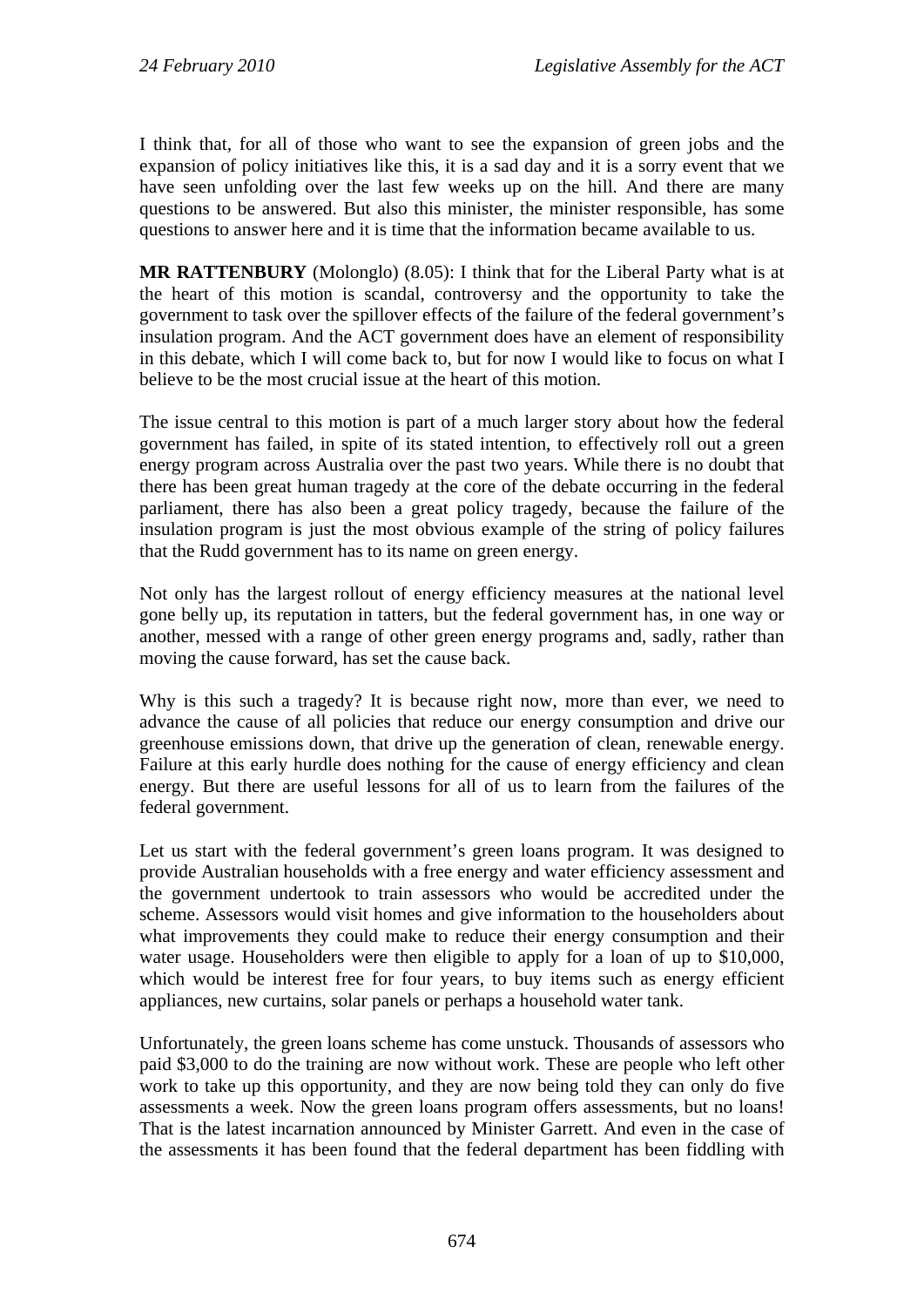the assessment tool roughly every fortnight. So you can feed the same home into the calculator each fortnight and get a different assessment out each time.

Of course, once you have got your assessment done you would be very lucky if your assessor could actually get through to the government hotline to register the assessment, and some assessors have been left high and dry with payments not coming through in a timely way. The best thing that householders are getting is a couple of useful hours spent with them, talking about what they can do and getting an understanding of good building design and other issues.

The collateral damage is the companies that have been built on the back of this program and that are now restricted in their work—companies that have employed hundreds of people and spent hundreds of thousands of dollars on training and the establishment of call centres and other infrastructure for their businesses.

The next case study is the solar PV rebate and the impact on the renewable energy target. This is another systemic failure by a government that got elected on a clean green progressive climate platform but has sadly failed to deliver it. The federal government capped the PV rebate because it was too popular; God forbid that a program should actually work! The rebate was means tested and then suddenly the rebate was stopped and people justifiably asked questions. Then the PV rebate was rolled into the renewable energy target and, with the multiplier effect, started sucking up renewable energy certificates and left solar hot-water installers and efficiency industries wondering why they had been left out in the cold. This rocky history of the domestic PV program is almost comparable to that of the Howard government's, the end of which was threatened after two years.

While it may be good that the solar credits scheme for domestic PV, along with the ACT's feed-in tariff law, has maintained a demand for solar PV systems, the RECs do not represent real renewable energy generation, and now, because lots of RECs have been created by heavily subsidised hot-water systems, supply of RECs is exceeding demand, the price is dropping and we are seeing investment in wind energy drying up. Billions of dollars of investment in wind energy projects are sitting on the sidelines because of what is effectively another systemic failure of policy by the federal government.

The government were warned about this; this might sound familiar. Industry analysts did give advice. But, rather than take a holistic approach to green energy and the development of the green economy, the federal government have waxed and waned, and those fledgling industries that are committed to the development of the green economy in this country and that should be encouraged have had nothing but ups and downs and starts and stops.

Last but not least is the renewable remote power generation program, which Mrs Dunne referred to, which provided renewable energy to remote parts of Australia, including many Indigenous communities. Probably one of the better programs instigated by the Howard government, it was canned by the Rudd government with no real explanation. And now, because the solar PV incentives really only provide assistance for systems of less than 1.5 kilowatts, those remote communities, who generally have much larger systems, are missing out.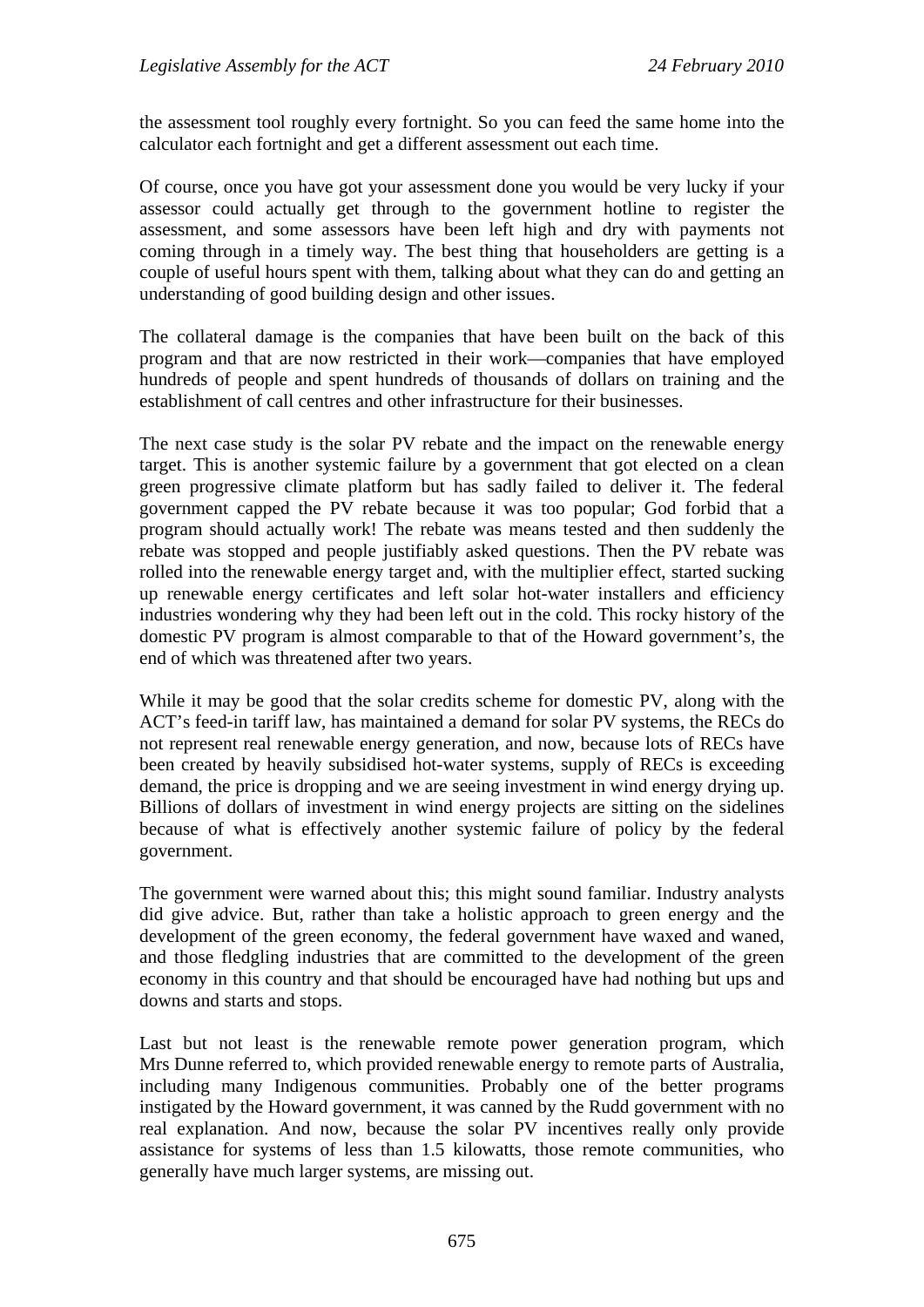But back to the focus of this motion today, the home insulation program: first officially announced on 3 February 2009, it commenced on 1 July that year and was intended to last 2½ years. The original intention of the program was to provide \$2.7 billion worth of insulation across 2.2 million homes, providing rebates of up to \$1,600. In anyone's lexicon it was definitely a big rollout.

It would be fair to say that the federal government's main agenda here may not have been the effective rollout of energy efficiency programs but, rather, the injection of the stimulus into the economy. While the Greens support the intention of this program—to insulate the nation's homes—there is no doubt in anyone's mind now that this program has not been well managed.

There was inadequate training of insulation installers and clearly a perception that work would not be audited—leading to poor workmanship and instances where insulation was not installed at all. Poorly installed insulation has resulted in fires. I think the problems with installation of foil have been well discussed in the media.

The other fault identified in the program was the impact of price gouging—charging the government for jobs at the maximum rate of \$1,600, even though the true cost was frequently much less.

But, as we have heard over and over, the main problem for the federal environment minister was that he failed to pay enough heed to the warnings that the implementation of the program was too rushed, including that this would result in a high risk of fires and of rorting. But the environment minister was one cog in a systemic-wide failure. The government has rushed out too many one-off programs in a boom and bust cycle—too many quick fixes, too many rushed media conferences and too many small programs for a few hundred thousand houses; programs that drive business interest and that are wound back without notice.

So what responsibility did the ACT government have in the middle of all of this? The ACT government has revealed that, despite ACTPLA officials attending a conference call with state and commonwealth colleagues that raised safety concerns in April, the Office of Regulatory Services did not issue a formal hazard alert until November. Furthermore, a number of questions remain as to what proactive measures the government took to ensure that safety standards were upheld, beyond issuing a hazard alert five months after becoming aware of potential dangers. Whilst we acknowledge that WorkCover is currently undergoing a review of operations, it would appear that the government has again taken a hands-off approach, waiting until problems are reported rather than taking a proactive approach of inspection and prevention.

Moreover, where a government official has been part of a conversation which specifically warned about the dangers of the rollout of the insulation program, it is wholly inadequate for the government to sit back and say, "There have been no complaints." The Attorney-General, quite disingenuously in my view, claimed that the warning issued in February last year, which was prior to the insulation rollout being announced, was sufficient warning to the public for a major insulation rollout that the government was aware had particular potential for danger. The government had the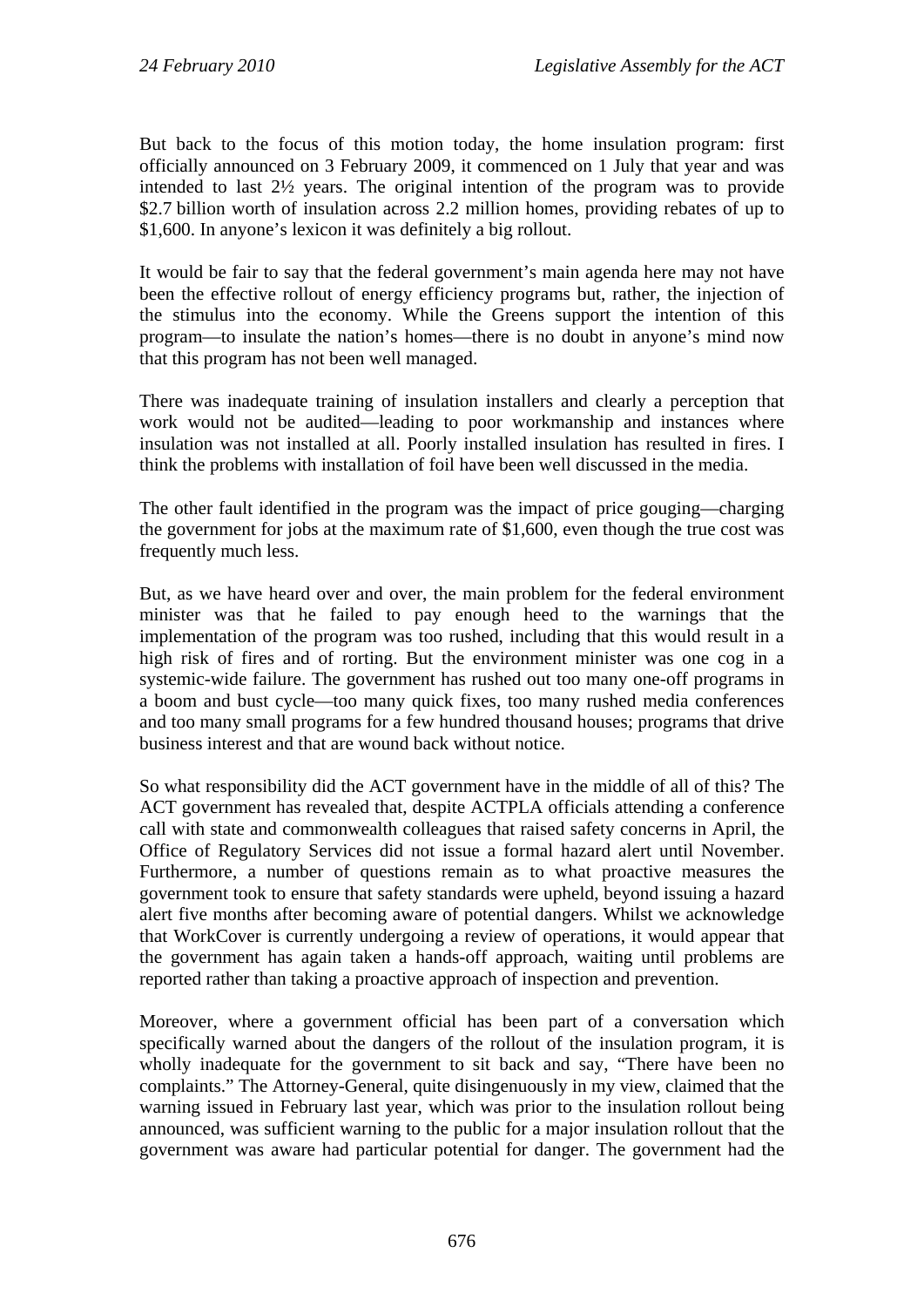knowledge, even if it was gathered by junior officials, that the insulation program brought on an additional risk. Failing to disclose that risk to installers and the community as soon as is practicable should be acknowledged as a failure. It is the responsibility of ministers to create environments within departments to ensure information as critical as this is quickly transmitted from junior officers to the relevant area within the government, so that a decision about how to respond can be formulated.

Whilst the broader scope of this motion reflects major issues with the federal government's implementation of the insulation scheme, we are concerned that the ACT government was warned about potential dangers in April yet waited until November to issue a hazard alert. We are concerned that the government is only able to talk about the lack of complaints and not the proactive measures it has taken to inspect and prevent unsafe workplaces beyond issuing advice. We have consistently raised, in conjunction with our health and safety issues, the need for the Office of Regulatory Services to be active and visible in enforcing workplace safety standards, not just responding to complaints.

There are lessons for all of us in the federal government's failures; lessons particularly for the ACT government as they move to develop policy responses around the ACT's energy future and the feed-in tariff.

The first is consistency; the industry need consistency. They need clear signals about the level of government support for programs, how long that support will last, and when and how that support will be wound back. Because of the scale of the products or installations they are dealing with, industry lead times are often higher than those of the average householder. A few months notice of a change of policy may be enough for householders, but industry may require a longer period. Long-term signals will encourage businesses that are in the game for the long haul, and these companies are the type of companies that we want to encourage—not the speculators, the cowboys and the fly-by-nighters. We want to encourage the companies that are committed to safety, that are committed to on-the-job training and to the development and implementation of industry standards.

The next lesson is auditing. One of the criticisms of the green loans program was the failure to put in place an auditing system to ensure the quality of training, assessments and use of the loans provided and to promptly identify and weed out anyone trying to rort the scheme. We have seen here in the ACT how a lack of auditing can undermine the effectiveness of other energy efficiency initiatives. Energy efficiency ratings for houses are a prime example of this. When these ratings are never audited, there can be very little trust in the ratings and they soon become meaningless. We have houses which are just not meeting the energy efficiency they are rated at, and do not even meet minimum efficiency requirements.

Another lesson is the issue of safety, for both consumers and industry. It is obviously an important and key issue in this debate. Often when governments roll out new policy objectives they have unintended consequences. But sometimes those consequences are predictable. The lesson here is that when those consequences involve safety we cannot be too careful about the measures that are put in place to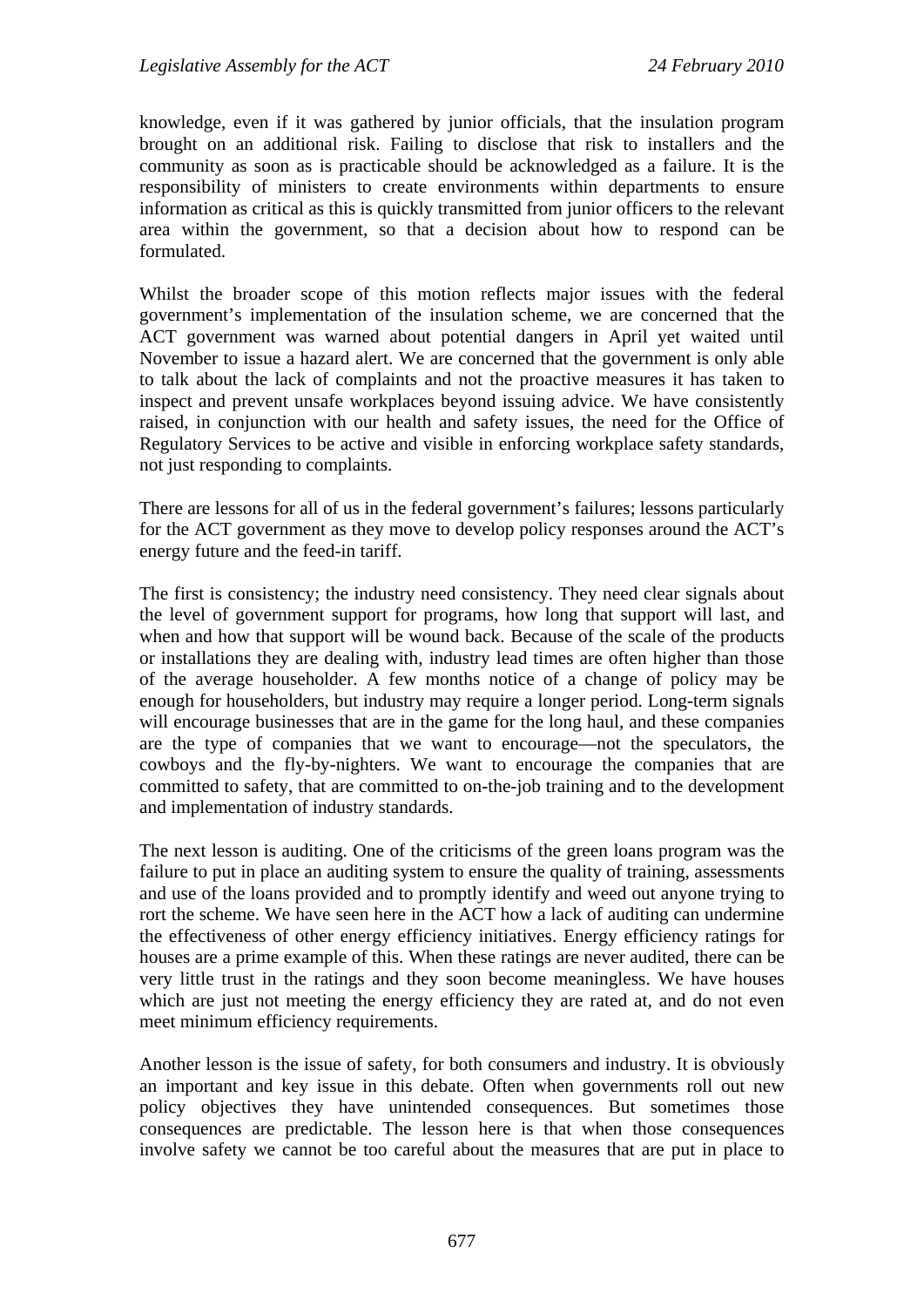protect consumers, to protect workers, and we must take heed of those safety warnings and do better to prevent accidents and incidents before they occur.

It is clear that the federal environment department is not Centrelink. This comes to the issue of capacity to roll out programs. At the core of its business is policy development, not program implementation. It does not deal with the public in a service delivery capacity on a day-to-day basis and it is probably not resourced to do so. It is something to consider as we move towards trying to implement our own energy efficiency services here in the ACT: who in our territory is best skilled and best resourced to deliver those services to the community?

The next issue is public information, because it is clear that we must take the public with us. The public need to understand the benefits and be wary of the risks. We cannot let this failure of policy be the last word on energy efficiency and the benefits that it can bring. But we must ensure that the public has the full information to be part of combating the potential for dodgy operators.

The last lesson I want to touch on is the importance of whole-of-government integration. One of the main criticisms I have of the federal government is how they have approached the shift to a green economy—with half a heart, I would suggest. This is demonstrated in the systemic failure of the programs designed to increase green energy production and reduce fossil fuel consumption. This is demonstrated by the stop-start nature of programs, the small scope, the lack of certainty and the lack of ambition in the targets. It is demonstrated by the government's ongoing investment of billions of dollars to support the development of the coal industry—coal ports, railways and lines.

We simply need to do better than this and have policies that match each other. There is more to be discussed in this matter, but with my remaining time I seek leave to move the amendments, circulated in my name, to Mr Seselja's motion. They pick up many of the points that I have made in my speech tonight and touch on some of the future issues for the ACT.

Leave granted.

### **MR RATTENBURY**: I move:

- (1) Omit paragraphs  $(1)(c)$ ,  $(d)$  and  $(e)$ , substitute:
	- "(c) the censure of the Federal Government passed by the Senate on 23 February 2010 in regard to its gross and systematic failure in the Federal Government's delivery of climate change programs, including home insulation, green loans, solar rebate, renewable remote power generation program and the renewable energy target;
	- (d) with concern, the failure of ACT Government to provide warnings to ACT consumers and installers between April 2009 and September 2009 about the specific risks that State and Territory officials had raised with the Federal Government about the Federal Government's Home Insulation Program; and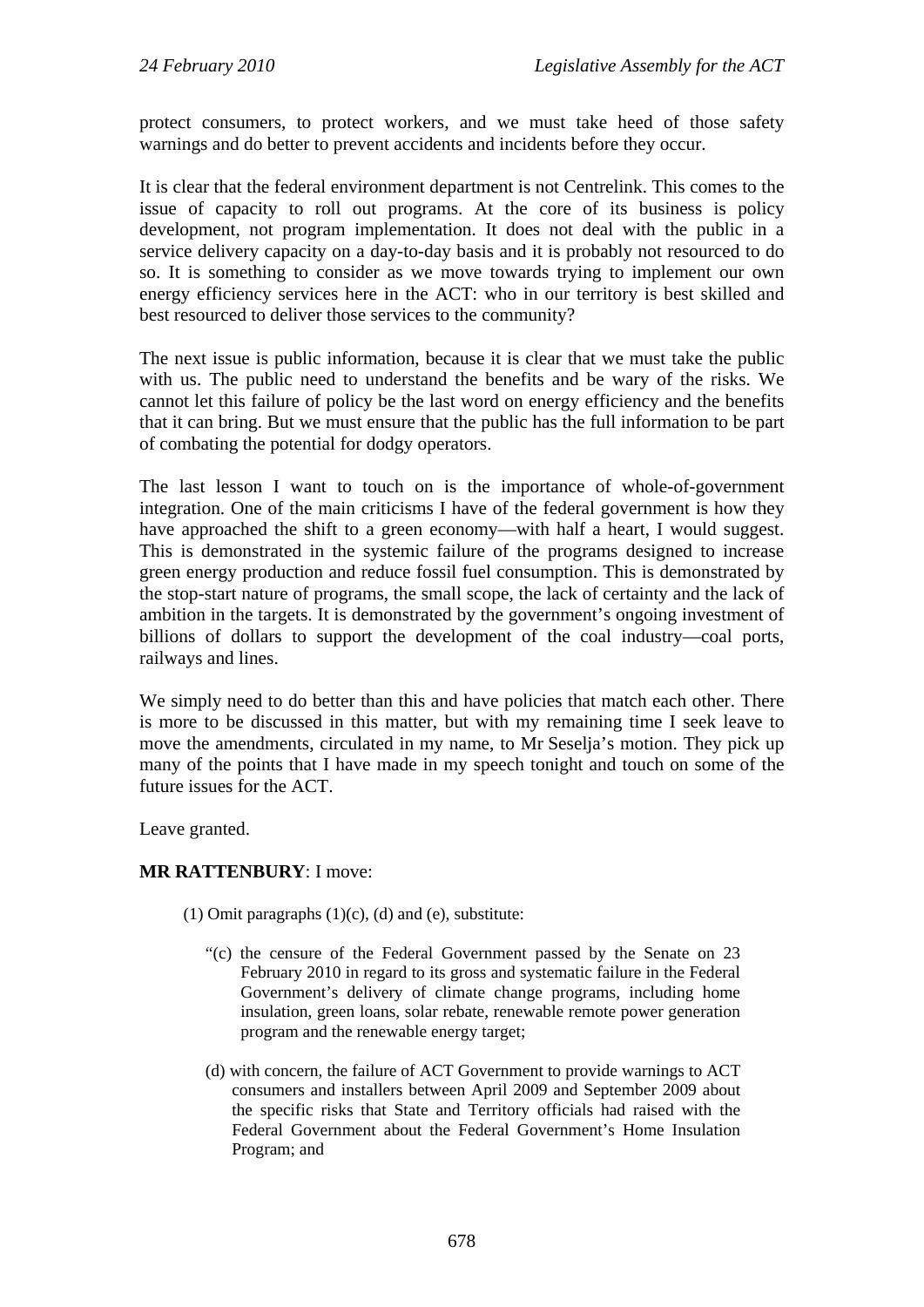- (e) that the ACT Government is currently developing an ACT energy policy that will seek to have some similar objectives to the Federal Government's programs.".
- (2) Omit paragraphs  $(1)(f)$ ,  $(g)$  and  $(h)$ .
- (3) Omit paragraph (2), substitute:
	- "(2) calls on the ACT Government to:
		- (a) table all documents held by the ACT Government pertaining to the Commonwealth's Home Insulation Program by the end of the first sitting day in March 2010;
		- (b) immediately implement a public awareness campaign on the dangers of poorly installed insulation and provide a mechanism on the Canberra Connect website for affected homeowners to get information about how to have their insulation inspected for safety;
		- (c) commit to extend the public promotion of the current ACT HEAT program and implement a broad public education campaign around the benefits of energy efficiency measures; and
		- (d) note the mistakes made by the Federal Government in rolling out energy efficiency and green energy programs in the development of the ACT energy policy.".

**MR CORBELL** (Molonglo—Attorney-General, Minister for the Environment, Climate Change and Water, Minister for Energy and Minister for Police and Emergency Services) (8.20): This is one of those motions that are a great example of why the Assembly should not sit late on private members' day. It is a lazy motion. It is a lazy motion from a lazy opposition. It is a lazy opposition that cannot think up any new political attacks of its own; so it just resorts to whatever is going on in the federal parliament up the road. It really does highlight the position. We have heard it from Mr Seselja; we have heard it from Mrs Dunne; and we have heard it from Mr Rattenbury—this extensive critique and commentary about the federal government's program.

If they want to critique and commentate on the federal government's program, I suggest that they go and stick their hands up for a seat in the federal parliament on the next date there is an election and see how they go. It is a lazy motion from a lazy Leader of the Opposition who does not have any ideas of his own. He has no ideas of his own. We heard the pontificating—

*Opposition members interjecting—* 

**MADAM ASSISTANT SPEAKER** (Ms Le Couteur): Members of the opposition, I am afraid I cannot hear Mr Corbell. Mr Corbell has the floor.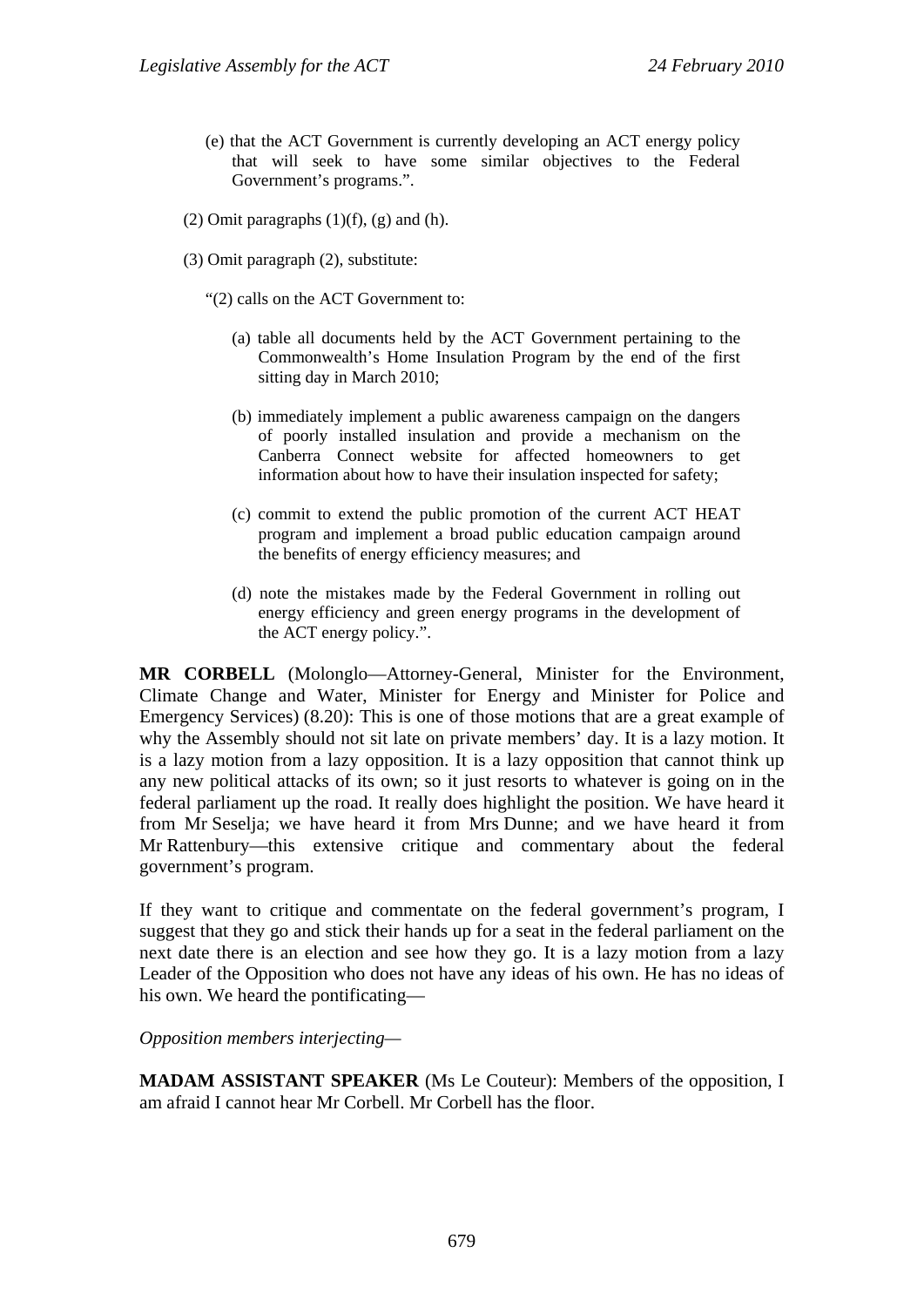**Mr Seselja**: Are you going to defend Peter Garrett?

**MADAM ASSISTANT SPEAKER**: Mr Seselja, please! Mr Corbell has the floor. Mr Corbell, please continue.

**MR CORBELL**: Thank you, Madam Assistant Speaker. We heard the pontificating from those opposite about how obvious it was that these problems are going to arise and the complete failure of the federal government to anticipate these matters. I am not going to comment in relation to the federal government. They can defend themselves, and they are doing so very well.

But if Mrs Dunne was such an expert on the dangers of poorly installed insulation and she knew about it, knew about it in the lead-up to the last election, did she say anything in the last six to nine months about it? Did she ask the question of the ACT government, "What do you do to make sure that these dangers are being alleviated"?

What did the Leader of the Opposition say? He obviously signed off on this great insulation policy that the Canberra Liberals had. He obviously was aware of the detailed risk assessment that Mrs Dunne had undertaken. Did he ask any questions about it? No is the answer to both of those questions.

We now have this extraordinary situation where it would appear that the new standard of ministerial responsibility that Mrs Dunne and Mr Seselja want to place on ministers in this place is to this effect: if a kid goes and plays with a box of matches and starts a fire, I am to be held responsible for that here in this place. That is the absurd level of accountability that this lazy, ineffective opposition are now seeking to impose in this place. What an absolute joke on their part. The bottom line is this—

#### *Opposition members interjecting—*

**MR CORBELL**: They do not like it, Madam Assistant Speaker. They can give it, but they cannot take it. It is as simple as that. The bottom line in relation to this issue is this: ACT regulatory authorities did their job. They did their job in the context of, firstly, the installation of insulation being an unregulated industry. There is no requirement to meet any standard, any compulsory or mandatory standard, when it comes to the installation of insulation. It is not a regulated or registered industry here in the ACT. The obligations on those installers are to meet their legal requirements in relation to work safety. And ACT regulatory authorities did their job.

I draw members' attention to the fact that—I note Mr Rattenbury dismisses it because it is not convenient for his argument—the electrical regulator, the ACT Planning and Land Authority, issued community advice in February last year. It was sent out in the regular circulars that ACTPLA send to anyone registered for their industry zone and community zone publications. This is the regular community consultation newsletter from the ACT Planning and Land Authority. That magazine sent out a clear message. It sent out a clear message warning homeowners that they should ensure that anyone who installs loose fill or batt-type insulation in their home is fully aware that the fire safety of recess lights is not jeopardised.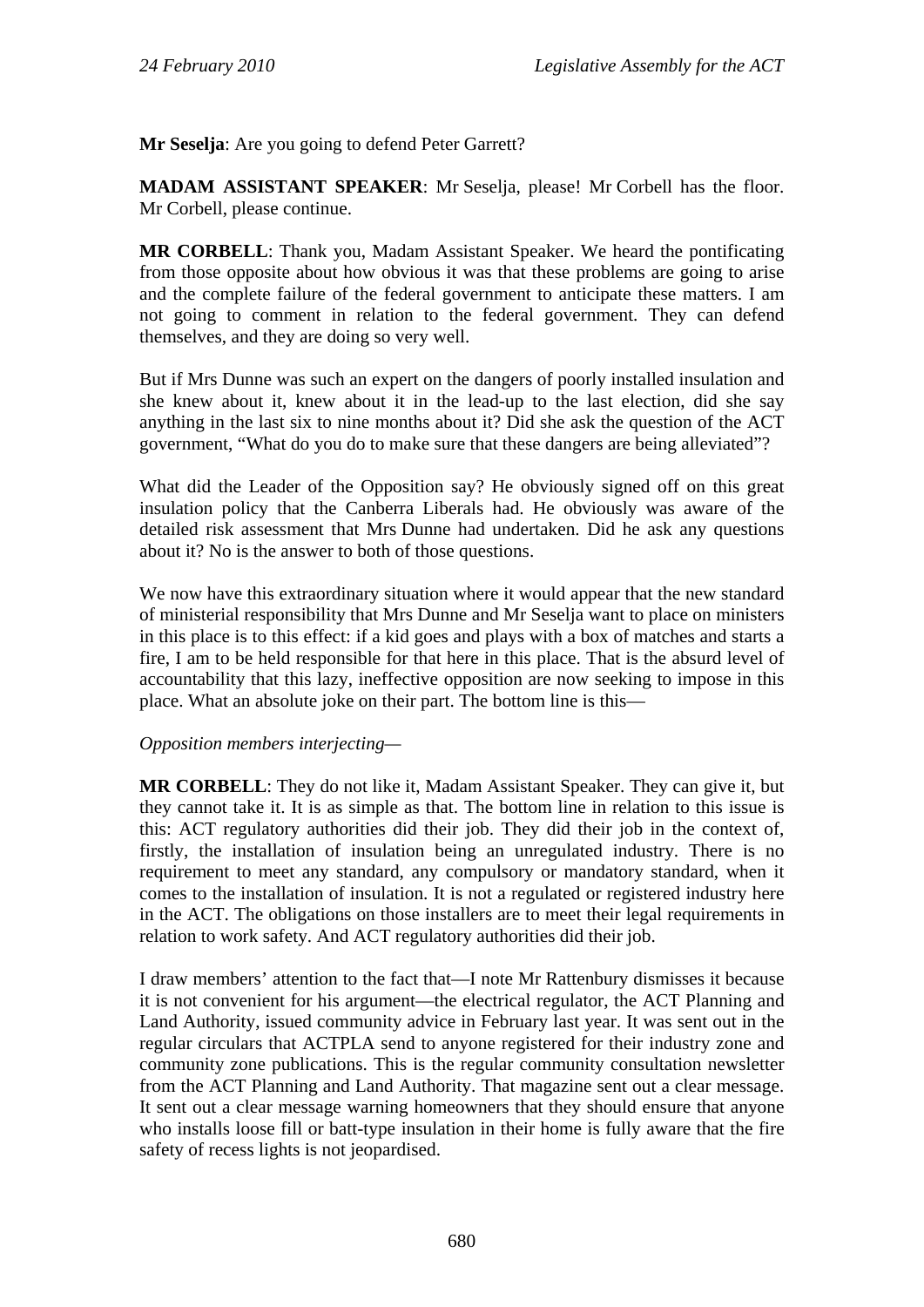There were subsequent warnings in relation to foil insulation and the risks associated with it. That was the proactive step our regulatory authority took well ahead of the implementation of the commonwealth program. Subsequent to the commonwealth program starting, there were a series of warnings.

There was a media statement in November from the work safety commissioner reminding installers that there were work safety risks associated with this task and that they needed to be aware that these risks had led to deaths in other states. It went on to give further warnings. In January there was a warning about dodgy sales practices by installers released by the Commissioner for Fair Trading and a hazard alert, again issued in November, drawing to installers' attention the risks associated with, and the safety issues relating to, the installation of ceiling insulation.

Let us just be very clear about what the situation is here in the ACT. Has there been any report about dangerous work practice associated with the installation of insulation in the territory? I am advised no, there has not. There has been no report of dangerous work practice requiring investigation. What complaints have we received? We have received eight complaints in relation to fair trading issues. They relate to a range of factors, such as pressure sales techniques, failure to advise the consumer of all the relevant information they should be aware of prior to entering into a contract and matters of that ilk.

There has been no complaint about dangerous work practices in the installation of insulation in this city—none whatsoever, according to the advice I have received. That is the context in which we are operating. We have not seen reports of dangerous work practice. We have seen ACT regulatory authorities doing their job and we have seen an appropriate level of information going from our regulatory agencies to the commonwealth, consistent with the advice that all other states and territories were also giving.

This motion that in some almost sick way seeks to label me with the deaths of four people in a jurisdiction I have no responsibility for is just bizarre. That is the argument that we hear from the Liberal Party tonight. Because someone has died in Sydney or in Brisbane, I am responsible. That is the absurd lengths that the opposition is using to try and bring some modicum of credibility to this motion today.

It is the fact, of course, that there have been a number of house fires in the territory that may, or may not, relate to the inappropriate installation of insulation. We will obviously look with interest at the outcome of that coronial inquiry. But I reject absolutely the assertion that I have failed in any way to protect adequately from, and warn Canberrans about, the dangers of poorly installed insulation. The information has been on the public record and it has been on the public record before and after this scheme commenced.

I note that the Liberals and the Greens both wish the government to undertake a public awareness campaign on the dangers of poorly installed insulation. With all due respect, I think that has happened. I think it is pretty clear that this issue is well and truly in people's heads; so I do not understand the utility of the ACT government undertaking that exercise at this time.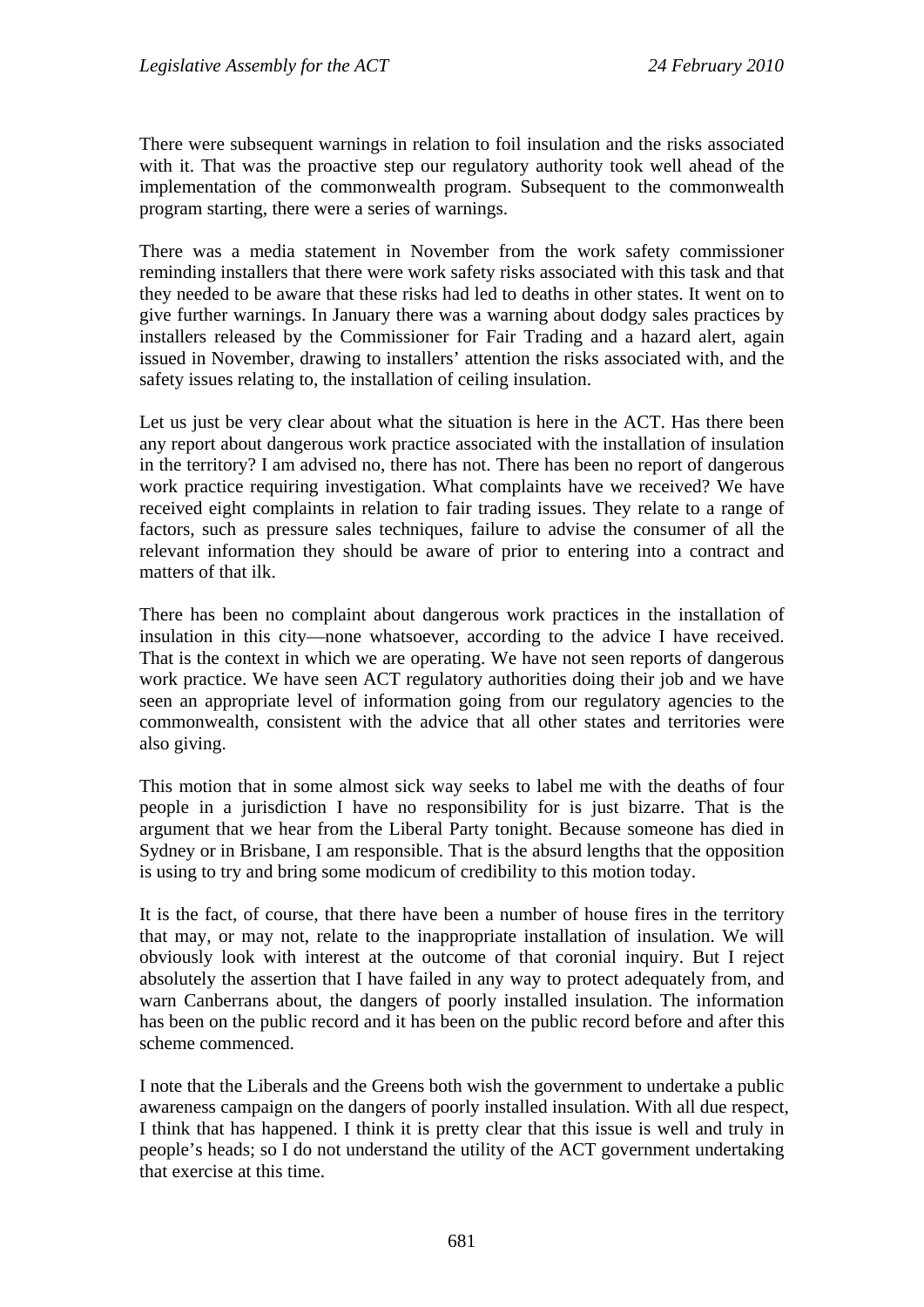Obviously, the territory is continuing to promote the use of our HEAT program. That has already been extended in terms of its promotion through the new ACTSmart program that I have talked about in this place on a number of occasions. The government will not be supporting this motion today, nor will we be supporting the amendments proposed by Mr Rattenbury.

The fact is that ACT regulatory authorities did their job. They did their job appropriately and they did their job in the way that they would do so in relation to any other potential risk occurring in the household environment. I have every confidence that they did it well and I do not believe that this misguided and lazy motion from the Liberal Party has any merit.

**MR COE** (Ginninderra) (8.33): What we have just seen from Mr Corbell is really adding more fuel to the fire of incompetence. It is absolutely amazing, I think, that here you have a minister that is obviously in the middle of some pretty serious problems, yet he does not have the courage to be able to say: "Yes, there are some problems. Yes, we might have stuffed up and we are looking into it." Instead, there is complete denial.

Mr Seselja's motion is a motion that seeks to get to the bottom of what is a shocking example of Labor Party incompetence and cover-up. There is no doubt that the Rudd Labor government has completely and catastrophically failed to properly implement the home insulation program.

This is how the Leader of the Opposition described Mr Garrett:

We have seen him squirming, twisting and turning and doing anything to try to save his political hide rather than addressing the serious problems that now absolutely manifest in the programs that he has been administering.

And administering badly, I add. It is pretty interesting, but I think those exact words could probably be used to describe the ACT Attorney-General as well.

The federal minister for the environment, Peter Garrett, has overseen a program where 160,000 insulations did not comply with product standards, 80,000 insulations did not comply with safety standards, 1,000 houses were electrified, 93 houses caught fire and there were four deaths. It is an absolute tragedy. There were 21 warnings about the program that Minister Garrett failed to take note of.

Finally last week the federal minister cancelled the program along with other poorly performing programs that he was not administering properly. It is too late, of course, for all those people who are now living in unsafe houses or perhaps those who have lost loved ones.

One thing that I think is interesting about the way that Simon Corbell has approached this whole issue was shown in an answer that he gave on 11 February. In answer to a question in question time a couple of Thursdays back, he thought he would have a bit of a fun time trying to have a go at the opposition. When asked when the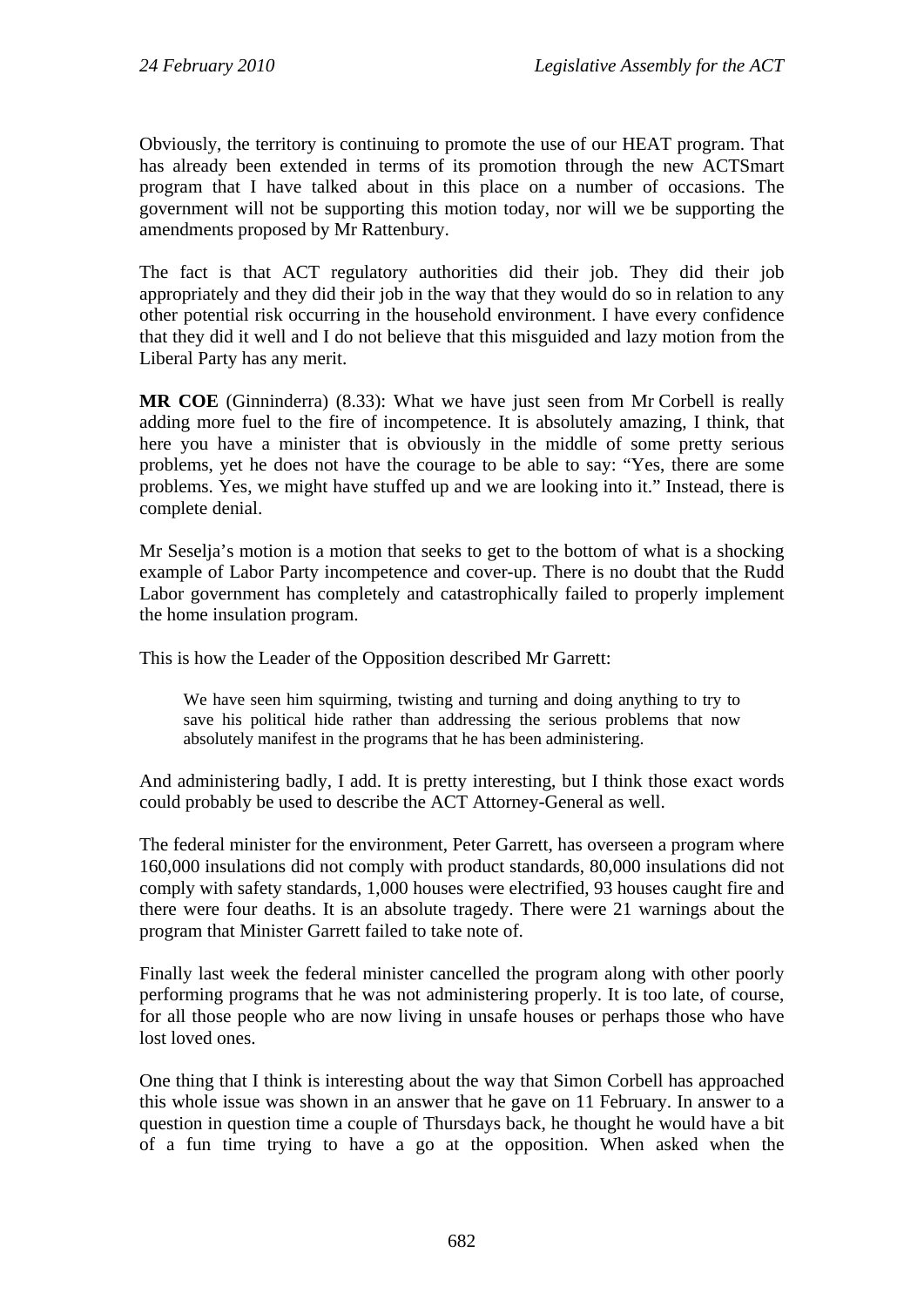commonwealth installation program started, he heralded "1 July 2009" as he got "hear, hears" from his six colleagues on the government benches. He went on to say:

I have clearly indicated to this place that the government has received no complaints about dodgy installation since the commonwealth program commenced.

I wonder whether that is completely true. In June, there was a complaint about insulation, but here you have Mr Corbell saying the program did not start until 1 July 2009.

**Mr Hanson**: Shame!

**MR COE**: Yes. On 26 February, four months earlier, there was this announcement from Kevin Rudd:

Prime Minister Kevin Rudd today announced a new fast track process so that homeowners can start applying for free ceiling insulation immediately.

Immediately; not 1 July, but 26 February. So when Simon Corbell came into this place last Thursday and said that the program started on 1 July and that, therefore, any complaint we had in June does not count, I find completely special from a minister that has shown no responsibility to actually admit that there are issues here and that he has got to address them. Instead, he is simply running away from it. It really is a disastrous display in a disastrous situation.

It is pretty interesting when he was asked about this in question time yesterday. He said.

… I asked to be briefed in full in relation to all of the issues I should be aware of prior to answering questions in the Assembly that afternoon.

In other words, the minister was only interested in a briefing when his reputation was at stake in February. That was the only time he became interested in this. The minister, who is responsible for safety in the ACT, only became interested in the issue when he knew he would face Assembly questions. There was no responsibility in terms of policy, no responsibility for being minister. He only thought about the political ramifications for himself.

This guy is the Peter Garrett of Canberra, perhaps without the fame, the stunning career beforehand and a fan base. Otherwise, this guy is the Peter Garrett of Canberra. He is incompetent and neglectful. It is pretty ordinary.

In response to a previous question on 11 February, he also said:

… the government does not have any documents about the home insulation program because we do not run the home insulation program.

The minister made this claim when the government had already entered into a memorandum of understanding with the commonwealth on the delivery of the program. His claims do not stack up.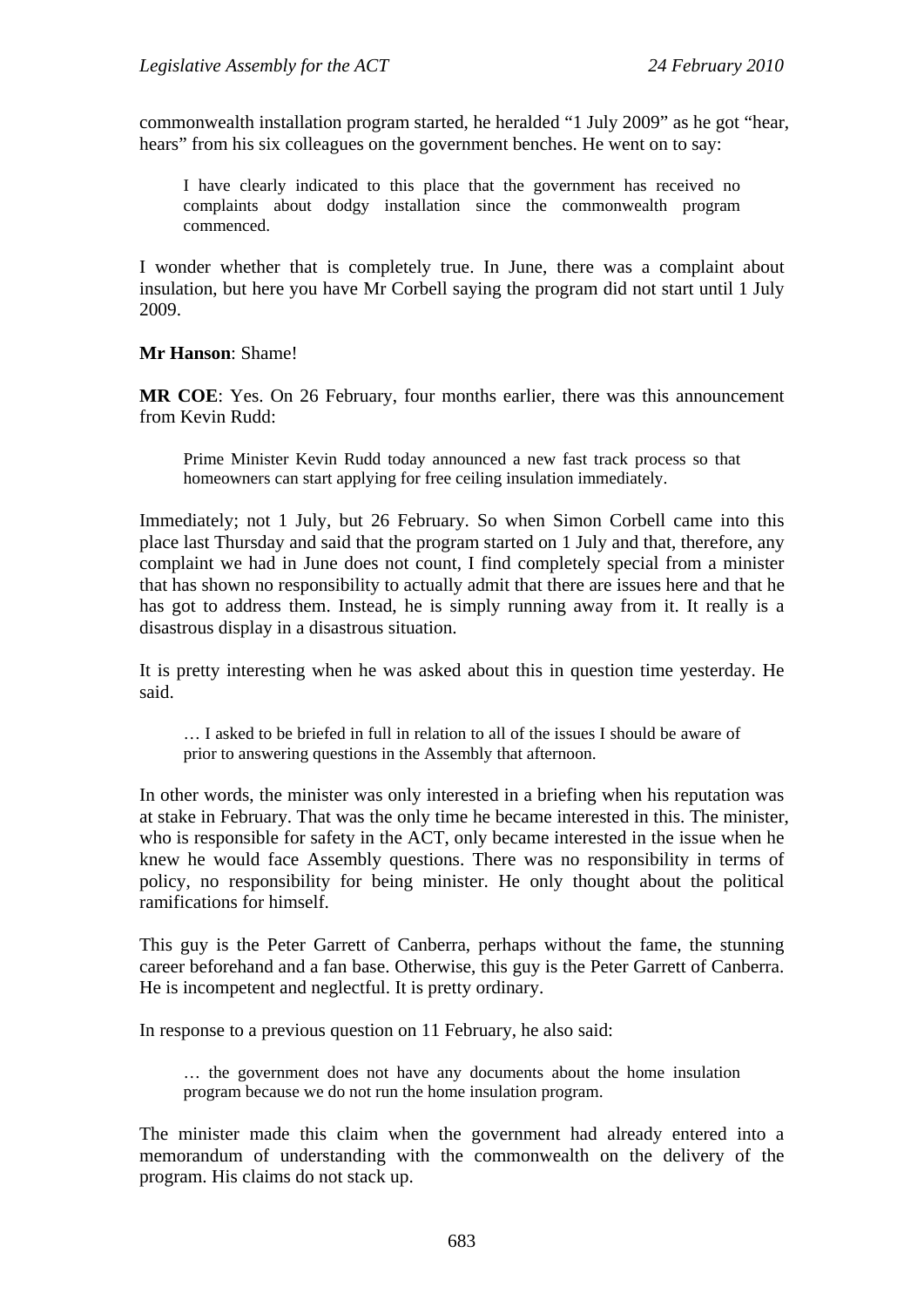In April 2009, the South Australian minister issued a warning about the program. Yet some 10 months later, our minister claims not to have been briefed, nor that his department has any documents. At best, this is pure incompetence by Mr Corbell and a clear failure not to fulfil his duties under the ministerial code of conduct. The "don't know, don't care" approach he has been living on for the last 12 years that he has been in this place is finally coming undone. At worst, he knew and consistently failed to act. He is only interested in covering up rather than tackling this serious issue.

This motion will go some way to making up for the ACT government's lack of action so far. It will ensure that Canberrans are aware of the dangers of poorly installed insulation and ensure affected homeowners can have an inspection of their insulation for safety. Also, it calls on the government to develop actions and detail what action they have taken in relation to this program.

We have heard Mr Rudd tell us that Mr Garrett is a first-class minister. I have heard no such defence of Mr Corbell from Mr Stanhope.

**MR SMYTH** (Brindabella) (8.39): The word "weasel" comes to mind when you hear the speech that Mr Corbell just put to this place. He tried to accuse the Leader of the Opposition, and his words were "in some bizarre way". The only bizarre thing here this evening is Mr Corbell's behaviour. Everyone else in Australia, including Kevin Rudd, understands that something went wrong with this program. But not Mr Corbell.

Mr Corbell—Mr Corbell the Attorney-General, Mr Corbell the minister responsible for regulatory services, Mr Corbell the emergency services minister—is probably the only person in Australia tonight who does not think that something went wrong and who is willing to say to his federal colleagues, his Labor mates, "You got it wrong." They did, Mr Corbell. They got it wrong. And they got it wrong to a degree where almost 100 houses have been destroyed and four lives have been lost, because the federal minister ignored 21 warnings.

Let us look at the role of Mr Corbell since the story broke. Let us remember that on the morning the story broke, the minister was not shy to put Andrew Barr up to answer the allegations, to talk to the story. He was not going anywhere near it. We had Mr Barr cough up the fact that at least three homes in the ACT have been lost. From talking to firies, I would understand that there are probably more, but at least three fire cause determinations have gone to the coroner to say that these homes were lost, probably because of insulation batts.

We have a minister with no meetings, no documents and apparently no memory. It does go to the heart of the argument about ministerial responsibility—about "when you know, you have to find out". Indeed, when you tell the Assembly something, you have to have it based on fact. We had a minister who stood up and said: "No briefings. No documents." If you had only listened to the news that morning, you would have known that Peter Garrett was saying, "I signed an MOU with all the states." Unless we are writing the MOUs in the air with sparklers, there was at least one document. The minister should be aware of it. But no: "We will not take responsibility for anything. I was not told. I am not responsible."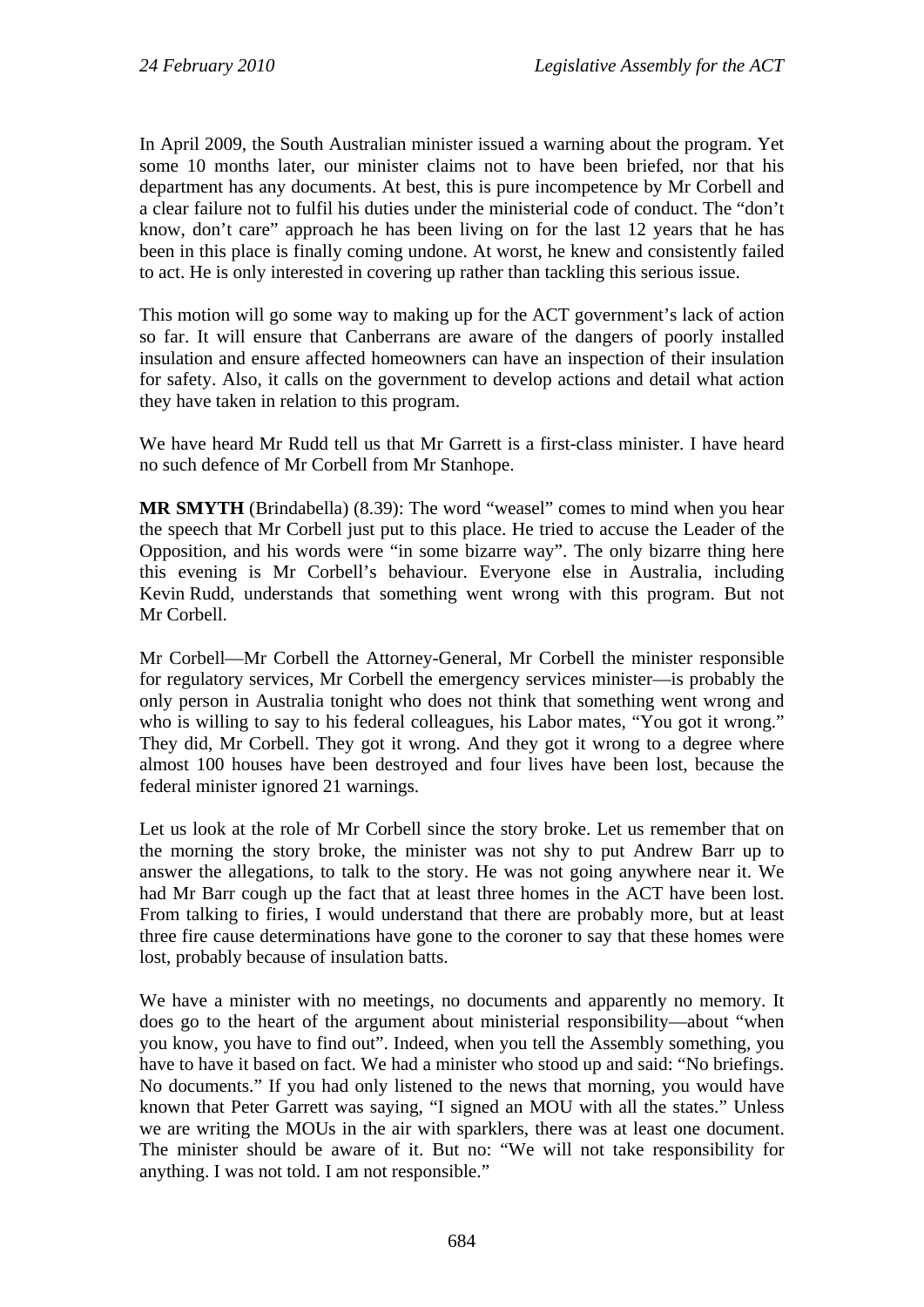What did he ask? How did he exercise his ministerial responsibility? How did he use the obligation placed on him by being a minister to better the people of the ACT? He did not do anything. He did not ask the question. You can assume that it is because either he did not want to know or he just did not care. He came down to this place with the fairy floss of "no information, no briefings, no document". That is all it was: fairy floss.

The minister said, "I was not informed by officials that they possessed any documents relating to the commonwealth insulation installation program." In the Assembly, that became "there are no documents:, The minister needs to tell us if he asked a question. Did you ask, "Were there documents?" Did you find out before you misled the Assembly in this way so that you had to come down to this place and apologise? If you did not then your apology is a farce and your explanation is worse than a mislead.

The problem is that the minister has signed up to the ministerial code of conduct that Jon Stanhope has put in place. It says on page 2:

Ministers should take reasonable steps to ensure the factual content of statements they make in the Assembly are soundly based and that they correct any inadvertent error at the earliest opportunity.

Mr Corbell is no blushing violet. He does not come in here and wilt under pressure. He stood up here and there he was thumping the table. "There are no meetings. There are no documents." He said it like it was a fact. He said it like it was for real.

The problem for people who would seek to believe this government or believe this minister is that he made it up, and there is nothing in his correction or his apology to say that he made it up. He came into this place and he blamed the public servants. He uses cowards' castle: hide behind the human shield of the public servants.

He said: "I was briefed. I am not going on the radio in the morning. I will send Andrew Barr out." You know: a bit of a giggle; there is a trap. Andrew coughed up that there were documents, that there was a coronial inquiry. "There is some sort of judicial inquiry going on, I think." The only judicial inquiry could be a coroner's inquiry, because the Coroners Act investigates death and fires, and it is automatic. So there is Mr Barr putting his foot in it, because Mr Corbell was not brave enough to go on the radio. But let us read the paragraph as it is quoted. It is the letter that we all got. It says: "The advice that I received related to a meeting that occurred between officials from the Australian Government and the states and territories. I was informed that the meeting took place in late April 2009 and was attended by a relatively junior officer. I was not briefed about the meeting prior to 11 February 2010. I was not informed by officials that they possessed any documents relating to the Commonwealth insulation installation program. The information provided by me to the Assembly on 11 February 2010 was based on the information provided to me by my Department." Officials did not tell me that they had or did not have any documents, which I then told you guys meant that there were no documents.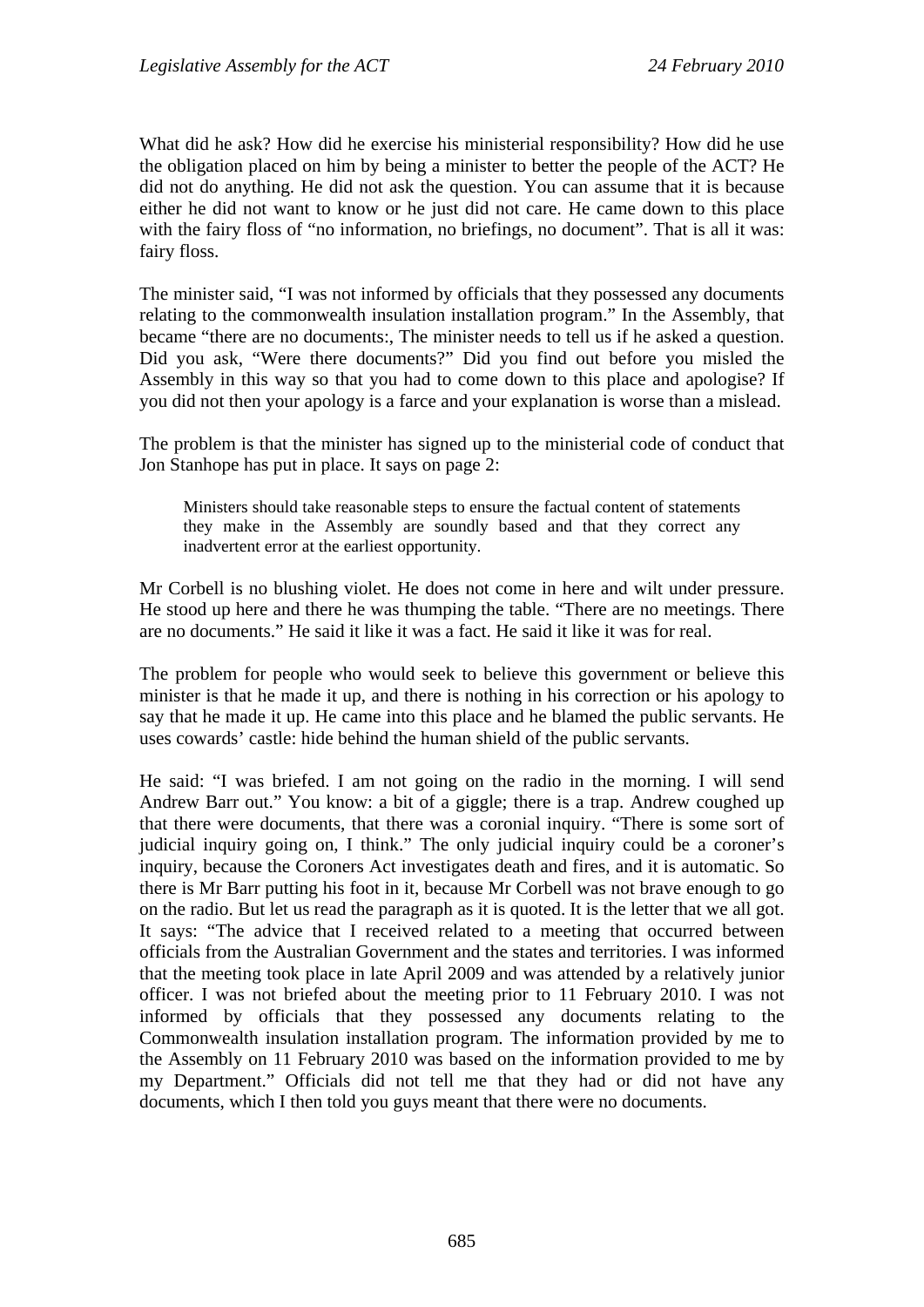That is not fact based. That is not living up to your responsibility as a minister. That is not living by the code of conduct. The minister should come clean and tell us exactly what was said in that meeting and what he did about it.

It seems to me that this is a minister who is hiding behind public servants. He has no commitment to the people that he is there to protect, but he also has no commitment to the officers that he should be backing up instead of hiding behind. It seems to me that he has no commitment to those fire officers who, as a result of the ineptitude of Peter Garrett and the federal government in their role over the program, are at risk because they are the ones that have to go and put these fires out or enter the crawl space in an attic that may be a live home. And he has absolutely no commitment to the people of the ACT to provide them with the safe environment that they deserve and that he as the minister is obligated to deliver.

When you become aware of a problem, you should fix it. That is ministerial responsibility. What we have is a minister who has never measured up to ministerial responsibility, who has been censured in this place for persistently and wilfully misleading the ACT Assembly and on a couple of other occasions. And it continues. What he said that day was not the truth.

**Mr Corbell**: Point of order, Madam Assistant Speaker. Mr Smyth asserted that I had misled previously and then he went on to say, "And this continues"—

**Mr Seselja**: Yes, a continuation.

**Mr Corbell**: implying that I am misleading the Assembly now. That is unparliamentary; it is—

**Mrs Dunne**: You admitted yesterday that you had misled the Assembly.

**MR SMYTH**: When did I actually say so?

**MADAM ASSISTANT SPEAKER** (Ms Le Couteur): Let Mr Corbell finish.

**Mr Corbell**: It is a reflection on me; it is disorderly; he knows it is disorderly. It is an improper imputation and he should be asked to withdraw.

**Mr Seselja**: On the point of order, Madam Assistant Speaker, the standing orders say that, unless it is on a substantive motion, it is unparliamentary. This motion, which we are debating today, says that the Attorney-General misled the Assembly. That is part of what we are actually debating today, and Mr Smyth is free to make that argument. Maybe we could stop the clock.

**MADAM ASSISTANT SPEAKER**: Yes. Clerk, please stop the clock.

**Mr Seselja**: Mr Smyth is perfectly free to make the arguments. If Mr Corbell had bothered to read the motion, he would know that that is actually part of what we are debating.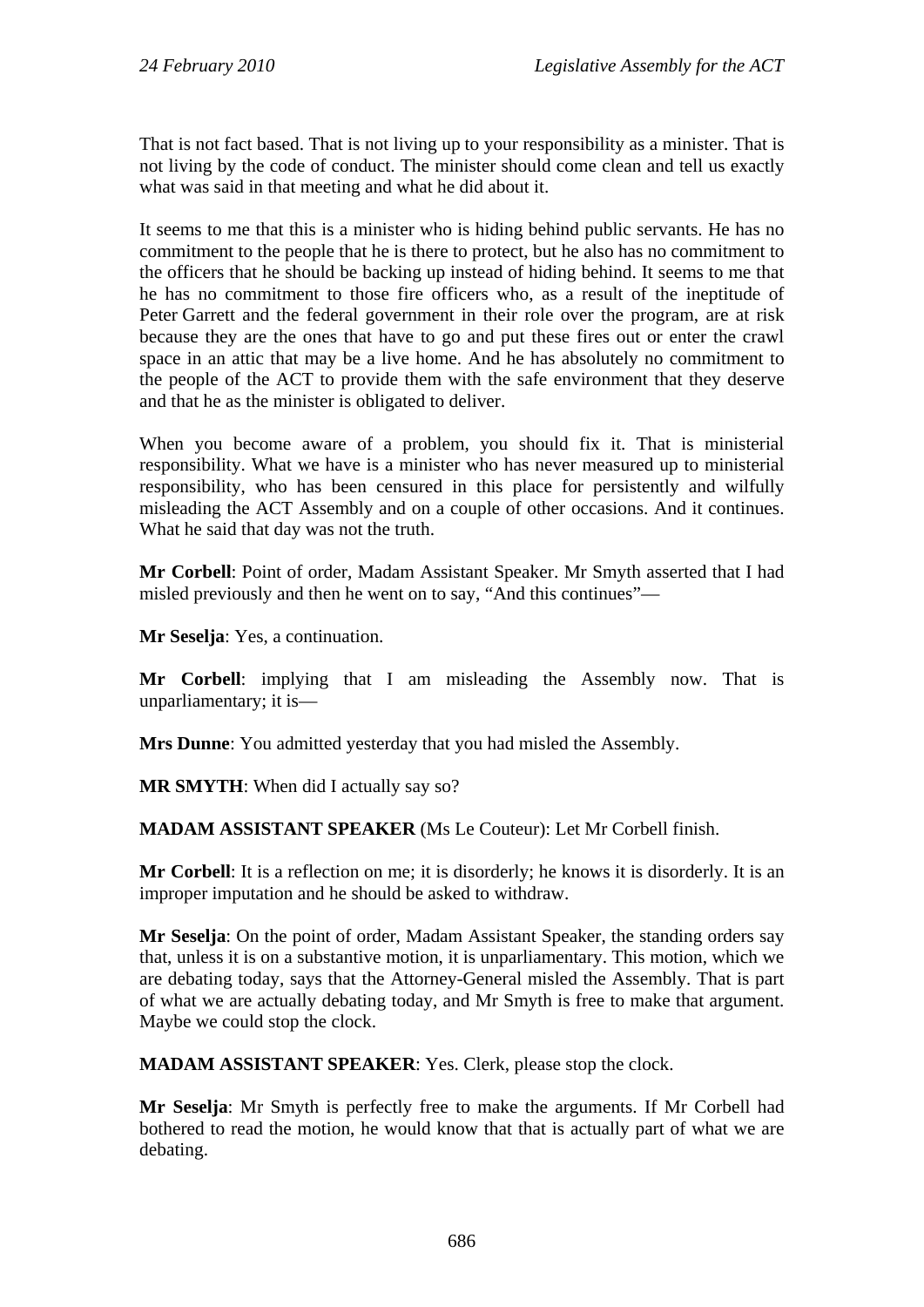**Mr Corbell**: On the point of order, Madam Assistant Speaker, that is not the way that an assertion about a member misleading the Assembly is constructed. The motion refers to misleading information; it does not say that I misled. Mr Smyth, if you believe I misled, move a motion censuring me for misleading the Assembly. Get on with it and do it. You have not; nor have you said that I am misleading this place. Nor have you said that I have misled the Assembly.

**Mr Seselja**: This is pathetic semantics.

**MADAM ASSISTANT SPEAKER**: Mr Seselja, one minute. There is no point of order. Clerk, restart the clock.

**MR SMYTH**: Thank you, Madam Assistant Speaker. That is my concern. Ministerial responsibility says that you must do something. As is pointed out quite accurately in the motion by the Leader of the Opposition, this is about:

- (g) the failure of the Attorney-General to protect adequately from, and warn Canberrans about, the dangers of poorly installed insulation; and
- (h) the misleading information provided to the Assembly by the Attorney-General in relation to documents held by the ACT Government …

Madam Assistant Speaker, this is a worthy motion. It is a motion worthy of support, because it is what the people of the ACT expect from their politicians. They expect their politicians to act on their behalf, not to hide behind public servants and say, "I am not responsible." When it is brought to your attention, you must act; you must act appropriately.

We all know the reason why we have this problem today. It is because the federal government did not do their work. They rolled this out; they were in a hurry. People are now paying a dreadful price as a consequence of it. The finance minister, Lindsay Tanner, said, "I do not think it is right to say that we should have sat back dotting the i's and crossing the t's, because we were in a crisis situation."

That is the sort of statement Mr Corbell is supporting by rejecting this motion tonight. And then there are Swan and Tanner in the updated economic and fiscal outlook:

The insulation program is expected to create a significant number of new Australian jobs. These jobs require limited retraining … so the benefits to the community can be realised quickly.

One of the benefits announced tonight, if members have not heard, is a \$41 million fund to assist those the federal government have just made unemployed—\$41 million, on top of all the money that will come, that will be required to fix up the mistakes.

This is a very serious issue. It is about time the government stood up and said that their federal colleagues got it wrong and said, "Here are the documents you require," so we can all have a full understanding of this issue.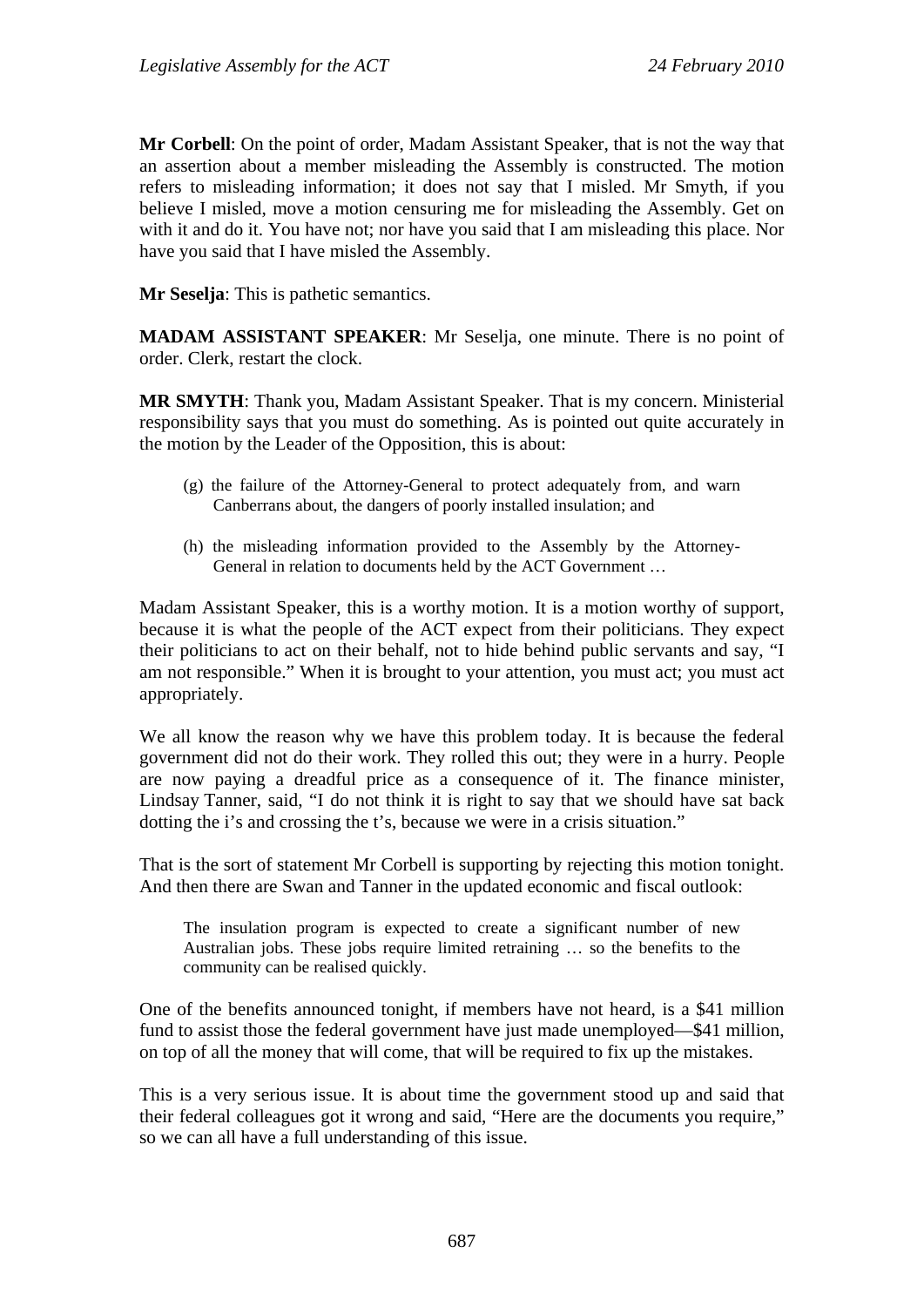**MR HANSON** (Molonglo) (8.51): What is a real shame about what has occurred here is that this could have been such an effective program if it had been conducted properly. This is a program that has been discussed locally. I think we discussed the intent of this program or something similar to it in the lead-up to the 2008 election and both parties, including our own, formed policy on it.

The intent of providing insulation both to reduce greenhouse gases and to reduce costs for families in terms of their power costs is a very worthy aspiration. The problem is the way that this has been conducted and the way it has been rolled out, and it serves as a grave example of the way that the federal government have acted and, I think, in the failure in the local jurisdiction, of the way that the ACT government have failed in monitoring what has actually been going on within this jurisdiction.

It does serve as a warning for me, and a lesson I am taking from it is the—

**Mr Coe**: Don't trust Simon?

**MR HANSON**: There is certainly that. I will get to that in a minute. It is: when we hear rhetoric about the federal government's takeover of projects and schemes, whether that is going to actually be a good idea in the future. I think that, for me, it highlights some concerns in my shadow portfolio of health. We need to be very sure that, if the federal government in due course does start making those noises, we understand the implications and, rather than what we have seen here with Simon Corbell—just ignore what is going on at a federal level, where it should have been more properly regulated at the state level—if some of these initiatives are put forward in other portfolio areas, we do see ministers actually grasp the implications of what is occurring.

It was not as if the minister was not warned. There were a significant number of warnings that were provided to the minister. And these should have been adhered to. The first warning was on 9 March 2009, when Mr Garrett received a letter from James Tinslay, the CEO of the National Electrical and Communications Association. It warned of fire risks and it noted the problem was not insurmountable but that action needed to be taken to avert risk. That was the first warning that he received, way back in March 2009. From that day, I think there were—if I scroll down—19 warnings. It seems to go on and on, doesn't it? No, there are 21 warnings all the way through to April 2009. They are the warnings I have got here, which includes now the added ones to the list, the Minter Ellison reports, that I think everyone who has paid any attention to the media over the last few days would be well aware of.

But what we also see is that, despite what should have been well-established risks of this scheme, there was a complete failure to acknowledge those warnings by the Attorney-General.

In summation, this has been a very poorly managed scheme from its inception. The warnings have been ignored and what we are seeing is Canberra families paying for the consequence of the government's failure to acknowledge the warnings that they received.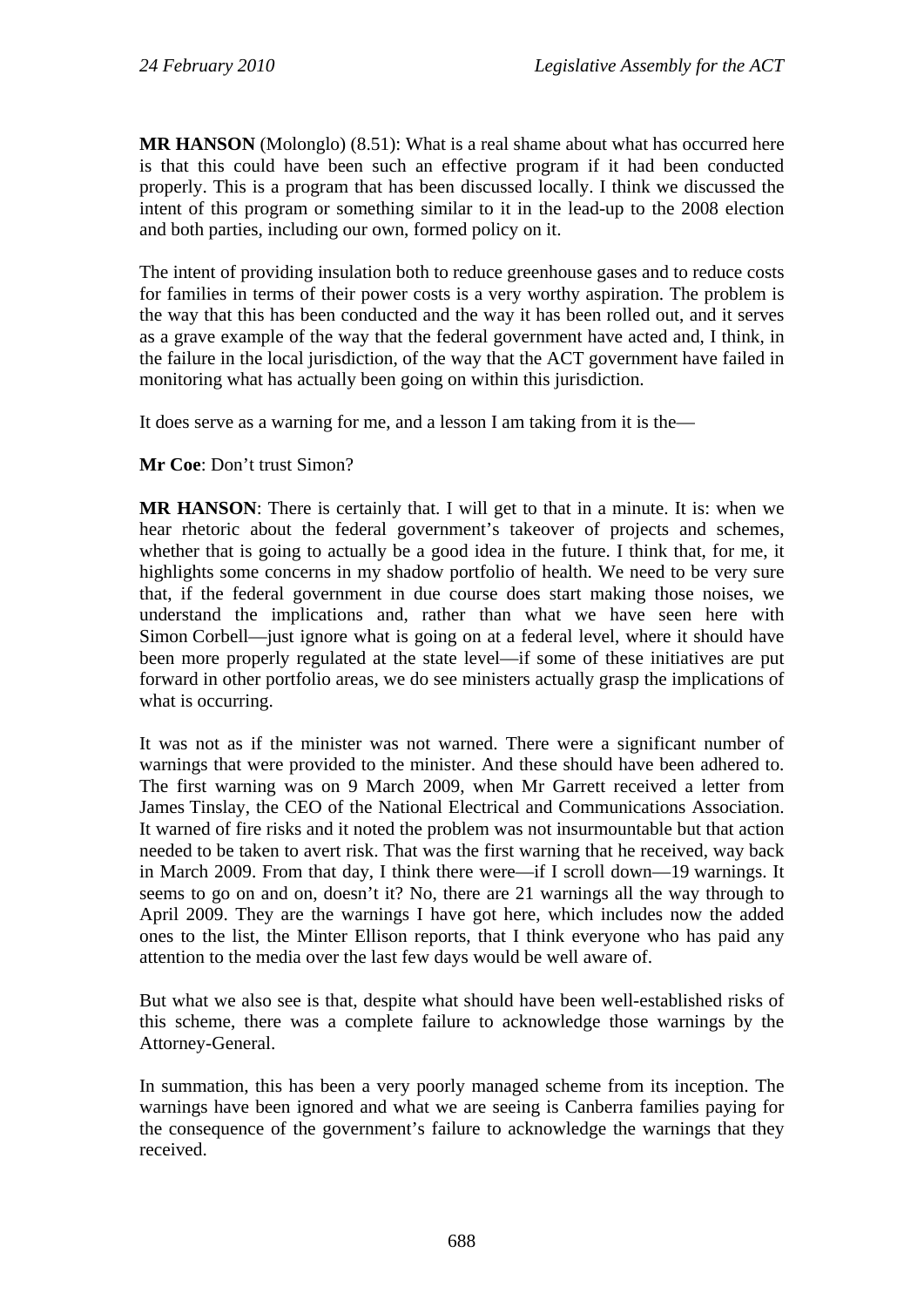**MRS DUNNE** (Ginninderra) (8.55), by leave: I move the following amendment to Mr Rattenbury's amendments:

In amendment No. (3), omit paragraph (2)(a), substitute:

"(a) present to the Speaker, by the end of business Friday, 26 February 2010, all documents held by the ACT Government pertaining to the Commonwealth's Home Insulation Program;".

It is clear that, in its current form and the way things are currently poised in the Assembly, there is not majority support for any of the proposals put forward. The government wants to vote against everything. In a spirit of collegiality and cooperation, I think that it would be easier to accept Mr Rattenbury's amendments. But I think that they need to be further refined. I think that the time frame in Mr Rattenbury's amendments, being the first sitting day in March, is too far away. The opposition put in freedom of information requests a fortnight ago today, I think. I think that the government has already done substantial work in bringing together the documents that we seek and compiling them.

But when this motion was drafted, there was an expectation it might be debated earlier in the day than it has. It is, obviously, unreasonable to expect anyone to table documents by close of business today because most of the staff have gone home. And this gives some latitude. We could have asked for them by close of business tomorrow but, in discussion with the Greens, there was a view that there needed to be some latitude. Following precedents in the past where documents have been provided to the Speaker, we have settled upon that approach.

It is a modest amendment. I think there is a moderate amount of agreement between the Greens and the Liberal Party on the thrust of the motion. We might debate the niceties of the words. Mr Rattenbury seemed to blanch at what he called the political language. We are in politics, Mr Rattenbury. You can suck it in if you like but we are in politics. As I always say to people, politics is the art of the possible. The most important thing is to put on the record that the majority of members in this place are extraordinarily alarmed at what has happened federally and are concerned for our constituents and the impact that that federal failure will have in the ACT.

There is general agreement that we want to ensure that this minister and this government do something to ensure that ACT people who may have dodgy insulation are not left in dire straits and that we have general agreement that there should be some information transmitted to affected homeowners about how to ensure that their insulation is safely inspected and some advice given from there.

I am a great fan of the ACT home energy advisory team program. I do actually have a problem with Mr Rattenbury's proposed 3(d), which states:

note the mistakes made by the Federal Government in rolling out energy efficiency and green energy programs in the development of the ACT energy policy.".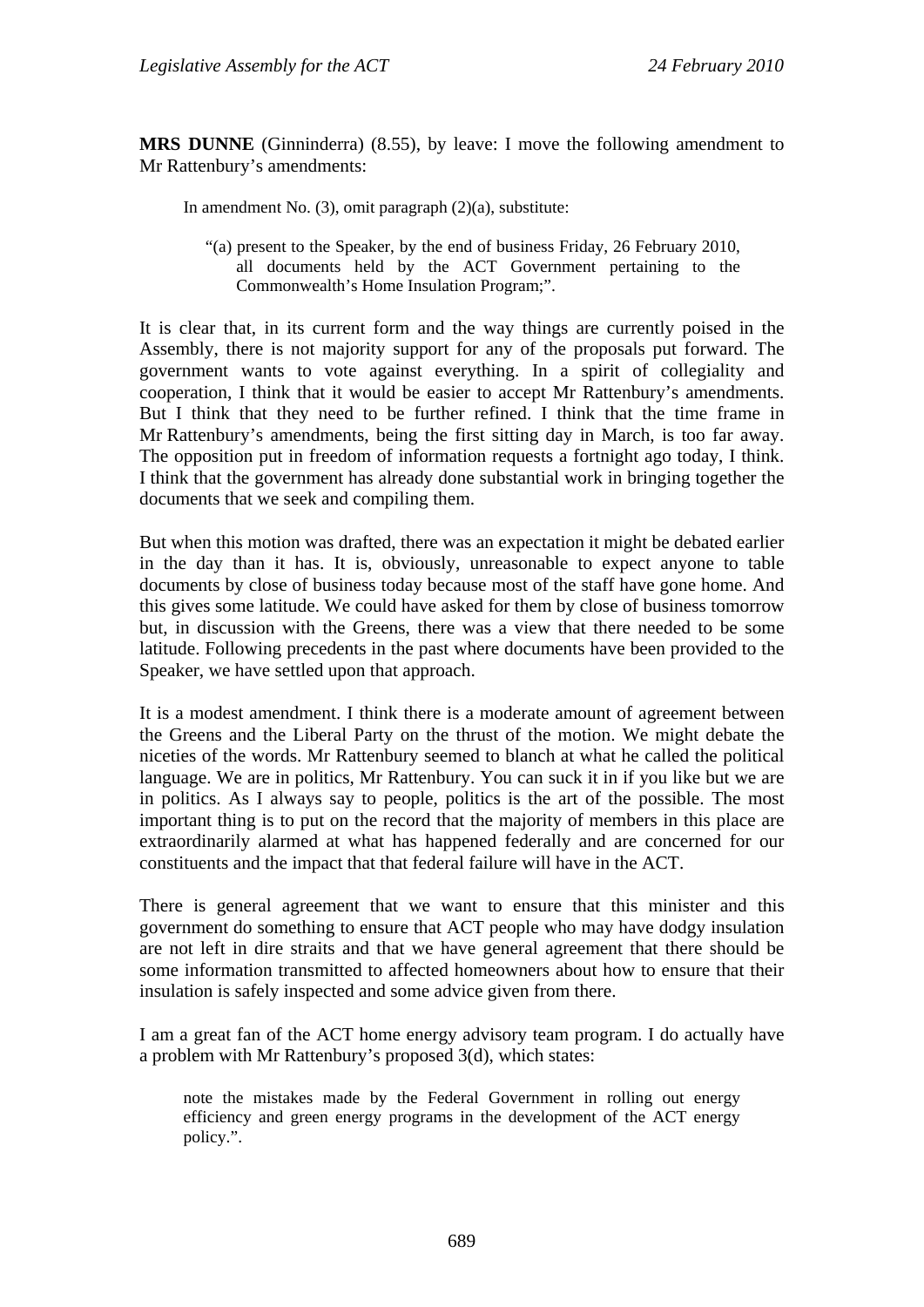I think it is unfortunate wording, a bit clumsy. But, in the spirit of cooperation, I will just note that I would not have worded it quite like that.

#### Question put:

That **Mrs Dunne's** amendment to **Mr Rattenbury's** proposed amendments be agreed to.

The Assembly voted—

Ayes 7 Noes 4

| Ms Bresnan | Ms Le Couteur | Mr Barr     |
|------------|---------------|-------------|
| Mr Coe     | Mr Rattenbury | Ms Burch    |
| Mrs Dunne  | Mr Seselja    | Mr Corbell  |
| Ms Hunter  |               | Mr Stanhope |

Question so resolved in the affirmative.

Amendment agreed to.

Question put:

That **Mr Rattenbury's** amendments, as amended, be agreed to.

The Assembly voted—

Ayes 7 Noes 4

| Ms Bresnan | Ms Le Couteur | Mr Barr     |
|------------|---------------|-------------|
| Mr Coe     | Mr Rattenbury | Ms Burch    |
| Mrs Dunne  | Mr Seselja    | Mr Corbell  |
| Ms Hunter  |               | Mr Stanhope |

Question so resolved in the affirmative.

Amendment agreed to.

**MR SESELJA** (Molonglo—Leader of the Opposition) (9.05): I thank members. I thank the Greens for their broad support. I think what we have got here is a motion that in part reflects on the seriousness of this issue—I think a seriousness that the Attorney-General in this debate showed absolutely no awareness of. I think he has treated this issue as a joke. He seems to be one of the only people in the community who do not believe that such a serious issue and such a serious failure is worthy of debate in this place, given some of what was pursued particularly in the last parliament, in the last Assembly, by the Labor Party in relation to federal issues.

If this is a federal issue, then not only is it a monumental failure but it is a failure that potentially has an impact right here in the ACT. And what Mr Corbell does or does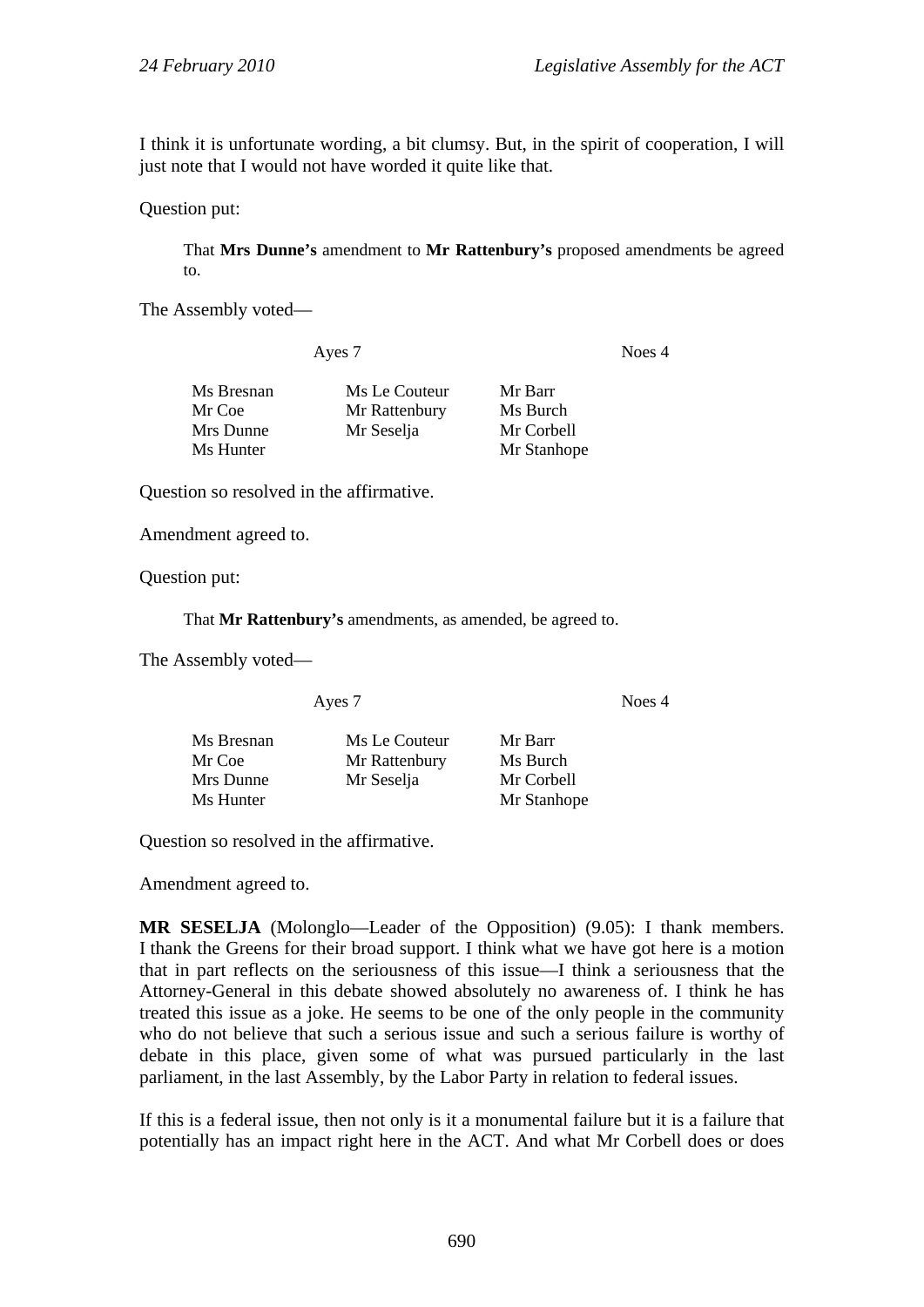not do is relevant right here in the ACT. What we have had so far, when he has been given the opportunity, is firstly a real demonstration of the fact that this government, this ACT Labor government, will never criticise their federal Labor mates. That has become crystal clear from Simon Corbell on one of the most monumental policy failures. He could not bring himself to acknowledge that this has been a serious policy failure that has implications. It has serious implications.

We have seen four deaths; we have seen a thousand electrified roofs; we have seen about 90 house fires—

**Mr Corbell**: None in the ACT.

**MR SESELJA**: He does not care about the house fires that have been linked to dodgy installation in the ACT, that are under investigation. Mr Corbell dismisses that as an issue. We see the frivolous manner in which he has handled that—so frivolous of course that he gave misleading information to the Assembly and he has since ducked and weaved; so frivolous that there were never any warnings to the community at large, to the consumer, that there are serious dangers with this insulation program.

He has treated this as a joke. It is not a joke. He has treated with contempt his responsibilities to be open with the community and the Assembly and for the safety of the community. And the minister, I think as we go on in this debate and as we look into this issue further, will face further questioning. I would say to the minister, and I think that the Assembly has sent a message, that we expect better. As much as Mr Corbell continues to laugh about it and think that this issue is a joke, as much as he continues to chortle away about this issue—we do take it seriously—and as we get constituents coming to us raising concerns, we will bring it to the attention of the minister or this Assembly so that action can be taken.

I would conclude on this: we would expect that our elected representatives in the government in the ACT would act in the best interests of all Canberrans. They should do it regardless of whether there is a federal Labor government or a federal Liberal government. That should not matter. If there are safety issues involved, they should give frank and fearless advice not just to the federal government but indeed to the community.

That does not appear to have happened in this case, and the Assembly has agreed, indeed, that that has not happened in this case. But the minister's attitude, the minister's ducking and weaving, the minister's failure to give complete information and correct information reflect poorly on him. We expect that, as we go forward, he will be open about these issues and he will take his responsibilities to the community seriously, even if that means criticising his Labor colleagues such as Mr Garrett and Mr Rudd. It is a responsibility to the people of the ACT.

I thank members for their support. I thank the Greens for their support. I think we can move forward and get the documents. We have at least sent a message to this government that this minister's performance on this issue to date has simply not been up to scratch. I thank members for their time.

Motion, as amended, agreed to.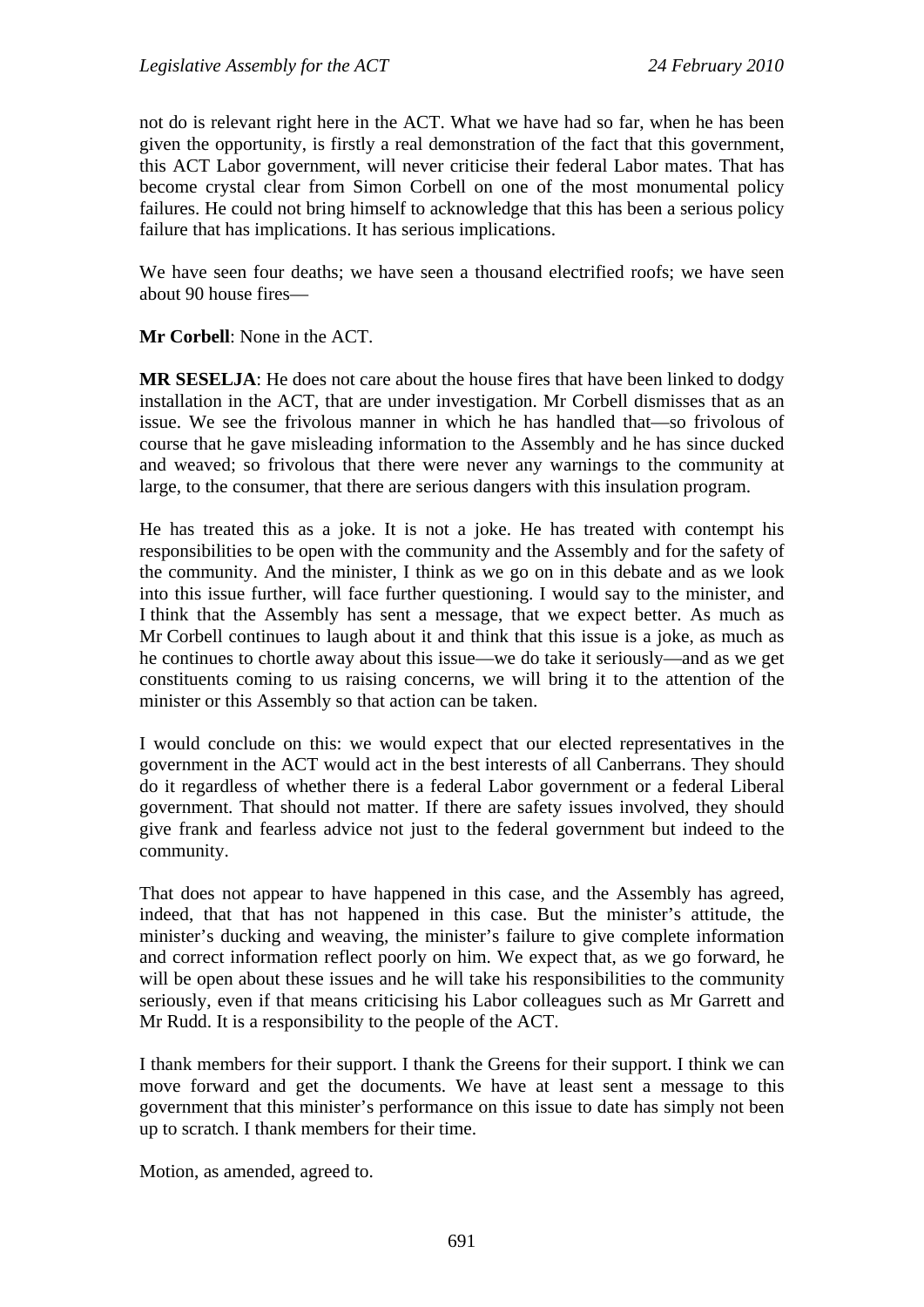# **Adjournment**

Motion (by **Mr Corbell**) proposed:

That the Assembly do now adjourn.

## **St Anthony's primary school**

**MR SESELJA** (Molonglo—Leader of the Opposition) (9.10): I would like to talk briefly about St Anthony's primary school which I had the opportunity to visit last week to speak to year 6 students about politics and leadership. I think it was a fantastic opportunity to relate to the year 6s at St Anthony's. St Anthony's is a fantastic local Catholic school which does a sensational job for its community. St Anthony's is the parish that I grew up in. Whilst we had started off in Kambah and I went to St Thomas the Apostle down the road and did not attend St Anthony's, it is a school that I have very close connections with. My siblings attended St Anthony's. I also attended Padua Catholic high school, which is the sister school of St Anthony's up the road in Wanniassa.

The children I had the opportunity to speak to were a wonderful group of kids. They were very interested and had a lot to say about their views on politics, leadership and life. I was particularly impressed with a group that I got to speak to afterwards, separately, which was the parliamentarians from year 6 at St Anthony's. They were a very intelligent and engaged bunch. They were very polite and fun to be around.

I want to thank, in particular, Jamie Kemp, the coordinator, who invited me to go and speak. Jamie does a sensational job, as do all the teachers at St Anthony's Catholic primary school. I would like to put on the record my appreciation for the opportunity and to say how impressed I was with all of the children, teachers and staff that I dealt with. I thank them for the opportunity. I want to put on the record what a wonderful school community St Anthony's Catholic primary school in Wanniassa is.

### **Our Wellness Foundation—fundraiser Mr Orlando Zapata Tamayo—death**

**MR COE** (Ginninderra) (9.13): On Sunday I was very pleased to attend the inaugural Our Wellness Foundation paper plane competition fundraiser. The fundraiser raised money for the paediatric unit of the Canberra Hospital. I was pleased to be able to be at the fundraiser with my aeronautical engineering colleagues Brendan Smyth, Steve Doszpot and Meredith Hunter.

I would like to acknowledge Herb McEachin, a member of the NBL Hall of Fame; John de la Torre, chairman of the Wellness Foundation; Lana Bruton, owner of Fernwood at Tuggeranong; Tad Dufelmeier; Steve Simpson, director of nursing, paediatrics, Canberra Hospital; and Cam Sullings, from Mix 106.3, who also competed. Cal Bruton, also a member of the NBL Hall of Fame, hosted the competition.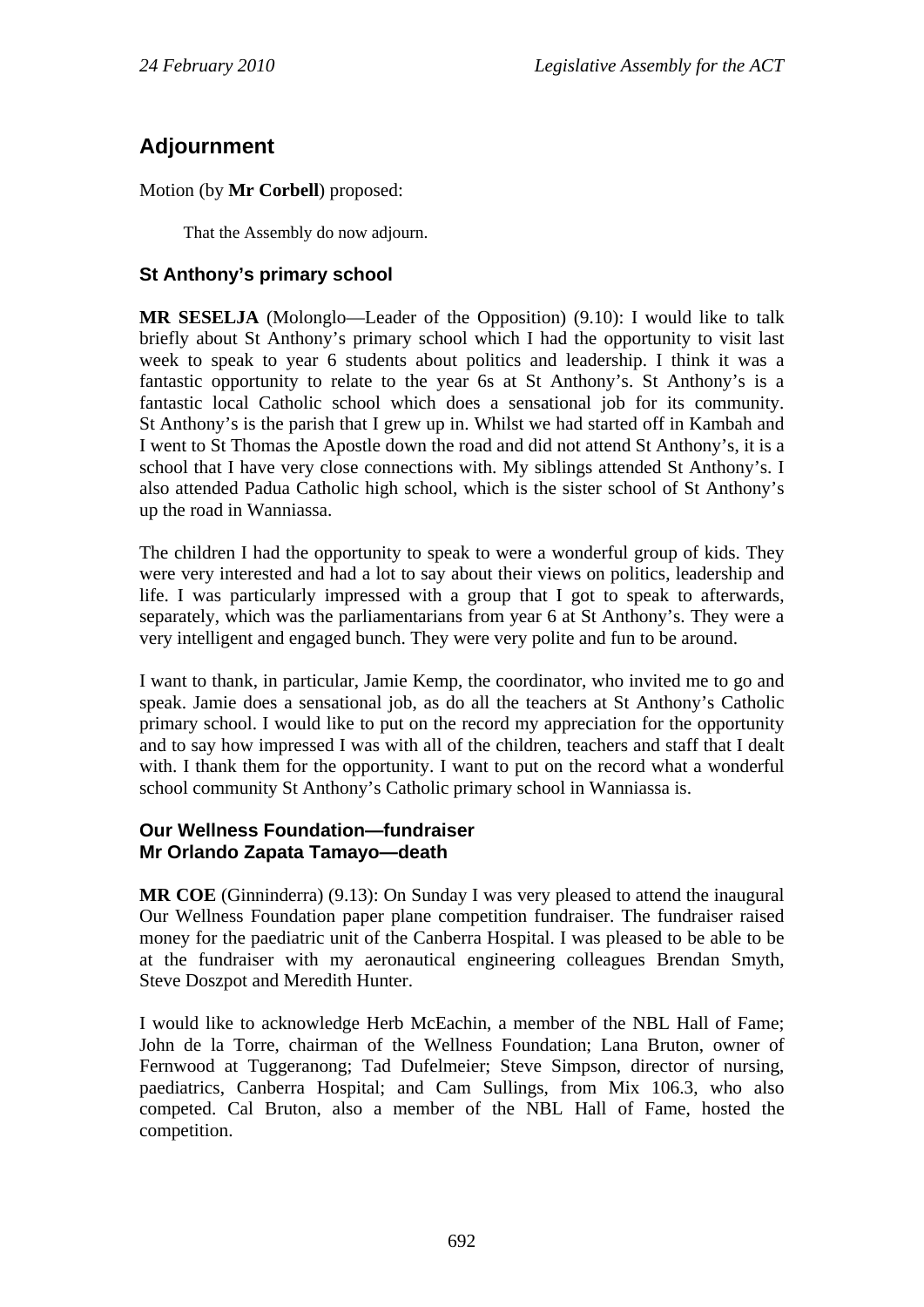I would also like to commend Susan Batts, Anne Freeman and the other Our Wellness Foundation volunteers who made the event possible. There were many generous sponsors and supporters, and they include: Lions International, Fernwood, Balloon Aloft, Murrays Coaches, Nutrimetics Naturally, Q ACT, the Ellcon group, Dick Smith's Genuine Australian Foods, Canberra Day Spa, the ACT Fire Brigade, BridgeClimb Sydney, Club Lime, Hotondo Homes, Constable Kenny Koala and Mix 106.3.

I would like to thank the board of the Our Wellness Foundation—John de la Torre, the chairman; Dr Graham Reynolds, the deputy chair; Gai Brodtmann; Veronica Croome; Professor Nicholas Glasgow; Dr Tanya Robertson; Deborah Rolfe; Hilary Russell; Dr Anne Sneddon; Andrew Taylor, also the trustee; and Moira Lye, the executive officer.

The Our Wellness Foundation was established in 2008. The foundation aims to raise money for the strategies, services and research that promote the health and wellbeing of the people of the Australian Capital Territory and surrounding region. To achieve this aim it seeks to raise money for new services and facilities in the health sector, in addition to what is already being provided through government and the private sector. The foundation works with the community to ensure an effective partnership between the community and healthcare providers. The Our Wellness Foundation has a friends program, and they are people who are interested in directing the foundation's work. They receive invitations to their fundraisers and other opportunities to participate in local health initiatives.

I would like to thank all those donors, sponsors, volunteers, friends and board members who are so committed to improving healthcare in the ACT. More information about the foundation can be found at the foundation's website at www.ourwellnessfoundation.org.au.

Mr Speaker, today I join many people throughout the world mourning the loss of Orlando Zapata Tamayo, who died just a few hours ago in Havana, Cuba. Visitors to my office would have seen a poster on my wall entitled "Freedom for Cuba's prisoners of conscience" provided to me by a friend, Aramis Perez, executive secretary of Young Cubans in Action. The poster highlights 20 political prisoners who have been imprisoned in Cuba for speaking out for freedom. I seek leave to table a copy of that poster.

Leave granted.

**MR COE**: I table the following paper:

"Freedom for Cuba's prisoners of conscience"—Poster.

Soon after Tamayo's arrest in 2003, Amnesty International called for the Cuban government:

… to immediately and unconditionally release all prisoners of conscience, imprisoned solely for having peacefully exercised their rights to freedom of expression, association and assembly.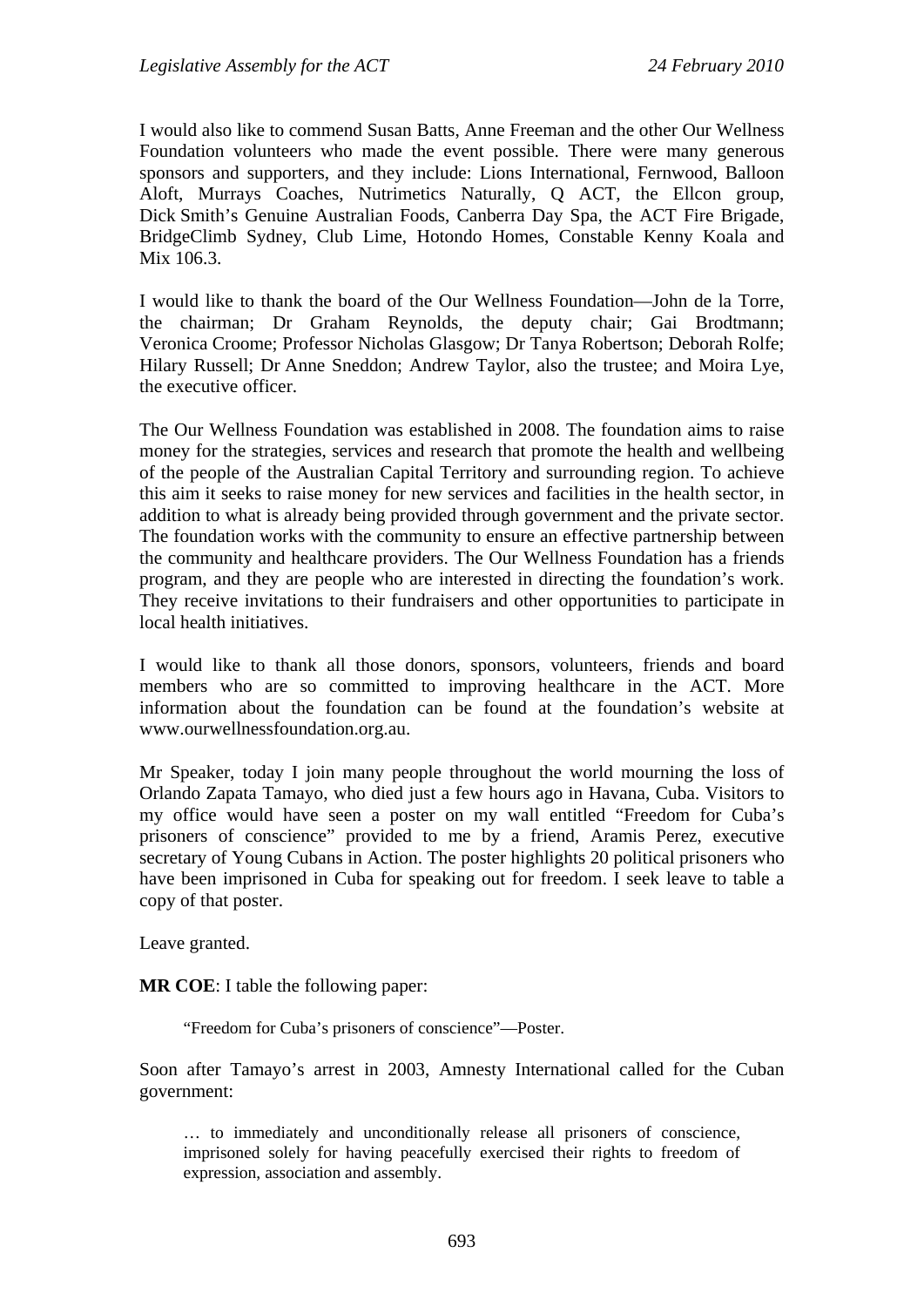Mr Tamayo was one such prisoner named in the Amnesty report which supported his release. The Miami-based Directorio Democratico Cubano states that, after years in prison:

In October, 2009, Zapata Tamayo was brutally beaten by military personnel at Holguin provincial prison, causing an internal hematoma in his head so severe that Zapata Tamayo had to undergo surgery. He began his hunger strike on December 3, 2009, at the Kilo 8 prison in Camaguey, classified in Cuba as employing a "maximum severity" prison regime. For 18 days, Major Filiberto Hernandez Luis, the prison's director, denied Zapata Tamayo drinking water, the only thing he was ingesting during the strike. The effect of this act of torture was to induce kidney failure. In mid-January, he was transferred to Amalia Simoni Hospital in the city of Camaguey, where he was left to languish nearly completely nude under intense air conditioning, causing him to contract pneumonia.

This tragic situation has sparked much criticism of the Castro regime. Democratic US Senator Bill Nelson said today, "Freedom-loving people everywhere should hold the Cuban regime responsible for the fate of Orlando Zapata Tamayo." Republican US Senator Le Mieux said, "He spoke out against the regime's brutal authoritarian practices, knowing that by doing so he risked imprisonment, or worse."

The Castro regime should release all prisoners of conscience. Whilst we in Canberra are a long way from Cuba, I encourage everyone to lend their voices to this worthwhile cause. My thoughts go to Mr Tamayo's mother, Reina Luisa Tamayo Danger, and other family members as they come to terms with this loss. I also bring to the Assembly's attention that Ariel Sigler Amaya and Normando Hernandez Gonzalez are also Cuban prisoners of conscience and are in extremely poor health.

I encourage listeners and readers of this speech to visit www.directorio.org to find out how they can take action to help end the terrible oppression that exists in Cuba. The International Young Democrat Union, of which I am on the board, has a freedom campaign dedicated to Cuba. To find out more about this, people should contact my office or visit www.iydu.org.

#### **Ovarian Cancer Australia**

**MS HUNTER** (Ginninderra—Parliamentary Convenor, ACT Greens) (9.18): I rise during the adjournment debate to bring attention to the fact that today is the day that Ovarian Cancer Australia has asked people across Australia and particularly politicians to wear their teal ribbons. Of course, this is to raise awareness around ovarian cancer. I note that a number of members of the Assembly have worn their ribbons today.

Ovarian Cancer Australia is a not-for-profit organisation. It is a national organisation that provides support and advocacy for people affected by ovarian cancer. It does some very important work in supporting women and their families who are touched by this disease. Unfortunately, one in 70 Australian women will develop ovarian cancer in their lifetime and each year more than 850 Australian women will lose their battle with ovarian cancer. That equates to one woman every 11 hours.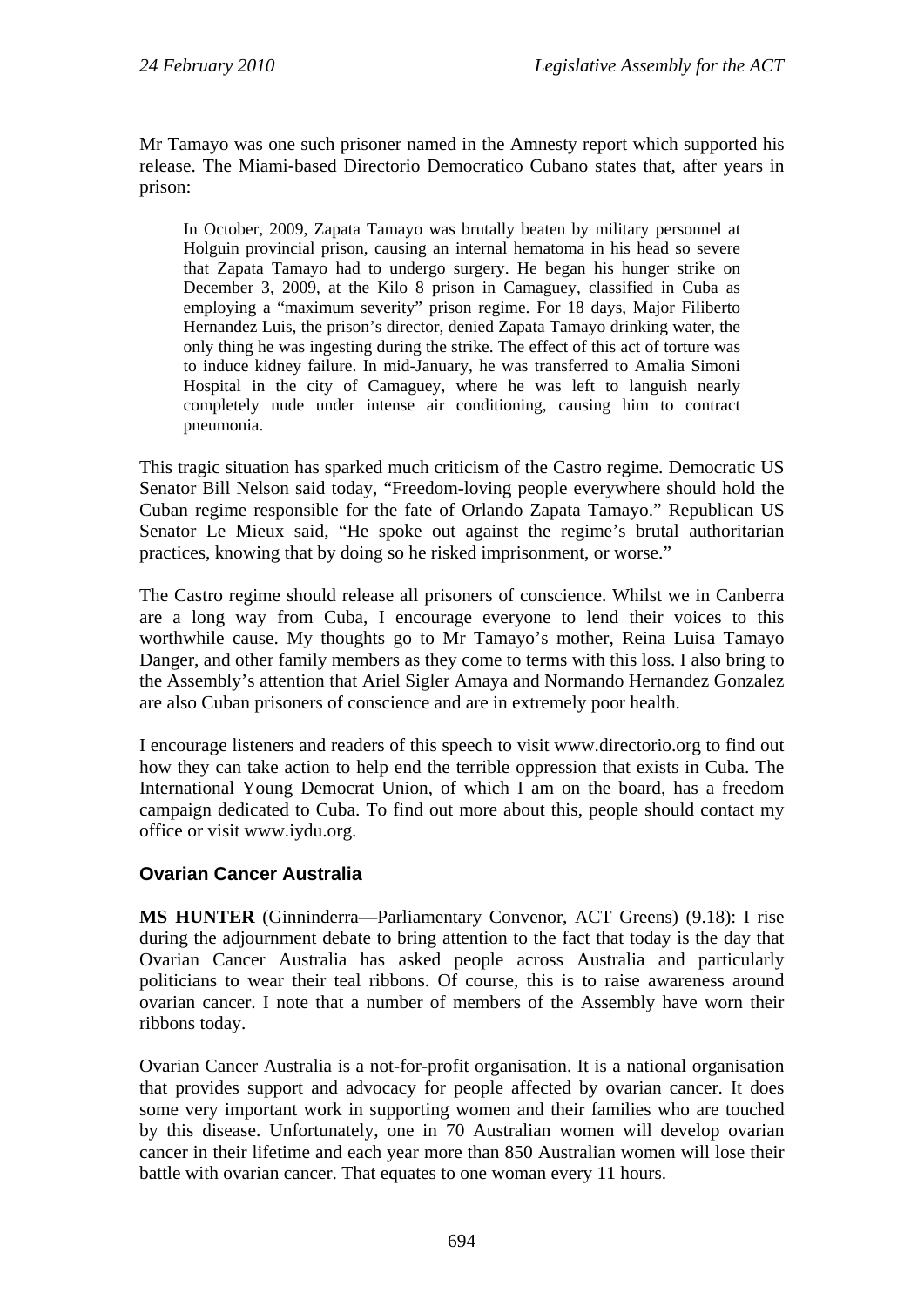One of the things we know about ovarian cancer is that there is no reliable early detection test. This, unfortunately, is why the disease is not detected in many women until the later stages and it means that 75 per cent of women diagnosed in the advanced stages will not live beyond five years. Part of the work of Ovarian Cancer Australia is to try and get out there to raise awareness about the symptoms of the cancer in the hope that if women are vigilant around these symptoms they may go to their doctor for a check-up and detect this cancer in its early stages, thereby ensuring a better prognosis than awaits many women.

I thought it was important to acknowledge the day today and to acknowledge that February is Ovarian Cancer Australia's awareness month. Our thoughts are with the many families who are touched by this disease. It is important to support the wonderful work that is done by Ovarian Cancer Australia. It is important that, as members of the Assembly, we continue to support organisations such as this. In their letter they asked people to take a photo of themselves with their ribbons on and send it to their website. I know that the Greens will be taking a photo. I encourage other members to take a photo and send it to the website.

#### **Raize the roof**

**MR SMYTH** (Brindabella) (9.21): On Saturday, 6 February I had the honour of attending a function organised by a group of young Canberrans called raize the roof. It is a group dedicated to easing the plight of kids wherever that have less than they deserve, and I said I would be more than happy to read a statement on their behalf into the *Hansard* so the people of Canberra, particularly members, understand what raize the roof is about. On behalf of Danielle Dal Cortivo and her committee, I will now read the following:

Their vision is clear … the task, a little more challenging. A team of dynamic individuals from Canberra have started their adventure to enhance the lives of kids a little less lucky.

It's basic. The charity raize the roof will enable improvement to the health and welfare of children locally and internationally.

raize the roof commenced in March 2009, after a conversation between Co-founders Danielle and Lincoln Dal Cortivo. On this day, it was agreed, there was something Danielle and Lincoln could do.

raize the roof is a charity founded by local young Canberrans passionate about improving the lives of children who are "less lucky" than most. Powered by inspiration, innovation and dedication, the raize the roof team along with the Canberra community will assist local children who are suffering from cancer, and also children of the world who are orphaned due to disease or circumstance.

Through fundraising, donations and the assistance of volunteers, a house will be built in Canberra with the goal of generating a profit over \$500,000 after the house is auctioned. Half of the proceeds from the sale of the house will be donated to Camp Quality in the ACT (negotiations currently underway), and the other half will go towards enhancing children's villages in Botswana,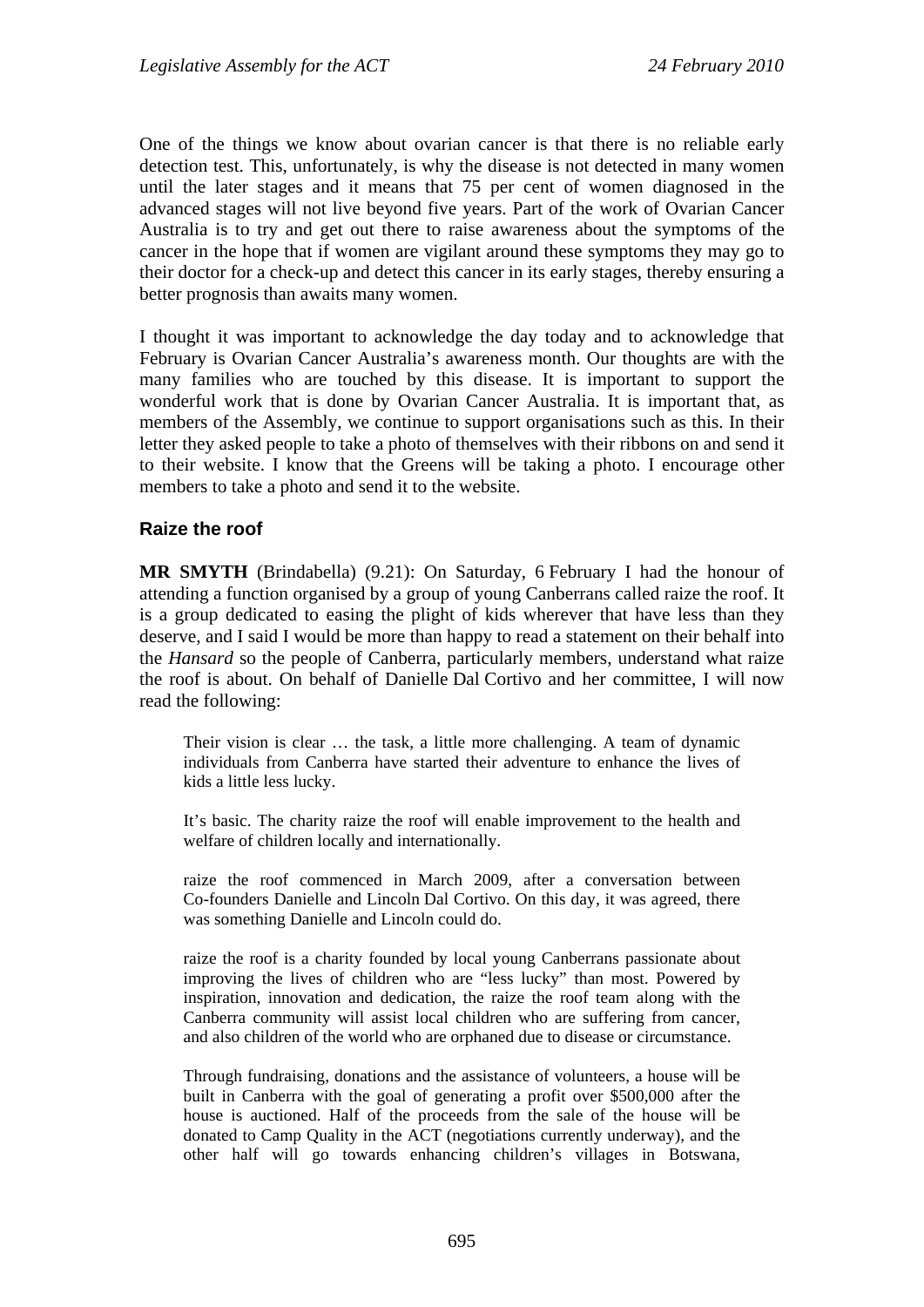coordinated by SOS Children's Villages. Should proceeds reach beyond the estimated \$500,000, additional monies will be donated back to charities that 'support kids a little less lucky' locally.

raize the roof started just eleven months ago and the team are overwhelmed and excited about the speed in which raize the roof has grown. The team comprises of volunteers all with full time jobs, studying or doing a combination of both and all members are under 30 years of age. The team is passionate about collaborating with young people with a desire to contribute and make a difference.

In 2009 Lincoln and Danielle traveled to Botswana to 'walk in the shoes of those a little less lucky'.

Footage from that trip can be viewed on YouTube, and I can provide the code if people are interested. The statement continues:

To date the team has organised and delivered a very successful trivia night, a fundraiser and awareness building event at Stromlo High School and on Saturday 6 February 2010, the team held the raize the roof Inaugural Gala Ball, which was attended by some 180 distinguished guests and raised approximately \$22,000.

Next up for the team is the construction of the raize the roof charity house and most specifically fundraising for the purchasing of land. Two key pathways to securing the land exist at the moment including the donation of land at a reduced price from the Land Development Agency or through a local Land Developer in the ACT.

The next stage, the construction of the house, is already moving along with much momentum with in-principal support from an extensive array of members in the building industry interested in providing their goods and services. The list includes support from Surveyors; Architects through to concreters, locksmiths, plumbers, landscapers and certifiers.

raize the roof is in the process of organizing their next big event which will be a Charity Golf day to be held in May 2010. This is likely to further promote connection, community, contribution and generousity in Canberra and Regional NSW.

The team is planning to launch 'raize the roof day' in November this year to coincide with International Day of the Child and a ride to raize the roof between two of the Children's Villages in Botswana to fundraise additional monies is also on the cards.

For more information about this exciting and innovative initiative, please feel free to contact Danielle Dal Cortivo at Danielle@raizetheroof.org.au or visit the website: www.raizetheroof.org.au …

Mr Speaker, it was a fabulous night. It is interesting; all of us here go to a lot of black-tie functions but not where we are perhaps one of the three or four old people there. The average age of the committee would have been about 23 or 24. It was quite amazing to see the enthusiasm and to actually see something concrete happening through the organisational ability of young Canberrans. Good luck to them; I wish them well. The organisations they have chosen to support are very worthy of the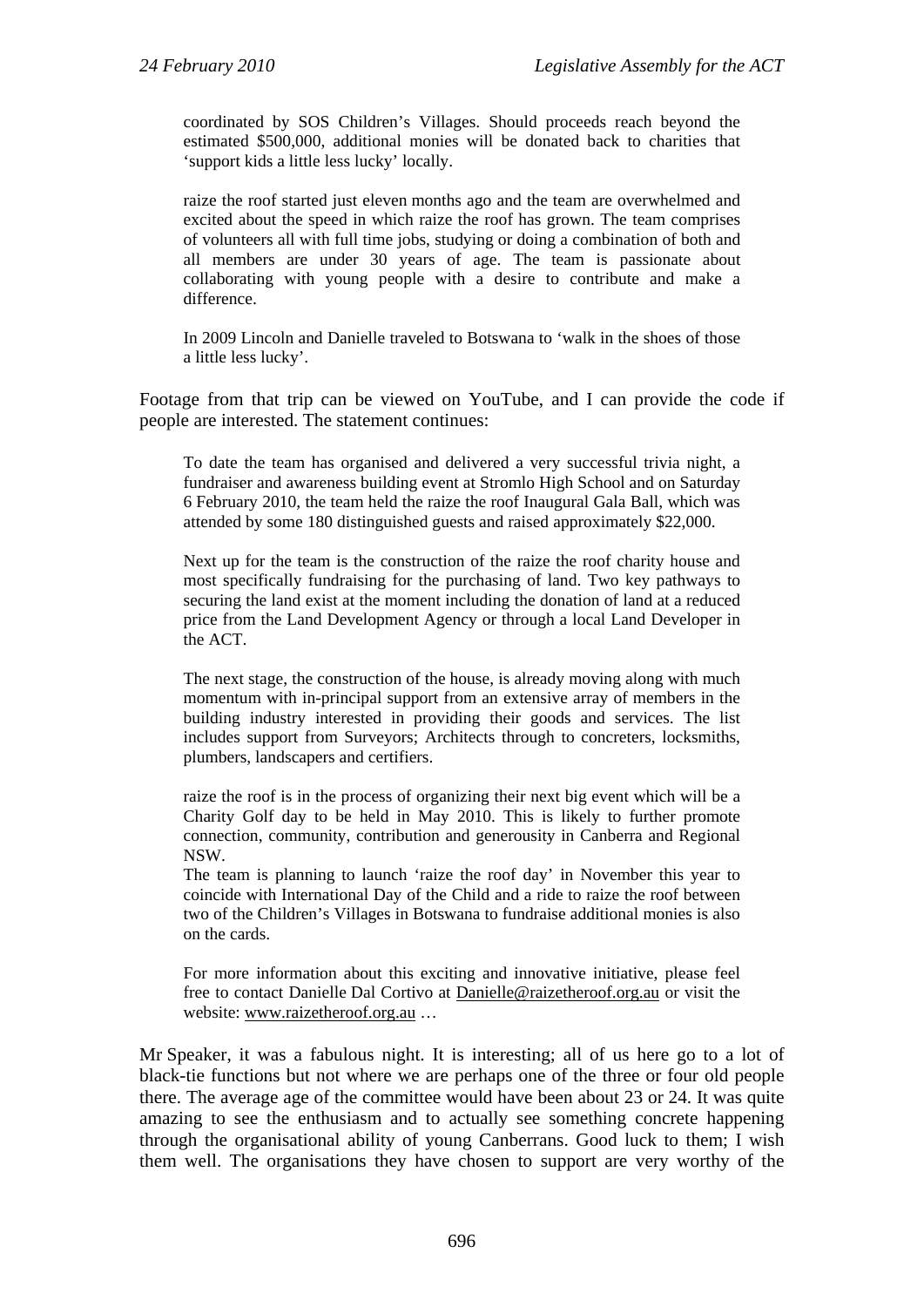support they are going to give, and I look forward to seeing them raise the half a million dollars so it goes to kids a little less lucky.

#### **Canberra area theatre awards Our Wellness Foundation Softball Australia Bilingual symposium**

**MR DOSZPOT** (Brindabella) (9.25): Mr Speaker, on the weekend I had the pleasure of attending four very interesting and inspirational functions, starting with the CAT awards—the Canberra Area Theatre awards—on Saturday night. My colleague Alistair Coe has already covered this event in great detail in last night's adjournment, but I also felt that I should just pay tribute to Coralie Wood, who has been the mainstay of this absolutely fantastic theatre awards presentation that has been running for 15 years now. Each year it seems to get better. We think that we have seen the ultimate presentation that we could see, but Coralie Wood always pulls something out of her kitbag. Along with the colleagues who have already spoken about the CAT awards, I would also like to pay tribute to Coralie Wood for her fantastic contribution to the Canberra community as well as to the Canberra arts community.

On Sunday it was a fairly full day, and a couple of colleagues have already spoken about the Wellness Foundation function that we all attended, and I think we all look forward to attending next year to try our skills at flying paper aeroplanes on behalf of a very good cause. My parliamentary colleagues who also attended were Ms Hunter, Mr Coe and Brendan Smyth, and we had a fantastic time.

Also, it was very good to catch up with some of the notable sporting people in the Canberra community who were there—Herb McEachin, Lana Bruton, who has been involved in sport for quite a while, and Tad Dufelmeier, who is, of course, a former great Cannon—and some of the community contributors who were there— Steve Simpson, the director of nursing, paediatrics at Canberra Hospital, and Cam Sullings from Mix 106.3. Cam competed and, of course, ended up stealing the limelight from all of us.

From that function I attended the Softball Australia event, which was the finals of the John Reid Shield and the Gilley's Shield competitions. This was a national tournament organised through Softball Australia along with Softball ACT, and it was a very successful finals series. It also gave me the great pleasure of the opportunity of catching up with an old Olympic colleague, Jenny Holliday, who is now the chair of Softball Australia. She mentioned that the tournament showcased many members of the world championship winning Aussie Steelers, taking their first step in their quest to defend their title in three years in New Zealand. Alongside this, the Aussie Spirit were at the pointy end of their preparation with this tournament, the final step for selection for the world championships to be held in Venezuela in June.

The event also gave Ms Holliday the opportunity to make a couple of major presentations. During the tournament they honoured two wonderful contributors to the sport of softball. Softball Australia inducted Sally McCreedy into the International Softball Federation Hall of Fame, and Ken Culpitt, already a member of the ISF hall